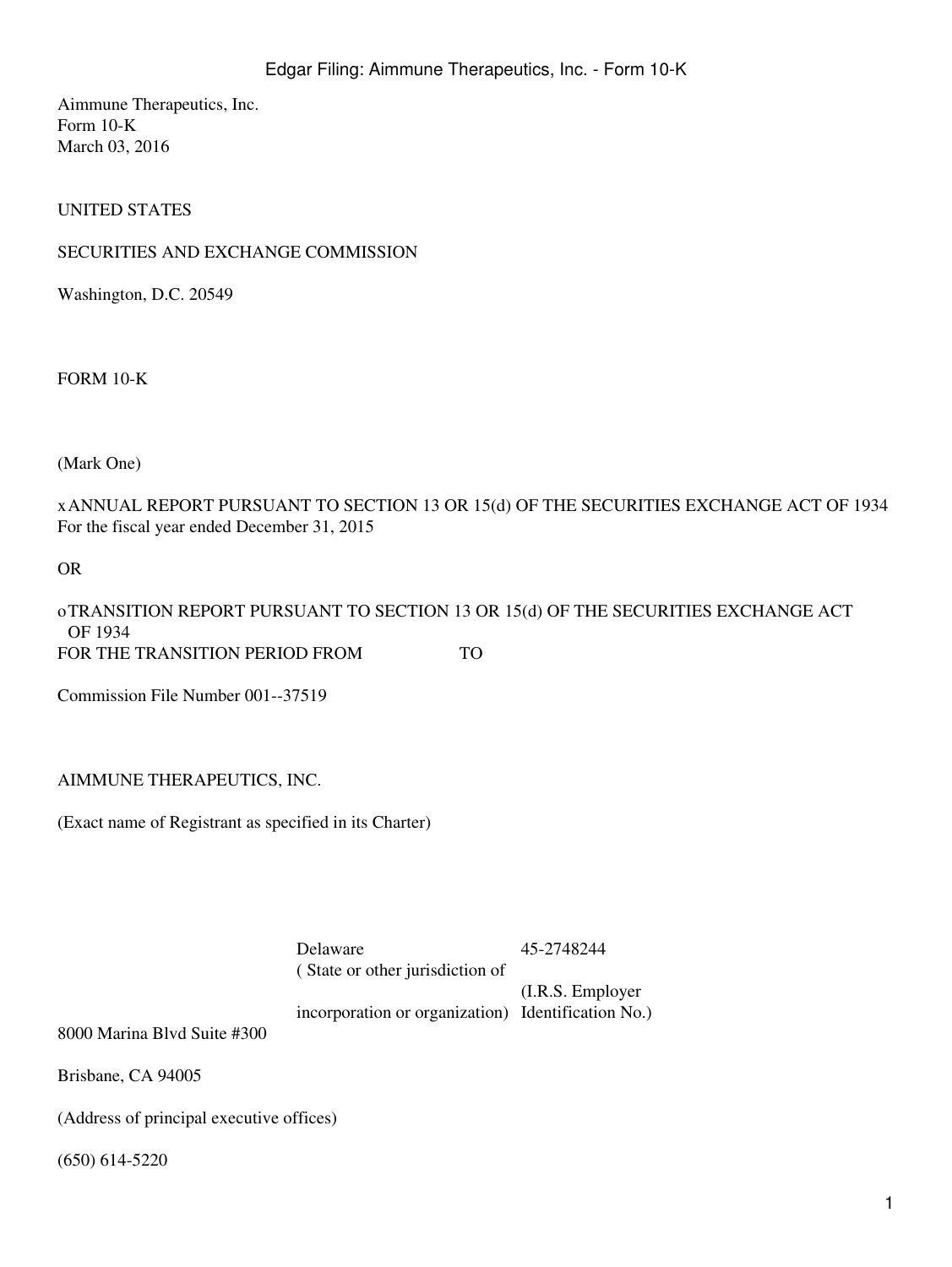(Registrant's telephone number, including area code)

Securities registered pursuant to Section 12(b) of the Act:

Title of each class Name of exchange on which registered Common Stock, par value \$0.0001 per share The NASDAQ Global Select Market Securities registered pursuant to Section 12(g) of the Act: None

Indicate by check mark if the Registrant is a well-known seasoned issuer, as defined in Rule 405 of the Securities Act. YES o NO x

Indicate by check mark if the Registrant is not required to file reports pursuant to Section 13 or 15(d) of the Act. YES o NO x

Indicate by check mark whether the Registrant: (1) has filed all reports required to be filed by Section 13 or 15(d) of the Securities Exchange Act of 1934 during the preceding 12 months (or for such shorter period that the Registrant was required to file such reports), and (2) has been subject to such filing requirements for the past 90 days. YES x NO o

Indicate by check mark whether the Registrant has submitted electronically and posted on its corporate Web site, if any, every Interactive Data File required to be submitted and posted pursuant to Rule 405 of Regulation S-T (§232.405 of this chapter) during the preceding 12 months (or for such shorter period that the Registrant was required to submit and post such files). YES x NO o

Indicate by check mark if disclosure of delinquent filers pursuant to Item 405 of Regulation S-K (§229.405) is not contained herein, and will not be contained, to the best of Registrant's knowledge, in definitive proxy or information statements incorporated by reference in Part III of this Form 10-K or any amendment to this Form 10-K. x

Indicate by check mark whether the Registrant is a large accelerated filer, an accelerated filer, a non-accelerated filer, or a smaller reporting company. See the definition of "large accelerated filer", "accelerated filer", and "smaller reporting company" in Rule 12b-2 of the Exchange Act. (Check one):

| Large accelerated filer o                                           | Accelerated filer          |  |
|---------------------------------------------------------------------|----------------------------|--|
| Non-accelerated filer x (Do not check if a small reporting company) | Small reporting company of |  |

Indicate by check mark whether the Registrant is a shell company (as defined in Rule 12b-2 of the Exchange Act). YES o NO x

As of June 30, 2015, the last business day of the Registrant's most recently completed second fiscal quarter, there was no established public market for the Registrant's common stock. The Registrant therefore cannot calculate the aggregate market value of its voting and non-voting common equity held by non-affiliates as of such date. The Registrant's Common Stock began trading on The NASDAQ Global Select Market on August 6, 2015.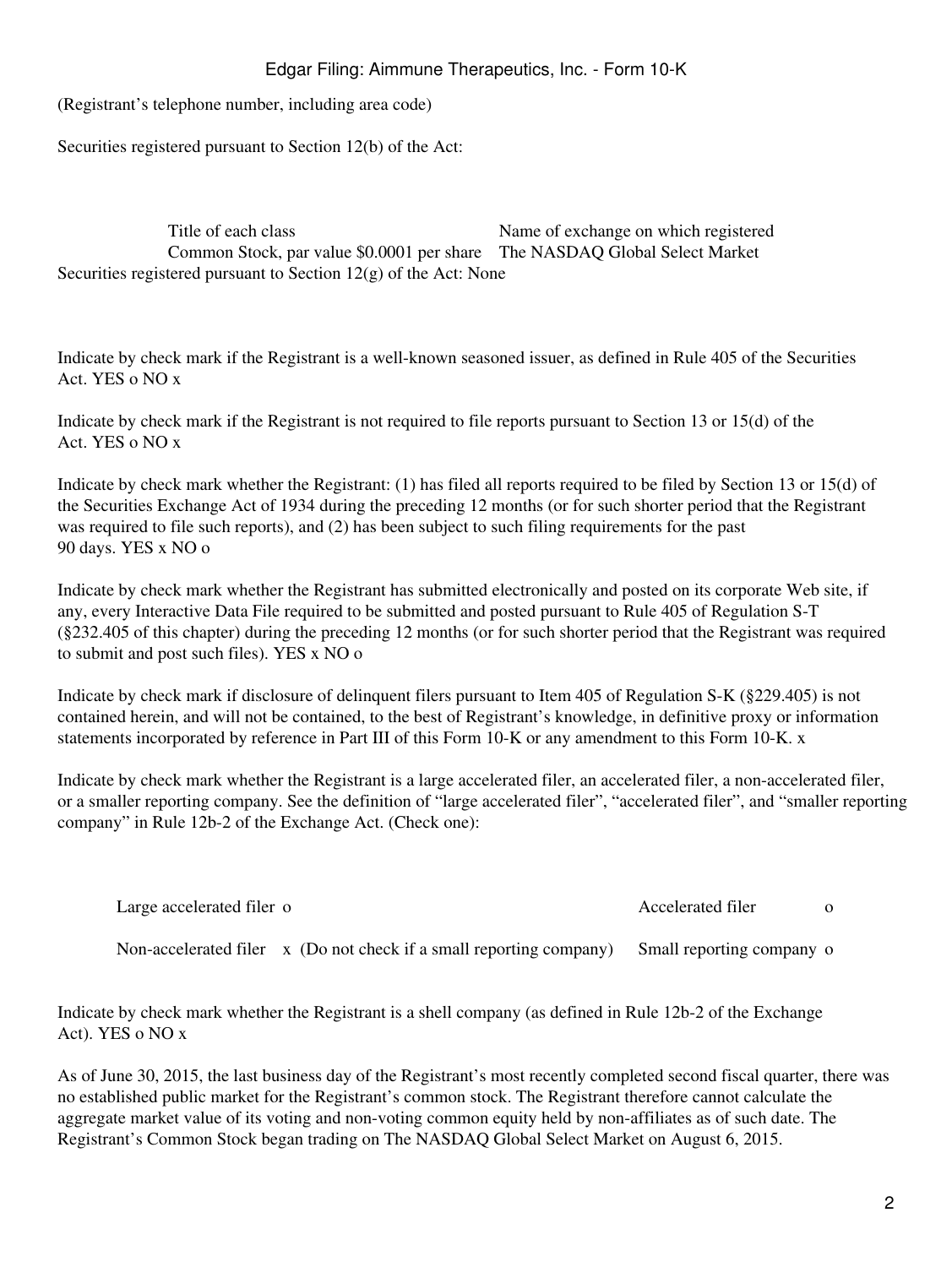As of February 26, 2016, there were 42,238,900 shares of the Registrant's common stock outstanding.

# DOCUMENTS INCORPORATED BY REFERENCE

Portions of the Registrant's Definitive Proxy Statement relating to the 2016 Annual Meeting of Shareholders, scheduled to be held on May 25, 2016, are incorporated by reference into Part III of this Annual Report on Form 10-K to the extent stated herein. The Definitive Proxy Statement will be filed within 120 days of the Registrant's fiscal year ended December 31, 2015.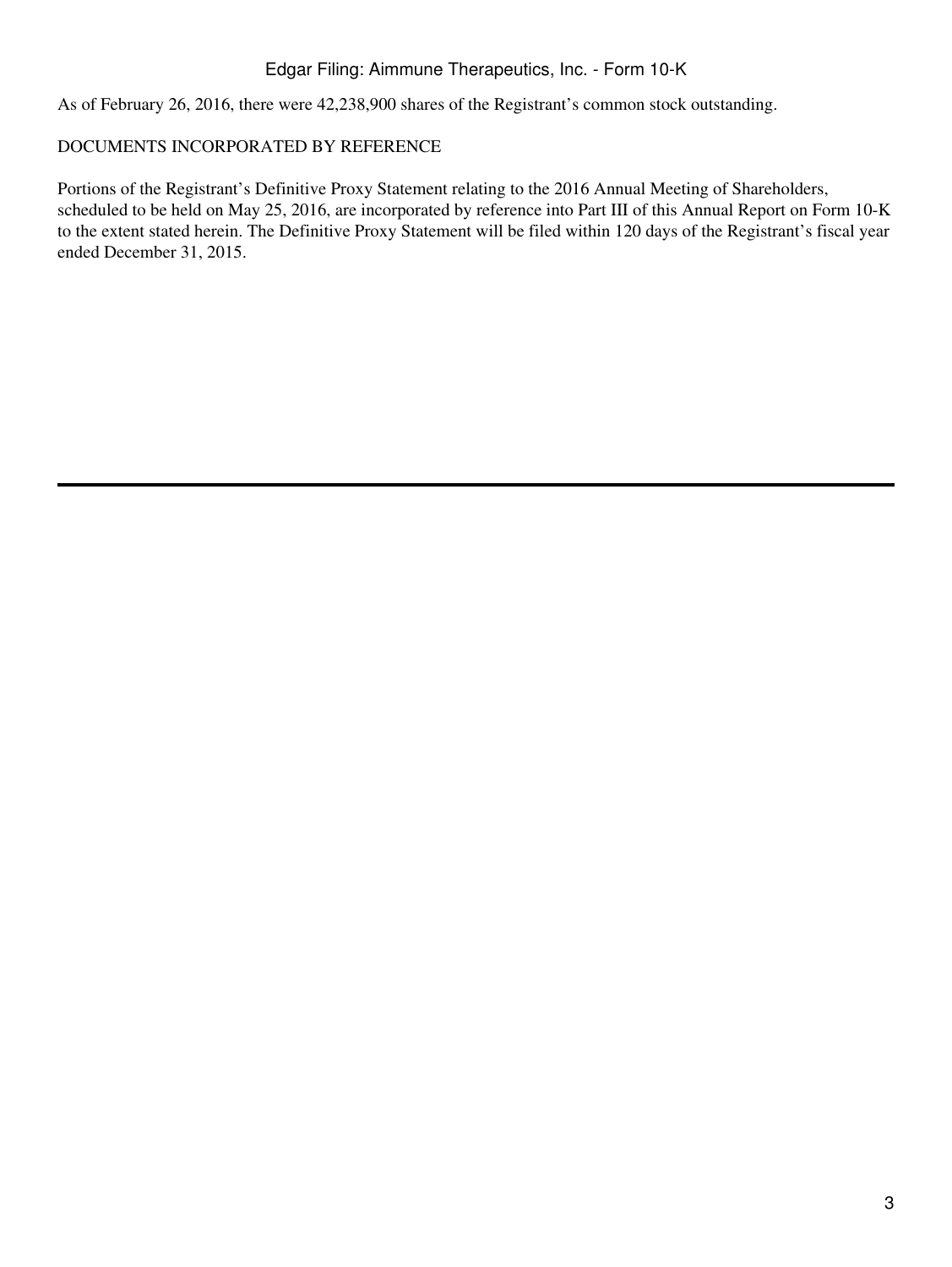# Table of Contents

|                 |                                                                                                         | Page           |
|-----------------|---------------------------------------------------------------------------------------------------------|----------------|
| <b>PART I</b>   |                                                                                                         |                |
| Item 1.         | <b>Business</b>                                                                                         | $\overline{2}$ |
|                 | Item 1A. Risk Factors                                                                                   | 24             |
|                 | Item 1B. Unresolved Staff Comments                                                                      | 55             |
| Item 2.         | Properties                                                                                              | 56             |
| Item 3.         | <b>Legal Proceedings</b>                                                                                | 56             |
| Item 4.         | <b>Mine Safety Disclosures</b>                                                                          | 56             |
| <b>PART II</b>  |                                                                                                         |                |
| Item 5.         | Market for Registrant's Common Equity, Related Stockholder Matters and Issuer Purchases                 |                |
|                 | of Equity Securities                                                                                    | 57             |
| Item 6.         | <b>Selected Financial Data</b>                                                                          | 60             |
| Item 7.         | <u>Management's Discussion and Analysis of Financial Condition and Results of Operations</u>            | 61             |
|                 | Item 7A. Quantitative and Qualitative Disclosures About Market Risk                                     | 70             |
| Item 8.         | <b>Financial Statements and Supplementary Data</b>                                                      | 71             |
| Item 9.         | Changes in and Disagreements With Accountants on Accounting and Financial Disclosure                    | 89             |
|                 | Item 9A. Controls and Procedures                                                                        | 89             |
|                 | Item 9B. Other Information                                                                              | 90             |
| <b>PART III</b> |                                                                                                         |                |
|                 | Item 10. Directors, Executive Officers and Corporate Governance                                         | 91             |
|                 | Item 11. Executive Compensation                                                                         | 91             |
|                 | Item 12. Security Ownership of Certain Beneficial Owners and Management and Related Stockholder Matters | 91             |
|                 | Item 13. Certain Relationships and Related Transactions, and Director Independence                      | 91             |
|                 | Item 14. Principal Accounting Fees and Services                                                         | 91             |
| <b>PART IV</b>  |                                                                                                         |                |
|                 | Item 15. Exhibits and Financial Statement Schedules                                                     | 92             |
|                 | Signatures                                                                                              |                |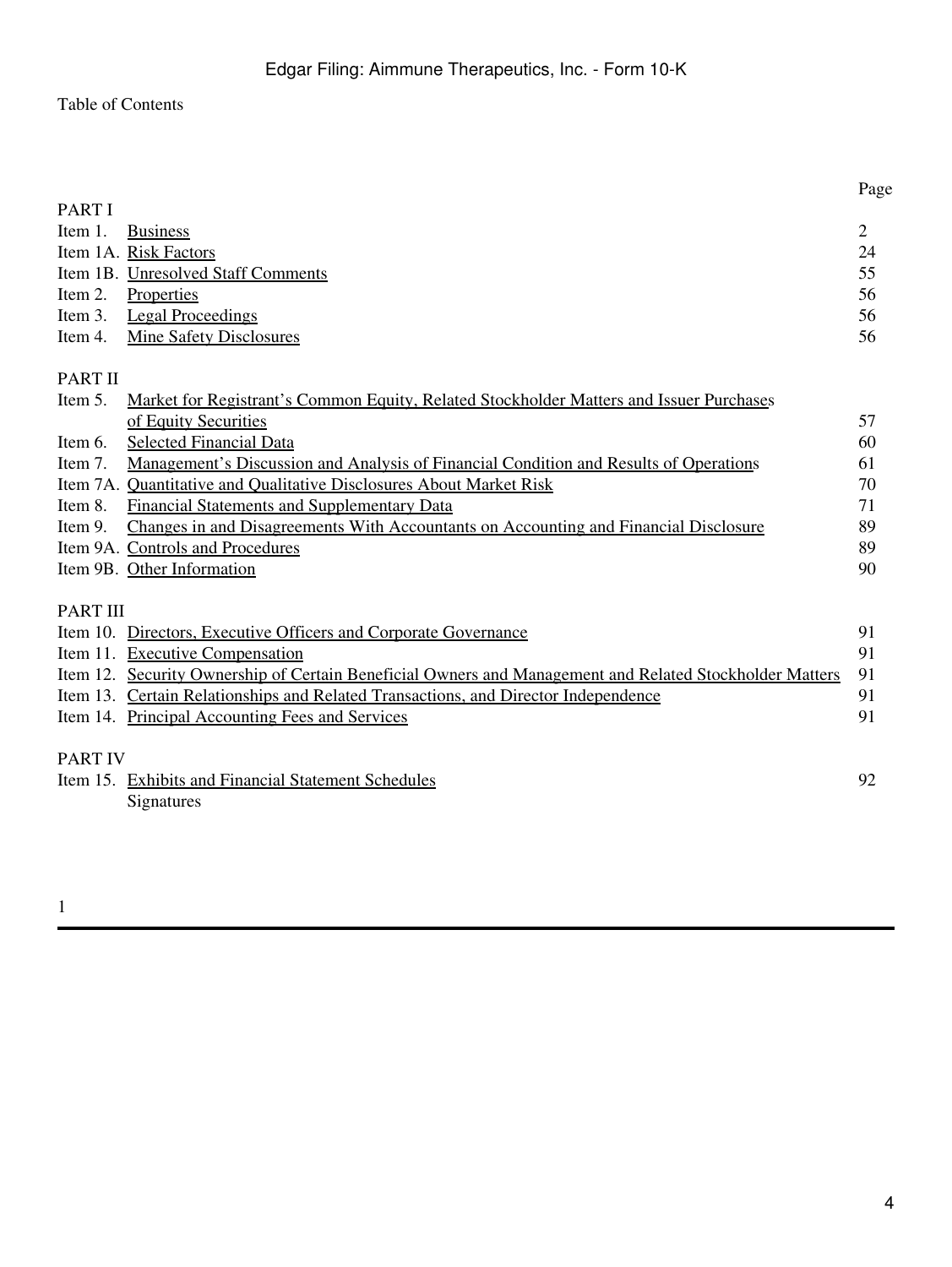PART I

#### <span id="page-4-0"></span>Item 1. Business.

#### **Overview**

We are a clinical-stage biopharmaceutical company advancing a new therapeutic approach, including the development of proprietary product candidates, for the treatment of peanut and other food allergies. It is estimated that over 30 million people in the United States and Europe have a food allergy, with peanut allergy being the most prevalent and most commonly associated with severe outcomes and life-threatening events. Our therapeutic approach, which we refer to as Characterized Oral Desensitization Immunotherapy, or CODITTM, is a system designed to desensitize patients to food allergens using rigorously characterized biologic products, defined treatment protocols and tailored support services. In our Phase 2 studies of our lead CODIT product candidate, AR101, 43 of the 44 patients who completed the AR101 treatment regimen were desensitized to a clinically meaningful level of peanut protein of at least 443 mg, a level that substantially exceeds the amount of peanut protein we believe is typically encountered in an accidental exposure. We initiated PALISADE (Peanut Allergy Oral Immunotherapy Study of AR101 for Desensitization in Children and Adults), our Phase 3 registration trial of AR101, in December 2015 and anticipate completing the study in the second half of 2017. AR101 has been granted Fast-Track designation and Breakthrough Therapy designation by the U.S. Food and Drug Administration, or FDA, and, if PALISADE is successful, we intend to file a Biologics License Application, or BLA, with the FDA and a Marketing Authorization Application, or MAA, with the European Medicines Agency, or EMA. We have worldwide commercial rights to all of our product candidates and, if approved currently intend to commercialize in the United States and Europe with our own specialty sales force.

### Our Strategy

Our goal is to build a biopharmaceutical company that develops and commercializes proprietary therapies to improve the lives of food-allergic patients and their families. We intend to achieve this goal by pursuing the following key strategic objectives:

· Complete development and obtain approval of AR101 in the United States and Europe for the treatment of peanut allergy: We have initiated a Phase 3 registration trial of AR101 in patients with peanut allergy to support the submission of a BLA in the United States and a MAA in the European Union.

·Commercialize AR101 in the United States and Europe through our own specialty sales force: We own worldwide commercial rights to our product candidates. If AR101 is approved for the treatment of peanut allergy, we intend to commercialize it by developing a specialty sales force targeting a subset of the approximately 4,500 practicing allergists in the United States as well as allergy-focused clinicians in the major European markets. We anticipate that this sales force could also support the commercialization of additional CODIT product candidates, if approved ·Leverage the CODIT system to develop additional proprietary product candidates for the treatment of food allergies: Leveraging the expertise we have gained developing AR101, we intend to file an IND for a product candidate for the treatment of egg allergy in late 2016 and for an additional CODIT product candidate in 2017.

Strategically pursue collaborations: We intend to evaluate opportunities to work with partners that meaningfully enhance our capabilities with respect to the development and commercialization of our CODIT product candidates. In addition, working with key opinion leaders and academic researchers, we intend to evaluate the potential to develop other approaches to treating food allergies.

Food Allergy Overview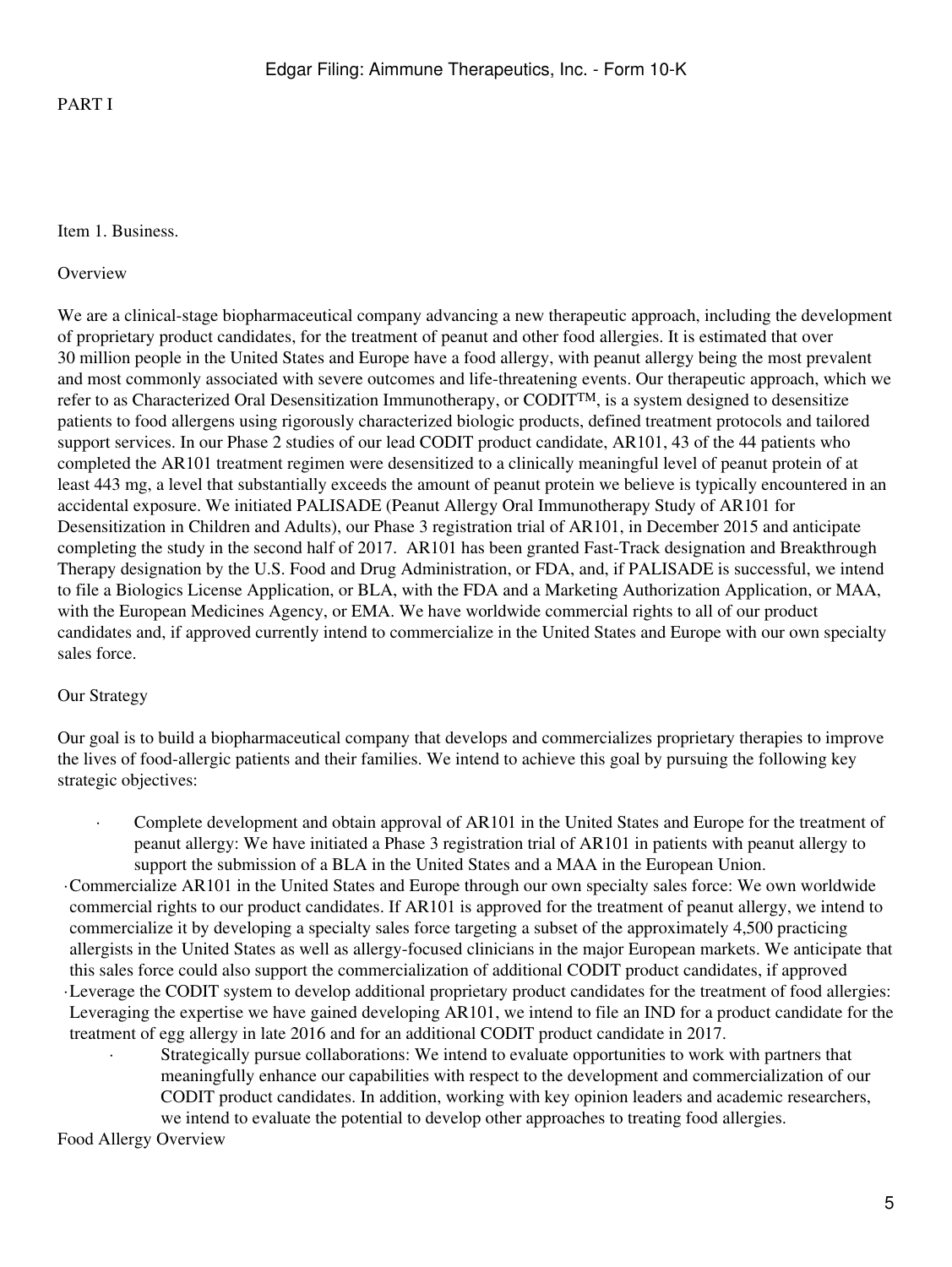Food Allergies are a Significant and Growing Health Problem

Food allergies are a significant and growing health problem in the United States, Europe and throughout the developed world. It is estimated that over 30 million people in the United States and Europe have a food allergy, including over 11 million children. According to a study published in JAMA Pediatrics in 2013, the economic cost of food allergies in the United States is estimated to equal approximately \$25 billion per year, of which approximately \$4 billion is associated with direct medical expenses. Food allergies are a particularly urgent issue for children and adolescents because of the greater prevalence of food allergies in those age groups and because of the increased risk of accidental exposures leading to a serious allergic reaction. A large scale study conducted in 2011 concluded that approximately 8% of children and adolescents in the United States have a food allergy and that approximately 39% of that group had a history of at least one severe allergic reaction. We estimate that over 50% of patients with peanut allergy experience a severe allergic reaction each year.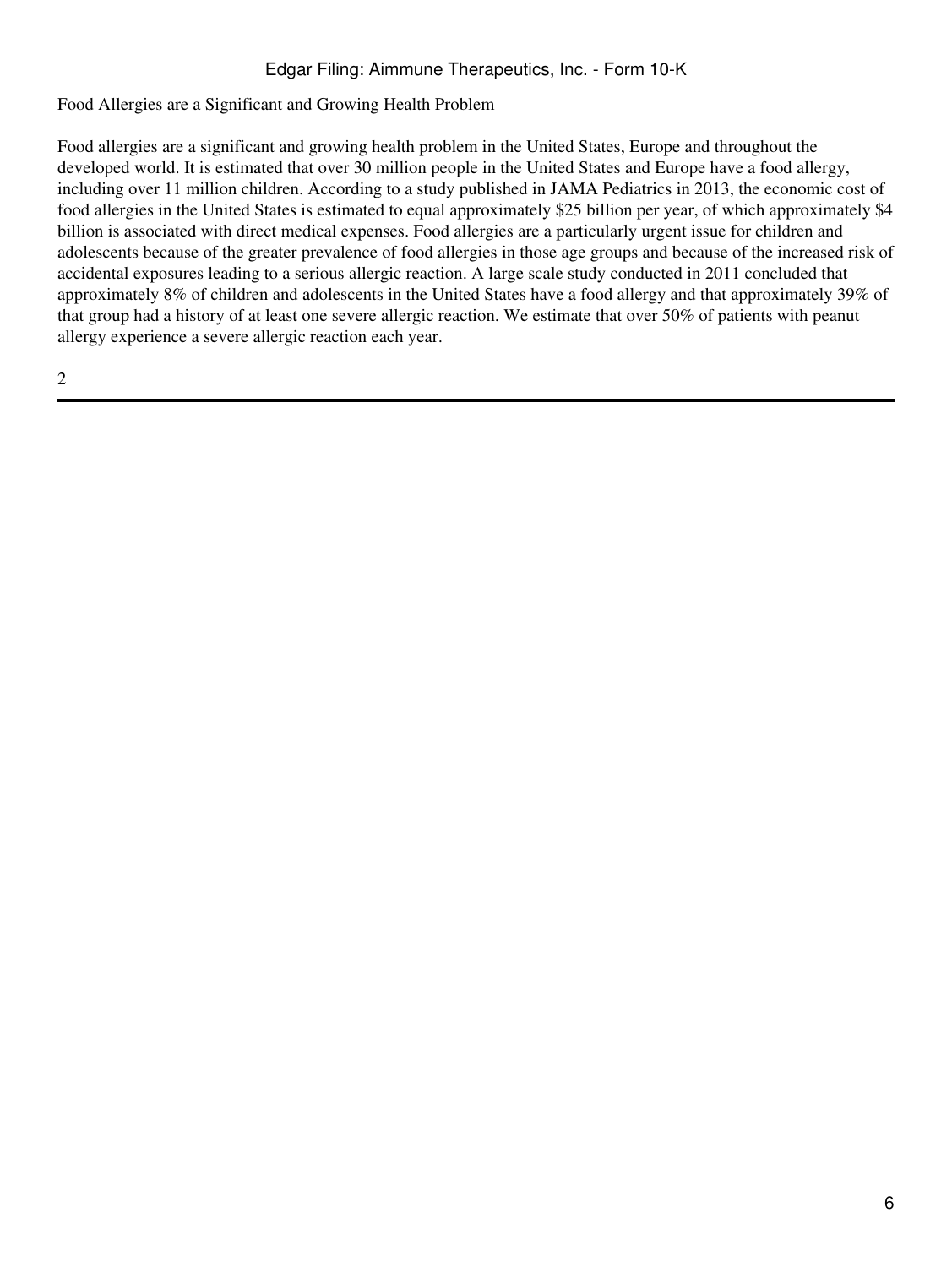Peanut is the most common type of food allergy. Among children with food allergies in the United States, approximately 25% are allergic to peanuts, with other common food allergies being milk (21%), shellfish (17%), tree nut (13%) and egg (10%). We estimate that there are over five million people in the United States and Europe with peanut allergy, including over two million children. The prevalence of peanut allergy in children in the United States is estimated to have increased at a constant annual growth rate of approximately 10% between 1997 and 2008, and experts believe it has continued to rise since 2008.

### Risks Associated with Allergic Reactions

Allergic reactions to food are painful, frightening and potentially deadly. Symptoms of an allergic reaction include hives, swelling, vomiting, abdominal pain, wheezing, breathlessness and lowered blood pressure. Severe and potentially life-threatening reactions are referred to as anaphylaxis and such reactions require urgent medical attention and often result in treatment at hospital emergency departments. Food-related allergic reactions are estimated to result in approximately 200,000 emergency room visits and over 10,000 hospital admissions each year in the United States.

Allergic reactions, including severe allergic reactions, can be triggered by exposure to minute quantities of the relevant food allergen. For example, of the over two million people with peanut allergy in the United States, 40% to 50% are sensitive to an exposure of 100 mg or less of peanut protein, the equivalent of less than half of a peanut kernel (one peanut kernel typically contains approximately 250 mg to 300 mg of peanut protein). In addition, people with peanut allergy are often sensitive to as little as 10 mg of peanut protein, the equivalent of approximately 1/25th of a peanut kernel. As a result, accidental exposure arising from contamination of a food source or the inaccurate or confusing labeling of food products occurs regularly and can result in severe allergic reactions.

#### Causes of Allergic Reactions

Food allergies occur when the immune system responds to a harmless food as if it were a threat. The human gastrointestinal tract contains immune cells whose purpose is to identify and mount a response against proteins deemed to be foreign and unsafe. These cells come into contact with a large amount and variety of food proteins. In a non-allergic person, a tolerance for food proteins develops early in life, and the immune cells do not mount a response when food proteins are detected. In contrast, in an allergic patient, the immune system is sensitized to one or more food proteins, or allergens. As a result of this sensitization, the immune system produces antibodies, known as IgE antibodies, which are directed against a particular allergen, such as a specific peanut protein. The IgE antibodies link with mast cells and basophils, which are other immune cells. When an IgE antibody linked to these immune cells encounters the allergen it is directed against, the immune cells are activated and release histamine and other inflammatory mediators into the blood. These mediators then provoke the symptoms of an allergic reaction.

The development and progression of food allergies is highly variable. It is unknown why some people develop food allergies while others do not. For certain types of allergies, such as milk and egg, patients may outgrow their allergies, but for others, such as peanuts, tree nuts and shellfish, most patients remain allergic for life. In addition, a person's sensitivity appears to vary over time based on a range of factors. It is not unusual for a person's first allergic reaction to be mild and their second allergic reaction to be severe or life-threatening.

#### Challenges in the Current Treatment and Management of Food Allergies

There are currently no approved medical therapies to cure food allergies or prevent their symptoms. The most common practices are strict avoidance of food allergens and emergency treatment of allergy symptoms in the event of an accidental exposure. These options have substantial limitations, and the burdens of practicing avoidance and stress caused by the limited availability of effective treatment options for accidental exposure can have a substantial negative impact on the quality of life of food-allergic patients and their families. For example, food-allergic patients and their caregivers often have difficulties managing their social and day-to-day lives, and live with an ongoing fear of accidental exposure and anaphylaxis. One study found that children with peanut allergy reported a poorer quality of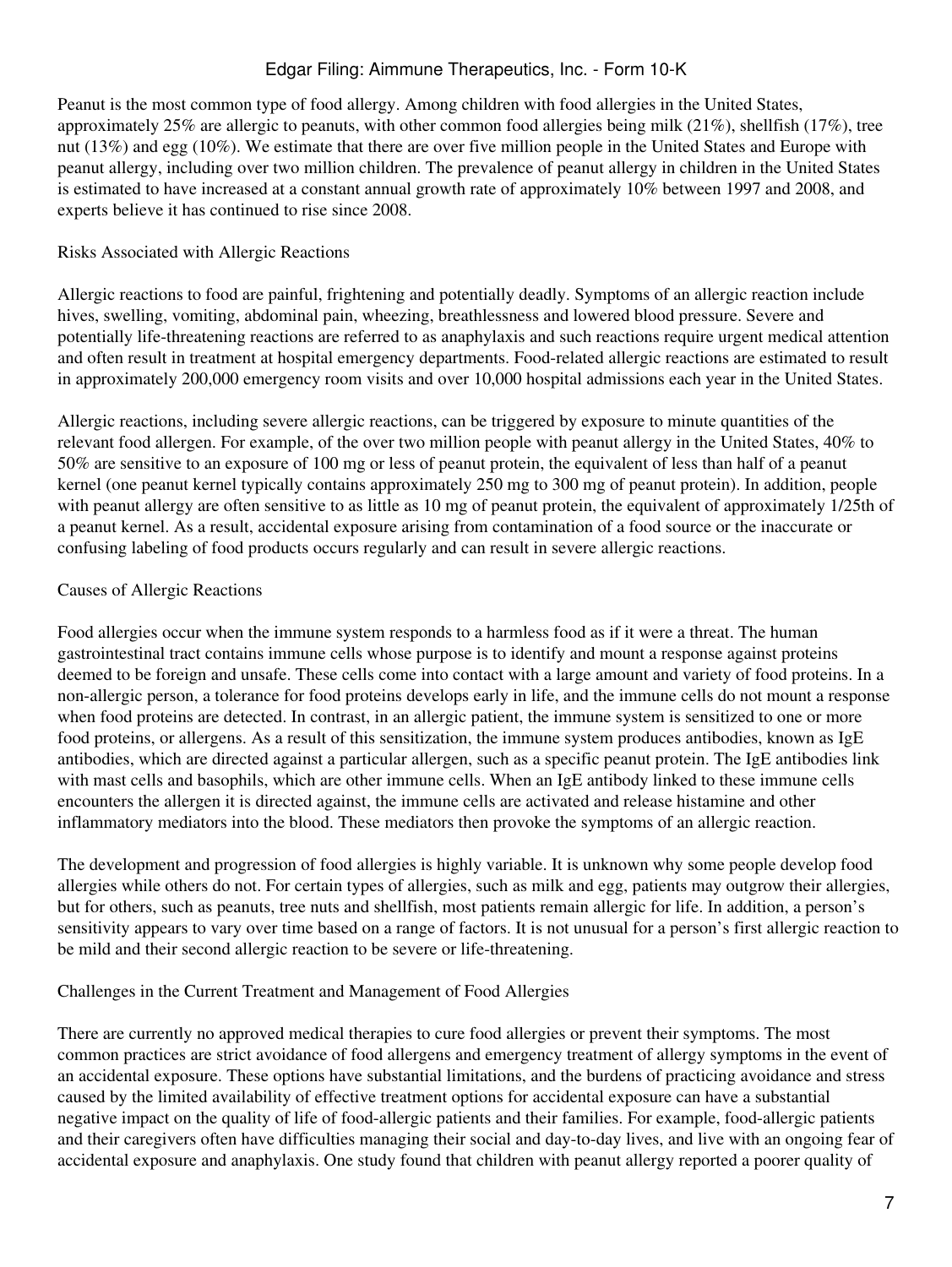life than children with insulin-dependent diabetes mellitus. A separate study found that the parents of peanut-allergic children reported more disruption in their family's lives than the parents of children with rheumatological disease.

Limitations of Practicing Avoidance of Food Allergens

Successfully practicing avoidance can be very difficult and requires careful reading of food labels, care in the storage and preparation of foods, awareness of product recalls for mislabeling and contamination, and oftentimes avoidance of cuisines where the food allergen is known to be common. In addition, activities such as attending a sporting event, traveling by airplane or visiting public spaces become difficult and stressful for food-allergic patients and their families. Practicing avoidance can be particularly difficult on food-allergic children as parents often attempt to prevent accidental exposures by limiting their child's participation in everyday activities, including social activities, eating outside the home and sometimes even choosing to home school their child because such food-allergic children may not have the awareness or self-regulation skills to practice avoidance by themselves. As children move into adolescence and young adulthood, decreased parental supervision and increased societal pressures often complicate the practice of avoidance.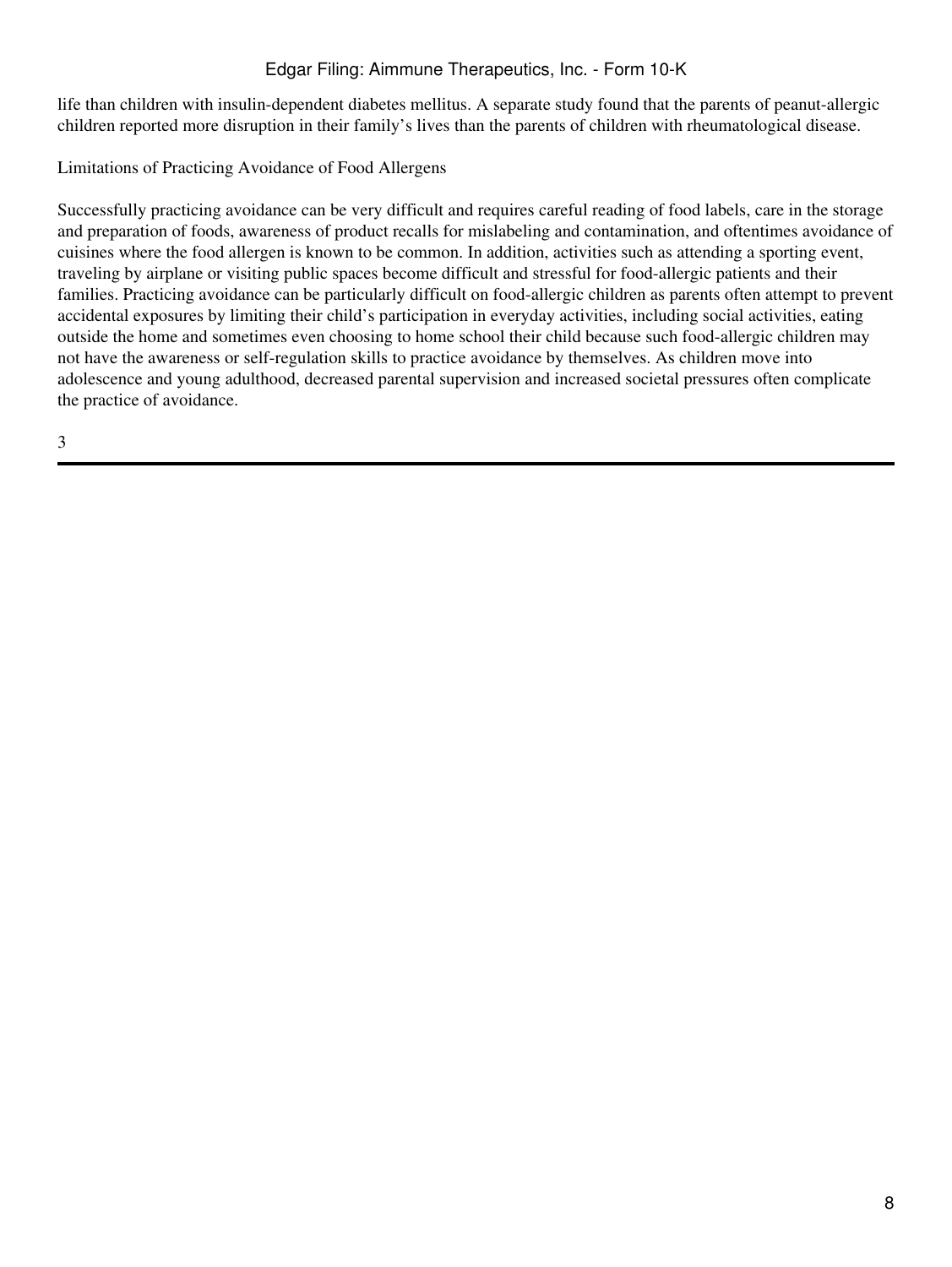### Limitations of Emergency and Symptomatic Treatments

Due to a lack of approved symptomatic or disease-modifying food allergy treatments, food-allergic patients typically must carry rescue medication to treat severe and possibly life-threatening allergic reactions. The most widely used treatment is epinephrine (also known as adrenaline) which is administered using an auto-injector, such as an EpiPen. Epinephrine blunts certain symptoms of the allergic reaction by increasing heart rate and blood pressure and dilating airways, but it does not treat the allergic reaction itself. While epinephrine is useful as a rescue medication, it is not always administered properly or quickly enough and may not be sufficient to counteract the effects of the allergic reaction.

#### Limitations of Current Desensitization Treatments

Emergency and symptomatic remedies are reactive treatments and often ineffective in the chronic management of food allergies. The most commonly practiced proactive therapy for food and other allergies is desensitization therapy. Desensitization therapy consists of repeated administrations of increasing quantities of an allergen to an allergic patient in order to decrease the immune response to that allergen. The most common form of desensitization therapy is subcutaneous injections for patients with environmental allergies. While desensitization therapy has had significant success in the treatment of environmental allergies, it has been less successful in the treatment of food allergies. Four different desensitization therapy approaches to food allergies have been researched:

- ·Subcutaneous Injections: Involves the subcutaneous injection of the food allergen. This approach has been shown to induce desensitization in some patients but has had an unacceptably high incidence of adverse events and research on this approach has largely been abandoned.
- ·Sublingual Immunotherapy: Involves the administration of increasing amounts of food extract under a patient's tongue. This approach has been shown to be safe, but it appears to induce only a modest degree of desensitization.
	- Epicutaneous Desensitization: Involves the use of a patch that causes allergens to be absorbed by the skin. Clinical trials are ongoing to explore the potential viability of this approach.
- ·Oral Immunotherapy: Involves the administration of increasing doses of a food-based product on a daily basis over a period of months. This approach has the potential to produce a high degree of desensitization but adoption has been hampered by lack of standardization for products and protocols.

We believe the most effective form of desensitization therapy is oral immunotherapy, or OIT.

### Immunology of Oral Desensitization

Oral desensitization works by gradually shifting the balance of the immune system to dampen the allergic response in the case of accidental exposure.

The initial step in an immune response is the presentation of an allergenic protein by an antigen presenting cell, such as a dendritic cell, and subsequent recognition of the allergenic protein by T-cells. T-cells differentiate into Th2 cells upon antigen recognition and secrete a set of proteins called inflammatory cytokines, such as IL-5 and IL-13, which are important in cell signaling. Secretion of this group of cytokines results in B-cell maturation and production of IgE antibodies. IgE antibody cross-linking at the surface of mast cells results in the mast cells releasing histamines, proteoglycans and other molecules, which elicit symptoms of an allergic reaction.

In oral desensitization, very low levels of allergen insufficient to trigger an IgE-mediated allergic reaction induce regulatory T-cells, which dampen the Th2 immune response and induce B-cells to produce IgG4 antibodies. IgG4 antibodies compete with IgE antibodies for mast cell binding and inhibit IgE antibody cross-linking at the surface of the mast cells. As such, when IgG4 antibodies are bound to mast cells, they act to dampen the symptoms of an allergic reaction.

#### Oral Desensitization in Practice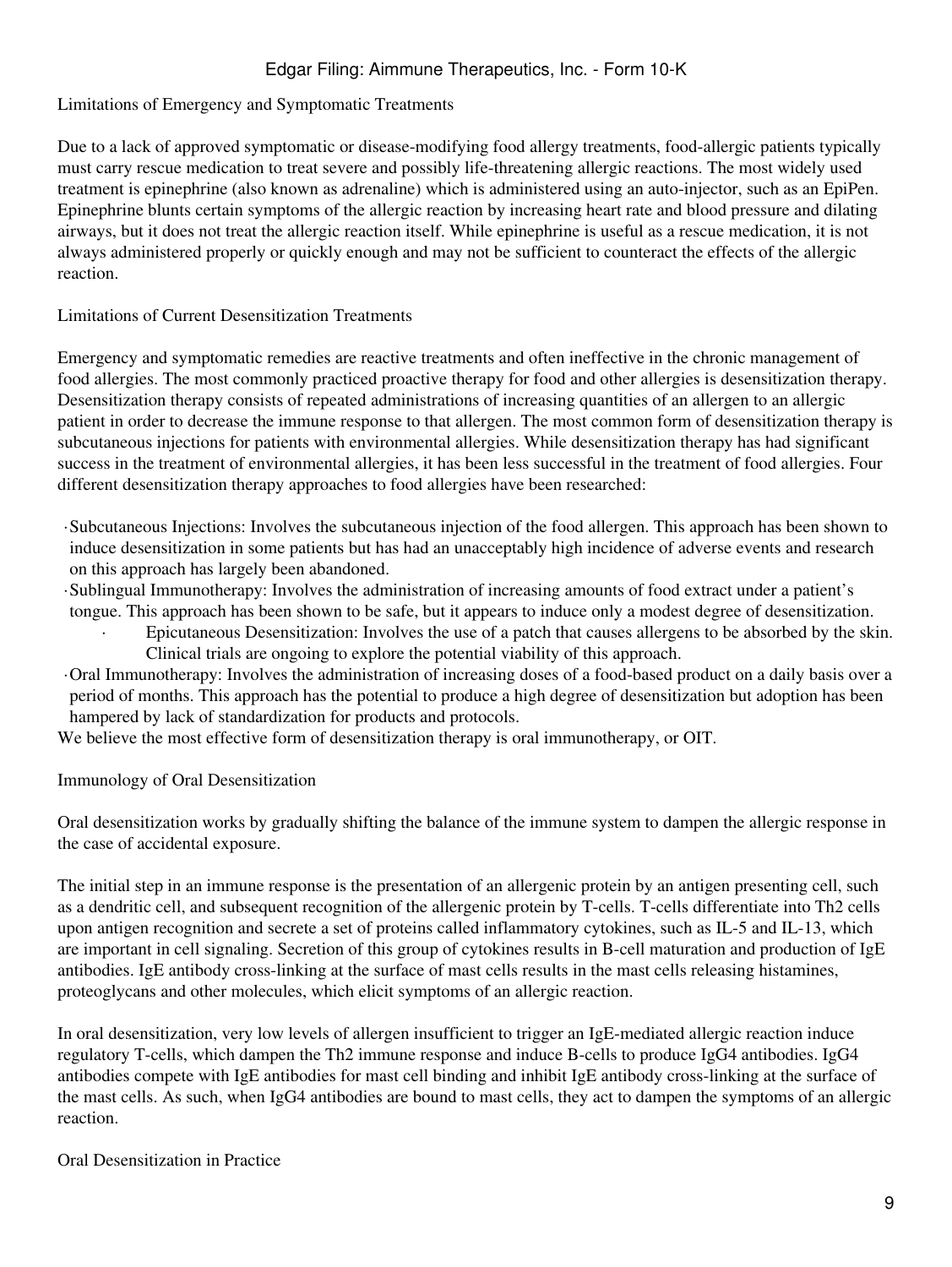In an OIT treatment regimen, the initial administration of a particular dose of the food allergen will typically be provided in an allergist's office and the subsequent administrations will be done at home. The highest level of dosing administration will vary depending on the patient and the protocol, but generally the goal is to achieve desensitization to a level of food allergen greater than the amount a patient might be exposed to in an accidental exposure. Once the highest dosing level is attained, the patient will continue to be administered a maintenance dose on a regular basis. Over time, this regular administration has been shown to result in the patient being desensitized to an amount of food substantially greater than the maintenance dose.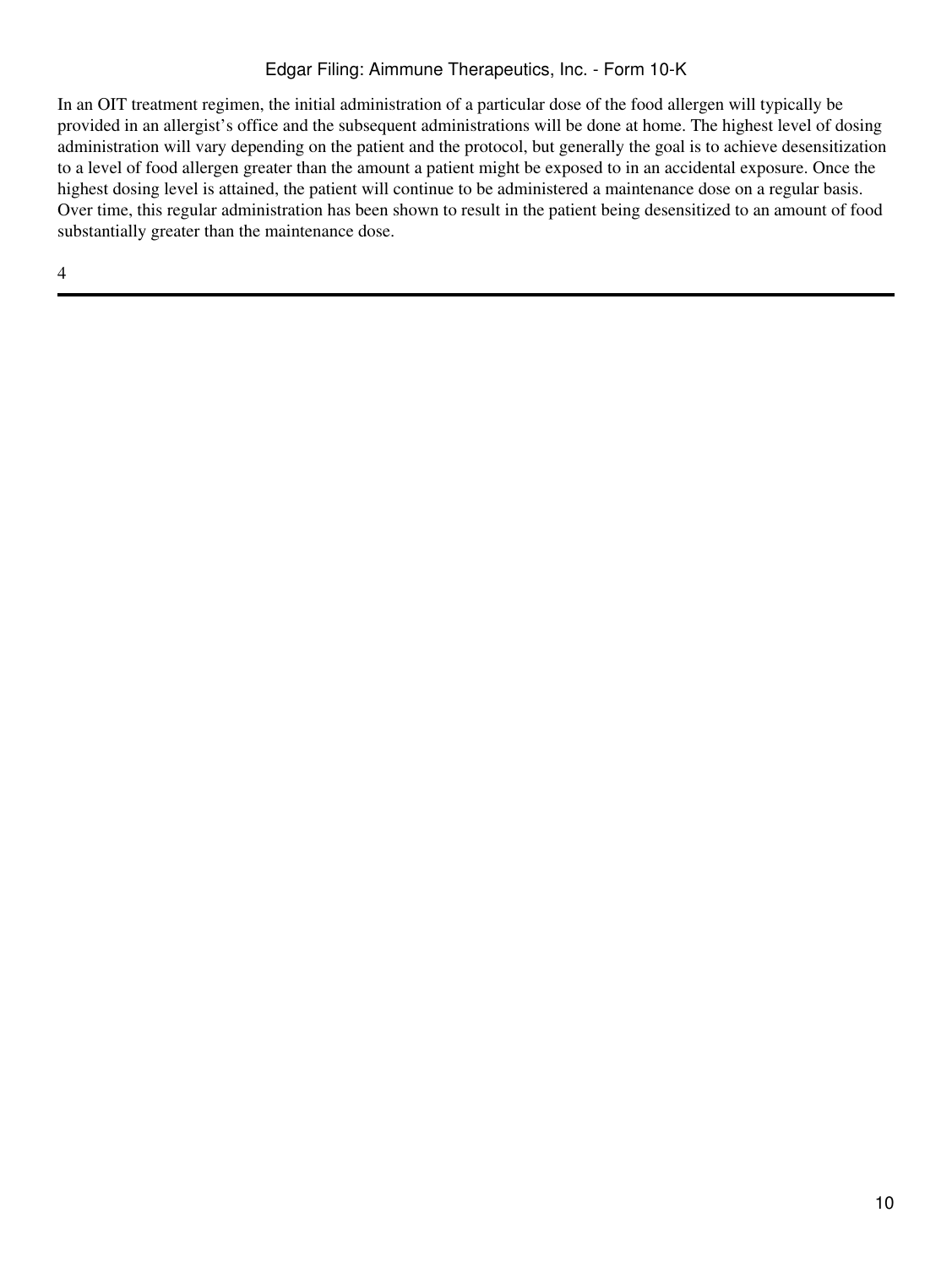Numerous clinical trials at leading academic research centers have shown that OIT can desensitize patients to a range of food allergies, including peanut, egg and milk. While OIT generally does not cure a patient of his or her allergy, it can provide protection from food allergens at a level that exceeds the amount typically encountered in an accidental exposure. For many patients, this protection meaningfully decreases their stress and anxiety and enables them to lead a more normal life.

While OIT has been shown to be effective, it has not been widely adopted and is currently available only from a limited number of academic research centers and specialized allergy clinics. These institutions have access to compounding pharmacies to produce the doses of food-based product necessary for the therapy and also have the resources to provide the required patient support. However, because no OIT protocol or product has been validated in a large scale clinical trial or approved by the FDA, the treatment regimen and food source used in OIT treatment is determined by the allergist based on their experience and review of the scientific literature, which can lead to varying results. While studies have shown that most patients tolerate OIT well, the incidence of severe adverse events associated with OIT treatment has historically been high enough to raise concerns in the medical community that it is not safe enough to be a standard part of an allergist's practice. We believe these safety concerns along with complexity and lack of standardization have limited the adoption of OIT by community-based allergists.

### Our Solution

Our CODIT system for the treatment of food allergies leverages and improves upon the extensive independent scientific research supporting OIT. Based on our clinical development to date, including our Phase 2 studies of our lead CODIT product candidate, AR101, we believe that our CODIT system has the potential to be widely adopted by allergists and to appeal to patients and parents as a result of the following key attributes:

·Standardized Products: Our proprietary biologic product candidates are derived from natural food products and are designed to contain precisely defined dosages of well-characterized food proteins so that each dosage is consistent for total protein and relative allergen content. In addition, we expect each of our product candidates, if approved, to be provided to patients as a convenient, orally administered, once daily therapy.

·Safe and Well-Defined Treatment Regimens: We intend to demonstrate the safety and efficacy of each CODIT product candidate in large scale, well-controlled clinical trials. In addition, we expect each CODIT product candidate to feature clearly defined clinical protocols with gradual up-dosing and practical maintenance dosing regimens designed to enhance safety, tolerability and efficacy.

· Clinically Meaningful Desensitization: We expect each approved CODIT product candidate to provide patients with protection from food allergens at a level that exceeds the amount typically encountered in an accidental exposure, to impart real world safety.

·Compatibility with Clinical Practice: We expect our protocols for each CODIT product candidate to be similar to treatment regimens currently utilized by allergists for non-food allergies.

- ·Tailored Support Services: We intend to provide physician education, patient guidance and other support services to facilitate the administration of each approved CODIT product candidate.
- ·Regulatory Approval: We believe regulatory approval of our CODIT product candidates, if obtained, will validate the extensive existing scientific research supporting oral desensitization and could lead to widespread adoption of our system.

We believe our CODIT system and product candidates, if approved, have the potential to reduce the dangers posed to food-allergic patients, such as accidental exposures resulting in anaphylactic reactions, emergency room visits or hospitalization. We expect that this potential protection from accidental exposures will reduce the stress and anxiety of patients and their families and enable patients to live more normal lives.

AR101 for Peanut Allergy

**Overview**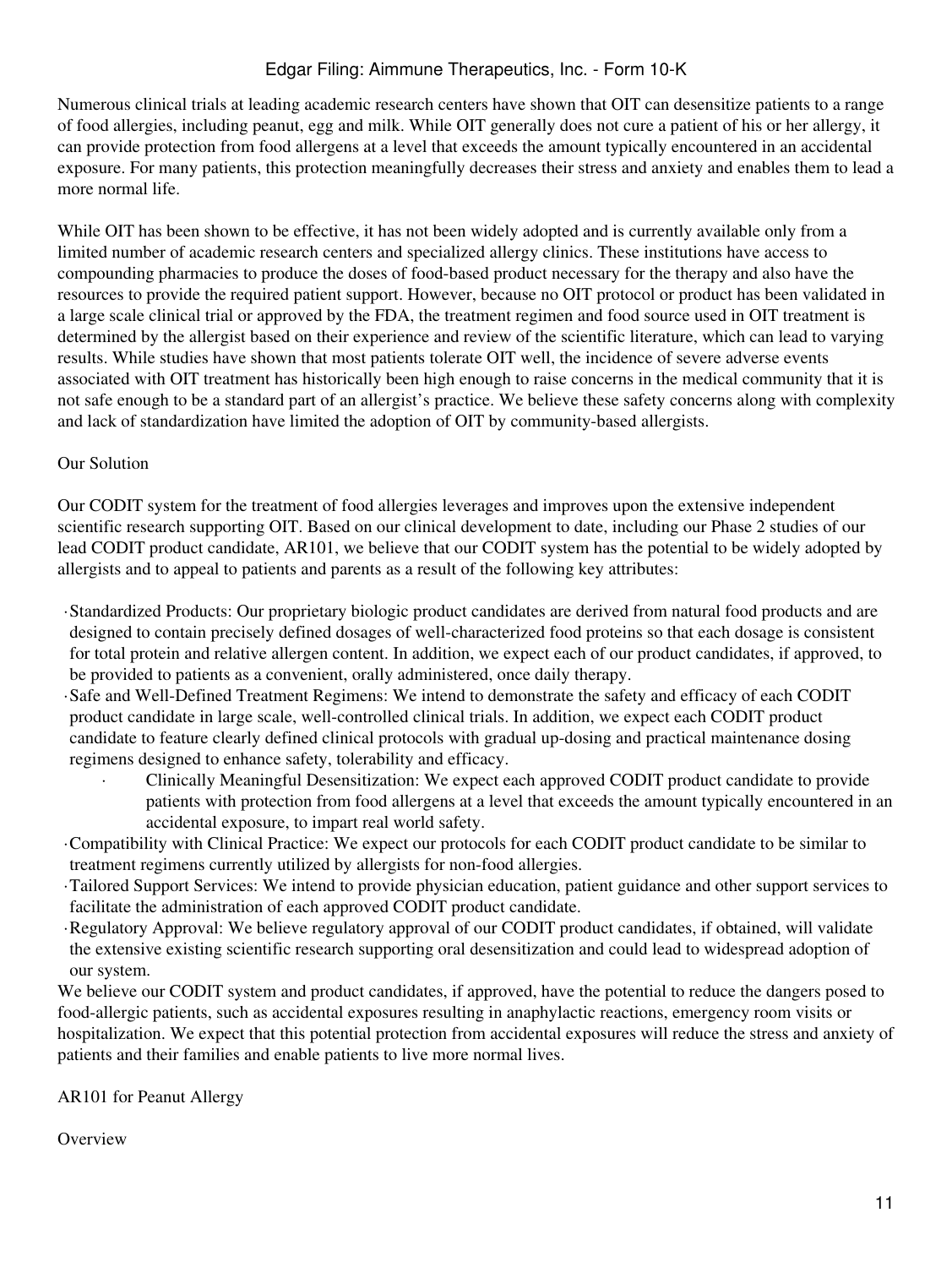We are developing our lead CODIT product candidate, AR101, for the treatment of peanut allergy in children and adults. AR101 is intended to desensitize patients to a level of peanut protein that substantially exceeds the amount typically encountered in an accidental exposure. Patients successfully treated with AR101 will still need to avoid the consumption of peanuts and foods containing peanuts, but we believe that protection from accidental exposure will significantly improve the lives of food-allergic patients and their families.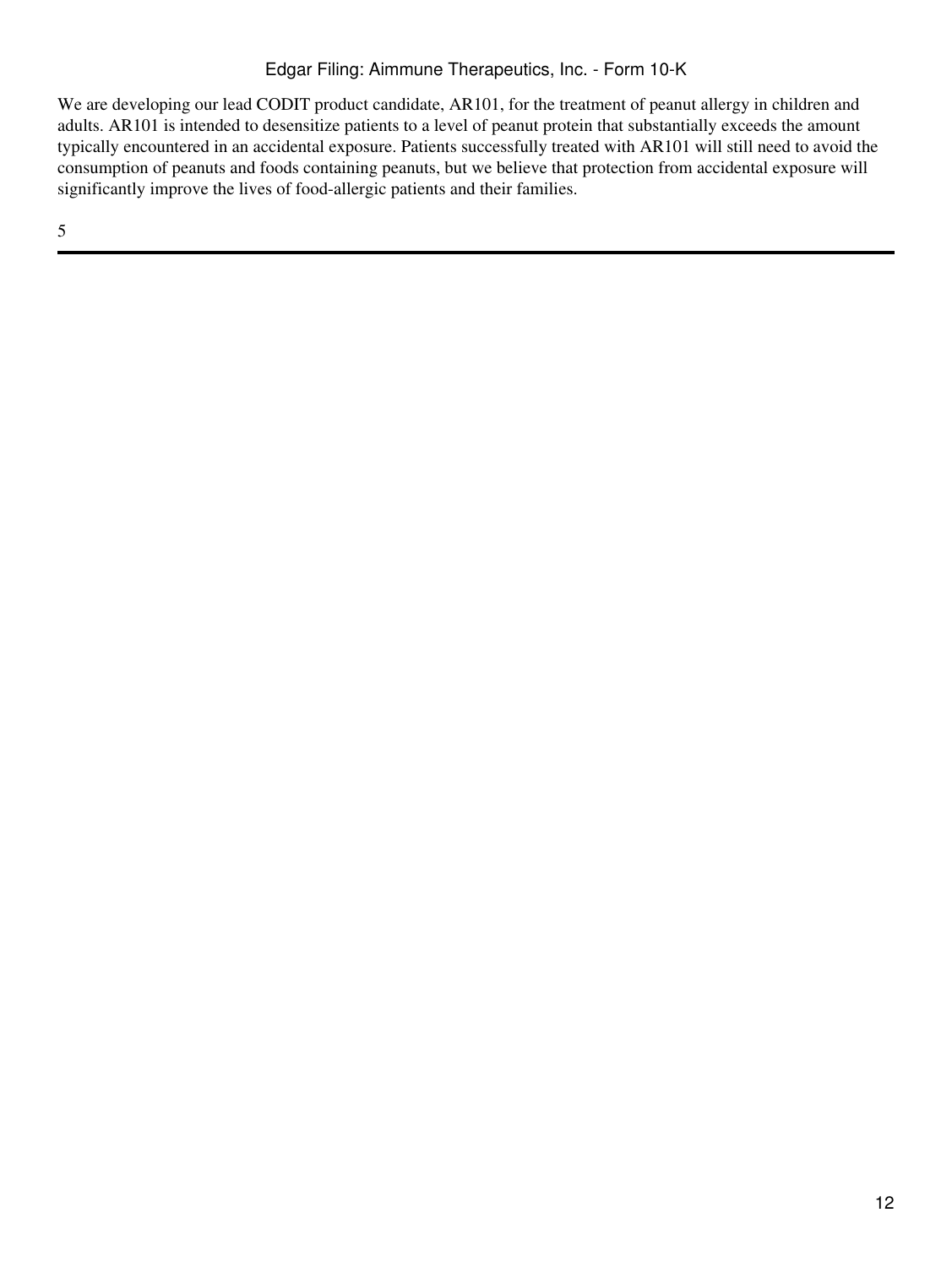We believe AR101, if approved, will provide allergists with a safe and practical means of providing oral desensitization treatment to their patients with peanut allergy. AR101 is designed to be taken orally once daily after having been mixed with a common age-appropriate food. As with OIT, patients would start with a very low dose of AR101 and gradually increase their dose over time. The initial assessment of patients and each initial increase in dosage would occur at an allergist's office. Based on our existing clinical data, we anticipate it will take patients approximately six months to reach a daily dose level of 300 mg of peanut protein. Patients would then continue on a daily 300 mg maintenance dose. Based on independent scientific research, we anticipate that with continued maintenance dosing, patients' level of desensitization will increase over time. In order to maintain desensitization, patients would need to continue to take a daily 300 mg maintenance dose; however, based on experience with OIT, we do not believe that the occasional failure to take a maintenance dose will significantly affect desensitization.

Our up-dosing and maintenance dosing regimens are set forth below:

For patients in the up-dosing phase of the AR101 treatment regimen, AR101 would be provided in a series of color coded pharmaceutical grade capsules of various dose levels. These capsules can be easily opened and emptied, with the contents then mixed with food. For patients who have reached the 300 mg maintenance dose level, AR101 would be provided in an easy to open-and-empty sachet. We are in the process of evaluating additional delivery forms for AR101 for the maintenance phase including caplets that could be swallowed.

### AR101 Product Characteristics

We believe the following characteristics of AR101 could enable it, if approved, to achieve widespread market acceptance and distinguish it from existing treatments and potentially competing products in development:

- ·Proprietary Biologic Product: Our proprietary formulation is a complex mixture of a full range of naturally occurring proteins and pharmaceutical-grade ingredients that we developed to enable the convenient dosing of consistent amounts of peanut protein with well-defined relative concentrations of peanut specific allergens.
- ·Clinically Meaningful and Reliable Desensitization: Based on the results of our Phase 2 studies of AR101, we believe that patients who successfully complete the AR101 up-dosing regimen will be desensitized to a level of peanut protein that substantially exceeds the amount typically found in a peanut-contaminated food product, which we believe ranges from as little as a fraction of a peanut to as much as a single peanut (which typically contains between 250 mg and 300 mg of peanut protein). In addition, even if such patients have an allergic reaction, based on the results of our Phase 2 studies of AR101, we believe it is likely to be less severe as a result of treatment with AR101. Both our Phase 2 studies of AR101 and independent scientific research have indicated that clinically meaningful desensitization can be attained through an OIT treatment regimen, independent of gender, age and other demographics.
- ·Rapid and Predictable Onset of Action: In both our Phase 2 studies of AR101, a clinically meaningful level of protection was typically achieved by patients in the AR101 treatment group after only 22 weeks of dosing. Independent scientific research has also shown that continued maintenance dosing pursuant to an OIT treatment regimen can confer increased protection over time.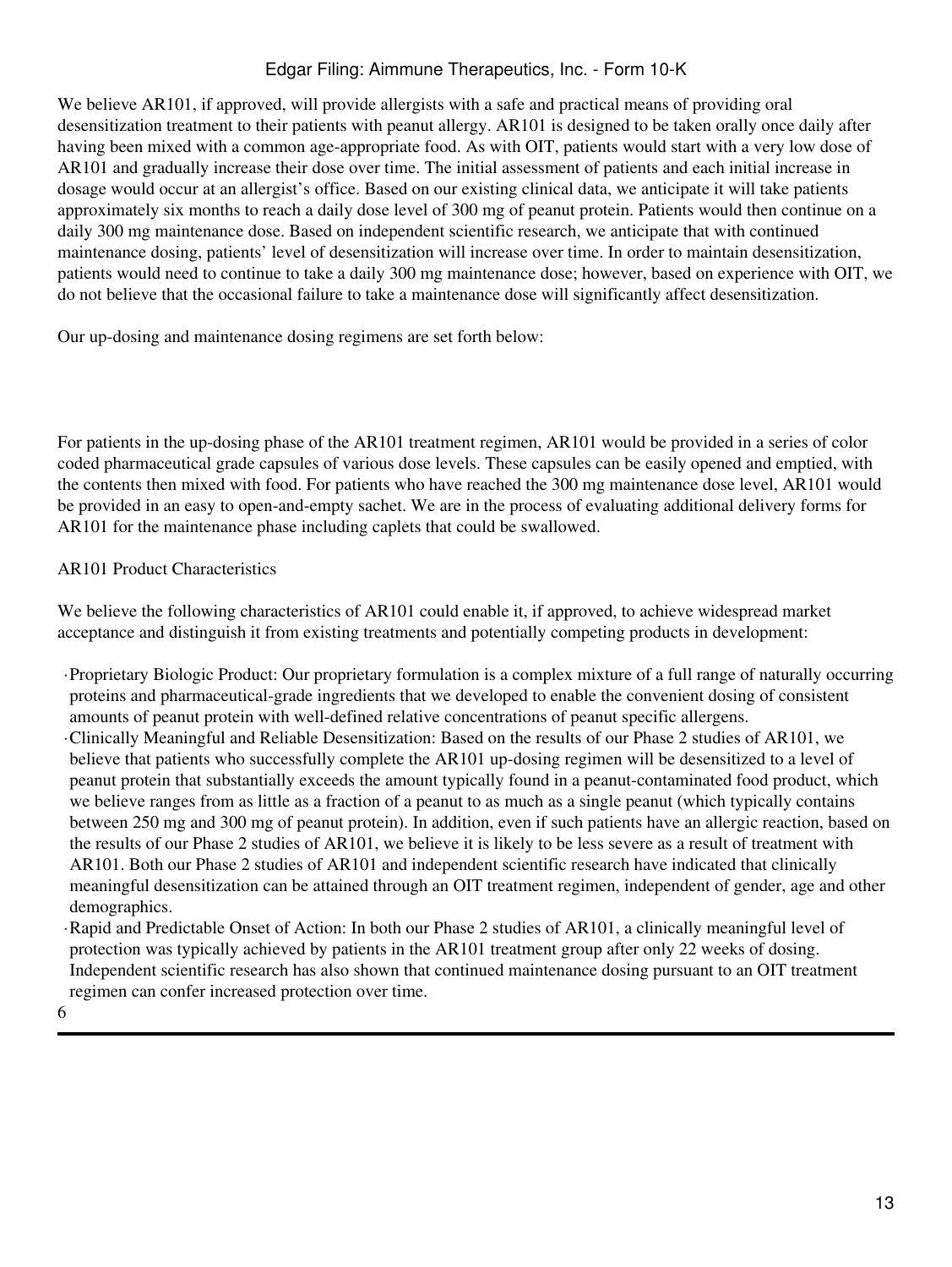·Attractive Safety Profile: In our Phase 2 studies of AR101, most patients tolerated AR101 well, experiencing only mild, intermittent side effects commonly associated with food allergies during the up-dosing phase of treatment. The most frequent of these side effects included gastrointestinal symptoms ranging from itching of the lips to vomiting, hives, throat itching or discomfort and nasal congestion. We believe that many of these side effects are associated with the increases in dosage amounts during the initial up-dosing phase of the treatment regimen. Once patients are desensitized and on maintenance dosing, we believe that they are likely to experience few or no side effects. Of the 55 patients treated with AR101 in our Phase 2 studies, 44 completed the AR101 treatment regimen, with 10 patients discontinuing treatment due to gastrointestinal side effects that occurred in the first two to four weeks, which were resolved, in each case, within one to three weeks after cessation of treatment. In addition, one patient withdrew from the trial due to scheduling issues.

Convenient Oral Administration: AR101 is designed to be provided to patients as a convenient, orally administered, once daily therapy that is mixed with common age-appropriate foods. Compared to subcutaneous, epicutaneous or sublingual administration, we believe our CODIT system represents a more convenient and practical method of dosing, particularly in young patients.

·Direct, Targeted Mechanism of Action: Oral administration of AR101 enables the allergen to interact directly with immune cells in the gastrointestinal tract responsible for mediating the allergic reaction to peanuts. Oral desensitization works by gradually shifting the balance of the immune system to dampen the allergic response in the case of accidental exposure.

·Compatibility with Current Clinical Practice and Infrastructure: The AR101 up-dosing regimen involves a series of visits to an allergist. This process is similar in many ways to existing regimens for the treatment of non-food allergies, such as pollen and pet dander, which we believe will facilitate adoption by allergists and reimbursement by payors if AR101 is approved.

·CODIT Support Services: We intend to provide physician education, patient guidance and other support services to facilitate the administration of AR101, if approved.

Phase 2 Clinical Trials—ARC001

### Clinical Trial Design

Our first clinical trial of AR101, ARC001, was a randomized, multi-center, double-blind, placebo controlled Phase 2 trial of AR101 for the treatment of peanut allergy. Fifty-five patients with confirmed peanut allergy ranging in age from four to 21 years old participated in the trial, which was conducted at eight leading academic medical research centers in the United States. Of the fifty-five patients, 29 received AR101 and 26 received placebo. Patients were required to have experienced a prior allergic reaction that was attributed to peanuts, have elevated levels of anti-peanut protein antibodies in their blood and/or tested positive for peanut allergy on a skin prick test. In addition, patients were required to react, at a dosage of 100 mg of peanut protein or less, in a double-blind placebo controlled food challenge, or DBPCFC. A DBPCFC is generally considered the "gold standard" method of measuring a patient's sensitivity to peanuts or other foods. A DBPCFC is performed in a clinical setting in two sessions that are usually on two separate days. On each day, the patient is orally administered escalating doses of either a suspected allergenic food or a placebo over time and monitored to see if an allergic reaction is elicited. For example, in the entry DBPCFC for ARC001, patients were administered challenge does of 3 mg, 10 mg, 30 mg and 100 mg of peanut protein 20 to 30 minutes apart in one session and a series of placebo doses on the same schedule in the other session. Neither the patient nor the clinicians overseeing the DBPCFC knew what substance was being administered in a given session. If the patient developed a moderate or stronger allergic response after being administered a dose of peanut protein, then such patient was deemed to have reacted to the food challenge at that dosage level. While in our clinical trials we screened patients for peanut allergy using a DBPCFC because of its sensitivity, we do not anticipate that a DBPCFC will be a requirement for prescribing AR101 as DBPCFCs are not widely used a diagnostic tool in current clinical practice.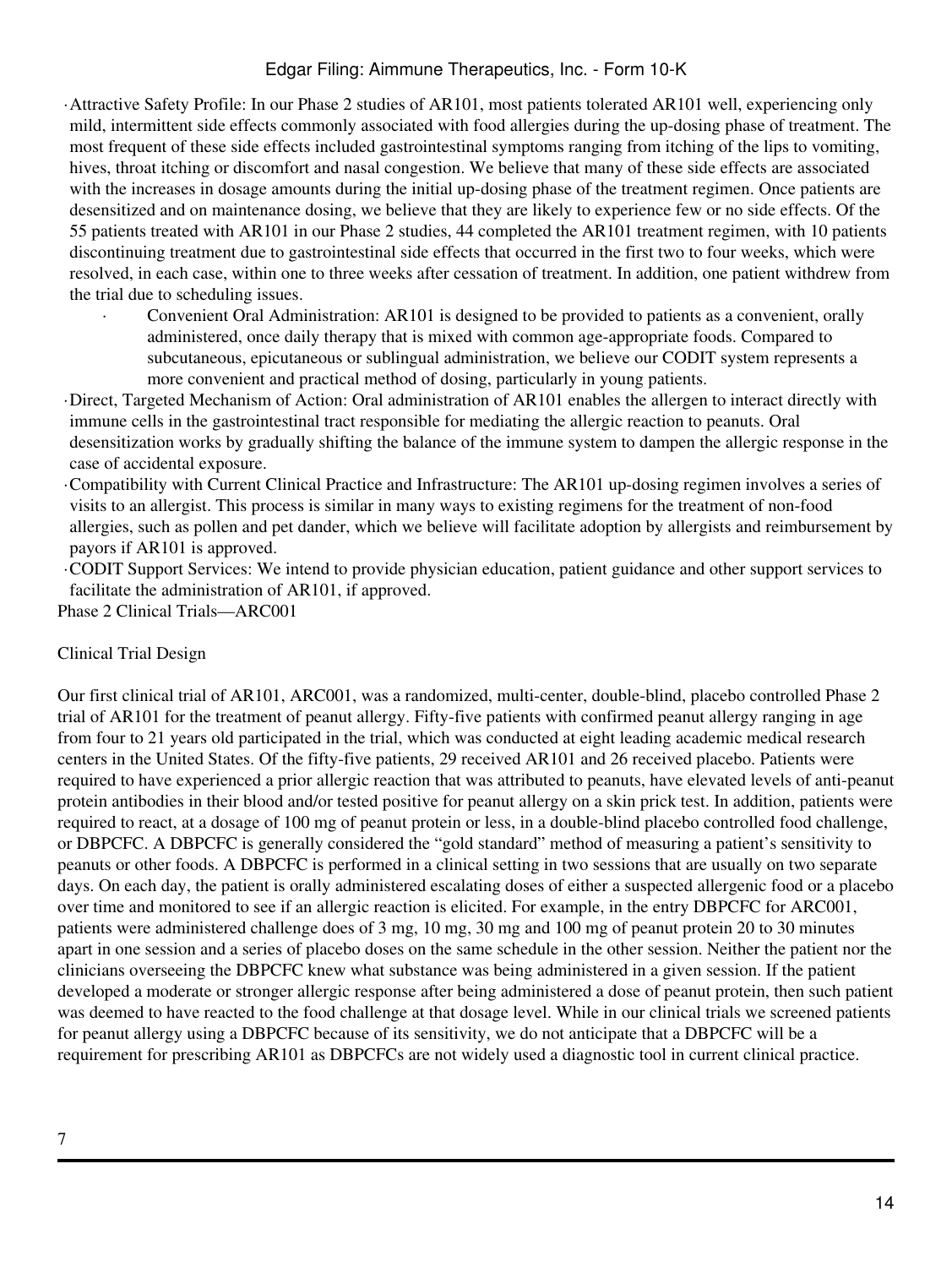The table below shows the escalation of challenge doses in a peanut DBPCFC along with the corresponding cumulative exposure attained at each dose level:

|                          | Challenge   | Cumulative |  |
|--------------------------|-------------|------------|--|
|                          | Dose Amount | Exposure   |  |
| Dose # $(mg)$            |             | (mg)       |  |
| 1                        | 3           | 3          |  |
| $\overline{c}$           | 10          | 13         |  |
| 3                        | 30          | 43         |  |
| $\overline{\mathcal{L}}$ | 100         | 143        |  |
| 5                        | 300         | 443        |  |
| 6                        | 600         | 1,043      |  |
| 7                        | 1,000       | 2,043      |  |

We selected reactivity at a challenge dose of 100 mg or less on a DBPCFC as an inclusion criteria for ARC001 to enable the study of AR101 in patients with more severe allergies. In addition, because a patient's sensitivity to peanut protein can fluctuate significantly based on various factors, we believed that using a lower maximum tolerated dose would reduce the likelihood that patients in the trial would pass the exit DBPCFC at 300 mg solely due to natural variations in their sensitivity.

The table below shows the baseline demographics of patients participating in ARC001:

|                                                  | <b>Active AR101</b>                                       | Placebo                                 |
|--------------------------------------------------|-----------------------------------------------------------|-----------------------------------------|
| Intent To Treat                                  | 29 patients                                               | 26 patients <sup><math>(1)</math></sup> |
| Gender                                           |                                                           | 20 male; 9 female 16 male; 10 female    |
| Median Age (min, max)                            | 7 years $(4 \text{ to } 21)$ 8 years $(4 \text{ to } 14)$ |                                         |
| Median Peanut Specific IgE (min, max)            |                                                           | 64.3 (0.8 to >100) 100.0 (3.5 to >100)  |
| Median Wheal (min, max)                          | 14 mm $(5 \text{ to } 30)$                                | 13 mm $(5 \text{ to } 26)$              |
| Median Max Tolerated Dose, Cumulative (min, max) | $13 \text{ mg} (3 \text{ to } 43)$                        | 28 mg (3 to 43)                         |

(1)The placebo group initially contained 27 patients, with one patient withdrawing from the study prior to the commencement of treatment.

In ARC001, 29 patients received AR101 and 26 patients received placebo. On the first day of the study, patients were up-dosed to a dose of 3 mg or 6 mg at the clinical site. Patients then took a daily 3 mg or 6 mg dose at home for two weeks and returned to the clinical site to be up-dosed to the next dose level, either 6 mg or 12 mg dose. This process continued with doses of 12 mg, 20 mg, 40 mg, 80 mg, 120 mg, 160 mg, 200 mg, 240 mg and, finally, 300 mg. If a patient had an allergic reaction at a particular level, the allergist could maintain the patient at that dose for a longer period of time or reduce the dose for a period of time before resuming up-dosing. In addition, if a patient's schedule did not allow him or her to visit an allergist's office exactly two weeks after an up-dosing, the patient was permitted to remain on the current dose until he or she was able to visit an allergist. Even with this flexibility, the median completion time for the patients in the AR101 group was not significantly longer than the scheduled completion time. After patients had been taking the 300 mg dose for two weeks, they were administered a DBPCFC with a maximum challenge dose of 600 mg (a 1,043 mg cumulative dose).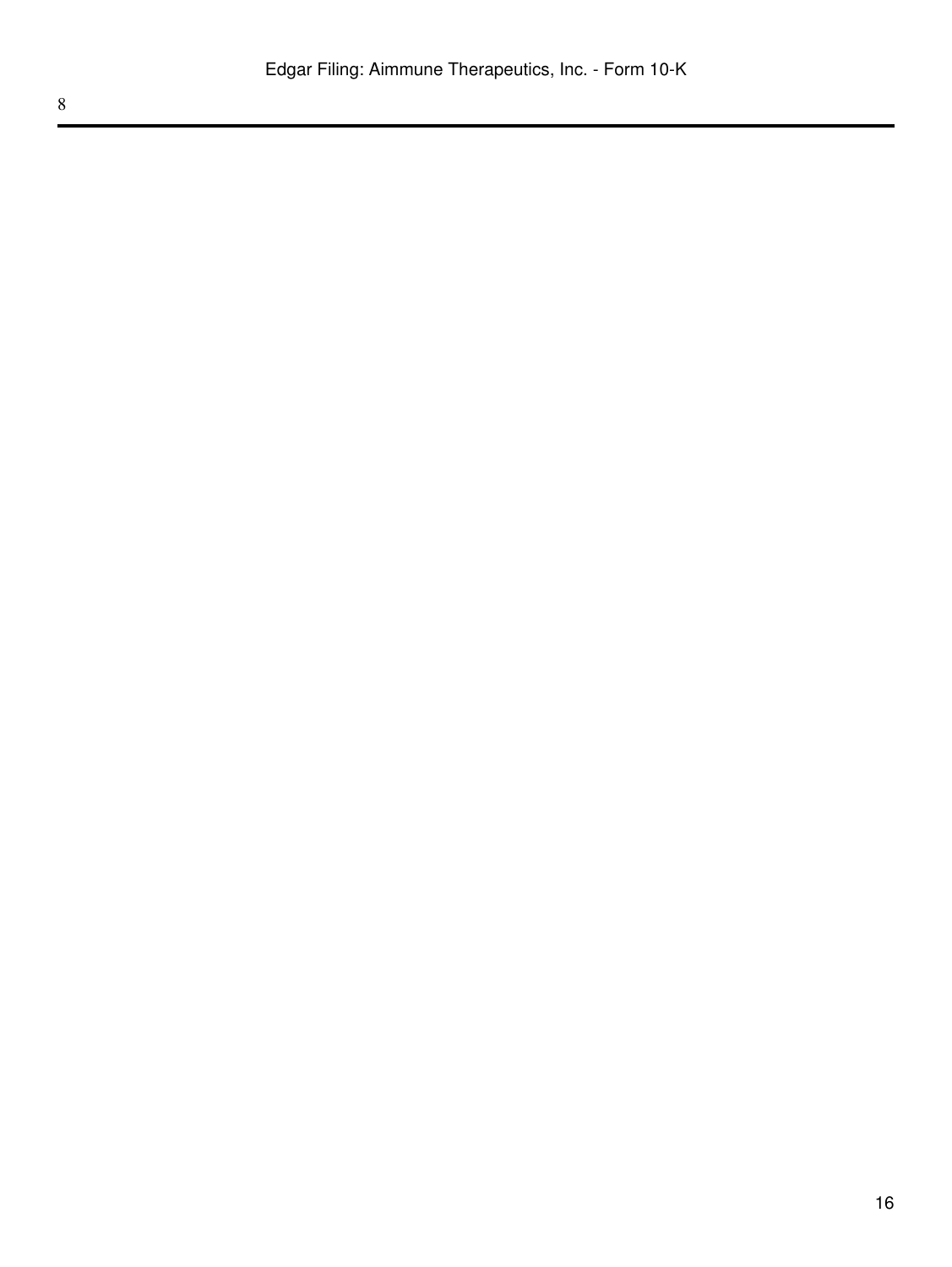Clinical Trial Results and Key Metrics

As the tables below show, ARC001 met the primary endpoint of passing a DBPCFC at a 300 mg challenge dose and met an additional endpoint of passing a DBPCFC at a 600 mg challenge dose.

| Primary Endpoint = Pass 300 mg (443 mg cumulative) Challenge at Exit ( $p<0.0001$ )            |                            |      |                       |         |  |
|------------------------------------------------------------------------------------------------|----------------------------|------|-----------------------|---------|--|
|                                                                                                | Active AR101 (29 patients) |      | Placebo (26 patients) |         |  |
|                                                                                                | <b>Patients</b>            | $\%$ | <b>Patients</b>       | $\%$    |  |
| Responder                                                                                      | 23                         | 79%  | 5                     | 19%     |  |
| Non-responder $6^{(1)}$                                                                        |                            | 21%  | 21                    | 81\%    |  |
| Additional Endpoint = Pass 600 mg $(1,043 \text{ mg cumulative})$ Challenge at Exit (p<0.0001) |                            |      |                       |         |  |
|                                                                                                | Active AR101 (29 patients) |      | Placebo (26 patients) |         |  |
|                                                                                                | <b>Patients</b>            | $\%$ | <b>Patients</b>       | $\%$    |  |
| Responder                                                                                      | 18                         | 62%  | 0                     | $0\%$   |  |
| Non-responder                                                                                  | $11^{(2)}$                 | 38%  | 26                    | $100\%$ |  |

(1)All were early discontinuations.

# (2)Includes the 6 early discontinuations.

Statistical significance is denoted in the table above by reference to the p-values in the Primary Endpoint and Additional Endpoint. The p-value is a measure that states the probability that a comparable or better result would be produced purely by chance. A p-value <0.0001 in the chart means that if the drug was only as effective as the placebo, there would be less than a 0.01% chance that a comparable or better result would be produced purely by chance. A p-value £0.05 is a commonly used criterion for statistical significance. When evaluating the potential efficacy of a drug product, the FDA reviews a statistical analysis to determine whether the results of the clinical trial demonstrated that the drug product was efficacious, and a showing of statistical significance in favor of the tested criterion supports the finding of efficacy.

In ARC001, 23 of the 29 patients in the AR101 treatment group completed the trial. All 23 patients who completed the trial passed an exit DBPCFC at a 300 mg challenge dose as compared with five of the 26 patients who received placebo (p£0.0001). In addition, 18 of the 23 patients in the AR101 treatment group that completed the trial passed an exit DBPCFC at a 600 mg challenge dose compared to none of the 26 patients who received placebo (p£0.0001). Those patients who passed the DBPCFC at a 300 mg challenge dose had received a cumulative dose of 443 mg of peanut protein, the equivalent of approximately one and one half to two peanut kernels, and those patients who passed the DBPCFC at a 600 mg challenge dose had received a cumulative dose of 1,043 mg of peanut protein, the equivalent of approximately four peanut kernels. We believe these results suggest that AR101 has the potential to provide patients with peanut allergy protection from accidental exposure to peanut protein even when taking into account natural variations in sensitivity. Consistent with independent academic research, our results in ARC001 indicate that clinically meaningful desensitization can be attained independent of gender, age and other demographics.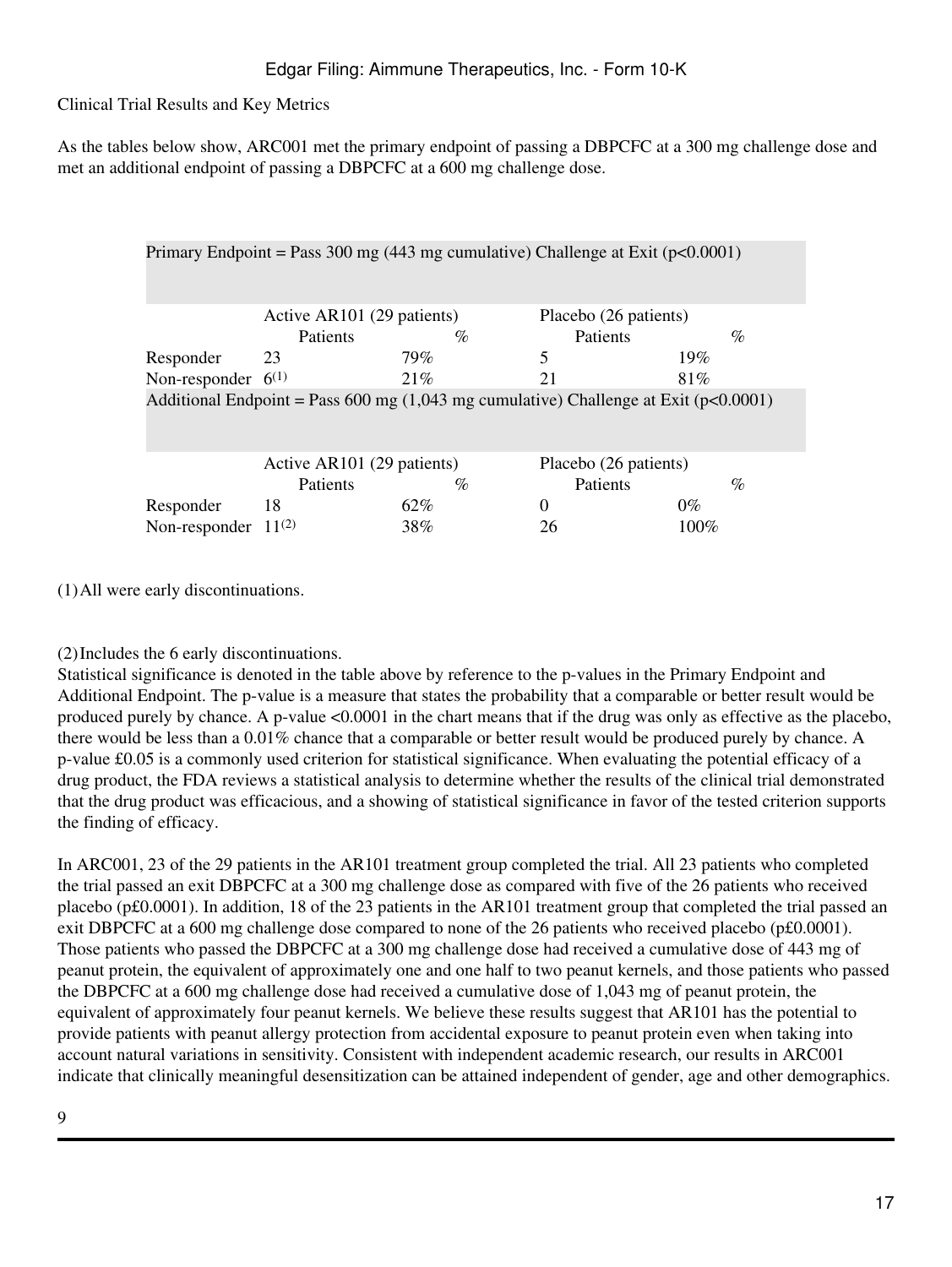In addition, we believe that AR101 may lessen the severity of a patient's reaction to an accidental exposure. As the charts below indicate, we observed significantly more severe reactions to exposure to peanut protein in the exit DBPCFCs in the placebo group as compared to the AR101 group at the same challenge dose level.

These results are supported by the frequency of use of epinephrine during the entry and exit DBPCFCs. During the entry DBPCFCs, four patients in each of the AR101 group and the placebo group had an allergic reaction severe enough to require the use of epinephrine. In contrast, in the exit DBPCFCs, only two patients in the AR101 group needed epinephrine, while eleven patients in the placebo group were administered epinephrine, including three who required two doses. The epinephrine use in the placebo group was caused by reactions starting at doses as low as 30 mg, while in the AR101 group, both administrations were triggered by moderate reactions at the highest challenge dose of 600 mg.

The results of ARC001 also indicate that AR101 was well-tolerated. Among patients in the AR101 treatment group, there was only one incident of anaphylactic reaction of moderate severity that was treated with epinephrine, and there were no other serious or severe adverse events related to treatment with AR101 in the study. Six of the 29 patients in the AR101 treatment group dropped out of the trial. Four patients dropped out of the trial because of moderate gastrointestinal side effects, such as abdominal discomfort and vomiting, and two dropped out of the trial because of a combination of gastrointestinal side effects and compliance issues. This drop-out rate was consistent with prior academic OIT studies. The patients in ARC001 who discontinued treatment prematurely all began to have gastrointestinal symptoms at the 3, 6 or 12 mg dose level and generally dropped out of the study early. Their gastrointestinal issues resolved without significant medical intervention within one to three weeks. One of the patients was diagnosed with eosinophilic esophagitis, or EoE, a condition in which a certain type of white blood cell accumulates in the esophagus. EoE is an immune condition that can be triggered by exposure to food allergens. The standard of care for EoE is simply to avoid exposure to the triggering food allergen, which allows the condition to resolve. Once this patient ceased ingesting AR101, the patient's EoE symptoms resolved within three weeks. No patients in the placebo group dropped out and there were no incidents of anaphylaxis or other severe or serious adverse events related to treatment in the placebo group.

Phase 2 Clinical Trials—ARC002

Patients who completed ARC001 were eligible to participate in our Phase 2 follow-on study, ARC002, an open label study designed to evaluate the long-term safety, efficacy and tolerability of AR101. In ARC002, those patients who had been in the AR101 treatment group for ARC001 were maintained on a 300 mg maintenance dose for three months and then administered a DBPCFC with a maximum challenge dose of 1,000 mg, resulting in a maximum cumulative dose of 2,043 mg. After administration of this DBPCFC, the patients could choose to continue with a 300 mg maintenance dose or to up-titrate to a higher dose level up to a maximum of 2,000 mg per day. Patients who had been in the placebo group in ARC001 began ARC002 by going through the same up-titration regimen that had been administered to the active group in ARC001 and then were placed on a 300 mg maintenance dose for three months. As with the original active group, they were administered DBPCFCs at the end of both the up-titration period and the three month maintenance period. They then could choose to either stay at a daily dose of 300 mg or begin an up-titration regimen. Independent scientific research has shown that continued maintenance dosing can confer increased protection over time.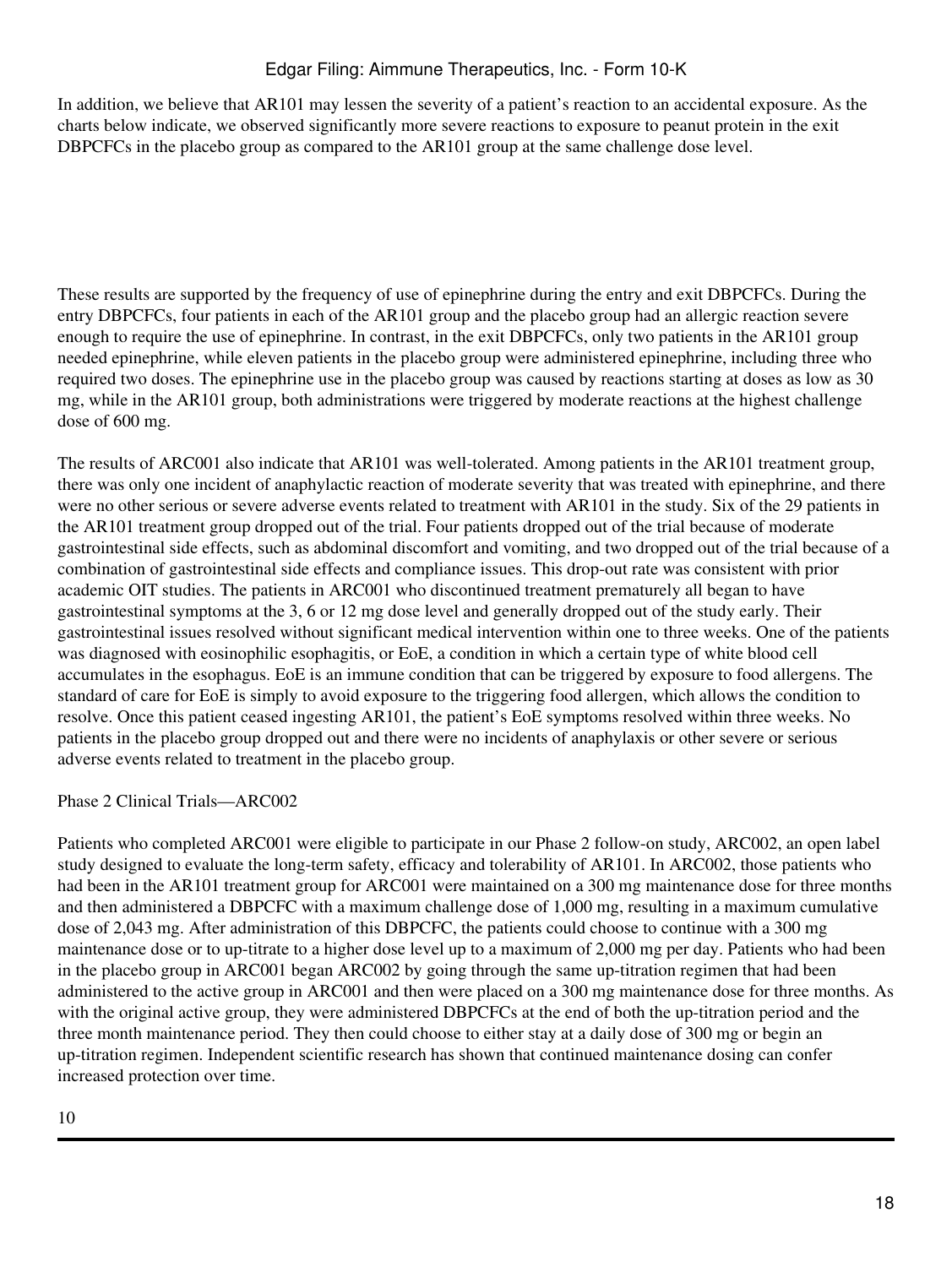Our ARC002 results confirmed and expanded upon the efficacy results of ARC001. All 26 patients from the placebo arm of ARC001 entered ARC002, and 21 completed the up-dosing phase of treatment. Four patients dropped out of the study due to gastrointestinal issues similar to those seen in the patients who discontinued treatment in ARC001, and one patient dropped out of the study due to scheduling issues. 20 of the 21 patients who completed the up-dosing phase passed the post-up-dosing DBPCFC at a challenge dose of 300 mg, or a 443 mg cumulative dose.

A total of 41 patients, 21 from the ARC001 active arm and 20 from the ARC001 placebo arm, entered the three month maintenance phase of treatment, during which each patient received a daily dose of 300 mg, and were administered a post-maintenance DBPCFC. One patient from the ARC001 active arm did not complete the maintenance period for reasons unrelated to treatment. Of the 40 patients who completed the maintenance period, 100% passed at the 300 mg challenge level, 90% passed at the 600 mg challenge level and 60% passed at the 1,000 mg challenge level. Those patients who passed at the 1,000 mg challenge level had ingested a cumulative dose of 2,043 mg of peanut protein, the equivalent of 7 or 8 peanuts. During the post-maintenance DBPCFCs, only two patients required the administration of epinephrine (both after a 1,000 mg challenge dose) and each received only a single administration.

ARC002 also provided additional data regarding the tolerability of AR101. As in ARC001, among the patients who completed the up-dosing phase in ARC002, side effects were generally mild and intermittent. There were no treatment related serious or severe adverse events in any of the ARC002 participants. In addition, the frequency of adverse events during the maintenance period of the ARC002 trial was, on the whole, markedly lower than during the active up-dosing phases of ARC001 and ARC002.

### AR101 Clinical Development Program Leverages Historical OIT Studies

Our development of AR101 leveraged the substantial pre-existing independent scientific research on peanut allergy and OIT. In connection with our Investigational New Drug, or IND, submission, we licensed data from studies conducted at three leading academic research institutions that demonstrated the potential of using OIT to desensitize peanut allergic patients.

We have also leveraged academic studies that have shown that the daily administration of a relatively low maintenance dose can enable patients to attain and sustain a significant degree of desensitization. For example, in one study, 29 children with peanut allergy completed an OIT up-dosing regimen and then received a 300 mg daily maintenance dose of peanut protein for 12 months. At the end of that period, 27 of the patients were desensitized to exposure of 3,900 mg of peanut protein and the remaining two were desensitized to exposure of 2,100 mg of peanut protein. Two other studies have also shown that 300 mg maintenance doses can result in consistent desensitization to exposure many times the level of the maintenance dose.

Our clinical trial designs were developed following a review of the academic study protocols described above as well as protocols used in clinical practice. Many of the protocols used in clinical practice have maximum dose levels of several thousand milligrams of peanut protein and use aggressive dose escalation rates to reach the maximum dose levels quickly. We believe that, as a result, patients under these protocols sometimes receive too much peanut protein too soon and consequently suffer anaphylaxis, contributing to the perception that OIT is not safe. In designing our clinical trials, we incorporated low initial dose levels, a gradual escalation of the dosing and much lower maintenance dose levels. We believe this approach provides for an improved protocol and has the potential to enable patients to safely attain a clinically significant level of desensitization in a reasonable time frame.

We also believe that a successful oral desensitization treatment regimen requires a well-characterized and precisely manufactured drug product. Independent scientific research has shown that the quantity of peanut protein and the relative concentrations of key peanut proteins can vary widely between the different commercially available peanut products that could potentially be used as a source for oral desensitization therapy. These variations could significantly impact the reliability and safety of an oral desensitization treatment regimen. In order to reduce the potential for variability, we chose to use peanut flour solely from the Golden Peanut Company, or GPC, as the basis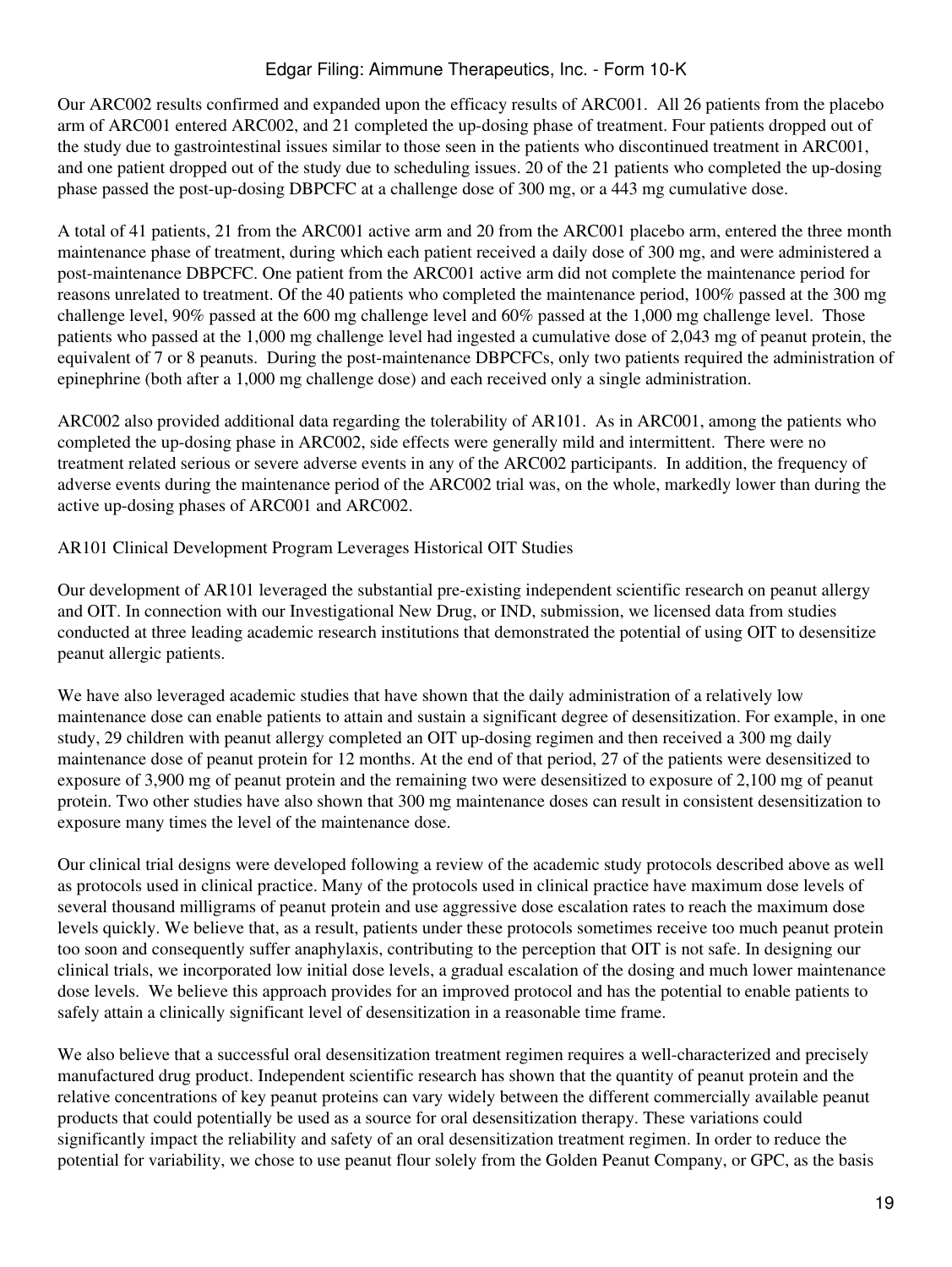for AR101. This flour has been used in most of the leading academic studies of peanut allergy OIT and, based on our own testing, shows little variation in the level of peanut protein in different batches of the company's flour, including between batches produced in different years. In order to develop AR101 as an FDA-approvable biological product, we took the further step of precisely characterizing the protein signature of GPC flour. Independent scientific research has identified numerous peanut proteins that are the allergens that cause allergic reactions to peanuts. Three of these proteins appear to be the most significant and representative of the levels of the other proteins. Our characterization of AR101 is based on precisely measuring total protein amount and the concentrations of those three key proteins, as a proxy for the full range of allergenic proteins contained in AR101.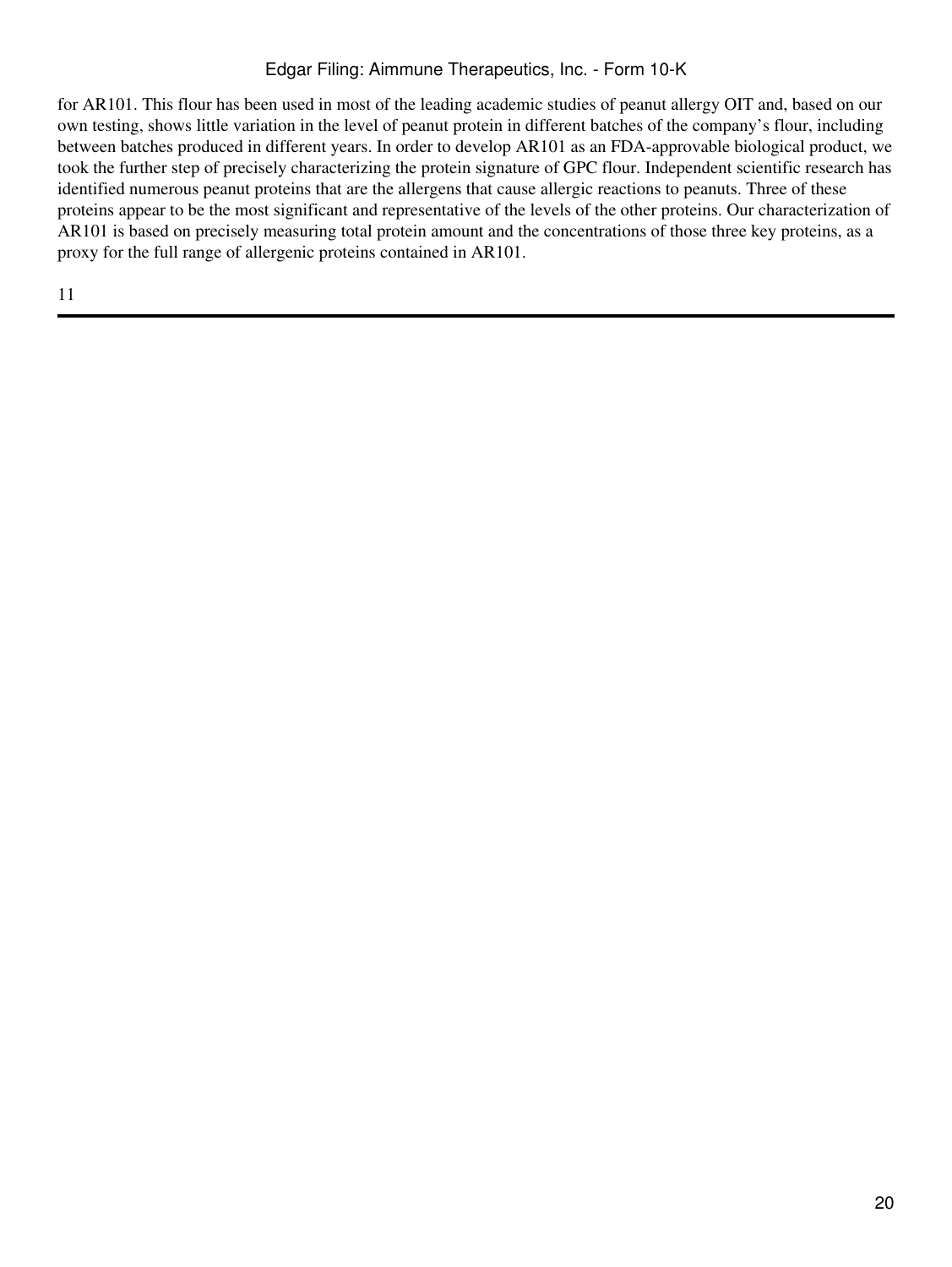## AR101 Development Plan

We have developed AR101 in close consultation with the FDA and the EMA. In September 2014, the FDA granted AR101 Fast-Track designation for OIT of peanut sensitive adults and children and in June 2015, the FDA granted AR101 Breakthrough Therapy designation for OIT of peanut sensitive children and adolescents (ages 4 through 17). These designations are intended to facilitate the development and to expedite the review of drugs and biologics that are intended for the treatment of serious or life-threatening diseases or conditions and, in the case of a Fast-Track designation, that demonstrate the potential to address unmet medical needs for the disease or condition or, in the case of a Breakthrough Therapy designation, where preliminary clinical evidence indicates that the product may demonstrate substantial improvement over existing therapies on one or more clinically significant endpoints, such as substantial treatment effects observed early in clinical development. Sponsors of products under development with a Fast-Track designation or Breakthrough Therapy designation may have greater interactions with the FDA, including the involvement of more senior staff members, and the FDA may initiate review of sections of a Fast-Track product's marketing application before the application is complete. A product that receives these designations may be eligible for accelerated approval and priority review, if relevant criteria are met.

We have had ongoing communications and meetings with the FDA relating to the clinical development of AR101 and its manufacture, and we participated in two end-of-Phase 2 meetings with the FDA in July 2015, one with respect to our clinical plans and the other relating to chemistry, manufacturing and control matters. We have had two country level scientific advice meetings with European regulatory authorities and our Pediatric Investigation Plan, or PIP, for AR101 has been approved by the EMA.

In December 2015, we initiated PALISADE, a randomized, double-blind, placebo-controlled study of AR101 for the treatment of peanut allergy in children and adults. We anticipate that PALISADE will enroll approximately 500 patients, including 400 patients between the ages of 4 and 17 and approximately 100 patients between the ages of 18 and 55. The study protocol will largely be a combination of the protocols for ARC001 and ARC002. Patients will be randomized at a three to one ratio between the AR101 group and a placebo group. Patients in PALISADE will be up-dosed to a daily 300 mg dose over a period of five to six months and then maintained at that dose level for approximately six months. At the end of the maintenance period, patients will be administered a DBPCFC. The primary endpoint of the study will be desensitization to cumulative exposure to 1,043 mg of peanut protein, and secondary endpoints will include desensitization to cumulative exposure of 443 mg of peanut protein and desensitization to cumulative exposure of 2,043 mg of peanut protein. We anticipate conducting the study at approximately 64 sites in the Unites States, Canada and the European Union. We anticipate that enrollment in PALISADE will be completed in the second half of 2016, up-dosing of patients will be completed in the first half of 2017 and that the study will be completed in the second half of 2017. Patients who complete PALISADE will be eligible to participate in a roll-over study, ARC004, in which they will either continue to receive maintenance dosing, or, with respect to patients in the PALISADE placebo group, go through the PALISADE up-dosing regimen and then receive maintenance dosing. We expect ARC004 to begin in the fourth quarter of 2016.

Based on our discussions with regulatory authorities, we believe that if PALISADE is successful its data will support the filing of a BLA with the FDA and an MAA with the EMA for the use of AR101. Pursuant to our PIP, we are planning on initiating a study of AR101, ARC005, that will include peanut allergic patients ages 1 to 3 in the second half of 2017. We are evaluating additional clinical studies of AR101 in order to evaluate its utility and safety in additional clinical contexts or across broader patient populations and to better understand the health economic impact it may have in various clinical settings.

A significant portion of our operating expenses relates to the development of AR101. For the years ended December 31, 2015, 2014 and 2013, our research and development costs were \$19.8 million, \$8.2 million, and \$3.5 million, respectively, and are included in the research and development expense line item in our Consolidated Statements of Operations and Comprehensive Loss. For further detail about the research and development activities, refer to the research and development section in the "Management's Discussion and Analysis" in this Annual Report on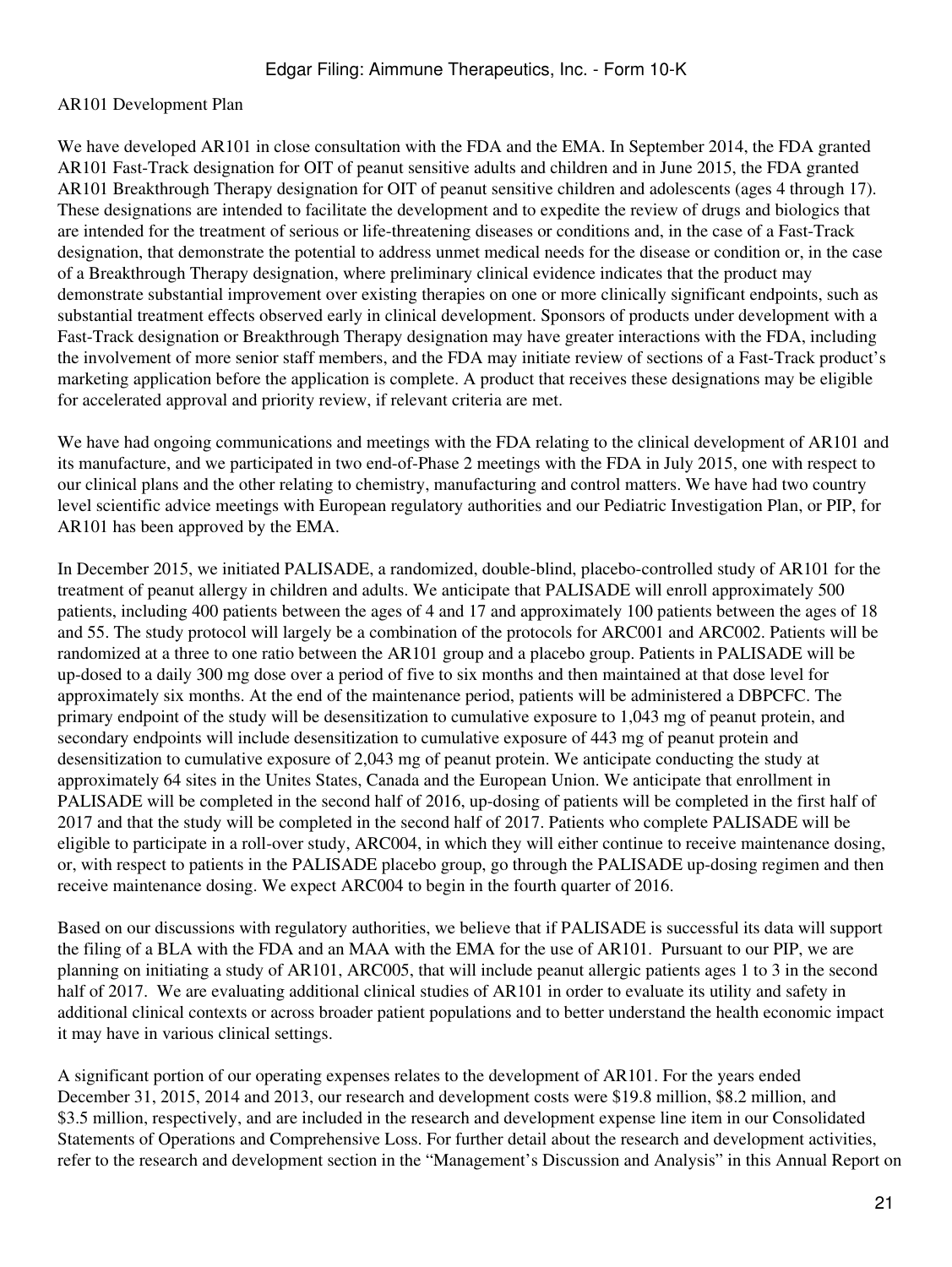Form 10-K.

## Additional Food Allergy Research and Development

We intend to leverage the expertise gained in our development of AR101 to develop CODIT product candidates for a range of additional food allergies. A critical part of our process is transforming natural food products into biopharmaceuticals. This process requires identifying the key proteins that need to be in the product, developing characterizations methods for those proteins, creating usable formulations and ensuring the stability of those formulations.

We are in the process of developing formulations for CODIT product candidates for the treatment of two additional food allergies. We currently anticipate that we will file INDs for a CODIT product candidate for the treatment of egg allergy in late 2016 and for an additional CODIT product candidate in 2017. We expect to conduct these studies at leading academic allergy research centers in the United States and Europe.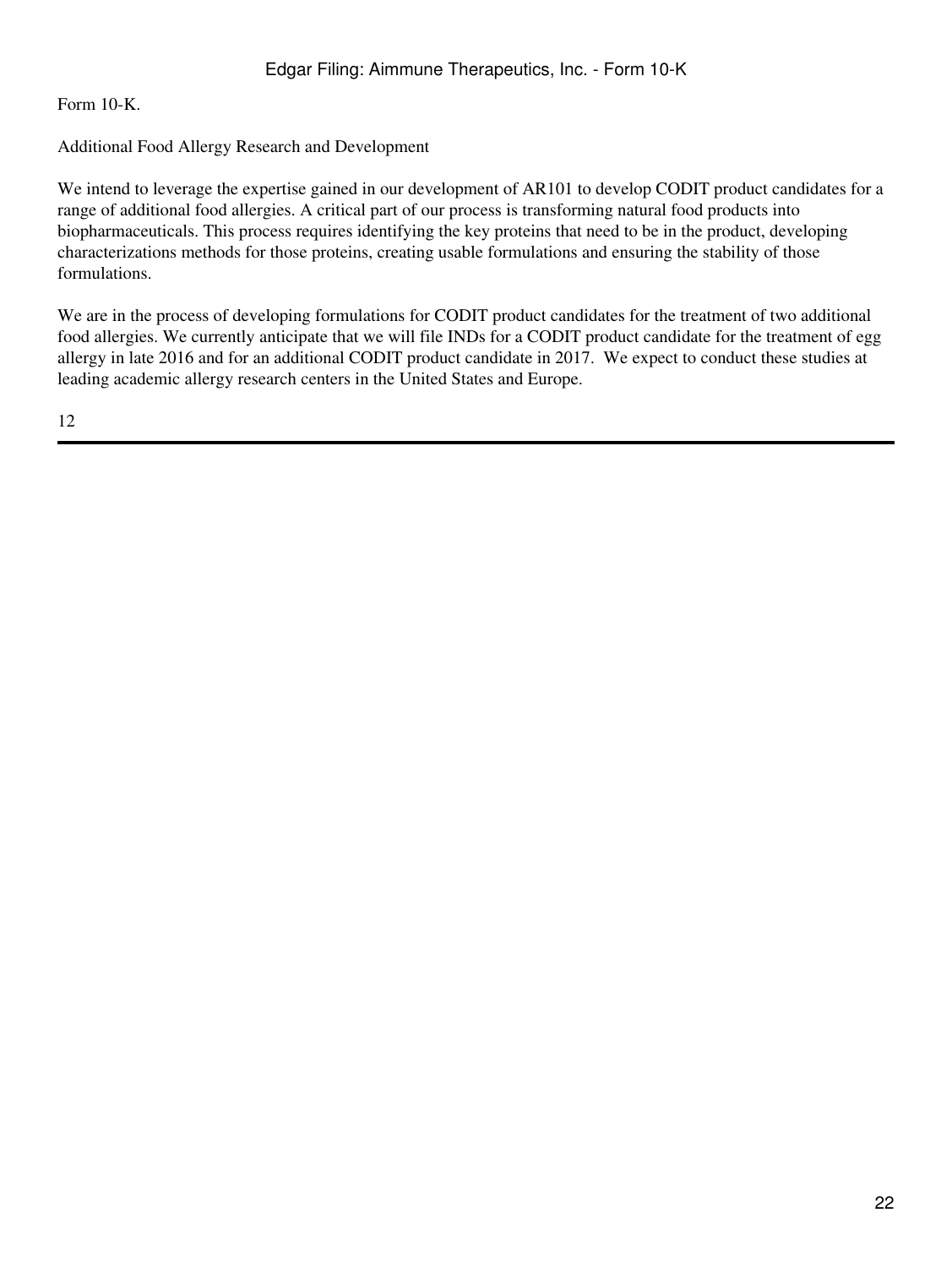Based on existing scientific research, we believe that once a significant level of desensitization to the allergens in certain foods has been achieved, it may be possible to re-introduce that food into the patients' diet in a controlled manner. The level of desensitization necessary to allow for reintroduction of those foods into the diet is likely to be much higher than is necessary to reduce the risk from accidental exposure. Therefore, the CODIT treatment regimen to reintroduce food may be significantly longer. In addition, the development pathway for those therapies may be different from the one used for AR101.

We are also researching potential CODIT product candidates for several other food allergies and for the treatment of two or more food allergies at once. We also believe that AR101 and our other potential future CODIT product candidates could potentially be used in conjunction with certain drugs on the market and in development for environmental allergies and asthma. We believe that using these drugs in combination with our CODIT product candidates, if approved, could allow for a quicker up-dosing regimen or for the treatment of highly sensitive patients. We are currently evaluating potential clinical approaches to studying these drug combinations.

### Sales and Marketing

Subject to regulatory approval, we intend to commercialize AR101 in the United States and Europe by developing a specialty sales force targeting a subset of the approximately 4,500 practicing allergists in the United States as well as allergy-focused clinicians in major European markets. We anticipate that this sales force could also support the commercialization of additional CODIT product candidates, if approved. We intend to focus our sales efforts on patients with more severe food allergies, particularly children. While in our clinical trials we have screened patients for peanut allergy using a DBPCFC. We do not anticipate that a DBPCFC will be a requirement for prescribing AR101 as DBPCFCs are not widely used as a diagnostic tool in current clinical practice. We anticipate that our CODIT system for food allergies will encompass providing a range of services to patients and their physicians including telephone and e-mail support for patients, physician awareness and education activities, reimbursement assistance, benefit navigation and co-pay and patient assistance programs. Based on the estimated direct medical expenses associated with peanut allergy and the estimated number of people with peanut allergy in the United States, we believe the potential market opportunity for approved peanut allergy treatments in the United States could exceed one billion dollars annually.

### Manufacturing

We currently do not own manufacturing facilities and have limited personnel with manufacturing experience. We contract with third-party manufacturers to produce the food product and final biologic product for our product candidates and to package our product candidates. We are currently building a manufacturing facility in a leased building in Clearwater, Florida, at the site of one of our current contract manufacturers. We plan to continue to rely on that contract manufacturer and other contract manufacturers for the production of supply for our clinical trials, and if we receive marketing approval for a product candidate, for commercial supply.

Our product candidates are manufactured in accordance with stringent manufacturing processes. Our processes are designed to ensure that that the total protein content of each formulation and the relative concentrations of particular proteins are consistent. Through our contract manufacturers, we are capable of producing dosages with protein content as small as 0.5 mg and have developed advanced analytical methods to ensure each dose contains precisely defined amounts of multiple well-characterized allergenic proteins. Our formulations are also designed to ensure that the drug product is acceptably stable and can be easily mixed with food.

AR101 is currently produced for us by a contract manufacturer using our proprietary process. This process involves several blending and characterization steps intended to ensure that each dose contains a precise amount of peanut flour containing a specific concentration of peanut protein. Because peanut flour is a sensitizing agent, AR101 must be produced on a manufacturing line that is physically separated from other manufacturing lines and that has its own ventilation system. The manufacturing line that we have used to produce the clinical supply for our PALISADE trial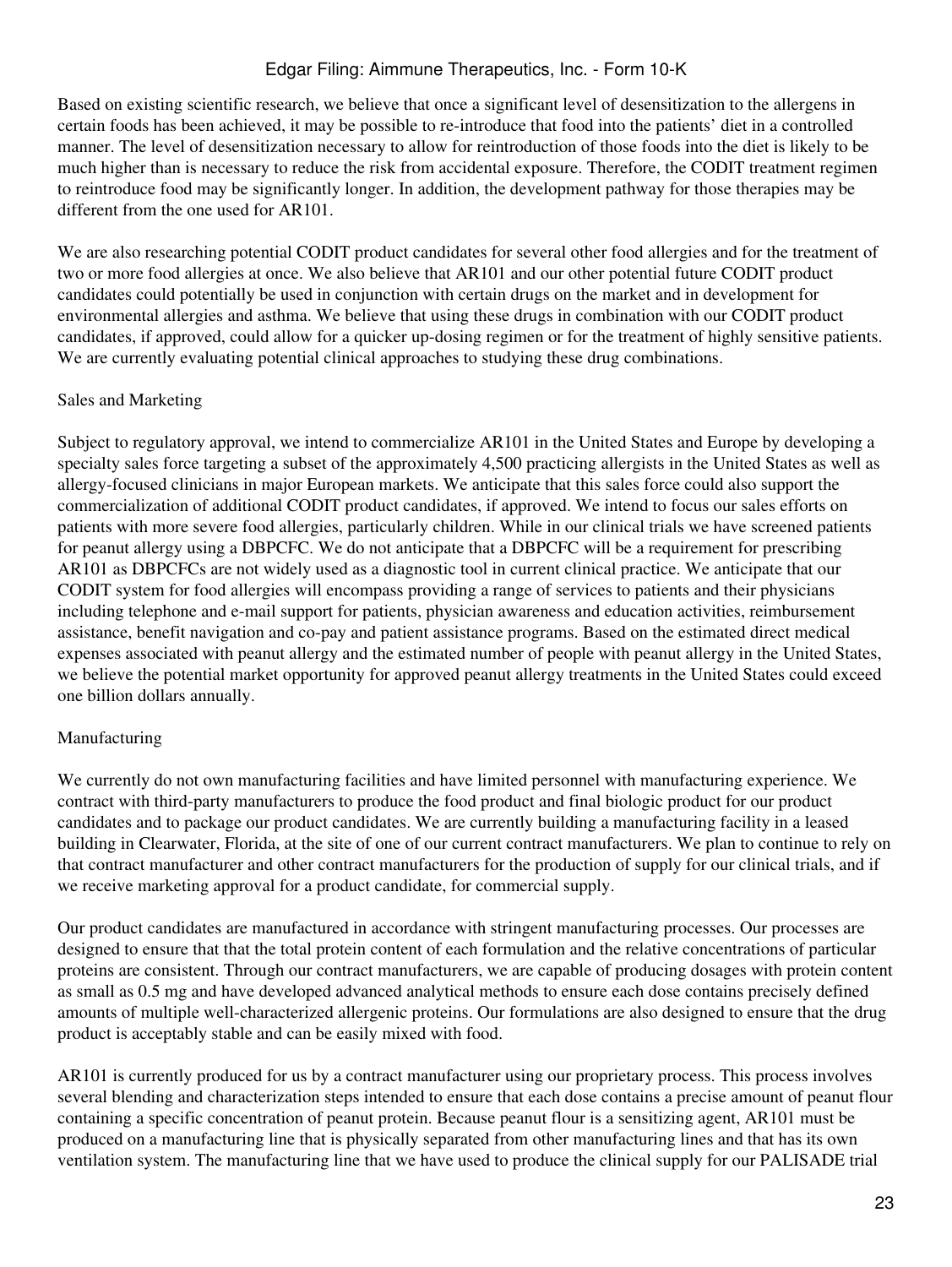will not be adequate to produce commercial supplies of AR101. In June 2015, we leased space in a building near our current contract manufacturer's existing facility and intend to establish a commercial scale manufacturing line for AR101 in that space. We are currently in the process of negotiating a supply agreement with our contract manufacturer pursuant to which the manufacturer would use our manufacturing line to produce commercial supplies of AR101 for us. Producing commercial quantities of AR101 will require us to scale up our existing manufacturing process and institute rigorous quality control and assurance procedures. In addition, we will need to engage a new provider of packaging services. Contract manufacturers often encounter difficulties involving production yields, quality control and quality assurance, as well as shortages of qualified personnel. Qualifying manufacturers and providers of packaging services is a lengthy process. If at any time, one or more of our qualified contract organizations were not able to manufacture or package our drug product candidate or provide other requisite services, our business and financial condition could be materially adversely affected.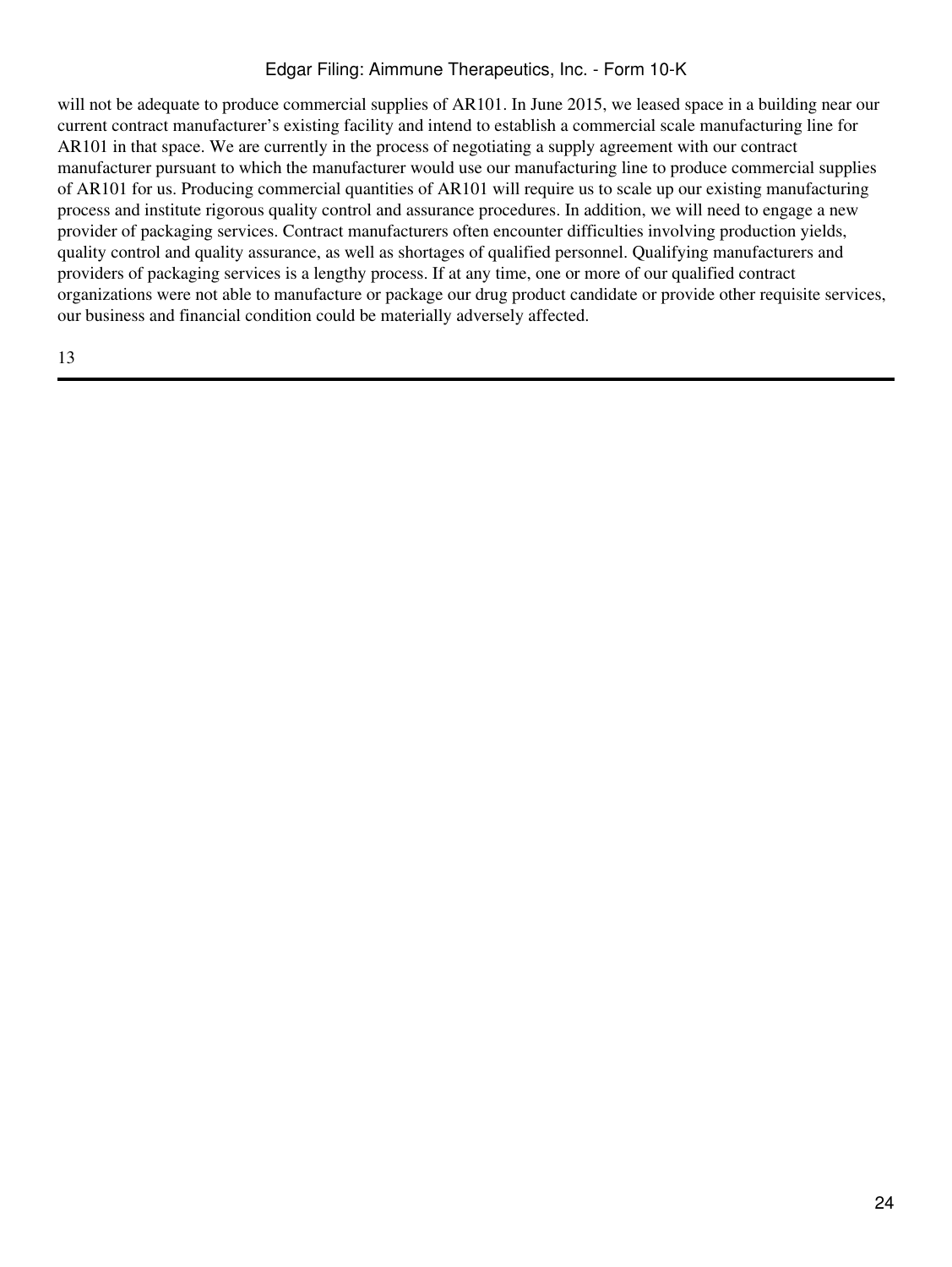Our third-party suppliers (other than GPC), their facilities and all lots of product candidates used in our clinical trials are required to be in compliance with current Good Manufacturing Practices, or cGMP. The cGMP regulations include requirements relating to organization and personnel, buildings and facilities, equipment, control of components and drug product containers and closures, production and process controls, packaging and labeling controls, holding and distribution, laboratory controls, records and reports, and returned or salvaged products. The manufacturing facilities for our products must meet cGMP requirements to the FDA's satisfaction before any product is approved and we can manufacture commercial products. Our third-party manufacturers are also subject to periodic inspections of facilities by the FDA and other authorities, which may include the evaluation of procedures and operations used in the testing and manufacture of our products to assess compliance with applicable regulations.

### Suppliers

Our lead product candidate, AR101, contains peanut flour and pharmaceutical-grade ingredients. We source the peanut flour from GPC, a wholly-owned subsidiary of Archer Daniels Midland. We chose to use peanut flour from GPC as the basis for AR101 because its peanut flour has been used in most of the leading academic studies of peanut allergy OIT and because we believe that the widespread use of GPC peanut products in the United States may make their peanut flour representative of the type of peanut protein that patients are most likely to encounter in an accidental exposure. The other ingredients in AR101, such as diluents, glidants and lubricants, are sourced from established producers of pharmaceutical grade ingredients. In order to develop AR101 as an FDA-approvable biological product, we took the further step of precisely characterizing the protein signature of GPC flour. Independent scientific research has identified numerous peanut proteins that are the allergens that cause allergic reactions to peanuts. Three of these proteins appear to be the most significant and representative of the levels of the other proteins. Our characterization of AR101 is based on precisely measuring total protein amount and the concentrations of those three key proteins.

We purchase standard food-grade peanut flour from GPC pursuant to a long-term exclusive commercial supply agreement. Under the terms of the agreement, we are obligated to purchase peanut flour exclusively from GPC provided that GPC is able to supply us in a timely manner with the quantity of peanut flour that we require. GPC is not allowed to sell peanut flour of the type (or equivalent to the type) we use to any third party in United States, Mexico, Canada, the European Union or Japan for use in OIT for peanut allergy provided that we are in compliance with our exclusive purchase obligation and meet specified annual purchase commitments. The agreement remains in effect until five years after the first delivery to us of peanut flour for commercial use and includes an option for us to extend the term for an additional five years. We may terminate the agreement at any time for any reason upon providing 60 days' written notice to GPC, and GPC may terminate the agreement upon 60 days' written notice if we fail to meet our minimum annual purchase commitment and fail to pay an amount equal to GPC's standard price for the unpurchased quantity within the notice period. Either party may terminate the agreement if the other party fails to cure their material breach within 30 days of receiving notice of such breach from the non-breaching party or if the other party fails to perform their obligations under the agreement for a continuous period of 90 days due to a force majeure event or an insolvency or bankruptcy-related events.

# Intellectual Property

We have filed patent applications in the United States and international patent applications pursuant to the Patent Cooperation Treaty relating to the manufacture, formulation and stability of AR101 and certain of our other product candidates. One patent, covering certain of our manufacturing methods for AR101, has been issued in the United States. There is no assurance that any additional patents will be issued from any of our pending patent applications. Even if patents do issue, there can be no assurance that the scope of the claims contained in the patents will be broad enough to provide protection from potentially competing products. If issued, our patents relating to AR101 are projected to expire between 2033 and 2034 without taking into account any potential patent term extensions. Our patent applications seek protection relating to our formulations and methods of manufacture. We do not own or license, and do not anticipate that we will be able to obtain, a composition of matter patent over the active pharmaceutical ingredient in AR101 or for any other product candidates that are based on widely or readily available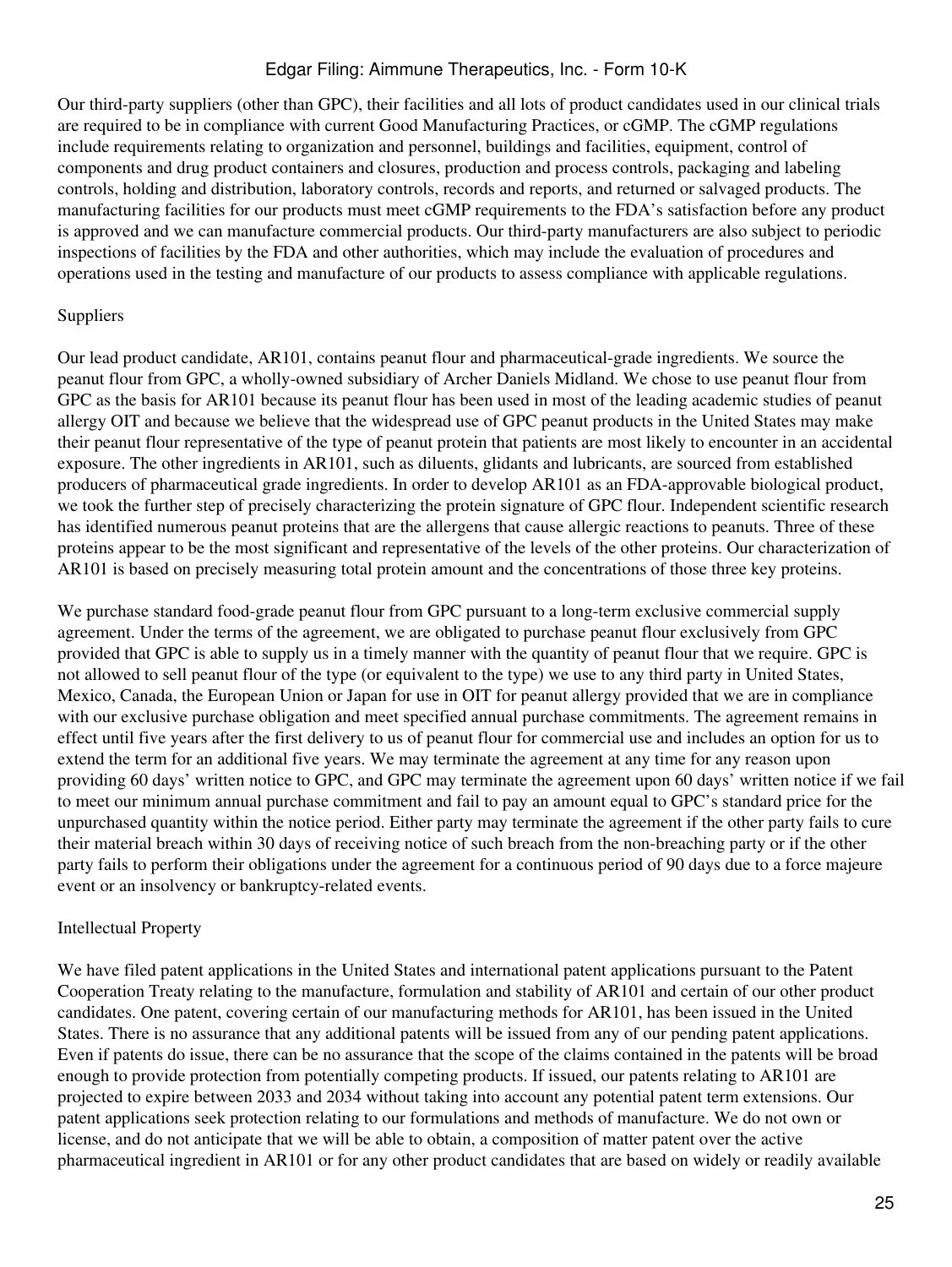## food products.

In addition to patents, we rely upon unpatented trade secrets, know-how, and continuing technological innovation to develop and maintain our competitive position. We protect our proprietary information, in part, using confidentiality agreements with our commercial partners, collaborators, employees and consultants and invention assignment agreements with our employees. We also have confidentiality agreements or invention assignment agreements with our commercial partners and selected consultants. Despite these measures, any of our intellectual property and proprietary rights could be challenged, invalidated, circumvented, infringed or misappropriated, or such intellectual property and proprietary rights may not be sufficient to permit us to take advantage of current market trends or otherwise to provide competitive advantages.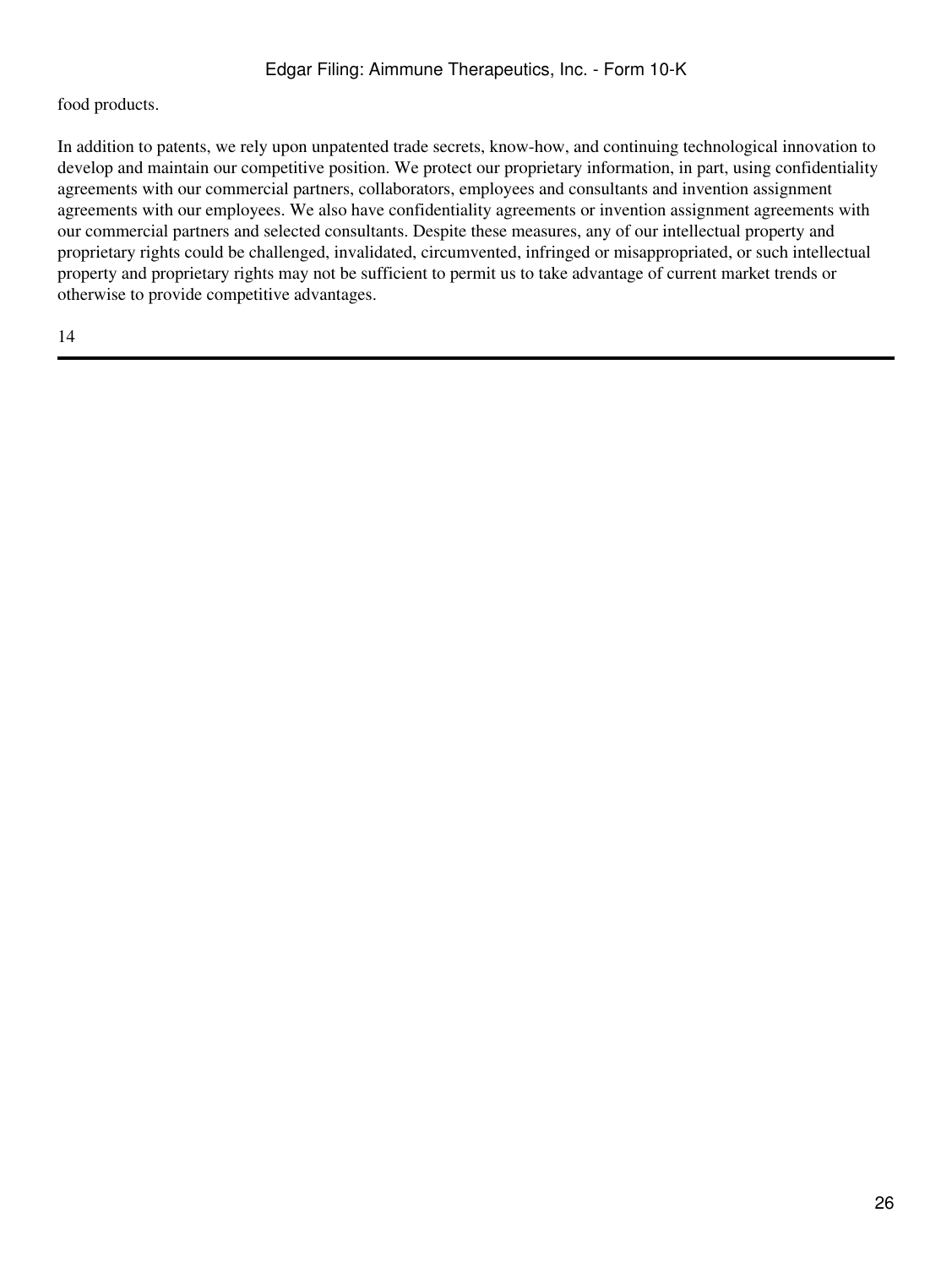# Competition

Our industry is highly competitive and subject to rapid and significant technological change. While we believe that our development experience and scientific knowledge provide us with competitive advantages, we may face competition from large pharmaceutical and biotechnology companies, smaller pharmaceutical and biotechnology companies, specialty pharmaceutical companies, generic drug companies, academic institutions, government agencies and research institutions and others.

Many of our potential competitors may have significantly greater financial, technical and human resources than we have. Mergers and acquisitions in the pharmaceutical and biotechnology industries may result in even more resources being concentrated among a smaller number of our competitors. Our commercial opportunity could be reduced or eliminated if our competitors develop or market products or other novel technologies that are more effective, safer or less costly than any that will be commercialized by us, or if they obtain regulatory approval for their product candidates more rapidly than we may obtain approval for ours. Our success will be based in part on our ability to identify, develop and manage a portfolio of drugs that are safer, more efficacious and/or more cost-effective than alternative therapies.

Currently there are no approved medical therapies for the treatment of food allergies. We are aware that DBV Technologies S.A., or DBV, is developing treatments for peanut allergy and other food allergies based on a patch technology that epicutaneously delivers food allergens to the patient with the goal of desensitizing the patient to the allergens. DBV initiated a Phase 3 study for the treatment of peanut allergy in late 2015. If AR101 and/or any future product candidate of ours is approved, they may face competition from DBV's product candidates, if approved.

In addition, we may face competition from allergists who decide to provide OIT and other desensitization therapies to their patients using their own formulations of food allergens and treatment protocols rather than adopting our product candidates or we may face competition from companies that develop their own OIT products or other desensitization therapy products.

In the future, we may face competition from competitors seeking to use AR101 as a reference product while developing a biosimilar product candidate using the FDA's abbreviated approval pathway for biosimilar products. The abbreviated regulatory pathway, created pursuant to the Biologics Price Competition and Innovation Act of 2009, or BPCIA, establishes legal authority for the FDA to review and approve biosimilar biologics. To be considered a biosimilar, a product candidate must be highly similar to the reference product notwithstanding minor differences in clinically inactive components. In addition, there can be no clinically meaningful differences between the product candidate and the reference product in terms of the safety, purity, and potency of the product. We believe that the concentrations of relevant proteins in the peanut flour we source pursuant to our exclusive contract with the GPC are significantly different from the concentrations of proteins found in other commercially available sources of peanut flour, and that a product candidate using different concentrations of such proteins or different proteins might not be considered "highly similar" to AR101 by the FDA. Such a product candidate would not be eligible for the biosimilar approval pathway. However, there can be no guarantee that the FDA would agree with this interpretation.

Under the BPCIA, a reference product may be eligible for a 12-year period of exclusivity starting from the date that the product is first licensed by the FDA pursuant to the approval of a BLA, during which time no approval of a biosimilar product under the abbreviated approval pathway may be made effective. We believe that if the FDA approves a BLA for AR101, AR101 should qualify for this 12-year period of market exclusivity, known as reference product exclusivity, such that no approval of a biosimilar version of our product could become effective prior to the expiration of that 12-year period. However, these exclusivity provisions have been subject to various interpretations that have not yet been fully addressed by the FDA, and there is a risk that this exclusivity could be shortened due to congressional action or otherwise, or that the FDA will not consider AR101 to be eligible for reference product exclusivity, potentially creating the opportunity for competition sooner than anticipated. In addition, even if AR101 were to receive reference product exclusivity, a competitor may seek approval of a product candidate under a full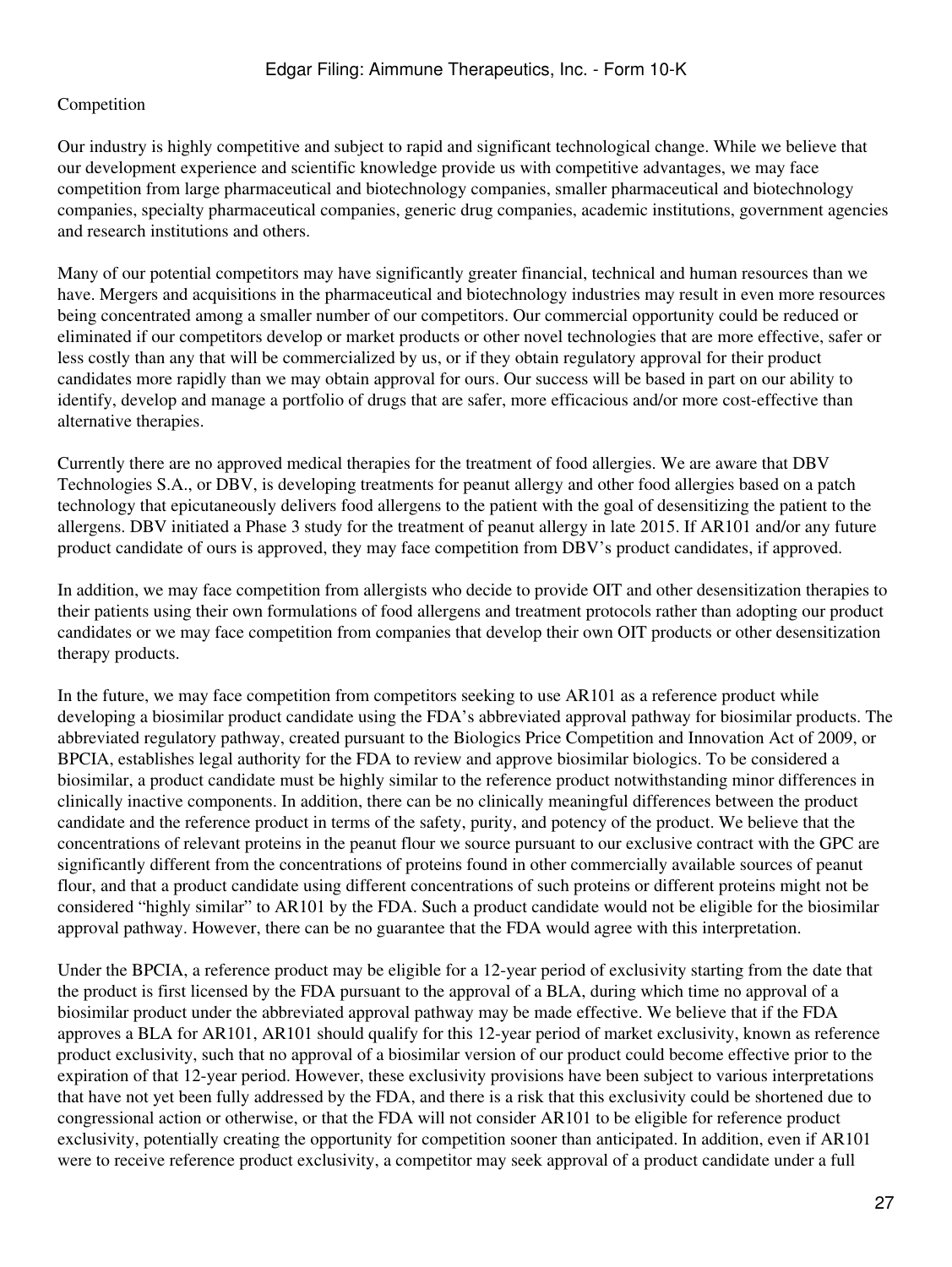BLA rather than a biosimilar product application. In such a case, although the competitor would not enjoy the benefits of the abbreviated pathway for biosimilar approval created under the BPCIA, the FDA would not be precluded from making effective an approval of the competitor product pursuant to a BLA prior to the expiration of our 12-year period of marketing exclusivity.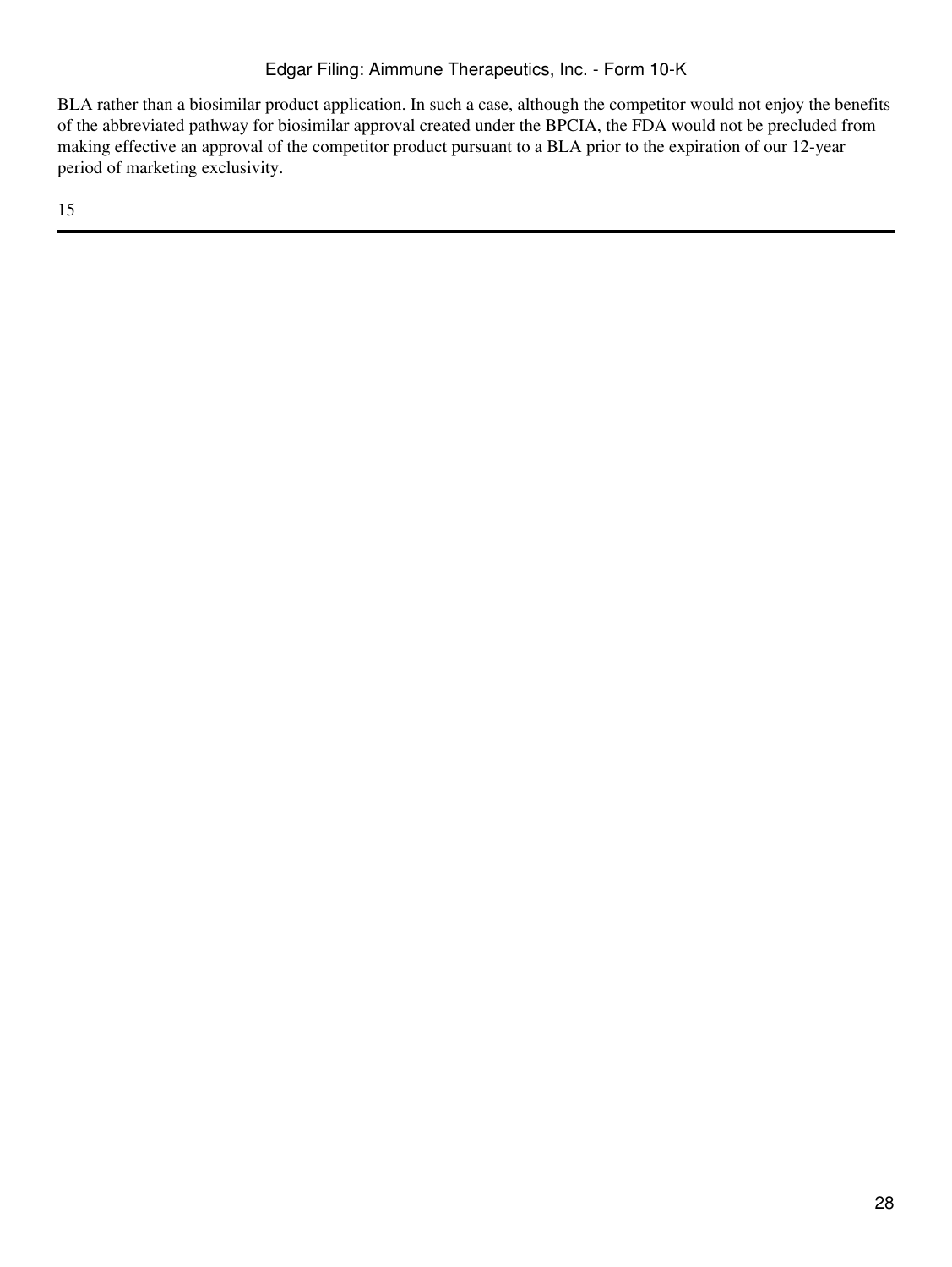#### Coverage and Reimbursement

Significant uncertainty exists as to the coverage and reimbursement status of any product candidates for which we obtain regulatory approval. In the United States and markets in other countries, sales of any products for which we receive regulatory approval for commercial sale will depend in part on the availability of coverage and adequate reimbursement from third-party payors. Third-party payors include government payor programs (such as Medicare and Medicaid in the United States), managed care providers, private health insurers and other organizations. The process for determining whether a payor will provide coverage for a product may be separate from the process for setting the price or reimbursement rate that the payor will pay for the product. Third-party payors may limit coverage to specific products on an approved list, or formulary, which might not include all of the drug products for a particular indication. Third-party payors are increasingly challenging the price and examining the medical necessity and cost-effectiveness of medical products and services, in addition to their safety and efficacy. We may need to conduct expensive pharmacoeconomic studies in order to demonstrate the medical necessity and cost-effectiveness of our products, in addition to the studies required to obtain regulatory approvals. In the United States, decisions regarding the extent of coverage and amount of reimbursement to be provided for our products, if approved, will be made on a payor by payor basis. Each payor determines whether or not it will provide coverage for a drug, what amount it will pay for the drug, and on what tier of its formulary the drug will be placed. The drug's formulary placement generally determines the out-of-pocket costs to a patient in order to obtain the drug and can strongly influence the adoption of a drug by patients and physicians. Patients who are prescribed treatments for their conditions and providers performing the prescribed services generally rely on third-party payors to reimburse all or part of the associated healthcare costs. Patients are unlikely to use our products unless coverage is provided and reimbursement is adequate to cover a significant portion of the cost of our products and related services.

The cost of pharmaceuticals continues to generate substantial governmental and third-party payor interest. We expect that the pharmaceutical industry will experience pricing pressures due to the trend toward managed healthcare, the increasing influence of managed care organizations and possible legislative proposals. Third-party payors are increasingly challenging the prices charged for medical products and services and examining the medical necessity and cost-effectiveness of medical products and services, in addition to their safety and efficacy. If these third-party payors do not consider our products to be cost-effective compared to other available therapies, they may not cover our products after approval as a benefit under their plans or, if they do, the level of payment may not be sufficient to allow us to sell our products at a profit. The U.S. government, state legislatures and foreign governments have shown significant interest in implementing cost containment programs to limit the growth of government-paid healthcare costs, including price controls, restrictions on coverage and reimbursement and requirements for substitution of generic products for branded prescription drugs. Adoption of such controls and measures, and tightening of restrictive policies in jurisdictions with existing controls and measures, could limit payments for pharmaceuticals such as the drug candidates that we are developing and could adversely affect our net revenue and results.

Different pricing and reimbursement schemes exist in each country. In the European Community, governments influence the price of pharmaceutical products through their pricing and reimbursement rules and control of national healthcare systems that fund a large part of the cost of those products to consumers. Some jurisdictions operate positive and negative list systems under which products may only be marketed once a reimbursement price has been agreed. To obtain reimbursement or pricing approval, some of these countries may require the completion of clinical trials that compare the cost-effectiveness of a particular drug candidate to currently available treatment approaches. Other member states allow companies to set their own prices for medicines, but monitor and control company profits. The downward pressure on healthcare costs in general, particularly prescription drugs, has become very intense. As a result, increasingly high barriers are being erected to the entry of new products. In addition, in some countries, cross-border imports from low-priced markets exert a commercial pressure on pricing within a country. There can be no assurance that any country that has price controls or reimbursement limitations for drug products will allow favorable reimbursement and pricing arrangements for any of our products.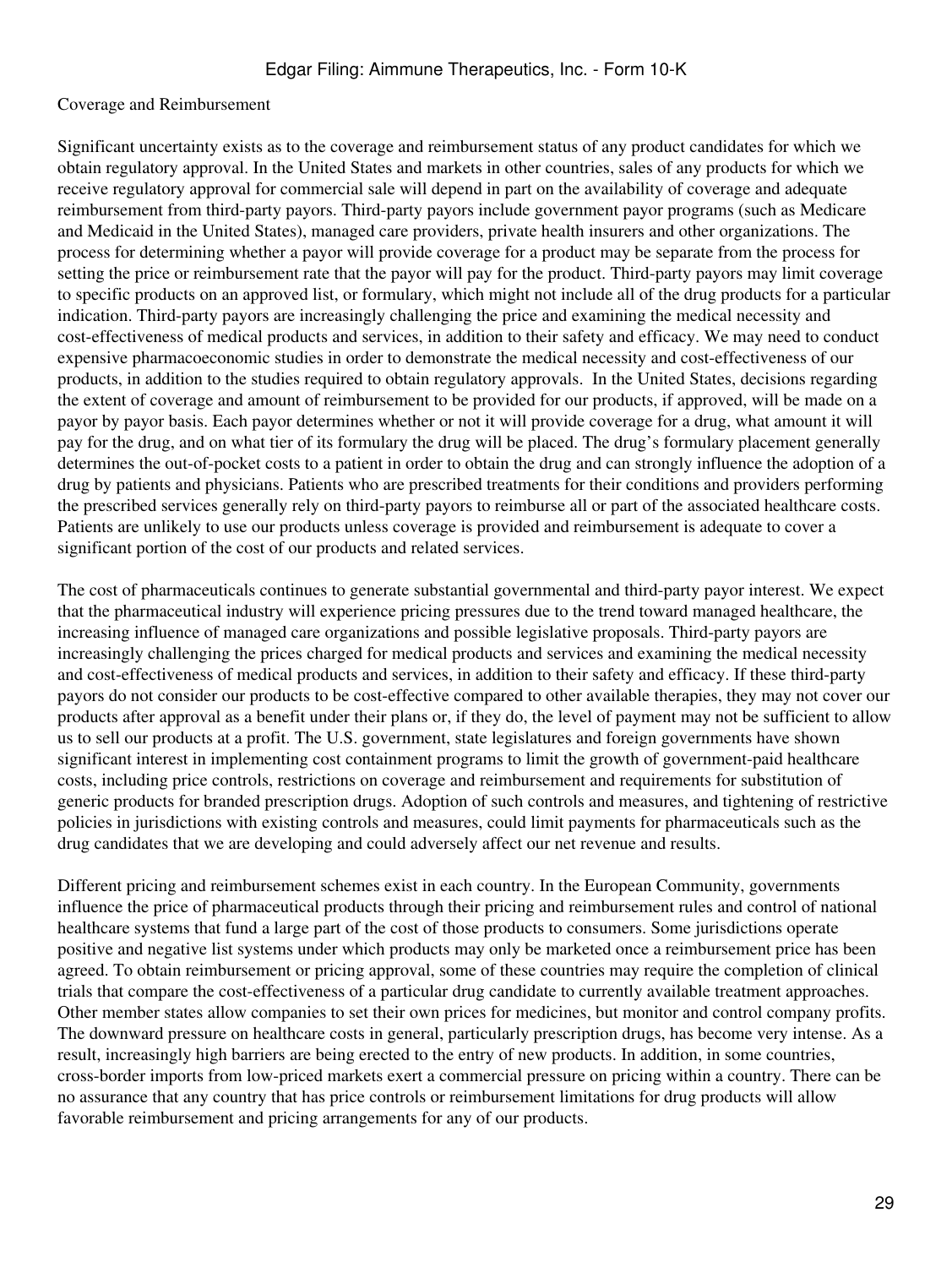Significant uncertainty also surrounds the reimbursement of allergists for administering the anticipated treatment regimen for AR101 and our other products candidates. In the United States, it is not certain whether the existing reimbursement codes that can be appropriately used for AR101 up-dosing sessions will adequately compensate clinicians for the time spent on these visits. We may decide to seek the creation of new codes and associated reimbursement rates to ensure that clinicians are adequately compensated; however, creation of new codes is a complicated and lengthy process, and we may not be successful in any such efforts. In markets outside of the United States, we will need to evaluate clinician compensation mechanisms in each market to determine whether any action needs to be taken to ensure appropriate payment of physicians for administration of the treatment regimens.

### Healthcare Reform

In the United States and certain foreign jurisdictions, there have been, and we expect there will continue to be, a number of legislative and regulatory changes to the healthcare system that could affect our future results of operations as we begin to directly commercialize our products.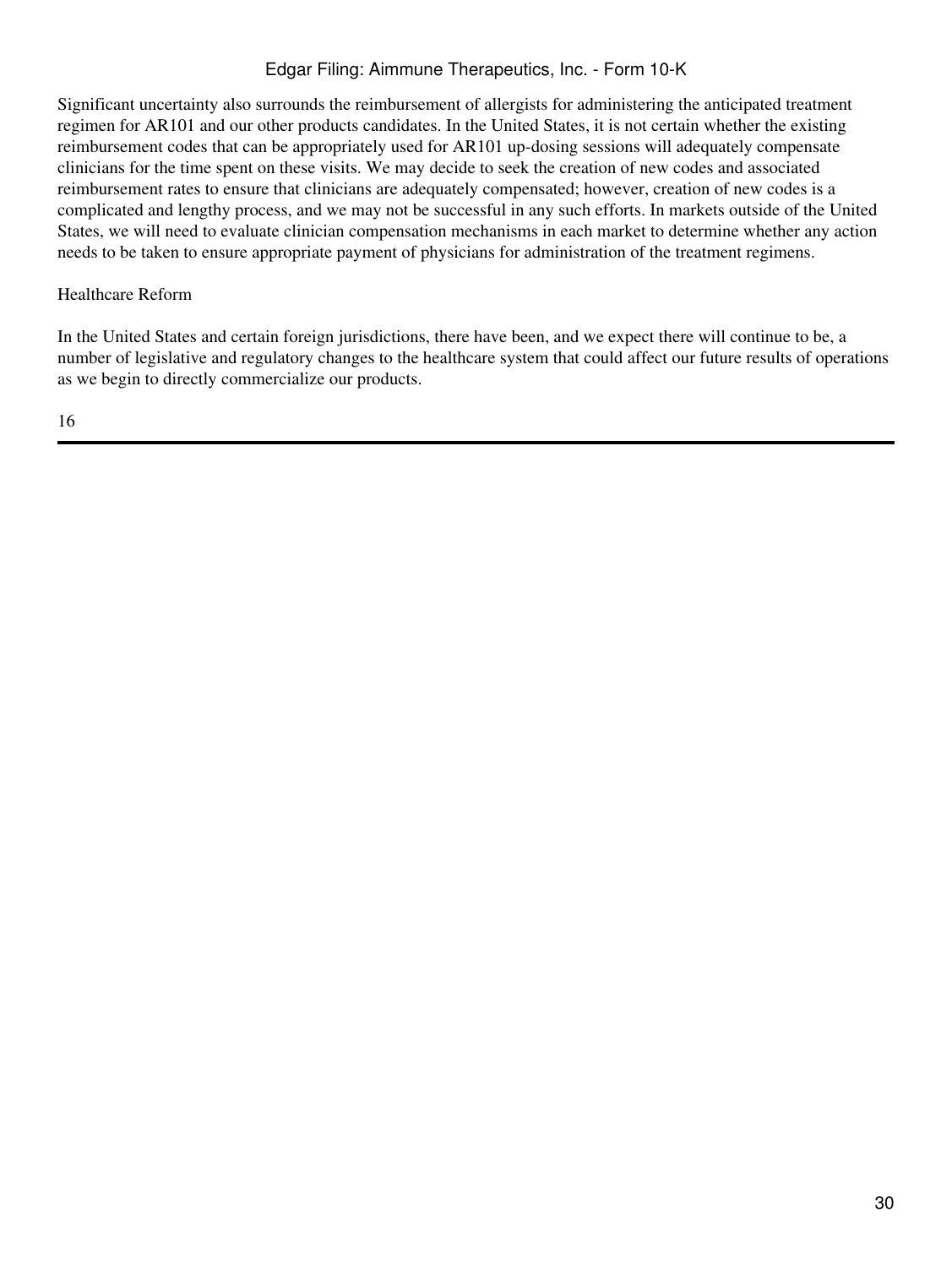In particular, there have been and continue to be a number of initiatives at the U.S. federal and state level that seek to reduce healthcare costs. Initiatives to reduce the federal deficit and to reform healthcare delivery are increasing cost-containment efforts. We anticipate that Congress, state legislatures and the private sector will continue to review and assess alternative benefits, controls on healthcare spending through limitations on the growth of private health insurance premiums and Medicare and Medicaid spending, the creation of large insurance purchasing groups, price controls on pharmaceuticals and other fundamental changes to the healthcare delivery system. Any proposed or actual changes could limit or eliminate our spending on development projects and affect our ultimate profitability.

In March 2010, the Affordable Care Act was signed into law, which has the potential to substantially change the way healthcare is financed by both governmental and private insurers. The Affordable Care Act, among other things, established: an annual, nondeductible fee on any entity that manufactures or imports certain branded prescription drugs and biologic agents; revised the methodology by which rebates owed by manufacturers for covered outpatient drugs under the Medicaid Drug Rebate Program are calculated; increased the minimum Medicaid rebates owed by most manufacturers under the Medicaid Drug Rebate Program; extended the Medicaid Drug Rebate program to utilization of certain injectable outpatient drugs, as well as prescriptions of individuals enrolled in Medicaid managed care organizations; and required manufacturers to offer 50% point-of-sale discounts on negotiated prices of applicable brand drugs to eligible beneficiaries during their coverage gap period, as a condition for the manufacturer's outpatient drugs to be covered under Medicare Part D.

In the future, there may continue to be additional proposals relating to the reform of the United States healthcare system, some of which could further limit the prices we are able to charge for our products candidates, or increase the co-pay obligations of patients. If future legislation were to impose direct governmental price controls and access restrictions, it could have a significant adverse impact on our business. Managed care organizations, as well as Medicaid and other government agencies, continue to seek price discounts. Some states have implemented, and other states are considering, price controls or patient access constraints under the Medicaid program, and some states are considering price-control regimes that would apply to broader segments of their populations that are not Medicaid-eligible. Due to the volatility in the current economic and market dynamics, we are unable to predict the impact of any unforeseen or unknown legislative, regulatory, payor or policy actions, which may include cost containment and healthcare reform measures. Such policy actions could have a material adverse impact on our profitability.

Government Regulation

Government Regulation in the United States

Government authorities in the United States at the federal, state and local level, as well as in foreign countries, extensively regulate, among other things, the research, development, testing, manufacturing, labeling, packaging, promotion, advertising, storage, distribution, marketing, post-approval monitoring and reporting, and export and import of biologics such as those we are developing. We, along with third-party contractors, will be required to navigate the various pre-clinical, clinical and commercial requirements of the governing regulatory agencies of the countries in which we wish to conduct studies or seek approval or licensure of our product candidates. The process of obtaining regulatory approvals and the subsequent compliance with appropriate federal, state, local, and foreign statutes and regulations require the expenditure of substantial time and financial resources.

Overview of Biologics Regulation in the United States

In the United States, our product candidates are regulated by the FDA as biologics under the Federal Food, Drug, and Cosmetic Act, or the FDCA, the Public Health Service Act, or PHSA, and regulations implemented by the FDA. Section 351(i)(1) of the PHSA defines a biological product (biologic) as a virus, therapeutic serum, toxin, antitoxin, vaccine, blood, blood component or derivative, allergenic product, protein (except any chemically synthesized polypeptide), or analogous product applicable to the prevention, treatment, or cure of a disease or condition of human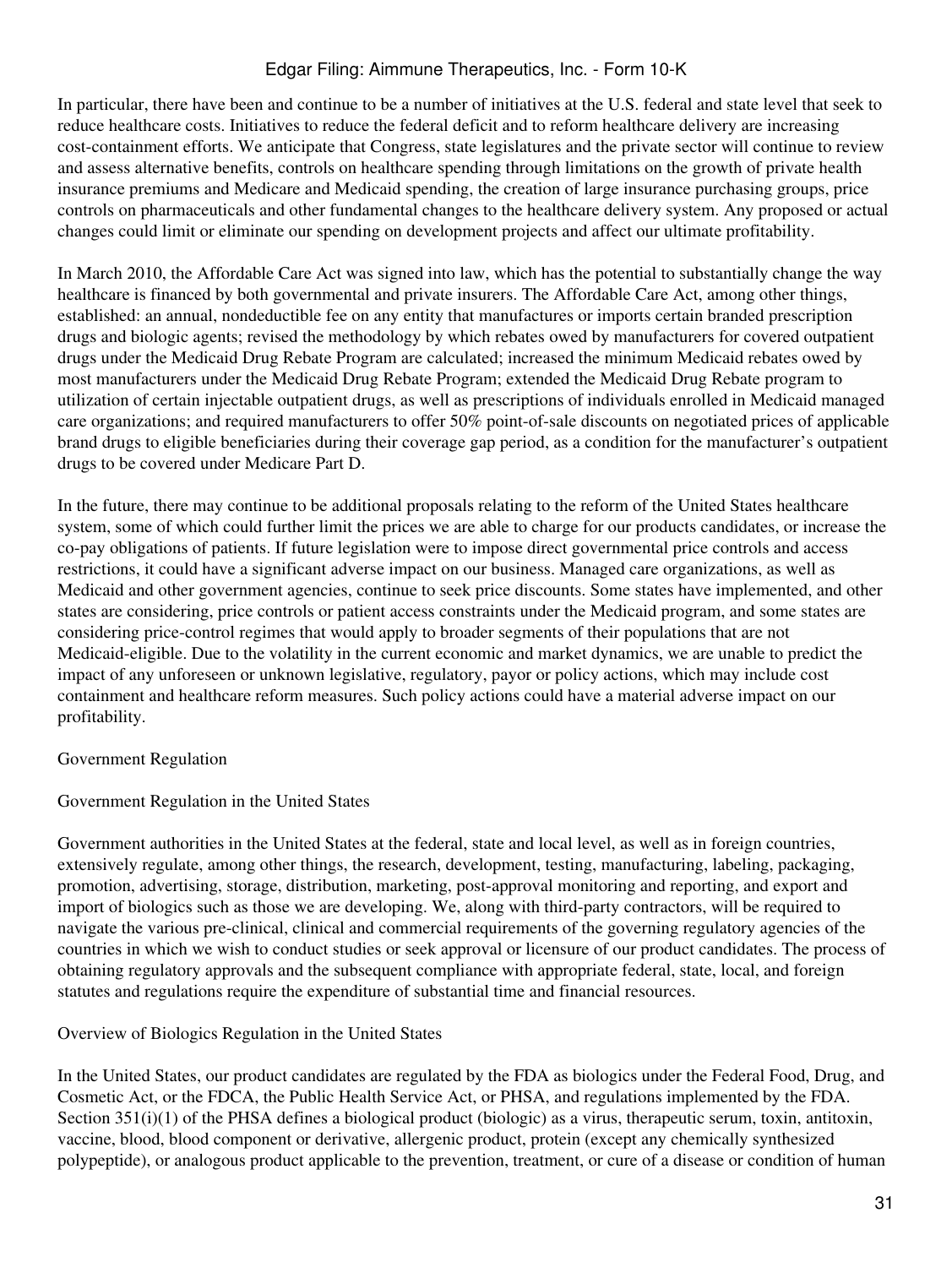beings. The process required by the FDA before biologic product candidates may be marketed in the United States generally involves the following:

- ·completion of pre-clinical laboratory tests and animal studies performed in accordance with the FDA's Good Laboratory Practices, or GLP, regulations;
- ·submission to the FDA of an IND which must become effective before human clinical trials may begin and must be updated annually;
- ·approval by an independent Institutional Review Board, or IRB, or ethics committee at each clinical site before the trial is initiated;
- ·performance of adequate and well-controlled clinical trials to establish the safety, purity and potency of the proposed biologic product candidate for its intended purpose;
- ·preparation, and submission to, the FDA of a BLA after completion of clinical trials;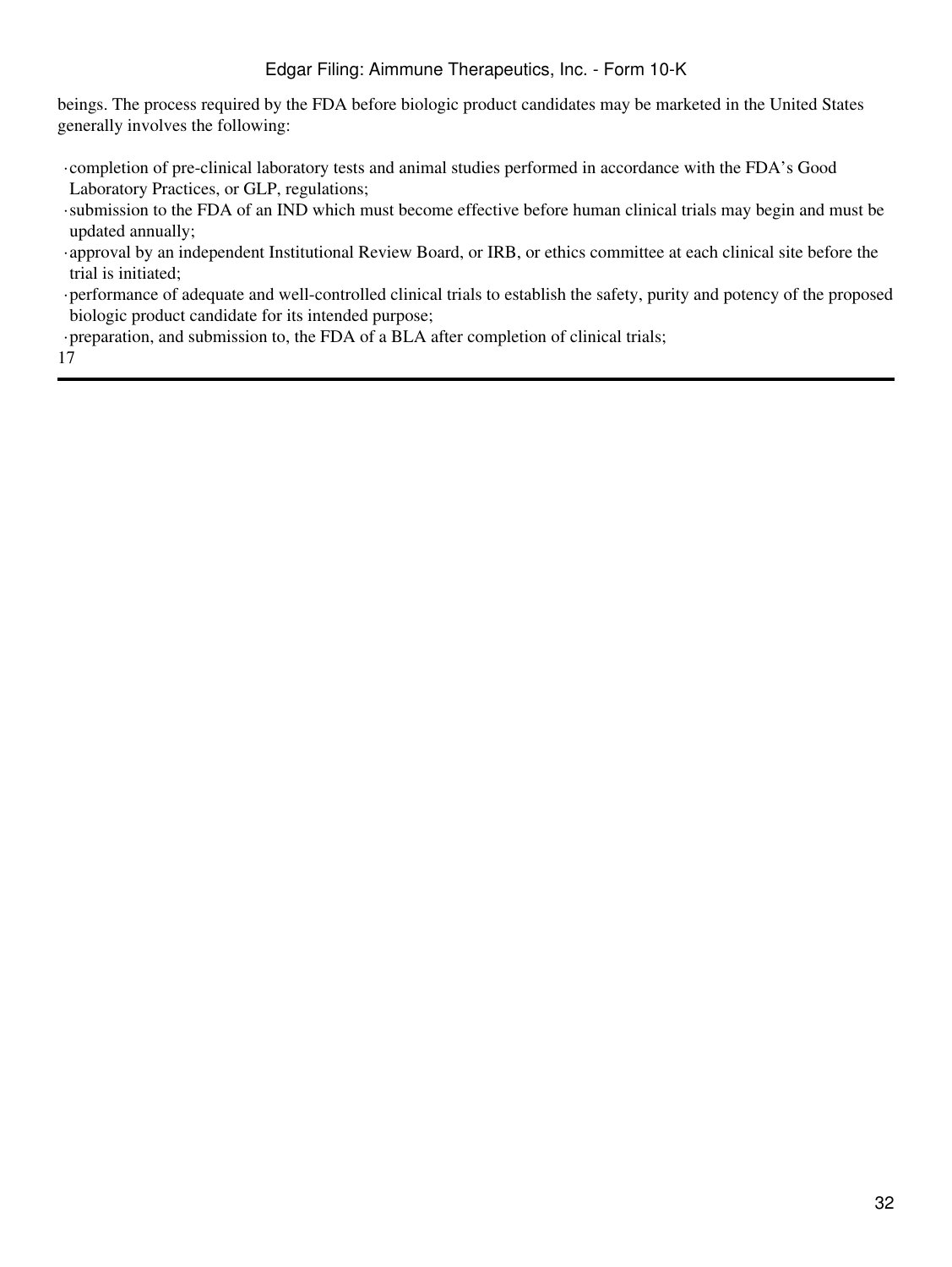·a determination by the FDA within 60 days of its receipt of a BLA to file the application for review;

- ·satisfactory completion of an FDA Advisory Committee review, if applicable;
- ·satisfactory completion of an FDA pre-approval inspection of the manufacturing facility or facilities at which the proposed product is produced to assess compliance with cGMP requirements, and to assure that the facilities, methods and controls are adequate to preserve the biological product's continued safety, purity and potency; and ·FDA review and approval of the BLA prior to any commercial marketing or sale of the product in the United States. Pre-clinical Studies and IND Application

Prior to beginning the first clinical trial with a product candidate, we must submit an IND to the FDA. An IND is a request for authorization from the FDA to administer an investigational new drug product to humans. The central focus of an IND submission is on the general investigational plan and the protocol(s) for clinical trials. The IND also generally includes results of animal and in vitro studies assessing the toxicology, pharmacokinetics, pharmacology, and pharmacodynamic characteristics of the product; chemistry, manufacturing, and controls information; and any available human data or literature to support the use of the investigational product. We filed an IND for AR101 in April 2013 for use in oral desensitization therapy for peanut allergy in children and adults. Because there are no robust animal models of peanut allergy, we did not conduct any pre-clinical efficacy studies of AR101. In addition, because AR101 is based on a food product, the FDA did not require us to submit any pre-clinical toxicology data.

# Clinical Trials

An IND must become effective before human clinical trials may begin. An IND will automatically become effective 30 days after receipt by the FDA, unless before that time the FDA raises concerns or questions related to the proposed clinical trials. In such a case, the IND may be placed on clinical hold and the IND sponsor and the FDA must resolve any outstanding concerns or questions before the clinical trials can begin. Accordingly, submission of an IND may or may not result in the FDA allowing clinical trials to commence.

Clinical trials involve the administration of the investigational product to human subjects under the supervision of qualified investigators in accordance with Good Clinical Practices, or GCPs, which include the requirement that all research subjects provide their informed consent for their participation in any clinical trial. Clinical trials are conducted under protocols detailing, among other things, the objectives of the study, the parameters to be used in monitoring safety and the effectiveness criteria to be evaluated. Each clinical protocol and any subsequent protocol amendments must be submitted to the FDA as part of the IND, and an IRB at each site where the study is to be conducted must also approve the study. The IRB must monitor the study until completed. There are also requirements governing the reporting of ongoing clinical trials and clinical trial results to public registries. Clinical trials typically are conducted in three or four sequential phases, but the phases may overlap or be combined.

- ·Phase 1. The investigational product is initially introduced into healthy human subjects or patients with the target disease or condition. These studies are designed to evaluate the safety, dosage tolerance, metabolism and pharmacologic actions of the investigational product in humans, the side effects associated with increasing doses, and, if possible, to gain early evidence on effectiveness.
- ·Phase 2. The investigational product is administered to a limited patient population to evaluate dosage tolerance and optimal dosage, identify possible adverse side effects and safety risks and preliminarily evaluate efficacy. ·Phase 3. The investigational product is administered to an expanded patient population, generally at geographically dispersed clinical study sites to generate enough data to statistically evaluate dosage, clinical effectiveness and safety, to establish the overall benefit-risk relationship of the investigational product, and to provide an adequate basis for product licensure.
- ·Phase 4. In some cases, the FDA may condition approval of a BLA for a product candidate on the sponsor's agreement to conduct additional clinical trials after approval. In other cases, a sponsor may voluntarily conduct additional clinical trials after approval to gain more information about the product. Such post-approval studies are typically referred to as Phase 4 clinical trials.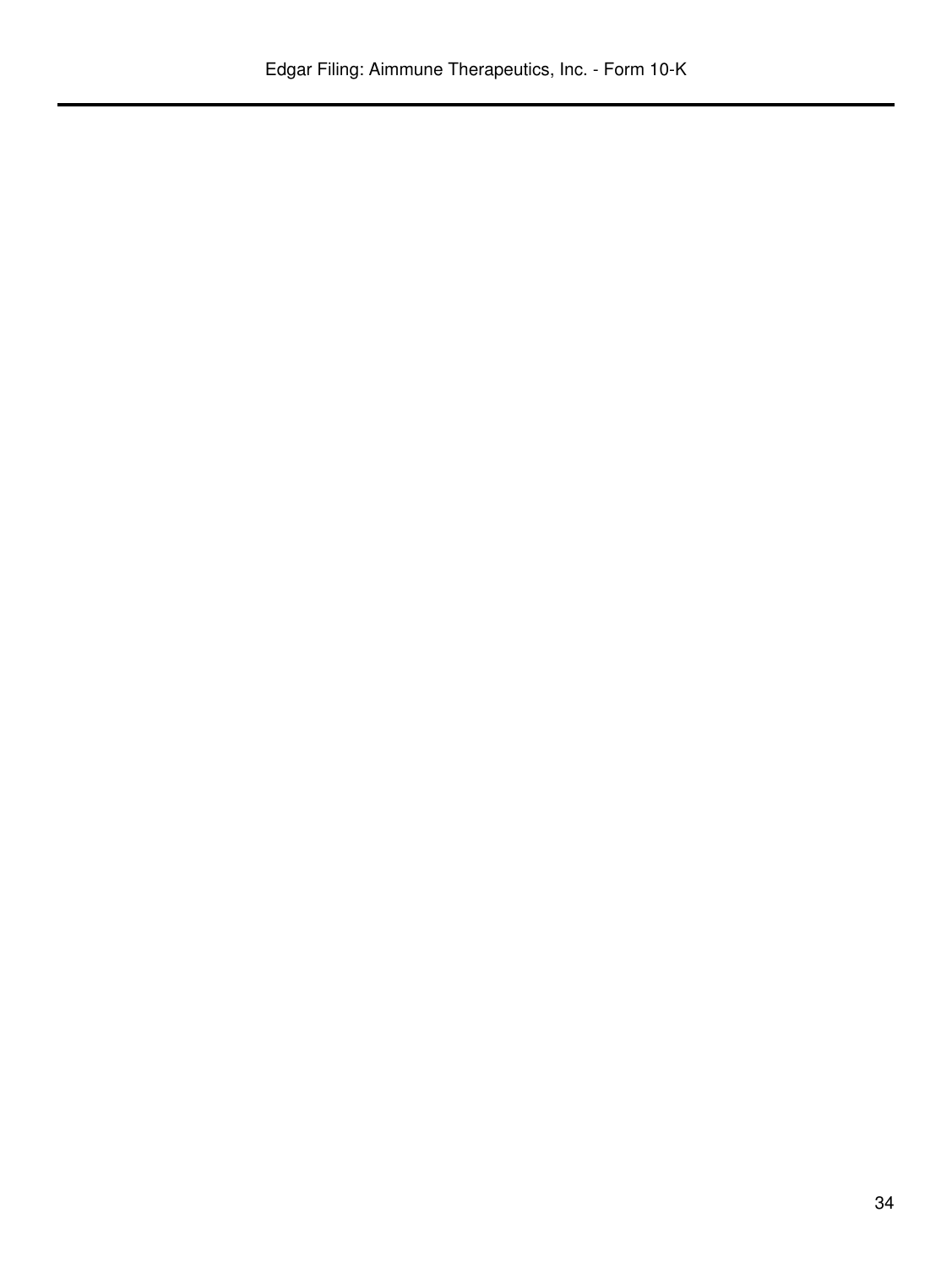The FDA, the IRB, or the clinical trial sponsor may suspend or terminate a clinical trial at any time on various grounds, including a finding that the research subjects are being exposed to an unacceptable health risk. Additionally, some clinical trials are overseen by an independent group of qualified experts organized by the clinical trial sponsor, known as a data safety monitoring board or committee. This group provides authorization for whether or not a trial may move forward at designated check points based on access to certain data from the trial. We may also suspend or terminate a clinical trial based on evolving business objectives and/or competitive climate. Concurrent with clinical trials, companies may complete additional in vitro studies and develop additional information about the biological characteristics of the product candidate, and must finalize a process for manufacturing the product in commercial quantities in accordance with cGMP requirements. The manufacturing process must be capable of consistently producing quality batches of the product candidate and, among other things, must develop methods for testing the safety, purity and potency of the final product. Additionally, appropriate packaging must be selected and tested and stability studies must be conducted to demonstrate that the product candidate does not undergo unacceptable deterioration over its shelf life.

## Review and Approval of a BLA

Assuming successful completion of all required testing in accordance with all applicable regulatory requirements, detailed information regarding the investigational product is submitted to the FDA in the form of a BLA requesting approval to market the product for one or more indications. The BLA must include all relevant data available from pertinent pre-clinical and clinical trials, including negative or ambiguous results as well as positive findings, together with detailed information relating to the product's chemistry, manufacturing, controls, and proposed labeling, among other things. Data can come from company-sponsored clinical trials intended to test the safety and effectiveness of a use of the product, or from a number of alternative sources, including studies initiated by investigators. Under federal law, the submission of most BLAs is subject to an application user fee, and the sponsor of an approved BLA is also subject to annual product and establishment user fees. These fees are typically increased annually. A waiver of user fees may be obtained under certain limited circumstances.

Once a BLA has been submitted, the FDA's goal is to review the application within ten months after it accepts the application for filing, or, if the application relates to an unmet medical need in a serious or life-threatening indication, six months after the FDA accepts the application for filing. The review process is often significantly extended by FDA requests for additional information or clarification. The FDA reviews a BLA to determine, among other things, whether a product is safe, pure and potent and the facility in which it is manufactured, processed, packed, or held meets standards designed to assure the product's continued safety, purity and potency.

Before approving a BLA, the FDA typically will inspect the facility or facilities at which the product is manufactured. The FDA will not approve the application unless it determines that the manufacturing processes and facilities are in compliance with cGMP requirements and adequate to assure consistent production of the product within required specifications. Additionally, before approving a BLA, the FDA will typically inspect one or more clinical sites to assure compliance with GCP requirements. If the FDA determines that the application, manufacturing process or manufacturing facilities are not acceptable, it will outline the deficiencies in the submission and often will request additional testing or information. Notwithstanding the submission of any requested additional information, the FDA ultimately may decide that the application does not satisfy the regulatory criteria for approval.

The FDA is required to refer an application for a novel product to an advisory committee or explain why such referral was not made. Typically, an advisory committee is a panel of independent experts, including clinicians and other scientific experts, that reviews, evaluates and provides a recommendation as to whether the application should be approved and under what conditions. The FDA is not bound by the recommendations of an advisory committee, but it considers such recommendations carefully when making decisions.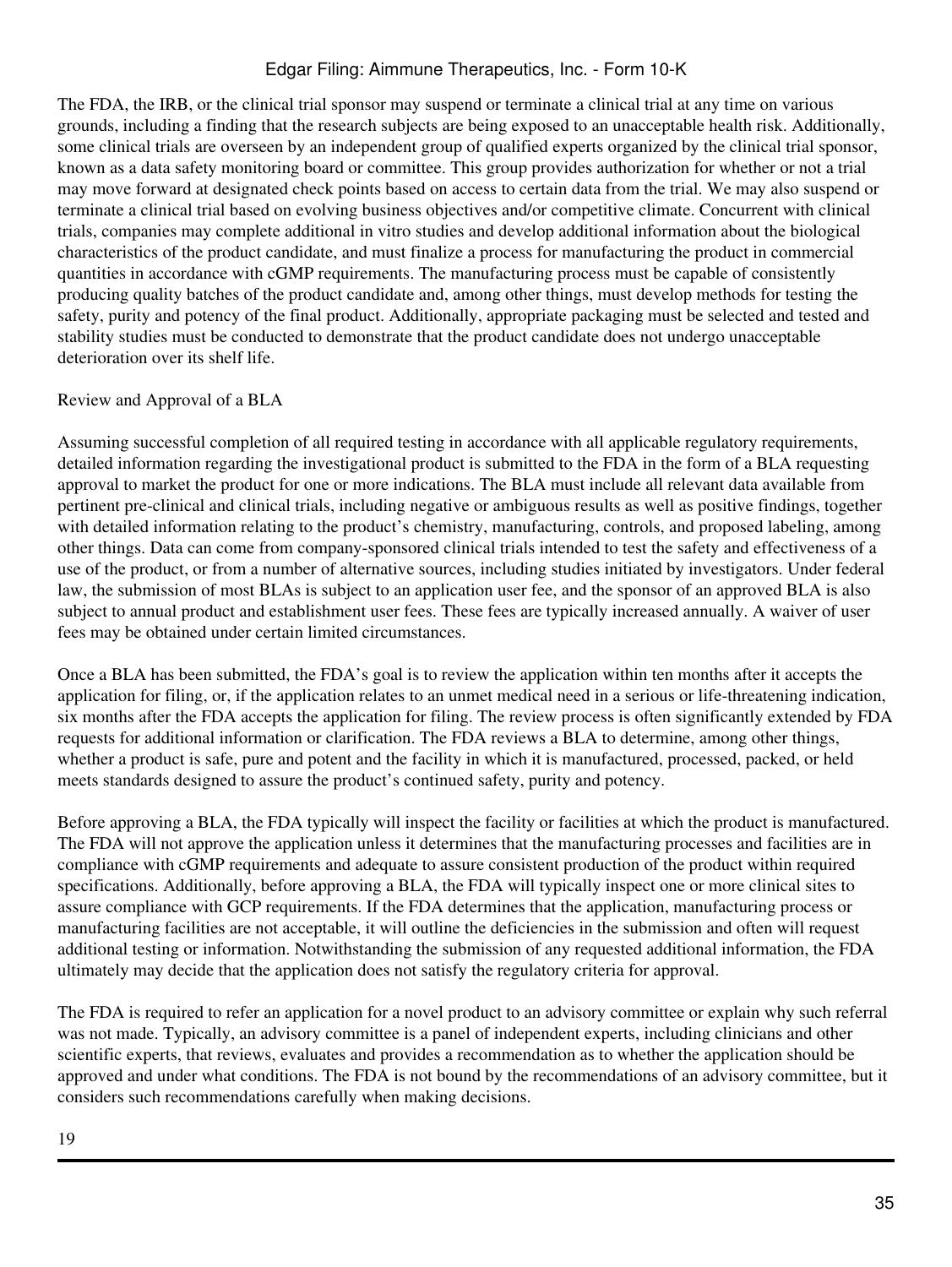After the FDA evaluates a BLA and conducts inspections of manufacturing facilities where the investigational product and/or its substance will be produced, the FDA may issue an approval letter or a Complete Response Letter. An approval letter authorizes commercial marketing of the product with specific prescribing information for specific indications. A Complete Response Letter indicates that the review cycle of the application is complete and the application is not ready for approval. A Complete Response Letter may require additional clinical data and/or an additional pivotal Phase 3 trial or trials, and/or other significant, expensive and time-consuming requirements related to clinical trials, pre-clinical trials or manufacturing. Even if such additional information is submitted, the FDA may ultimately decide that the BLA does not satisfy the criteria for approval. The FDA may also approve the BLA with a Risk Evaluation and Mitigation Strategy, or REMS, plan to mitigate risks, which could include medication guides, physician communication plans, or elements to assure safe use, such as restricted distribution methods, patient registries and other risk minimization tools. The FDA also may condition approval on, among other things, changes to proposed labeling, development of adequate controls and specifications, or a commitment to conduct one or more post-market studies or clinical trials, and may limit further marketing of the product based on results of these post-marketing studies. Such post-market testing may include Phase 4 trials and surveillance to further assess and monitor the product's safety and effectiveness after commercialization. In addition, once approved, the FDA may withdraw the product approval if compliance with pre- and post-marketing regulatory standards is not maintained or if problems occur after the product reaches the marketplace. New government requirements, including those resulting from new legislation, may also be established, or the FDA's policies may change, which could delay or prevent regulatory approval of our products under development.

#### Expedited Review and Approval Programs

A sponsor may seek approval of its product candidate under programs designed to accelerate FDA's review and approval of new drugs and biological products that meet certain criteria. Specifically, new drugs and biological products are eligible for Fast-Track designation if they are intended to treat a serious or life-threatening disease or condition and demonstrate the potential to address unmet medical needs for that disease or condition. For a Fast-Track product, the FDA may consider sections of the BLA for review on a rolling basis before the complete application is submitted if relevant criteria are met. A Fast-Track designated product candidate may also qualify for priority review, under which the FDA sets the target date for FDA action on the BLA at six months after the FDA accepts the application for filing. Priority review is granted when there is evidence that the proposed product would be a significant improvement in the safety or effectiveness of the treatment, diagnosis, or prevention of a serious condition. If criteria are not met for priority review, the application is subject to the standard FDA review period of 10 months after FDA accepts the application for filing. Priority review designation does not change the scientific or medical standard for approval or the quality of evidence necessary to support approval.

Under the accelerated approval program, the FDA may approve a BLA on the basis of either a surrogate endpoint that is reasonably likely to predict clinical benefit, or on a clinical endpoint that can be measured earlier than irreversible morbidity or mortality, that is reasonably likely to predict an effect on irreversible morbidity or mortality or other clinical benefit, taking into account the severity, rarity, or prevalence of the condition and the availability or lack of alternative treatments. Post-marketing studies or completion of ongoing studies after marketing approval are generally required to verify the biologic's clinical benefit in relationship to the surrogate endpoint or ultimate outcome in relationship to the clinical benefit. In September 2014, the FDA granted AR101 Fast-Track designation.

In 2012, Congress enacted the Food and Drug Administration Safety and Innovation Act, or FDASIA. This law established a new regulatory scheme allowing for expedited review of products designated as "Breakthrough Therapies." A product may be designated as a Breakthrough Therapy if it is intended, either alone or in combination with one or more other products, to treat a serious or life-threatening disease or condition and preliminary clinical evidence indicates that the product may demonstrate substantial improvement over existing therapies on one or more clinically significant endpoints, such as substantial treatment effects observed early in clinical development. The FDA may take certain actions with respect to Breakthrough Therapies, including holding meetings with the sponsor throughout the development process; providing timely advice to the product sponsor regarding development and approval; involving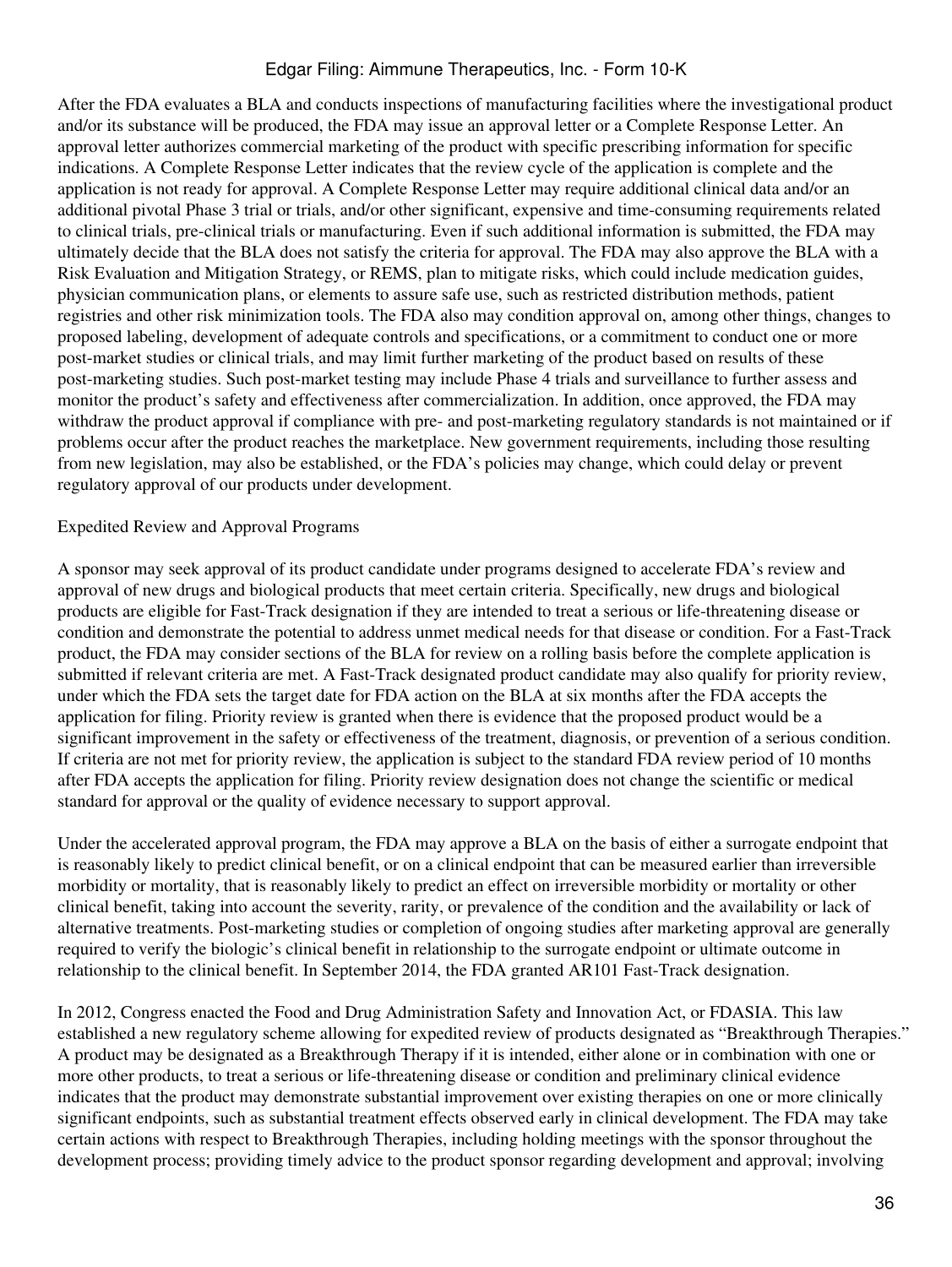more senior staff in the review process; assigning a cross disciplinary project lead for the review team; and taking other steps to design the clinical trials in an efficient manner.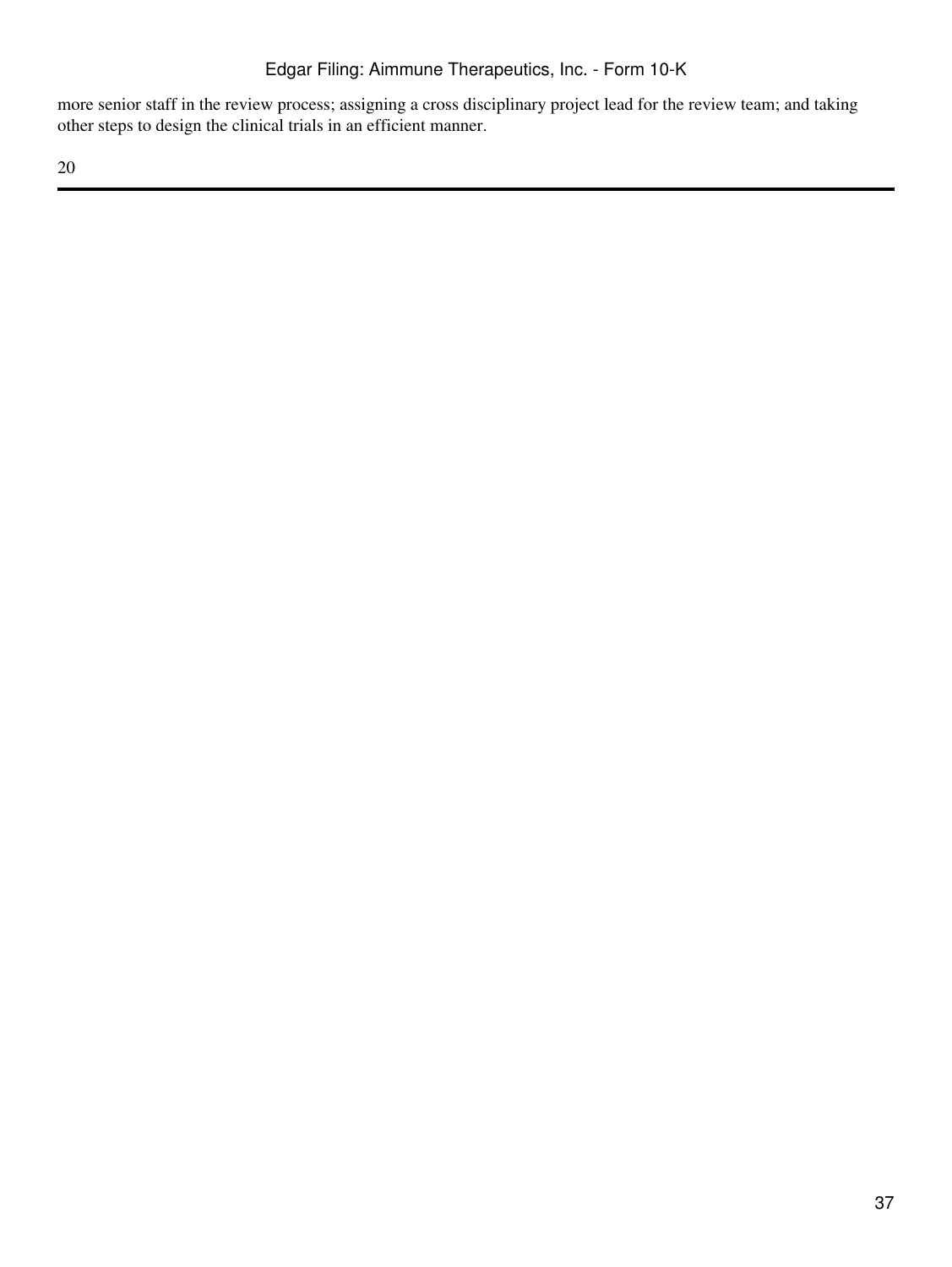#### Post-Approval Requirements

Biologics manufactured or distributed pursuant to FDA approvals are subject to pervasive and continuing regulation by the FDA, including, among other things, requirements relating to recordkeeping, periodic reporting, product sampling and distribution, advertising and promotion and reporting of adverse experiences with the product. After approval, most changes to the approved product, such as adding new indications or other labeling claims are subject to prior FDA review and approval. There also are continuing, annual user fee requirements for any marketed products and the establishments at which such products are manufactured, as well as new application fees for supplemental applications with clinical data. Manufacturers of biologics and their subcontractors are required to register their establishments with the FDA and certain state agencies, and are subject to periodic unannounced inspections by the FDA and state agencies for compliance with cGMP requirements, which impose certain procedural and documentation requirements upon us and our third-party manufacturers. Changes to the manufacturing process are strictly regulated, and, depending on the significance of the change, may require prior FDA approval before being implemented. FDA regulations also require investigation and correction of any deviations from cGMP and impose reporting and documentation requirements upon us and any third-party manufacturers that we may decide to use. Accordingly, manufacturers must continue to expend time, money and effort in the area of production and quality control to maintain compliance with cGMP and other aspects of regulatory compliance.

The FDA may withdraw approval if compliance with regulatory requirements and standards is not maintained or if problems occur after the product reaches the market. Later discovery of previously unknown problems with a product, including adverse events of unanticipated severity or frequency, or with manufacturing processes, or failure to comply with regulatory requirements, may result in revisions to the approved labeling to add new safety information; imposition of post-market studies or clinical trials to assess new safety risks; or imposition of distribution restrictions or other restrictions under a REMS program. Other potential consequences include, among other things:

- ·restrictions on the marketing or manufacturing of the product, complete withdrawal of the product from the market or product recalls;
- ·fines, warning letters or holds on post-approval clinical trials;
- ·refusal of the FDA to approve pending applications or supplements to approved applications, or suspension or revocation of product license approvals;
	- product seizure or detention, or refusal to permit the import or export of products; or
- ·injunctions or the imposition of civil or criminal penalties.

The FDA strictly regulates the marketing, labeling, advertising, and promotion of biologics. A company may make only those claims relating to safety and efficacy, purity and potency that are approved by the FDA and in accordance with the provisions of the approved label. The FDA and other agencies actively enforce the laws and regulations prohibiting the promotion of off-label uses, and a company that is found to have improperly promoted off-label uses may be subject to significant liability. Failure to comply with these requirements can result in, among other things, adverse publicity, warning letters, corrective advertising and potential civil and criminal penalties. Physicians may prescribe legally available products for uses that are not described in the product's labeling and that differ from those tested by us and approved by the FDA. Such off-label uses are common across medical specialties. Physicians may believe that such off-label uses are the best treatment for many patients in varied circumstances. The FDA does not regulate the behavior of physicians in their choice of treatments. The FDA does, however, restrict manufacturers' communications on the subject of off-label use of their products.

Abbreviated Licensure Pathway of Biological Products as Biosimilar or Interchangeable

The Patient Protection and Affordable Care Act, or PPACA, signed into law on March 23, 2010, included the BPCIA, which amended the PHSA and established a regulatory scheme authorizing the FDA to approve biosimilars and interchangeable biosimilars. To date, only one biosimilar has been licensed under the BPCIA, although numerous biosimilars have been approved in Europe. The FDA has issued several guidance documents outlining an approach to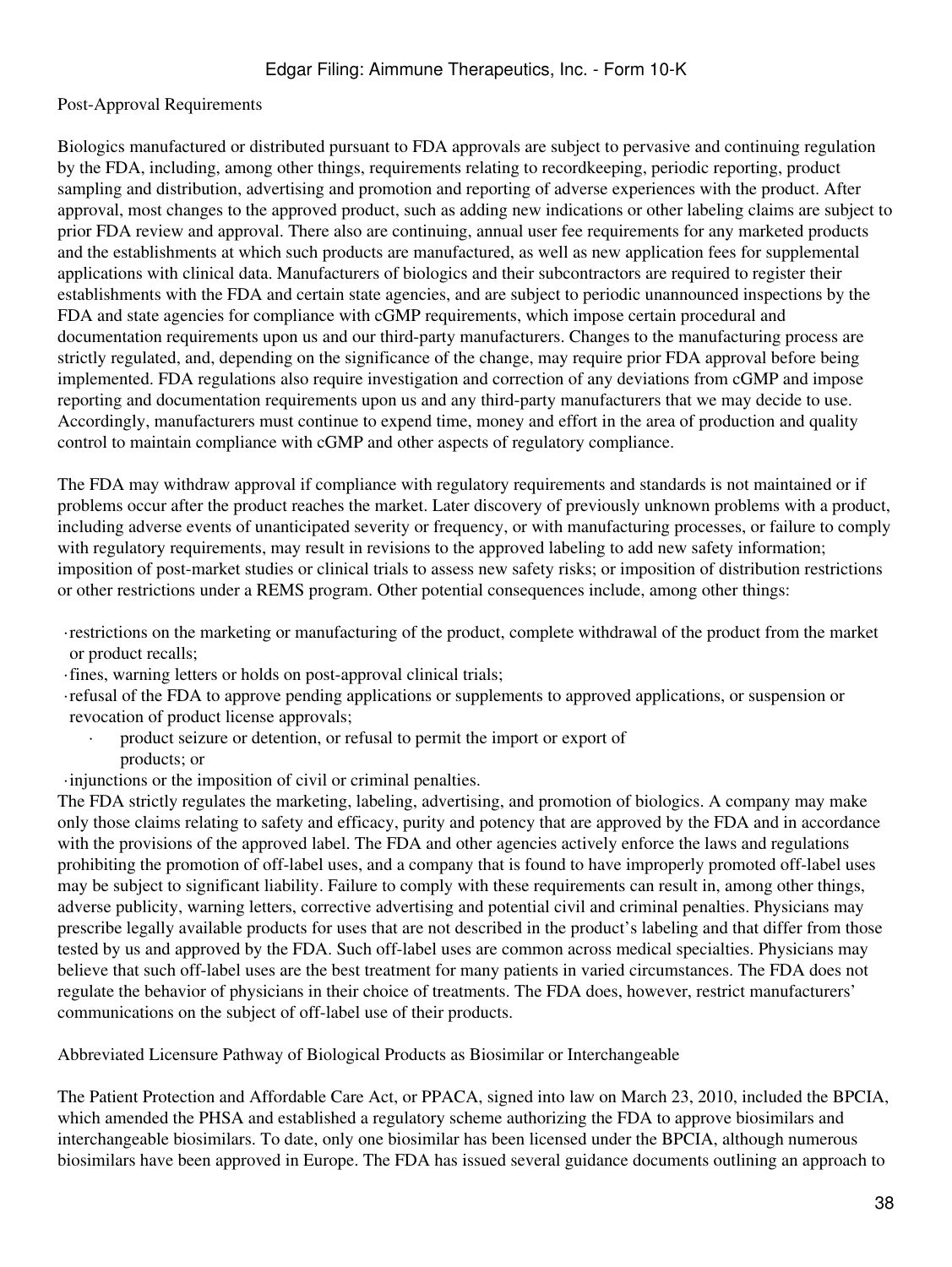review and approval of biosimilars.

Under the BPCIA, a manufacturer may submit an application for licensure of a biologic product that is "biosimilar to" or "interchangeable with" a previously approved biological product or "reference product." In order for the FDA to approve a biosimilar product, it must find that there are no clinically meaningful differences between the reference product and proposed biosimilar product in terms of safety, purity, and potency. For the FDA to approve a biosimilar product as interchangeable with a reference product, the agency must find that the biosimilar product can be expected to produce the same clinical results as the reference product, and (for products administered multiple times) that the biologic and the reference biologic may be switched after one has been previously administered without increasing safety risks or risks of diminished efficacy relative to exclusive use of the reference biologic.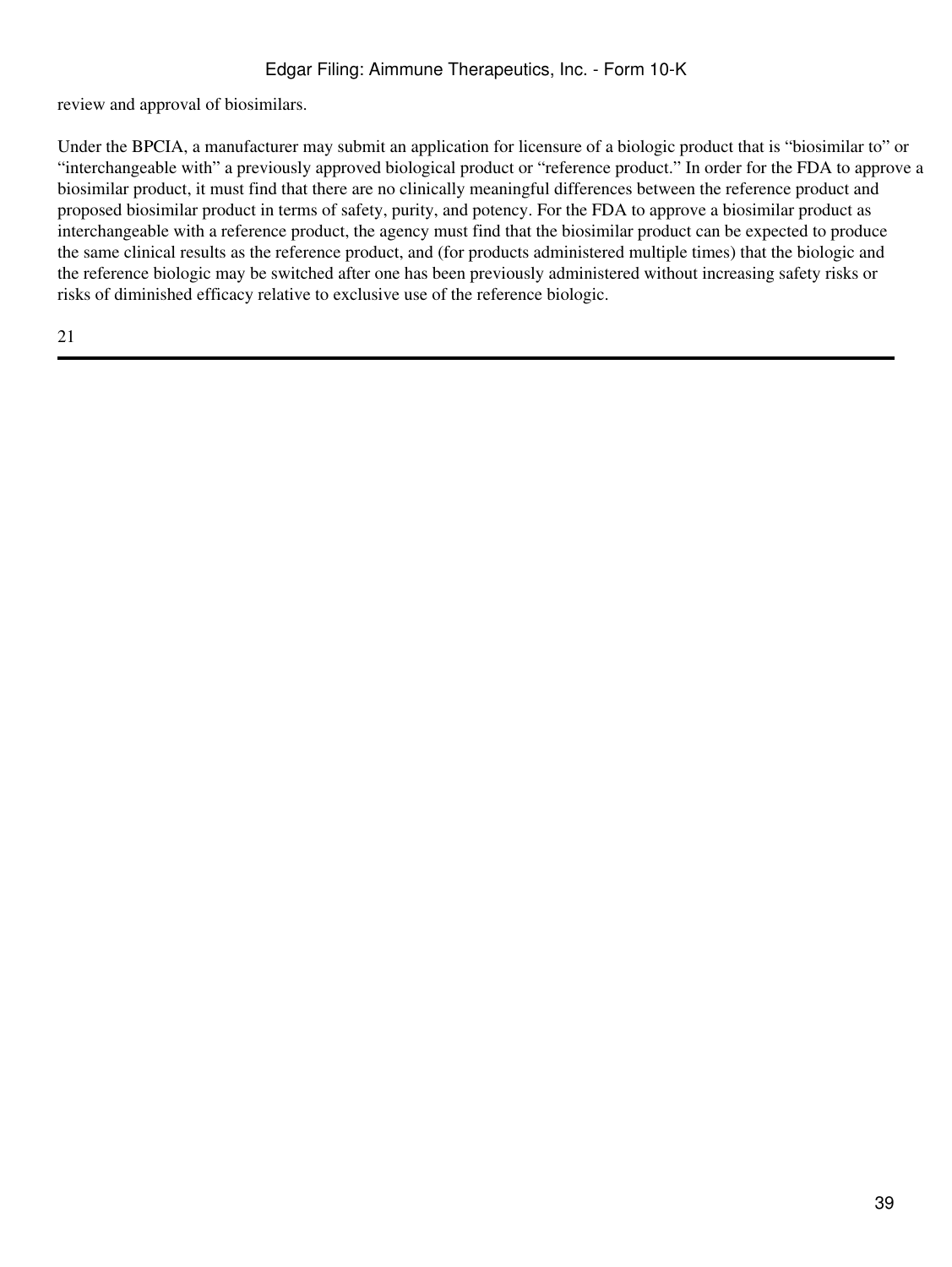Under the BPCIA, an application for a biosimilar product may not be submitted to the FDA until four years after the date that the reference product is first licensed by the FDA. In addition, the approval of an application for a biosimilar product may not be made effective by the FDA until 12 years after the date that the reference product is first licensed by the FDA. These exclusivity provisions have been subject to various interpretations that have not yet been fully addressed by the FDA. In addition, even if a product is considered to be a reference product eligible for exclusivity, another company could market a competing version of that product if the FDA approves a full BLA for such product containing the sponsor's own pre-clinical data and data from adequate and well-controlled clinical trials to demonstrate the safety, purity and potency of their product. The BPCIA also created certain exclusivity periods for biosimilars approved as interchangeable products. At this juncture, it is unclear whether products deemed "interchangeable" by the FDA will, in fact, be readily substituted by pharmacies, which are governed by state pharmacy law.

#### Other Healthcare Laws in the United States

In the United States, our activities are potentially subject to regulation by various federal, state and local authorities in addition to the FDA, including the Centers for Medicare & Medicaid Services, other divisions of the United States Department of Health and Human Services (e.g., the Office of Inspector General), the United States Department of Justice and individual United States Attorney offices within the Department of Justice, and state and local governments. The laws we are subject to include, without limitation, state and federal anti-kickback, fraud and abuse, false claims, physician payment transparency and privacy and security laws and regulations.

The federal Anti-Kickback Statute prohibits, among other things, any person from knowingly and willfully offering, soliciting, receiving or providing remuneration, directly or indirectly, to induce either the referral of an individual, for an item or service or the purchasing or ordering of a good or service, for which payment may be made under federal healthcare programs such as the Medicare and Medicaid programs. The Anti-Kickback Statute is subject to evolving interpretations. In the past, the government has enforced the Anti-Kickback Statute to reach large settlements with healthcare companies based on sham consulting and other financial arrangements with physicians. A person or entity does not need to have actual knowledge of the statute or specific intent to violate it in order to have committed a violation. In addition, the government may assert that a claim including items or services resulting from a violation of the federal Anti-Kickback Statute constitutes a false or fraudulent claim for purposes of the federal False Claims Act. The majority of states also have anti-kickback laws which establish similar prohibitions and in some cases may apply to items or services reimbursed by any third-party payor, including commercial insurers.

Additionally, the civil False Claims Act prohibits knowingly presenting or causing the presentation of a false, fictitious or fraudulent claim for payment to the United States government. Actions under the False Claims Act may be brought by the Attorney General or as a qui tam action by a private individual in the name of the government. Violations of the False Claims Act can result in very significant monetary penalties and treble damages. The federal government is using the False Claims Act, and the accompanying threat of significant liability, in its investigation and prosecution of pharmaceutical and biotechnology companies throughout the country, for example, in connection with the promotion of products for unapproved uses and other sales and marketing practices. The government has obtained multi-million and multi-billion dollar settlements under the False Claims Act in addition to individual criminal convictions under applicable criminal statutes. Given the significant size of actual and potential settlements, it is expected that the government will continue to devote substantial resources to investigating healthcare providers' and manufacturers' compliance with applicable fraud and abuse laws.

The federal Health Insurance Portability and Accountability Act of 1996, or HIPAA, also created federal criminal statutes that prohibit among other actions, knowingly and willfully executing, or attempting to execute, a scheme to defraud any healthcare benefit program, including private third-party payors, knowingly and willfully embezzling or stealing from a healthcare benefit program, willfully obstructing a criminal investigation of a healthcare offense, and knowingly and willfully falsifying, concealing or covering up a material fact or making any materially false, fictitious or fraudulent statement in connection with the delivery of or payment for healthcare benefits, items or services. Similar to the federal Anti-Kickback Statute, a person or entity does not need to have actual knowledge of the statute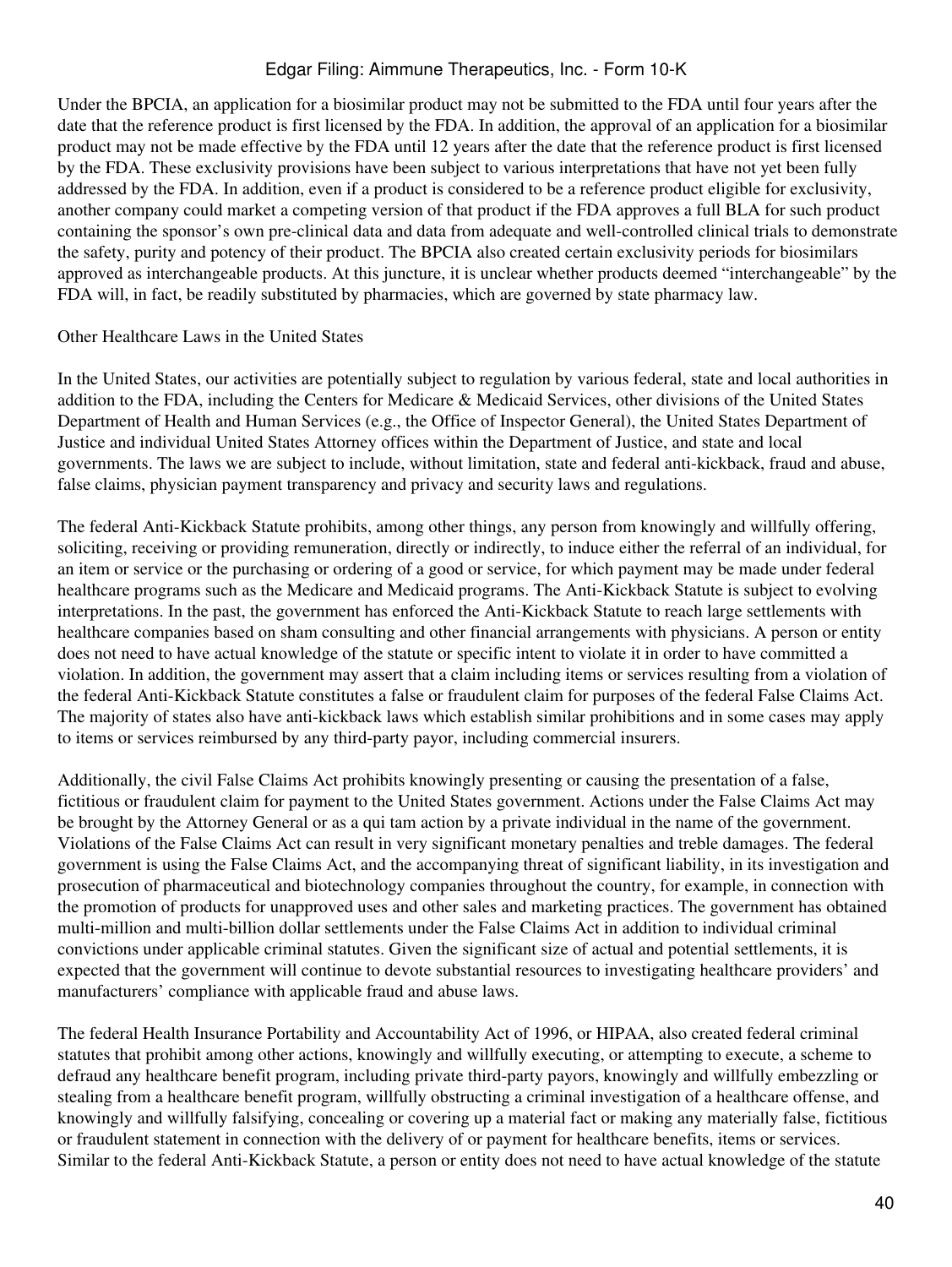or specific intent to violate it in order to have committed a violation.

There has also been a recent trend of increased federal and state regulation of payments made to physicians and other healthcare providers. The Patient Protection and Affordable Care Act, as amended by the Health Care and Education Reconciliation Act, or collectively, the Affordable Care Act, among other things, imposed new reporting requirements on drug manufacturers for payments made by them to physicians and teaching hospitals, as well as ownership and investment interests held by physicians and their immediate family members. Failure to submit required information may result in civil monetary penalties of up to an aggregate of \$150,000 per year (or up to an aggregate of \$1 million per year for "knowing failures"), for all payments, transfers of value or ownership or investment interests that are not timely, accurately and completely reported in an annual submission. Drug manufacturers are required to submit reports to the government by the 90th day of each calendar year. Certain states also mandate implementation of compliance programs, impose restrictions on drug manufacturer marketing practices and/or require the tracking and reporting of gifts, compensation and other remuneration to physicians.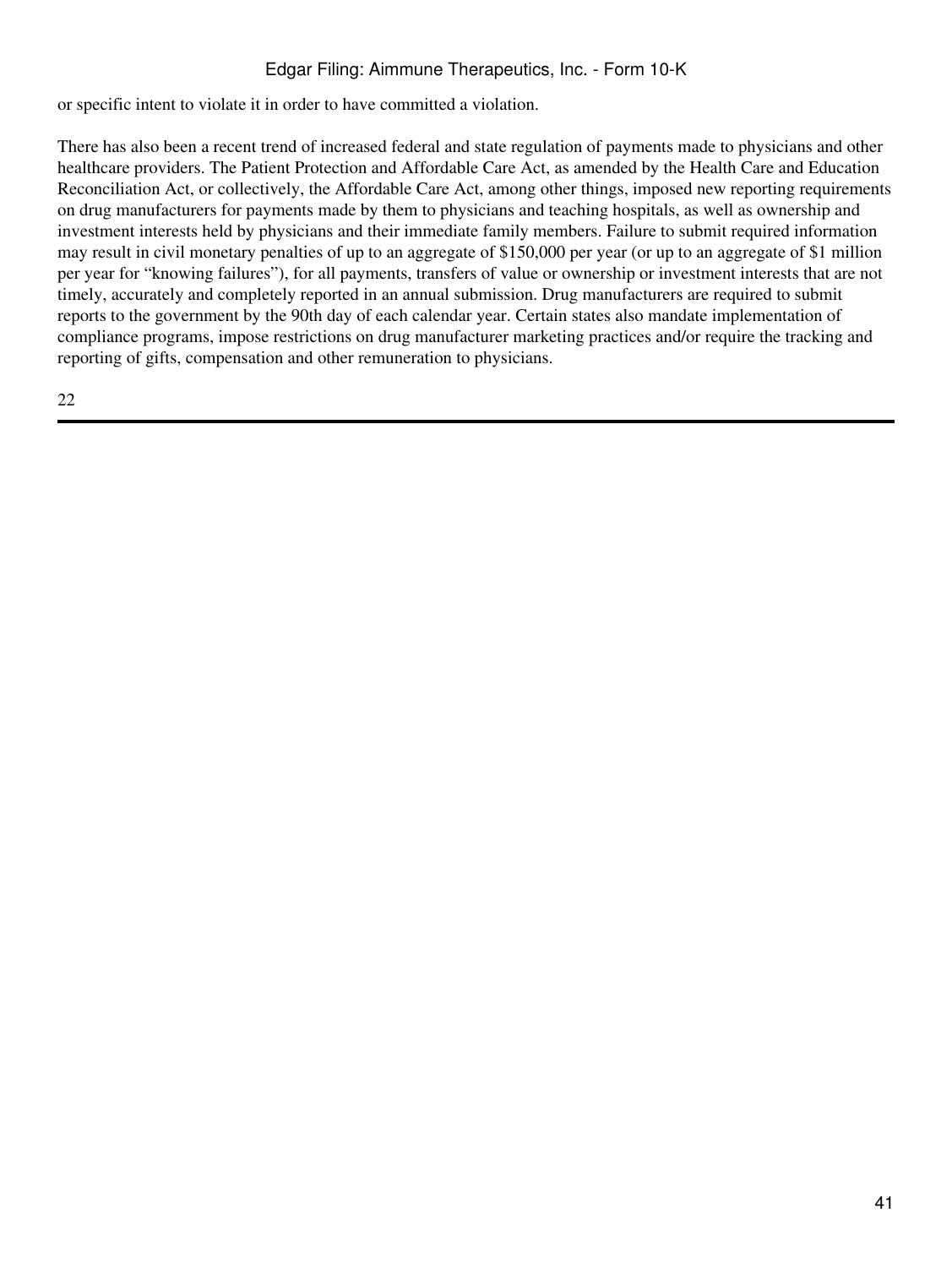We may also be subject to data privacy and security regulation by both the federal government and the states in which we conduct our business. HIPAA, as amended by the Health Information Technology and Clinical Health Act, or HITECH, and their respective implementing regulations, including the final omnibus rule published on January 25, 2013, imposes specified requirements relating to the privacy, security and transmission of individually identifiable health information. Among other things, HITECH makes HIPAA's privacy and security standards directly applicable to "business associates," defined as independent contractors or agents of covered entities that create, receive, maintain or transmit protected health information in connection with providing a service for or on behalf of a covered entity. HITECH also increased the civil and criminal penalties that may be imposed against covered entities, business associates and possibly other persons, and gave state attorneys general new authority to file civil actions for damages or injunctions in federal courts to enforce the federal HIPAA laws and seek attorney's fees and costs associated with pursuing federal civil actions. In addition, state laws govern the privacy and security of health information in certain circumstances, many of which differ from each other in significant ways, thus complicating compliance efforts.

#### Government Regulation in Europe

In the European Economic Area, or EEA, (which is composed of the 28 Member States of the European Union plus Norway, Iceland and Liechtenstein), medicinal products can only be commercialized after obtaining a Marketing Authorization, or MA.

#### There are two types of MAs:

·The Community MA, which is issued by the European Commission through the Centralized Procedure, based on the opinion of the Committee for Medicinal Products for Human Use, or CHMP, of the EMA, and which is valid throughout the entire territory of the EEA. The Centralized Procedure is mandatory for certain types of products, such as biotechnology medicinal products, orphan medicinal products, and medicinal products indicated for the treatment of AIDS, cancer, neurodegenerative disorders, diabetes, auto-immune and viral diseases. The Centralized Procedure is optional for products containing a new active substance not yet authorized in the EEA, or for products that constitute a significant therapeutic, scientific or technical innovation or which are in the interest of public health in the EU. Under the Centralized Procedure the maximum timeframe for the evaluation of a marketing authorization application is 210 days (excluding clock stops, when additional written or oral information is to be provided by the applicant in response to questions asked by the CHMP). Accelerated evaluation might be granted by the CHMP in exceptional cases, when the authorization of a medicinal product is of major interest from the point of view of public health and in particular from the viewpoint of therapeutic innovation. Under the accelerated procedure the standard 210 days review period is reduced to 150 days.

·National MAs, which are issued by the competent authorities of the Member States of the EEA and only cover their respective territory, are available for products not falling within the mandatory scope of the Centralized Procedure. Where a product has already been authorized for marketing in a Member State of the EEA, this National MA can be recognized in another Member States through the Mutual Recognition Procedure. If the product has not received a National MA in any Member State at the time of application, it can be approved simultaneously in various Member States through the Decentralized Procedure.

Under the above described procedures, before granting the MA, the EMA or the competent authorities of the Member States of the EEA make an assessment of the risk-benefit balance of the product on the basis of scientific criteria concerning its quality, safety and efficacy.

#### Employees

As of December 31, 2015, we had 38 full-time employees. Of these employees, 24 are engaged in research and development. Our employees are not represented by labor unions or covered by collective bargaining agreements. We consider our relationship with our employees to be good.

#### Corporate Information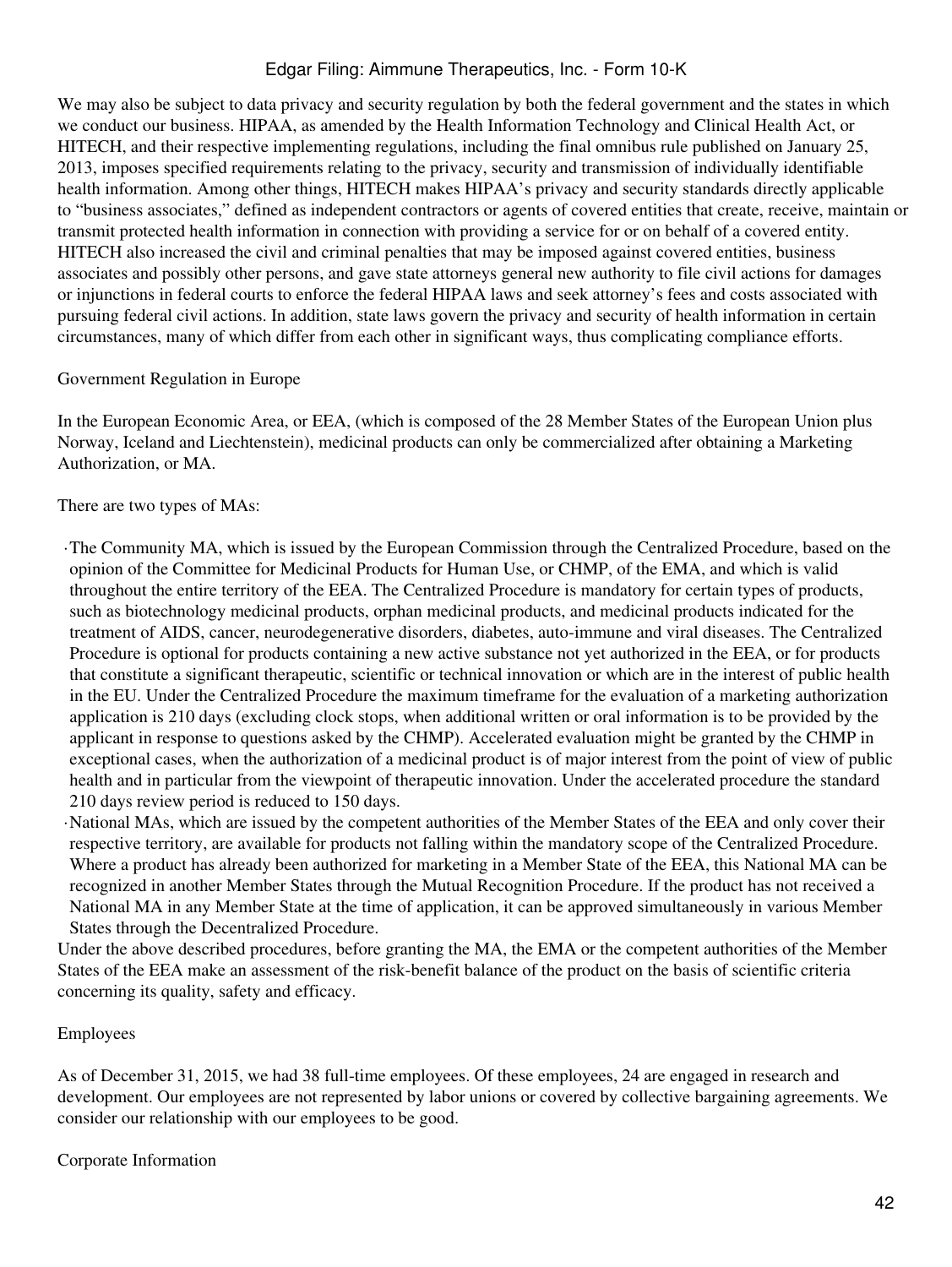We were founded on June 24, 2011 as a Delaware corporation under the name Allergen Research Corporation. In May 2015, we changed our name to Aimmune Therapeutics, Inc. We completed our initial public offering in August 2015. Our common stock is currently listed on The NASDAQ Global Select Market under the symbol "AIMT." We are an "emerging growth company" under the Jumpstart Our Business Startups Act of 2012, and therefore we are subject to reduced public company reporting requirements. Our principal executive offices are located at 8000 Marina Blvd, Suite 300, Brisbane, CA 94005 and our telephone number is (650) 614-5220. Our website address is www.aimmune.com. The information on, or that can be accessed through, our website is not incorporated by reference into this Annual Report on Form 10-K or any other filings we make with the U.S. Securities and Exchange Commission, or SEC.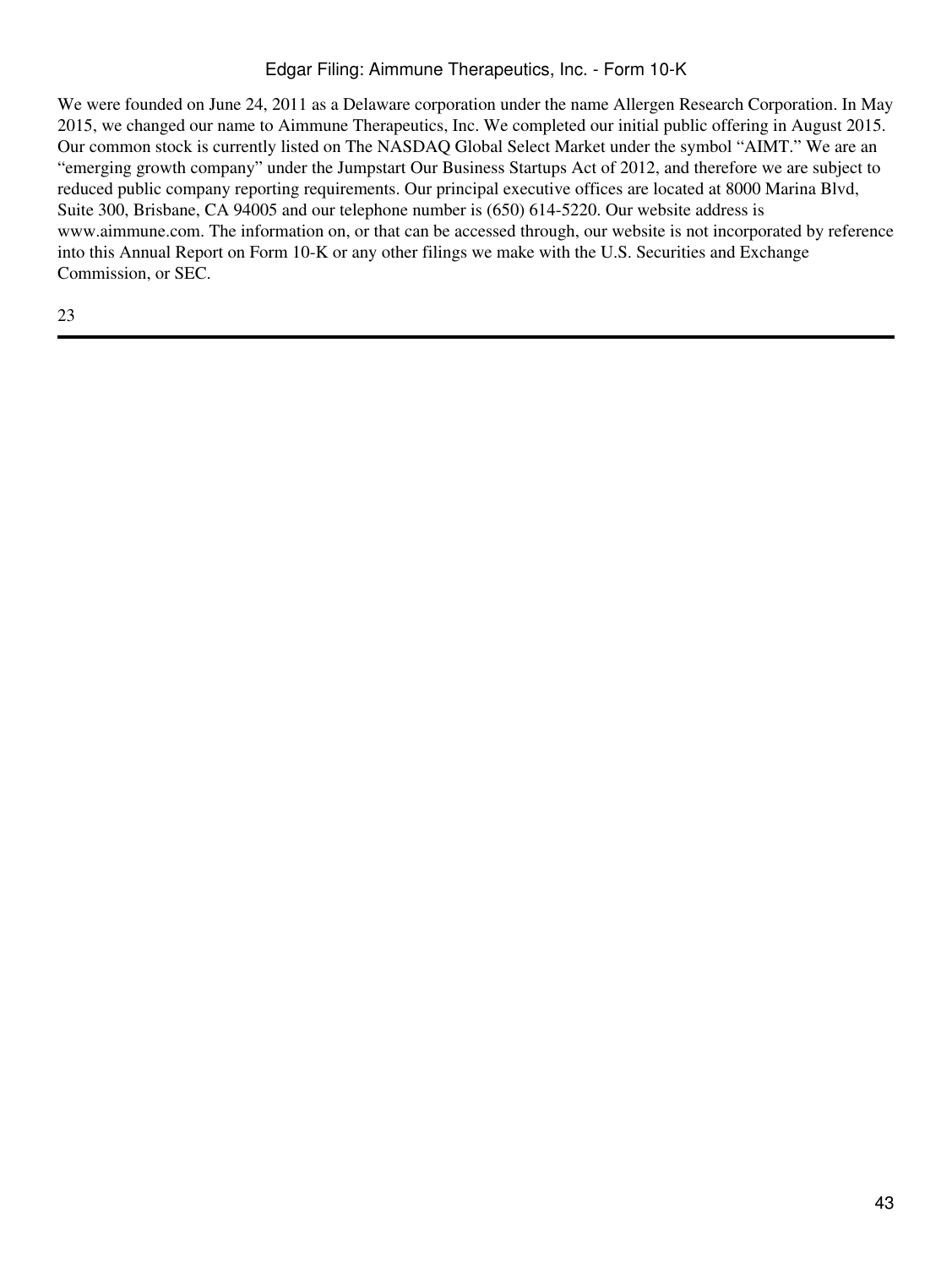#### Available Information

We make available on or through our website certain reports and amendments to those reports that we file with, or furnish to, the SEC in accordance with the Securities Exchange Act of 1934, as amended, or the Exchange Act. These include our Annual Reports on Form 10-K, our Quarterly Reports on Form 10-Q and our Current Reports on Form 8-K, and amendments to those reports filed or furnished pursuant to Section 13(a) or 15(d) of the Exchange Act. We make this information available on or through our website free of charge as soon as reasonably practicable after we electronically file the information with, or furnish it to, the SEC. Copies of this information may be obtained at the SEC's Public Reference Room at 100 F Street, NE, Washington, D.C. 20549. Information on the operation of the Public Reference Room may be obtained by calling the SEC at 1-800-SEC-0330. The SEC maintains a website that contains reports, proxy and information statements, and other information regarding our filings, at www.sec.gov. The information on, or that can be accessed through, our website is not incorporated by reference into this Annual Report on Form 10-K or any other filings we make with the SEC.

#### Item 1A. Risk Factors.

Our business involves a significant risks, some of which are described below. You should carefully consider these risks, as well as the other information in this Annual Report on Form 10-K, including our consolidated financial statements and the related notes and "Management's Discussion and Analysis of Financial Condition and Results of Operations." The occurrence of any of the events or developments described below could have a material adverse effect on our business, results of operations, financial condition, prospects and stock price. Additional risks and uncertainties not presently known to us or that we currently deem immaterial may also impair our business operations.

Risks Related to Our Limited Operating History, Financial Condition and Capital Requirements

We have a limited operating history, have incurred significant losses since our inception and anticipate that we will continue to incur losses for the foreseeable future. We have only one product candidate in clinical trials and no product sales, which, together with our limited operating history, make it difficult to assess our future viability.

We are a clinical-stage biopharmaceutical company with a limited operating history. Biopharmaceutical product development is a highly speculative undertaking and involves a substantial degree of risk. To date, we have focused primarily on developing our Characterized Oral Desensitization Immunotherapy, or CODIT<sup>TM</sup>, system and our lead product candidate, AR101, which is currently our only product in clinical development, and researching additional product candidates. We are not profitable and have incurred losses each year since our inception in June 2011. We have only a limited operating history upon which you can evaluate our business and prospects. In addition, we have limited experience and have not yet demonstrated an ability to successfully overcome many of the risks and uncertainties frequently encountered by companies in new and rapidly evolving fields, particularly in the pharmaceutical industry. We have not generated any revenue from product sales and, as a result, we have incurred significant losses. We incurred a net loss of \$35.8 million and \$11.1 million for the years ended December 31, 2015 and 2014, respectively. At December 31, 2015, our accumulated deficit was \$53.3 million. We expect to continue to incur losses for the foreseeable future, and we anticipate these losses will increase as we continue our development of, seek regulatory approval for and begin to commercialize AR101, and as we develop other product candidates. Even if we achieve profitability in the future, we may not be able to sustain profitability in subsequent periods. Our prior losses, combined with expected future losses, have had and will continue to have an adverse effect on our stockholders' equity and working capital.

We will require substantial additional financing to achieve our goals, and a failure to obtain this necessary capital when needed on acceptable terms, or at all, could force us to delay, limit, reduce or terminate our product development, other operations or commercialization efforts.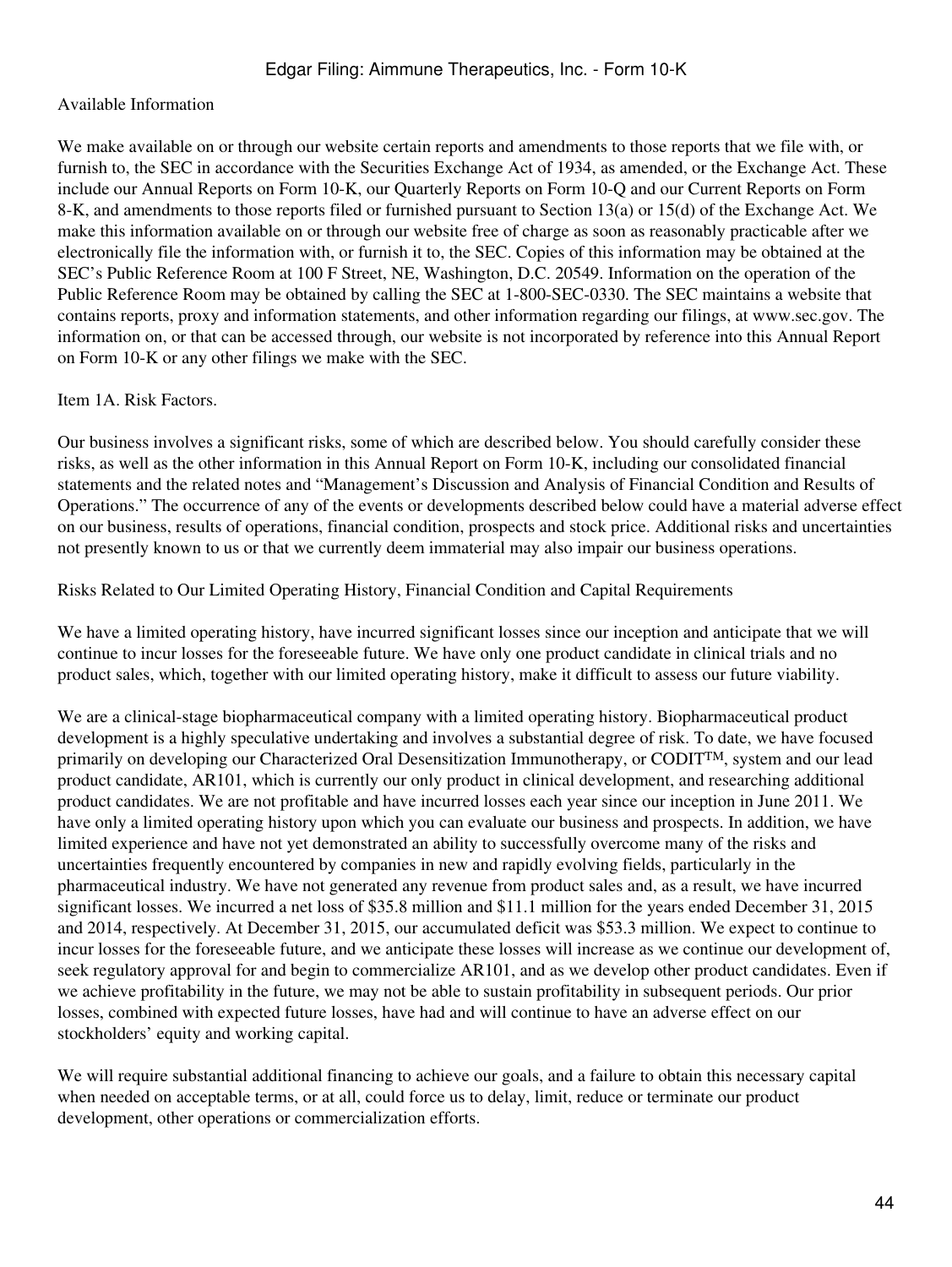Since commencing our operations in 2011, substantially all of our efforts have been focused on research, development and the advancement of AR101. As of December 31, 2015, we had capital resources consisting of cash, cash equivalents and investments of \$199.8 million. In August 2015, we completed our initial public offering, or IPO, of our common stock pursuant to which we received proceeds of \$168.1 million, net of underwriting discounts and commissions, and offering expenses. We believe that we will continue to expend substantial resources for the foreseeable future as we continue clinical development, seek regulatory approval for and prepare for the commercialization of AR101, and as we develop other product candidates.

These expenditures will include costs associated with research and development, conducting nonclinical studies and clinical trials, obtaining regulatory approvals, manufacturing and supply, sales and marketing and general operations. In addition, other unanticipated costs may arise. Because the outcome of any clinical trial and/or regulatory approval process is highly uncertain, we may not be able to accurately estimate the actual amounts necessary to successfully complete the development, regulatory approval process and commercialization of AR101 or any other product candidates.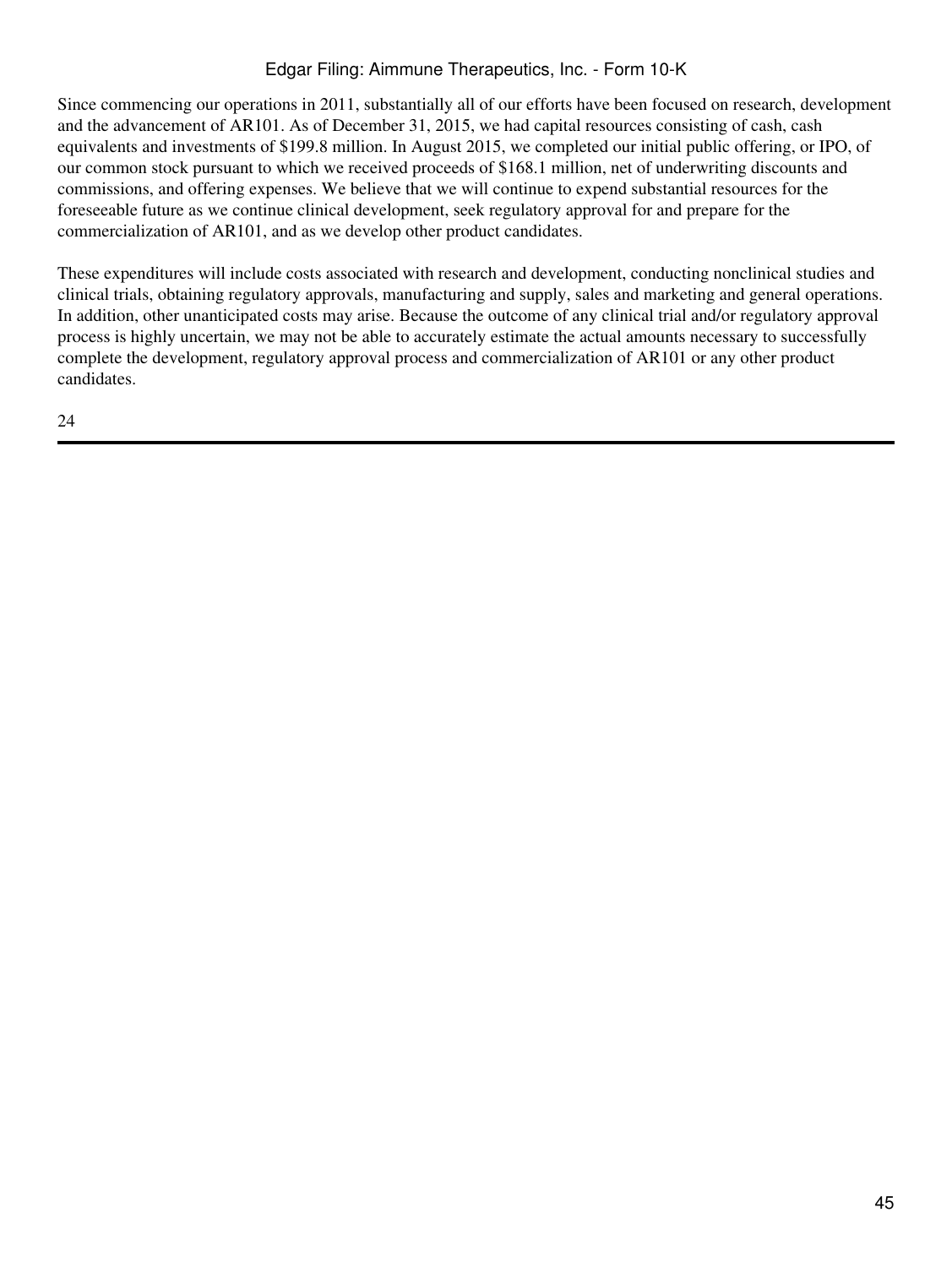We believe that our existing capital resources will be sufficient to fund our planned operations for at least the next 12 months and through data readout of PALISADE (Peanut Allergy Oral Immunotherapy Study of AR101 for Desensitization in Children and Adults), our ongoing Phase 3 registration trial for AR101. However, our operating plan may change as a result of many factors, including factors currently unknown to us, and we may need to seek additional funds sooner than planned, through public or private equity, debt financings or other sources, such as strategic collaborations. Such financing may result in dilution to stockholders, imposition of debt covenants and repayment obligations or other restrictions that may affect our business. If we raise additional capital through strategic collaborations agreements, we may have to relinquish valuable rights to our product candidates including possible future revenue streams. In addition, any fundraising efforts may divert our management from their day-to-day activities, which may adversely affect our ability to develop and commercialize our product candidates. Furthermore, even if we believe we have sufficient funds for our current or future operating plans, we may seek additional capital due to favorable market conditions or strategic considerations.

Our future funding requirements will depend on many factors, including, but not limited to:

- ·the time and cost necessary to complete our PALISADE trial, the related roll-over study, ARC004, our anticipated pediatric study and any other studies of AR101;
- ·the time and cost associated with clinical trials and pre-clinical development of other product candidates;
- ·our ability to obtain regulatory approval for and subsequently commercialize AR101 or any other product candidates we develop;
- ·the time and cost necessary to develop clinical supplies and a commercial-scale manufacturing process for AR101; ·sales and marketing costs associated with AR101, if approved, including the cost and timing of developing our sales and marketing capabilities;
- ·the amount of sales and other revenue from AR101, if approved;
- ·our ability to achieve sufficient market acceptance, coverage and reimbursement from third-party payors and adequate market share for our product candidates;
- ·the costs associated with any additional clinical trials of AR101;
- ·the cash requirements of any future acquisitions or discovery of product candidates;
- ·the time and cost necessary to respond to technological and market developments;
- ·our ability to attract, hire and retain qualified personnel; and
- ·our ability to obtain and maintain intellectual property protection for AR101 or any future product candidate and the associated costs of such activities, including for filing, prosecuting, defending and enforcing any patents for AR101 or any future product candidate.

Additional funds may not be available when we need them, on terms that are acceptable to us, or at all.

If adequate funds are not available to us on a timely basis, we may be required to delay, limit, reduce or terminate:

·clinical trials or other development activities for AR101 or any future product candidate;

·our research and development activities; or

·

- ·our establishment of sales and marketing capabilities or other activities that may be necessary to commercialize AR101 or any future product candidate.
- Our operating results may fluctuate significantly, which makes our future operating results difficult to predict and could cause our operating results to fall below expectations or our guidance.

Our quarterly and annual operating results may fluctuate significantly, which makes it difficult for us to predict our future operating results. These fluctuations may occur due to a variety of factors, many of which are outside of our control and may be difficult to predict, including:

·the timing and cost of, and level of investment in, research, development and commercialization activities relating to our product candidates, which may change from time to time;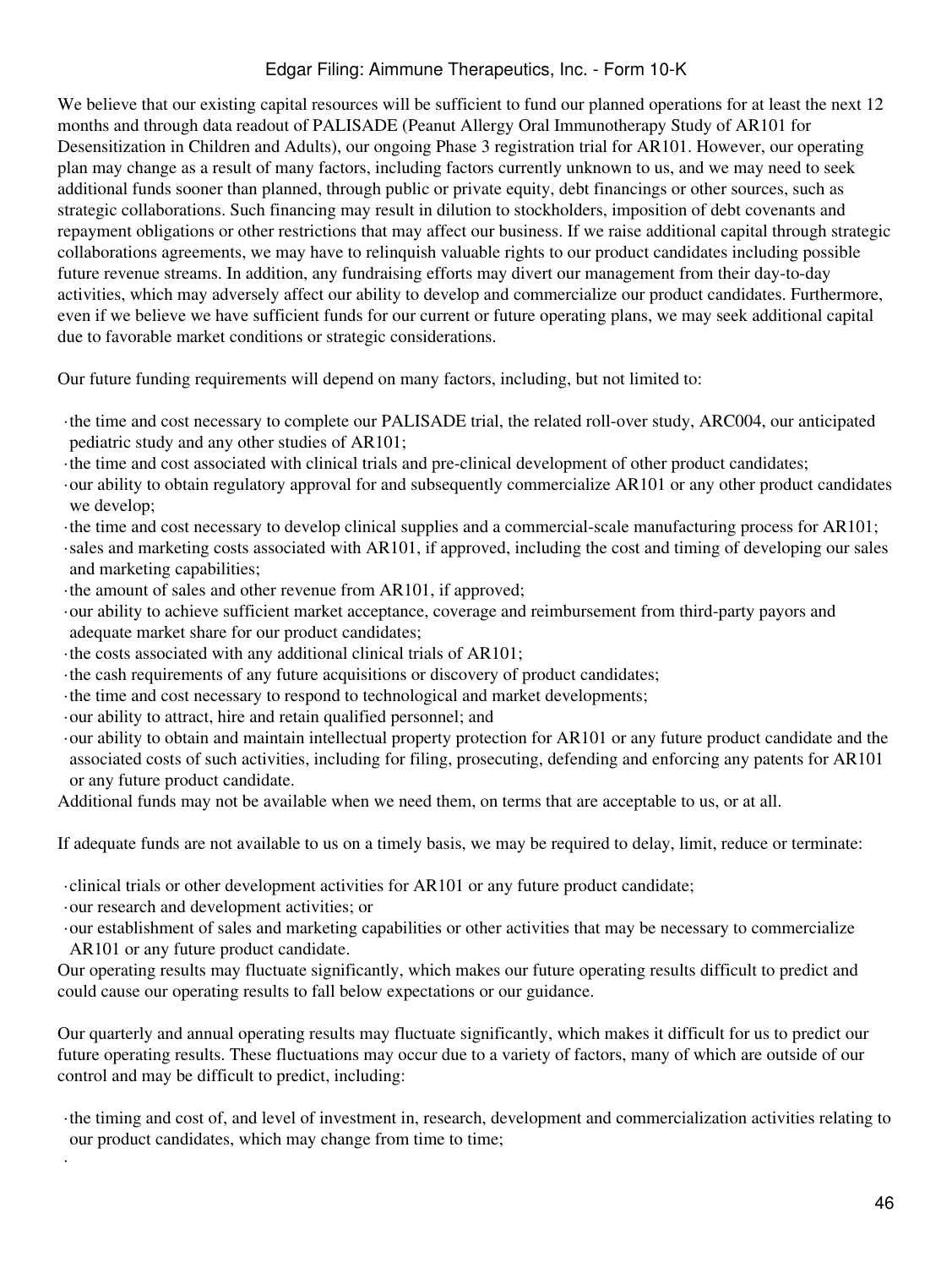coverage and reimbursement policies with respect to our product candidates, if approved, and potential future drugs that compete with our product candidates;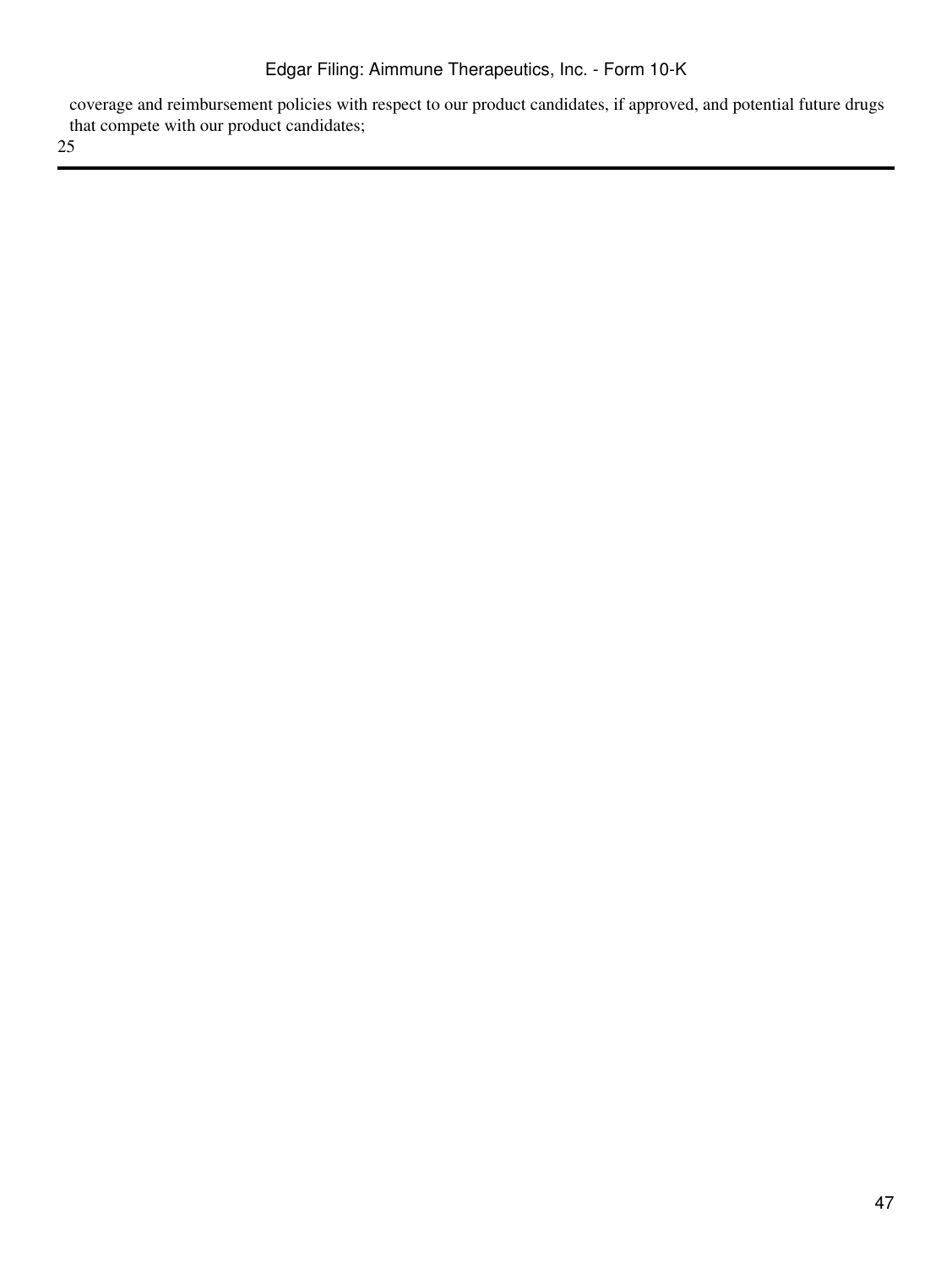- ·the cost of our clinical trials, including the ability to initiate sites, enroll patients in a timely manner and submit or obtain approval of regulatory filings;
- ·the cost of manufacturing our product candidates, which may vary depending on the quantity of production and the terms of our agreements with manufacturers;
- ·expenditures that we may incur to acquire, develop or commercialize additional product candidates and technologies;
- ·the level of demand for our products, if approved, which may vary significantly;
- ·future accounting pronouncements or changes in our accounting policies; and
- ·the timing and success or failure of clinical trials for our product candidates or competing product candidates, or any other change in the competitive landscape of our industry, including consolidation among our competitors or partners.

The cumulative effects of these factors could result in large fluctuations and unpredictability in our quarterly and annual operating results. As a result, comparing our operating results on a period-to-period basis may not be meaningful. Investors should not rely on our past results as an indication of our future performance.

This variability and unpredictability could also result in our failing to meet the expectations of industry or financial analysts or investors for any period. If our revenue or operating results fall below the expectations of analysts or investors or below any forecasts we may provide to the market, or if the forecasts we provide to the market are below the expectations of analysts or investors, the price of our common stock could decline substantially. Such a stock price decline could occur even when we have met any previously publicly stated revenue and/or earnings guidance we may provide.

# Risks Related to Our Business

We are substantially dependent on the success of AR101 which will require significant additional clinical testing before we can seek regulatory approval and potentially commence commercial sales, and which may not be successful in clinical trials, receive regulatory approval or be successfully commercialized, even if approved.

To date, we have invested substantially all of our efforts and financial resources in the research and development of our CODIT system and AR101, which is currently our only product candidate in clinical development. Before seeking marketing approval from regulatory authorities for the sale of AR101, we must conduct extensive clinical trials to demonstrate the safety, purity and potency of the product in humans. We are not permitted to market or promote any of our product candidates before we receive regulatory approval from the Food and Drug Administration, or FDA, or comparable foreign regulatory authorities, and we may never receive such regulatory approval. We cannot be certain that AR101 will be successful in clinical trials. Further, AR101 may not receive regulatory approval even if it is successful in clinical trials. If we do not receive regulatory approvals for AR101, we may not be able to continue our operations. Our prospects, including our ability to finance our operations and generate revenue, will depend largely on the successful development, regulatory approval and commercialization of AR101. We do not expect that such commercialization will occur for at least the next two years, if ever. The clinical and commercial success of AR101 will depend on a number of factors, including the following:

·the results from our PALISADE trial;

- ·the frequency and severity of adverse effects of AR101;
- ·the availability, perceived advantages, relative cost, relative safety and relative efficacy of alternative and competing treatments;
- ·the ability of third-party manufacturers to manufacture supplies of AR101 and to develop, validate and maintain a commercial-scale manufacturing process that is compliant with current good manufacturing practices, or cGMP;
	- · our ability to maintain our exclusive supply relationship with the Golden Peanut Company, or GPC;

·our ability to demonstrate AR101's safety and efficacy to the satisfaction of the FDA and foreign regulatory authorities;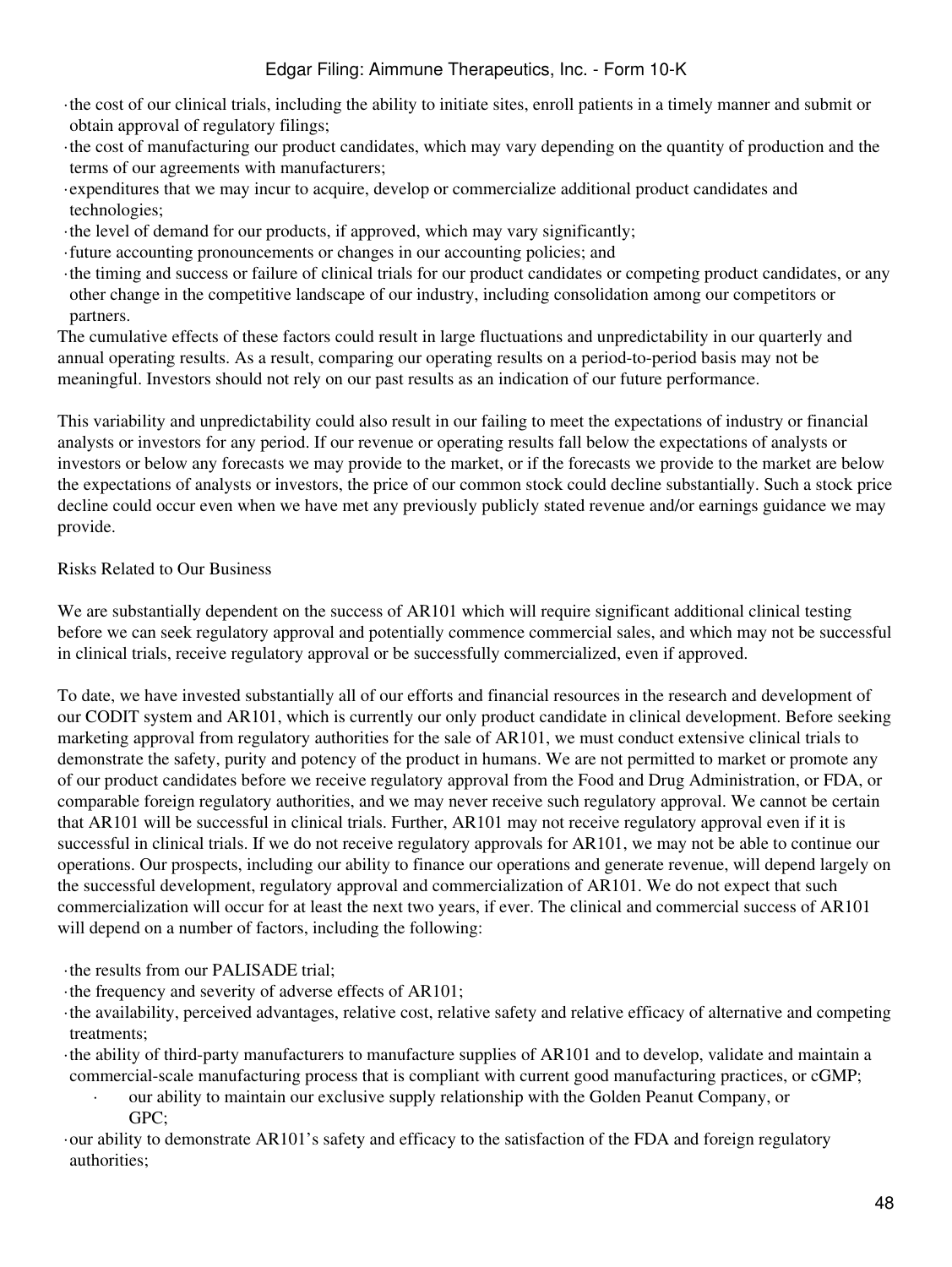·whether we are required by the FDA to conduct additional clinical trials prior to the approval to market AR101 and whether the FDA may disagree with the number, design, size, conduct or implementation of our clinical trials;

·the receipt of necessary marketing approvals from the FDA and foreign regulatory authorities;

·the extent and nature of any Risk Evaluation and Mitigation Strategy, or REMS, or foreign equivalent, that may be required in connection with regulatory approval or following regulatory approval;

·whether the FDA may restrict the use of our products to a narrow population;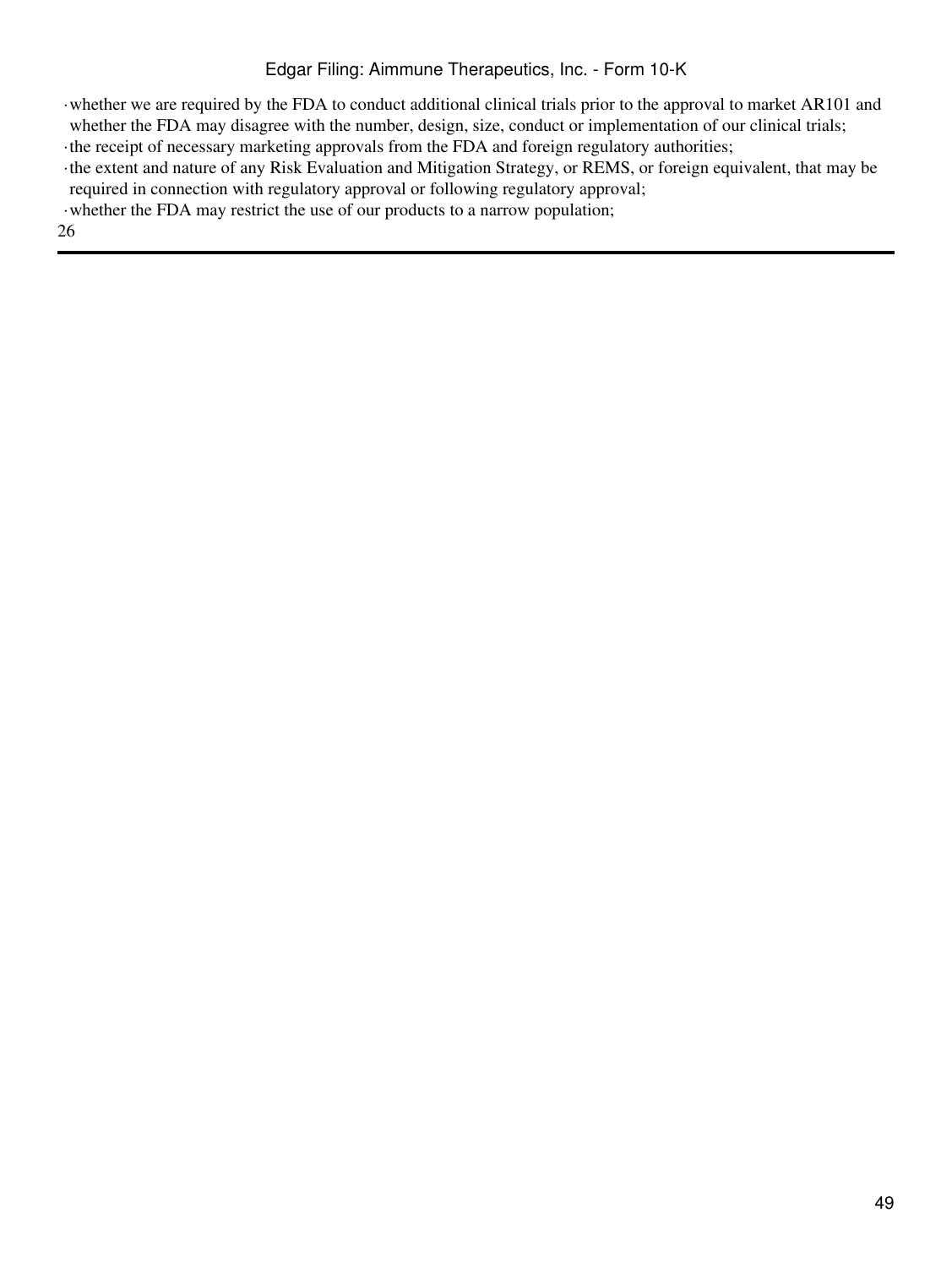- ·our ability to successfully commercialize AR101, if approved for marketing and sale by the FDA or foreign regulatory authorities, whether alone or in collaboration with others;
- ·our success in educating physicians and patients about the benefits, administration and use of AR101;
- ·acceptance of AR101 as safe and effective by patients and the medical community;
- ·the continued prevalence of peanut allergy;
- ·achieving and maintaining compliance with all regulatory requirements applicable to AR101;
- ·the effectiveness of our own or any future collaborators' marketing, pricing, coverage and reimbursement, sales and distribution strategies and operations;
- ·our ability to obtain issued patents that cover AR101 and to enforce such patents and other intellectual property rights in and to AR101;
- ·our ability to avoid third-party intellectual property claims; and
- ·a continued acceptable safety profile of AR101 following approval.

Many of these factors are beyond our control. Accordingly, we cannot assure our stockholders that we will ever be able to generate revenue through the sale of AR101. If we are not successful in commercializing AR101, or are significantly delayed in doing so, our business will be materially harmed.

Clinical drug development involves a lengthy and expensive process with an uncertain outcome, and we may encounter substantial delays in our clinical trials. Furthermore, results of earlier studies may not be predictive of future studies' results.

Clinical testing is expensive and can take many years to complete, and its outcome is inherently uncertain. Failure can occur at any time during the clinical trial process. The results of early clinical trials of our product candidates may not be predictive of the results of later-stage clinical trials and of similar academic research studies. For example, the positive results generated in our Phase 2 clinical trials of AR101 do not ensure that our PALISADE trial will demonstrate similar results. Product candidates in later stages of clinical trials may fail to show the desired safety and efficacy despite having progressed through initial clinical trials. A number of companies in the pharmaceutical industry have suffered significant setbacks in advanced clinical trials due to lack of efficacy or adverse safety profiles, notwithstanding promising results in earlier studies, and we cannot be certain that we will not face similar setbacks. Even if our clinical trials are completed, the results may not be sufficient to obtain regulatory approval or commercial acceptance for our product candidates.

In addition, we do not know whether our PALISADE trial or clinical trials of other product candidates will need to be redesigned, enroll an adequate number of patients on time or be conducted on schedule, if at all. Clinical trials can be delayed or terminated for a variety of reasons, including delay or failure to:

·obtain regulatory approval to commence a clinical trial;

- ·reach agreement on acceptable terms with prospective contract research organizations, or CROs, and clinical trial sites, the terms of which can be subject to extensive negotiation and may vary significantly among CROs and clinical trial sites;
- ·obtain institutional review board, or IRB, or foreign equivalent approval at each site;
- ·recruit suitable patients to participate in a clinical trial;
- ·have patients complete a clinical trial or return for post-treatment follow-up;
- ·ensure that clinical sites observe clinical trial protocols, operate in accordance with good clinical practice standards, or continue to participate in a clinical trial;
- ·address any patient safety concerns that arise during the course of a clinical trial, particularly with respect to the double-blind, placebo-controlled food challenges;
- ·address any conflicts with new or existing laws or regulations;
- ·initiate or add a sufficient number of clinical trial sites; or
- ·manufacture sufficient quantities of product candidate for use in clinical trials.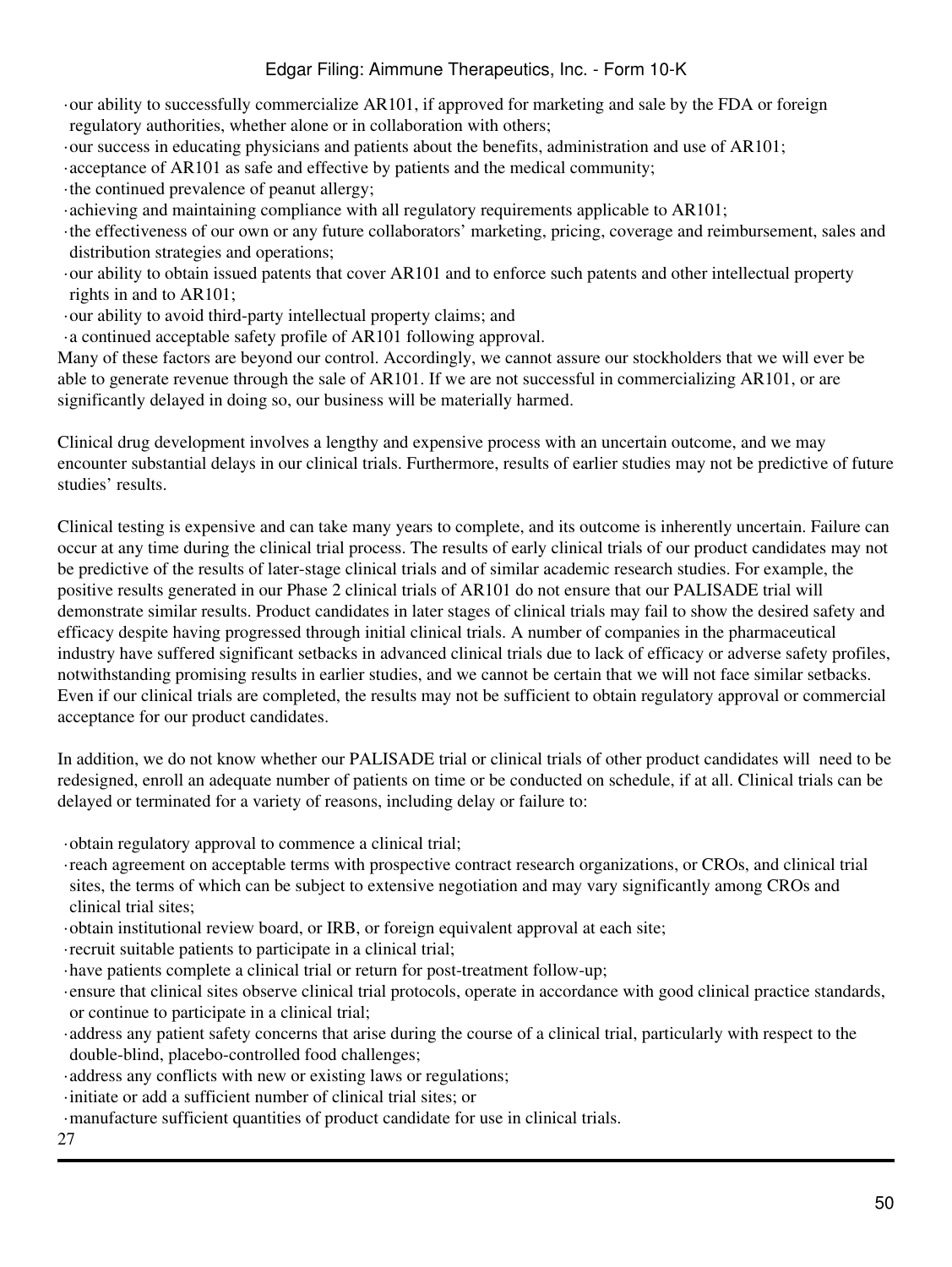For example, subsequent to filing our Investigational New Drug, or IND, for AR101, the FDA put the Phase 2 clinical trial on clinical hold in order to obtain additional information regarding our manufacturing process and to request certain changes to the design of the clinical trial. Specifically, the FDA requested information regarding the procedures used to ensure that the drug product was not contaminated, the procedures used to ensure the uniformity and consistency of the drug product, our acceptance procedures for the drug product and the placebo, and procedures to ensure correct dosing. In addition, the FDA requested changes to the clinical trial relating to the stopping rules for the trial, withdrawal criteria for the trial, exclusion criteria for patients, the appearance of the drug and the placebo and the drug lots used in the trial. We provided the FDA with the information it requested and made agreed upon changes to the clinical trial. However, complying with the FDA's request resulted in an approximately two month delay in initiation of the trial.

We rely on CROs and clinical trial sites to ensure the proper and timely conduct of our clinical trials and, while we have agreements governing their committed activities, we have limited influence over their actual performance and, as a result, may be subject to unanticipated delays. We anticipate that we will conduct our clinical trials, at least in part, at leading academic allergy research centers in the United States and Europe, as well as at community allergy practices. The number and capacity of such sites is limited and our ability to access the sites may be affected by the number and size of other trials occurring at the same time, including trials sponsored by our competitors. If adequate capacity at these sites is not available, the initiation and pace of our clinical trials may be adversely affected.

Conducting clinical trials in foreign countries, as we are doing for our PALISADE trial, presents additional risks that may delay completion of our clinical trials. These risks include the failure of physicians or enrolled patients in foreign countries to adhere to clinical protocol as a result of differences in healthcare services or cultural customs, managing additional administrative burdens associated with foreign regulatory schemes and political and economic risks relevant to such foreign countries. In addition, the FDA may determine that our clinical trial results obtained in foreign subjects are not representative of the U.S. patient population and are thus not supportive of a Biologics License Application, or BLA, approval in the United States.

Patient enrollment is a significant factor in the timing of clinical trials and is affected by many factors, including the size and nature of the patient population, the proximity of patients to clinical sites, the eligibility criteria for the clinical trial, the design of the clinical trial, safety, competing clinical trials and clinicians' and patients' perceptions as to the potential advantages of the drug being studied in relation to other available therapies, including any new drugs or treatments that may be approved for the indications we are investigating.

In addition, certain sub-groups of patients may be more difficult to recruit than others. For example, in our PALISADE trial, we intend to recruit a significant number of patients over the age of 26. We have not enrolled patients in this age group before and believe they may be more difficult to recruit than younger patients. If we are not able to recruit sufficient numbers of patients over the age of 26 into our PALISADE trial, any approval that we may obtain will not include an indication for patients over the age of 26. If we are not able to recruit patients to participate in our clinical trials in a timely manner, our business and results of operations could be adversely affected.

We could also encounter delays if a clinical trial is suspended or terminated by us, by the IRBs of the institutions in which such studies are being conducted, by an independent Safety Review Board for such clinical trial or by the FDA or other regulatory authorities. Such authorities may suspend or terminate a clinical trial due to a number of factors, including failure to conduct the clinical trial in accordance with regulatory requirements or our clinical protocols, failure to pass inspections of the clinical trial operations or trial site by the FDA or other regulatory authorities, unforeseen safety issues or adverse side effects, failure to demonstrate a benefit from using the product, changes in governmental regulations or administrative actions or lack of adequate funding to continue the clinical trial. For example, the protocols for our clinical trials require that patients participate in food challenges where they receive increasing amounts of the food to which they are allergic. In our clinical trials, participation in these food challenges has resulted in allergic reactions severe enough to require treatment with epinephrine. It is possible that patients could have allergic reactions severe enough to require hospitalization or even cause death. In such event, we could be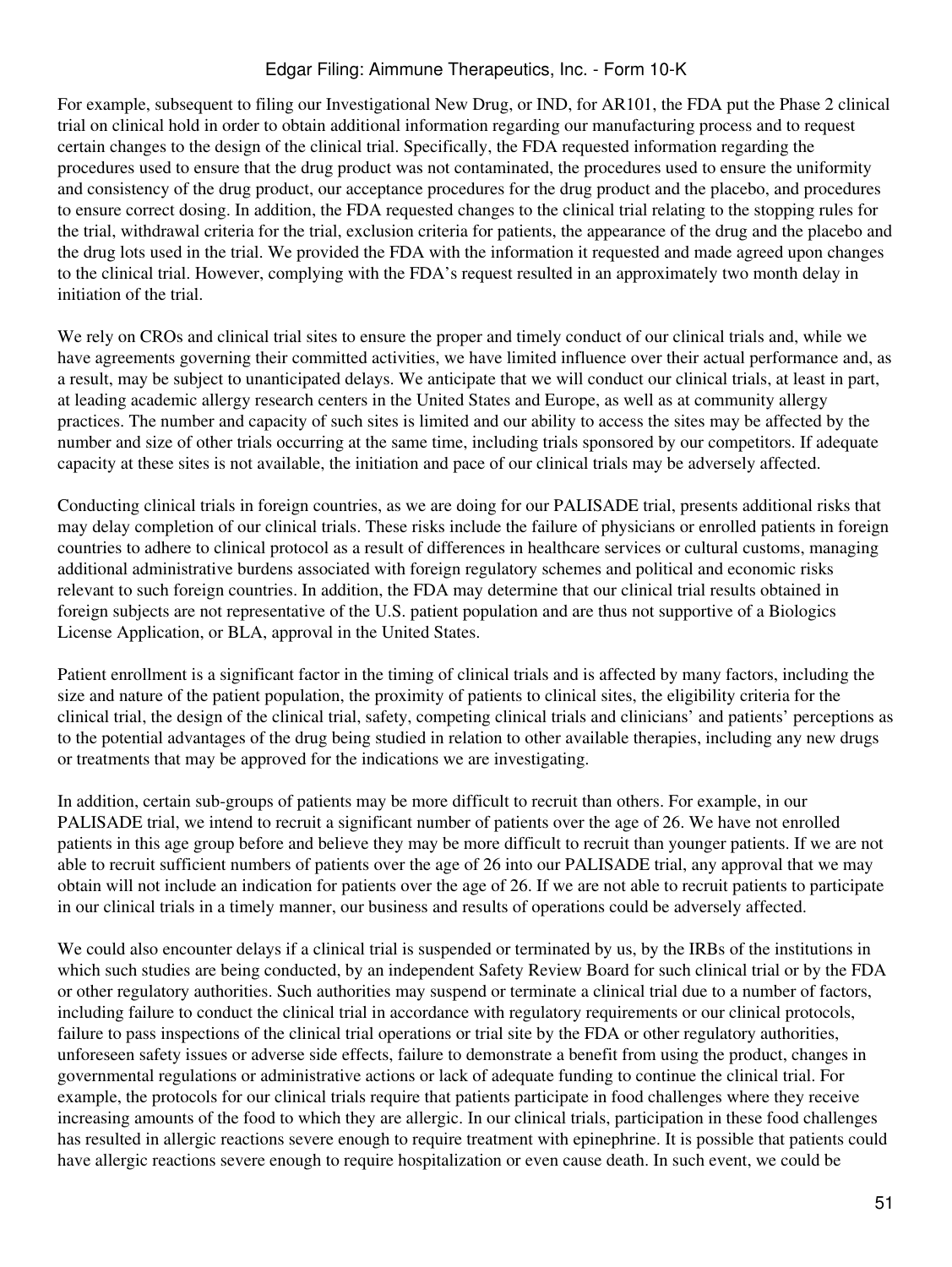required to suspend or terminate our clinical trials.

If we experience delays in the completion of, or termination of, any clinical trial of our product candidates, the commercial prospects of our product candidates may be harmed, and our ability to generate product revenues from any of these product candidates will be delayed. In addition, any delays in completing our clinical trials will increase our costs, slow down our product candidate development and approval process and jeopardize our ability to commence product sales and generate revenues. Any of these occurrences could have a material adverse effect on our business, results of operations, financial condition, prospects and stock price. In addition, many of the factors that cause, or lead to, a delay in the commencement or completion of clinical trials may also ultimately lead to the denial of regulatory approval of our product candidates.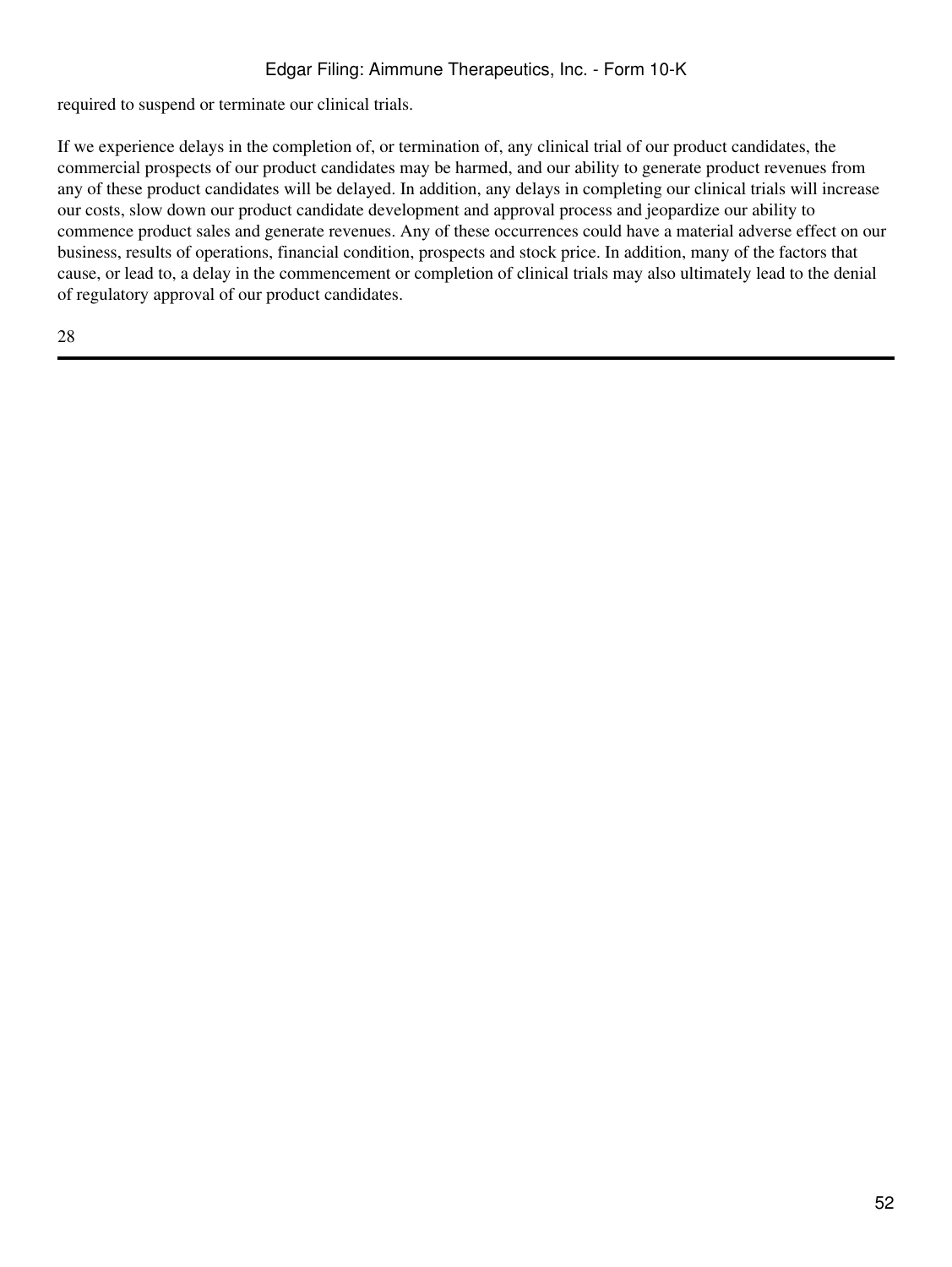In our clinical trials, we utilize an oral food challenge procedure designed to trigger an allergic reaction, which could be severe or life threatening.

In accordance with our food allergy clinical trial protocols, we utilize a double-blind, placebo-controlled food challenge procedure. This consists of giving the offending food protein to patients in order to assess the sensitivity of their food allergy, and thus the safety and efficacy of our product candidates versus placebo. The food challenge protocol is meant to induce objective symptoms of an allergic reaction. These oral food challenge procedures can potentially trigger anaphylaxis, a potentially life-threatening systemic allergic reaction. Even though these procedures are well-controlled, standardized and performed in highly specialized centers with intensive care units, there are inherent risks in conducting a clinical trial of this nature. Such risks may dissuade patients, particularly children, or their parents from participating in our clinical trials. In addition, an uncontrolled allergic reaction could potentially lead to serious or even fatal reactions and any such serious clinical event could potentially adversely affect our clinical development timelines, including a complete clinical hold on our food allergy clinical trials. For instance, we are aware of one clinical trial for a peanut allergy treatment that was terminated by its safety monitoring committee because of severe adverse events arising from the administration of food challenges. We may also become liable to subjects who participate in our clinical trials and experience any such serious or fatal reactions. Any of the foregoing could have a material adverse effect on our business, results of operations, financial condition, prospects and stock price.

The regulatory approval process is lengthy, time-consuming and inherently unpredictable, and we may experience significant delays in obtaining regulatory approval of AR101, if at all, which would delay the commercialization of AR101, adversely impact our ability to generate revenue, and harm our business and our results of operations.

To gain approval to market a biologic product candidate, such as AR101, we must provide the FDA and foreign regulatory authorities with clinical, non-clinical and manufacturing data that adequately demonstrates to the satisfaction of such regulatory authority the safety, purity, potency and effectiveness of the product for the intended indication applied for in the BLA or other relevant regulatory filing. We have not previously submitted a BLA to the FDA, or similar approval filings to comparable foreign regulatory authorities. A BLA or other relevant regulatory filing must include extensive nonclinical and clinical data and supporting information to establish that the product candidate is safe, pure and potent for each desired indication. The BLA or other relevant regulatory filing must also include significant information regarding the chemistry, manufacturing and controls for the product.

The FDA or any foreign regulatory bodies can delay, limit or deny approval to market AR101 for many reasons, including:

- ·our inability to demonstrate to the satisfaction of the FDA that AR101 is safe, pure and potent for the proposed indication or meets similar standards set by foreign authorities;
- ·the FDA or the applicable foreign regulatory authority may disagree with the interpretation of data from clinical trials;
- ·our inability to demonstrate that the clinical and other benefits of AR101 outweigh any safety or other perceived risks;
- ·the FDA or the applicable foreign regulatory authority may require additional nonclinical studies or clinical trials;

·the CROs that we retain to conduct our clinical trials may take actions outside of our control that materially adversely impact our clinical trials;

·

- ·the FDA or the applicable foreign regulatory authority may not approve or disagree with the formulation, packaging, labeling and/or the specifications of AR101;
- ·if our BLA, if and when submitted, is reviewed by an advisory committee, the FDA may have difficulties scheduling an advisory committee meeting in a timely manner or the advisory committee may recommend against approval of our application or may recommend that the FDA require, as a condition of approval, additional nonclinical studies or clinical trials, limitations on approved labeling or distribution and use restrictions;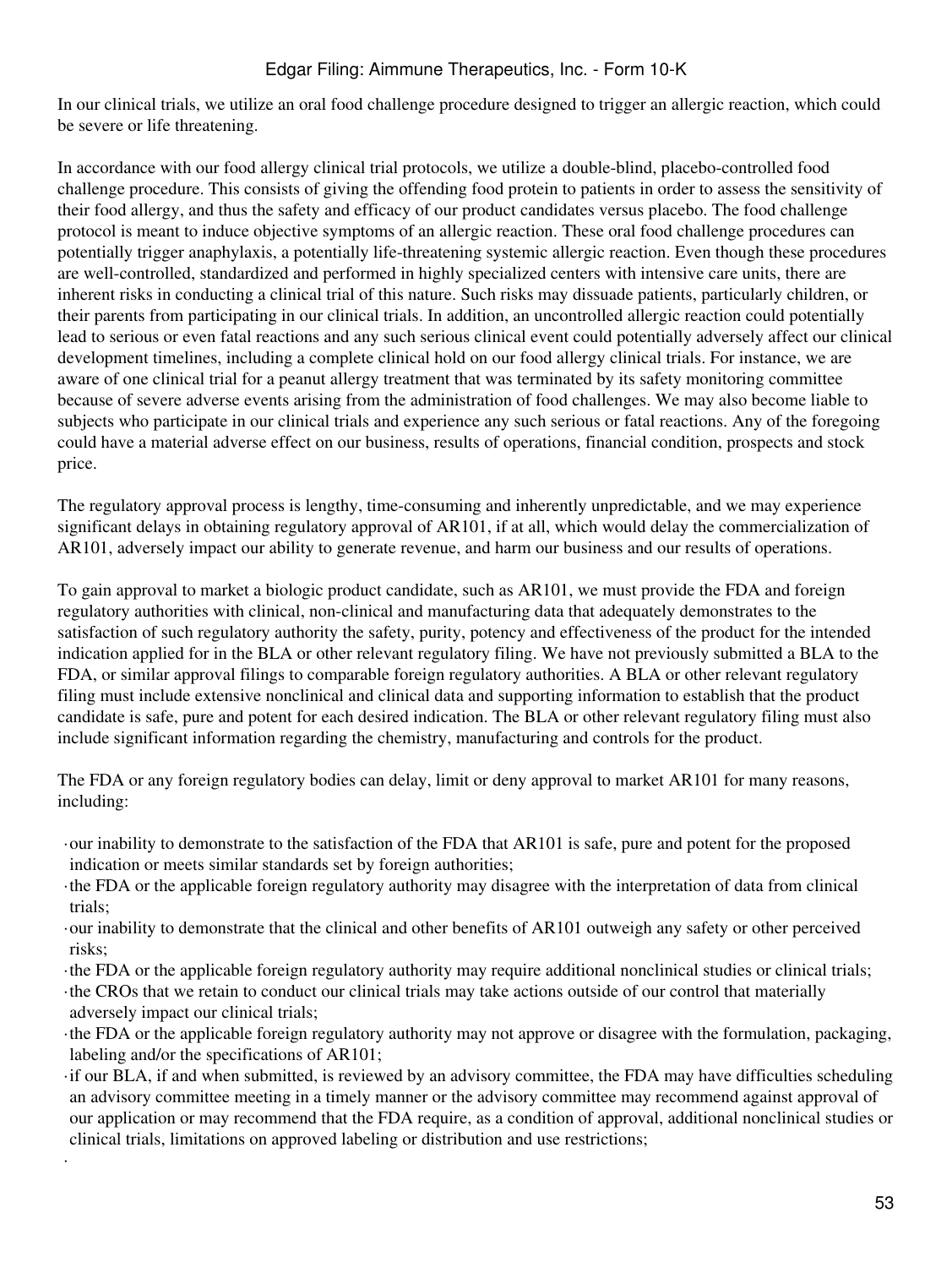the FDA or the applicable foreign regulatory authority may require development of a REMS as a condition of approval or post-approval that is more extensive than proposed by us;

·our inability to demonstrate that the manufacturing process for AR101 is adequately controlled to ensure that all product produced meets required quality standards;

·the FDA or the applicable foreign regulatory authority may fail to approve the third-party manufacturers or testing laboratories with which we contract; or

·the potential for approval policies or regulations of the FDA or the applicable foreign regulatory authorities to significantly change in a manner rendering our clinical data insufficient for approval.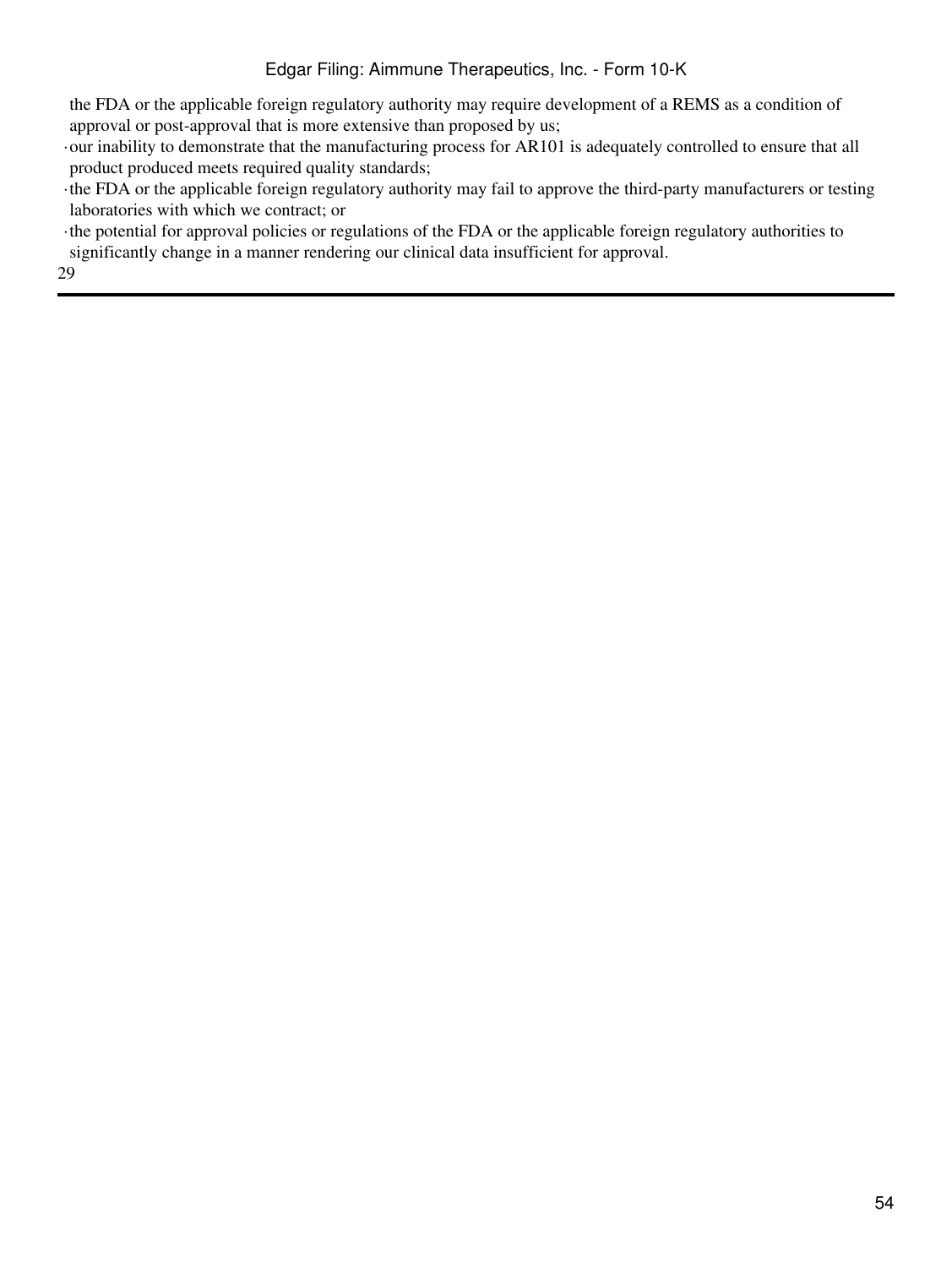Of the large number of drugs and biologics in development, only a small percentage successfully complete the FDA or other regulatory approval processes and are commercialized. In addition, the FDA has never approved a drug for treating food allergy through desensitization and, in particular, has never approved a drug based on efficacy as measured by a double-blind, placebo controlled food challenge, which is the testing mechanism for determining the desensitization efficacy of AR101.

Even if we eventually complete clinical testing and receive approval of a BLA or foreign marketing authorization for AR101, the FDA or the applicable foreign regulatory authority may grant approval contingent on the performance of costly additional clinical trials. The FDA or the applicable foreign regulatory authority may also approve AR101 for a more limited indication and/or a narrower patient population than we originally request, and the FDA or applicable foreign regulatory authority may not approve the labeling that we believe is necessary or desirable for the successful commercialization of AR101. Any delay in obtaining, or inability to obtain, applicable regulatory approval or a regulatory approval for a more limited indication and/or narrower patient population would delay, prevent, or limit commercialization of AR101 and would materially adversely impact our business and prospects.

If we do not receive marketing approval for AR101 or are otherwise not successful in commercializing AR101, or are significantly delayed in doing so, our business will be materially harmed and we may need to curtail or cease operations. We currently have no products approved for sale, and we may never obtain regulatory approval to commercialize AR101.

If we do not achieve our projected development and commercialization goals in the timeframes we announce and expect, the commercialization of AR101 or any future product candidates may be delayed, and our business will be harmed.

We sometimes estimate for planning purposes the timing of the accomplishment of various scientific, clinical, regulatory and other product development objectives. These milestones may include our expectations regarding the commencement or completion of scientific studies, clinical trials, the submission of regulatory filings, or commercialization objectives. From time to time, we may publicly announce the expected timing of some of these milestones, such as the completion of an ongoing clinical trial, the initiation of other clinical programs, receipt of marketing approval, or a commercial launch of a product. The achievement of many of these milestones may be outside of our control. All of these milestones are based on a variety of assumptions which may cause the timing of achievement of the milestones to vary considerably from our estimates, including:

·our available capital resources or capital constraints we experience;

·the rate of progress, costs and results of our clinical trials and research and development activities,

·including the extent of scheduling conflicts with participating clinicians and collaborators, and our

·ability to identify and enroll patients who meet clinical trial eligibility criteria;

· our receipt of approvals by the FDA and other regulatory authorities and the timing thereof;

·other actions, decisions or rules issued by regulators;

·our ability to access sufficient, reliable and affordable supplies of materials used in the manufacture ·of our product candidates;

·the efforts of our collaborators with respect to the commercialization of our products; and

·the securing of, costs related to, and timing issues associated with, product manufacturing as well as ·sales and marketing activities.

If we fail to achieve announced milestones in the timeframes we expect, the commercialization of AR101 and any future product candidates may be delayed, and our business and results of operations may be harmed.

We rely exclusively on the Golden Peanut Company to provide the source material for AR101 and are exposed to a number of sole supplier risks.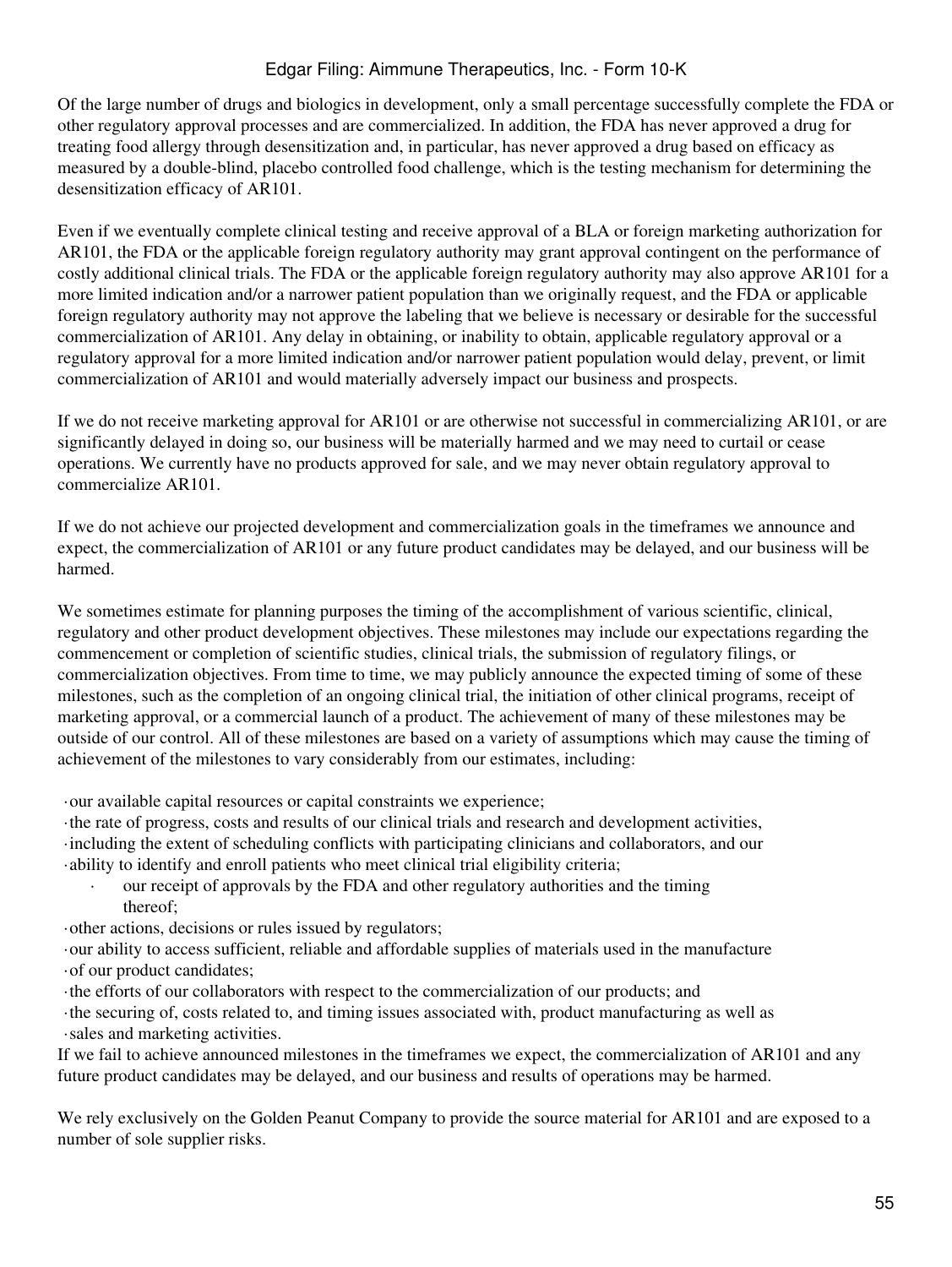The source material for AR101 is a specific type of peanut flour, which we purchase from GPC pursuant to a long-term exclusive commercial supply agreement. In order to develop AR101 as an FDA-approvable biological product we were required to precisely characterize the protein signature of the flour. We believe the flour produced by GPC has a distinct protein signature that is significantly different from the protein signatures of other commercially available peanut flours and, as a result, it is unlikely that we could use any other peanut flours as the source material for AR101. If GPC became unwilling or unable to supply us with peanut flour, our business and operating results would be materially adversely affected.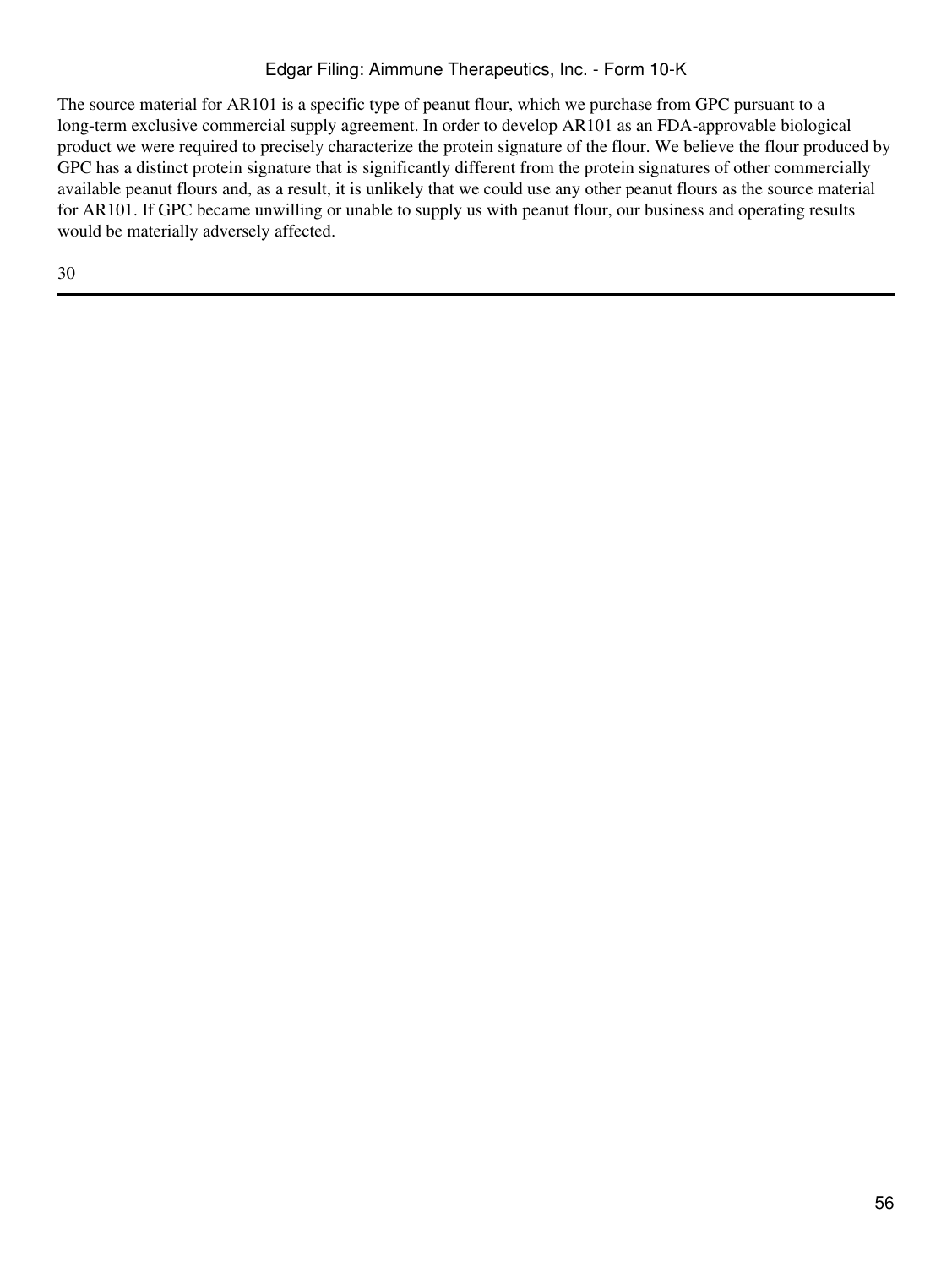In addition, our agreement with GPC does not require GPC to provide us with peanut flour that has a specific protein signature or that meets other potentially relevant pharmaceutical standards. We have tested multiple lots of GPC peanut flour produced in several different years and generally have not identified significant variations in the protein signature between lots. We can provide no assurance that natural variations in the peanuts sourced by GPC, changes in the agricultural practices used to produce the peanuts sourced by GPC, or variations in GPC's manufacturing process will not result in alterations in the protein signature or other characteristics of GPC's peanut flour that would make it unsuitable for use in AR101. If such alterations occurred, we would not be able to manufacture AR101 and our business and operating results would be materially adversely affected. In addition, as our purchases of peanut flour from GPC represent an insignificant portion of GPC's total peanut flour sales, we have only a limited ability to influence GPC's decisions regarding its sourcing of peanuts or methods of producing peanut flour.

Our agreement with GPC restricts it from selling peanut flour of the type (or equivalent to the type) we use to any third party in the United States, Canada, Mexico, the European Union or Japan for use in oral immunotherapy, or OIT, for peanut allergy. The agreement remains in effect until five years after the first delivery to us of peanut flour for commercial use and includes an option for us to extend the term for an additional five years, however GPC may terminate the agreement upon 60 days' written notice if we fail to meet our minimum annual purchase commitment and fail to pay an amount equal to GPC's standard price for the unpurchased quantity within the notice period. GPC may also terminate the agreement if we fail to cure a material breach within 30 days of receiving notice of such breach from GPC or if we fail to perform our obligations under the agreement for a continuous period of 90 days due to a force majeure event or an insolvency or bankruptcy-related events. If GPC were to make sales despite the restrictions set forth in the agreement, or terminate the agreement as a result of any of the foregoing or if we were to otherwise lose exclusivity, we could face additional competition from pharmaceutical and biotechnology companies, with considerably more resources and experience than we have, that are researching and selling products designed to treat food allergies or allergies in general.

AR101 may cause undesirable side effects or have other properties that could delay or prevent their regulatory approval, limit the commercial profile of an approved label, or result in significant negative consequences following marketing approval, if any.

Undesirable side effects caused by our product candidates could cause us or regulatory authorities to interrupt, delay or halt clinical trials and could result in a more restrictive label or the delay or denial of regulatory approval by the FDA or other comparable foreign regulatory authorities. To date, patients treated with AR101 have experienced drug-related side effects, which mainly include gastrointestinal issues ranging from itching of the lips to vomiting. Results of our trials could reveal a high and unacceptable severity and prevalence of these or other side effects. In such an event, our clinical trials could be suspended or terminated and the FDA or comparable foreign regulatory authorities could order us to cease further development of or deny approval of our product candidates for any or all targeted indications. The drug-related side effects could affect patient recruitment or the ability of enrolled patients to complete the clinical trial or result in potential product liability claims. Any of these occurrences may harm our business, financial condition and prospects significantly.

In addition, clinical trials by their nature utilize a sample of the potential patient population. With a limited number of subjects and limited duration of exposure in our clinical trials, we cannot be assured that rare and severe adverse effects of AR101 will not be uncovered when a significantly larger number of patients are exposed to the drug. Further, we have not designed our clinical trials to determine the effect and safety consequences of taking AR101 over a multi-year period.

Although we have monitored the subjects in our studies for certain safety concerns and we have not seen evidence of significant safety concerns in our clinical trials, patients treated with AR101 may experience adverse reactions. For instance, in independent research studies, patients receiving OIT for peanut allergy have suffered severe anaphylactic reactions. While we have developed AR101 and its associated treatment regimen in a manner which we believe reduces the risk of adverse reactions, we can provide no assurance that patients administered AR101 will not also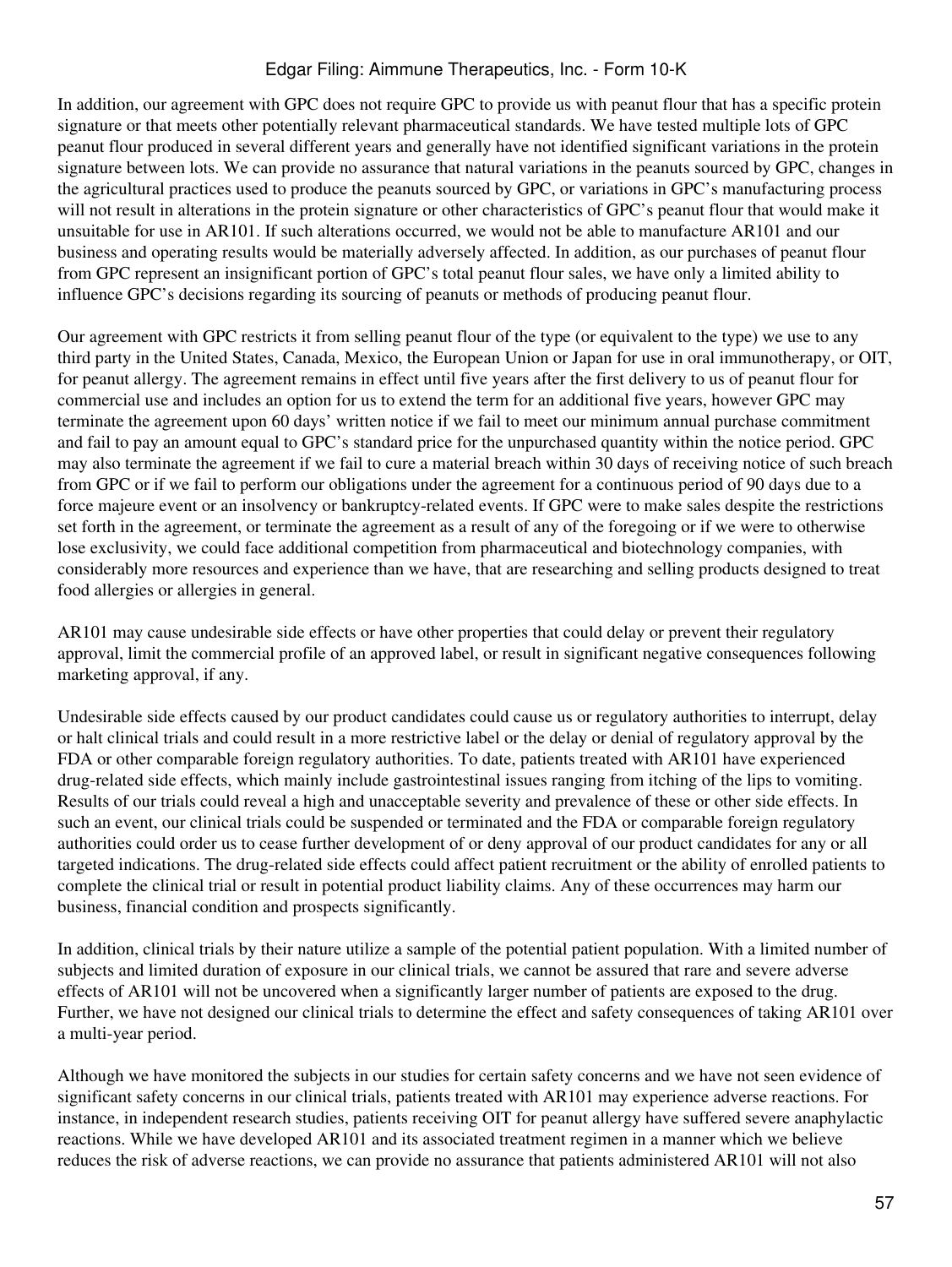suffer severe anaphylactic reactions, including reactions leading to death. For example, in our ARC001 clinical trial, one patient had an allergic reaction that was attributed to AR101 that was severe enough to require the administration of epinephrine and six patients in our ARC001 clinical trial and four patients in our ARC002 clinical trial who received AR101 and who did not achieve desensitization dropped out of the clinical trial early in the treatment regimen due to gastrointestinal side effects. It is possible that the FDA may ask for additional data regarding such matters.

If safety problems are identified prior to approval of AR101, the FDA or other regulatory agencies may not approve AR101, may limit the population it is used in or may require warnings on the label. If AR101 is ultimately approved and we or others later identify undesirable side effects caused by AR101, the FDA or other regulatory agencies may require that we amend the labeling of AR101, require additional warnings, create a medication guide outlining the risks of such side effects for distribution to patients, order us to recall AR101 or even withdraw marketing approval for AR101. In addition, we could be sued and held liable for harm caused to patients and our reputation may suffer. Each of these events could prevent us from achieving or maintaining market acceptance of AR101, if approved, and could have a material adverse effect on our business, results of operations, financial condition, prospects and stock price.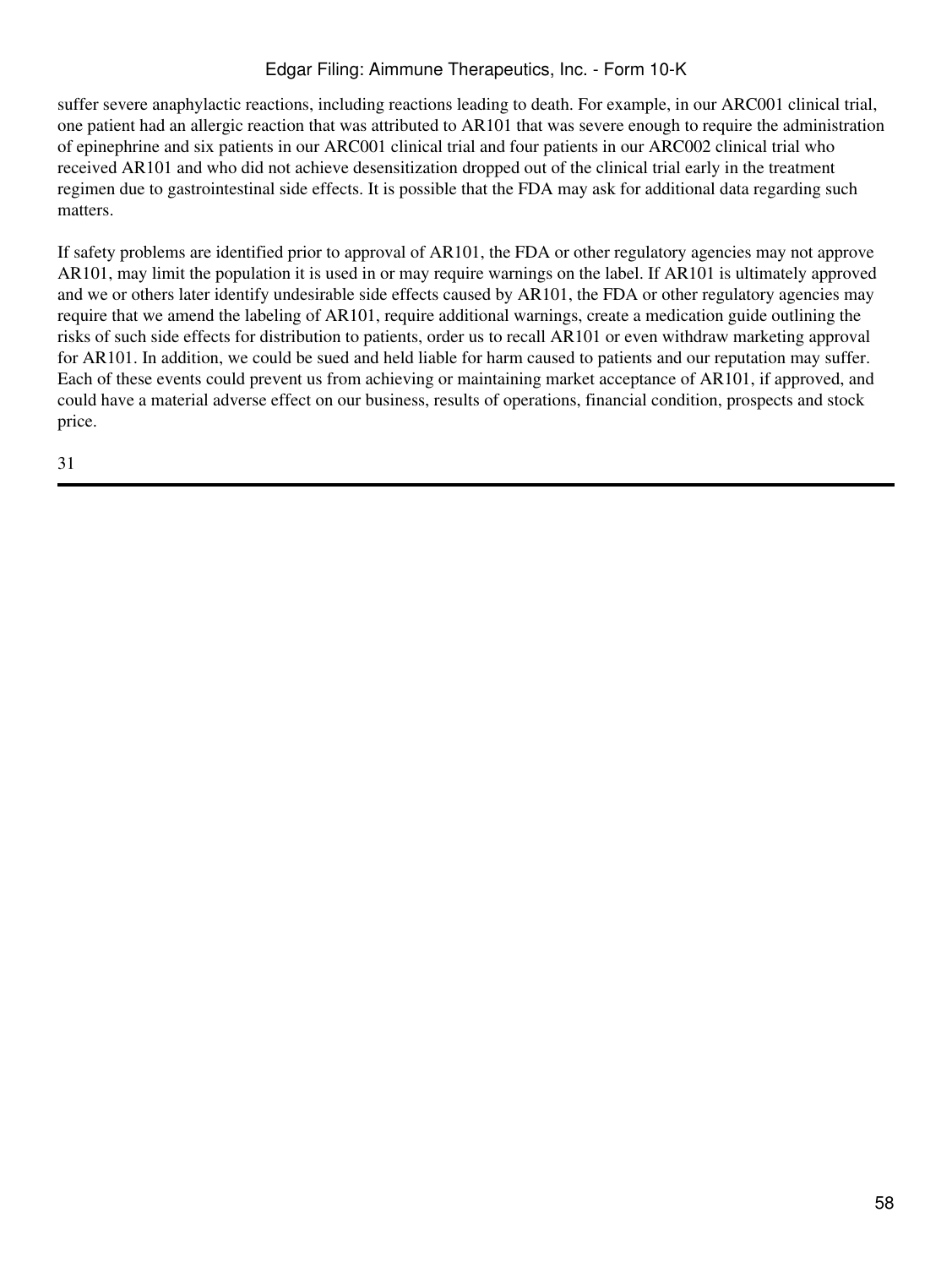The potential efficacy of AR101, if approved, is dependent upon patient compliance with the prescribed dosing regimen and failure to adhere to the dosing regimen could increase the potential of a patient experiencing an adverse allergic reaction.

The AR101 treatment regimen, if approved, would require that patients start with a very low dose of AR101 and gradually increase their dose over time. Based on our existing clinical data, we anticipate it will take patients approximately six months to reach a daily dose level of 300 mg of peanut protein. Patients would then continue on a daily 300 mg maintenance dose.

In order to maintain desensitization, patients would need to continue to take a daily 300 mg maintenance dose. The potential efficacy of AR101, if approved, is dependent upon patients complying with the prescribed dosing regimen, including the continued maintenance dosing. Based on our studies and independent studies, we do not believe that the occasional failure to take a dose will affect desensitization. However, in the event a patient fails to follow the prescribed dosing regimen, halts or skips treatment and then restarts the dosing regimen, the likelihood of an adverse allergic reaction to the allergen is greatly increased, as any level of desensitization previously achieved may have dissipated. Further, patients will be required to continue to practice avoidance to peanut exposure and if patients begin to achieve desensitization, it is possible that they may become less vigilant in practicing avoidance and further increase their risk of an accidental exposure. As a result, a lack of patient compliance and the resulting increased likelihood for adverse safety events could have a material adverse effect on our ability to obtain and maintain, if approved, the regulatory approval necessary to commercialize AR101.

Failure to do so would significantly harm our business, results of operations, financial condition, prospects and stock price. In addition, if patients drop out of our clinical trial due to the strict dosing regimen, the likelihood that we will be able to demonstrate clinically meaningful desensitization will be decreased.

We intend to rely on third parties to manufacture our clinical and commercial drug supply of AR101 and to manufacture nonclinical, clinical and commercial supplies of any future product candidate.

We do not currently have the infrastructure or internal capability to produce our clinical or commercial supply of AR101, and we lack the internal resources and the capability to manufacture any product candidates on a nonclinical, clinical or commercial scale. The FDA and other comparable foreign regulatory authorities must, pursuant to inspections that will be conducted before and after we submit our BLA or relevant foreign regulatory submission, approve our contract manufacturers to manufacture AR101 or any future product candidates.

We do not directly control the manufacturing of, and are completely dependent on, contract manufacturers for compliance with cGMP for manufacture of our products and product candidates. While we are building our own manufacturing facility in a leased building in Clearwater Florida, we will be reliant upon a contract manufacturer to operate that facility. If the contract manufacturer operating that facility or our other contract manufacturers cannot successfully manufacture material that conforms to our specifications and the strict regulatory requirements of the FDA or foreign regulatory authorities, they will not be able to secure and/or maintain regulatory approval for their manufacturing facilities. In addition, we have no direct control over the ability of our contract manufacturers to maintain adequate quality control, quality assurance and qualified personnel. Furthermore, all of our contract manufacturers are engaged with other companies to supply and/or manufacture materials or products for such companies, which exposes our manufacturers to regulatory risks for the production of such materials and products. As a result, failure to meet the regulatory requirements for the production of those materials and products may generally affect the regulatory clearance of our contract manufacturers' facilities. If the FDA or a comparable foreign regulatory authority does not approve these facilities for the manufacture of our product candidates or if it withdraws its approval in the future, we may need to find alternative manufacturing facilities, which would negatively impact our ability to develop, obtain regulatory approval for or market our product candidates, if approved.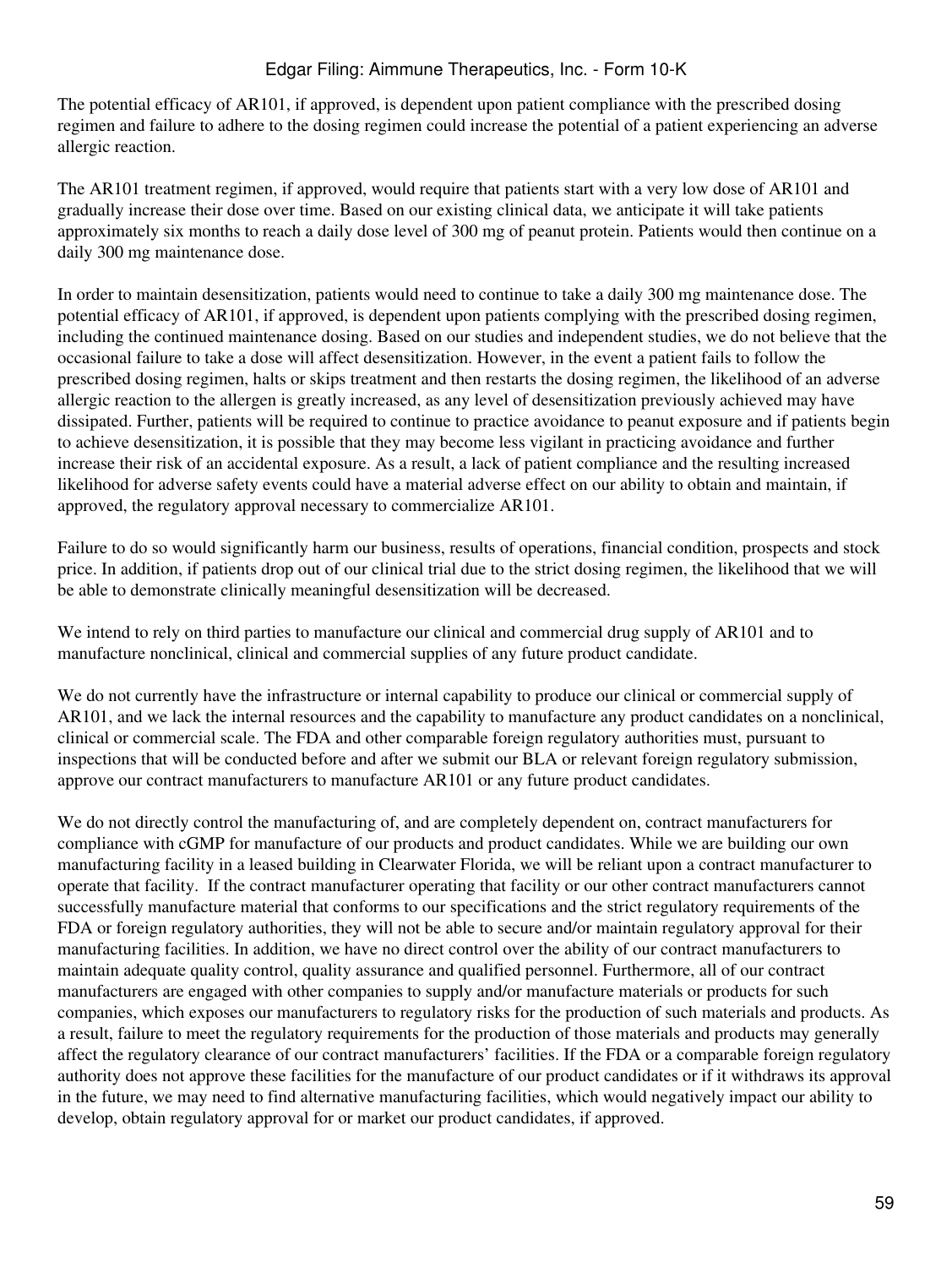We intend to rely on a single manufacturer for each of the production of the drug product used in AR101 and the packaging of AR101. If one of these manufacturers encountered financial difficulties and was unable to continue operating or was acquired by a third party and changed strategic direction, our ability to obtain supplies of AR101 or future product candidates could be materially adversely affected.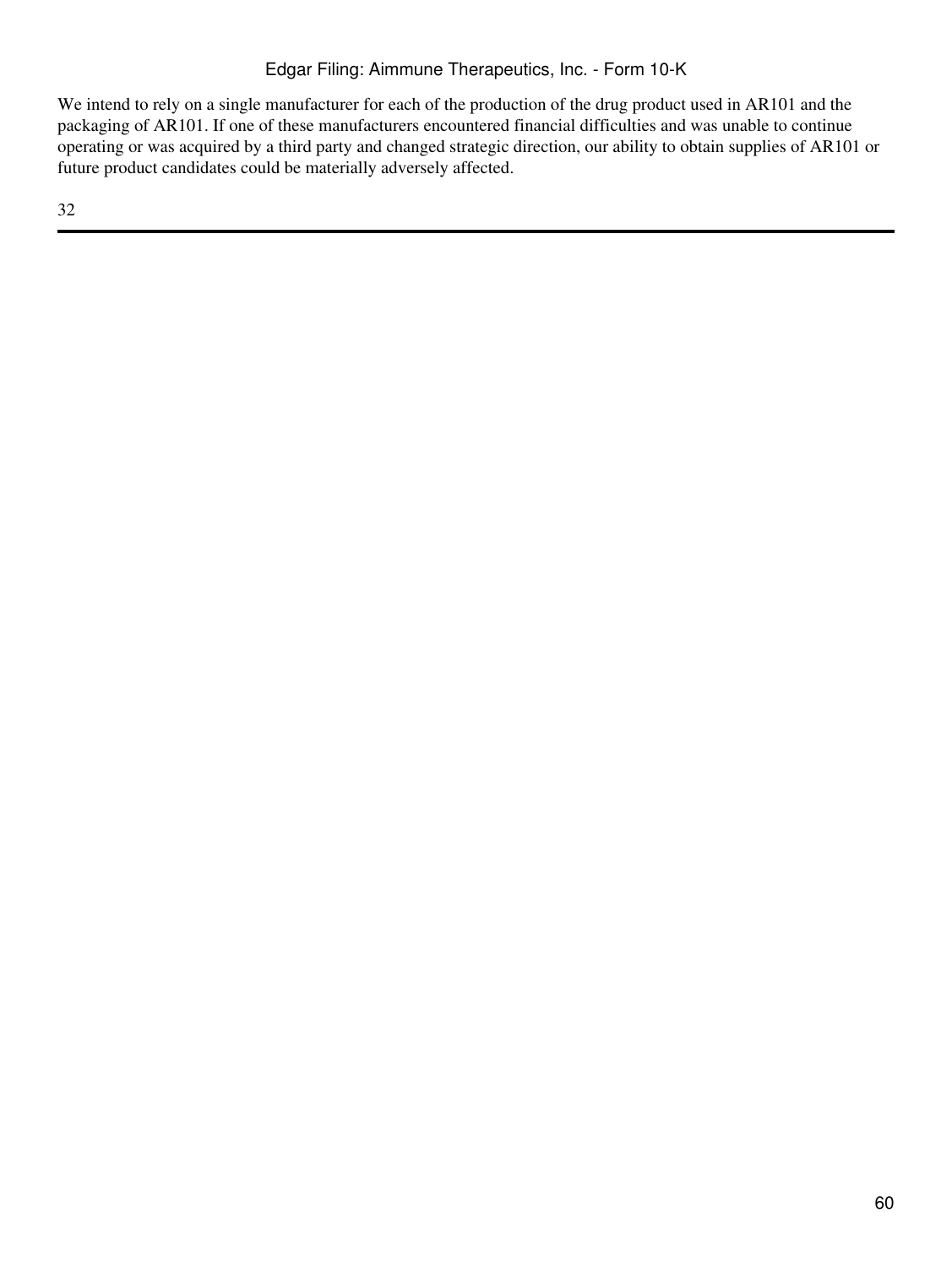We have not yet entered into an agreement with a third-party manufacturer to produce commercial quantities of AR101 and any failure to reach such an agreement and commence the development process for AR101 in a timely manner would delay commercialization of AR101.

We intend to rely on a third-party manufacturer to develop a commercial-scale manufacturing process for AR101. While we have identified a potential manufacturing partner for the commercial supply of AR101, we have not yet entered into agreements with respect to that supply. Aspects of our manufacturing process for AR101 are complex and our existing manufacturing process will need to be scaled up to meet our anticipated commercial requirements. If we and our third-party manufacturer are not able to successfully develop a commercial manufacturing process or do so in a timely manner, we will not be able to initiate commercialization of AR101 within our estimated timeline, if at all. We anticipate that we will initially be dependent on a single contract manufacturer for the production of AR101 and that during such time, our commercialization efforts will be substantially dependent on this single contract manufacturer's ability to scale up the manufacturing process for AR101. In addition, we will need to make a substantial investment in property and equipment in order to support the commercial production of AR101. Any delay in making that investment and acquiring the necessary infrastructure could delay commercial production of AR101.

We rely on third parties to conduct our clinical trials. If these third parties do not successfully carry out their contractual duties or meet expected deadlines, we may be unable to obtain regulatory approval for or commercialize AR101 or any future product candidates.

We do not have the ability to independently conduct clinical trials. We rely and plan to continue to rely on medical institutions, clinical investigators, contract laboratories, collaborative partners and other third parties, such as CROs, to conduct clinical trials on our product candidates. The third parties with whom we contract for execution of our clinical trials play a significant role in the conduct of these studies and the subsequent collection and analysis of data. However, these third parties are not our employees, and except for contractual duties and obligations, we have limited ability to control the amount or timing of resources that they devote to our programs. Although we rely on these third parties to conduct our clinical trials, we remain responsible for ensuring that each of our clinical trials is conducted in accordance with the applicable protocol, legal, regulatory and scientific standards, and our reliance on these third parties does not relieve us of our regulatory responsibilities.

The FDA and foreign regulatory authorities require us and our third-party contractors to comply with regulations and standards, including regulations commonly referred to as good clinical practices, or GCPs, which are regulations and guidelines enforced by the FDA and foreign regulatory authorities for conducting, monitoring, recording and reporting the results of clinical trials to ensure that the data and results are scientifically credible and accurate, and that the clinical trial subjects are adequately informed of the potential risks of participating in clinical trials. Regulatory authorities enforce these GCPs through periodic inspections of clinical trial sponsors, principal investigators and clinical trial sites. If we or any of our third-party contractors fail to comply with applicable GCPs, the clinical data generated in our clinical trials may be deemed unreliable and the FDA or comparable foreign regulatory authorities may require us to perform additional clinical trials before approving our marketing applications. We cannot assure our stockholders that upon inspection by a given regulatory authority, such regulatory authority will determine that any of our clinical trials complies with GCP regulations.

In addition, certain of our clinical trials must be conducted with product produced under current good manufacturing practice, or cGMP, regulations. Our failure to comply with these regulations may require us to repeat clinical trials, which would delay the regulatory approval process. In addition, the execution of clinical trials, and the subsequent compilation and analysis of the data produced, requires coordination among various parties. In order for these functions to be carried out effectively and efficiently, it is imperative that these parties communicate and coordinate with one another. Moreover, these third parties may also have relationships with other commercial entities, some of which may compete with us. In addition, our agreements with third parties may typically be terminated by such third parties upon as little as 30 days' prior written notice or, in certain cases, under certain other circumstances, including our insolvency. If the third parties conducting our clinical trials do not perform their contractual duties or obligations,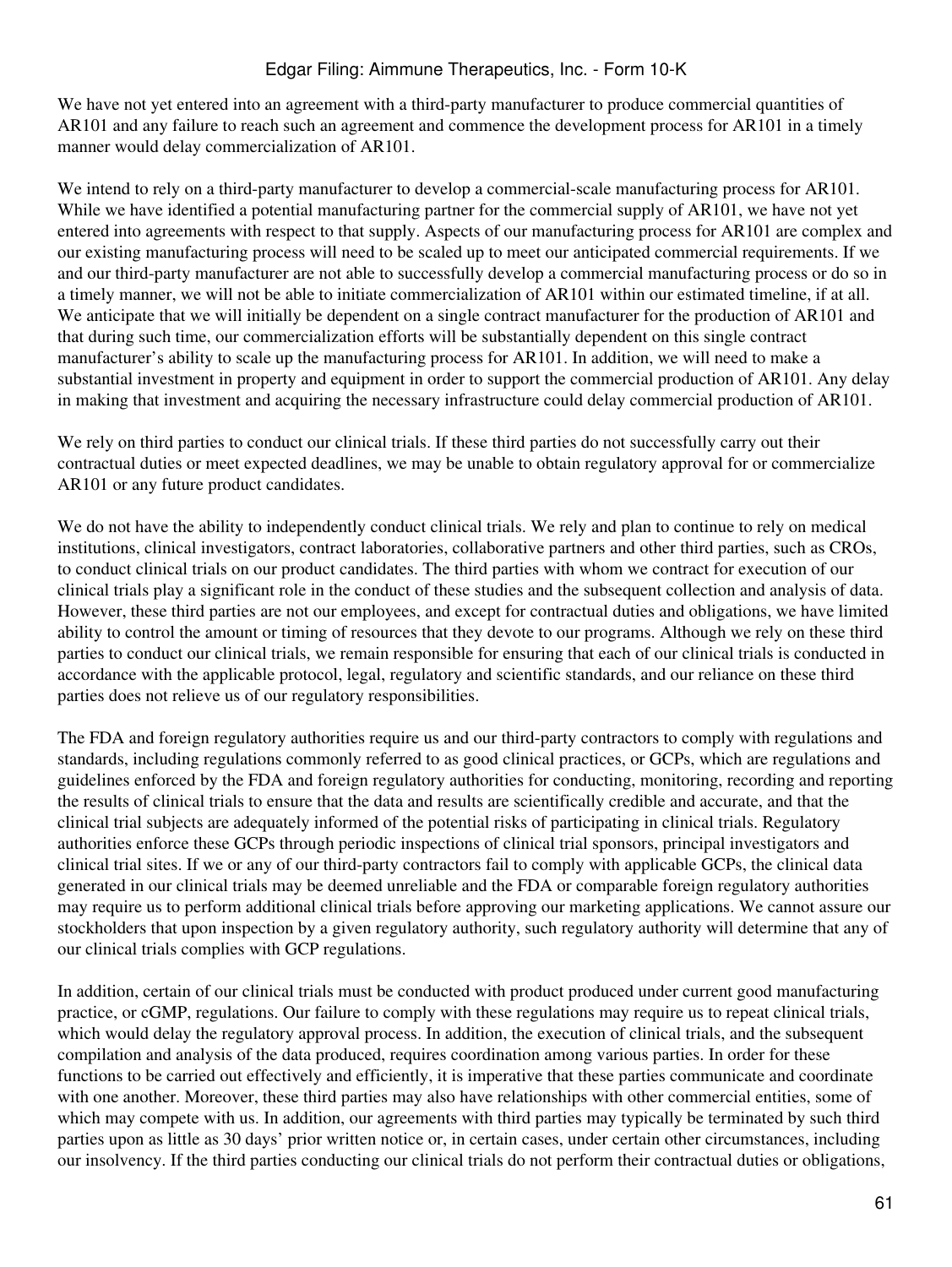experience work stoppages, do not meet expected deadlines, terminate their agreements with us or need to be replaced, or if the quality or accuracy of the clinical data they obtain is compromised due to the failure to adhere to our clinical trial protocols or GCPs, or for any other reason, we may need to enter into new arrangements with alternative third parties, which could be difficult, costly or impossible, and our clinical trials may be extended, delayed or terminated or may need to be repeated. If any of the foregoing were to occur, we may not be able to obtain regulatory approval for or commercialize the product candidate being tested in such studies.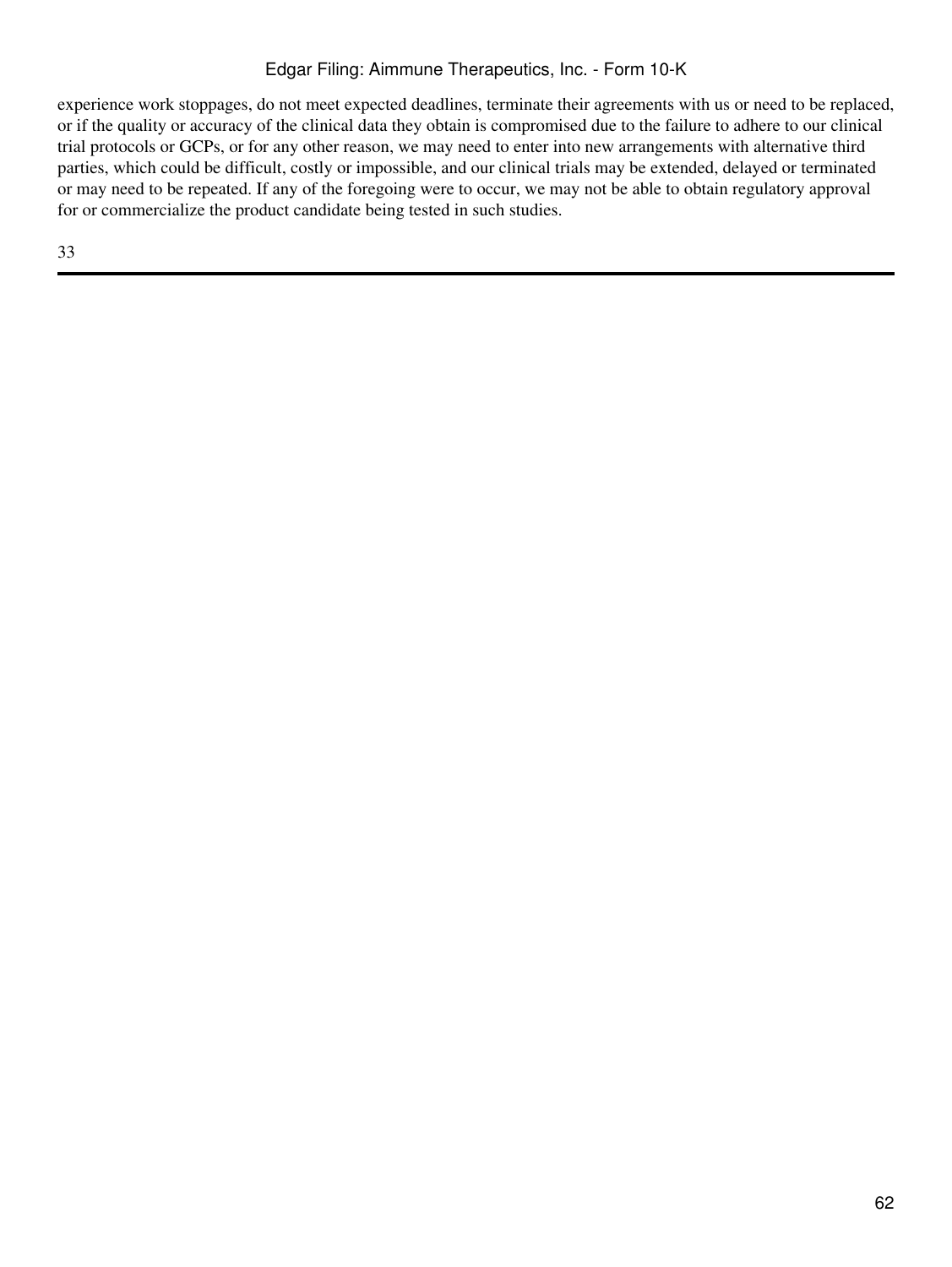Even if AR101 or any future product candidates obtain regulatory approval, they may never achieve market acceptance or commercial success, which will depend, in part, upon the degree of acceptance among clinicians, patients, patient advocacy groups, healthcare payors and the general medical community.

Even if we obtain FDA or other regulatory approvals, AR101 or any future product candidates may not achieve market acceptance among clinicians, patients, patient advocacy groups, healthcare payors and the general medical community. With respect to AR101, which we intend to market as a means of obtaining protection from accidental exposure to peanut protein and not as a cure for peanut allergy, we anticipate that clinicians will continue to recommend that their patients strictly avoid foods that may contain any amount of peanut protein and continue to carry epinephrine auto-injectors even if the patients have been successfully desensitized with AR101. As a result, if we are unable to persuade clinicians, patients, caregivers and payors that AR101 has therapeutic value when used in conjunction with the practice of avoidance, our sales will be adversely affected.

In addition, we may face challenges in gaining market acceptance as a result of our therapeutic approach, which exposes patients to the exact allergen that poses a risk of causing a severe allergic reaction.

Many clinicians believe that previous oral immunotherapy approaches to the treatment of peanut allergy are too unsafe or unreliable to use in clinical practice. We are also susceptible to changes in the public perception of the safety and efficacy of desensitization treatments. For example, if a competitor's desensitization treatment similar to our own had significant safety issues, perceptions of our products could also be negatively impacted even if our product did not have similar safety issues. If we are unable to convince clinicians and their patients that AR101 is safe and reliable, our sales will be adversely affected.

Furthermore, market acceptance of AR101 or any future product candidates for which we receive approval depends on a number of factors, including:

·the efficacy of the product as demonstrated in clinical trials;

- ·the frequency and severity of any adverse effects and overall safety profile of the product;
- ·the clinical indication for which the product is approved including any limitations on the patient population for which it is indicated;
- ·acceptance by clinicians and patients of the product as a safe and effective treatment and their perceptions of the benefit of the product;
- ·the evaluation of our products by governmental health technology assessment organizations;
- ·the relative convenience and ease of administration of our products, including patients' acceptance of the need to take our product candidates mixed with food;
- ·patient and parent acceptance of our product's form factor and packaging;
- ·the willingness of patients to comply with a treatment regimen that requires daily administration of our product candidates on a chronic basis;
- ·the potential and perceived advantages of our product candidates over current treatment options or alternative treatments, including future alternative treatments;
- ·the cost of treatment in relation to alternative treatments and willingness to pay for our products, if approved, on the part of clinicians and patients;
- ·the availability of products and their ability to meet market demand, including a reliable supply for long-term daily treatment;
- ·the strength of our marketing and distribution organizations;
- ·the quality of our relationships with patient advocacy groups; sufficient third-party coverage or reimbursement for our product candidates; and
- ·sufficient third-party payments to clinicians for the procedures necessary to administer product candidates.

Any failure by our product candidates that obtain regulatory approval to achieve market acceptance or commercial success would adversely affect the results of our operations.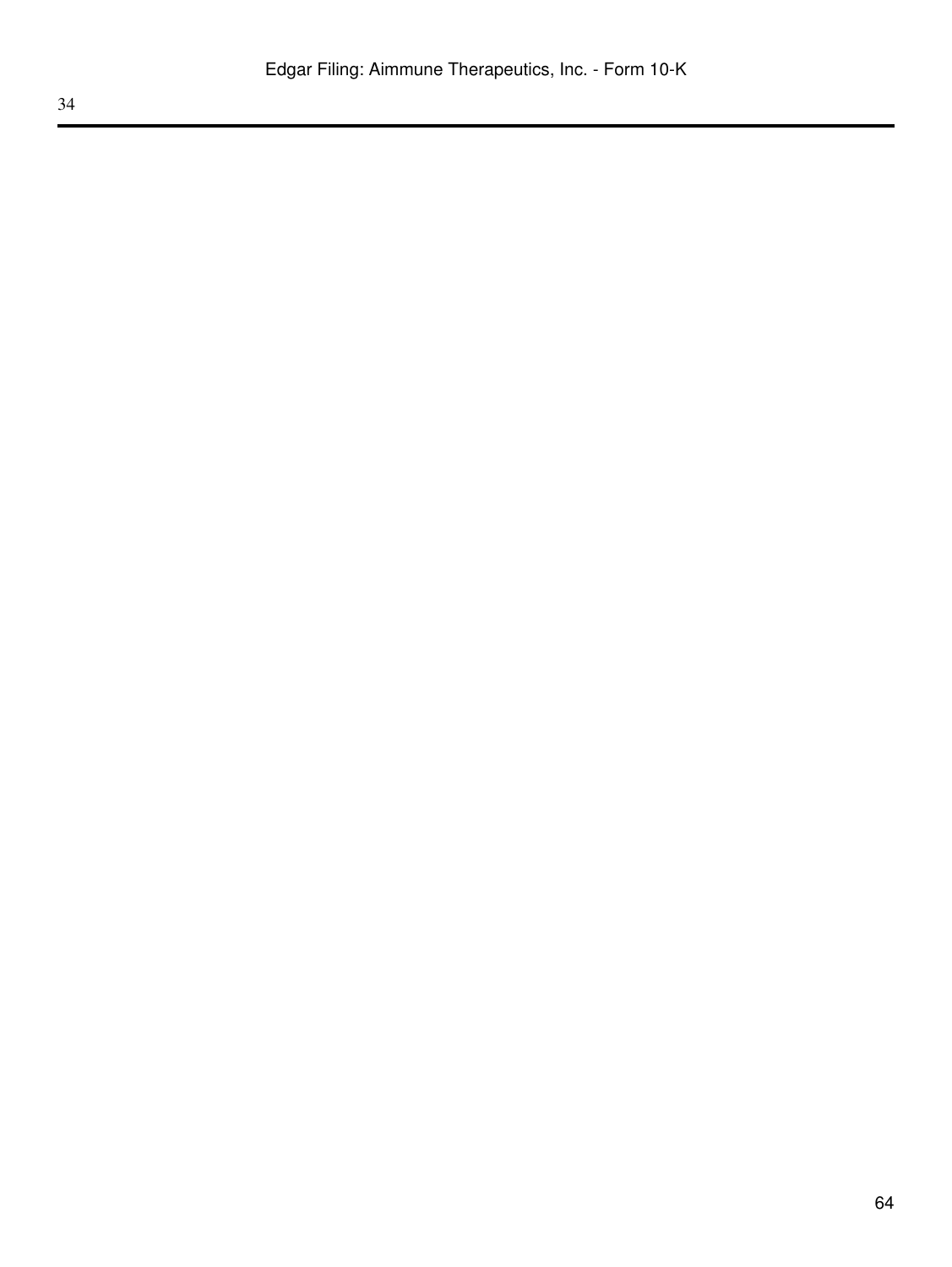AR101, if approved, or any future product candidates may face significant competition and our failure to effectively compete may prevent us from achieving significant market penetration.

The pharmaceutical market is highly competitive and dynamic, and is characterized by rapid and substantial technological development and product innovations. In particular, we compete in the segments of the pharmaceutical, biotechnology and other related markets that address the treatment of food allergies. As a result, we may face competition from many pharmaceutical and biotechnology companies, with considerably more resources and experience than we have, that are researching and selling products designed to treat food allergies or allergies in general. We are aware that DBV Technologies S.A. is developing a treatment for peanut allergy though we cannot predict the timing or success of such development. Many of our competitors have materially greater financial, manufacturing, marketing, research and drug development resources than we do. Large pharmaceutical and biotechnology companies in particular have extensive expertise in nonclinical and clinical testing and in obtaining regulatory approvals for drugs. In addition, academic institutions, government agencies and other public and private organizations conducting research may seek patent protection with respect to potentially competitive products or technologies. These organizations may also establish exclusive collaborative or licensing relationships with our competitors. Failure to effectively compete against future products approved for the treatment of peanut allergy could harm our business and results of operations.

In addition, we may face competition from clinicians who provide oral immunotherapy to patients using commercially available source material. If we are unable to convince clinicians, patients and caregivers, that our products have advantages over these self-developed approaches to oral immunotherapy, our business and results of operation could be materially adversely affected.

AR101 and any future product candidates are regulated as biological products, or biologics, which may subject them to competition sooner than anticipated.

With the enactment of the Biologics Price Competition and Innovation Act of 2009, or BPCIA, as part of the Affordable Care Act, an abbreviated pathway for the approval of biosimilar and interchangeable biological products was created. The abbreviated regulatory pathway establishes legal authority for the FDA to review and approve biosimilar biologics, including the possible designation of a biosimilar as "interchangeable" based on its similarity to an existing brand product. To be considered biosimilar, a product candidate must be highly similar to the reference product notwithstanding minor differences in clinically inactive components. In addition, there can be no clinically meaningful differences between the product candidate and the reference product in terms of the safety, purity and potency of the product. For the FDA to approve a biosimilar product as interchangeable with a reference product, the agency must find that the biosimilar product can be expected to produce the same clinical results as the reference product, and (for products administered multiple times) that the biologic and the reference biologic may be switched after one has been previously administered without increasing safety risks or risks of diminished efficacy relative to exclusive use of the reference biologic. We believe that the concentrations of relevant proteins in the peanut flour we source pursuant to our exclusive contract with GPC are significantly different from the concentrations of proteins found in other commercially available sources of peanut flour, and that a product candidate using different concentrations of such proteins or different proteins might not be considered "highly similar" to AR101 by the FDA. In that case, such a product candidate would not be eligible for the biosimilar approval pathway. However, there can be no guarantee that the FDA would agree with this interpretation. Indeed, the BPCIA is complex and is still being interpreted and implemented by the FDA. As a result, its ultimate impact, implementation and meaning are subject to uncertainty. While it is uncertain when such processes intended to implement the BPCIA may be fully adopted by the FDA, any such processes could have a material adverse effect on the future commercial prospects for our biological product candidates.

Under the BPCIA, no approval of an application for a biosimilar product may be made effective until 12 years after the original branded product is first licensed by the FDA pursuant to the approval of a BLA. We believe that if the FDA approves a BLA for AR101, AR101 should qualify for this 12-year period of market exclusivity, known as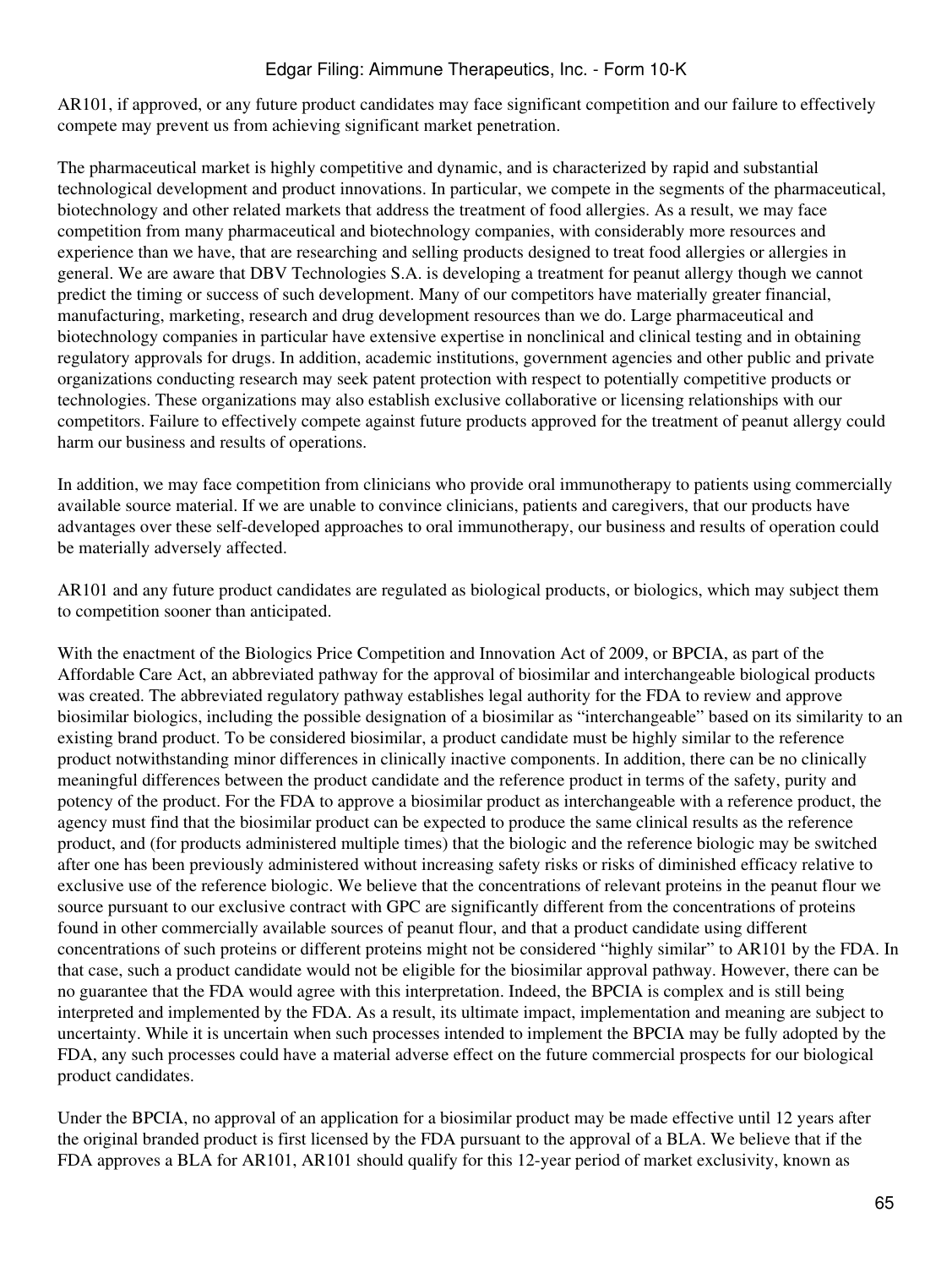reference product exclusivity, such that no approval of a biosimilar version of our product could become effective prior to the expiration of that 12-year period. However, these exclusivity provisions have been subject to various interpretations that have not yet been fully addressed by the FDA, and there is a risk that this exclusivity could be shortened due to congressional action or otherwise, or that the FDA will not consider AR101 to be eligible for reference product exclusivity, potentially creating the opportunity for competition sooner than anticipated. In addition, even if AR101 were to receive reference product exclusivity, a competitor may seek approval of a product candidate under a full BLA rather than a biosimilar product application. In such a case, although the competitor would not enjoy the benefits of the abbreviated pathway for biosimilar approval created under the BPCIA, the FDA would not be precluded from making effective an approval of the competitor product pursuant to a BLA prior to the expiration of our 12-year period of marketing exclusivity.

In addition, the extent to which a biosimilar, once approved, will be substituted for any one of our reference products in a way that is similar to traditional generic substitution for non-biological products is not yet clear. In particular, it is unclear at this juncture whether products deemed "interchangeable" by the FDA will, in fact, be readily substituted by pharmacies. Such substitution will depend on a number of marketplace and regulatory factors that are still developing.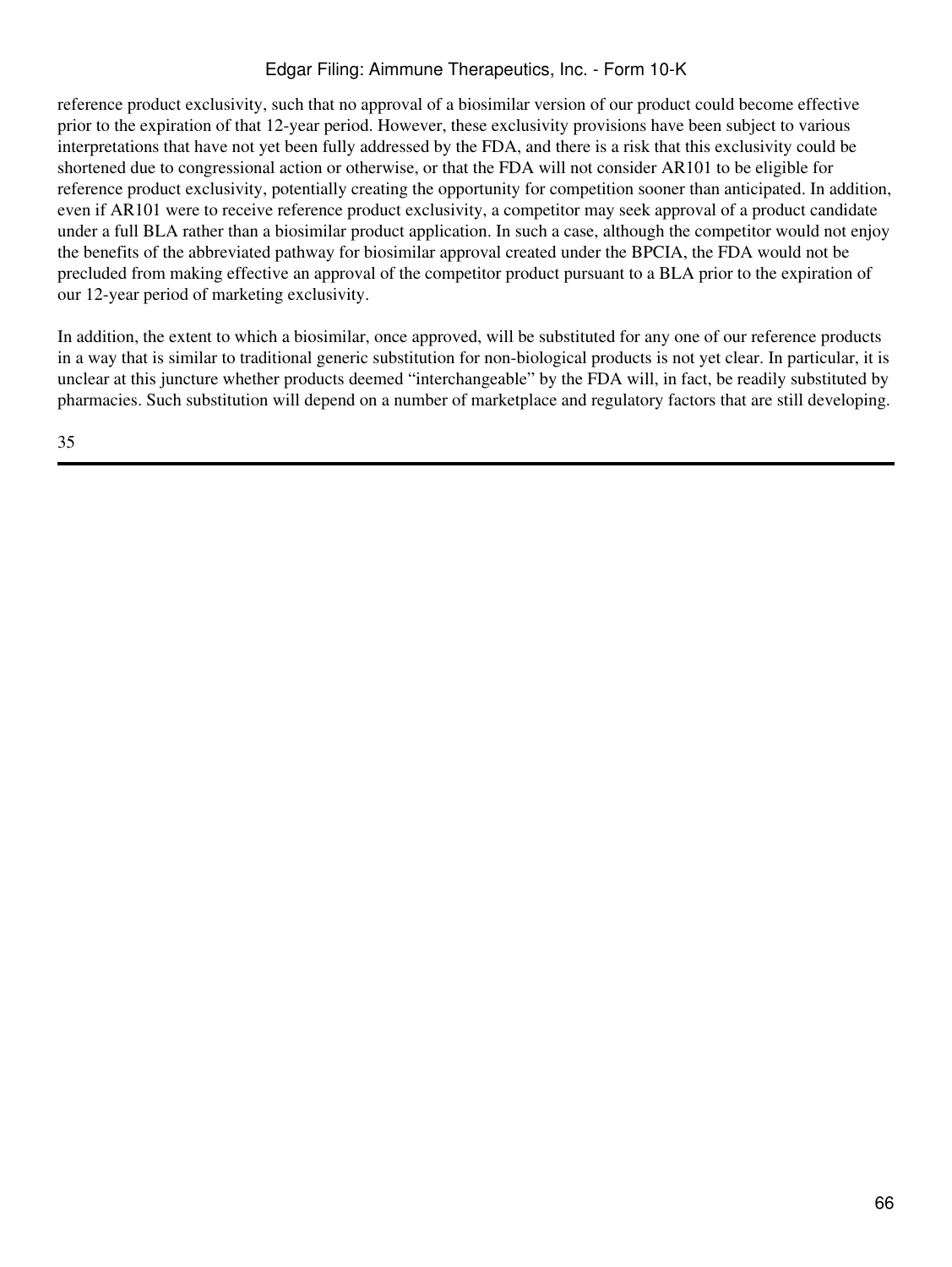We currently have no sales organization or distribution network. If we are unable to establish sales capabilities and a distribution network on our own or through third parties, we may not be able to market, sell and distribute AR101, if approved, or any future product candidates or generate product revenue.

We currently do not have a sales organization. In order to commercialize AR101, we will need to build our marketing, sales, distribution, managerial and other non-technical capabilities or make arrangements with third parties to perform these services, and we may not be successful in doing so. If AR101 receives regulatory approval, we expect to establish a specialty sales organization with technical expertise and supporting distribution capabilities to commercialize our product candidates, which will be expensive and time-consuming.

We have no prior experience in the marketing, sale and distribution of pharmaceutical products and there are significant risks involved in building and managing a sales organization, including our ability to hire, retain, and incentivize qualified individuals, generate sufficient sales leads, provide adequate training to sales and marketing personnel, and effectively manage a geographically dispersed sales and marketing team. Any failure or delay in the development of our internal sales, marketing and distribution capabilities would adversely impact the commercialization of these products. Further, given our lack of prior experience in marketing, selling and distributing pharmaceutical products, our estimates of the number of sales representatives needed to commercialize AR101 may be materially less than the actual number of sales representatives required. As such, we may be required to hire substantially more sales representatives to adequately support the commercialization of AR101, which could have a material adverse effect on our business, results of operations, financial condition, prospects and stock price.

We may choose to collaborate with third parties that have direct sales forces or established distribution systems, either to augment our own sales force and distribution systems or in lieu of our own sales force and distribution systems. If we are unable to enter into such arrangements on acceptable terms or at all, we may not be able to successfully commercialize AR101. If we are not successful in commercializing AR101 or any future product candidates, either on our own or through collaborations with one or more third parties, our future product revenue will suffer and we would incur significant additional losses.

Any product candidate that we are able to commercialize may become subject to unfavorable pricing regulations, third-party coverage or reimbursement policies.

Significant uncertainty exists as to the coverage and reimbursement status of any drug candidates for which we obtain regulatory approval. Our ability to commercialize any products successfully in the United States will depend in part on the extent to which coverage and reimbursement for these products becomes available from third-party payors, including government health administration authorities, such as those that administer the Medicare and Medicaid programs, and private health insurers. Third-party payors are generally able to affect the utilization of drugs by a variety of mechanisms, including deciding which medications they will cover, determining the amount they will pay for a product, establishing which formulary tier to place the drug on that may result in, among other things, greater out-of-pocket costs to patients, and creating pre-authorization procedures. A primary trend in the U.S. healthcare industry is cost containment. Coverage, reimbursement, out-of-pocket costs to patients, and pre-authorization requirements may impact the demand for any product for which we obtain marketing approval. Increasingly, third-party payors are requiring that companies provide them with predetermined discounts from list prices and are challenging the prices charged for medical products. If coverage and reimbursement are not available or are available only at limited levels, we may not be able to successfully commercialize any product candidate that we successfully develop.

There may be significant delays in obtaining coverage and reimbursement for approved products, and coverage may be more limited than the purposes for which the product is approved by the FDA. Moreover, eligibility for reimbursement does not imply that any product will be paid for in all cases or at a rate that covers our costs, including research, development, manufacture, sale and distribution. Interim payments for new products, if applicable, may also not be sufficient to cover our costs and may not be made permanent. Payment rates may vary according to the use of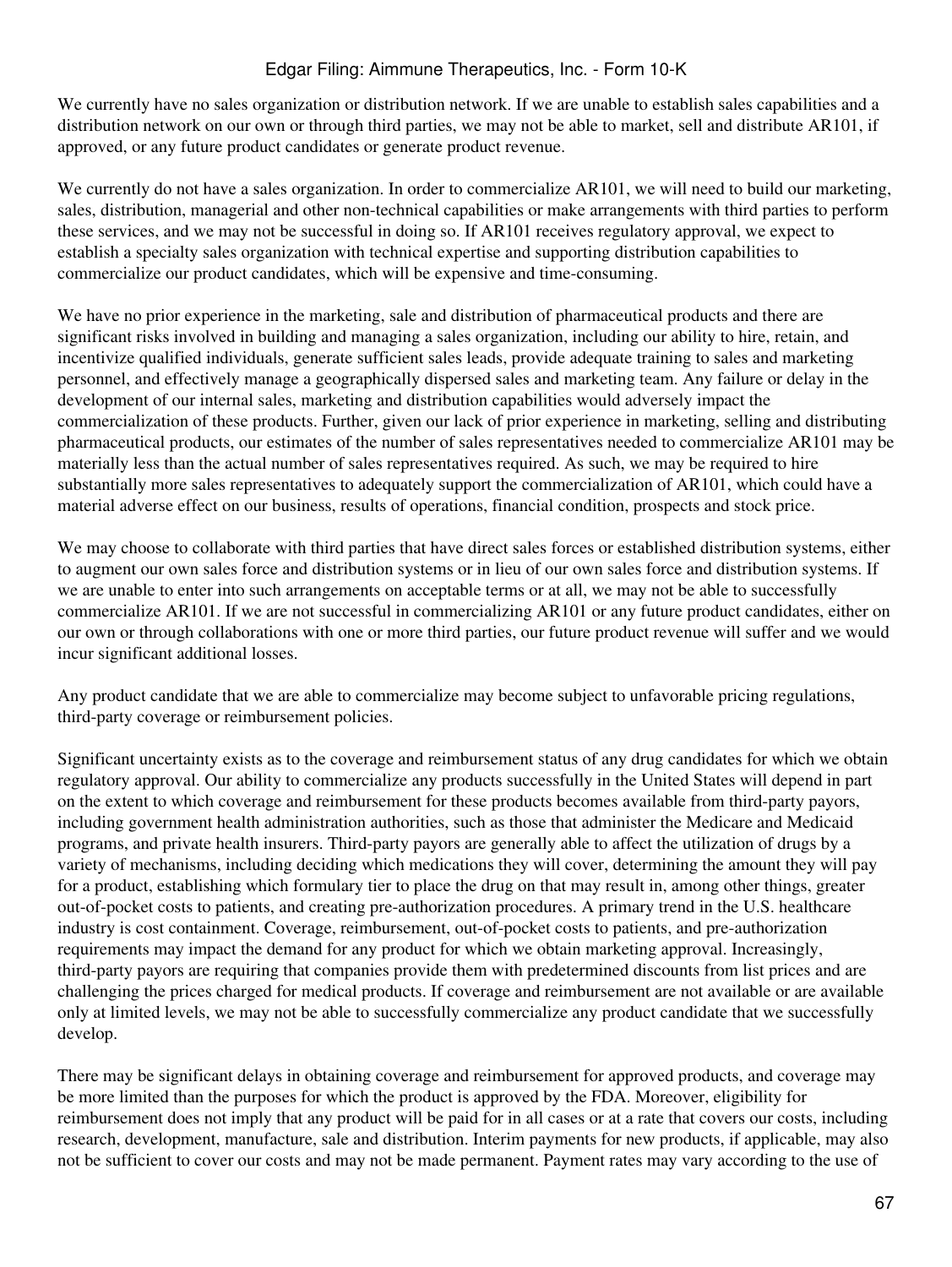the product and the clinical setting in which it is used, may be based on payments allowed for lower cost products that are already reimbursed and may be incorporated into existing payments for other services. Net prices for products may be reduced by mandatory discounts or rebates required by government healthcare programs or private payors and by any future relaxation of laws that presently restrict imports of products from countries where they may be sold at lower prices than in the United States. In the United States, private third-party payors often rely upon Medicare coverage and reimbursement policies and payment limitations in setting their own coverage and reimbursement policies. Our inability to promptly obtain coverage, reimbursement and profitable payment rates from both government funded and private payors for new products that we develop could have a material adverse effect on our business, results of operations, financial condition, prospects and stock price.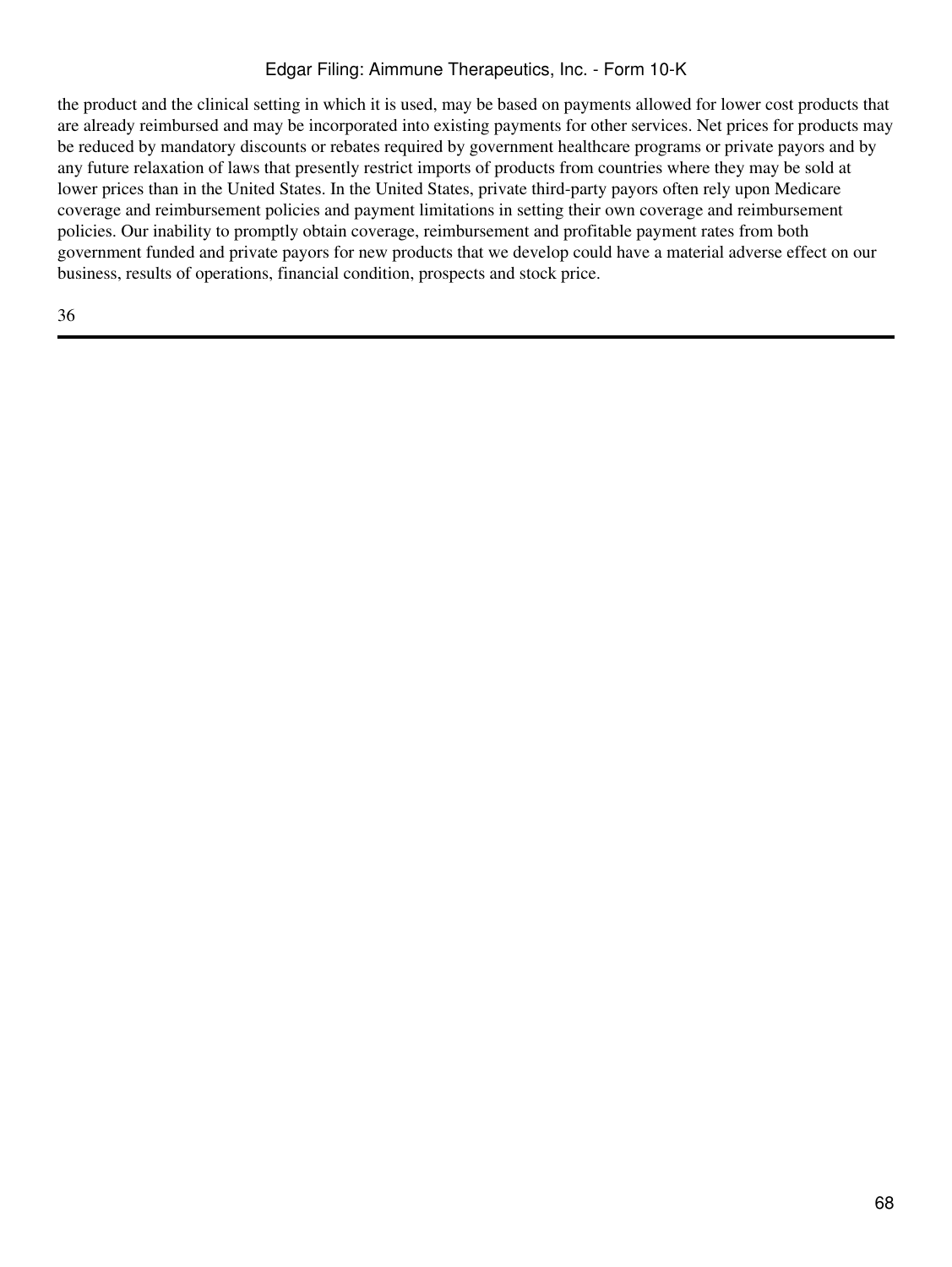In addition, the anticipated treatment regimen for AR101 and our other products candidates requires a clinician to see the patient every two weeks during the up-dosing portion of the regimen. These appointments may take significant time as the patient has to be monitored for two hours after receiving an increased dose. It is not certain whether the existing reimbursement codes that can be appropriately used for these visits adequately compensate clinicians for the time spent on the visits. We may decide to seek the creation of new codes and associated reimbursement rates to ensure that clinicians are adequately compensated; however, creation of new codes is a complicated and lengthy process and we may not be successful in any such efforts. If appropriate codes and compensation are not available, clinicians may be deterred from offering AR101 to their patients and our business and operating results would be adversely affected.

In addition, under the Medicare program, physician payments are updated on an annual basis according to a statutory formula. Because application of the statutory formula for the update factor would have resulted in a decrease in total physician payments for the past several years, Congress has intervened with interim legislation to prevent the reductions. In April 2015, however, the Medicare Access and CHIP Reauthorization Act of 2015, or MACRA, was signed into law, which repealed and replaced the statutory formula for Medicare payment adjustments to physicians. MACRA provides a permanent end to the annual interim legislative updates that had previously been necessary to delay or prevent significant reductions to payments under the Medicare Physician Fee Schedule. MACRA extended existing payment rates through June 30, 2015, with a 0.5% update for July 1, 2015 through December 31, 2015, and for each calendar year through 2019, after which there will be a 0% annual update each year through 2025. In addition, MACRA requires the establishment of the Merit-Based Incentive Payment System, or MIPS, beginning in 2019, under which physicians may receive performance based payment incentives or payment reductions based on their performance with respect to clinical quality, resource use, clinical improvement activities and meaningful use of electronic health records. MACRA also requires Centers for Medicare & Medicaid Services, or CMS, beginning in 2019, to provide incentive payments for physicians and other eligible professionals that participate in alternative payment models, such as accountable care organizations, that emphasize quality and value over the traditional volume-based fee-for-service model. It is unclear what impact, if any, MACRA will have on our business and operating results, but any resulting decrease in payment may result in reduced demand for our product candidates or additional pricing pressures.

Outside of the United States, the regulations that govern marketing approvals, pricing, coverage and reimbursement for new therapeutic products vary widely from country to country. Some countries require approval of the sale price of a product before it can be marketed. In many countries, the pricing review period begins after marketing or product licensing approval is granted. In some foreign markets, prescription pharmaceutical pricing remains subject to continuing governmental control even after initial approval is granted. As a result, we might obtain regulatory approval for a product in a particular country, but then be subject to price regulations that delay or prevent our commercial launch of the product and negatively impact the revenue we are able to generate from the sale of the product in that country. We will need to evaluate clinician compensation mechanisms in each market outside of the United States to determine whether any action needs to be taken to allow for payment of physicians for administration of the treatment regimens.

If product liability lawsuits are brought against us, we may incur substantial liabilities and may be required to limit commercialization of AR101 or any future product candidates, and our existing insurance coverage may not be sufficient to satisfy any liability that may arise.

We face an inherent risk of product liability as a result of the clinical testing of our product candidates and will face an even greater risk if we commercialize any products. For example, we may be sued if any product we develop allegedly causes injury or is found to be otherwise unsuitable during product testing, manufacturing, marketing or sale. In addition, we may be sued if our product fails to protect a patient from exposure to a food allergen. Any such product liability claims may include allegations of defects in manufacturing, defects in design, a failure to warn of dangers inherent in the product, negligence, strict liability and a breach of warranties.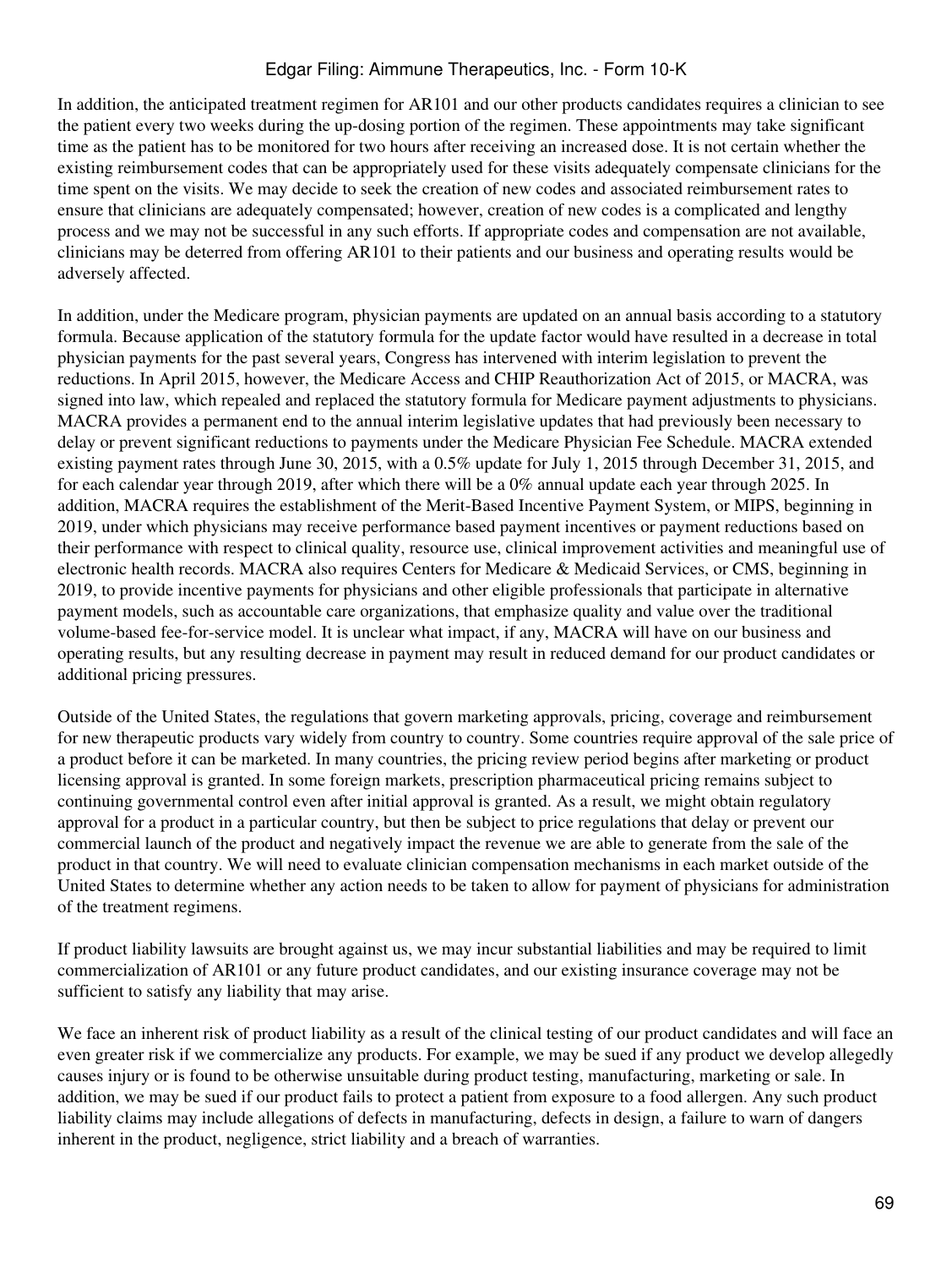Claims could also be asserted under state consumer protection acts. If we cannot successfully defend ourselves against product liability claims, we may incur substantial liabilities or be required to limit commercialization of our product candidates. Even successful defense would require significant financial and management resources.

Regardless of the merits or eventual outcome, liability claims may result in:

- ·decreased demand for AR101 or any future product candidates;
- ·injury to our reputation;
- ·withdrawal of clinical trial participants;
- ·costs to defend the related litigation;
- ·a diversion of management's time and our resources;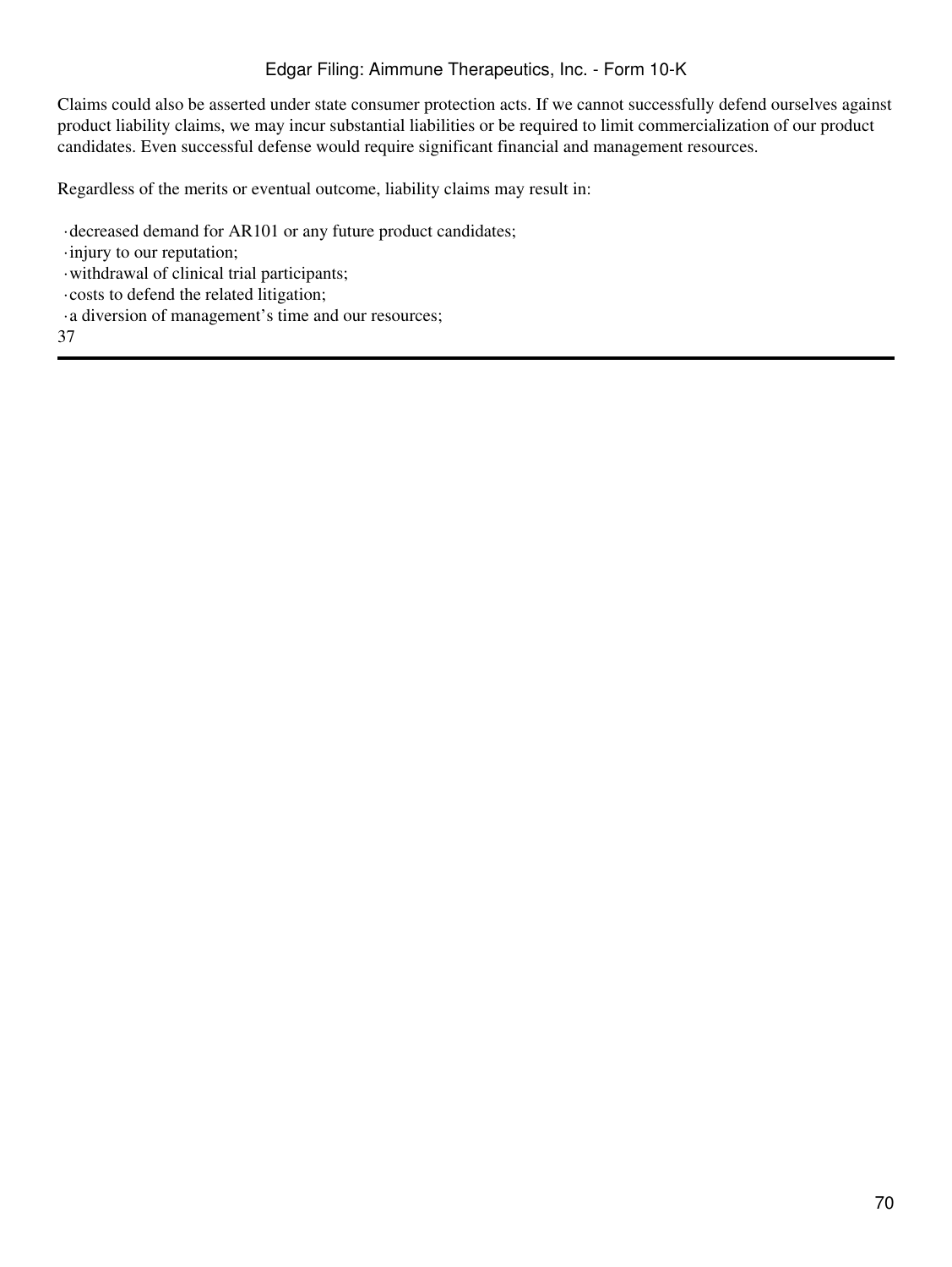·substantial monetary awards to clinical trial participants or patients;

·regulatory investigations, product recalls or withdrawals, or labeling, marketing or promotional restrictions;

·loss of revenue; and

·the inability to commercialize AR101 or any future product candidates.

Our inability to obtain and maintain sufficient product liability insurance at an acceptable cost and scope of coverage to protect against potential product liability claims could prevent or inhibit the commercialization of AR101 or any future products we develop. We currently carry product liability insurance covering use in our clinical trials in the amount of \$5.0 million in the aggregate. Although we maintain such insurance, any claim that may be brought against us could result in a court judgment or settlement in an amount that is not covered, in whole or in part, by our insurance or that is in excess of the limits of our insurance coverage. Our insurance policies also have various exclusions and deductibles, and we may be subject to a product liability claim for which we have no coverage. We will have to pay any amounts awarded by a court or negotiated in a settlement that exceed our coverage limitations or that are not covered by our insurance, and we may not have, or be able to obtain, sufficient capital to pay such amounts. Moreover, in the future, we may not be able to maintain insurance coverage at a reasonable cost or in sufficient amounts to protect us against losses.

If and when we obtain approval for marketing AR101, we intend to expand our insurance coverage to include the sale of AR101. However, we may be unable to obtain this liability insurance on commercially reasonable terms, if at all.

We will need to significantly increase the size of our organization, and we may experience difficulties in managing growth.

As of December 31, 2015, we had 38 full-time employees. We will need to continue to expand our managerial, operational, finance, clinical, manufacturing, commercial and other resources in order to manage our operations, regulatory filings, manufacturing and supply activities, marketing and commercialization activities, clinical trials and develop and commercialize AR101 or any future product candidates. Our management, personnel, systems and facilities currently in place may not be adequate to support this future growth. Our need to effectively execute our growth strategy requires that we:

·expand our general and administrative, manufacturing, sales, marketing and clinical development organizations; ·identify, recruit, retain, incentivize and integrate additional employees;

- establish the infrastructure necessary to support international
- operations;

·manage our internal development efforts effectively while carrying out our contractual obligations to third parties; and

·continue to improve our operational, legal, financial and management controls, reporting systems and procedures. We may be unable to successfully implement these tasks, which could have a material adverse effect on our business, results of operations, financial condition, prospects and stock price.

If we fail to attract and retain senior management, we may be unable to successfully develop AR101 or any future product candidates, conduct our clinical trials and commercialize AR101 or any future product candidates.

Our success depends in part on our continued ability to attract, retain and motivate highly qualified personnel. In particular, we are highly dependent upon our senior management. The loss of services of any of these individuals could delay or prevent the successful development of our product pipeline, completion of our planned clinical trial or the commercialization of AR101 or any future product candidates. Although we have entered into employment agreements with our senior management team, these agreements do not provide for a fixed term of service.

Although we have not historically experienced unique difficulties attracting and retaining qualified employees, we could experience such problems in the future. For example, competition for qualified personnel in the biotechnology and pharmaceuticals field is intense due to the limited number of individuals who possess the skills and experience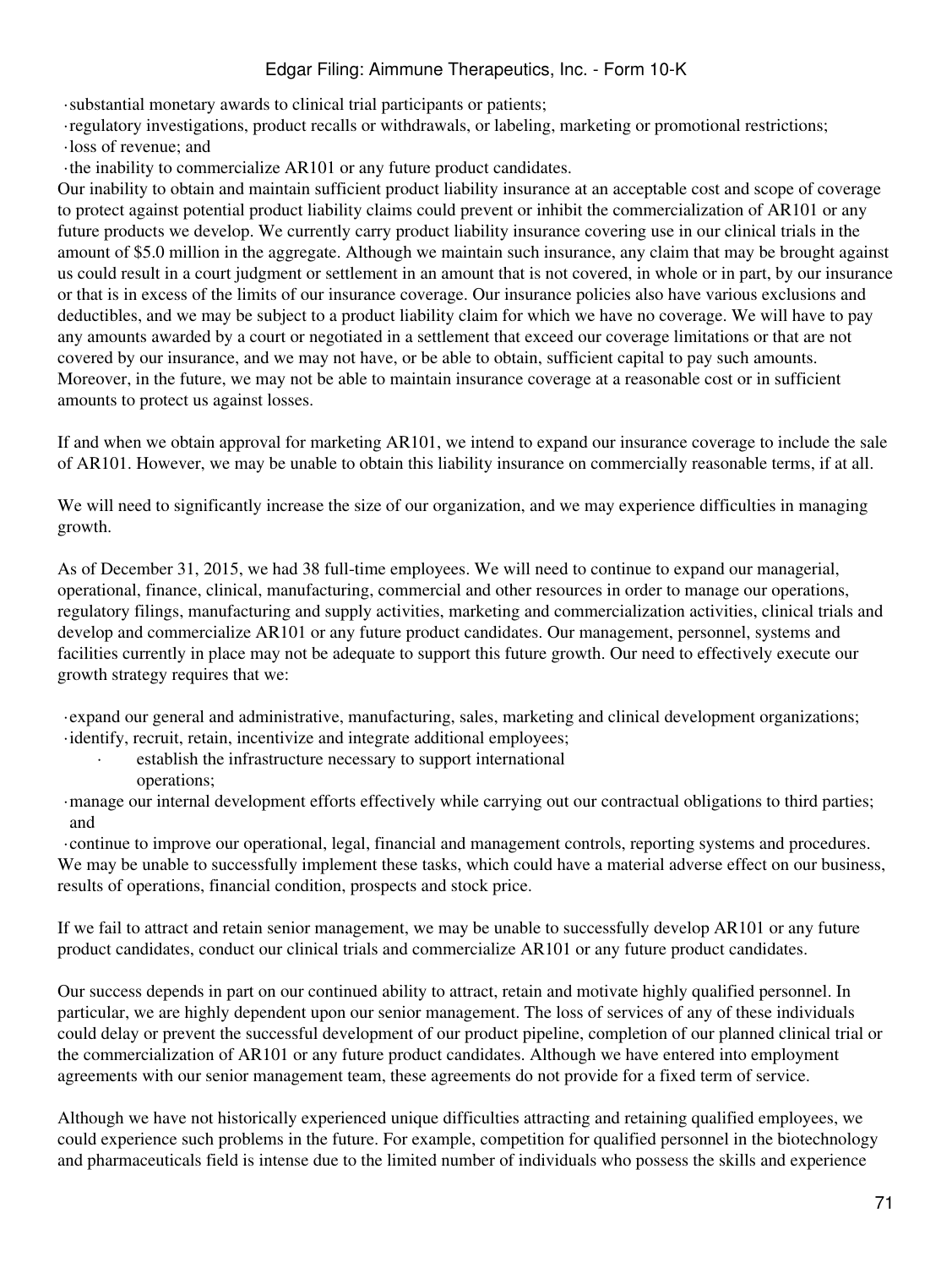required by our industry. We will need to hire additional personnel as we expand our clinical development and manufacturing activities. We may not be able to attract and retain quality personnel on acceptable terms or at all. In addition, to the extent we hire personnel from competitors, we may be subject to allegations that they have been improperly solicited or that they have divulged proprietary or other confidential information, or that their former employers own their research output.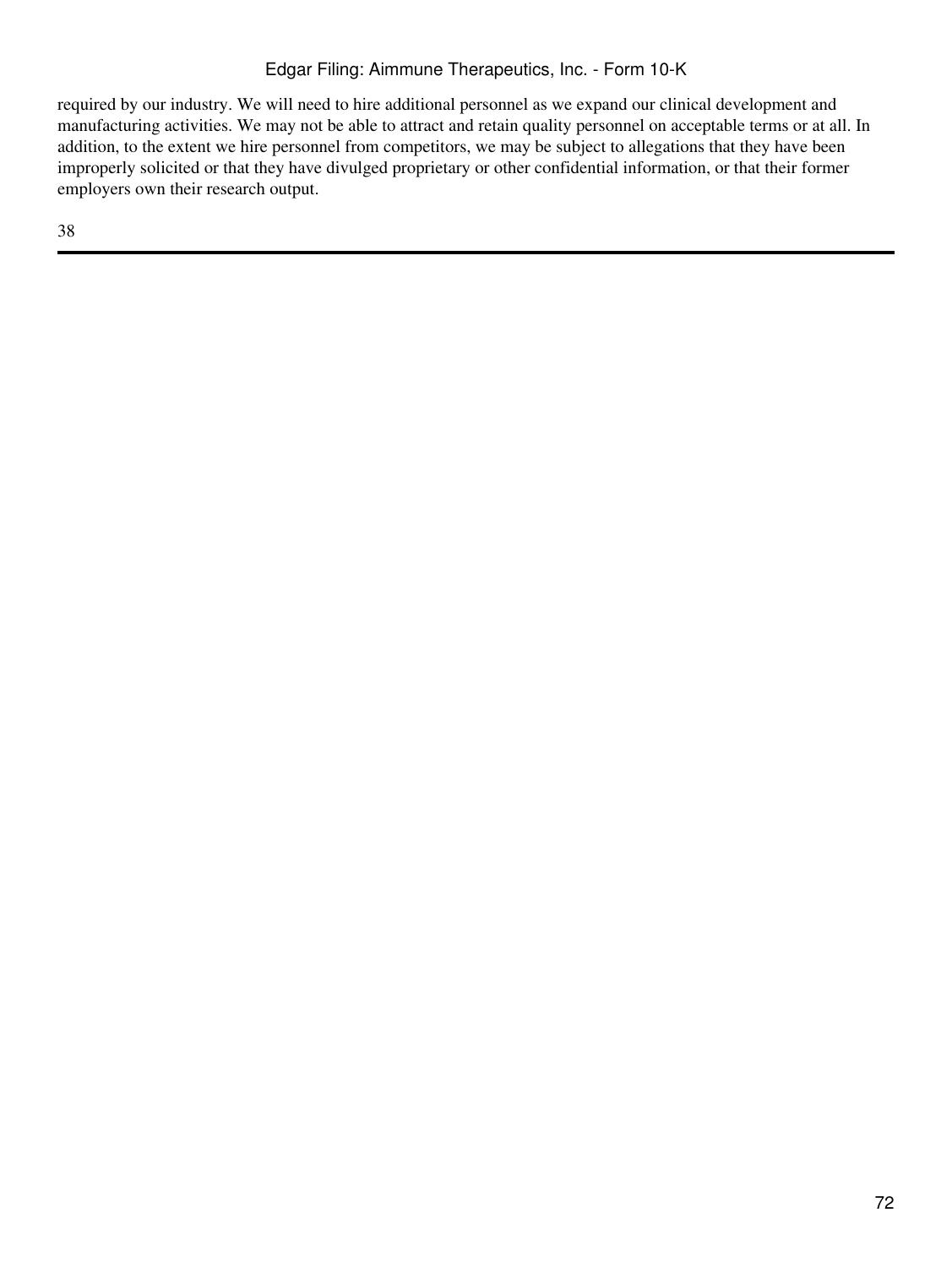We incur significant costs as a result of operating as a public company, and our management devotes substantial time to new compliance initiatives. We may fail to comply with the rules that apply to public companies, including Section 404 of Sarbanes Oxley, which could result in sanctions or other penalties that would harm our business.

As a new public company, we have and will continue to incur significant legal, accounting and other expenses that we did not incur as a private company, including costs resulting from public company reporting obligations under the Exchange Act and regulations regarding corporate governance practices. The listing requirements of The NASDAQ Global Select Market require that we satisfy certain corporate governance requirements relating to director independence, distributing annual and interim reports, stockholder meetings, approvals and voting, soliciting proxies, conflicts of interest and a code of conduct. Our management and other personnel will need to devote a substantial amount of time to ensure that we comply with all of these requirements. Moreover, the reporting requirements, rules and regulations will increase our legal and financial compliance costs and will make some activities more time-consuming and costly. Any changes we make to comply with these obligations may not be sufficient to allow us to satisfy our obligations as a public company on a timely basis, or at all. These reporting requirements, rules and regulations, coupled with the increase in potential litigation exposure associated with being a public company, could also make it more difficult for us to attract and retain qualified persons to serve on our board of directors or board committees or to serve as executive officers, or to obtain certain types of insurance, including directors' and officers' insurance, on acceptable terms.

In addition, we expect that we will need to implement an enterprise resource planning, or ERP, system for our company. An ERP system is intended to combine and streamline the management of our financial, accounting, human resources, sales and marketing and other functions, enabling us to manage operations and track performance more effectively. However, an ERP system would likely require us to complete many processes and procedures for the effective use of the system or to run our business using the system, which may result in substantial costs. Additionally, during the conversion process, we may be limited in our ability to convert any business that we acquire to the ERP. Any disruptions or difficulties in implementing or using an ERP system could adversely affect our controls and harm our business, including our ability to forecast or make sales and collect our receivables. Moreover, such disruption or difficulties could result in unanticipated costs and diversion of management attention.

As a public company, we are subject to Section 404, or Section 404, of the Sarbanes-Oxley Act of 2002, or Sarbanes Oxley, and the related rules of the Securities and Exchange Commission, or SEC, which generally requires our management and independent registered public accounting firm to report on the effectiveness of our internal control over financial reporting. Beginning with the second annual report that we will be required to file with the SEC, Section 404 requires an annual management assessment of the effectiveness of our internal control over financial reporting. However, for so long as we remain an emerging growth company as defined in the JOBS Act, we intend to take advantage of certain exemptions from various reporting requirements that are applicable to public companies that are not emerging growth companies, including, but not limited to, not being required to comply with the auditor attestation requirements of Section 404. Once we are no longer an emerging growth company or, if prior to such date, we opt to no longer take advantage of the applicable exemption, we will be required to include an opinion from our independent registered public accounting firm on the effectiveness of our internal controls over financial reporting. We will remain an emerging growth company until the earlier of (1) December 31, 2020, (2) the last day of the year in which we have total annual gross revenue of at least \$1.0 billion, (3) the last day of the year in which we are deemed to be a "large accelerated filer" as defined in Rule 12b-2 under the Securities Exchange Act of 1934, as amended, or the Exchange Act, which would occur if the market value of our common stock held by non-affiliates exceeded \$700.0 million as of the last business day of the second fiscal quarter of such year or (4) the date on which we have issued more than \$1.0 billion in nonconvertible debt securities during the prior three-year period.

To date, we have never conducted a review of our internal control for the purpose of providing the reports required by these rules. During the course of our review and testing, we may identify deficiencies and be unable to remediate them before we must provide the required reports. For example, during the course of our audit for the years ended December 31, 2013 and 2014, we identified a material weakness in our internal control over financial reporting related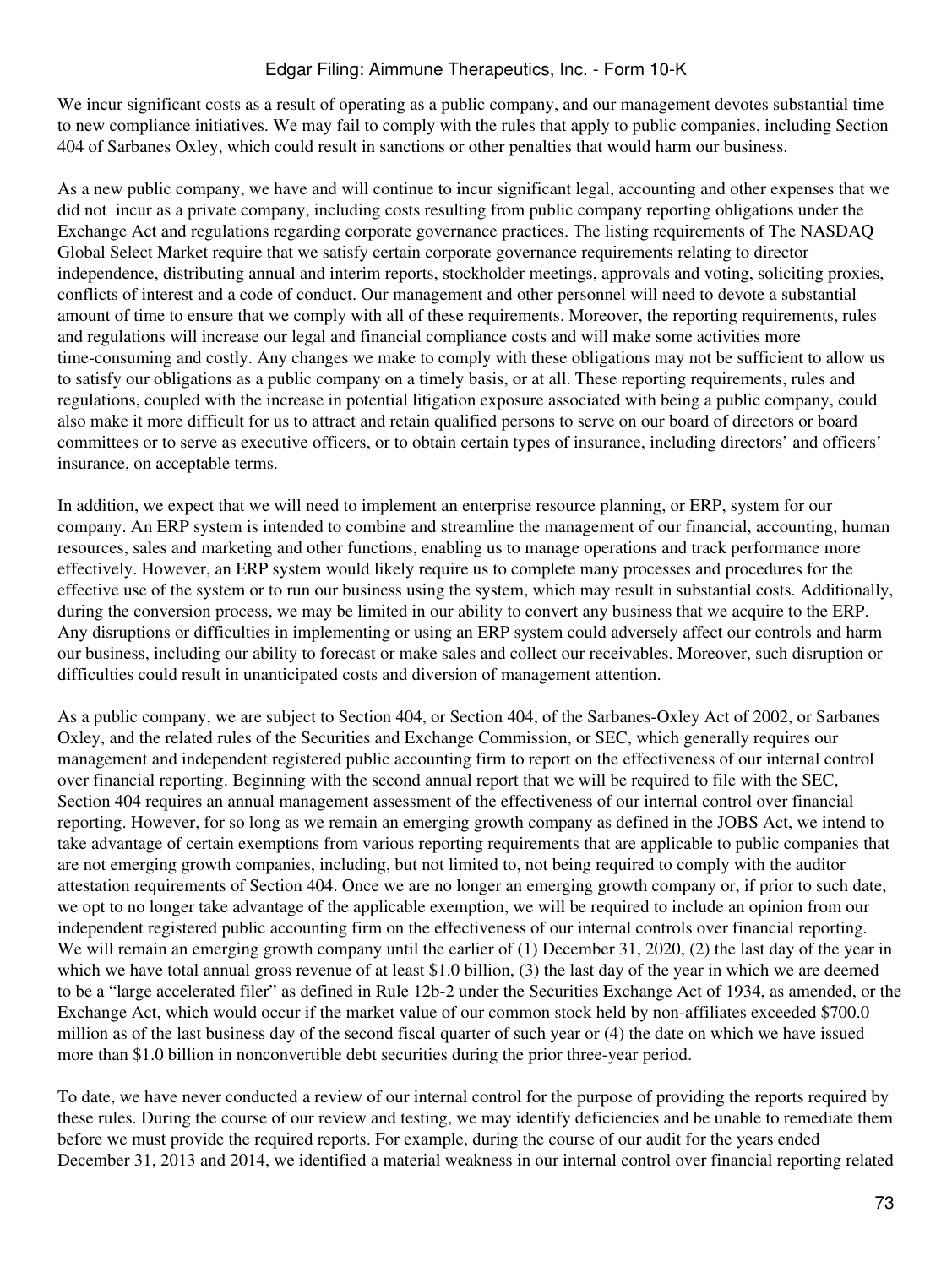to our lack of written policies regarding our accounting function, lack of oversight of account reconciliations, lack of independent review of manual journal entries and inadequate segregation of duties for check writing and wire transfers. While we believe we have fully remediated the material weakness in our internal controls, if additional material weaknesses in our internal controls over financial reporting are identified in the future, we may not detect errors on a timely basis and our financial statements may be materially misstated. We or our independent registered public accounting firm may not be able to conclude on an ongoing basis that we have effective internal control over financial reporting, which could harm our operating results, cause investors to lose confidence in our reported financial information and cause the trading price of our stock to fall. In addition, as a public company we will be required to file accurate and timely quarterly and annual reports with the SEC under the Exchange Act. Any failure to report our financial results on an accurate and timely basis could result in sanctions, lawsuits, delisting of our shares from The NASDAQ Global Select Market or other adverse consequences that would materially harm our business. We anticipate that to meet these new reporting obligations, we will need to implement new finance and accounting systems.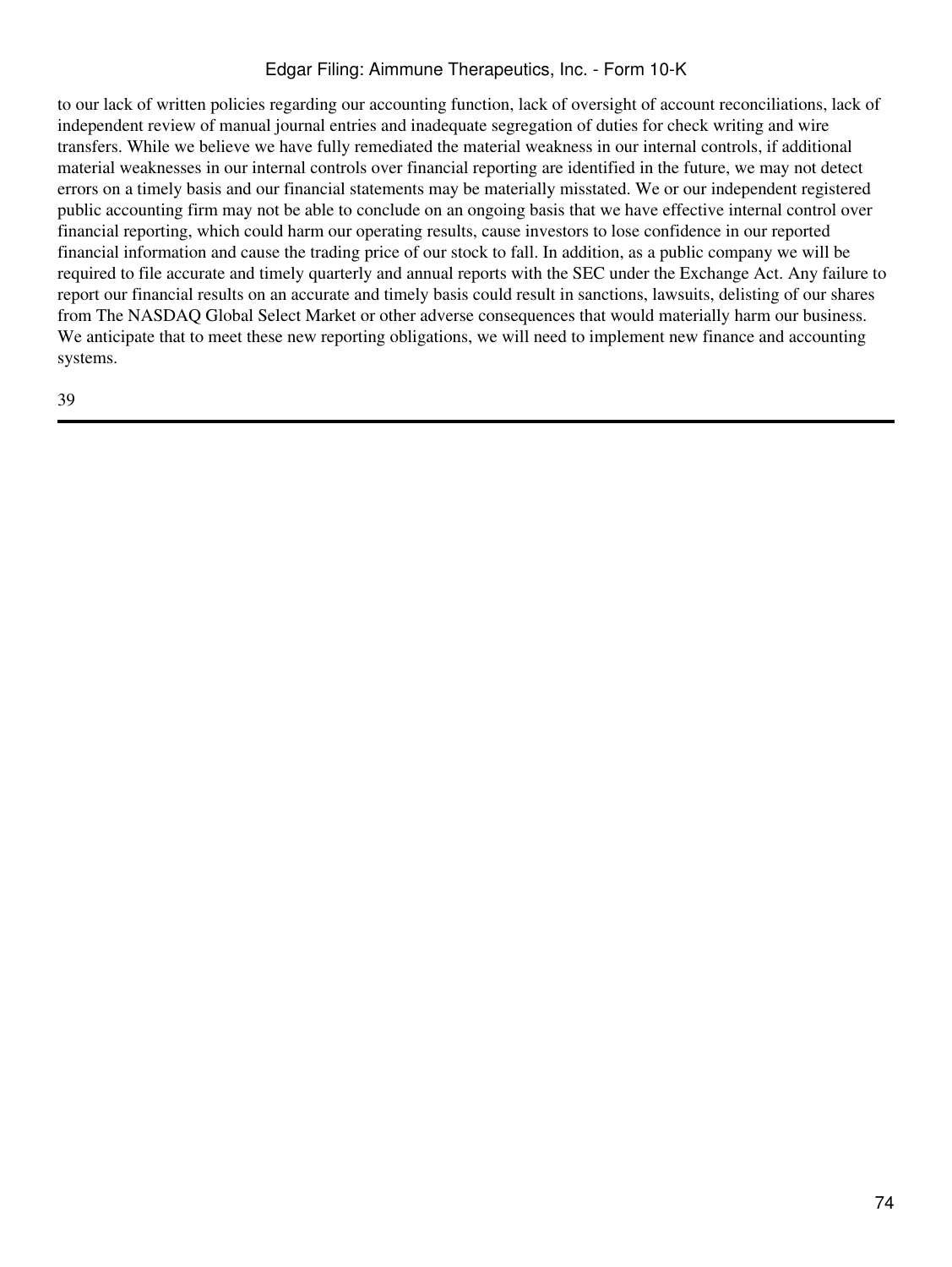If we are not successful in identifying, acquiring or commercializing additional product candidates, our ability to expand our business and achieve our strategic objectives would be impaired.

Although a substantial amount of our effort will focus on the continued clinical testing, potential approval and commercialization of AR101, an important element of our strategy is to expand our product portfolio by identifying, developing and commercializing additional therapies including therapies using our CODIT system. Other than AR101, none of our product candidates have been tested in human clinical trials and many of our potential product candidates are still in the discovery stage. In addition, while we intend to evaluate product candidates and technologies for the treatment of food allergies, we currently have no plans to acquire or in-license any specific product candidate. Our efforts to develop, acquire or in-license product candidates may be unsuccessful for many reasons, including:

·we may not be successful in identifying potential product candidates;

- ·we may not accurately assess the relative technical feasibility or commercial potential of potential product candidates and may not select the most promising product candidates for development, acquisition or in-licensing; ·competitors may develop alternatives that render our product candidates obsolete or less attractive;
- ·product candidates we develop, acquire or in-license may nevertheless be covered by third-parties' patents or other exclusive rights;
- ·the market for a product candidate may change over time so that such a product may become unreasonable to continue to develop;
- ·a product candidate may on further study be shown to have harmful side effects or other characteristics that indicate it is unlikely to be effective or otherwise does not meet applicable regulatory criteria;
- ·a product candidate may not be capable of being produced in commercial quantities at an acceptable cost, or at all; and
- ·a product candidate may not be accepted as safe and effective by clinicians, patients, patient advocacy groups, healthcare payors or the general medical community.

If we fail to develop and successfully commercialize other product candidates, our business and future prospects may be harmed and our business will be more vulnerable to any problems that we encounter in developing and commercializing AR101.

Any collaboration arrangements that we may enter into in the future may not be successful, which could adversely affect our ability to develop and commercialize AR101 and potential future product candidates.

We may seek collaboration arrangements with pharmaceutical or biotechnology companies for the development or commercialization of AR101 and other product candidates depending on the merits of retaining commercialization rights for ourselves as compared to entering into collaboration arrangements. We will face, to the extent that we decide to enter into collaboration agreements, significant competition in seeking appropriate collaborators. Moreover, collaboration arrangements are complex and time-consuming to negotiate, document, implement and maintain. We may not be successful in our efforts to establish and implement collaborations or other alternative arrangements should we so chose to enter into such arrangements. The terms of any collaborations or other arrangements that we may establish may not be favorable to us.

Any future collaborations that we enter into may not be successful. The success of our collaboration arrangements will depend heavily on the efforts and activities of our collaborators. Collaborations are subject to numerous risks, which may include that:

·collaborators have significant discretion in determining the efforts and resources that they will apply to collaborations;

·collaborators may not pursue development and commercialization of our product candidates or may elect not to continue or renew development or commercialization programs based on clinical trial results, changes in their strategic focus due to the acquisition of competitive products, availability of funding or other external factors, such as a business combination that diverts resources or creates competing priorities;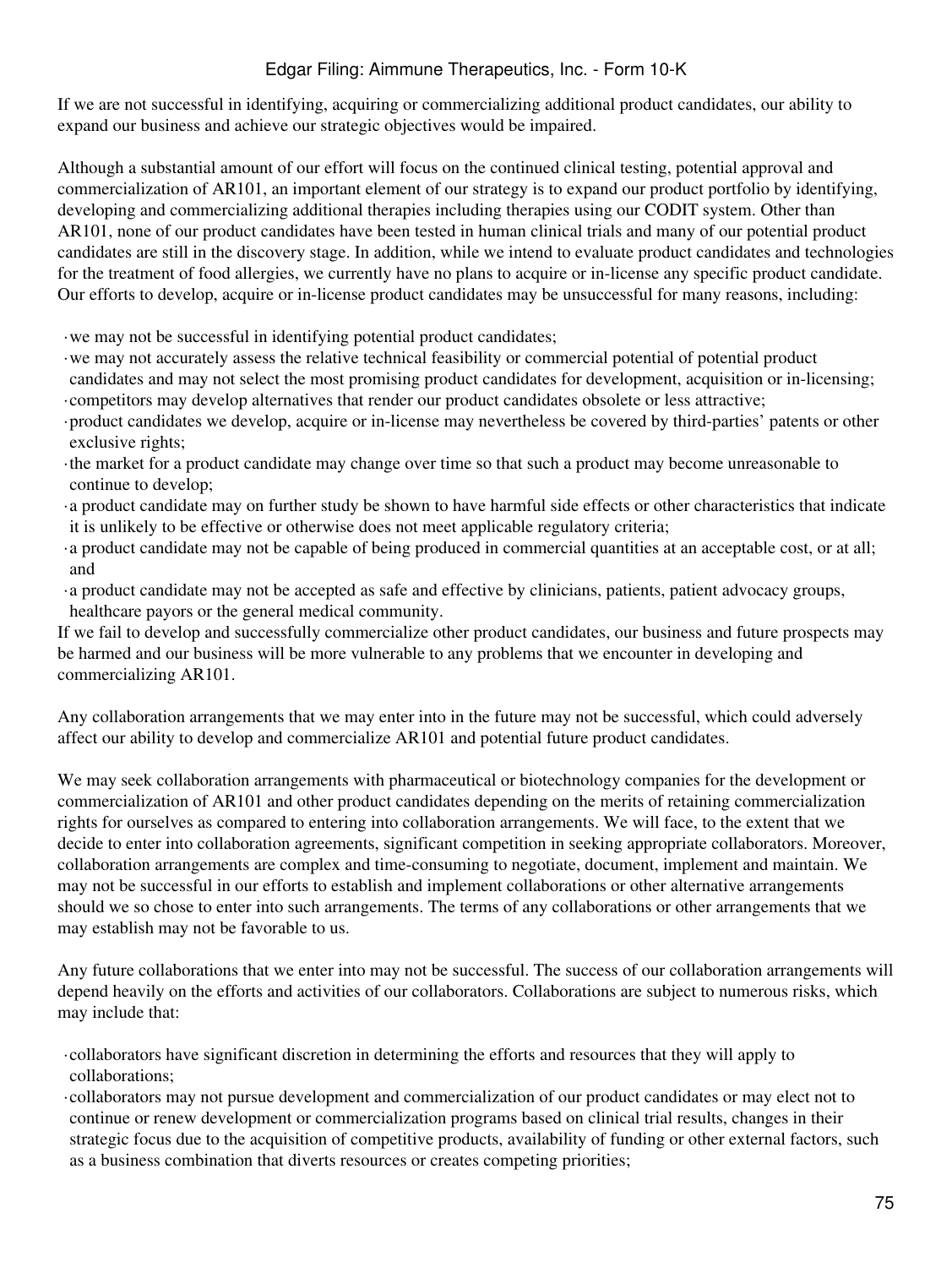·collaborators may delay clinical trials, provide insufficient funding for a clinical trial program, stop a clinical trial, abandon a product candidate, repeat or conduct new clinical trials or require a new formulation of a product candidate for clinical testing;

·collaborators could independently develop, or develop with third parties, products that compete directly or indirectly with our products or product candidates;

·a collaborator with marketing, manufacturing and distribution rights to one or more products may not commit sufficient resources to or otherwise not perform satisfactorily in carrying out these activities;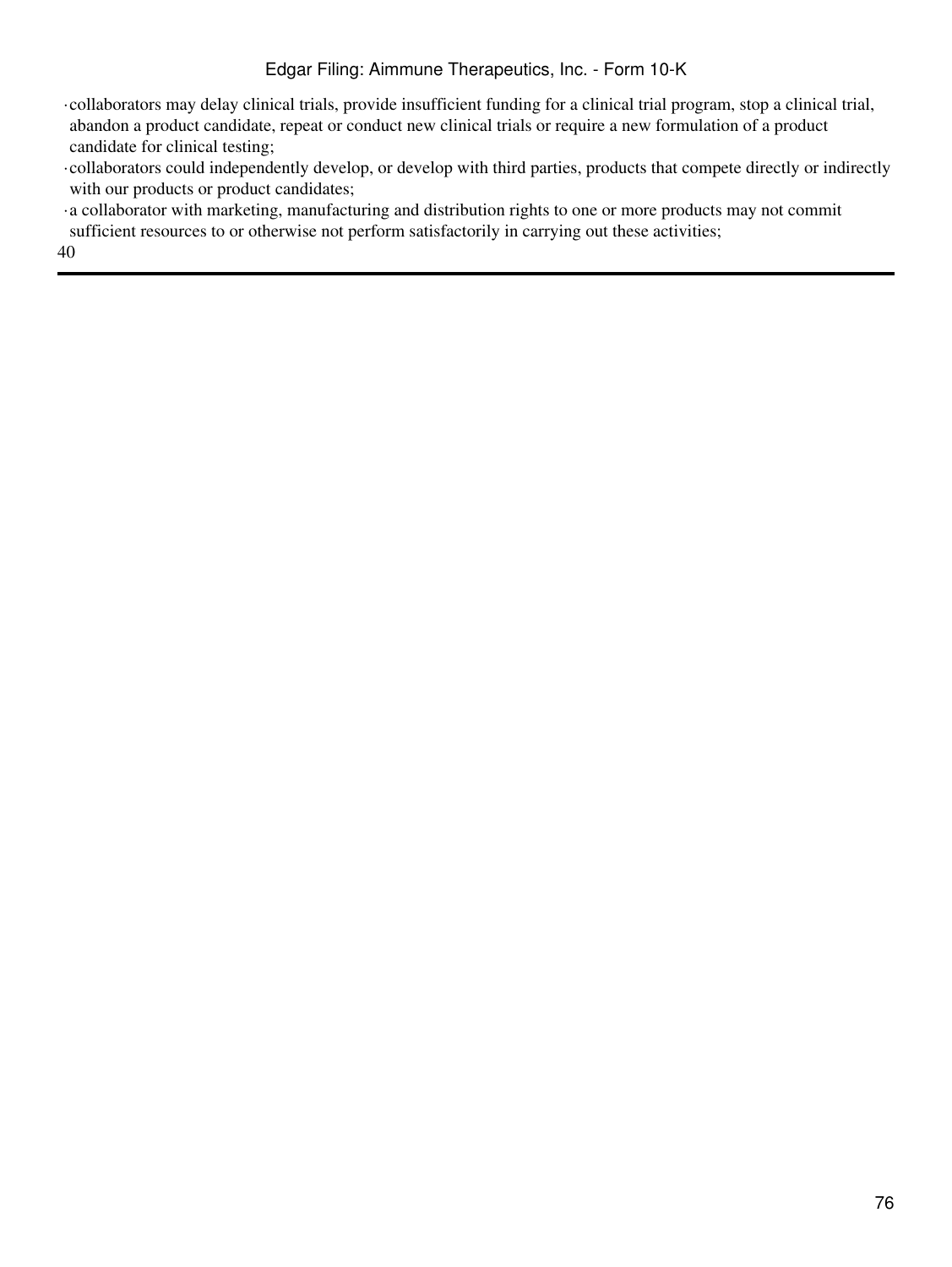- ·we could grant exclusive rights to our collaborators that would prevent us from collaborating with others;
- ·collaborators may not properly maintain or defend our intellectual property rights or may use our intellectual property or proprietary information in a way that gives rise to actual or threatened litigation that could jeopardize or invalidate our intellectual property or proprietary information or expose us to potential liability;
- ·disputes may arise between us and a collaborator that causes the delay or termination of the research, development or commercialization of our current or future products or that results in costly litigation or arbitration that diverts management attention and resources;
- ·collaborations may be terminated, and, if terminated, may result in a need for additional capital to pursue further development or commercialization of the applicable current or future products;
- ·collaborators may own or co-own intellectual property covering our products that results from our collaborating with them, and in such cases, we would not have the exclusive right to develop or commercialize such intellectual property; and
- ·a collaborator's sales and marketing activities or other operations may not be in compliance with applicable laws resulting in civil or criminal proceedings.

If we engage in acquisitions, we will incur a variety of costs and we may never realize the anticipated benefits of such acquisitions.

Although we currently have no plans to do so, we may attempt to acquire businesses, technologies, services, products or product candidates that we believe are a strategic fit with our business. If we do undertake any acquisitions, the process of integrating an acquired business, technology, service, products or product candidates into our business may result in unforeseen operating difficulties and expenditures, including diversion of resources and management's attention from our core business. In addition, we may fail to retain key executives and employees of the companies we acquire, which may reduce the value of the acquisition or give rise to additional integration costs. Future acquisitions could result in additional issuances of equity securities that would dilute the ownership of existing stockholders. Future acquisitions could also result in the incurrence of debt, contingent liabilities or the amortization of expenses related to other intangible assets, any of which could adversely affect our operating results. In addition, we may fail to realize the anticipated benefits of any acquisition.

If we obtain approval to commercialize AR101 outside of the United States, a variety of risks associated with international operations could materially adversely affect our business.

If we or a collaborator seek to commercialize AR101 outside the United States, we expect that we will be subject to additional risks related to entering into these international markets or business relationships, including:

·different regulatory requirements for drug approvals in foreign countries;

different approaches by reimbursement agencies regarding the assessment of the cost effectiveness of AR101;

·differing U.S. and foreign drug import and export rules;

·reduced protection for intellectual property rights in certain foreign countries;

·unexpected changes in tariffs, trade barriers and regulatory requirements;

·different reimbursement systems for food allergy medications and for clinicians treating food allergy patients;

·economic weakness, including inflation, or political instability in particular foreign economies and markets;

·compliance with tax, employment, immigration and labor laws for employees living or traveling abroad;

·foreign taxes, including withholding of payroll taxes;

·foreign currency fluctuations, which could result in increased operating expenses and reduced revenues, and other obligations incident to doing business in another country;

·workforce uncertainty in countries where labor unrest is more common than in the United States;

·production shortages resulting from any events affecting raw material supply or manufacturing capabilities abroad; ·potential liability resulting from activities conducted on our behalf by distributors or other vendors we engage; and ·business interruptions resulting from geopolitical actions, including war and terrorism, or natural disasters.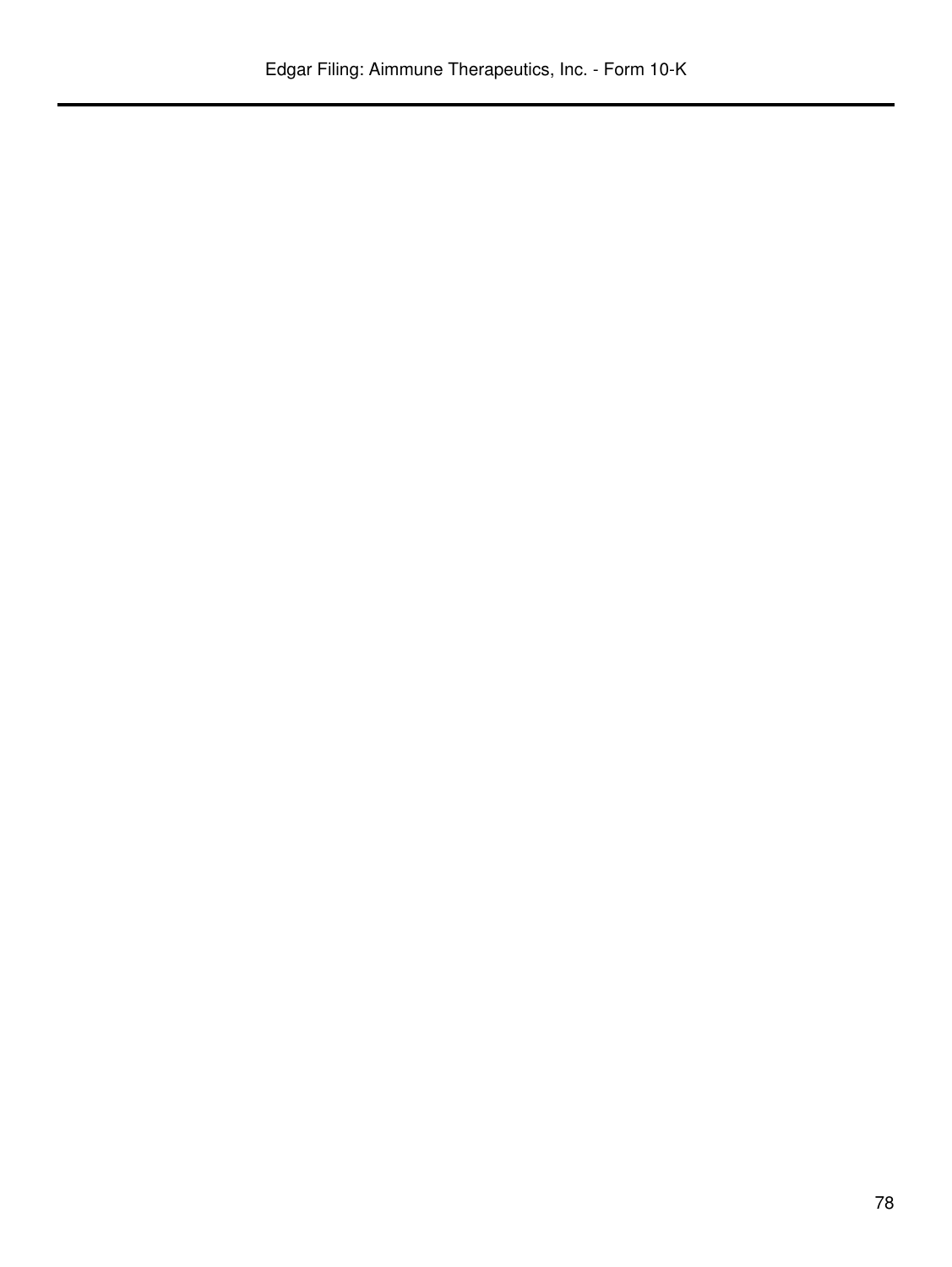Our business involves the use of hazardous materials and we and our third-party manufacturers and suppliers must comply with environmental laws and regulations, which can be expensive and restrict how we do business.

Our research and development activities and our third-party manufacturers' and suppliers' activities involve the controlled storage, use and disposal of hazardous materials. We and our manufacturers and suppliers are subject to laws and regulations governing the use, manufacture, storage, handling and disposal of these hazardous materials. In some cases, these hazardous materials and various wastes resulting from their use are stored at our and our manufacturers' facilities pending their use and disposal. We cannot eliminate the risk of contamination, which could cause an interruption of our commercialization efforts, research and development efforts and business operations, environmental damage resulting in costly clean up and liabilities under applicable laws and regulations governing the use, storage, handling and disposal of these materials and specified waste products. Although we believe that the safety procedures utilized by our third-party manufacturers for handling and disposing of these materials generally comply with the standards prescribed by these laws and regulations, we cannot guarantee that this is the case or eliminate the risk of accidental contamination or injury from these materials. In such an event, we may be held liable for any resulting damages and such liability could exceed our resources and governmental authorities may curtail our use of certain materials and/or interrupt our business operations. Furthermore, environmental laws and regulations are complex, change frequently and have tended to become more stringent. We cannot predict the impact of such changes and cannot be certain of our future compliance. We do not currently carry biological or hazardous waste insurance coverage. Any of the foregoing risks could have a material adverse impact on our business.

Unfavorable global economic conditions could adversely affect our business, financial condition or results of operations.

Our results of operations could be adversely affected by general conditions in the global economy and in the global financial markets. The recent global financial crisis caused extreme volatility and disruptions in the capital and credit markets. A severe or prolonged economic downturn, such as the recent global financial crisis, could result in a variety of risks to our business, including reduced ability to raise additional capital when needed on acceptable terms, if at all. A weak or declining economy could also strain our suppliers, possibly resulting in supply disruption. Any of the foregoing could have a materially adverse impact on our business and we cannot anticipate all of the ways in which the current economic climate and financial market conditions could adversely impact our business.

We or the third parties upon whom we depend may be adversely affected by earthquakes or other natural disasters and our business continuity and disaster recovery plans may not adequately protect us from a serious disaster.

Our corporate headquarters is located in the San Francisco Bay Area, which in the past has experienced severe earthquakes. We do not carry earthquake insurance. Earthquakes or other natural disasters could severely disrupt our operations, and could have a material adverse effect on our business, results of operations, financial condition, prospects and stock price.

If a natural disaster, power outage or other event occurred that prevented us from using all or a significant portion of our headquarters, that damaged critical infrastructure, such as our enterprise financial systems or manufacturing resource planning and enterprise quality systems, or that otherwise disrupted operations, it may be difficult or, in certain cases, impossible for us to continue our business for a substantial period of time. The disaster recovery and business continuity plans we have in place currently are limited and are unlikely to prove adequate in the event of a serious disaster or similar event. We may incur substantial expenses as a result of the limited nature of our disaster recovery and business continuity plans, which, particularly when taken together with our lack of earthquake insurance, could have a material adverse effect on our business.

Furthermore, our contract manufacturer and integral parties in our supply chain, are operating from single sites, increasing their vulnerability to natural disasters or other sudden, unforeseen and severe adverse events. In particular, the manufacturing facility is located in Florida, which in the past has experienced severe hurricanes. If hurricanes or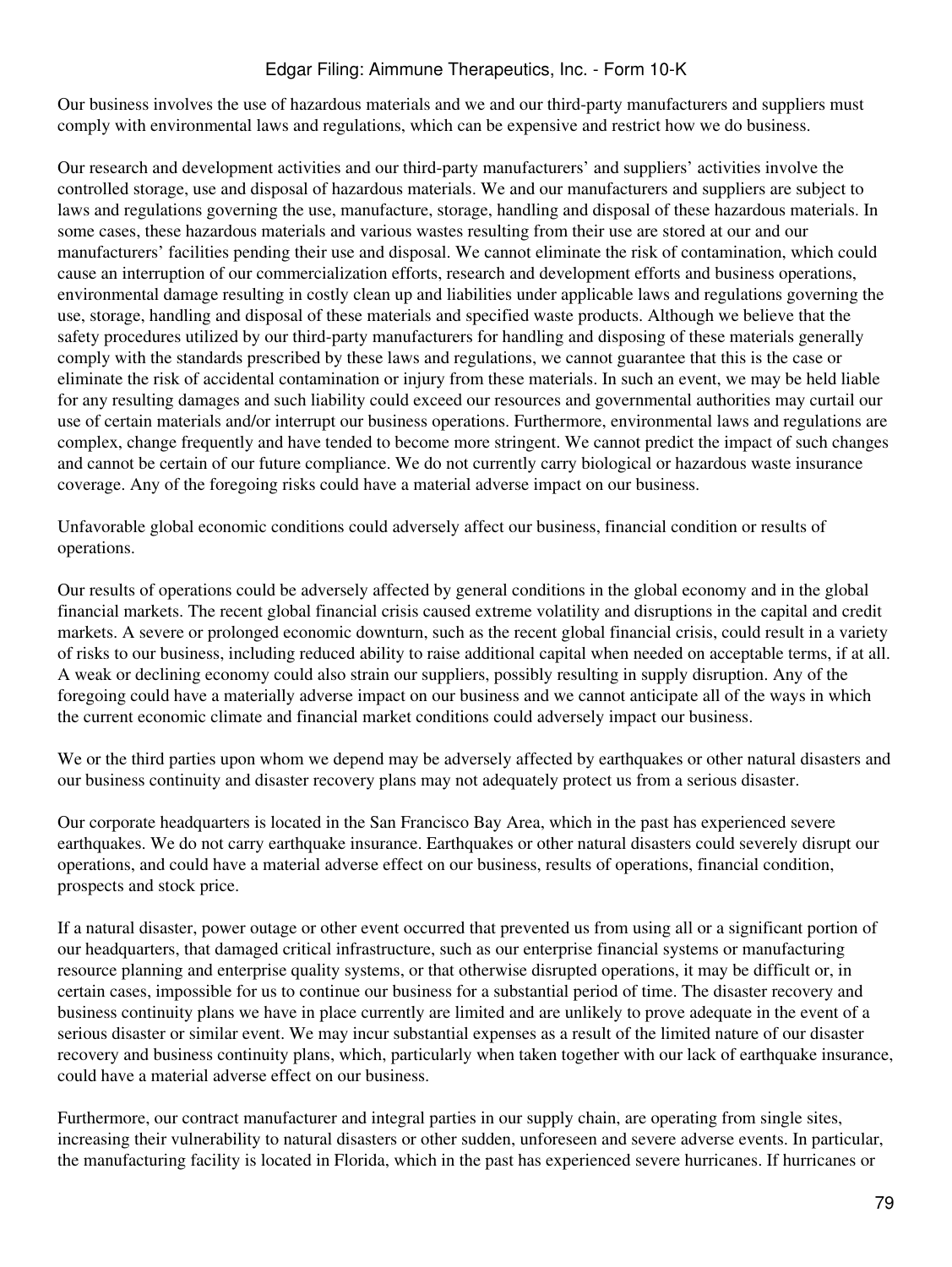other natural disasters were to affect our contract manufacturer or our supply chain, it could have a material adverse effect on our business, results of operations, financial condition, prospects and stock price.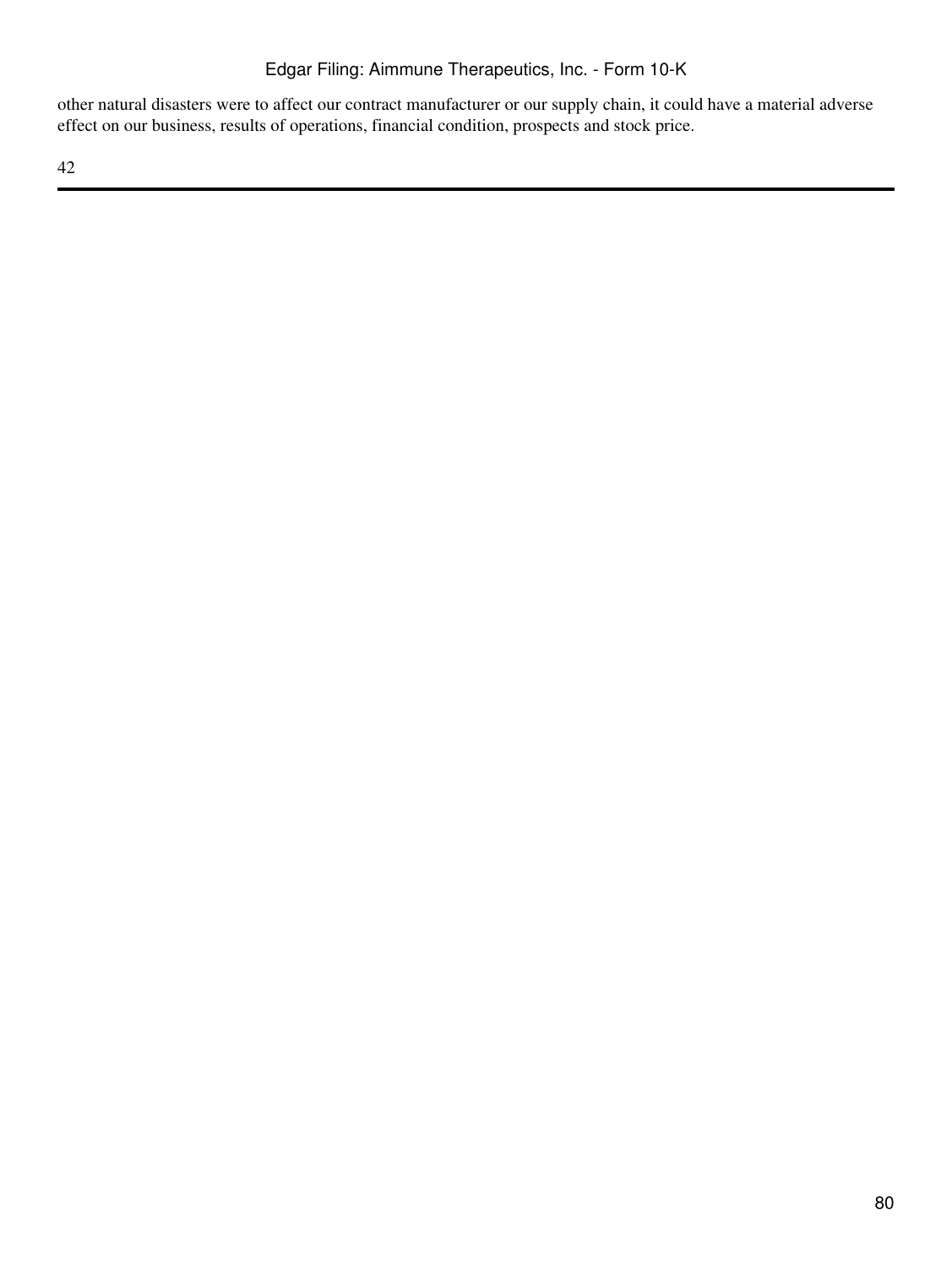Our internal computer systems, or those of our CROs or other contractors or consultants, may fail or suffer security breaches, which could result in a material disruption of our drug development programs.

Despite the implementation of security measures, our internal computer systems and those of our CROs and other contractors and consultants are vulnerable to damage from computer viruses, unauthorized access, natural disasters, terrorism, war and telecommunication and electrical failures. While we have not experienced any such system failure, accident or security breach to date, if such an event were to occur and cause interruptions in our operations, it could result in a material disruption of our drug development programs. For example, the loss of clinical trial data from completed or ongoing clinical trials for any of our product candidates could result in delays in our regulatory approval efforts and significantly increase our costs to recover or reproduce the data. To the extent that any disruption or security breach were to result in a loss of or damage to our data or applications, or inappropriate disclosure of confidential or proprietary information, we could incur liability and the further development of our product candidates could be delayed.

Our product development programs for candidates may require substantial financial resources and may ultimately be unsuccessful.

In addition to the development of AR101, we are pursuing development of our other early-stage development programs. Our current early-stage development programs are still in the pre-clinical formulation phase and may not result in product candidates we can advance to the clinical development phase. None of our other potential product candidates have commenced clinical trials, and there are a number of FDA and foreign regulatory requirements that we must satisfy before we can commence these clinical trials. Satisfaction of these requirements will entail substantial time, effort and financial resources. We may never satisfy these requirements. Any time, effort and financial resources we expend on our other early-stage development programs may adversely affect our ability to continue development and commercialization of AR101 product candidates, and we may never commence clinical trials of such development programs despite expending significant resources in pursuit of their development. Even if we do commence clinical trials of our other potential product candidates, such product candidates may never be approved by the FDA or the foreign regulatory authorities.

Risks Related to Government Regulation

The regulatory approval process is highly uncertain and we may not obtain regulatory approval for the commercialization of AR101 or any future product candidates.

The research, testing, manufacturing, labeling, approval, selling, import, export, marketing and distribution of biologics are subject to extensive regulation by the FDA and other regulatory authorities in the United States and other countries, which regulations differ from country to country.

Neither we nor any future collaboration partner will be permitted to market AR101 or any future product candidate in the United States until we receive approval of a BLA from the FDA, and we will not be permitted to market AR101 in other countries until similar regulatory approvals are obtained in those countries. We have not submitted an application or obtained marketing approval for AR101 anywhere in the world and will not be able to do so until we complete additional clinical trials. Obtaining regulatory approval of a BLA in the United States and similar applications in other countries can be a lengthy, expensive and uncertain process. In addition, failure to comply with FDA and other applicable United States and foreign regulatory requirements may subject us to administrative or judicially imposed sanctions or other actions, including:

·warning letters;

·civil and criminal penalties;

·injunctions;

·withdrawal of regulatory approval of products;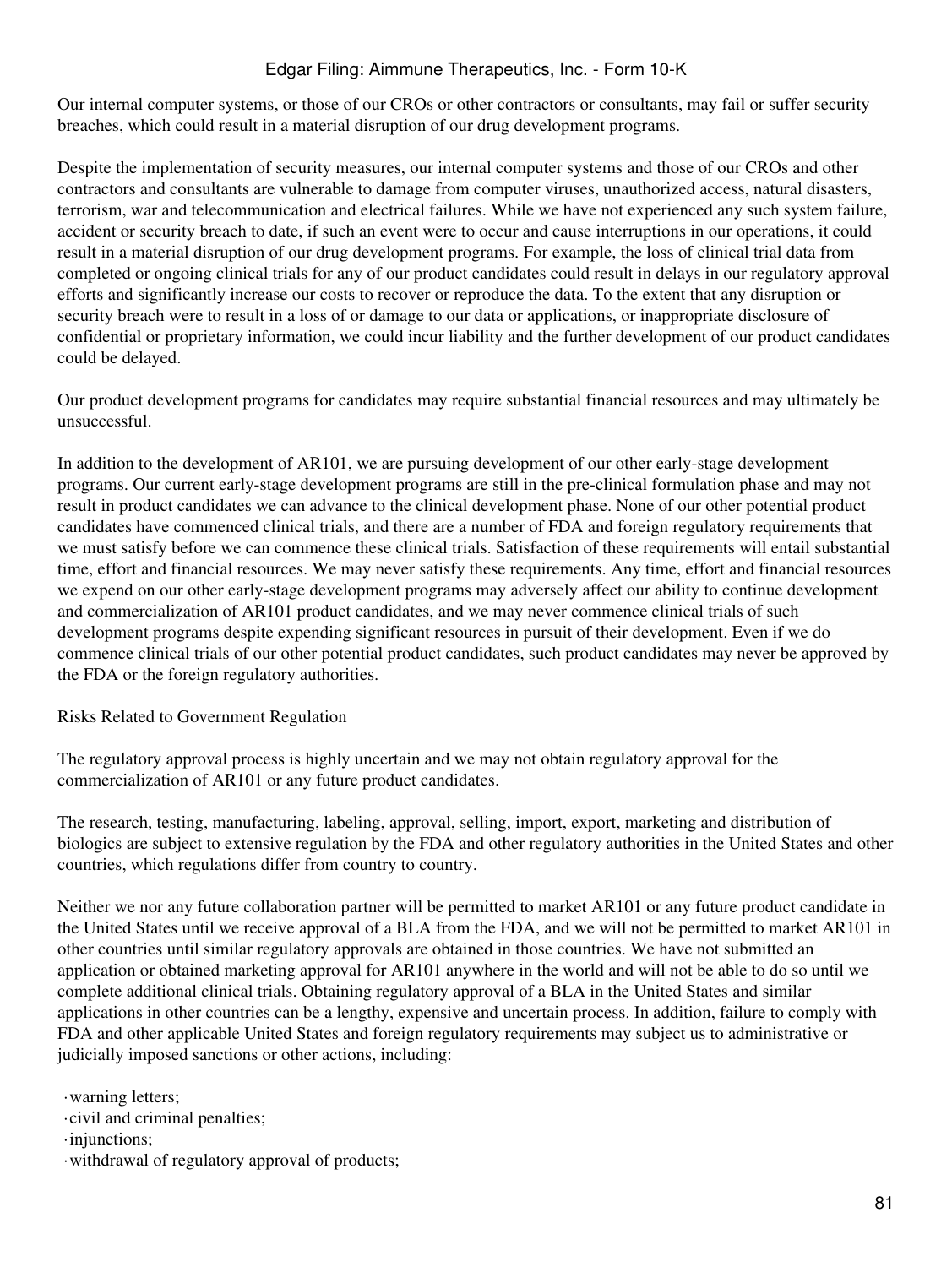·product seizure or detention;

·product recalls;

·total or partial suspension of production; and

·refusal to approve pending BLAs or supplements to approved BLAs.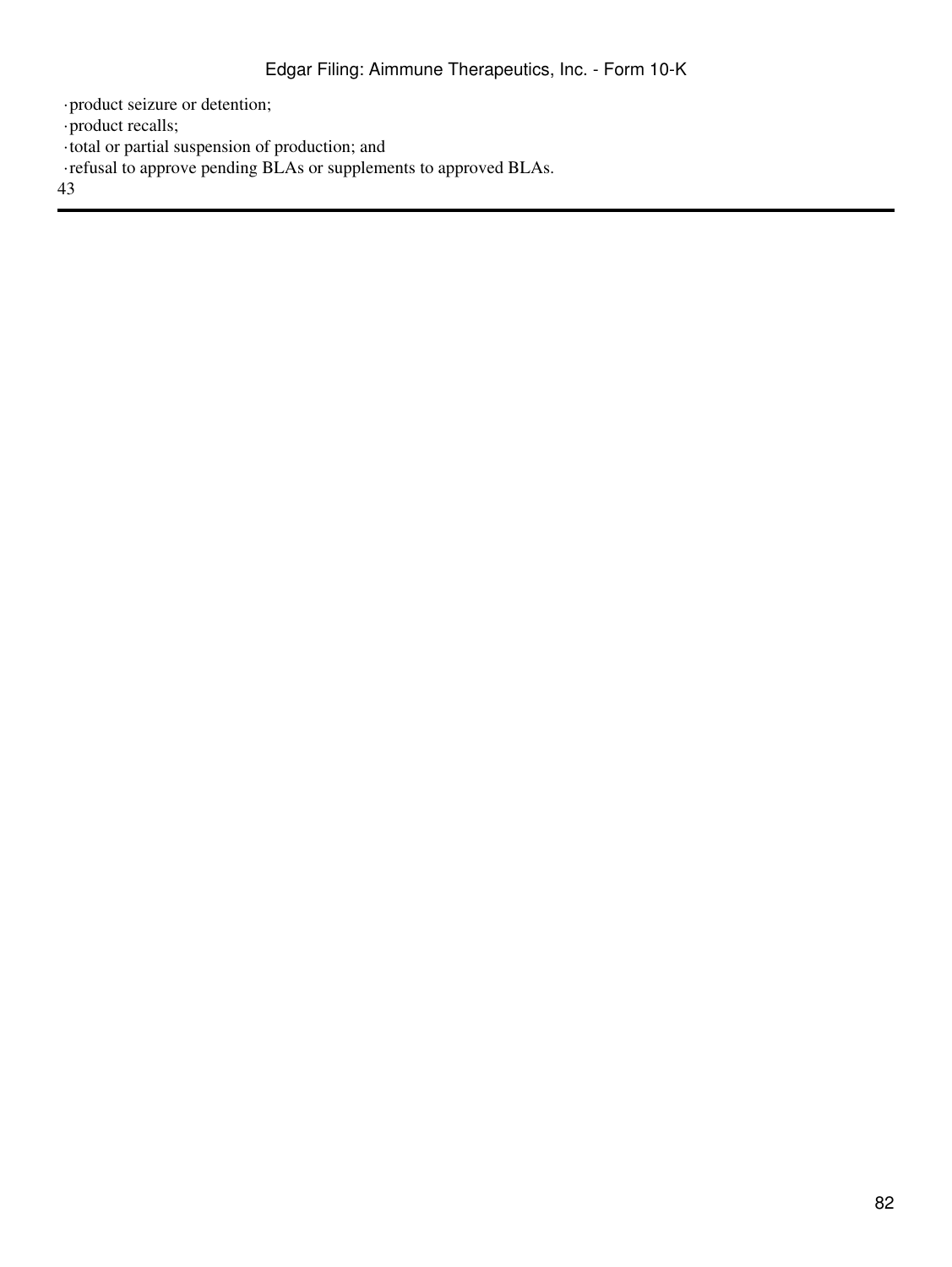Prior to obtaining approval to commercialize a product candidate in the United States or abroad, we or our collaborators must demonstrate with substantial evidence from well-controlled clinical trials, and to the satisfaction of the FDA or other foreign regulatory authorities, that such product candidates are safe, pure and potent for their intended uses. The number of nonclinical studies and clinical trials that will be required for FDA approval varies depending on the product candidate, the disease or condition that the product candidate is designed to address, and the regulations applicable to any particular product candidate. Results from nonclinical studies and clinical trials can be interpreted in different ways. Even if we believe the nonclinical or clinical data for our product candidates are promising, regulatory authorities may not agree that such data are sufficient to support approval. Administering product candidates to humans may produce undesirable side effects, which could interrupt, delay or halt clinical trials and result in the FDA or other regulatory authorities denying approval of a product candidate for any or all targeted indications.

Regulatory approval of a BLA or equivalent application in other territories is not guaranteed, and the approval process is expensive and may take several years. The FDA and foreign regulatory authorities also have substantial discretion in the approval process and we may be required to expend additional time and resources and any approval we may seek may be delayed or prevented. For example, the FDA or other regulatory authority may require us to conduct unanticipated additional studies or studies for AR101 either prior to or post-approval, such as additional or safety or efficacy studies or studies in specific patient subpopulations, or it may object to elements of our clinical development program. Despite the time and expense exerted, failure can occur at any stage.

Regulatory authorities can delay, limit or deny approval of a drug candidate for many reasons, including, but not limited to, the following:

·a drug candidate may not be deemed safe or effective;

- ·the characterization of the active pharmaceutical ingredient and the data to demonstrate adequate control of the manufacturing process may be deemed insufficient;
- ·regulatory officials may not find the data from nonclinical studies and clinical trials sufficient;
- ·the regulatory authorities might not approve our third-party manufacturers' processes or facilities; or

·the regulatory authorities may change its approval policies or adopt new regulations.

If AR101 or any future product candidate fails to demonstrate safety and efficacy in clinical trials or does not gain regulatory approval, our business and results of operations will be materially and adversely harmed. Additionally, if the FDA or other regulatory authorities require that we conduct additional clinical trials, place limitations on AR101 in our label, delay approval to market AR101 or limit the use of AR101, our business and results of operations may be harmed.

Even if we receive regulatory approval for AR101 or any future product candidates, we will be subject to ongoing regulatory obligations and continued regulatory review, which may result in significant additional expense. Additionally, any product candidates, if approved, could be subject to labeling and other restrictions and market withdrawal, and we may be subject to penalties if we fail to comply with regulatory requirements or experience unanticipated problems with our products.

Even if a drug is approved, regulatory authorities may still impose significant restrictions on a product's indicated uses or marketing or impose ongoing requirements for potentially costly post-marketing studies. Furthermore, any new legislation addressing drug safety issues could result in delays or increased costs to assure compliance.

If AR101 is approved it will be subject to ongoing regulatory requirements for labeling, packaging, storage, advertising, promotion, sampling, record-keeping and submission of safety and other post-marketing information, including both federal and state requirements in the United States and the requirements of the regulatory agencies in other countries. In addition, manufacturers and manufacturers' facilities are required to comply with extensive regulatory requirements, including ensuring that quality control and manufacturing procedures conform to current cGMP requirements. As such, we and our contract manufacturers are subject to continual review and periodic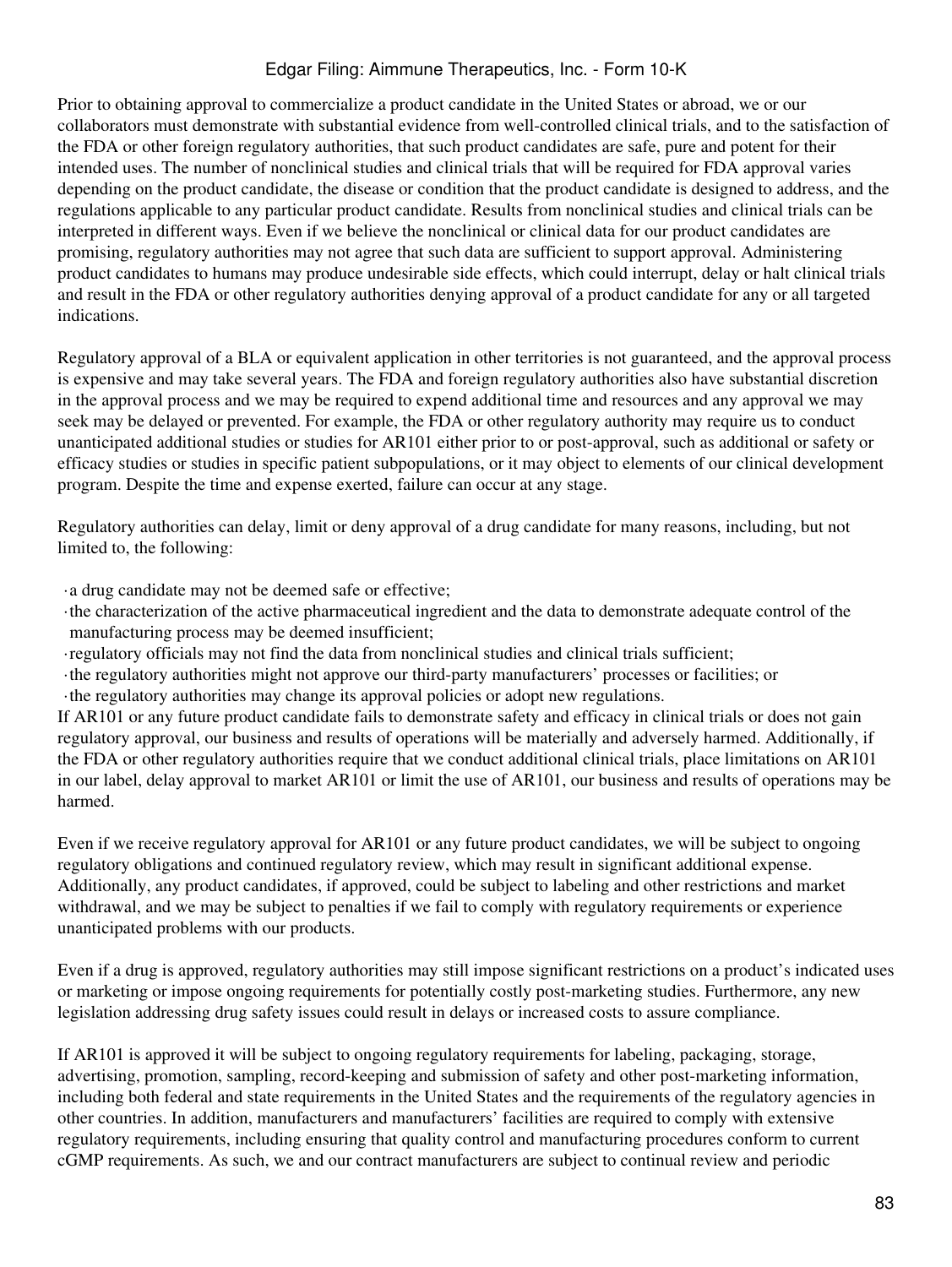inspections to assess compliance with cGMP. Accordingly, we and others with whom we work must continue to expend time, money, and effort in all areas of regulatory compliance, including manufacturing, quality control, and quality assurance. We will also be required to report certain adverse reactions and production problems, if any, to regulatory authorities, and to comply with requirements concerning advertising and promotion for our products. Promotional communications with respect to prescription drugs are subject to a variety of legal and regulatory restrictions and must be consistent with the information in the product's approved label. As such, we may not promote our products for indications or uses for which they do not have regulatory approval.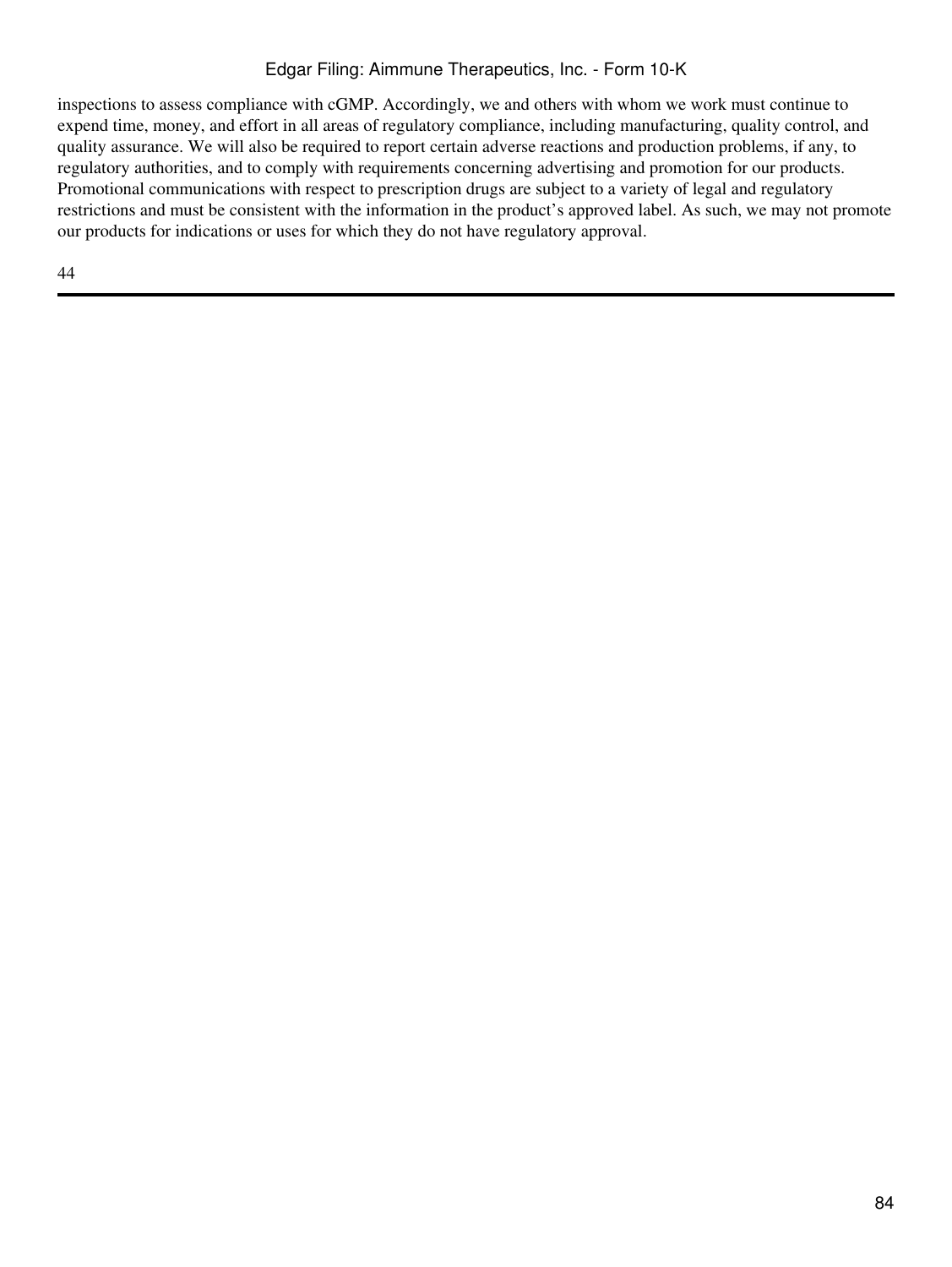If a regulatory authority discovers previously unknown problems with a product, such as adverse events of unanticipated severity or frequency, or problems with the facility where the product is manufactured, or disagrees with the promotion, marketing or labeling of a product, a regulatory authority may impose restrictions on that product or us, including requiring withdrawal of the product from the market. If we fail to comply with applicable regulatory requirements, a regulatory authority or enforcement authority may:

- ·issue warning letters;
- ·impose civil or criminal penalties;
- ·suspend or withdraw regulatory approval;
- ·suspend any of our ongoing clinical trials;
- ·refuse to approve pending applications or supplements to approved applications submitted by us;
- ·impose restrictions on our operations, including closing our contract manufacturers' facilities; or
- ·seize or detain products or require a product recall.

Any government investigation of alleged violations of law could require us to expend significant time and resources in response, and could generate negative publicity. Any failure to comply with ongoing regulatory requirements may significantly and adversely affect our ability to commercialize and generate revenues from AR101. If regulatory sanctions are applied or if regulatory approval is withdrawn, the value of our company and our operating results will be adversely affected. Additionally, if we are unable to generate revenues from the sale of AR101 our potential for achieving profitability will be diminished and the capital necessary to fund our operations will be increased.

If approved, AR101 or any future products may cause or contribute to adverse medical events that we are required to report to regulatory authorities and if we fail to do so we could be subject to sanctions that would materially harm our business.

Some participants in our clinical trials have reported adverse effects after being treated with AR101. For example, in our ARC001 clinical trial, one patient had an allergic reaction that was attributed to AR101 that was severe enough to require the administration of epinephrine and six patients in our ARC001 clinical trial receiving AR101 dropped out of the trial early in the treatment regimen due to gastrointestinal side effects. If we are successful in completing the development of, obtaining approval for, and commercializing AR101 or any other products, FDA and foreign regulatory authority regulations require that we report certain information about adverse medical events if those products may have caused or contributed to those adverse events. The timing of our obligation to report would be triggered by the date we become aware of the adverse event as well as the nature of the event. We may fail to report adverse events we become aware of within the prescribed timeframe. We may also fail to appreciate that we have become aware of a reportable adverse event, especially if it is not reported to us as an adverse event or if it is an adverse event that is unexpected or removed in time from the use of our products. If we fail to comply with our reporting obligations, the FDA or a foreign regulatory authority could take action, including criminal prosecution, the imposition of civil monetary penalties, seizure of our products or delay in approval or clearance of future products.

Our failure to obtain regulatory approvals in foreign jurisdictions for AR101 would prevent us from marketing AR101 internationally.

In order to market any product in the European Economic Area, or EEA (which is composed of the 28 Member States of the European Union plus Norway, Iceland and Liechtenstein), and many other foreign jurisdictions, separate regulatory approvals are required. In the EEA, medicinal products can only be commercialized after obtaining a Marketing Authorization, or MA. Before granting the MA, the European Medicines Agency or the competent authorities of the Member States of the EEA make an assessment of the risk benefit balance of the product on the basis of scientific criteria concerning its quality, safety and efficacy.

The approval procedures vary among countries and can involve additional clinical testing, and the time required to obtain approval may differ from that required to obtain FDA approval. Clinical trials conducted in one country may not be accepted by regulatory authorities in other countries. Approval by the FDA does not ensure approval by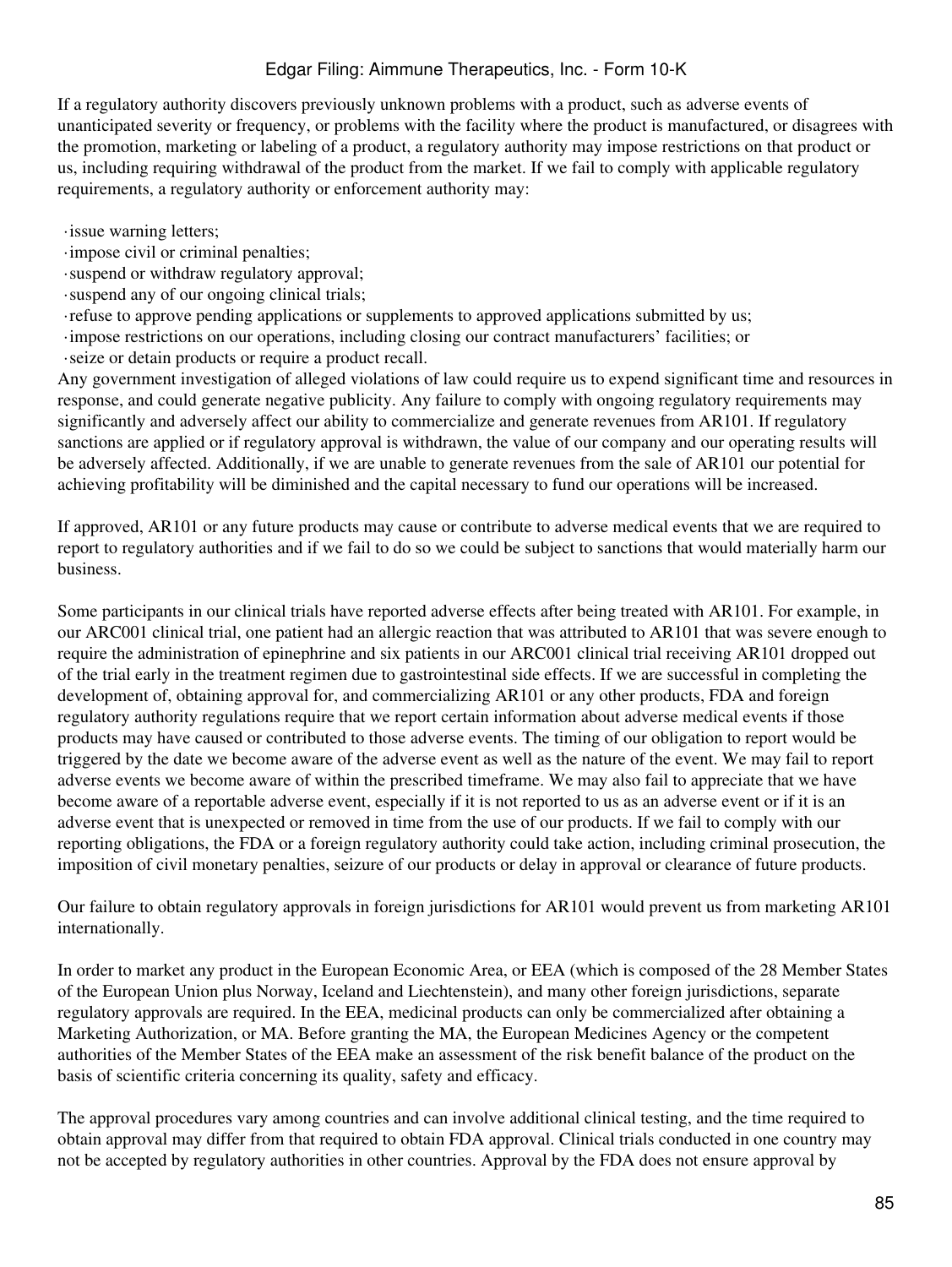regulatory authorities in other countries, and approval by one or more foreign regulatory authorities does not ensure approval by regulatory authorities in other foreign countries or by the FDA. However, a failure or delay in obtaining regulatory approval in one country may have a negative effect on the regulatory process in others. The foreign regulatory approval process may include all of the risks associated with obtaining FDA approval. We may not be able to file for foreign regulatory approvals or do so on a timely basis, and even if we do file we may not receive necessary approvals to commercialize our products in any market.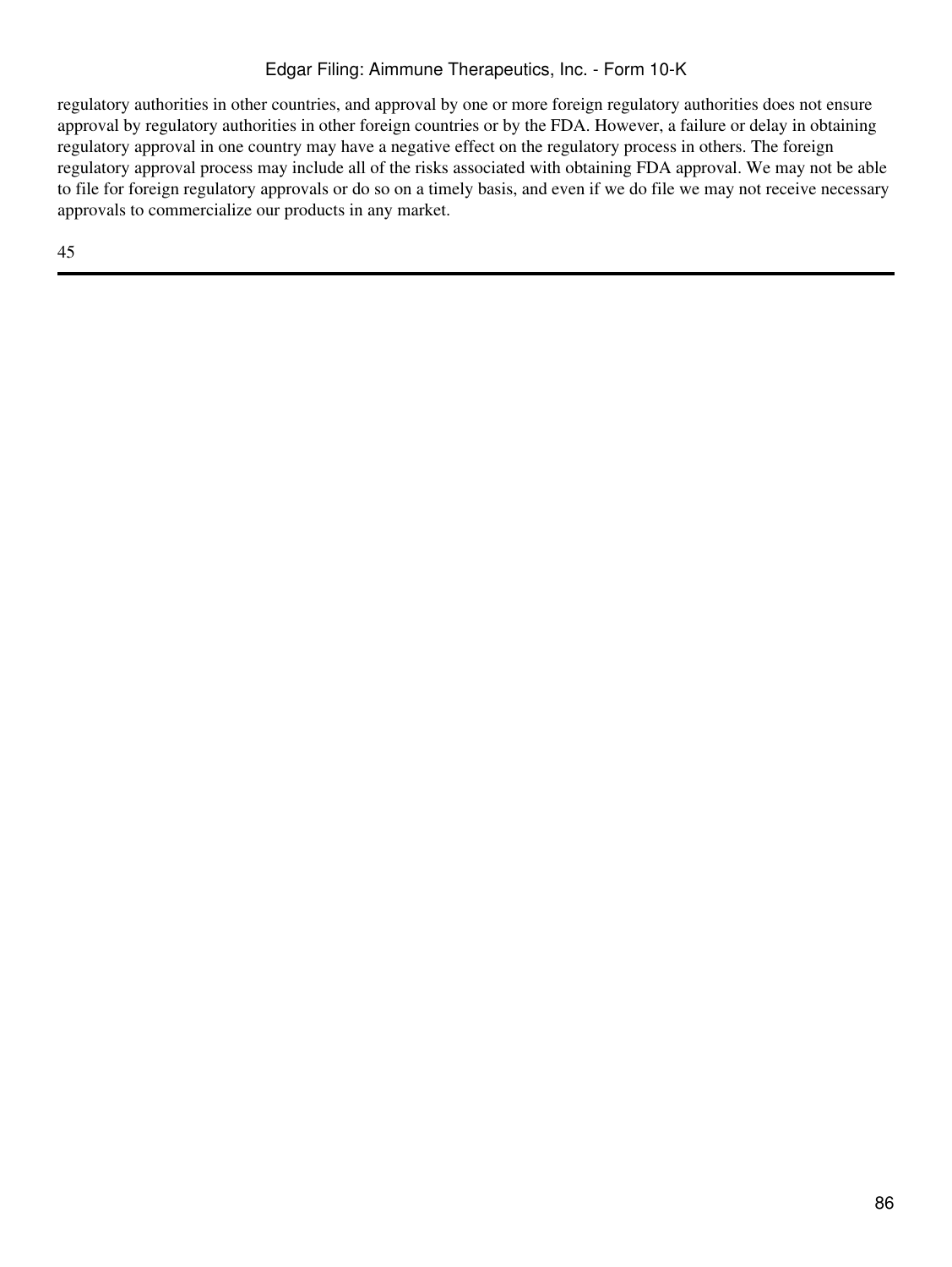We may be subject to healthcare laws, regulation and enforcement.

Although we do not currently have any products on the market, once we begin commercializing our products, we will be subject to additional healthcare statutory and regulatory requirements and enforcement by the U.S. by the federal government and the states and by the governments of other countries where we conduct our business. The laws that will affect our ability to operate as a commercial organization include:

- ·the U.S. federal Anti-Kickback Statute, which prohibits, among other things, persons from knowingly and willfully soliciting, receiving, offering or paying remuneration, directly or indirectly, in exchange for or to induce either the referral of an individual for, or the purchase, order or recommendation of, any good or service for which payment may be made under federal healthcare programs such as the Medicare and Medicaid programs. A person or entity does not need to have actual knowledge of this statute or specific intent to violate it to have committed a violation. In addition, the government may assert that a claim including items or services resulting from a violation of the federal Anti-Kickback Statute constitutes a false or fraudulent claim for purposes of the false claims laws; ·U.S. federal false claims laws which prohibit, among other things, individuals or entities from knowingly presenting, or causing to be presented, claims for payment from Medicare, Medicaid, or other third-party payors that are false or fraudulent;
- ·U.S. federal criminal laws that prohibit executing a scheme to defraud any healthcare benefit program or making false statements relating to healthcare matters. Similar to the federal Anti- Kickback Statute, a person or entity does not need to have actual knowledge of these statutes or specific intent to violate them to have committed a violation; ·the U.S. federal Health Insurance Portability and Accountability Act of 1996, as amended by the Health Information Technology for Economic and Clinical Health Act, which governs the conduct of certain electronic healthcare transactions and protects the security and privacy of protected health information;
- ·the U.S. federal physician sunshine requirements under the Patient Protection and Affordable Care Act, as amended by the Health Care and Education Reconciliation Act of 2010, or collectively, the Affordable Care Act, which requires certain manufacturers of drugs, devices, biologics, and medical supplies to report annually to the Centers for Medicare & Medicaid Services, or CMS, information related to payments and other transfers of value to physicians, other healthcare providers, and teaching hospitals, and ownership and investment interests held by physicians and other healthcare providers and their immediate family members;
- ·state law equivalents of each of the above federal laws, such as anti-kickback and false claims laws which may apply to items or services reimbursed by any third-party payor, including commercial insurers;
- ·state laws that require pharmaceutical companies to comply with the pharmaceutical industry's voluntary compliance guidelines and the applicable compliance guidance promulgated by the federal government, or otherwise restrict payments that may be made to healthcare providers and other potential referral sources;
- ·state laws that require drug manufacturers to report information related to payments and other transfers of value to physicians and other healthcare providers or marketing expenditures; and state laws governing the privacy and security of health information in certain circumstances, many of which differ from each other in significant ways, thus complicating compliance efforts; and
- ·European and other foreign law equivalents of each of the laws, including reporting requirements detailing interactions with and payments to healthcare providers.

Because of the breadth of these laws and the narrowness of the statutory exceptions and safe harbors available, it is possible that some of our business activities could be subject to challenge under one or more of such laws. The risk of our being found in violation of these laws is increased by the fact that many of them have not been fully interpreted by the regulatory authorities or the courts, and their provisions are open to a variety of interpretations. Any action against us for violation of these laws, even if we successfully defend against it, could cause us to incur significant legal expenses and divert our management's attention from the operation of our business. If our operations are found to be in violation of any of the laws described above or any other governmental laws and regulations that apply to us, we may be subject to penalties, including civil and criminal penalties, damages, fines, the curtailment or restructuring of our operations, the exclusion from participation in federal and state healthcare programs and imprisonment, any of which could adversely affect our ability to market our products and adversely impact our financial results.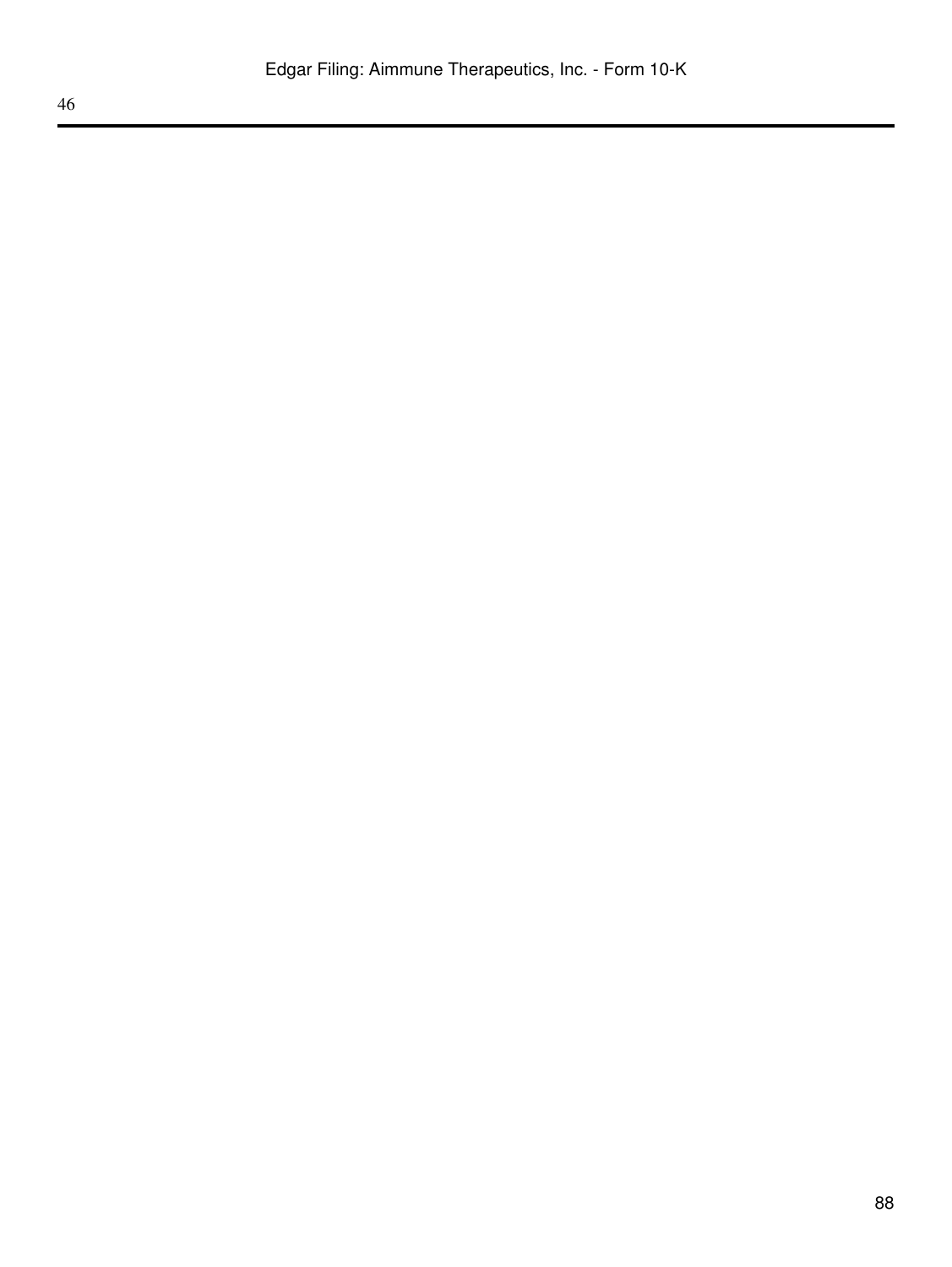Legislative or regulatory healthcare reforms in the United States may make it more difficult and costly for us to obtain regulatory clearance or approval of our product candidates and to produce, market and distribute our products after clearance or approval is obtained.

From time to time, legislation is drafted and introduced in Congress that could significantly change the statutory provisions governing the regulatory approval, manufacture, and marketing of regulated products or the reimbursement thereof. In addition, FDA regulations and guidance are often revised or reinterpreted by the FDA in ways that may significantly affect our business and our products. Any new regulations or revisions or reinterpretations of existing regulations may impose additional costs or lengthen review times of our product candidates. We cannot determine what effect changes in regulations, statutes, legal interpretation or policies, when and if promulgated, enacted or adopted may have on our business in the future. Such changes could, among other things, require:

·additional clinical trials to be conducted prior to obtaining approval;

- ·changes to manufacturing methods;
	- recall, replacement or discontinuance of one or more of our
	- products; and

#### ·additional record keeping.

Each of these would likely entail substantial time and cost and could materially harm our business and our financial results. In addition, delays in receipt of or failure to receive regulatory clearances or approvals for any future products could have a material adverse effect on our business, results of operations, financial condition, prospects and stock price.

In addition, the full impact of recent healthcare reform and other changes in the healthcare industry and in healthcare spending is currently unknown, and may adversely affect our business model. In the United States, the Affordable Care Act was enacted in 2010 with a goal of reducing the cost of healthcare and substantially changing the way healthcare is financed by both government and private insurers. The Affordable Care Act, among other things, increased the minimum Medicaid rebates owed by manufacturers under the Medicaid Drug Rebate Program and extended the rebate program to individuals enrolled in Medicaid managed care organizations, established annual fees and taxes on manufacturers of certain branded prescription drugs, and created a new Medicare Part D coverage gap discount program, in which manufacturers must agree to offer 50% point-of-sale discounts off negotiated prices of applicable brand drugs to eligible beneficiaries during their coverage gap period as a condition for the manufacturer's outpatient drugs to be covered under Medicare Part D.

In addition, other legislative changes have been proposed and adopted in the United States since the Affordable Care Act was enacted. On August 2, 2011, the Budget Control Act of 2011 created measures for spending reductions by Congress. A Joint Select Committee on Deficit Reduction, tasked with recommending a targeted deficit reduction of at least \$1.2 trillion for the years 2013 through 2021, was unable to reach required goals, thereby triggering the legislation's automatic reduction to several government programs. This included aggregate reductions of Medicare payments to providers of 2% per fiscal year, which went into effect on April 1, 2013 and, due to subsequent legislative amendments to the statute, will remain in effect through 2025 unless additional Congressional action is taken. On January 2, 2013, the American Taxpayer Relief Act of 2012 was signed into law, which, among other things, further reduced Medicare payments to several providers, including hospitals.

It is likely that federal and state legislatures within the United States and foreign governments will continue to consider changes to existing healthcare legislation. We cannot predict the reform initiatives that may be adopted in the future or whether initiatives that have been adopted will be repealed or modified. The continuing efforts of the government, insurance companies, managed care organizations and other payors of healthcare services to contain or reduce costs of healthcare may adversely affect the demand for any drug products for which we may obtain regulatory approval, our ability to set a price that we believe is fair for our products, our ability to obtain coverage and reimbursement approval for a product, our ability to generate revenues and achieve or maintain profitability, and the level of taxes that we are required to pay.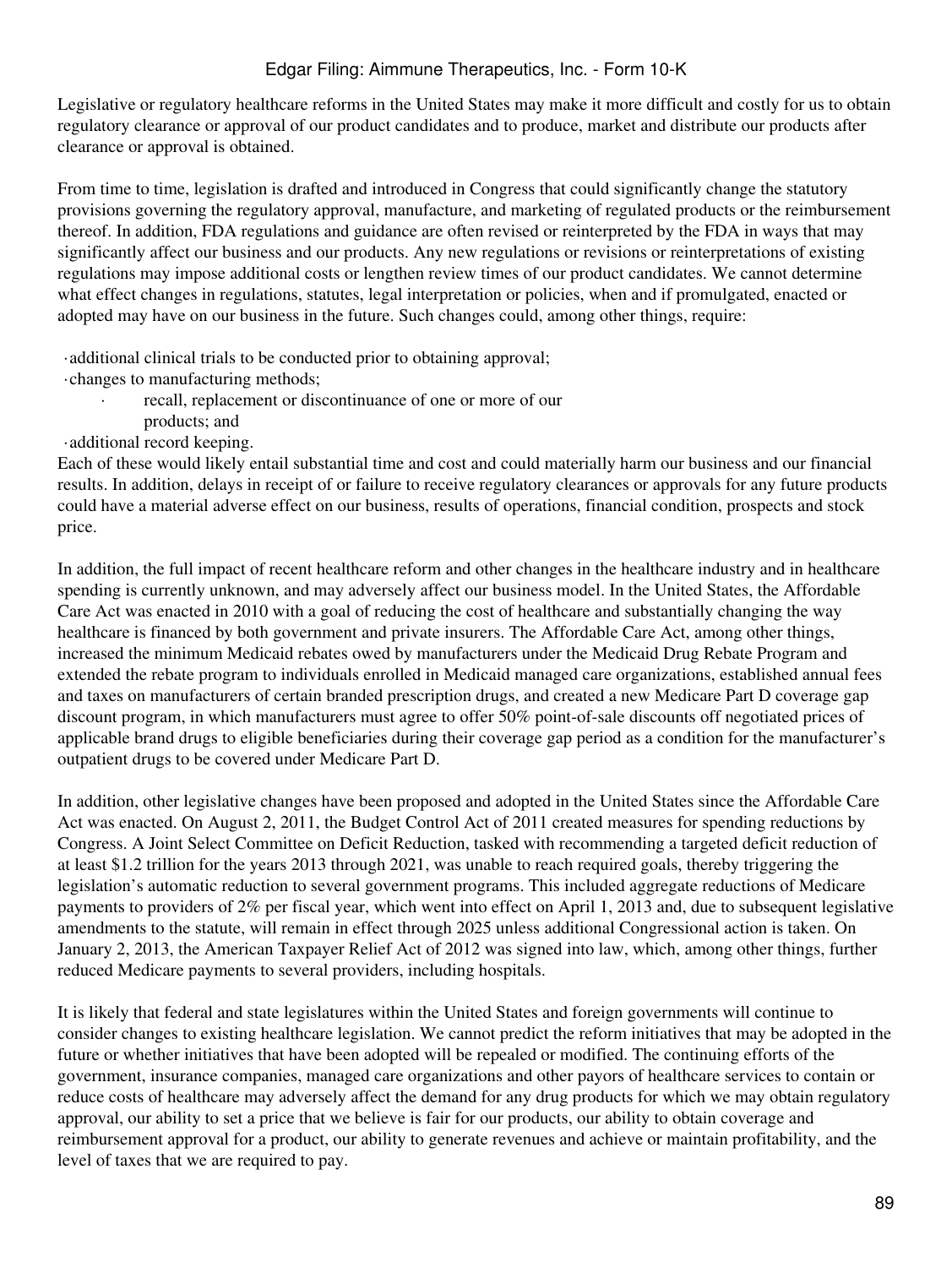Neither a Fast-Track designation nor a Breakthrough Therapy designation by the FDA may actually lead to a faster development or regulatory review or approval process.

Even though we do have Fast-Track designation for AR101 for oral immunotherapy of peanut sensitive adults and children and Breakthrough Therapy designation for AR101 for oral immunotherapy of peanut sensitive children and adolescents (ages 4-17), we may not experience a faster development process, review or approval compared to conventional FDA procedures. The FDA may withdraw Fast-Track designation or Breakthrough Therapy designation if it believes that the designation is no longer supported by data from our clinical development program or other sources.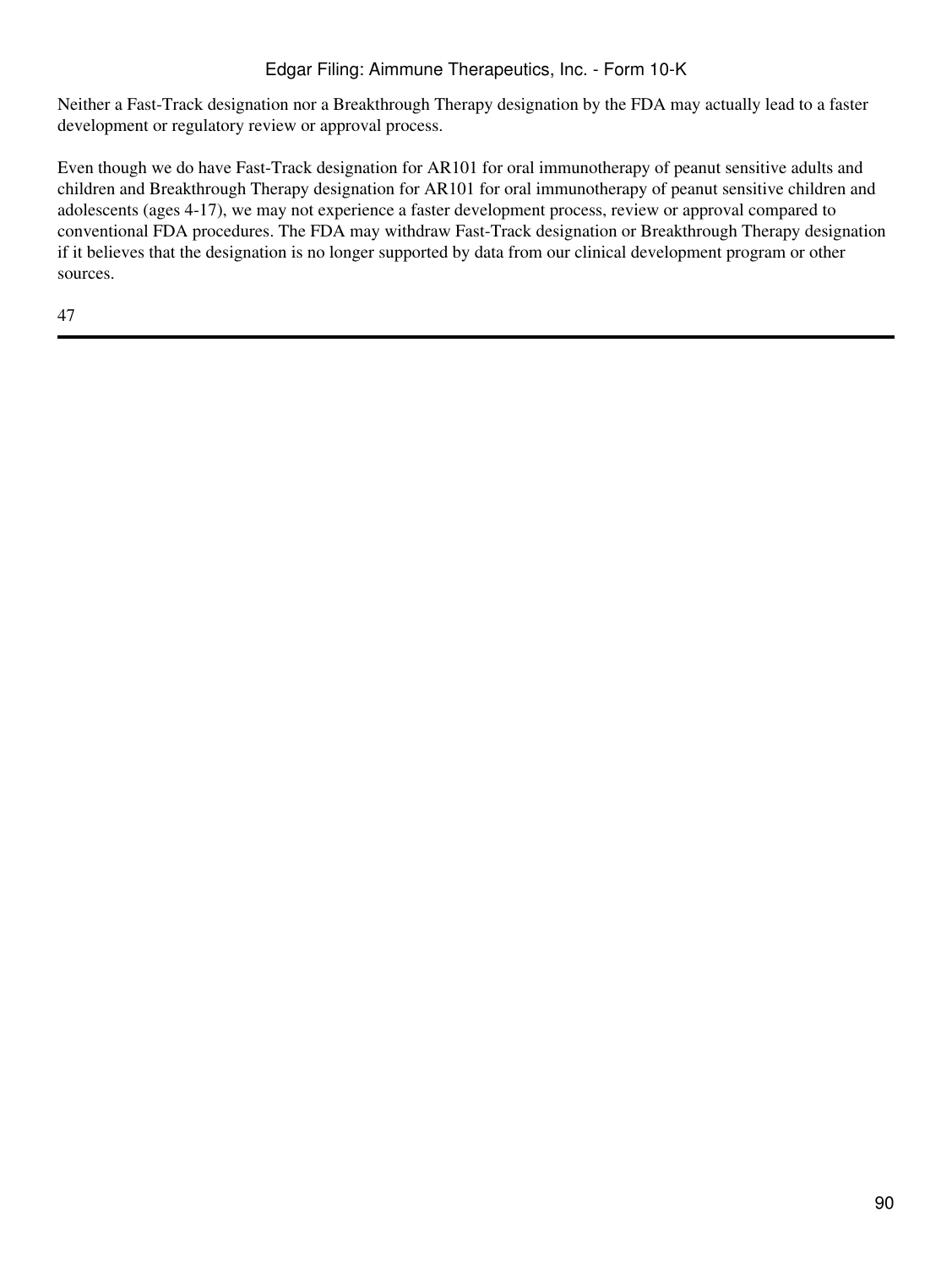Risks Related to Intellectual Property

If we are unable to obtain and maintain adequate intellectual property protection for AR101 or any future product candidates, we may not be able to compete effectively in our market.

Our commercial success depends in part on our ability to obtain and maintain proprietary or intellectual property protection in the United States and other countries for AR101 and any future product candidates. We intend to rely upon a combination of patents, trademarks, trade secrets and confidentiality agreements to protect our product candidates. Evaluating the strength of patents in the biotechnology and pharmaceutical fields involves complex legal and scientific questions and, as a result, the patent position of biopharmaceutical companies can generally be highly uncertain. Further, any disclosure to or misappropriation by third parties of our confidential or proprietary information could enable competitors to quickly duplicate or surpass our technological achievements, thus eroding our competitive position in our market.

The degree of patent protection we require to successfully commercialize our product candidates may be unavailable or severely limited in some cases and may not adequately protect our rights or permit us to gain or maintain any competitive advantage. Though we currently own a single issued patent in the United States covering certain of our manufacturing methods for AR101, we do not anticipate that we will be able to obtain a composition of matter patent over the active pharmaceutical ingredient in AR101 or for any other product candidates that are based on widely or readily available food products. Although we have filed patent applications that relate to the manufacture, formulation, stability and other aspects of AR101 and certain of our other product candidates, only one patent, covering certain of our manufacturing methods for AR101, has been issued in the United States. We cannot assure our stockholders that they will result in any additional issued patents in the U.S. or foreign countries. Even if any such additional patents issue, we cannot assure our stockholders that they or any other patents we obtain will include any claims with a scope sufficient to protect AR101 or any other future product candidate or otherwise provide us with meaningful protection or competitive advantage.

The patent prosecution process is expensive and time-consuming, and we may not be able to file and prosecute all necessary or desirable patent applications at a reasonable cost or in a timely manner. It is also possible that we will fail to identify patentable aspects of our research and development output before it is too late to obtain patent protection. In addition, the laws of foreign countries may not protect our rights to the same extent as the laws of the United States. Furthermore, patents have a limited lifespan. In the United States, the natural expiration of a patent is generally twenty years after it is filed. Various extensions may be available; however, the life of a patent, and the protection it affords, is limited. Given the amount of time required for the development, testing and regulatory review of new drug candidates, patents protecting such candidates might expire before or shortly after such candidates are commercialized. If we encounter delays in our clinical trials or other delays during the regulatory approval process, even if we obtain patents covering AR101 or other product candidates, the period of time during which we could exclusively market AR101 or such other product candidates under such patents would be reduced. As a result, any patents we obtain may not provide us with adequate and continuing patent protection sufficient to exclude others from commercializing products similar or identical to our product candidates, including generic versions of such products.

The issuance of a patent is not conclusive as to its inventorship, scope, validity or enforceability, and therefore, to the extent that we acquire patent protection with respect to AR101 or other product candidates, third parties may still challenge our patents in the courts or patent offices in the United States and abroad. Any issued patents we obtain could be narrowed, invalidated, held unenforceable or circumvented, any of which could limit our ability to prevent competitors and other third parties from developing and marketing similar products or limit the length of terms of patent protection we may obtain for our product candidates. Competitors or other third parties may also claim that they invented the inventions claimed in our patent applications, or any patents that may issue in the future, prior to us, or may file patent applications before we do. Further, our competitors might conduct research and development activities in countries where we do not have patent rights and then use the information learned from such activities to develop competitive products for sale in our major commercial markets. Such challenges may also result in our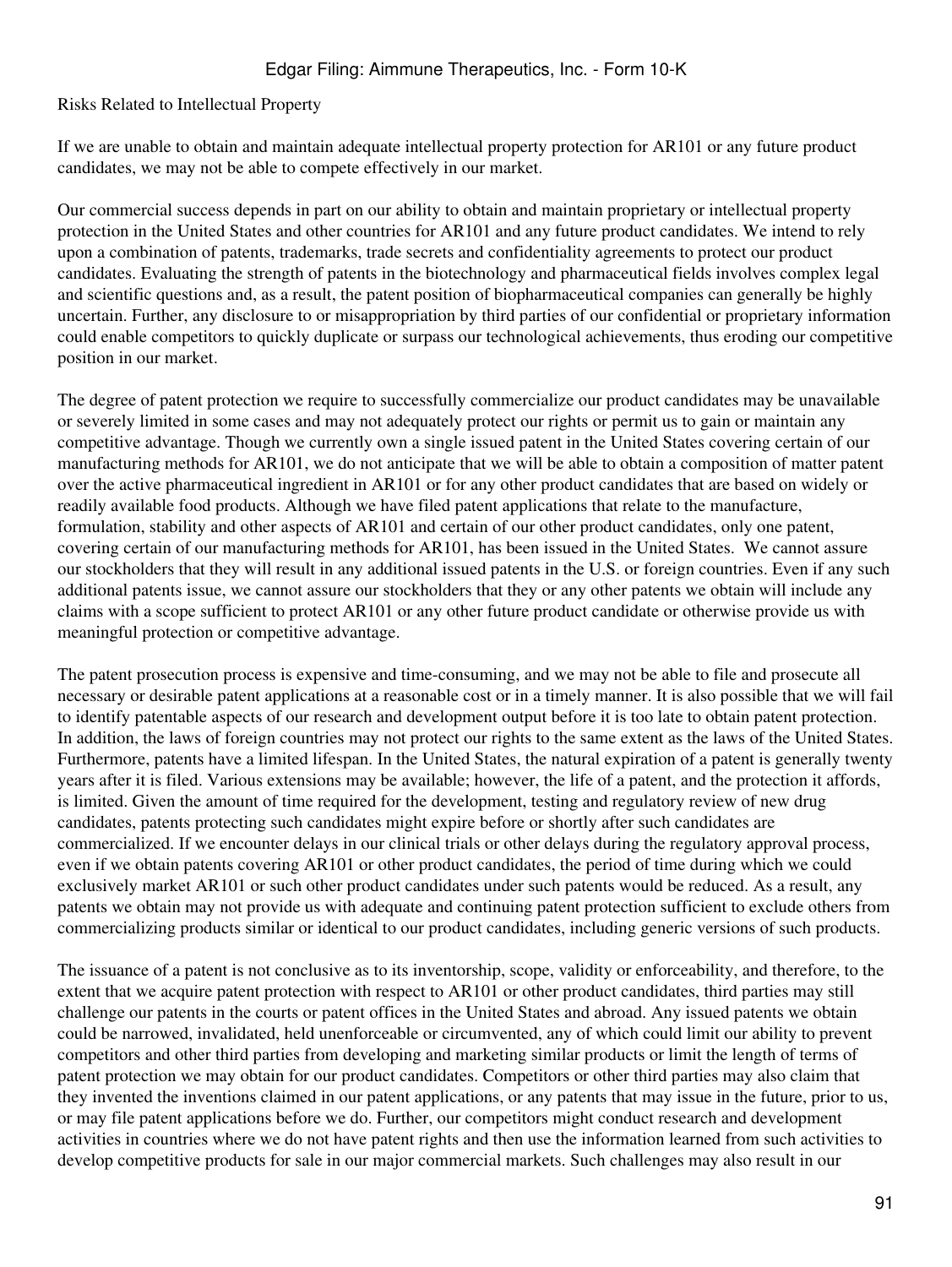inability to manufacture or commercialize our future products, including AR101, without infringing third-party patent rights. If the breadth or strength of protection provided by any patents we obtain with respect to AR101 or any future product candidates is successfully challenged, then our ability to commercialize AR101 or any future product candidates could be negatively affected, and we may face unexpected competition that could have a material adverse impact on our business.

Even if they are unchallenged, any patents issuing from our pending patent applications may not adequately protect our intellectual property or prevent others from designing around our claims to circumvent those patents by developing similar or alternative technologies or drugs in a non-infringing manner. For example, a third party may develop a competitive product that provides benefits similar to AR101 or a future product candidate but falls outside the scope of our patent protection. If the patent protection covering our product candidates is not sufficiently broad to impede such competition, our ability to successfully commercialize our product candidates could be negatively affected, which would harm our business.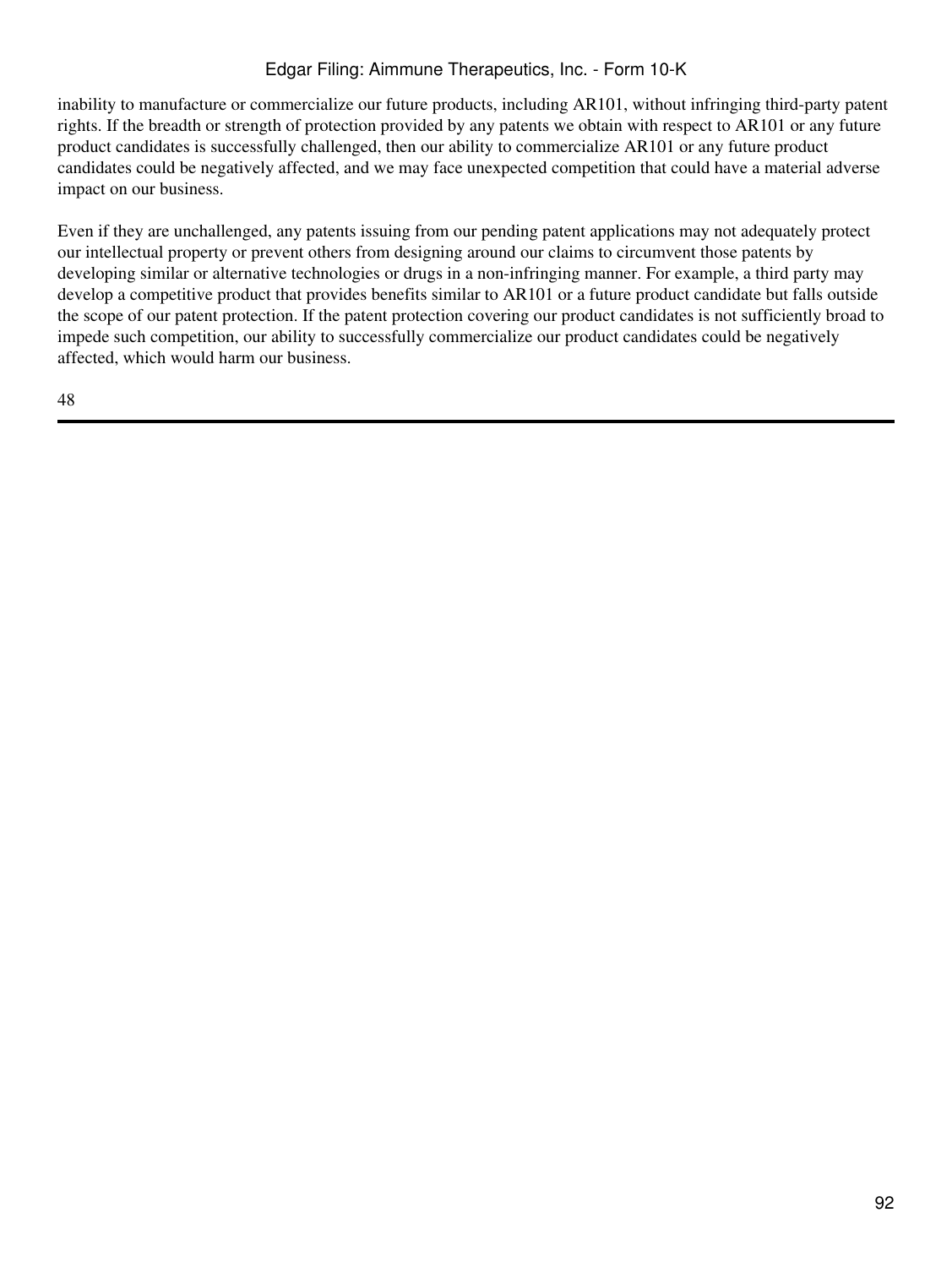In addition, we may in the future be subject to claims by our former employees or consultants asserting an ownership right in our patents or patent applications, as a result of the work they performed on our behalf. Although we generally require all of our employees, consultants and advisors and any other third parties who have access to our proprietary know-how, information or technology to assign their inventions to us, we cannot be certain that we have executed such agreements with all parties who may have contributed to our intellectual property, nor can we be certain that our agreements with such parties will be upheld in the face of a potential challenge, or that they will not be breached, for which we may not have an adequate remedy.

We may become subject to claims alleging infringement of third-party patents or proprietary rights, the outcome of which could result in delay or prevent the development and commercialization of AR101 or any future product candidates or otherwise prevent us from competing effectively in our market.

Our commercial success depends upon our ability and the ability of our collaborators to develop, manufacture, market and sell our drug candidates and use our proprietary technologies without infringing or otherwise violating the proprietary rights and intellectual property of third parties. The biotechnology and pharmaceutical industries are characterized by extensive and frequent litigation regarding patents and other intellectual property rights. Third parties, including our competitors, may initiate legal proceedings against us or our collaborators alleging that we are infringing or otherwise violating their patent or other intellectual property rights. Given the vast number of patents in our field of technology, we cannot assure our stockholders that AR101 or any future product candidates we develop will not infringe existing patents or patents that may be granted in the future. Because patent applications can take many years to issue and may be confidential for 18 months or more after filing, and because pending patent claims can be revised before issuance, there may be applications now pending of which we are unaware that may later result in issued patents that may be infringed by the manufacture, use or sale of AR101 or any future product candidates. If a patent holder believes our drug product candidate infringes on its patent, the patent holder may sue us even if we have received patent protection for our technology.

If a patent infringement suit were brought against us or any future collaborators, we or they could be forced to stop or delay the research, development, manufacturing or sales of the product or product candidate that is the subject of the suit. Defending any such claims would cause us to incur substantial expenses of financial and other resources and, if unsuccessful, we could be forced to pay substantial damages, including treble damages and attorney's fees if we are found to have willfully infringed a third-party patent. Furthermore, we may be required to indemnify our collaborators against such claims.

We may choose to seek, or may be required to seek, a license from the third-party patent holder and would most likely be required to pay license fees or royalties or both, each of which could be substantial. These licenses may not be available on commercially reasonable terms, however, or at all. Even if we were able to obtain a license, the rights we obtain may be nonexclusive, which would provide our competitors access to the same intellectual property rights upon which we are forced to rely. Ultimately, we could be prevented from commercializing a product, or forced to redesign it, or to cease aspects of our business operations if, as a result of actual or threatened patent infringement claims, we or our collaborators are unable to enter into licenses on acceptable terms. Even if we are successful in defending against any infringement claims, litigation is expensive and time-consuming and is likely to divert management's attention and substantial resources from our core business, which could harm our business.

We may become involved in lawsuits to protect or enforce our patents and other intellectual property rights, the outcome of which would be uncertain and could have a material adverse effect on the success of our business.

Competitors and other third parties may infringe, misappropriate or otherwise violate any patents we obtain or other intellectual property rights. To counter infringement or unauthorized use, we may be required to initiate infringement proceedings, which can be expensive and time-consuming. A court may disagree with our allegations, however, and may refuse to stop the other party from using the technology at issue on the grounds that our patents do not cover the third-party technology in question. Further, such third parties could counterclaim that we infringe their intellectual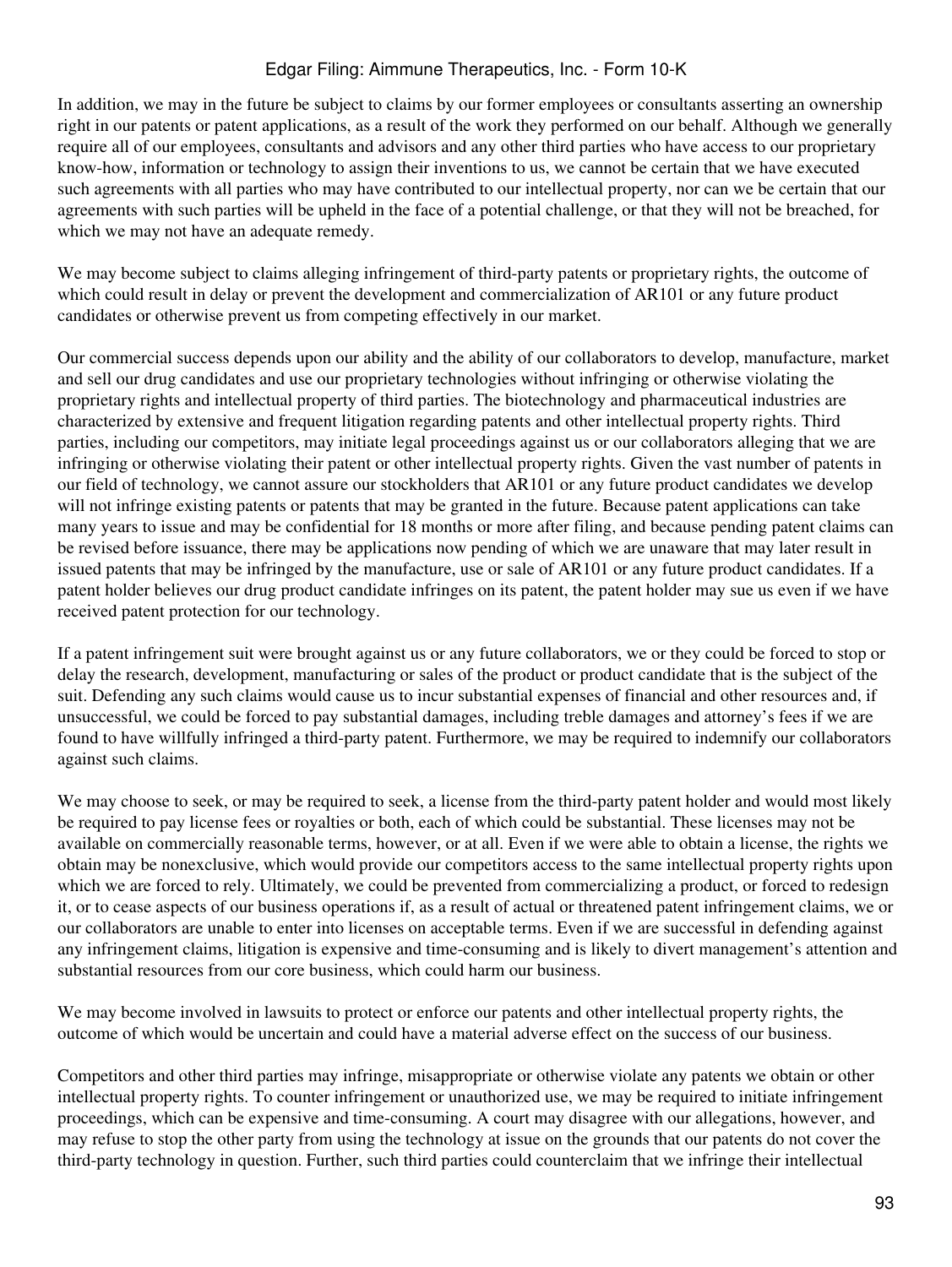property or that a patent we have asserted against them is invalid or unenforceable. In patent litigation in the United States, defendant counterclaims challenging the validity, enforceability or scope of asserted patents are commonplace.

In addition, third parties may initiate their own legal proceedings against us to assert such challenges to our intellectual property rights. For example, we may be subject to a third-party submission of prior art to the United States Patent and Trademark Office, or USPTO, challenging the priority of an invention claimed within any patents we may obtain. Such third-party prior art submissions may also be made prior to a patent's issuance, precluding such issuance at all. We may become involved in opposition, derivation, reexamination, inter partes review, post-grant review or interference proceedings challenging our patent rights or the patent rights of others from whom we have obtained licenses to such rights. We may also become involved in similar opposition proceedings in the European Patent Office or similar offices in other jurisdictions regarding our intellectual property rights.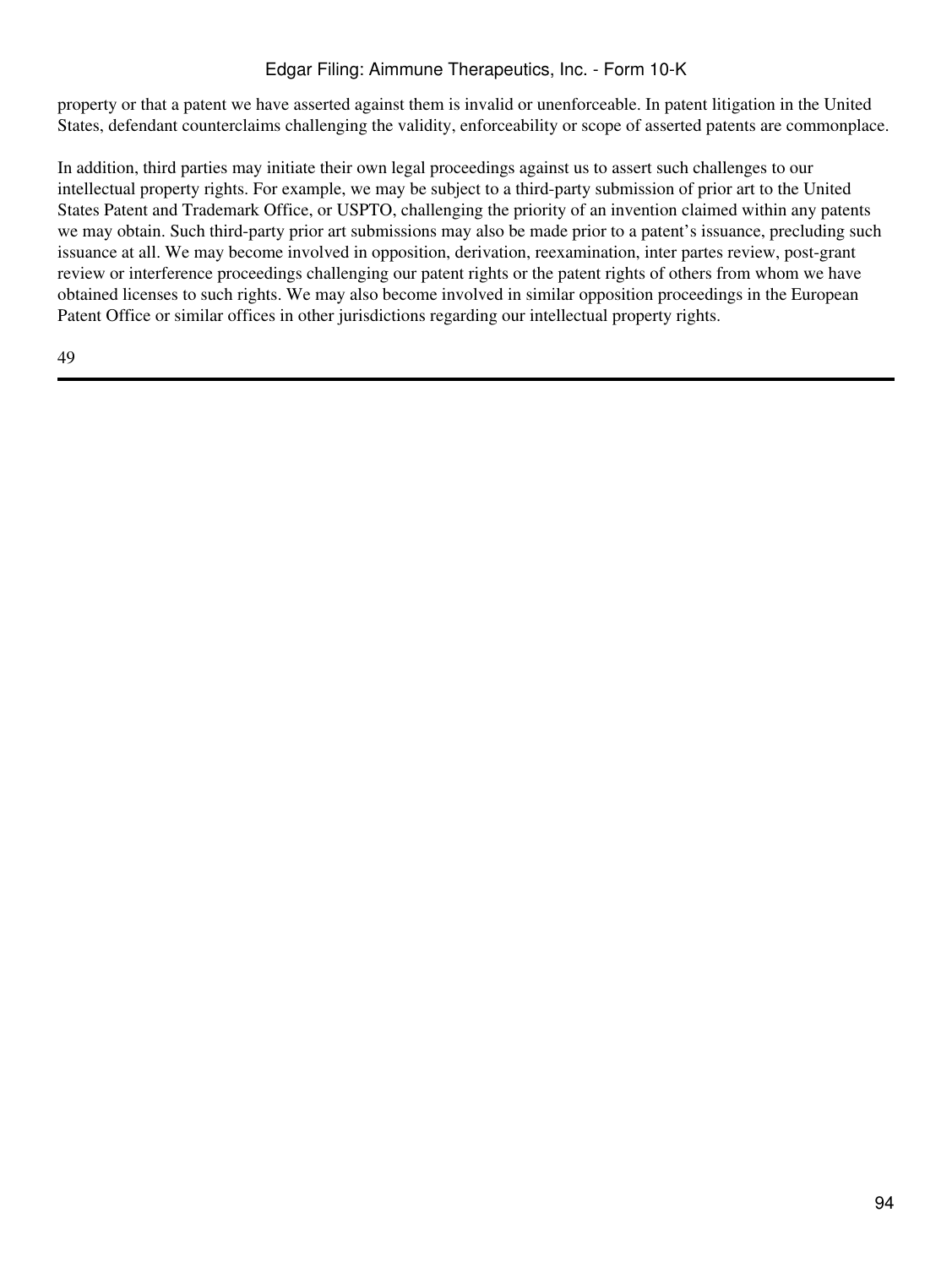The outcome of any such proceeding is generally unpredictable. Grounds for a validity challenge could be an alleged failure to meet any of several statutory requirements, including lack of novelty, obviousness or non-enablement. Patents may be unenforceable if someone connected with prosecution of the patent withheld relevant information from the USPTO or made a misleading statement during prosecution. It is possible that prior art of which we and the patent examiner were unaware during prosecution exists, which could render any patents we obtain invalid. Moreover, it is also possible that prior art may exist that we are aware of but do not believe is relevant to patents we may obtain, but that could nevertheless be determined to render such patents invalid. An adverse result in any litigation or other proceeding to defend or enforce any patents we may obtain could put one or more of such patents at risk of being invalidated, held unenforceable, or interpreted narrowly. If a defendant were to prevail on a legal assertion of invalidity or unenforceability of any patents we obtain covering AR101 or future product candidates, we would lose at least part, and perhaps all, of any patent protection covering such product candidate, which would materially impair our competitive position.

Intellectual property litigation could cause us to spend considerable resources and would be likely to distract our personnel from their normal responsibilities.

Litigation or other legal proceedings relating to intellectual property claims, with or without merit, is unpredictable and generally expensive and time-consuming and is likely to divert significant resources from our core business, including distracting our technical and management personnel from their normal responsibilities. Furthermore, because of the substantial amount of discovery required in connection with intellectual property litigation, there is a risk that some of our confidential information could be compromised by disclosure during this type of litigation. In addition, there could be public announcements of the results of hearings, motions or other interim proceedings or developments and if securities analysts or investors perceive these results to be negative, it could have a substantial adverse effect on the price of our common stock. Such litigation or proceedings could substantially increase our operating losses and reduce the resources available for development activities or any future sales, marketing or distribution activities.

We may not have sufficient financial or other resources to adequately conduct such litigation or proceedings. Some of our competitors may be able to sustain the costs of such litigation or proceedings more effectively than we can because of their greater financial resources and more mature and developed intellectual property portfolios. Accordingly, despite our efforts, we may not be able to prevent third parties from infringing upon or misappropriating or from successfully challenging our intellectual property rights. Uncertainties resulting from the initiation and continuation of patent litigation or other proceedings could have a material adverse effect on our ability to compete in the marketplace.

Changes in U.S. patent law could diminish the value of patents in general, thereby impairing our ability to protect our products.

As is the case with other biopharmaceutical companies, our success is heavily dependent on intellectual property, including patents. Obtaining and enforcing patents in the biopharmaceutical industry involve both technological and legal complexity. Therefore, obtaining and enforcing biopharmaceutical patents is costly, time consuming and inherently uncertain. Recent patent reform legislation in the United States and other countries, including the Leahy-Smith America Invents Act, or Leahy-Smith Act, signed into law on September 16, 2011, could increase those uncertainties and costs. The Leahy-Smith Act includes a number of significant changes to U.S. patent law. These include provisions that affect the way patent applications are prosecuted, redefine prior art and provide more efficient and cost-effective avenues for competitors to challenge the validity of patents. In addition, the Leahy-Smith Act has transformed the U.S. patent system into a "first-to-file" system. The first-to-file provisions, however, only became effective on March 16, 2013. Accordingly, it is not yet clear what, if any, impact the Leahy-Smith Act will have on the operation of our business. However, the Leahy-Smith Act and its implementation could make it more difficult to obtain patent protection for our technology and could increase the uncertainties and costs surrounding the prosecution of our patent applications and the enforcement or defense of any patents we obtain, all of which could harm our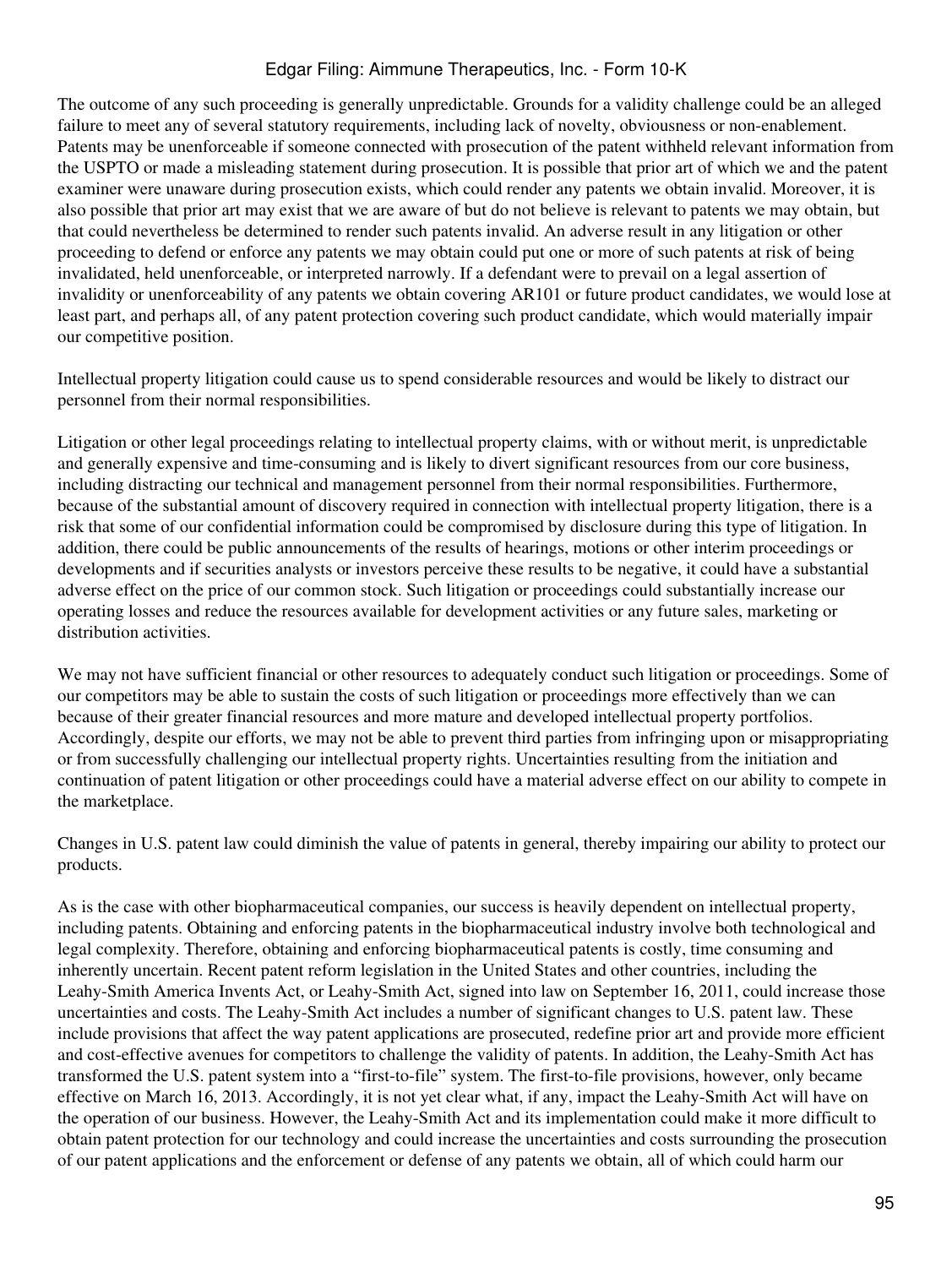business, results of operations and financial condition.

The United States Supreme Court has ruled on several patent cases in recent years, either narrowing the scope of patent protection available in certain circumstances or weakening the rights of patent owners in certain situations. In addition to increasing uncertainty with regard to our ability to obtain patents in the future, this combination of events has created uncertainty with respect to the value of patents once obtained. Depending on future actions by the U.S. Congress, the federal courts, and the USPTO, the laws and regulations governing patents could change in unpredictable ways that would weaken our ability to obtain new patents or to enforce any patents that we might obtain in the future.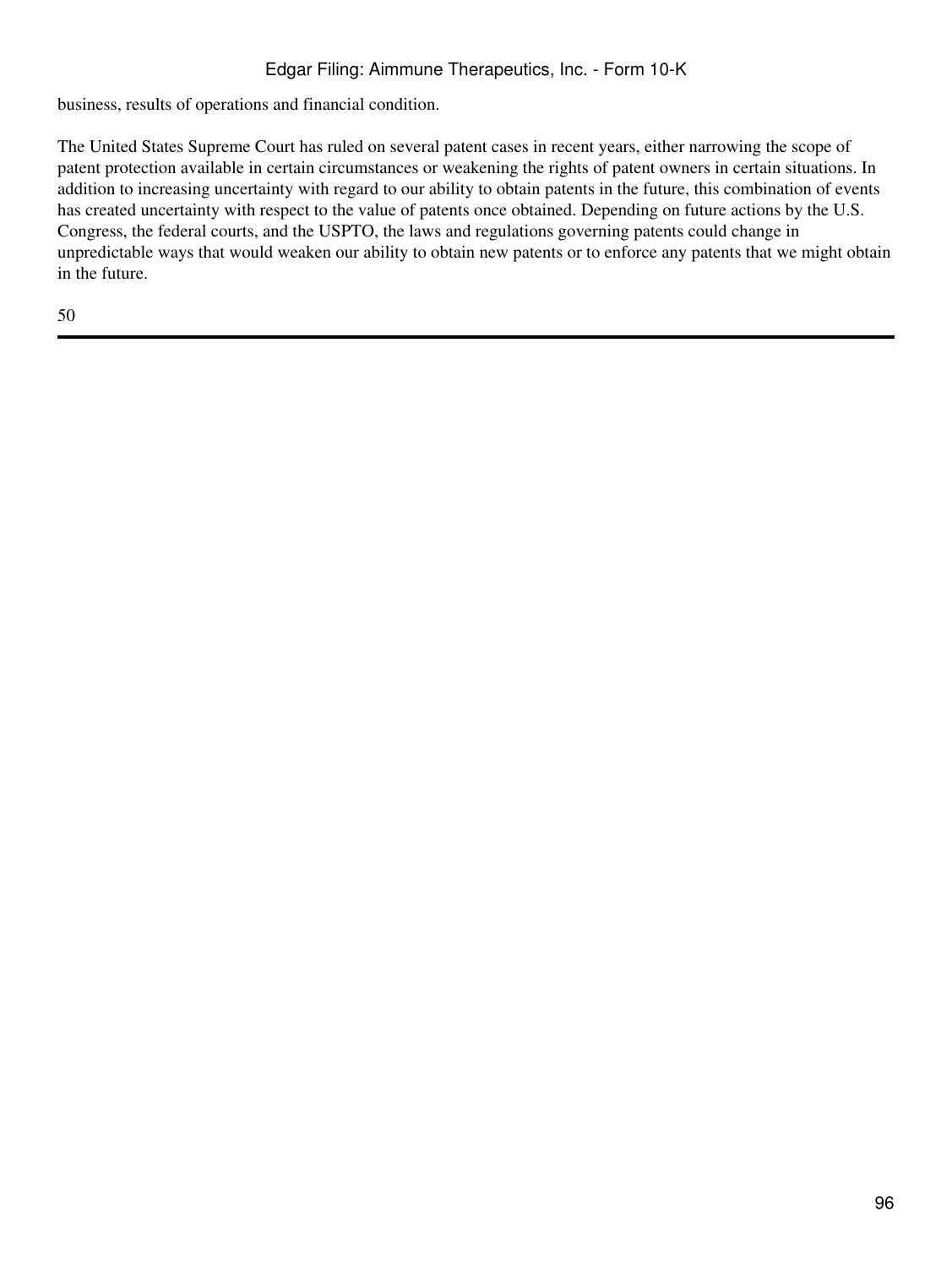Obtaining and maintaining our patent protection depends on compliance with various procedural, document submission, fee payment and other requirements imposed by governmental patent agencies, and our patent protection could be reduced or eliminated for non-compliance with these requirements.

The USPTO and various foreign patent agencies require compliance with a number of procedural, documentary, fee payment and other provisions to maintain patent applications and issued patents. In addition, periodic maintenance fees and various other governmental fees on patents and patent applications often must be paid to the USPTO and foreign patent agencies over the lifetime of the patents or for the prosecution of patent applications. While an unintentional lapse can in many cases be cured by payment of a late fee or by other means in accordance with the applicable rules, there are situations in which noncompliance can result in abandonment or lapse of the patent or patent application, resulting in partial or complete loss of patent rights in the relevant jurisdiction. Non-compliance events that could result in abandonment or lapse of a patent or patent application include, but are not limited to, failure to respond to official actions within prescribed time limits, non-payment of fees and failure to properly legalize and submit formal documents. If we fail to maintain the patents and patent applications covering our products or procedures, we may not be able to stop a competitor from marketing products that are the same as or similar to our products, which would have a material adverse effect on our business.

We may not be able to effectively enforce our intellectual property rights throughout the world.

Filing, prosecuting and defending patents on our product candidates in all countries throughout the world would be prohibitively expensive. Many companies have encountered significant problems in protecting and defending intellectual property rights in certain foreign jurisdictions. The requirements for patentability differ, in varying degrees, from country to country. The legal systems of some countries, particularly developing countries, do not favor the enforcement of patent and other intellectual property rights, especially those relating to life sciences. This could make it difficult for us to stop the infringement of any patents we obtain or the misappropriation of our other intellectual property rights. In addition, many countries limit the enforceability of patents against third parties, including government agencies or government contractors. In these countries, patents may provide limited or no benefit. Moreover, our ability to protect and enforce our intellectual property rights may be adversely affected by unforeseen changes in foreign intellectual property laws.

Proceedings to enforce our patent rights in foreign jurisdictions, regardless of whether successful, would result in substantial costs and divert our efforts and attention from other aspects of our business. Furthermore, while we intend to protect our intellectual property rights in our expected significant markets, we cannot ensure that we will be able to initiate or maintain similar efforts in all jurisdictions in which we may wish to market AR101 or any future products. Accordingly, our efforts to protect our intellectual property rights in such countries may be inadequate, which may have an adverse effect on our ability to successfully commercialize our products in all of our expected significant foreign markets.

If we are unable to protect the confidentiality of our trade secrets and proprietary know-how or if competitors independently develop viable competing products, our business and competitive position may be harmed.

We rely on trade secrets and confidentiality agreements to protect our proprietary know-how and other confidential information related to our development processes and other elements of our technology for which patent protection may not be available or may be difficult to obtain or enforce. Although we require all of our employees to assign their inventions to us, and endeavor to execute confidentiality agreements with all of our employees, consultants, advisors and any third parties who have access to our proprietary know-how and other confidential information related to such technology, we cannot be certain that we have executed such agreements with all parties who may have helped to develop our intellectual property or who had access to our proprietary information, nor can we be certain that our agreements will not be breached.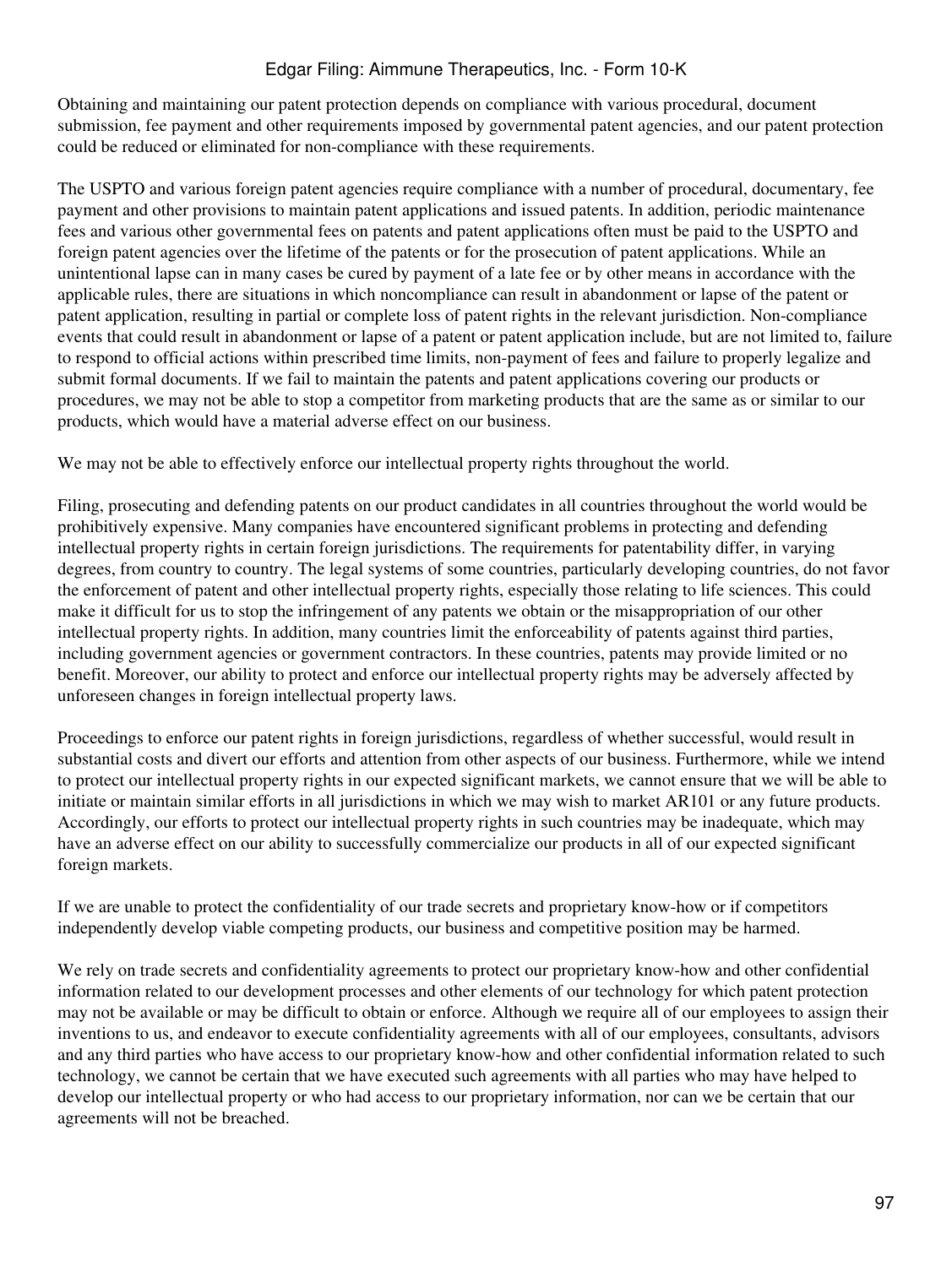Monitoring unauthorized uses and disclosures is difficult, and we do not know whether the steps we have taken to protect our proprietary technologies will be effective. We cannot guarantee that our trade secrets and other proprietary and confidential information will not be disclosed or that competitors will not otherwise gain access to our trade secrets. If any of the parties to these confidentiality agreements breaches or violates the terms of such agreements, we may not have adequate remedies for any such breach or violation, and we could lose our trade secrets as a result. Enforcing a claim that a third party illegally obtained and is using our trade secrets, like patent litigation, is expensive and time-consuming, and the outcome is unpredictable. Further, the laws of some foreign countries do not protect proprietary rights to the same extent or in the same manner as the laws of the United States. As a result, we may encounter significant problems in protecting and defending our intellectual property both in the United States and abroad.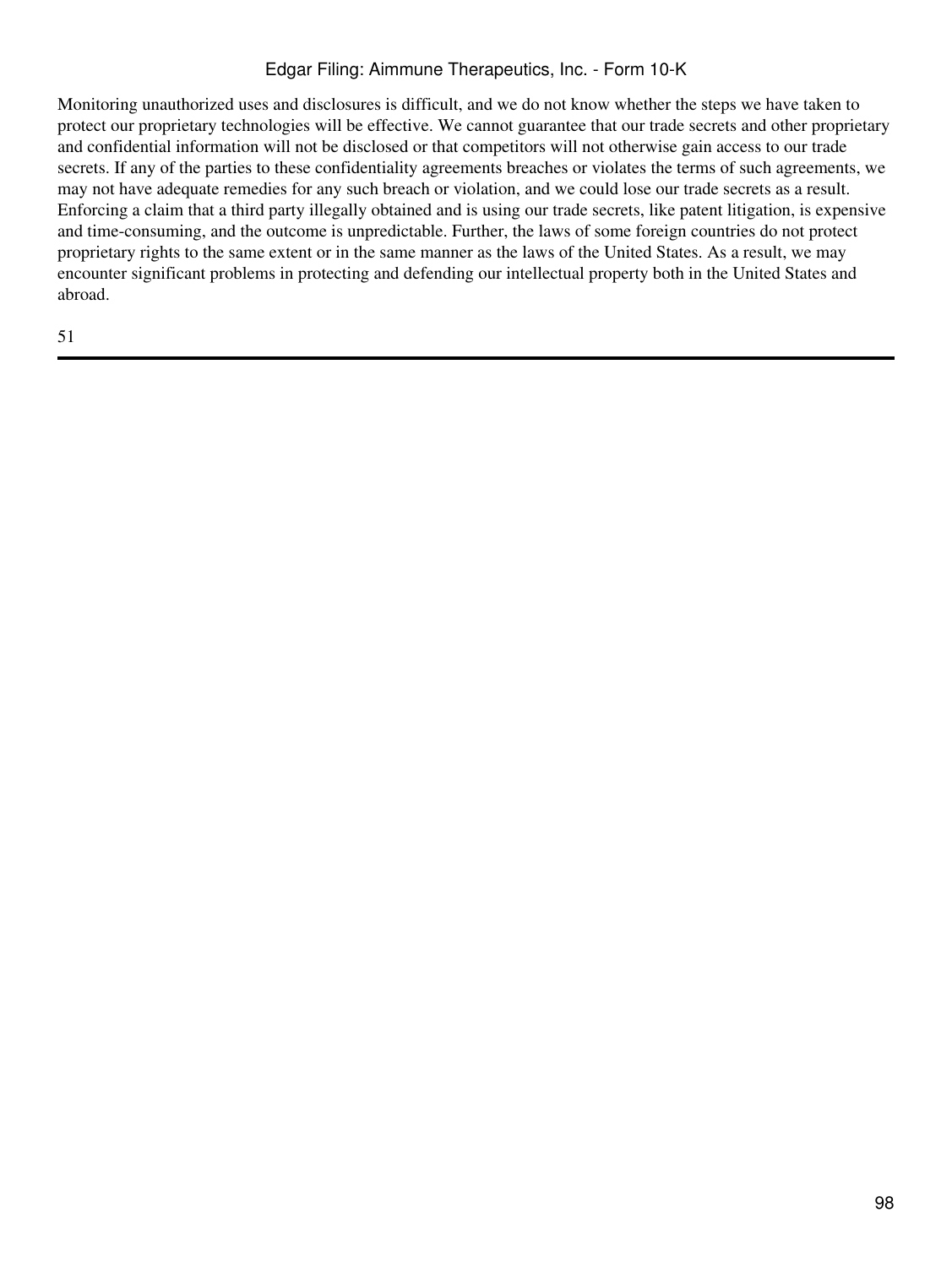Even if we are able to adequately protect our trade secrets and proprietary information, our trade secrets could otherwise become known or could be independently discovered by our competitors. Competitors could purchase our products and attempt to replicate some or all of the competitive advantages we derive from our development efforts, willfully infringe our intellectual property rights, design around our protected technology or develop their own competitive technologies that fall outside of our intellectual property rights. If any of our trade secrets were to be lawfully obtained or independently developed by a competitor, in the absence of patent protection, we would have no right to prevent them, or those to whom they communicate, from using that technology or information to compete with us. If our trade secrets are not adequately protected so as to protect our market against competitors' products, our competitive position could be adversely affected, as could our business.

Risks Related to Our Common Stock

Our stock price may be volatile, and investors in our common stock could incur substantial losses.

The trading price of our common stock has been highly volatile and could be subject to wide fluctuations in response to various factors, including the following:

- ·results of, or delays in, our clinical trials;
- ·regulatory approval or our receipt of a complete response letter to AR101 and our other product candidates, or limitations to specific label indications or patient populations for its use, or changes or delays in the regulatory review process;
- ·severe adverse events in our trials or in our competitors' trials as a result of exposure to the peanut allergen;
- ·therapeutic innovations or new products developed by us or our competitors;
- ·adverse actions taken by regulatory authorities with respect to our clinical trials, manufacturing supply chain or sales and marketing activities;
- ·changes or developments in laws or regulations applicable to AR101 and our other product candidates;
- ·any changes to our relationship with any manufacturers or suppliers;
- ·the success or failure of our efforts to acquire, license or develop additional product candidates;
- ·any intellectual property infringement actions in which we may become involved;
- ·announcements concerning our competitors or the pharmaceutical industry in general;
- ·achievement of expected product sales and profitability;
- ·manufacturing, supply or distribution delays or shortages;
- ·acquisitions or significant partnerships by us or our competitors;
- ·actual or anticipated fluctuations in our operating results;
- ·changes in financial estimates or recommendations by securities analysts;
- ·failure to meet financial projections that we or the investment community may provide;
- ·trading volume of our common stock;
- ·an inability to obtain additional funding;
- ·sales of our common stock by us, our executive officers and directors or our stockholders in the future;
- ·general economic and market conditions and overall fluctuations in the United States equity markets; and
- ·additions or departures of any of our key scientific or management personnel.
- As a result of this volatility, investors may experience losses on their investment in our stock.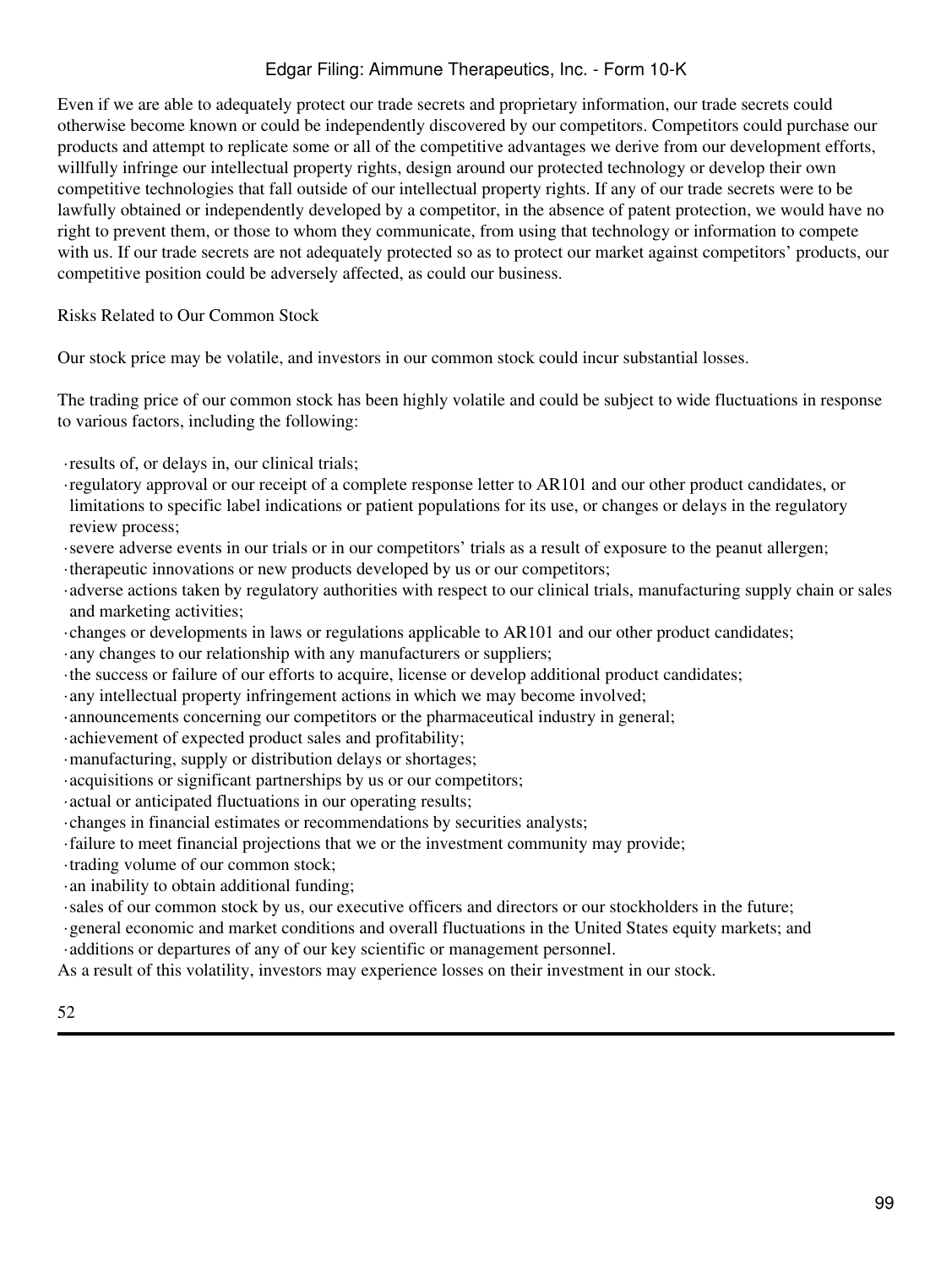In addition, the stock markets in general, and the markets for pharmaceutical, biopharmaceutical and biotechnology stocks in particular, have experienced extreme volatility that may have been unrelated to the operating performance of the issuer. These broad market fluctuations may adversely affect the trading price or liquidity of our common stock. In the past, when the market price of a stock has been volatile, holders of that stock have sometimes instituted securities class action litigation against the issuer. If any of our stockholders were to bring such a lawsuit against us, we could incur substantial costs defending the lawsuit and the attention of our management would be diverted from the operation of our business, which could seriously harm our financial position. Any adverse determination in litigation could also subject us to significant liabilities.

An active market for our common stock may not be maintained

Prior to our IPO in August 2015, there had been no public market for shares of our common stock. Our stock only recently began trading on The NASDAQ Global Select Market, but we can provide no assurance that we will be able to maintain an active trading market on The NASDAQ Global Select Market or any other exchange in the future. If an active market for our common stock does not develop or is not maintained, it may be difficult for our stockholders to sell shares without depressing the market price for the shares or at all. An inactive market may also impair our ability to raise capital by selling shares and may impair our ability to acquire other businesses, applications or technologies using our shares as consideration.

If securities or industry analysts issue an adverse or misleading opinion regarding our stock, our stock price and trading volume could decline.

The trading market for our common stock is influenced by the research and reports that industry or securities analysts publish about us or our business. If any of the analysts who cover us issue an adverse or misleading opinion regarding us, our business model, our intellectual property or our stock performance, or if our clinical trials and operating results fail to meet the expectations of analysts, our stock price would likely decline. If one or more of these analysts cease coverage of us or fail to publish reports on us regularly, we could lose visibility in the financial markets, which in turn could cause our stock price or trading volume to decline.

We are an "emerging growth company" and as a result of the reduced disclosure and governance requirements applicable to emerging growth companies, our common stock may be less attractive to investors.

We are an "emerging growth company," as defined in the JOBS Act, and, for so long as we remain an emerging growth company as defined in the JOBS Act, we intend to take advantage of certain exemptions from various reporting requirements that are applicable to other public companies that are not emerging growth companies, including, but not limited to, not being required to comply with the auditor attestation requirements of Section 404, reduced disclosure obligations regarding executive compensation in our periodic reports and proxy statements and exemptions from the requirements of holding a nonbinding advisory vote on executive compensation and stockholder approval of any golden parachute payments not previously approved. We cannot predict if investors will find our common stock less attractive because we will rely on these exemptions. If some investors find our common stock less attractive as a result, there may be a less active trading market for our common stock and our stock price may be more volatile. We may take advantage of these reporting exemptions until we are no longer an emerging growth company. We will remain an emerging growth company until the earlier of (1) December 31, 2020, (2) the last day of the year in which we have total annual gross revenue of at least \$1.0 billion, (3) the last day of the year in which we are deemed to be a "large accelerated filer" as defined in Rule 12b-2 under the Securities Exchange Act of 1934, as amended, or the Exchange Act, which would occur if the market value of our common stock held by non-affiliates exceeded \$700.0 million as of the last business day of the second fiscal quarter of such year or (4) the date on which we have issued more than \$1.0 billion in non-convertible debt securities during the prior three-year period.

Our principal stockholders and management own a significant percentage of our stock and will be able to exert significant control over matters subject to stockholder approval.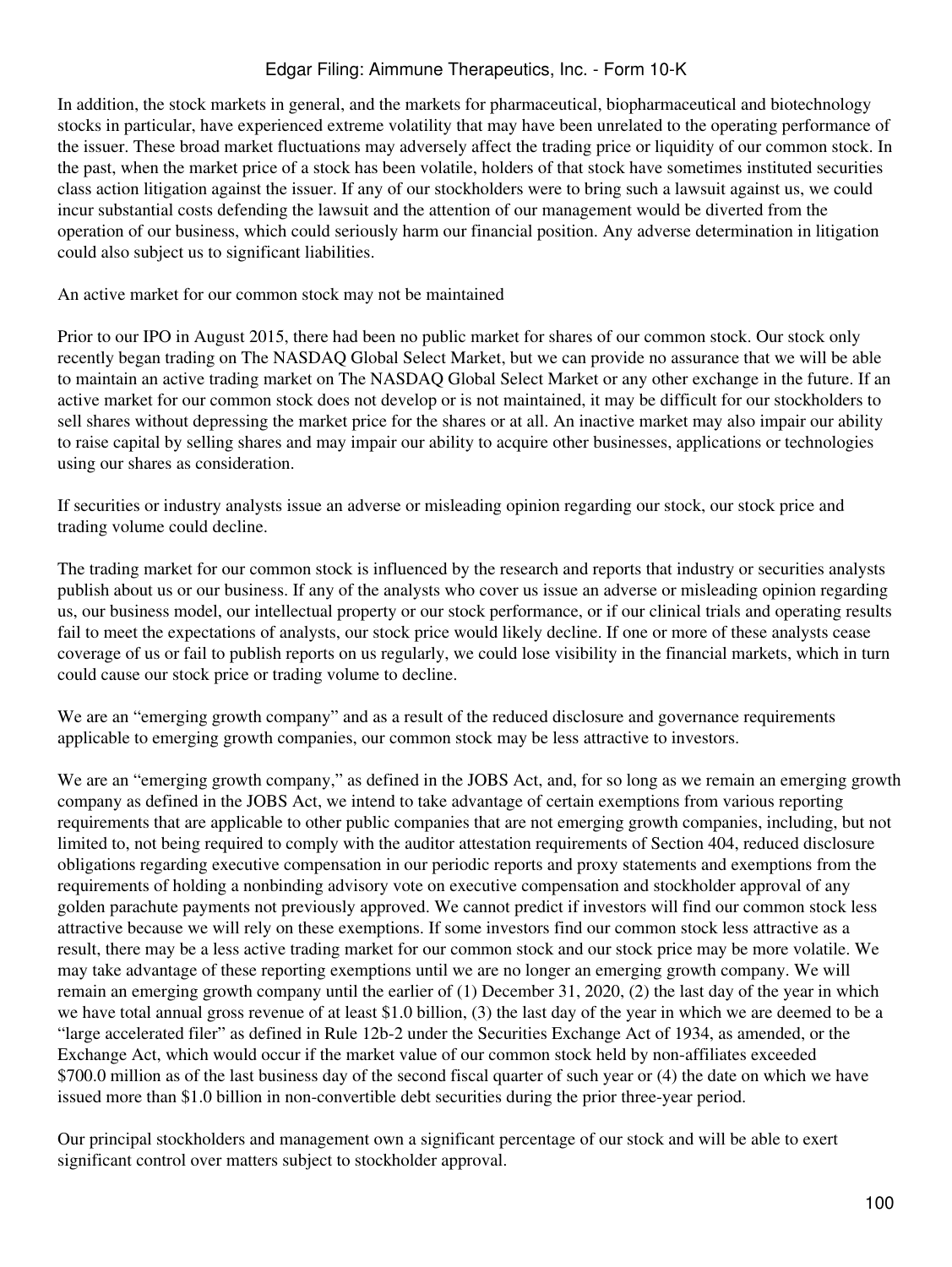As of December 31, 2015, our executive officers, directors, holders of 5% or more of our capital stock and their respective affiliates beneficially owned approximately 75% of our outstanding common stock. Therefore, these stockholders have the ability to influence us through this ownership position. These stockholders may be able to determine all matters requiring stockholder approval. For example, these stockholders may be able to control elections of directors, amendments of our organizational documents, or approval of any merger, sale of assets, or other major corporate transaction. This may prevent or discourage unsolicited acquisition proposals or offers for our common stock that our stockholders may feel are in their best interest.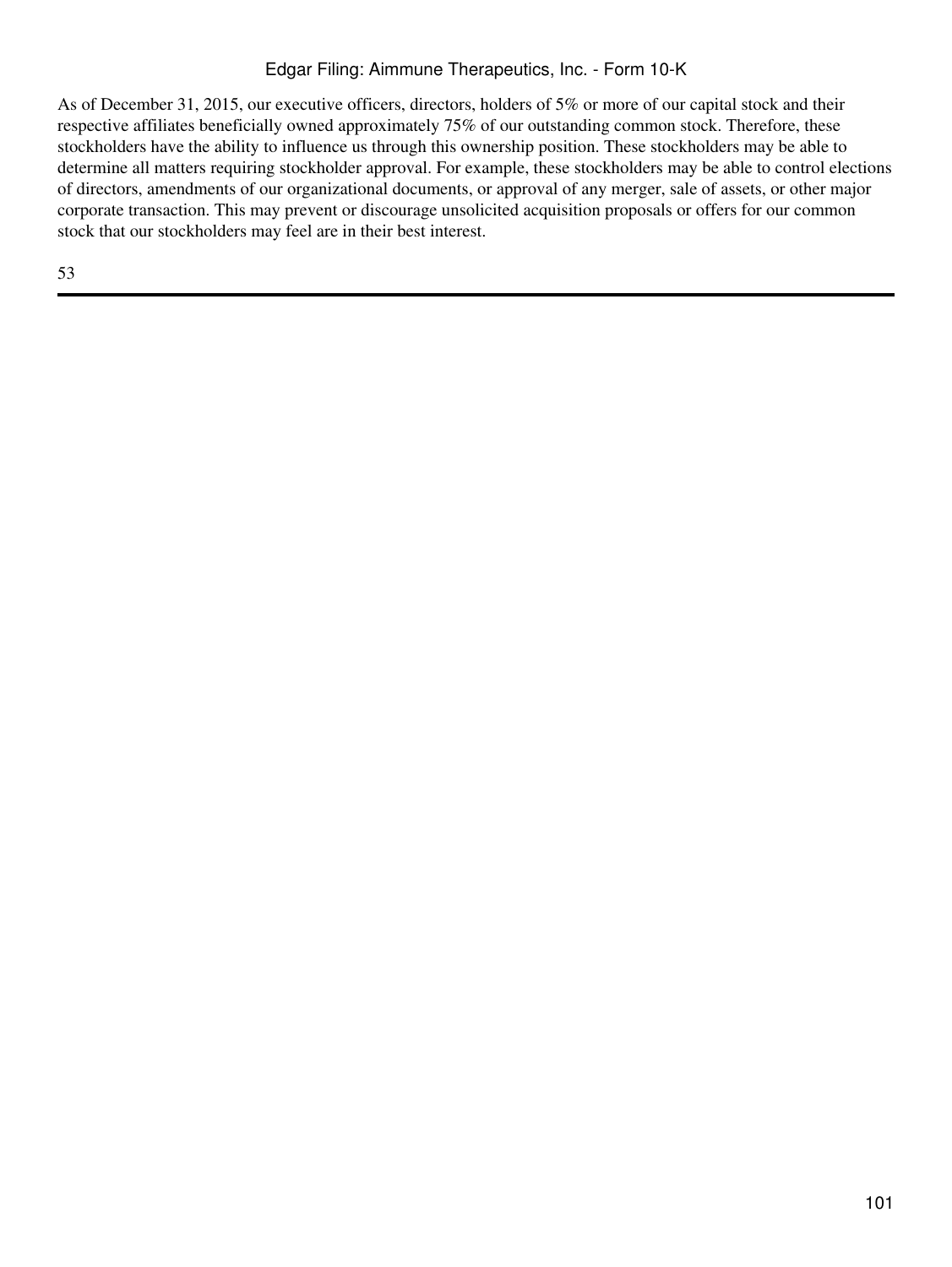Provisions in our charter documents and under Delaware law could discourage a takeover that stockholders may consider favorable and may lead to entrenchment of management.

Our amended and restated certificate of incorporation and amended and restated bylaws contain provisions that could significantly reduce the value of our shares to a potential acquirer or delay or prevent changes in control or changes in our management without the consent of our board of directors. The provisions in our charter documents include the following:

- ·a classified board of directors with three-year staggered terms, which may delay the ability of stockholders to change the membership of a majority of our board of directors;
- ·no cumulative voting in the election of directors, which limits the ability of minority stockholders to elect director candidates;
- ·the exclusive right of our board of directors to elect a director to fill a vacancy created by the expansion of the board of directors or the resignation, death or removal of a director, which prevents stockholders from being able to fill vacancies on our board of directors;
- $\cdot$ the required approval of at least 66  $\frac{2}{\sqrt{6}}$  of the shares entitled to vote to remove a director for cause, and the prohibition on removal of directors without cause;
- ·the ability of our board of directors to authorize the issuance of shares of preferred stock and to determine the price and other terms of those shares, including preferences and voting rights, without stockholder approval, which could be used to significantly dilute the ownership of a hostile acquiror;
- ·the ability of our board of directors to alter our bylaws without obtaining stockholder approval;
- $\cdot$ the required approval of at least 66  $\frac{2}{\sqrt{6}}$  of the shares entitled to vote at an election of directors to adopt, amend or repeal our bylaws or repeal the provisions of our amended and restated certificate of incorporation regarding the election and removal of directors;
- ·a prohibition on stockholder action by written consent, which forces stockholder action to be taken at an annual or special meeting of our stockholders;
- ·the requirement that a special meeting of stockholders may be called only by the chairman of the board of directors, the chief executive officer, the president or the board of directors, which may delay the ability of our stockholders to force consideration of a proposal or to take action, including the removal of directors; and
- ·advance notice procedures that stockholders must comply with in order to nominate candidates to our board of directors or to propose matters to be acted upon at a stockholders' meeting, which may discourage or deter a potential acquiror from conducting a solicitation of proxies to elect the acquiror's own slate of directors or otherwise attempting to obtain control of us.

In addition, these provisions would apply even if we were to receive an offer that some stockholders may consider beneficial.

We are also subject to the anti-takeover provisions contained in Section 203 of the Delaware General Corporation Law. Under Section 203, a corporation may not, in general, engage in a business combination with any holder of 15% or more of its capital stock unless the holder has held the stock for three years or, among other exceptions, the board of directors has approved the transaction.

Our amended and restated certificate of incorporation provides that the Court of Chancery of the State of Delaware will be the exclusive forum for substantially all disputes between us and our stockholders, which could limit our stockholders' ability to obtain a favorable judicial forum for disputes with us or our directors, officers or employees.

Our amended and restated certificate of incorporation provides that the Court of Chancery of the State of Delaware is the exclusive forum for any derivative action or proceeding brought on our behalf, any action asserting a breach of fiduciary duty, any action asserting a claim against us arising pursuant to the Delaware General Corporation Law, our amended and restated certificate of incorporation or our amended and restated bylaws, or any action asserting a claim against us that is governed by the internal affairs doctrine. This provision may limit a stockholder's ability to bring a claim in a judicial forum that it finds favorable for disputes with us or our directors, officers or other employees,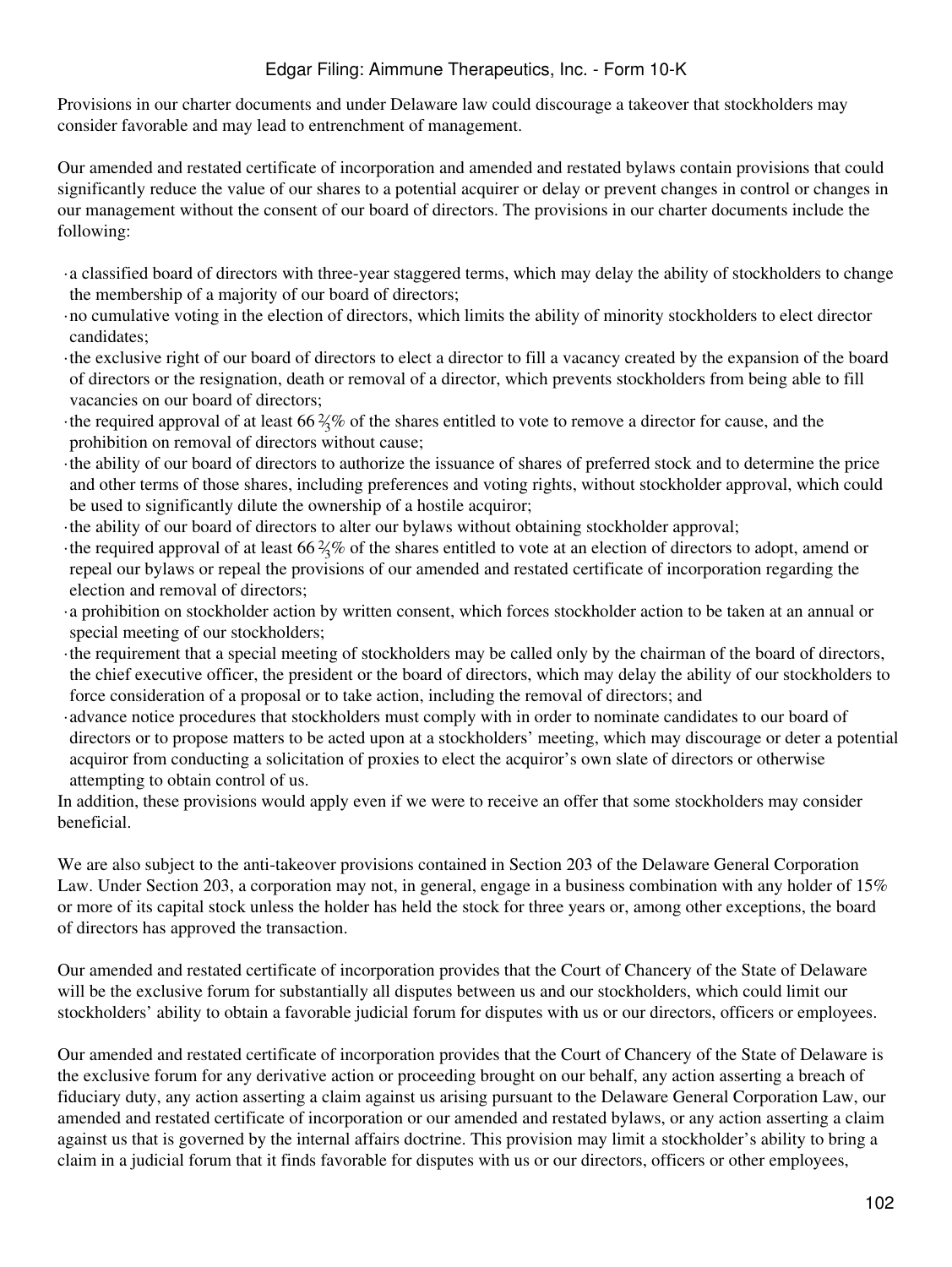which may discourage such lawsuits against us and our directors, officers and other employees. Alternatively, if a court were to find this provision in our certificate of incorporation to be inapplicable or unenforceable in an action, we may incur additional costs associated with resolving such action in other jurisdictions, which could adversely affect our business and financial condition.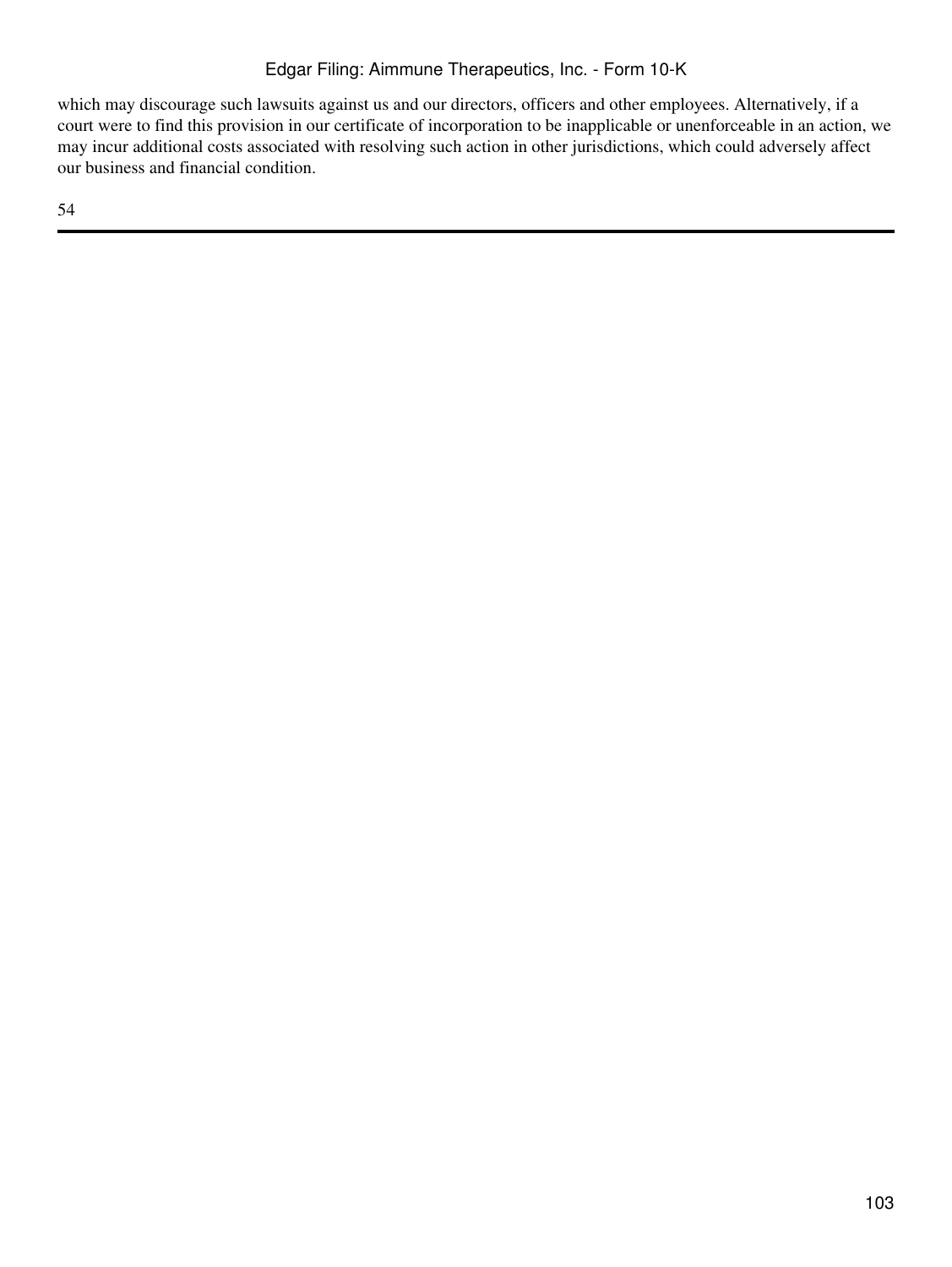We provide broad indemnity to our directors and officers. Claims for such indemnification may reduce our available funds to satisfy successful third-party claims against us and may reduce the amount of money available to us.

Our amended and restated certificate of incorporation and amended and restated bylaws provide that we will indemnify our directors and officers, in each case to the fullest extent permitted by Delaware law. In addition, as permitted by Section 145 of the Delaware General Corporation Law, our amended and restated bylaws and our indemnification agreements that we have entered into with our directors and officers provide that:

- ·We will indemnify our directors and officers for serving us in those capacities or for serving other business enterprises at our request, to the fullest extent permitted by Delaware law. Delaware law provides that a corporation may indemnify such person if such person acted in good faith and in a manner such person reasonably believed to be in or not opposed to the best interests of the registrant and, with respect to any criminal proceeding, had no reasonable cause to believe such person's conduct was unlawful.
- ·We may, in our discretion, indemnify employees and agents in those circumstances where indemnification is permitted by applicable law.
- ·We are required to advance expenses, as incurred, to our directors and officers in connection with defending a proceeding, except that such directors or officers shall undertake to repay such advances if it is ultimately determined that such person is not entitled to indemnification.
	- We will not be obligated pursuant to our amended and restated bylaws to indemnify a person with respect to proceedings initiated by that person against us or our other indemnitees, except with respect to proceedings authorized by our board of directors or brought to enforce a right to indemnification.
- ·The rights conferred in our amended and restated bylaws are not exclusive, and we are authorized to enter into indemnification agreements with our directors, officers, employees and agents and to obtain insurance to indemnify such persons.
- ·We may not retroactively amend our amended and restated bylaw provisions to reduce our indemnification obligations to directors, officers, employees and agents.

Our ability to utilize our net operating loss carryforwards and certain other tax attributes may be limited.

Under Section 382 of the Internal Revenue Code of 1986, as amended, or the Code, if a corporation undergoes an "ownership change," generally defined as a greater than 50 percentage point change (by value) in its equity ownership over a rolling three-year period, the corporation's ability to use its pre-change net operating loss, or NOL, carryforwards to offset its post-change taxable income may be limited. Limitations may also apply to the utilization of other pre-change tax attributes as a result of an ownership change. As of December 31, 2015, we had generated NOL carryforwards for federal income tax purposes of \$24.7 million and for state income tax purposes of \$24.7 million. These federal and state NOL carryforwards will begin to expire in 2031, if not utilized. As described above, our ability to utilize NOL carryforwards or other tax attributes, such as research tax credits, in any taxable year may be limited if we have experienced an ownership change under Section 382 of the Code. Following the issuance of the Series B convertible preferred stock in January and February 2015, we performed a Section 382 analysis and believe that we experienced multiple ownership changes under Section 382 of the Code prior to June 30, 2015 and, as a result, such federal and state NOL carryforwards and our tax credits are subject to limitation. In addition, we may have experienced ownership changes in connection with our IPO and as a result of future changes in our stock ownership, some of which changes may be outside our control. As a result, if we earn net taxable income, our ability to use our pre-change NOL carryforwards to offset post-change taxable income may be subject to limitations. For these reasons, we may not be able to utilize a material portion of our NOL carryforwards and other tax attributes, which could adversely affect our future cash flows.

We do not currently intend to pay dividends on our common stock, and, consequently, our stockholders' ability to achieve a return on their investment will depend on appreciation in the price of our common stock.

We do not currently intend to pay any cash dividends on our common stock for the foreseeable future. We currently intend to invest our future earnings, if any, to fund our growth. Since we do not intend to pay dividends, our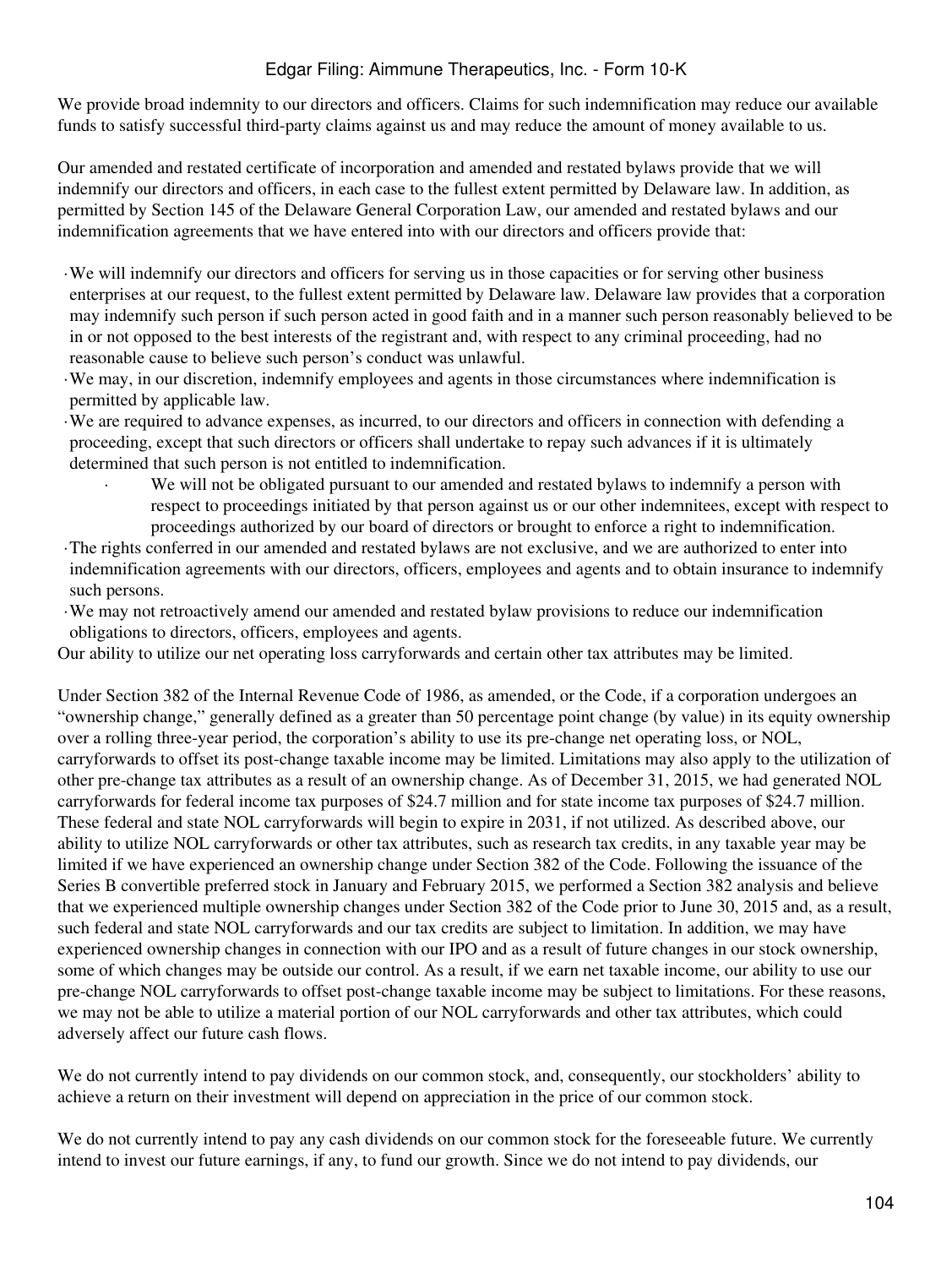stockholders' ability to receive a return on their investment in our common stock will depend on any future appreciation in the market value of our common stock. There is no guarantee that our common stock will appreciate or even maintain the price at which our holders have purchased it.

Item 1B. Unresolved Staff Comments.

None.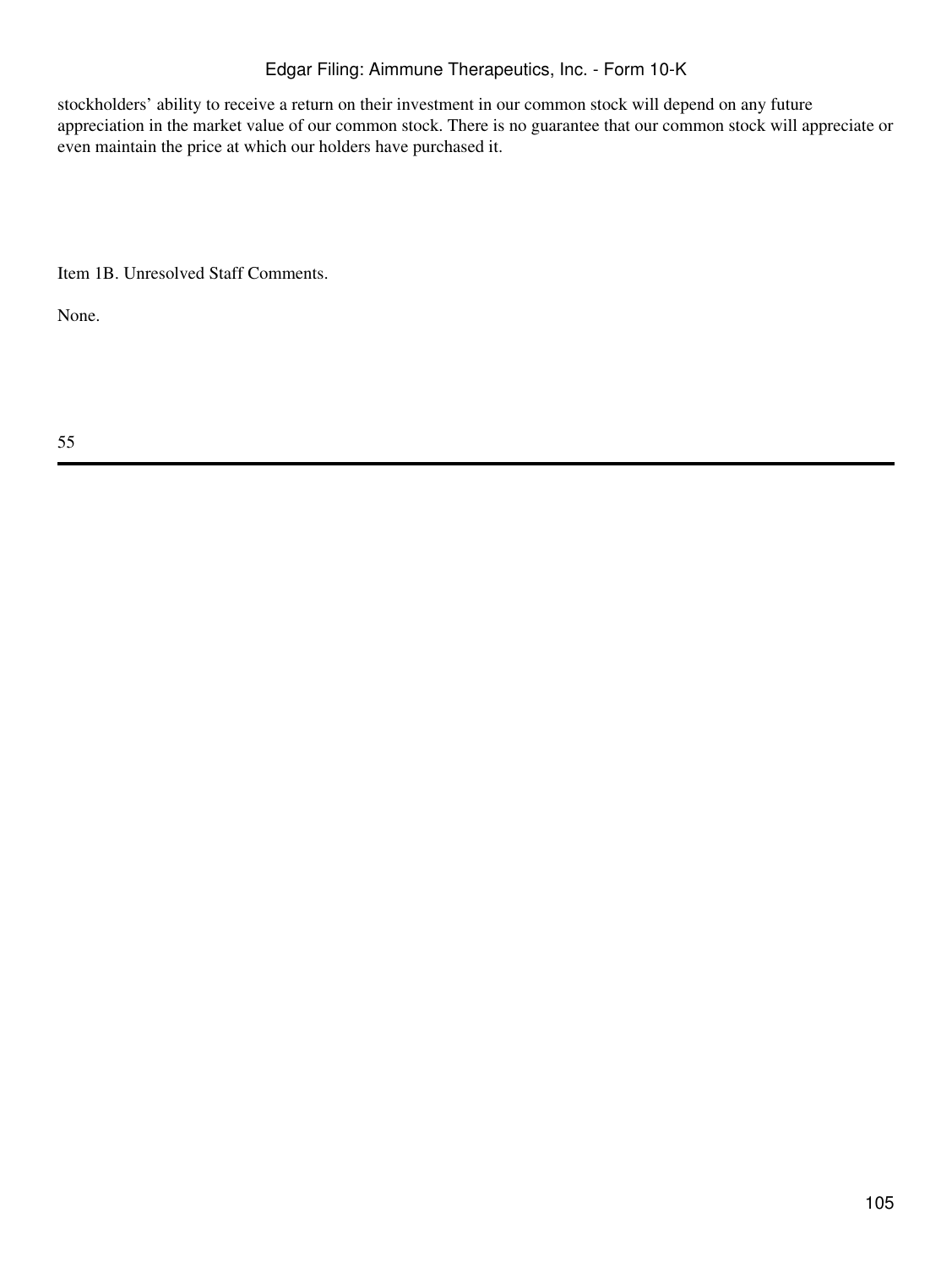Item 2. Properties.

In March 2015, we entered into a new lease for our corporate headquarters in Brisbane, California for 11,665 square feet of office space. Upon the commencement of the new lease in May 2015, we ceased use of our previous corporate headquarters. In August 2015, we entered into an amendment to the Brisbane, California facility lease. Pursuant to the amendment, we leased an additional 26,355 square feet of office space. The term for the new space is 72 months from the delivery of the premises to us, which took place December 2015. In addition, the term of the existing office space has been extended so that it is coterminous with the new space. In addition, we lease approximately 20,000 square feet of manufacturing space in Clearwater, Florida pursuant to a lease that expires in 2025. We believe that our existing facilities and other available properties will be sufficient for our needs for the foreseeable future.

For additional information, see Contractual Commitments and Other Obligations in Part II, Item 7 of this Annual Report on Form 10-K.

Item 3. Legal Proceedings.

We are currently not party to any material legal proceedings; however, we may from time to time be involved in various legal proceedings incident to the ordinary course of our business.

Item 4. Mine Safety Disclosures.

Not applicable.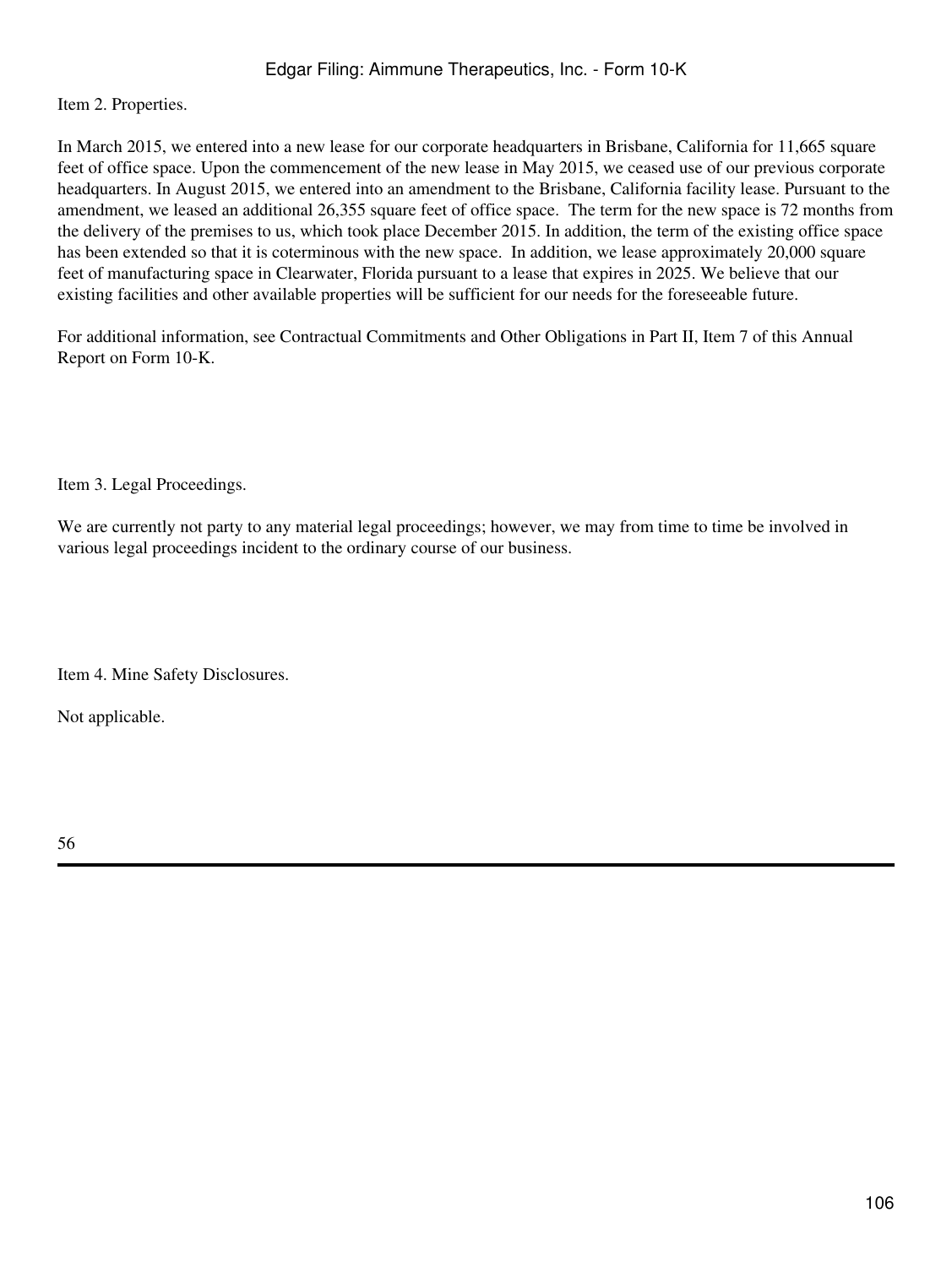#### PART II

Item 5. Market for Registrant's Common Equity, Related Stockholder Matters and Issuer Purchases of Equity Securities.

#### Market Information

Our common stock has been listed on The NASDAQ Global Select Market under the symbol "AIMT" since our initial public offering, or IPO, of our common stock on August 6, 2015. Prior to that time, there was no public market for our common stock. The following table sets forth for the indicated periods the high and low intra-day sales prices per share for our common stock on The NASDAQ Global Select Market:

|                                                            | 2015                  |  |
|------------------------------------------------------------|-----------------------|--|
|                                                            | High Low              |  |
| Third quarter (beginning August 6, 2015) $$28.33$ $$17.50$ |                       |  |
| Fourth quarter                                             | $$26.02 \quad $14.40$ |  |

#### Holders of Record

On February 26, 2016, there were approximately 35 stockholders of record of our common stock and the closing price of our common stock was \$16.93 per share as reported by The NASDAQ Global Select Market. Since many of our shares of common stock are held by brokers and other institutions on behalf of stockholders, we are unable to estimate the total number of stockholders represented by these record holders.

#### Dividend Policy

We have never declared or paid cash dividends on our capital stock. We intend to retain all available funds and any future earnings, if any, to fund the development and expansion of our business and we do not anticipate paying any cash dividends in the foreseeable future. Any future determination related to dividend policy will be made at the discretion of our board of directors.

Purchases of Equity Securities by the Issuer of Affiliated Purchasers

None.

Sales of Unregistered Securities

From January 1, 2015 through December 31, 2015, we sold and issued the following unregistered securities, which share numbers have been adjusted, as appropriate, for the 1-for-1.317 split that occurred on July 30, 2015:

1.Prior to filing our registration statement on Form S-8 in August 2015, we granted stock options and stock awards to employees, directors and consultants under our 2013 Stock Incentive Plan, as amended, covering an aggregate of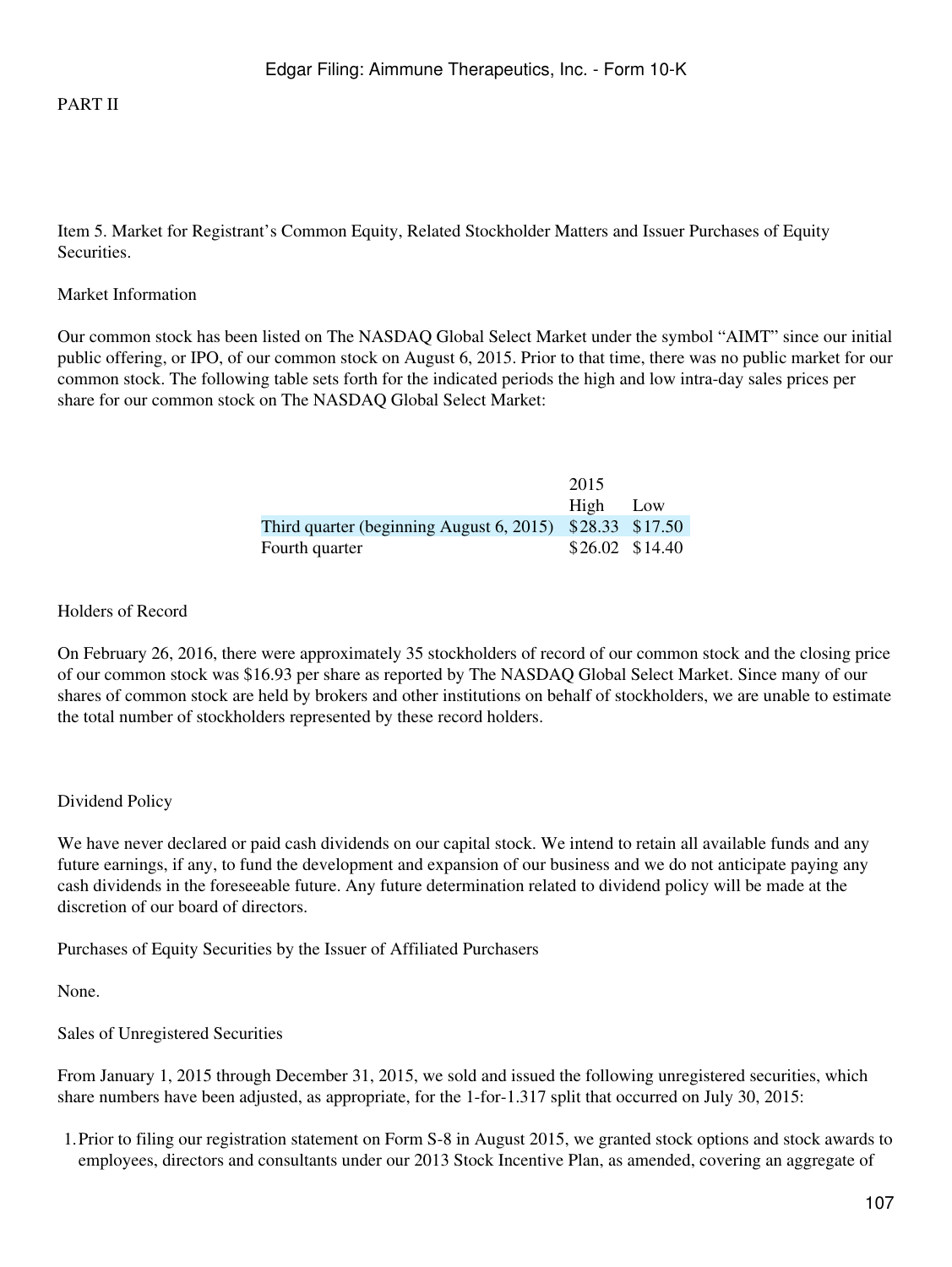3,945,865 shares of common stock, at a weighted-average average exercise price of \$5.30 per share. Of these, options covering an aggregate of 96,799 shares were cancelled without being exercised and 222,324 unvested shares were repurchased concurrent with employee terminations.

- 2.Prior to filing our registration statement on Form S-8 in August 2015, we sold an aggregate of 1,657,719 shares of common stock to employees, directors and consultants for cash consideration in the aggregate amount of \$0.4 million upon the exercise of stock options.
- 3.In January and February 2015, we authorized 14,245,550 and issued 14,047,996 shares of Series B convertible preferred stock, \$0.0001 par value, original issue price of \$5.69 per share, for cash proceeds of \$66.9 million net of \$12.9 million in repurchases of our Series A convertible preferred stock and \$221,000 of offering costs.
- 4.In August 2015, upon the closing of our IPO, all 25,051,257 shares of our then-outstanding convertible preferred stock automatically converted into 25,051,257 shares of common stock.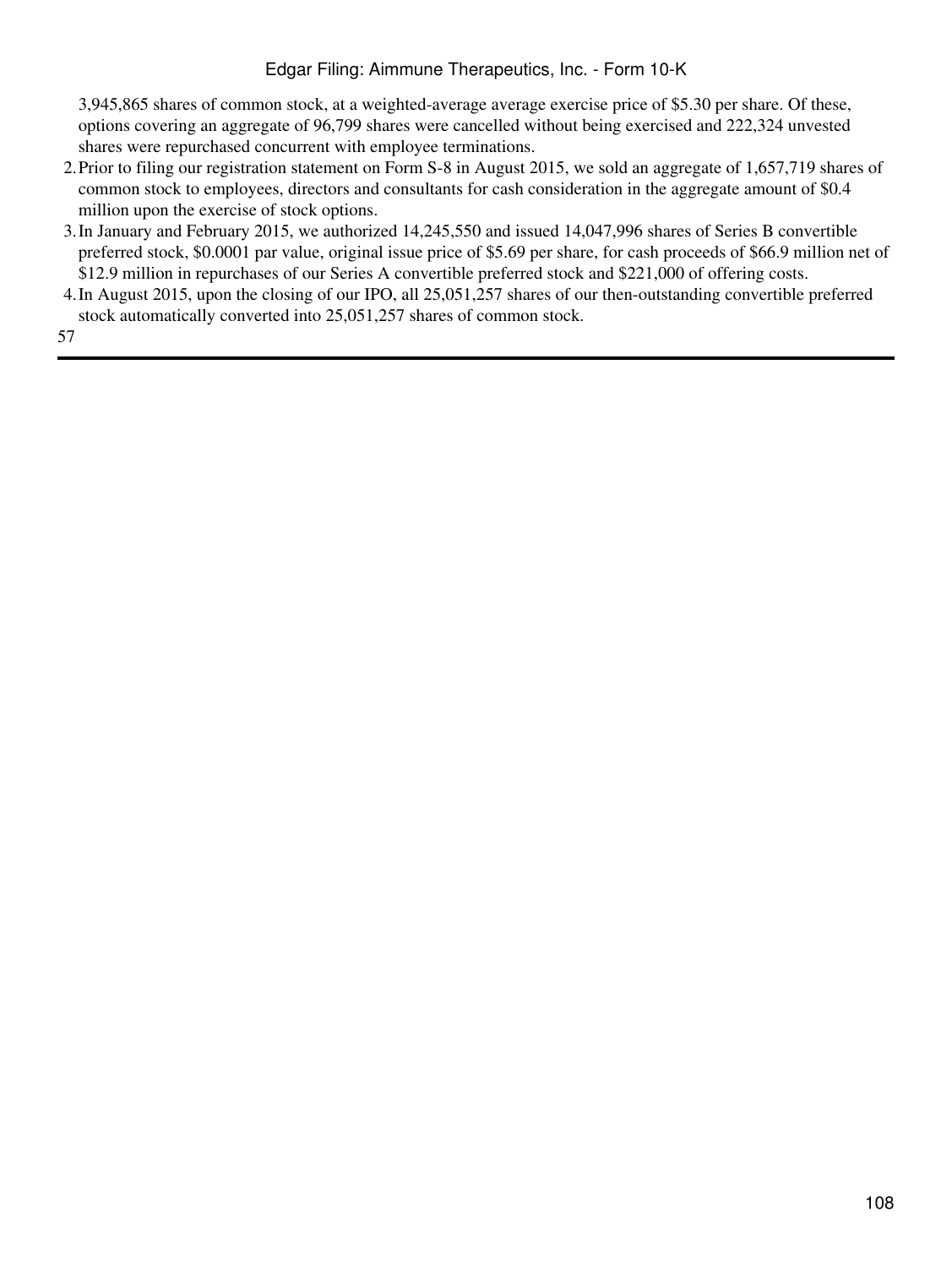We claimed exemption from registration under the Securities Act for the sales and issuances of securities in the transactions described in paragraphs (1) and (2) above under Section  $4(a)(2)$  of the Securities Act in that such sales and issuances did not involve a public offering, or under Rule 701 promulgated under the Securities Act, in that they were offered and sold either pursuant to written compensatory plans or pursuant to a written contract relating to compensation, as provided by Rule 701.

We claimed exemption from registration under the Securities Act for the sales and issuances of securities in the transaction described in paragraphs (3) through (4) above under Section  $4(a)(2)$  of the Securities Act and Regulation D promulgated thereunder, as transactions by an issuer not involving any public offering, or under Section  $3(a)(9)$  of the Securities Act. The purchasers of the securities in these transactions represented that they were accredited investors and that they were acquiring the securities for investment only and not with a view toward the public sale or distribution thereof. Such purchasers received written disclosures that the securities had not been registered under the Securities Act of 1933, as amended, and that any resale must be made pursuant to a registration statement or an available exemption from registration. All purchasers either received adequate financial statement or non-financial statement information about the Registrant or had adequate access, through their relationship with the Registrant, to financial statement or non-financial statement information about the Registrant. The sale of these securities was made without general solicitation or advertising.

Use of Proceeds from Initial Public Offering of Common Stock

Shares of our common stock began trading on The NASDAQ Global Select Market on August 5, 2015. The shares were registered under the Securities Act of 1933, as amended, pursuant to our registration statement on Form S-1 (Registration No. 333-205501) relating to our IPO of common stock, which became effective on August 5, 2015.

There has been no material change in the planned use of proceeds from our IPO as described in our prospectus dated August 5, 2015, filed with the SEC pursuant to Rule 424(b)(4) under the Securities Act of 1933, as amended.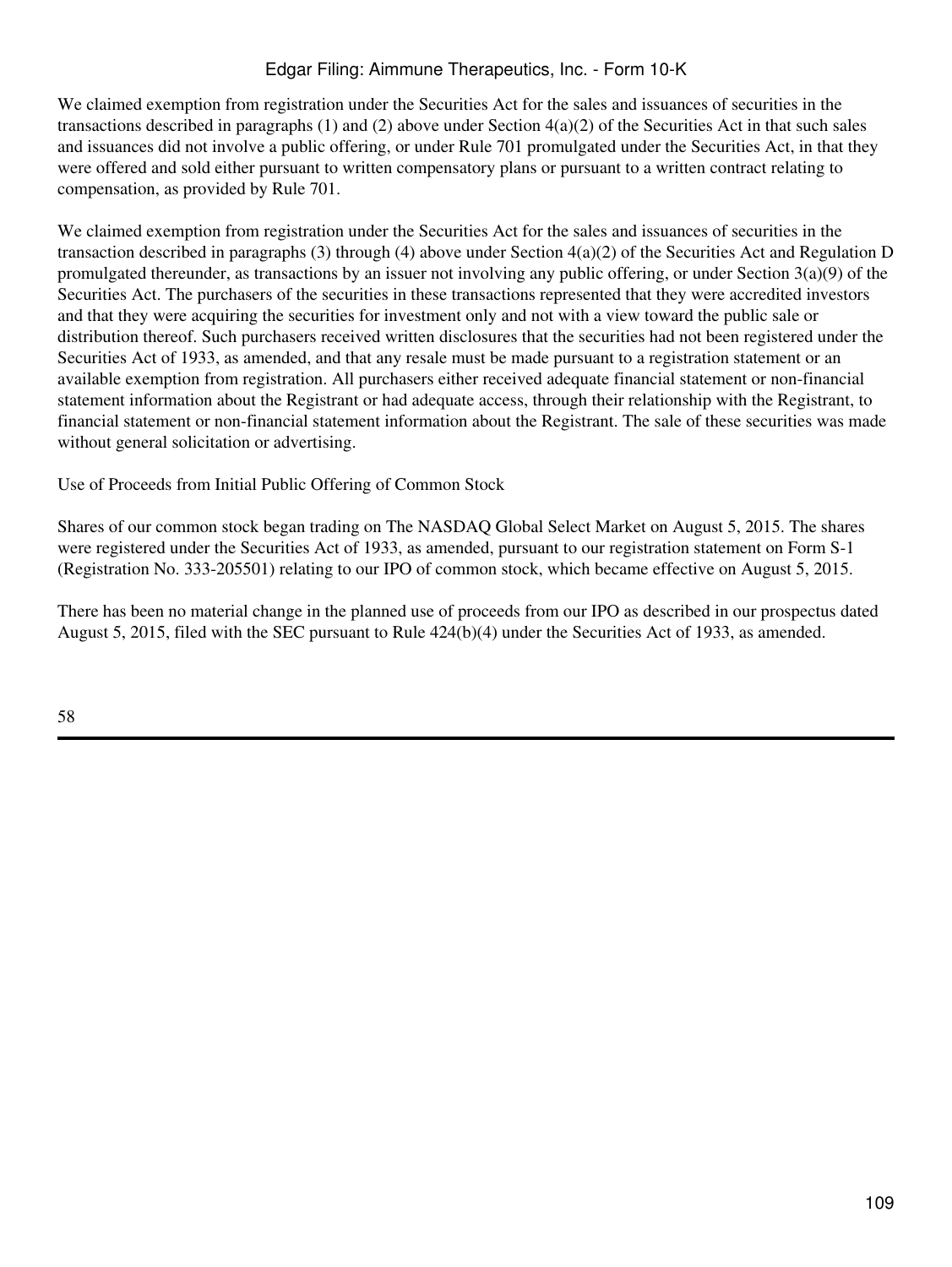# Stock Performance Graph

The following graph illustrates a comparison of the total cumulative stockholder return on our common stock since August 6, 2015, which is the date our common stock first began trading on The NASDAQ Global Select Market, to three indices: the NASDAQ Composite Index, the NASDAQ Biotechnology Index and the NASDAQ Pharmaceutical Index. The stockholder return shown in the graph below is not necessarily indicative of future performance, and we do not make or endorse any predictions as to future stockholder returns. This graph shall not be deemed "soliciting material" or be deemed "filed" for purposes of Section 18 of the Exchange Act, or otherwise subject to the liabilities under that Section, and shall not be deemed to be incorporated by reference into any of our filings under the Securities Act, whether made before or after the date hereof and irrespective of any general incorporation language in any such filing.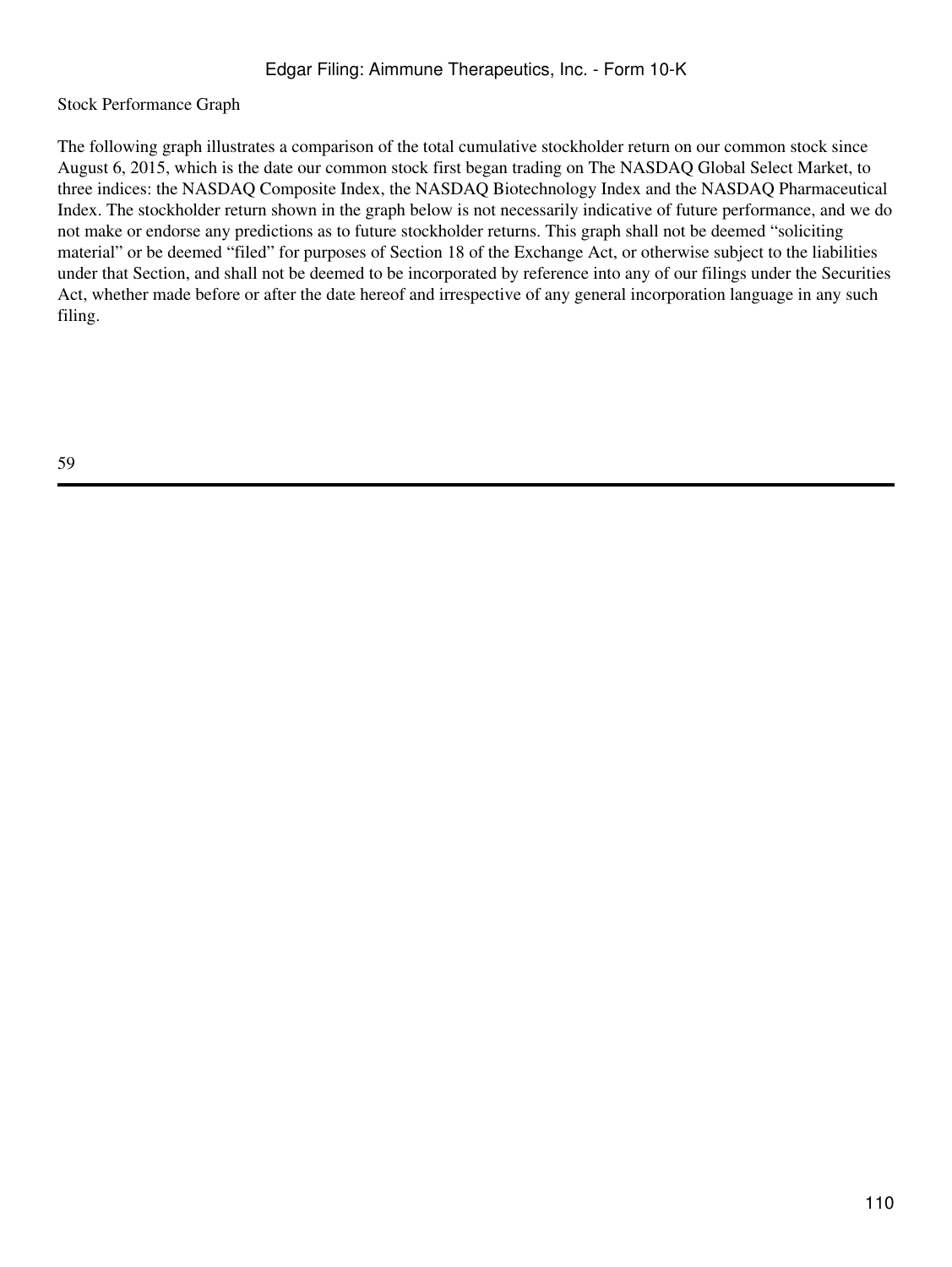Item 6. Selected Financial Data.

The following selected financial data are derived from the consolidated financial statements. The data presented below should be read in conjunction with the consolidated financial statements of the Company, the notes to the consolidated financial statements, and "Management's Discussion and Analysis of Financial Condition and Results of Operations" included elsewhere in this Annual Report on Form 10-K.

|                                               | Year Ended December 31, |                        |                   |  |  |  |
|-----------------------------------------------|-------------------------|------------------------|-------------------|--|--|--|
|                                               | 2015                    | 2014                   | 2013              |  |  |  |
|                                               | (In thousands)          |                        |                   |  |  |  |
| Operating expenses                            |                         |                        |                   |  |  |  |
| Research and development                      | \$19,816                | \$8,181                | \$3,495           |  |  |  |
| General and administrative                    | 16,181                  | 2,951                  | 1,263             |  |  |  |
| Total operating expenses                      | 35,997                  | 11,132                 | 4,758             |  |  |  |
| Loss from operations                          | (35,997)                | (11, 132)              | (4,758)           |  |  |  |
| Interest income                               | 217                     | 12                     | 24                |  |  |  |
| Interest expense                              | (36)                    |                        | (91)              |  |  |  |
| <b>Net Loss</b>                               | \$(35,816)              | $\frac{\$(11,120)}{1}$ | $\big)$ \$(4,825) |  |  |  |
| Net loss per common share, basic and diluted  | \$(1.88)                | 3,80                   | $)$ \$(1.65       |  |  |  |
| Weighted average shares used in computing net |                         |                        |                   |  |  |  |
| loss per share, basic and diluted             | 19,041,124              | 2,928,896              | 2.926.665         |  |  |  |

|                             | Year Ended     |          |  |  |  |
|-----------------------------|----------------|----------|--|--|--|
|                             | December 31,   |          |  |  |  |
|                             | 2015           | 2014     |  |  |  |
|                             | (In thousands) |          |  |  |  |
| <b>Balance Sheet Data:</b>  |                |          |  |  |  |
| Cash and cash equivalents   | \$76,677       | \$2,269  |  |  |  |
| Working capital             | 192,359        | 571      |  |  |  |
| Total assets                | 212,361        | 2,531    |  |  |  |
| Convertible preferred stock |                | 16,928   |  |  |  |
| Accumulated deficit         | (53,333)       | (17,517) |  |  |  |
| Total stockholders' equity  | 206,251        | 671      |  |  |  |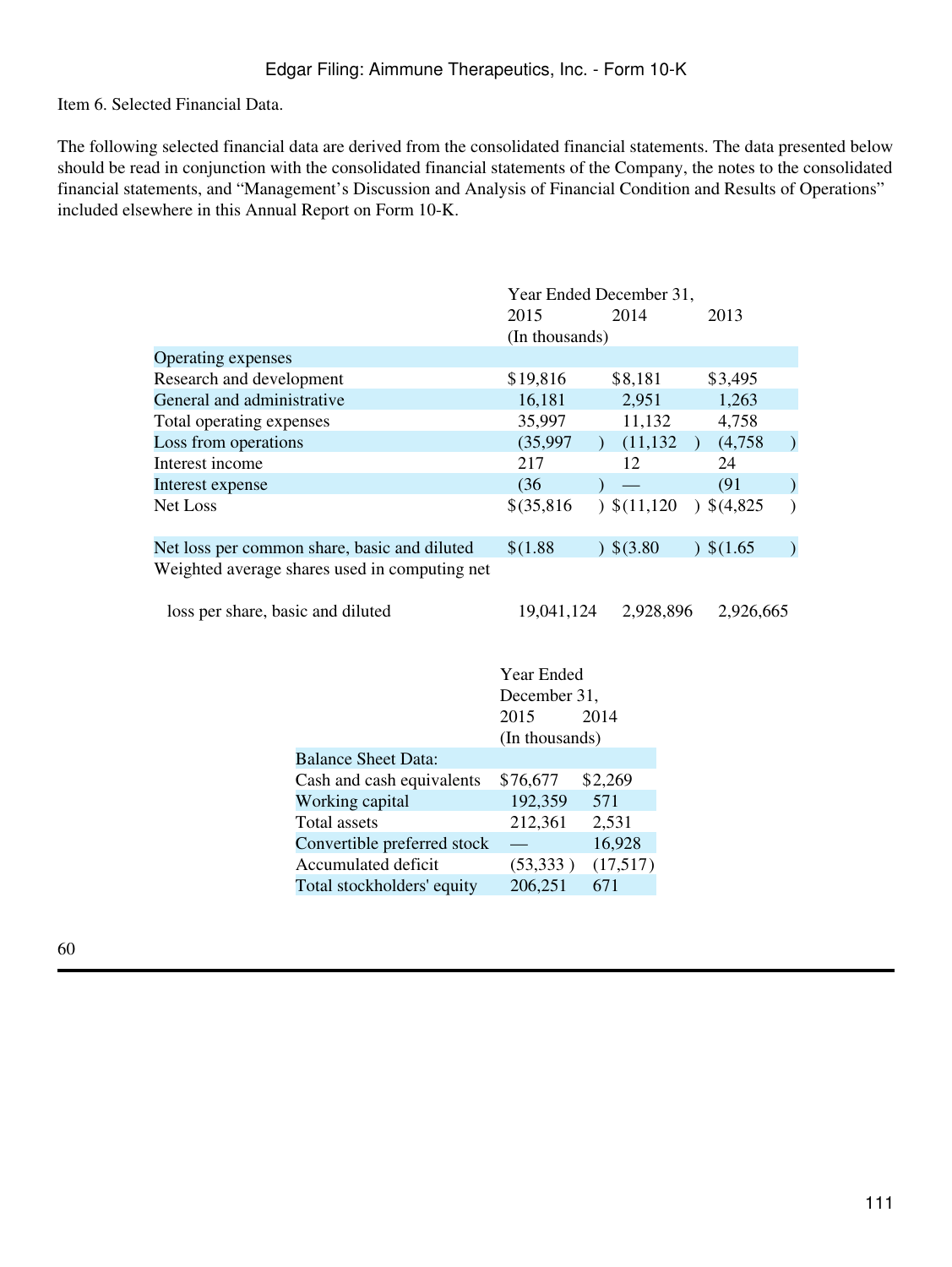#### Item 7. Management's Discussion and Analysis of Financial Condition and Results of Operations.

You should read the following discussion and analysis of our financial condition and results of operations in conjunction with our consolidated financial statements and related notes included elsewhere in this Annual Report on Form 10-K. This discussion and other parts of this Annual Report on Form 10-K contain forward-looking statements that involve risks and uncertainties, such as statements of our plans, objectives, expectations and intentions. Our actual results could differ materially from those discussed in these forward-looking statements. Factors that could cause or contribute to such differences include, but are not limited to, those discussed in the section of this Annual Report of on Form 10-K titled "Risk Factors." Except as may be required by law, we assume no obligation to update these forward-looking statements or the reasons that results could differ from these forward-looking statements.

## **Overview**

We are a clinical-stage biopharmaceutical company advancing a new therapeutic approach, including the development of proprietary product candidates, for the treatment of peanut and other food allergies. Our therapeutic approach, which we refer to as Characterized Oral Desensitization Immunotherapy, or CODIT<sup>TM</sup>, is a system designed to desensitize patients to food allergens using rigorously characterized biologic products, defined treatment protocols and tailored support services. In our Phase 2 studies of our lead CODIT product candidate, AR101, 43 of the 44 patients who completed the AR101 treatment regimen were desensitized to a clinically meaningful level of peanut protein of at least 443 mg, a level that substantially exceeds the amount of peanut protein typically encountered in an accidental exposure. We initiated PALISADE (Peanut Allergy Oral Immunotherapy Study of AR101 for Desensitization in Children and Adults), our Phase 3 registration trial of AR101, in December 2015 and anticipate completing the study in the second half of 2017. AR101 has been granted Fast-Track designation and Breakthrough Therapy designation by the U.S. Food and Drug Administration, or FDA, and, if PALISADE is successful, we intend to file a Biologics License Application, or BLA, with the FDA and a Marketing Authorization Application, or MAA, with the European Medicines Agency, or EMA. We have worldwide commercial rights to all of our product candidates and, if approved currently intend to commercialize in the United States and Europe with our own specialty sales force.

Since commencing our operations in 2011, substantially all of our efforts have been focused on research, development and the advancement of our lead CODIT product candidate, AR101. We have not generated any revenue from product sales and, as a result, we have incurred significant losses. We incurred a net loss of \$35.8 million and \$11.1 million for the years ended December 31, 2015 and 2014, respectively. As of December 31, 2015 our accumulated deficit was \$53.3 million. We expect to continue to incur losses for the foreseeable future, and we anticipate these losses will increase as we continue our development of, seek regulatory approval for, and begin to commercialize, AR101 and as we develop other product candidates.

We do not expect to generate revenue from product sales unless and until we successfully complete development of, obtain regulatory approval for, and begin to commercialize one or more of our product candidates, which we expect will take a number of years and is subject to significant uncertainty. Accordingly, we anticipate that we will need to raise additional capital to fund our future operations. Until such time that we can generate substantial revenue from product sales, if ever, we expect to finance our operating activities through a combination of equity offerings and debt financings and we may seek to raise additional capital through strategic collaborations. However, we may be unable to raise additional funds or enter into such arrangements when needed on favorable terms, or at all, which would have a negative impact on our financial condition and could force us to delay, limit, reduce or terminate our development programs or commercialization efforts or grant to others rights to develop or market product candidates that we would otherwise prefer to develop and market ourselves. Failure to receive additional funding could cause us to cease operations, in part or in full. Furthermore, even if we believe we have sufficient funds for our current or future operating plans, we may seek additional capital due to favorable market conditions or strategic considerations.

We currently utilize contract manufacturers for all of our manufacturing activities. In June 2015, we entered into a lease for a manufacturing facility in Clearwater, Florida, but do not expect manufacturing operations by our contract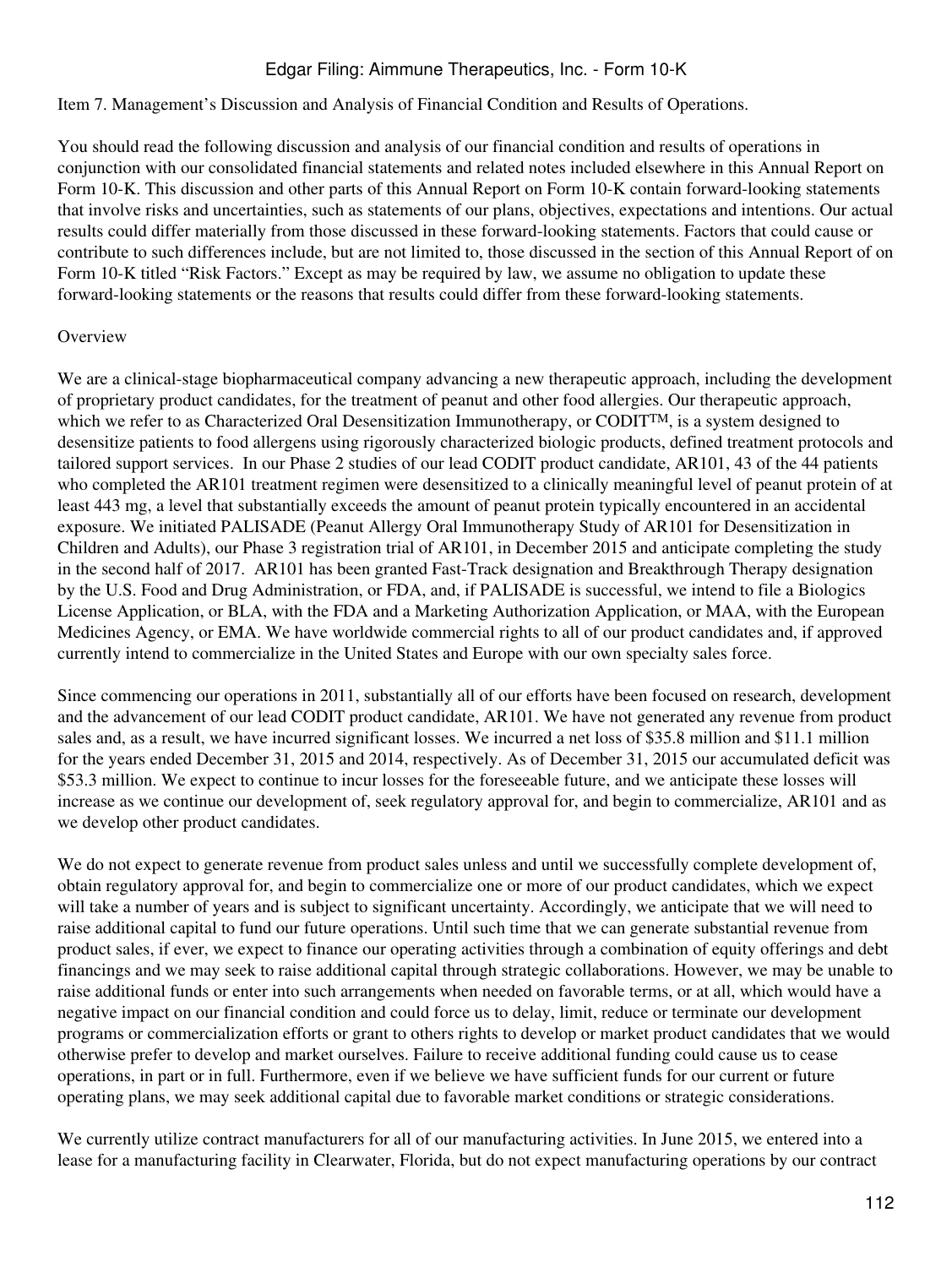manufacturer to commence at that facility until early 2017. Additionally, we currently utilize third-party clinical research organizations, or CROs, to carry out our clinical trials and we do not yet have a sales organization. We expect to significantly increase our investment in costs relating to our manufacturing process and sales organization as we prepare for the filing of a BLA with the FDA and a MAA with the EMA and prepare for a possible commercial launch of AR101.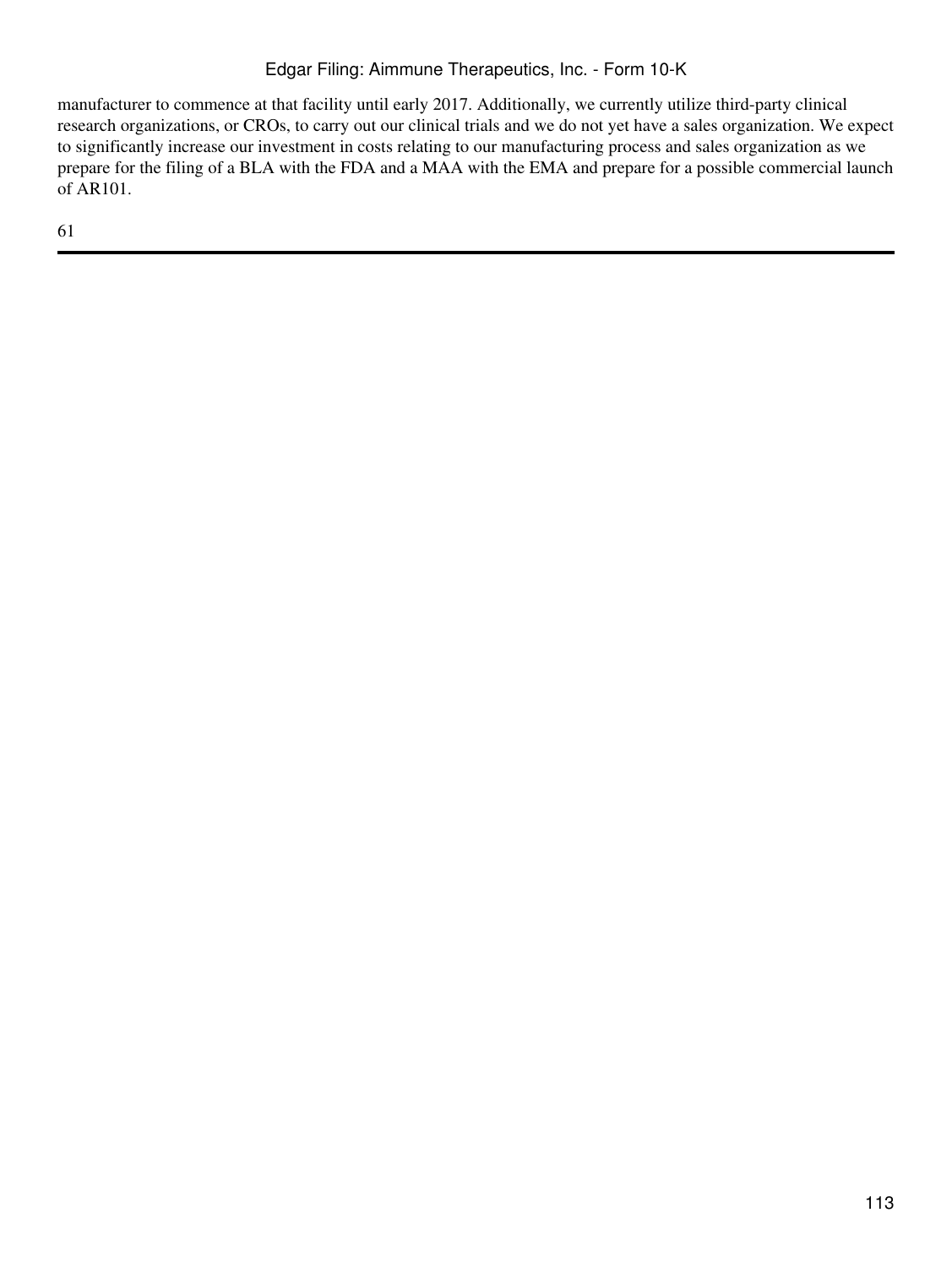# Recent Developments

In August 2015, we completed our initial public offering, or IPO, of our common stock pursuant to which we issued 11,499,999 shares of our common stock at a price of \$16.00 per share, which included 1,499,999 shares sold pursuant to the exercise of the underwriters' option to purchase additional shares. We received proceeds of approximately \$168.1 million from the IPO, after deducting underwriting discounts and commissions of approximately \$12.9 million and offering costs of approximately \$3.0 million.

# Critical Accounting Policies and Significant Judgments and Estimates

Our management's discussion and analysis of our financial condition and results of operations is based on our consolidated financial statements, which have been prepared in accordance with generally accepted accounting principles, or GAAP, in the United States. The preparation of these consolidated financial statements requires us to make estimates and assumptions that affect the reported amounts of assets and liabilities and the disclosure of contingent assets and liabilities at the date of the consolidated financial statements, as well as the reported revenue generated and expenses incurred during the reporting periods. Our estimates are based on our historical experience and on various other factors that we believe are reasonable under the circumstances, the results of which form the basis for making judgments about the carrying value of assets and liabilities that are not readily apparent from other sources. Actual results may differ from these estimates under different assumptions or conditions. We believe that the accounting policies discussed below are critical to understanding our historical and future performance, as these policies relate to the more significant areas involving management's judgments and estimates. Our significant accounting policies are more fully described in Note 2 of Notes to Consolidated Financial Statements in Part II, Item 8 of this Annual Report on Form 10-K.

# Research and Development Costs

We record expenses for our research and development activities conducted by third-party service providers, which include the conduct of pre-clinical studies and clinical trials and contract manufacturing activities, based upon the estimated amount of services provided and work completed but not yet invoiced and in accordance with agreements established with these third-party service providers. We include these costs in accrued liabilities in the consolidated balance sheets and within research and development expenses in the consolidated statements of operations and comprehensive loss. These costs are a significant component of our research and development expenses.

We estimate the amount of work completed through discussions with internal personnel and external service providers as to the progress or stage of completion of the services and the agreed-upon fee to be paid for such services. We make significant judgments and estimates in determining the accrued balance in each reporting period. As actual costs become known, we adjust our accrued estimates. Although we do not expect our estimates to be materially different from amounts actually incurred, our understanding of the status and timing of services performed, the number of patients enrolled and the rate of patient enrollment may vary from our estimates and could result in us reporting amounts that are too high or too low in any particular period. Our accrued expenses are dependent, in part, upon the receipt of timely and accurate reporting from clinical research organizations and other third-party service providers. To date, there have been no material differences from our accrued expenses to actual expenses.

# Stock-Based Compensation

We recognize compensation costs related to stock options granted to employees and directors based on the estimated fair value of the awards on the date of grant, net of estimated forfeitures. We estimate the grant date fair value using the Black-Scholes option-pricing model. The grant date fair value of the stock-based awards is generally recognized on a straight-line basis over the requisite service period, which is generally the vesting period of the respective awards.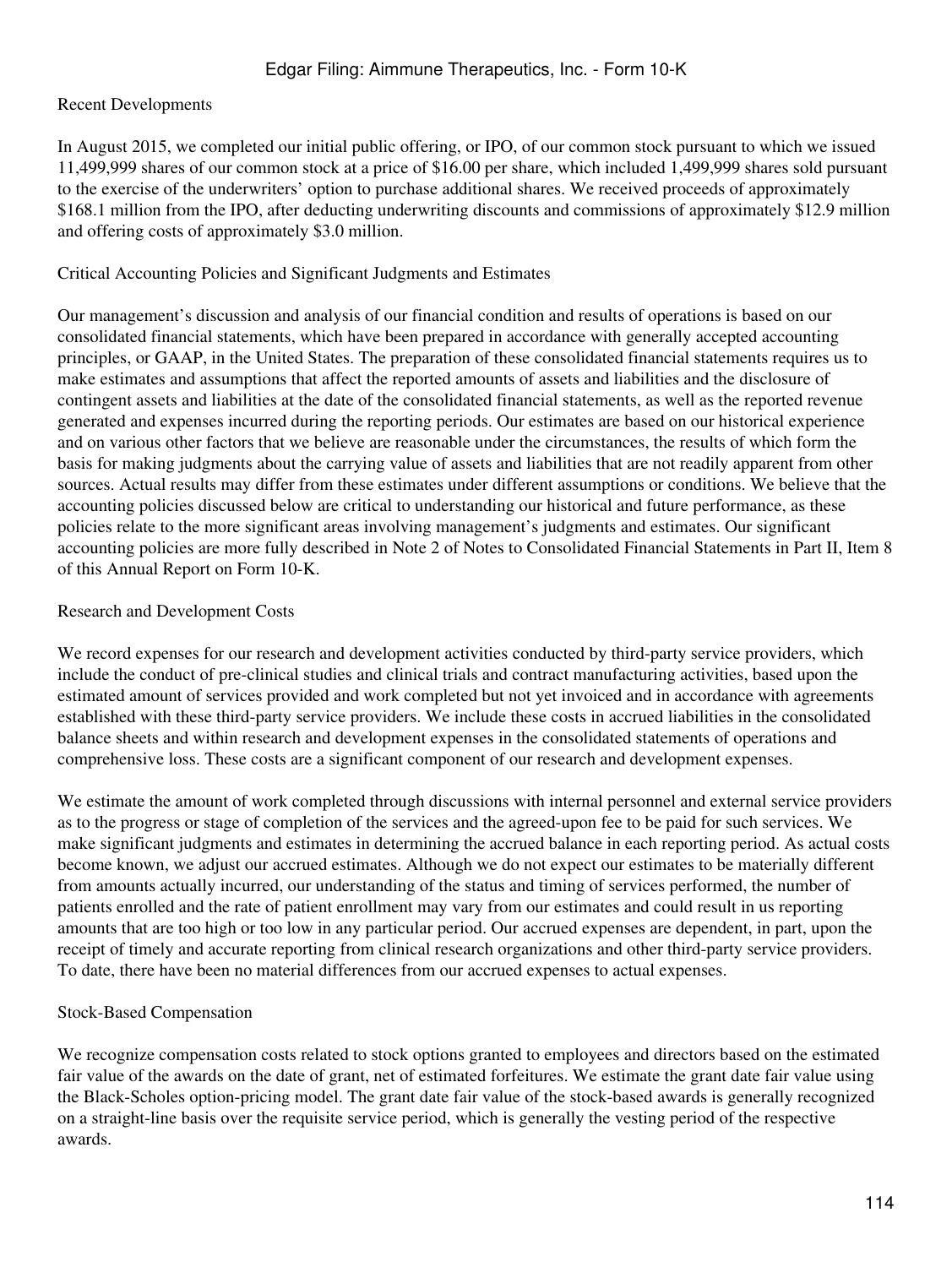We recorded stock-based compensation expense related to options granted of \$6.2 million, \$0.1 million and \$0.1 million for the years ended December 31, 2015, 2014 and 2013.

Prior to our IPO, the fair value of our shares of common stock underlying the stock options was the responsibility of and determined by our Board of Directors, or the Board. Because there was no public market for our common stock, the Board determined the fair value of common stock at the time of grant of the option by considering a number of objective and subjective factors, including independent third-party valuations of our common stock, sales of convertible preferred stock to unrelated third parties, operating and financial performance, the lack of liquidity of capital stock and general and industry specific economic outlook, amongst other factors. Following the IPO, the market traded price of the shares of common stock underlying the stock options is the fair value of our stock as reported on The NASDAQ Global Select Market on the grant date.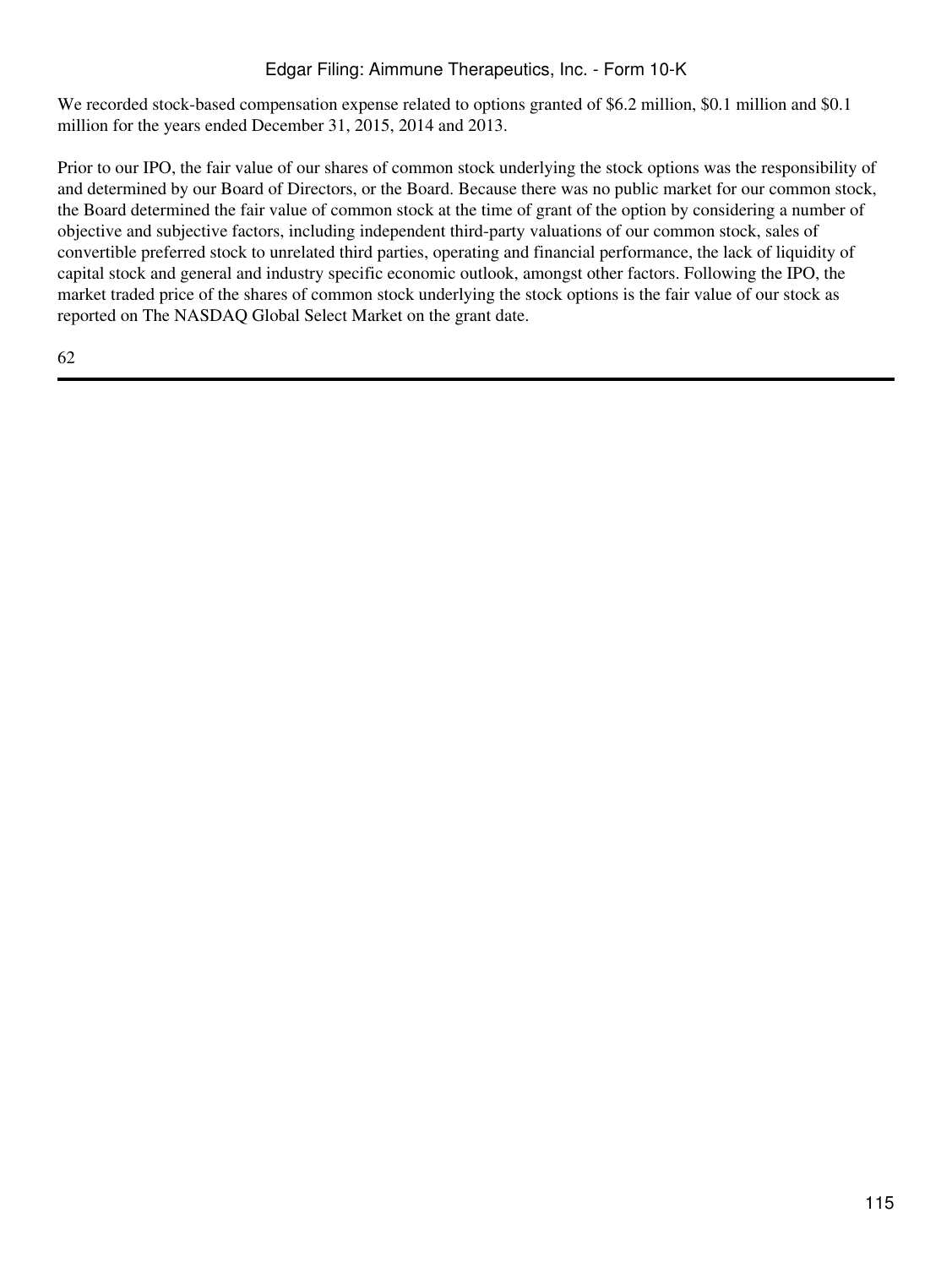In determining the fair value of the stock-based awards used to calculate stock-based compensation expense, we use the Black-Scholes option-pricing model and assumptions discussed below. Each of these inputs is subjective and generally requires significant judgment to determine.

·Expected Term. The expected term of stock options represents the weighted average period the stock options are expected to be outstanding. We have opted to use the simplified method for estimating the expected term as provided by the Securities and Exchange Commission Staff Accounting Bulletin, or SAB, 110 as our options grants are considered "plain vanilla". The simplified method calculates the expected term as the average time- to-vesting and the contractual life of the options. We plan to continue to use the simplified method under SAB 110 until we have sufficient exercise history as a publicly traded company.

·Expected Volatility. The expected stock price volatility assumption was determined by examining the historical volatilities of a group of industry peers, as we have limited trading history for our common stock. Industry peers consist of several public companies in the biopharmaceutical industry with comparable characteristics including enterprise value, risk profiles and position within the industry. We intend to continue to consistently apply this process using the same or similar public companies until a sufficient amount of historical information regarding the volatility of our own common stock share price becomes available, or unless circumstances change such that the identified companies are no longer similar to us, in which case, more suitable companies whose share prices are publicly available would be utilized in the calculation.

·Risk-Free Interest Rate. The risk-free interest rate is based on the Black-Scholes valuation model on the implied yield available on U.S. Treasury zero-coupon issues in effect at the time of grant for periods corresponding with the expected term of the option.

Expected Dividend Yield. We have never paid dividends on our common stock and have no plans to pay dividends on our common stock. Therefore, we used an expected dividend yield of zero.

The following table presents the weighted-average assumptions used to estimate the fair value of options granted:

|                          | Year Ended December |                        |      |  |  |  |  |
|--------------------------|---------------------|------------------------|------|--|--|--|--|
|                          | 31,                 |                        |      |  |  |  |  |
|                          | 2015                | 2014                   | 2013 |  |  |  |  |
| Expected volatility      |                     | 74.14% 79.62% 85.52%   |      |  |  |  |  |
| Risk-free interest rate  |                     | $1.73\%$ 1.51 % 1.56 % |      |  |  |  |  |
| Expected dividend yield  |                     |                        |      |  |  |  |  |
| Expected term (in years) | 5.99                | 4.65                   | 4.76 |  |  |  |  |

We will continue to use judgment in evaluating the expected volatility, expected terms and forfeiture rates utilized for our stock-based compensation expense calculations on a prospective basis. In addition to the Black-Scholes assumptions, we estimate our forfeiture rate based on an analysis of our actual forfeitures and will continue to evaluate the adequacy of the forfeiture rate based on actual forfeiture experience, analysis of employee turnover behavior and other factors. The impact from any forfeiture rate adjustment would be recognized in full in the period of adjustment, and if the actual number of future forfeitures differs from our estimates, we might be required to record adjustments to stock-based compensation in future periods.

As of December 31, 2015, we had \$17.2 million of unrecognized compensation expense related to unvested stock options, which is expected to be recognized over an estimated weighted-average period of 3.23 years. For stock option awards subject to ratable vesting, we recognize compensation cost on a straight-line basis over the service period for the entire award. In future periods, our stock-based compensation expense is expected to increase as a result of recognizing our existing unrecognized stock-based compensation for awards that will vest and as we issue additional stock-based awards to attract and retain our employees.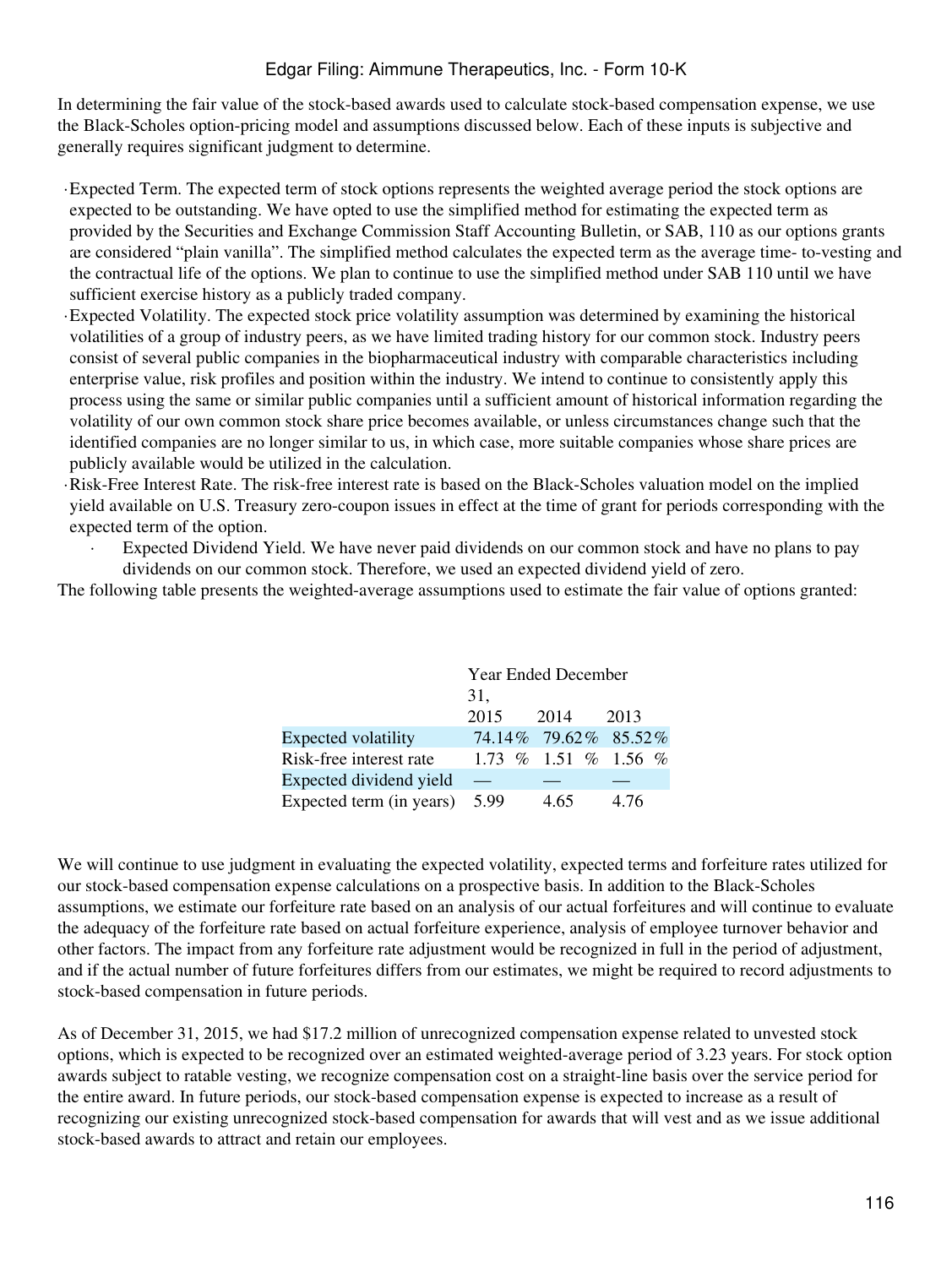# Income Taxes

We recognize deferred income taxes for temporary differences between the basis of assets and liabilities for financial statement and income tax purposes. We periodically evaluate the positive and negative evidence bearing upon realizability of our deferred tax assets. Based upon the weight of available evidence, which includes our historical operating performance, reported cumulative net losses since inception and difficulty in accurately forecasting our future results, we maintained a full valuation allowance on the net deferred tax assets. We intend to maintain a full valuation allowance on the federal and state deferred tax assets until sufficient positive evidence exists to support reversal of the valuation allowance.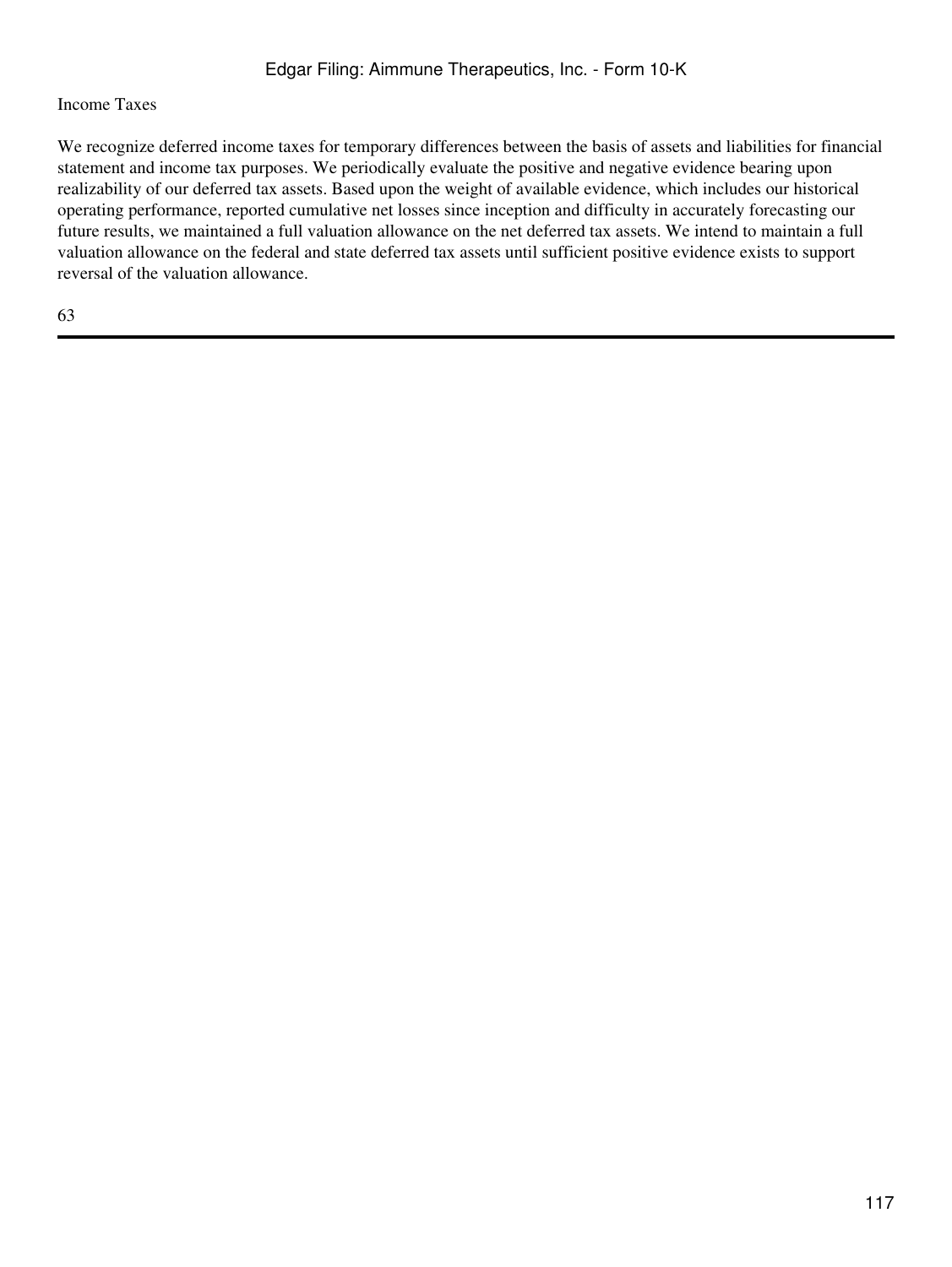As of December 31, 2015, we had generated net operating loss, or NOL, carryforwards for federal income tax purposes of \$24.7 million and for state income tax purposes of \$24.7 million. These federal and state NOL carryforwards will begin to expire in 2031, if not utilized. Our ability to utilize NOL carryforwards or other tax attributes, such as research tax credits, in any taxable year may be limited if we have experienced an ownership change under Section 382 of the Internal Revenue Code of 1986, as amended, or the Code. Following the issuance of the Series B convertible preferred stock in January and February 2015, we performed a Section 382 analysis and believe that we have experienced multiple ownership changes under Section 382 of the Code and, as a result, our federal and state NOL carryforwards and tax credits are subject to limitation.

We record unrecognized tax benefits as liabilities and adjust these liabilities when our judgment changes as a result of the evaluation of new information not previously available. Because of the complexity of some of these uncertainties, the ultimate resolution may result in a payment that is materially different from our current estimate of the unrecognized tax benefit liabilities. These differences will be reflected as increases or decreases to income tax expense in the period in which new information is available. As of December 31, 2015 and 2014, we did not have any unrecognized tax benefits.

Recently Issued Accounting Pronouncements Not Yet Adopted

In February 2016, the Financial Accounting Standards Board, or FASB, issued Accounting Standards Update, or ASU, No. 2016-02, Leases (Topic 842). The new standard requires lessees to apply a dual approach, classifying leases as either finance or operating leases based on the principle of whether or not the lease is effectively a financed purchase by the lessee. This classification will determine whether lease expense is recognized based on an effective interest method or on a straight-line basis over the term of the lease. A lessee is also required to record a right-of-use asset and a lease liability for all leases with a term of greater than 12 months regardless of their classification. Leases with a term of 12 months or less will be accounted for similar to existing guidance for operating leases. The standard is effective for interim and annual periods beginning after December 15, 2018, with early adoption permitted. The new standard is expected to impact our consolidated financial statements as we have certain operating lease arrangements for which we are the lessee. We are currently in the process of evaluating the impact the adoption of this new standard will have on our financial position or results of operations.

Components of Results of Operations

Research and Development Expenses

The largest component of our total operating expenses has historically been our investment in research and development activities. Research and development expenses consist primarily of:

·costs incurred to conduct research, such as the discovery and development of our product candidates;

- ·costs related to production of clinical supplies, including fees paid to contract manufacturers and allocated facility expenses;
- ·fees paid to clinical consultants, clinical trial sites and vendors, including clinical research organizations in conjunction with implementing and monitoring our clinical trials and acquiring and evaluating clinical trial data, including all related fees, such as for investigator grants, patient screening fees, laboratory work and statistical compilation and analysis;
- ·salaries and related costs, including stock-based compensation expense, for personnel in our research and development functions; and
- ·costs related to compliance with drug development regulatory requirements.

We recognize all research and development costs as they are incurred. Clinical trial costs, contract manufacturing and other development costs incurred by third parties are expensed as the contracted work is performed.

General and Administrative Expenses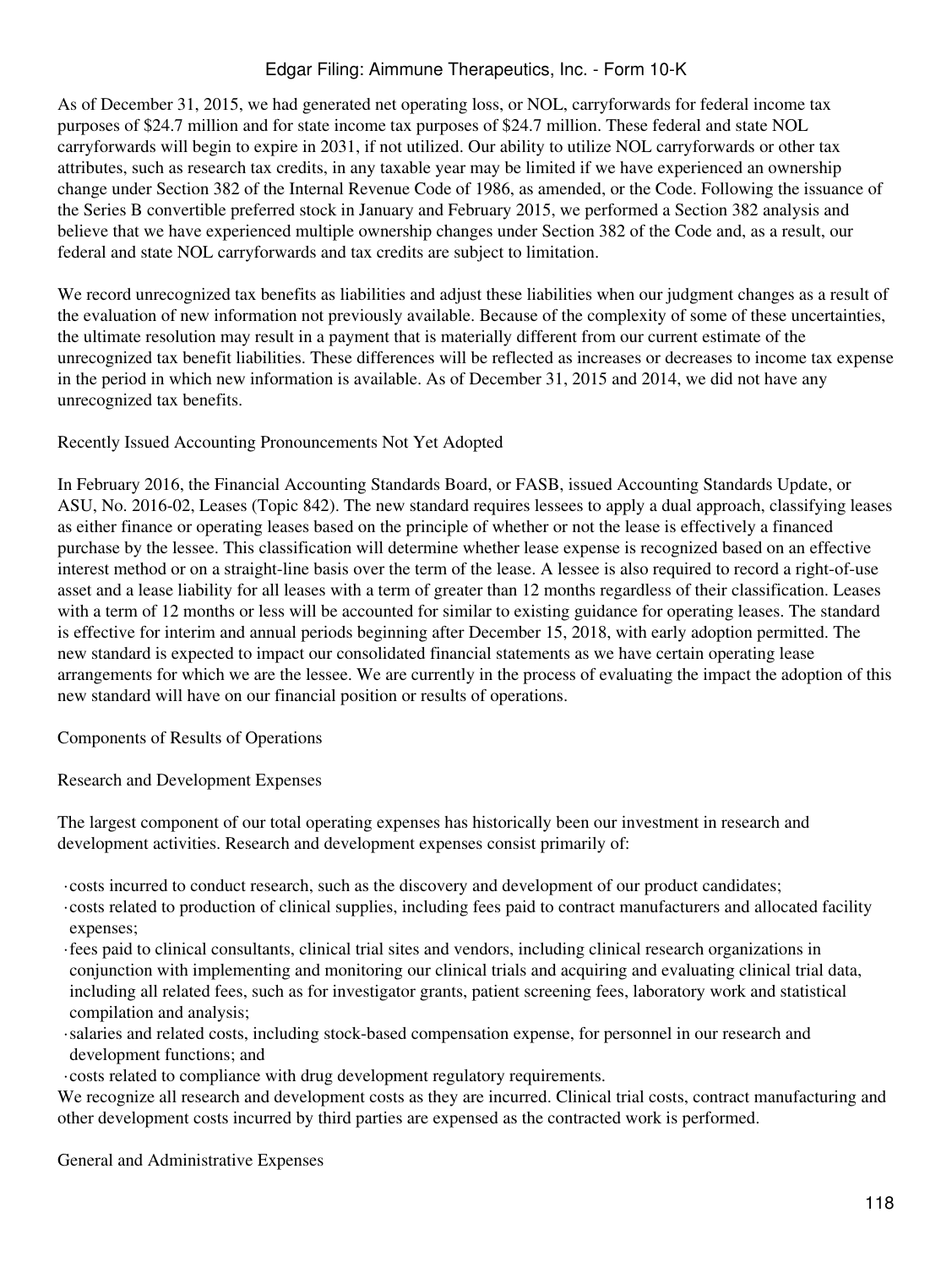General and administrative expenses include personnel costs, expenses for outside professional services and other allocated expenses. Personnel costs consist of salaries, bonuses, severance, benefits and stock-based compensation. Outside professional services consist of legal, accounting and audit services and other consulting fees. Allocated expenses consist of rent expense related to our office facility, depreciation, other general and administrative support function costs, insurance and general supplies.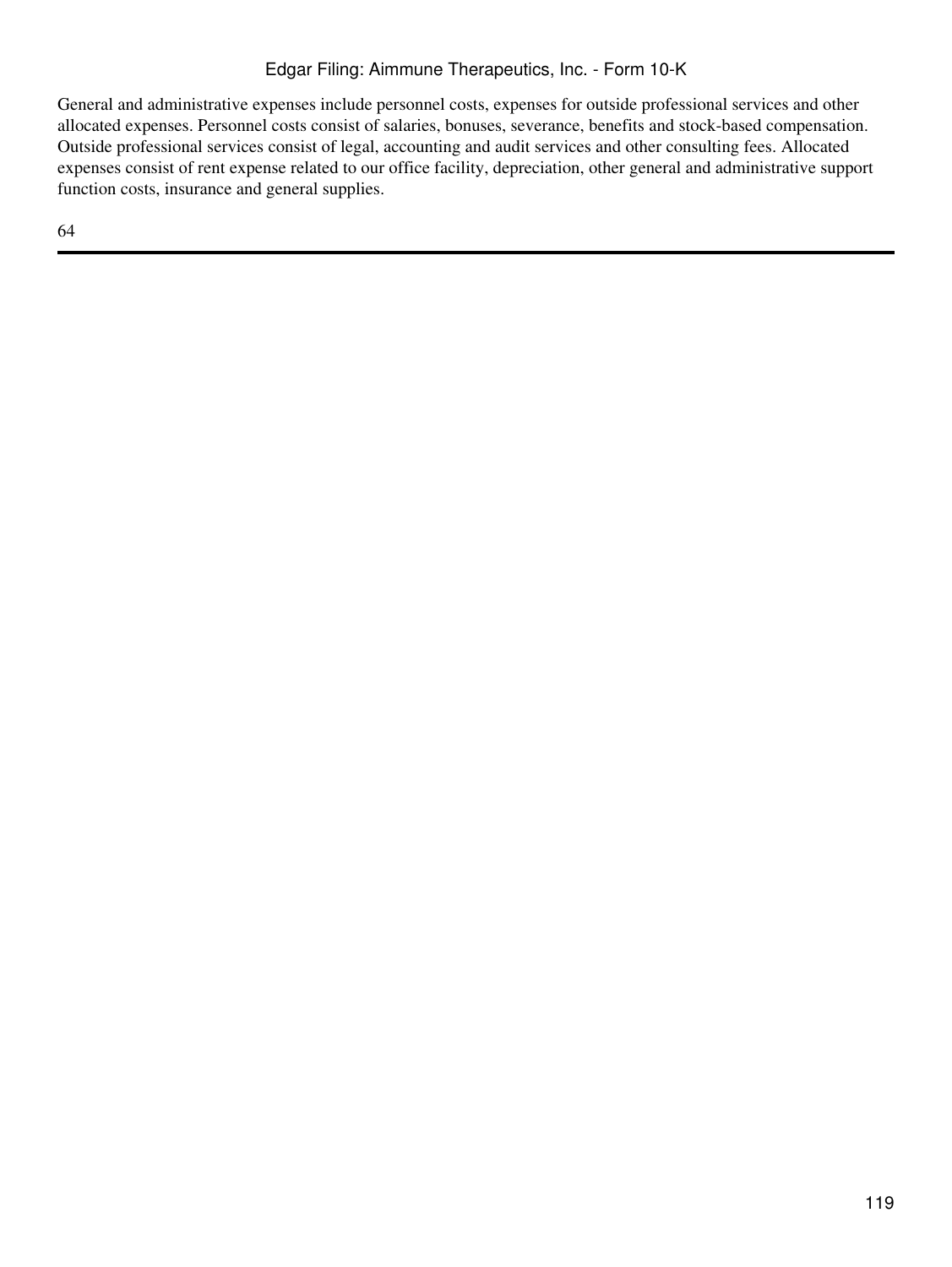Results of Operations

Comparison of the years ended December 31, 2015 and 2014

|                            | Year Ended     |                                  |           |        |      |
|----------------------------|----------------|----------------------------------|-----------|--------|------|
|                            | December 31,   |                                  |           |        |      |
|                            |                |                                  | \$        | $\%$   |      |
|                            | 2015           | 2014                             | Change    | Change |      |
|                            | (In thousands) |                                  |           |        |      |
| Operating expenses:        |                |                                  |           |        |      |
| Research and development   | \$19,816       | \$8,181                          | \$11,635  | 142    | $\%$ |
| General and administrative | 16,181         | 2,951                            | 13,230    | 448    | $\%$ |
| Total operating expenses   | 35,997         | 11,132                           | 24,865    | 223    | $\%$ |
| Loss from operations       | (35,997)       | (11, 132)                        | (24, 865) | 223    | $\%$ |
| Interest income            | 217            | 12                               | 205       | ∗      |      |
| Interest expense           | (36)           |                                  | (36)      |        |      |
| Net loss                   |                | \$(35,816) \$(11,120) \$(24,696) |           | 222    | $\%$ |
|                            |                |                                  |           |        |      |

\*Percentage not meaningful

Research and Development Expenses

The following table summarizes our research and development expenses incurred during the years ended December 31, 2015 and 2014:

|                                          | Year Ended<br>December 31, |         |          |        |      |
|------------------------------------------|----------------------------|---------|----------|--------|------|
|                                          |                            |         | S        | $\%$   |      |
|                                          | 2015                       | 2014    | Change   | Change |      |
|                                          | (In thousands)             |         |          |        |      |
| Clinical development and regulatory      | \$8,202                    | \$4,565 | \$3,637  | 80     | $\%$ |
| Contract manufacturing                   | 3,894                      | 1,834   | 2,060    | 112    | $\%$ |
| Compensation and related personnel costs | 6,916                      | 1,559   | 5,357    | 344    | $\%$ |
| <b>Facility costs</b>                    | 618                        | 149     | 469      | 315    | %    |
| Other research and development costs     | 186                        | 74      | 112      | 151    | $\%$ |
| Total research and development           | \$19,816                   | \$8,181 | \$11,635 | 142    | %    |

Research and development expenses increased by \$11.6 million for the year ended December 31, 2015 compared to the year ended December 31, 2014, which was primarily due to increases in compensation and related personnel costs, clinical development and regulatory expenses and contract manufacturing costs. The increase in compensation and related personnel costs was primarily due to increased headcount to support continued AR101 development, including an increase of \$2.5 million in stock-based compensation expense. Clinical development and regulatory expenses increased due to our Phase 2 clinical trial and the initiation of PALISADE, our Phase 3 clinical trial, in 2015. Contract manufacturing costs increased as a result of expenses associated with the continued development of AR101.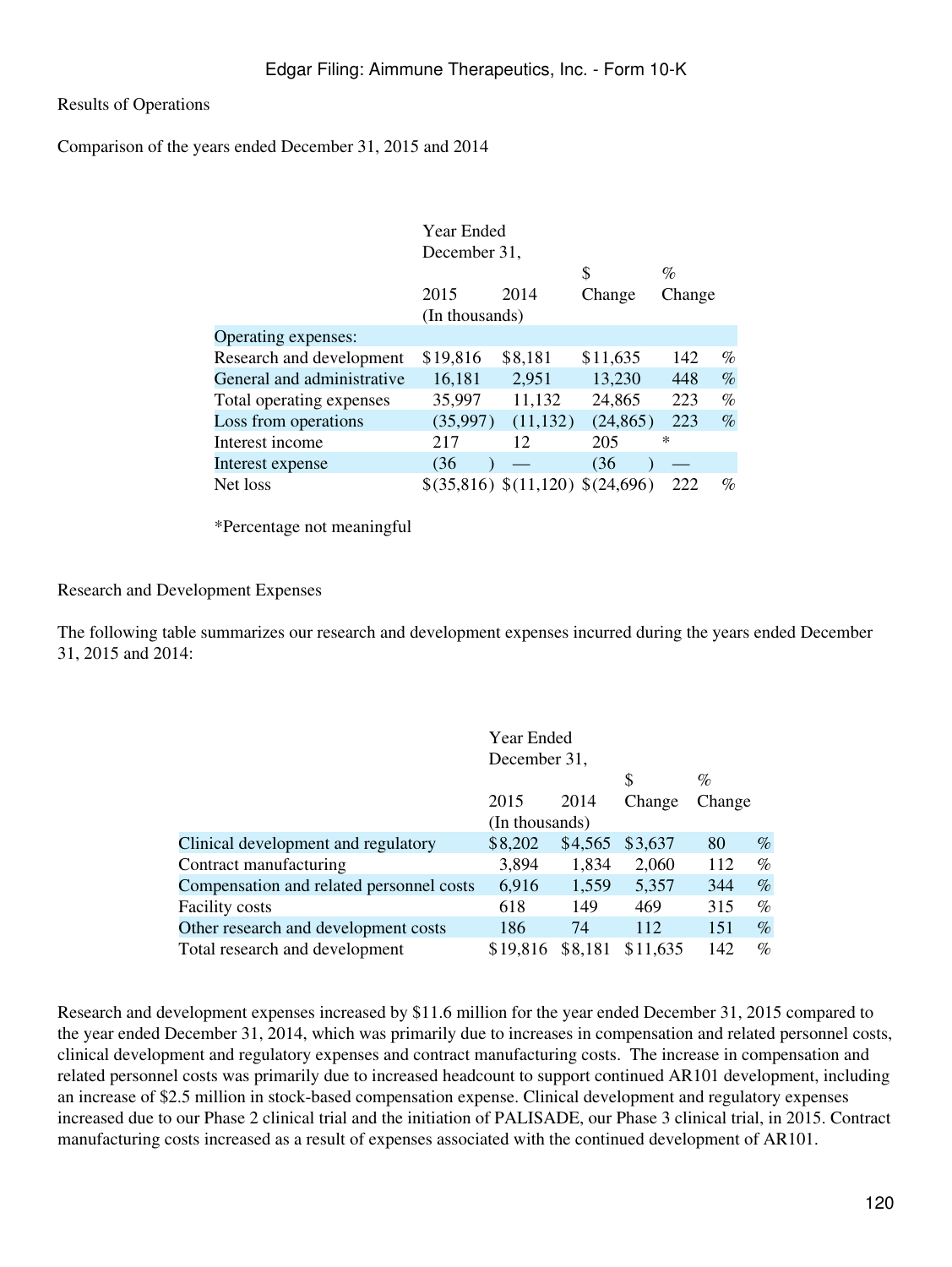We expect research and development expenses to increase in 2016 as enrollment in PALISADE increases, as we continue to develop manufacturing capability for AR101, our ARC002 study continues and we develop additional CODIT product candidates.

General and Administrative Expenses

The following table summarizes our general and administrative expenses incurred during the years ended December 31, 2015 and 2014:

|                                          | Year Ended     |         |          |        |      |
|------------------------------------------|----------------|---------|----------|--------|------|
|                                          | December 31,   |         |          |        |      |
|                                          |                |         | S        | $\%$   |      |
|                                          | 2015           | 2014    | Change   | Change |      |
|                                          | (In thousands) |         |          |        |      |
| Compensation and related personnel costs | \$7,529        | \$1,716 | \$5,813  | 339    | $\%$ |
| Outside professional services            | 6,572          | 786     | 5,786    | 736    | $\%$ |
| <b>Facility costs</b>                    | 1,047          | 175     | 872      | 498    | $\%$ |
| Other general and administrative         | 1,033          | 274     | 759      | 277    | $\%$ |
| Total general and administrative         | \$16,181       | \$2,951 | \$13,230 | 448    | $\%$ |
|                                          |                |         |          |        |      |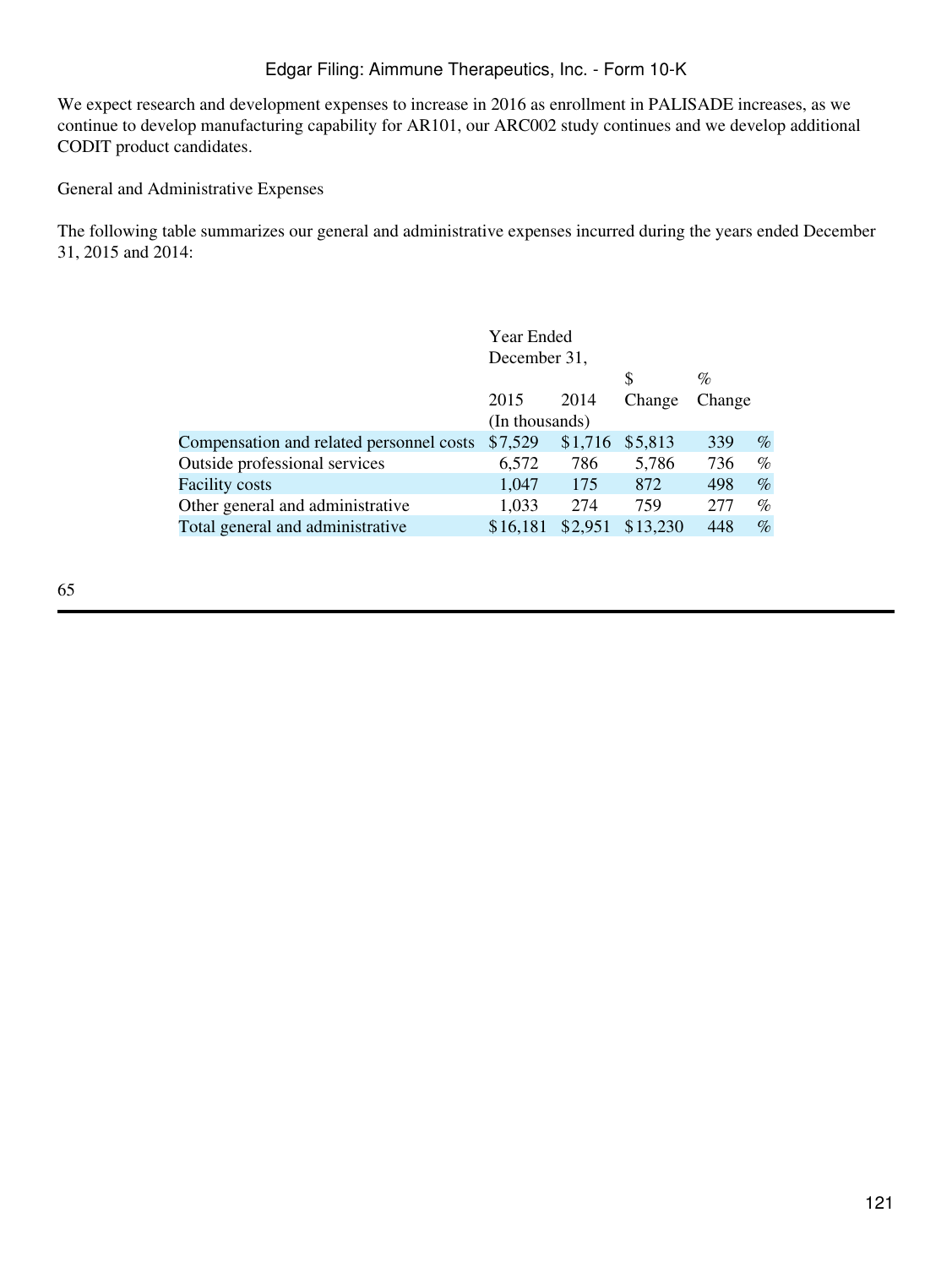General and administrative expenses increased by \$13.2 million for the year ended December 31, 2015 compared to the year ended December 31, 2014, which was primarily due to increases in compensation and related personnel costs, outside professional services, facility and other costs. The increase in compensation and related personnel and other costs was primarily due to increased headcount for additional administrative and executive personnel to support being a public company, including an increase of \$3.6 million in stock-based compensation expense. Stock-based compensation expense includes a charge of \$1.4 million related to the acceleration of certain former executives' stock options. Outside professional services increased primarily due to higher costs incurred for financial consulting and market research to inform our commercial strategy and support growth. Facility costs increased primarily as a result of our new leases. We expect to continue to incur additional general and administrative costs associated with being a publicly traded company, including as a result of the hiring of additional personnel to support our growing infrastructure, and from professional services to support commercialization.

## Interest Income

Interest income increased by \$0.2 million for the year ended December 31, 2015 compared to the year ended December 31, 2014. The increase was due to higher cash, cash equivalents and investment balances resulting from the proceeds of our IPO in August 2015 and from the issuance of Series B convertible preferred stock in January and February 2015.

## Interest Expense

Interest expense did not change significantly for the year ended December 31, 2015 compared to December 31, 2014.

Comparison of the years ended December 31, 2014 and 2013

| <b>Year Ended</b>          |                                |         |         |        |      |  |
|----------------------------|--------------------------------|---------|---------|--------|------|--|
|                            | December 31,                   |         |         |        |      |  |
|                            |                                |         | S       | $\%$   |      |  |
|                            | 2014                           | 2013    | Change  | Change |      |  |
|                            | (In thousands)                 |         |         |        |      |  |
| Operating expenses:        |                                |         |         |        |      |  |
| Research and development   | \$8,181                        | \$3,495 | \$4,686 | 134    | $\%$ |  |
| General and administrative | 2,951                          | 1,263   | 1,688   | 134    | $\%$ |  |
| Total operating expenses   | 11,132                         | 4,758   | 6,374   | 134    | %    |  |
| Loss from operations       | (11, 132)                      | (4,758) | (6,374) | 134    | $\%$ |  |
| Interest income            | 12                             | 24      | (12)    | (50)   | %    |  |
| Interest expense           |                                | (91)    | 91      | (100)  | $\%$ |  |
| Net loss                   | \$(11,120) \$(4,825) \$(6,295) |         |         | 130    | %    |  |

# Research and Development Expenses

The following table summarizes our research and development expenses incurred during the years ended December 31, 2014 and 2013:

> Year Ended December 31,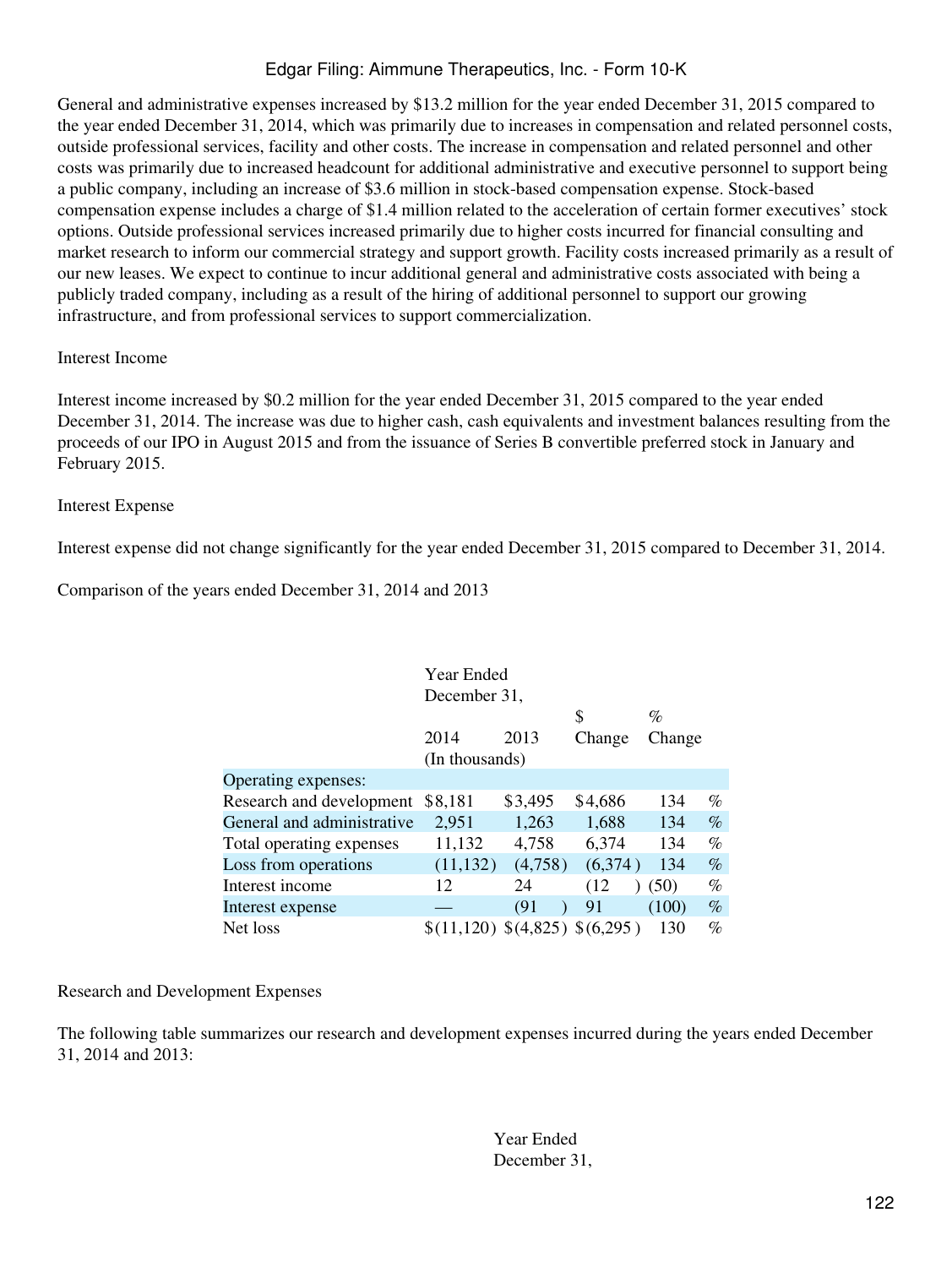|                                          |                |         |         | %      |      |
|------------------------------------------|----------------|---------|---------|--------|------|
|                                          | 2014           | 2013    | Change  | Change |      |
|                                          | (In thousands) |         |         |        |      |
| Clinical development and regulatory      | \$4,565        | \$2,228 | \$2,337 | 105    | $\%$ |
| Contract manufacturing                   | 1,834          | 114     | 1,720   | ∗      |      |
| Compensation and related personnel costs | 1,559          | 1,101   | 458     | 42     | $\%$ |
| <b>Facility costs</b>                    | 149            | 52      | 97      | 187    | $\%$ |
| Other research and development costs     | 74             |         | 74      |        |      |
| Total research and development           | \$8,181        | \$3,495 | \$4,686 | 134    | $\%$ |

Research and development expenses increased by \$4.7 million for the year ended December 31, 2014 compared to the year ended December 31, 2013. This increase was primarily due to increases in clinical development expenses mainly associated with ongoing trials of AR101, particularly ARC002, contract manufacturing costs of our clinical product candidates, compensation expenses primarily related to hiring of additional research and development staff and facility costs and other research and development costs.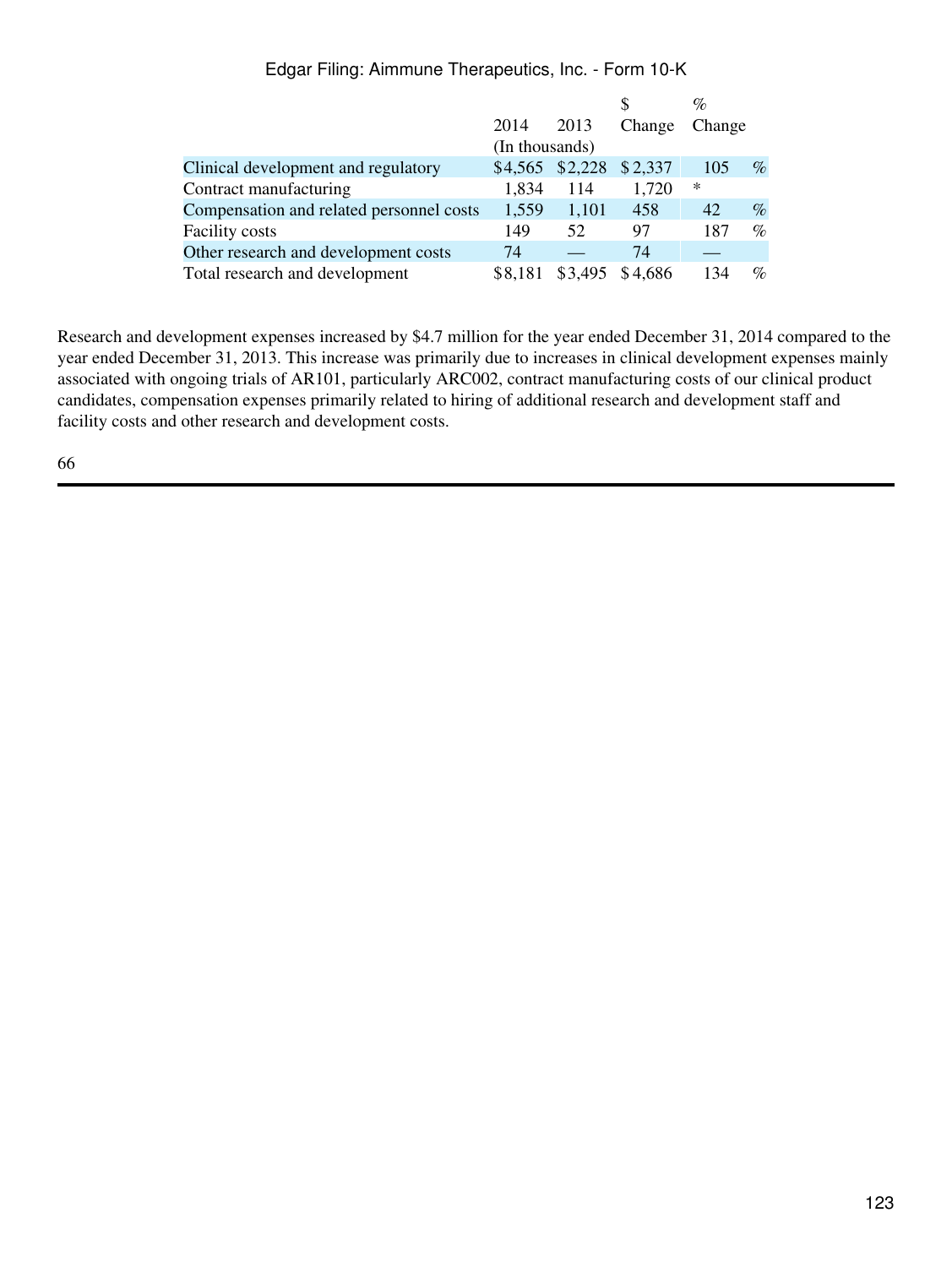# General and Administrative Expenses

The following table summarizes our general and administrative expenses incurred during the years ended December 31, 2014 and 2013:

|                                          | Year Ended     |         |         |        |      |
|------------------------------------------|----------------|---------|---------|--------|------|
|                                          | December 31,   |         |         |        |      |
|                                          |                |         | \$      | %      |      |
|                                          | 2014           | 2013    | Change  | Change |      |
|                                          | (In thousands) |         |         |        |      |
| Compensation and related personnel costs | \$1,716 \$533  |         | \$1,183 | 222    | $\%$ |
| Outside professional services            | 786            | 405     | 381     | 94     | $\%$ |
| <b>Facility costs</b>                    | 175            | 100     | 75      | 75     | $\%$ |
| Other general and administrative         | 274            | 225     | 49      | 22     | $\%$ |
| Total general and administrative         | \$2,951        | \$1,263 | \$1,688 | 134    | $\%$ |

General and administrative expenses increased by \$1.7 million for the year ended December 31, 2014 compared to the year ended December 31, 2013. This increase was primarily due to increases in compensation expenses, primarily related to our additional administrative and executive personnel, and professional fees incurred in connection with public relations and communications activities.

# Interest Income

Interest income for the year ended December 31, 2014 approximated prior year.

#### Interest Expense

Interest expense was nil for the year ended December 31, 2014, a decrease of \$0.1 million from the year ended December 31, 2013. The interest expense in 2013 was primarily attributable to the conversion of a convertible note payable into Series A preferred stock and expensing the remaining unamortized conversion discount on the convertible note.

# Liquidity and Capital Resources

As of December 31, 2015, we had cash and cash equivalents and investments of \$199.8 million. In August 2015, we completed our IPO and issued 11,499,999 shares of our common stock, including the exercise in full of the underwriter's option to purchase additional shares, at an initial offering price to the public of \$16.00 per share. We received net proceeds from the IPO of \$168.1 million, after deducting underwriting discounts and commissions of \$12.9 million and offering costs of \$3.0 million. We believe that our existing capital resources will be sufficient to fund our planned operations for at least the next 12 months and through data readout of our PALISADE trial for AR101.

Prior to our IPO, our operations were financed primarily by net proceeds from the sale and issuance of convertible preferred stock. In January and February 2015, we received net proceeds of \$79.8 million from the sale of our Series B convertible preferred stock, of which \$12.9 million was used to repurchase outstanding shares of our Series A convertible preferred stock.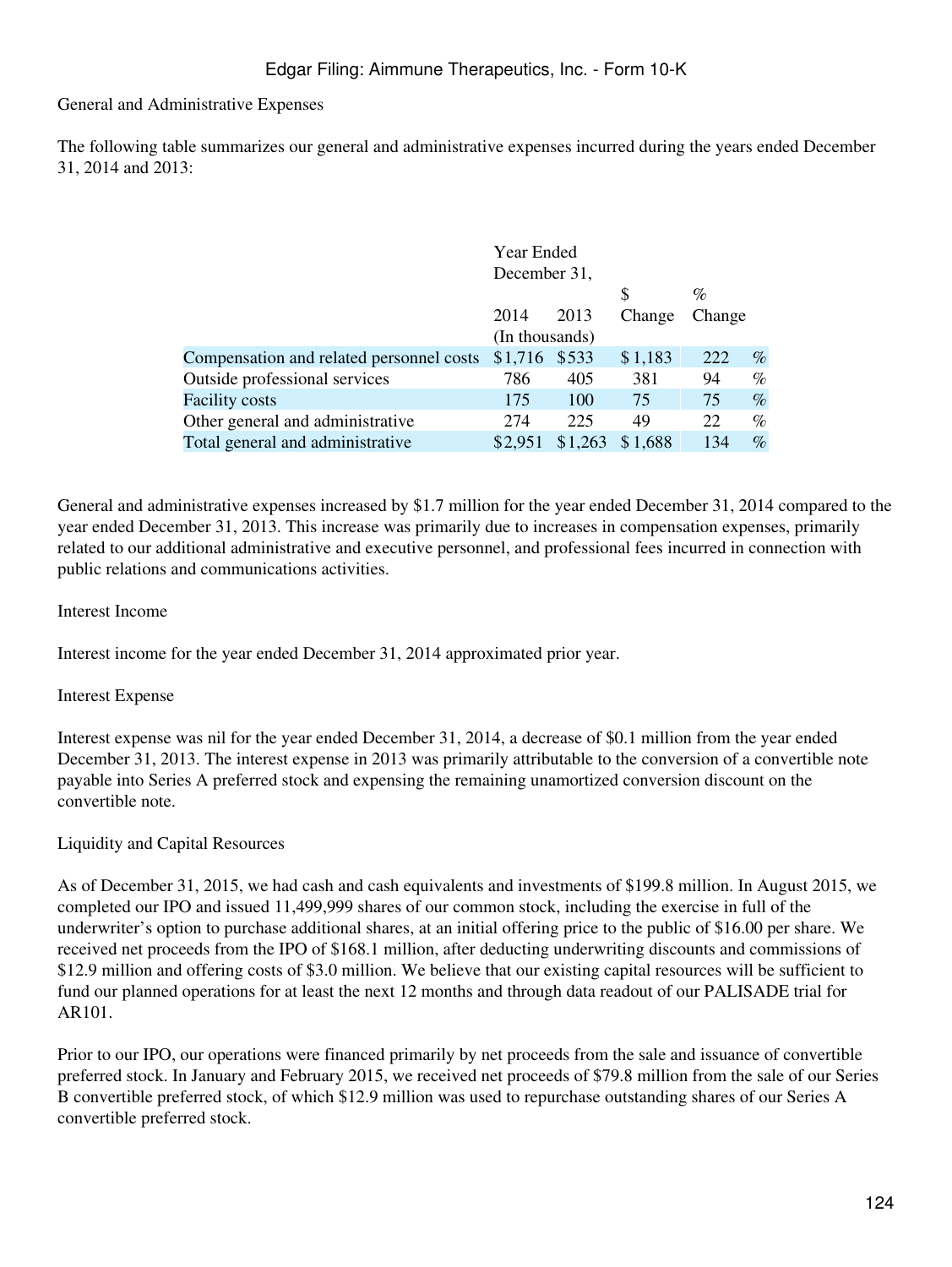We do not expect to generate revenue from product sales unless and until we successfully complete development of, obtain regulatory approval for and begin to commercialize one or more of our product candidates, which we expect will take a number of years and is subject to significant uncertainty. Accordingly, we anticipate that we will need to raise additional capital to fund our future operations. Until such time that we can generate substantial revenue from product sales, if ever, we expect to finance our operating activities through a combination of equity offerings and debt financings and we may seek to raise additional capital through strategic collaborations. However, we may be unable to raise additional funds or enter into such arrangements when needed on favorable terms, or at all, which would have a negative impact on our financial condition and could force us to delay, limit, reduce or terminate our development programs or commercialization efforts or grant to others rights to develop or market product candidates that we would otherwise prefer to develop and market ourselves. Failure to receive additional funding could cause us to cease operations, in part or in full. Furthermore, even if we believe we have sufficient funds for our current or future operating plans, we may seek additional capital due to favorable market conditions or strategic considerations.

Our future funding requirements will depend on many factors, including the following:

·the time and cost necessary to complete PALISADE, our Phase 3 registration program for AR101; ·the time and cost associated with clinical trials and pre-clinical development of other product candidates;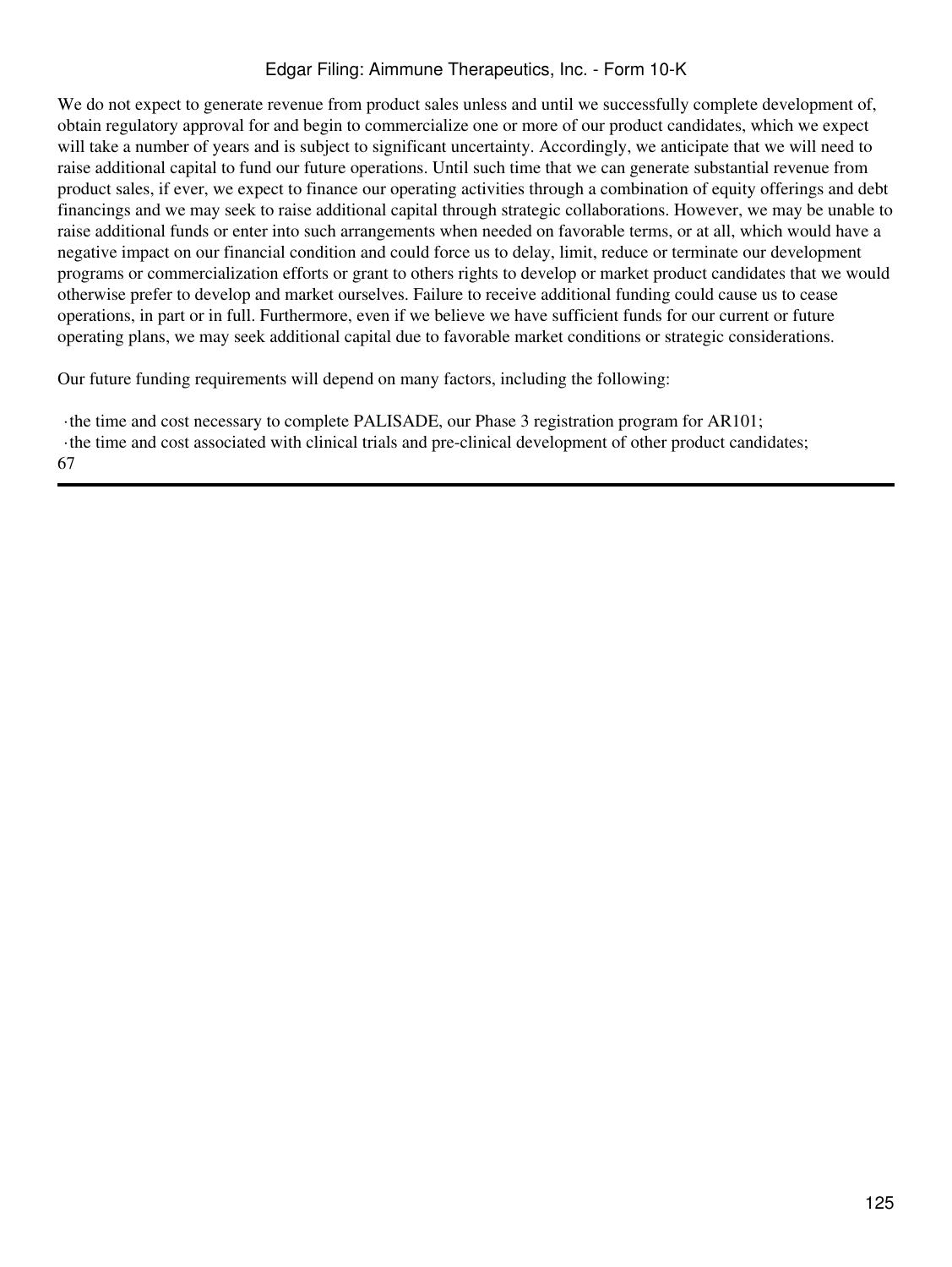·our ability to obtain regulatory approval for and subsequently commercialize AR101 or any other product candidates we develop;

·the time and cost necessary to develop clinical supplies and a commercial-scale manufacturing process for AR101; ·sales and marketing costs associated with AR101, if approved, including the cost and timing of developing our sales and marketing capabilities;

·the amount of sales and other revenue from AR101, if approved;

·our ability to achieve sufficient market acceptance, coverage and reimbursement from third-party payors and adequate market share for our product candidates;

·the costs associated with any additional clinical trials of AR101;

·the cash requirements of any future acquisitions or discovery of product candidates;

·the time and cost necessary to respond to technological and market developments;

·our ability to attract, hire and retain qualified personnel; and

our ability to obtain and maintain intellectual property protection for AR101 and the associated costs of such activities, including for filing, prosecuting, defending and enforcing any patents for AR101.

Additional funds may not be available when we need them, on terms that are acceptable to us, or at all. If adequate funds are not available to us on a timely basis, we may be required to delay, limit, reduce or terminate:

·clinical trials or other development activities for AR101 or any future product candidate;

·our research and development activities; or

·our establishment of sales and marketing capabilities or other activities that may be necessary to commercialize AR101 or any future product candidate.

Cash Flows

Comparison of the years ended December 31, 2015 and 2014

|                                         | Year Ended     |                     |                                 |  |  |
|-----------------------------------------|----------------|---------------------|---------------------------------|--|--|
|                                         | December 31,   |                     |                                 |  |  |
|                                         | 2015           | 2014                | Change                          |  |  |
|                                         | (In thousands) |                     |                                 |  |  |
| Net cash provided by (used in):         |                |                     |                                 |  |  |
| Operating activities                    |                |                     | \$(35,690) \$(9,777) \$(25,913) |  |  |
| Investing activities                    | (125, 229)     | (96)                | (125, 133)                      |  |  |
| <b>Financing activities</b>             | 235,327        | 191                 | 235,136                         |  |  |
| Net change in cash and cash equivalents | \$74,408       | $$(9,682)$ \$84,090 |                                 |  |  |
|                                         |                |                     |                                 |  |  |

# Net Cash Used In Operating Activities

Net cash used in operating activities was \$35.7 million for the year ended December 31, 2015, an increase of \$25.9 million, from \$9.8 million for the year ended December 31, 2014. This increase was primarily due to higher net loss from operations resulting from increased operating expenses.

# Net Cash Used In Investing Activities

Cash used in investing activities of \$125.2 million during the year ended December 31, 2015 consisted primarily of purchases of investments net of maturities in conjunction with the proceeds received in our IPO of \$123.6 million, and certain costs associated with the manufacturing facility in Clearwater, Florida and office furniture and equipment purchases for our Brisbane, California corporate headquarters of \$1.7 million. Cash used in investing activities during the year ended December 31, 2014 consisted primarily of additional investment in equipment.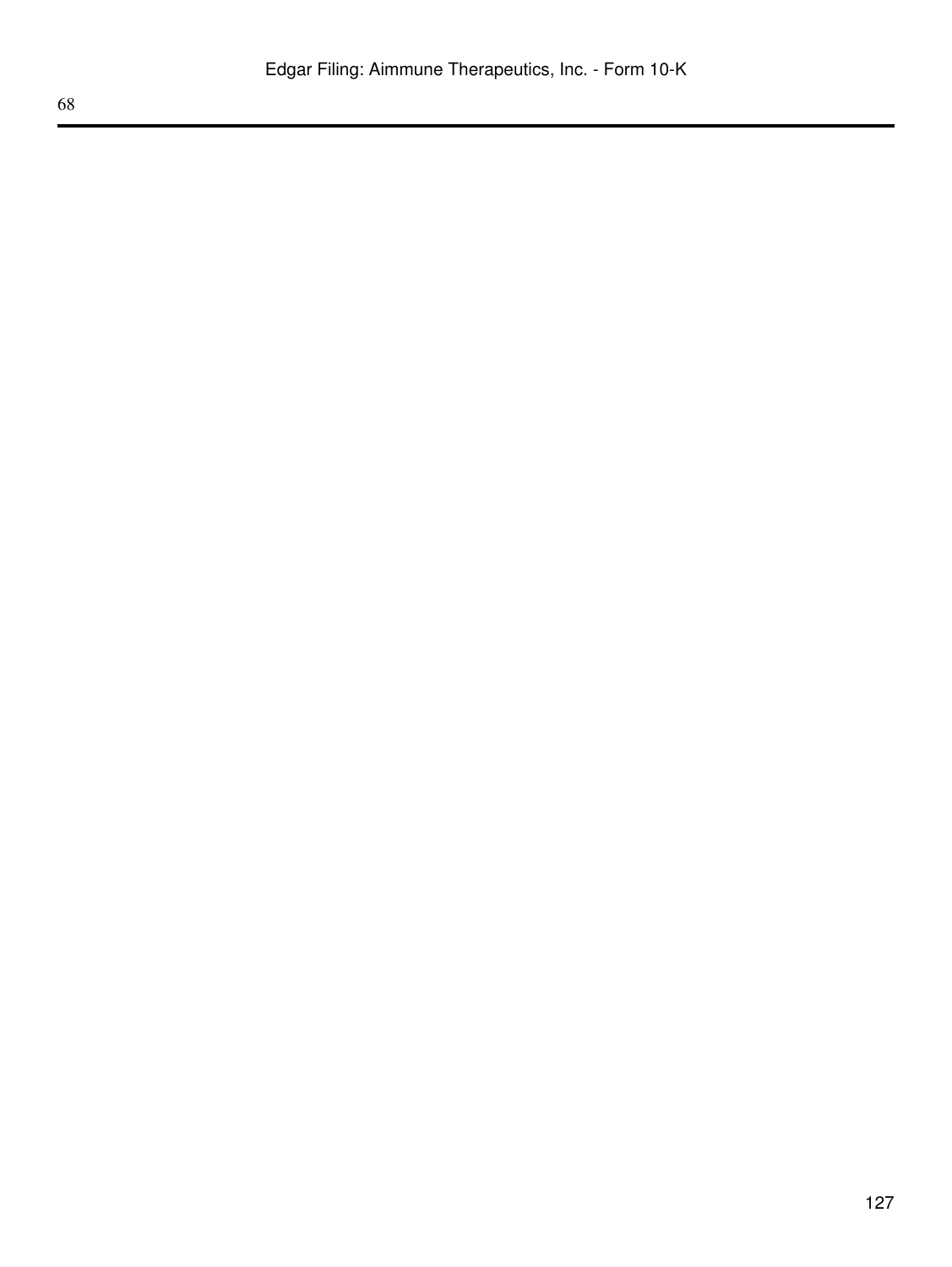Net Cash Provided By Financing Activities

Net cash provided by financing activities of \$235.3 for the year ended December 31, 2015 consisted primarily of the net proceeds from the issuance of our common stock in our IPO of \$168.1 million and the net proceeds from the issuance of Series B convertible preferred stock of \$79.8 million, partially offset by the repurchase of shares of our Series A convertible preferred stock from certain investors of \$12.9 million.

As of December 31, 2015, we had cash, cash equivalents and investments of \$199.8 million, including the net proceeds we received from the issuance common stock in our IPO in August 2015 and the issuance of Series B convertible preferred stock in January and February 2015.

Comparison of the years ended December 31, 2014 and 2013

|                                         | Year Ended     |      |                                     |  |  |
|-----------------------------------------|----------------|------|-------------------------------------|--|--|
|                                         | December 31,   |      |                                     |  |  |
|                                         | 2014           | 2013 | Change                              |  |  |
|                                         | (In thousands) |      |                                     |  |  |
| Net cash provided by (used in):         |                |      |                                     |  |  |
| Operating activities                    |                |      | \$(9,777) \$(4,362) \$(5,415)       |  |  |
| Investing activities                    | (96)           | (69) | (27)                                |  |  |
| Financing activities                    | 191            |      | $16,164$ $(15,973)$                 |  |  |
| Net change in cash and cash equivalents |                |      | $$(9,682) $11,733 \quad $(21,415)$$ |  |  |

Net Cash Used In Operating Activities

Net cash used in operating activities was \$9.8 million for the year ended December 31, 2014, an increase of \$5.4 million, from \$4.4 million for the year ended December 31, 2013. This increase was primarily due to higher net loss from operations resulting from increased research and development expenses and general and administrative expenses.

Net Cash Used In Investing Activities

Cash used in investing activities consisted primarily of investment in equipment.

Net Cash Provided By Financing Activities

Net cash provided by financing activities was \$0.2 million for the year ended December 31, 2014, a decrease of \$16.0 million, from \$16.2 million for the year ended December 31, 2013. The net cash provided by financing activities in 2014 was primarily from the exercise of stock options and the net cash provided by financing activities in 2013 was primarily from the sale of preferred stock.

As of December 31, 2014, we had cash and cash equivalents of \$2.3 million.

Contractual Obligations and Other Commitments

The following table summarizes our contractual obligations as of December 31, 2015: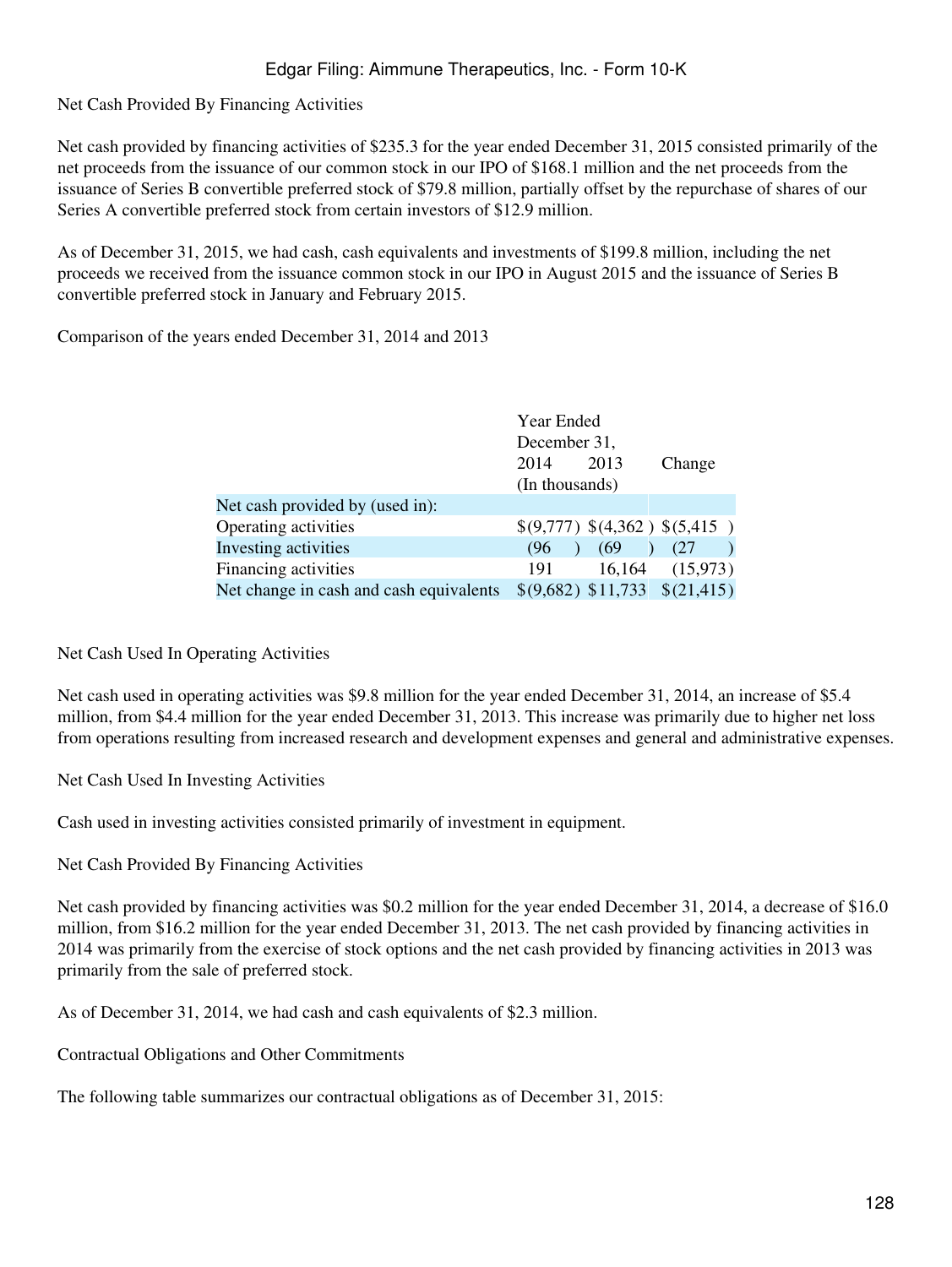|                                  | Years                                    |                      |         |
|----------------------------------|------------------------------------------|----------------------|---------|
|                                  |                                          | Within Over 1 Over 3 |         |
|                                  | Total 1                                  | to 3 to 5            | After 5 |
|                                  | (In thousands)                           |                      |         |
| Operating leases $(1)$ , $(2)$   | \$12,047 \$1,624 \$4,070 \$3,816 \$2,537 |                      |         |
| Other purchase commitments $(3)$ |                                          |                      |         |
| Total contractual obligations    | \$12,047 \$1,624 \$4,070 \$3,816 \$2,537 |                      |         |

(1)In June 2015, we signed a facility lease for a manufacturing facility in Clearwater, Florida. The lease calls for future aggregate lease payments of \$1.7 million over a period of 10 years. 69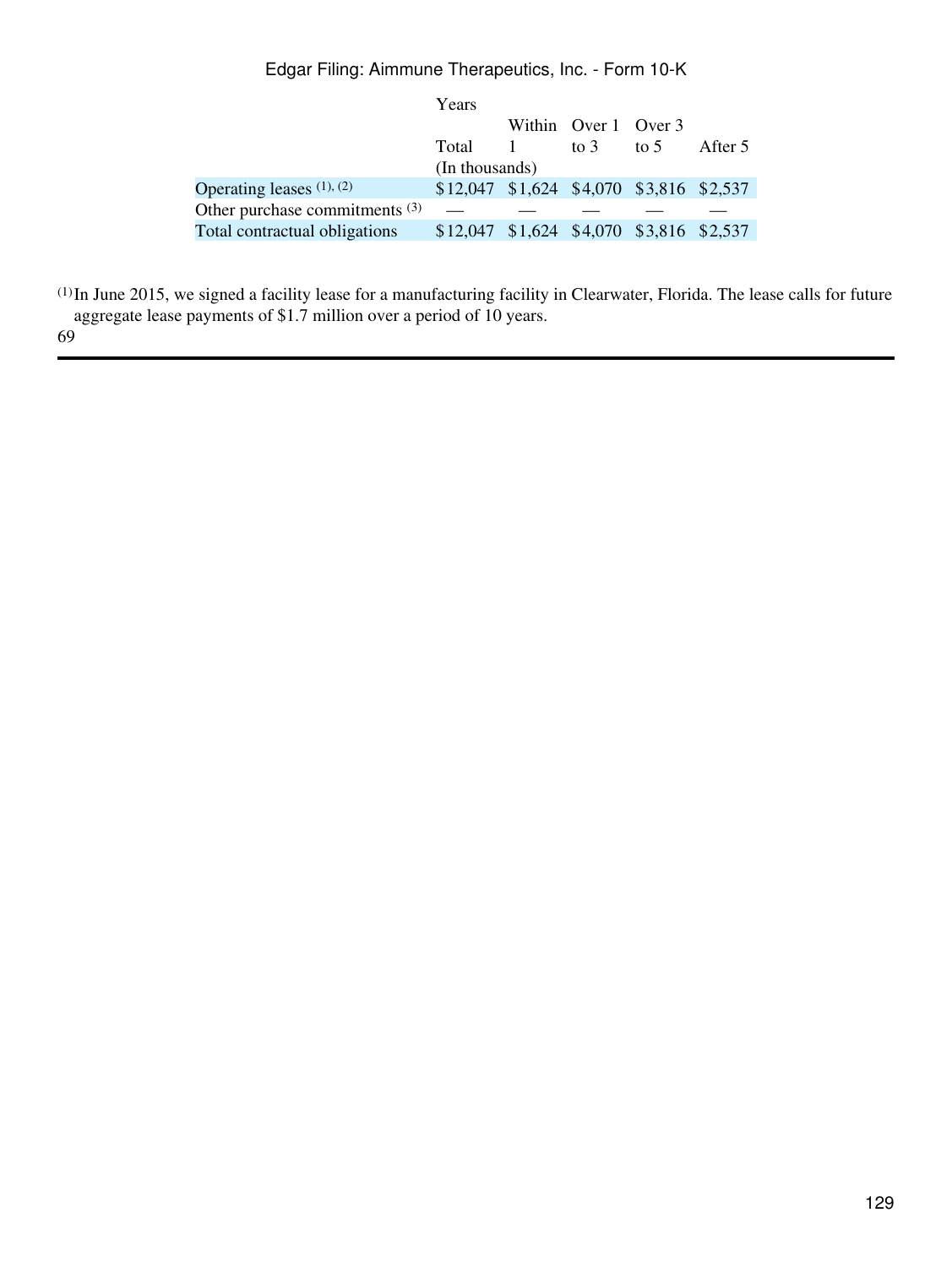- $(2)$ In March 2015, we entered into a new lease for our corporate headquarters in Brisbane, California for 11,665 square feet of office space. Upon the commencement of the new lease in May 2015, we ceased use of our previous corporate headquarters. In August 2015, we entered into an amendment to the Brisbane, California facility lease. Pursuant to the amendment, we leased an additional 26,355 square feet of office space. The term for the new space is 72 months from the delivery of the premises to us, which took place December 2015. In addition, the term of the existing office space has been extended so that it is coterminous with the new space.
- (3)We purchase peanut flour, the source material for AR101, from the Golden Peanut Company pursuant to a long-term exclusive commercial supply agreement. Pursuant to the agreement, our purchase obligation commences with the first delivery of peanut flour for commercial use, which we currently anticipate will not occur prior to 2018. Assuming that our first delivery for commercial use occurs in 2018, which is not assured, the aggregate purchase commitment under this agreement would be \$1.2 million over the term of five years.

We enter into agreements in the normal course of business with contract research organizations for clinical trials and with vendors for pre-clinical studies and other services and products for operating purposes which are cancelable at any time by us, generally upon 30 days prior written notice. These payments are not included in this table of contractual obligations.

#### Off-Balance Sheet Arrangements

We have not entered into any off-balance sheet arrangements and do not have variable interests in variable interest entities.

Segment Information

We have one primary business activity and operate as one reportable segment.

Item 7A. Quantitative and Qualitative Disclosures About Market Risk.

As of December 31, 2015, we had cash, cash equivalents and investments of \$199.8 million, which consisted primarily of money market funds, agency securities, corporate securities, U.S. government securities and commercial paper. Such interest-earning instruments carry a degree of interest rate risk. However, historical fluctuations of interest income have not been significant.

We do not enter into investments for trading or speculative purposes and have not used any derivative financial instruments to manage our interest rate exposure. We have not historically been exposed to material risks due to changes in interest rates. Based on our investment positions as of December 31, 2015, a hypothetical 100 basis point change in interest rates would result in a \$0.4 million change in the fair market value of the portfolio. Any changes would only be realized if we sold the investments prior to maturity.

We had no outstanding debt as of December 31, 2015.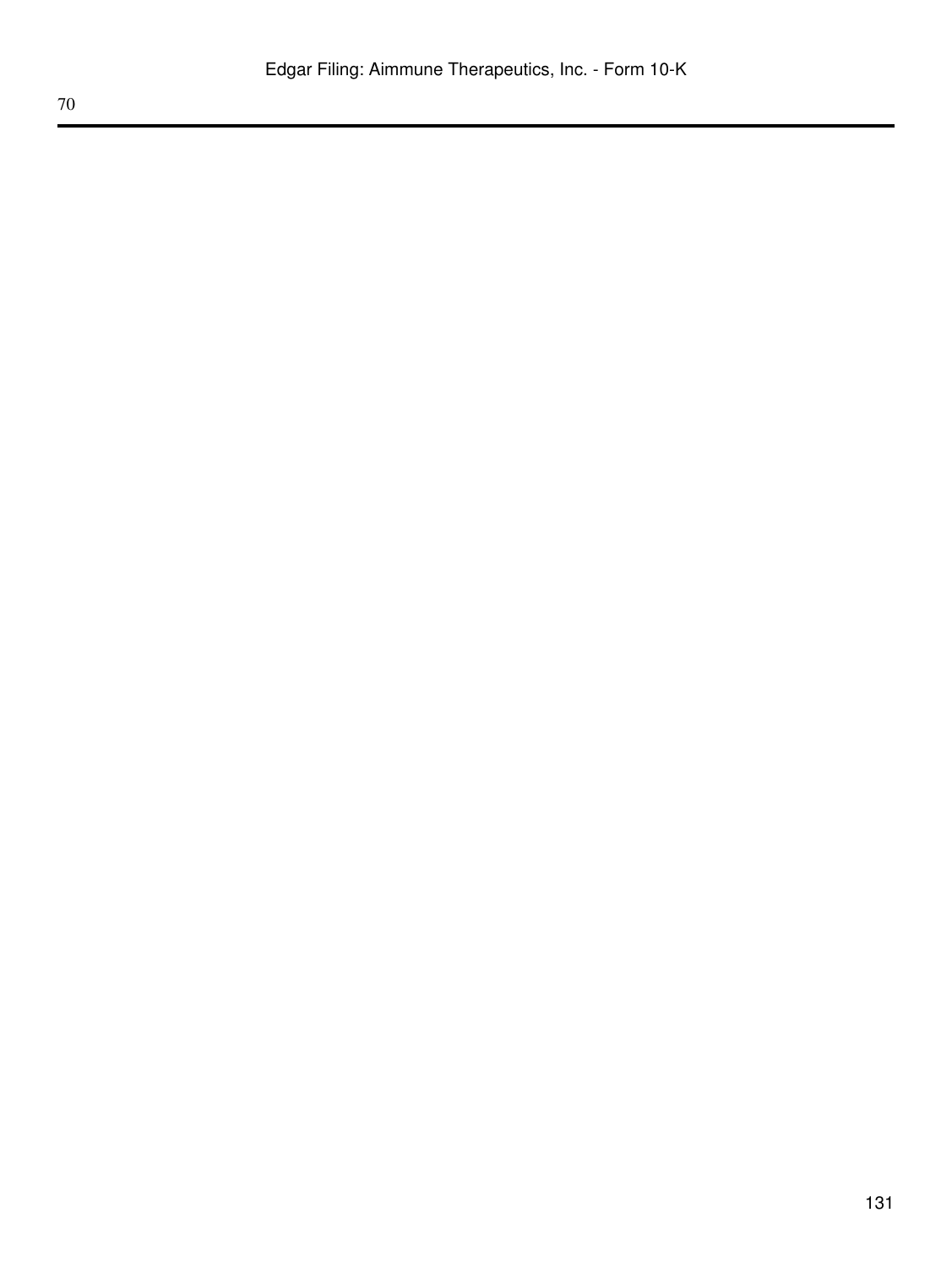Item 8. Financial Statements and Supplementary Data.

The following consolidated financial statements, and the related notes thereto, of Aimmune Therapeutics, Inc. and the Report of the Company's Independent Registered Public Accounting Firm are filed as a part of this Annual Report on Form 10-K.

Report of Independent Registered Public Accounting Firm

Consolidated Financial Statements

Consolidated Balance Sheets

Consolidated Statements of Operations and Comprehensive Loss

Consolidated Statements of Stockholders' Equity

Consolidated Statements of Cash Flows

Notes to Consolidated Financial Statements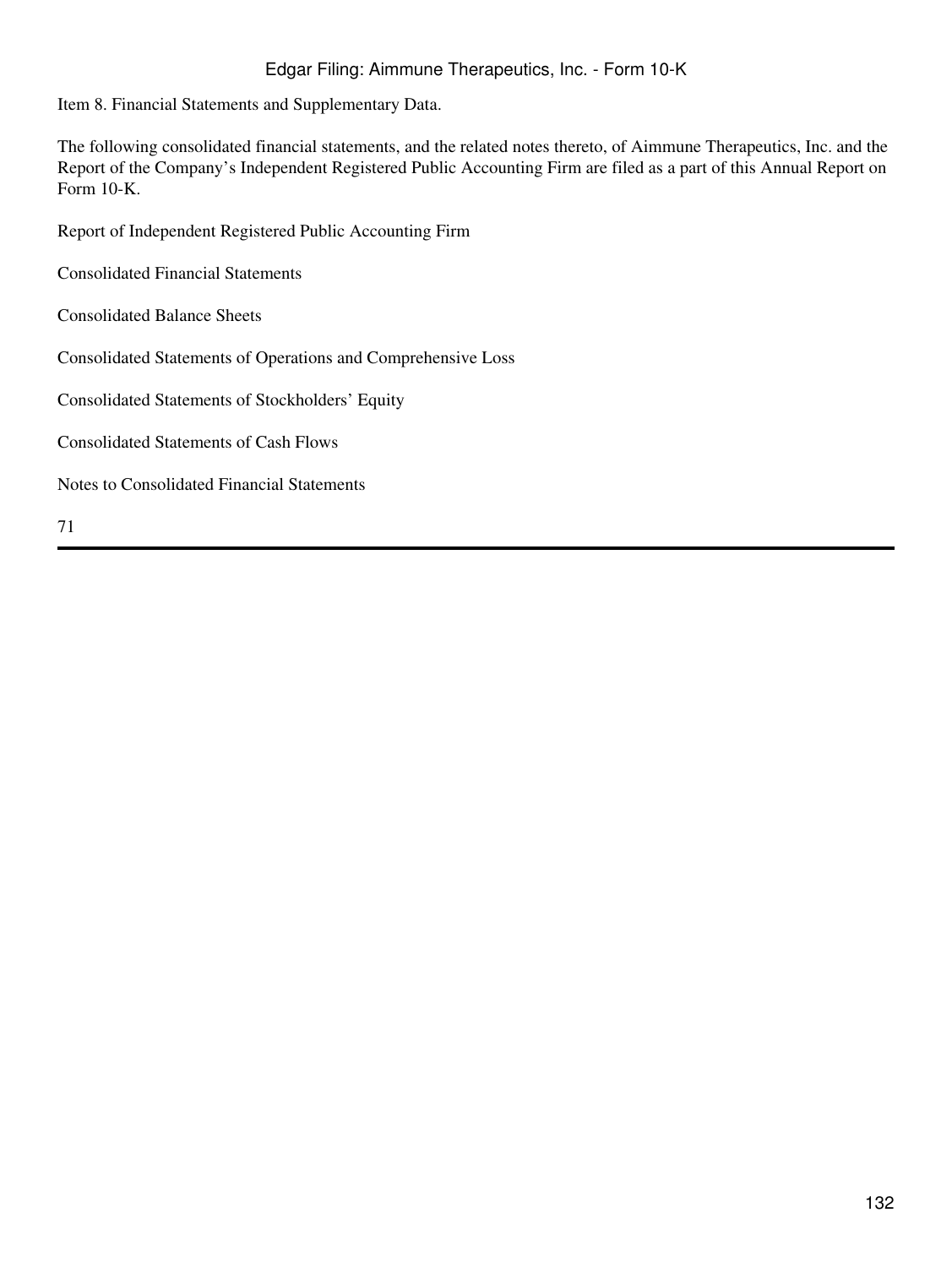Report of Independent Registered Public Accounting Firm

To the Board of Directors and Stockholders

Aimmune Therapeutics, Inc.:

We have audited the accompanying consolidated balance sheets of Aimmune Therapeutics, Inc. and subsidiaries (the "Company") as of December 31, 2015 and 2014, and the related consolidated statements of operations and comprehensive loss, stockholders' equity, and cash flows for each of the years in the three‑year period ended December 31, 2015. These consolidated financial statements are the responsibility of the Company's management. Our responsibility is to express an opinion on these consolidated financial statements based on our audits.

We conducted our audits in accordance with the standards of the Public Company Accounting Oversight Board (United States). Those standards require that we plan and perform the audit to obtain reasonable assurance about whether the financial statements are free of material misstatement. An audit includes examining, on a test basis, evidence supporting the amounts and disclosures in the financial statements. An audit also includes assessing the accounting principles used and significant estimates made by management, as well as evaluating the overall financial statement presentation. We believe that our audits provide a reasonable basis for our opinion.

In our opinion, the consolidated financial statements referred to above present fairly, in all material respects, the financial position of Aimmune Therapeutics, Inc. and subsidiaries as of December 31, 2015 and 2014, and the results of their operations and their cash flows for each of the years in the three‑year period ended December 31, 2015, in conformity with U.S. generally accepted accounting principles.

/s/ KPMG LLP

San Francisco, California

March 3, 2016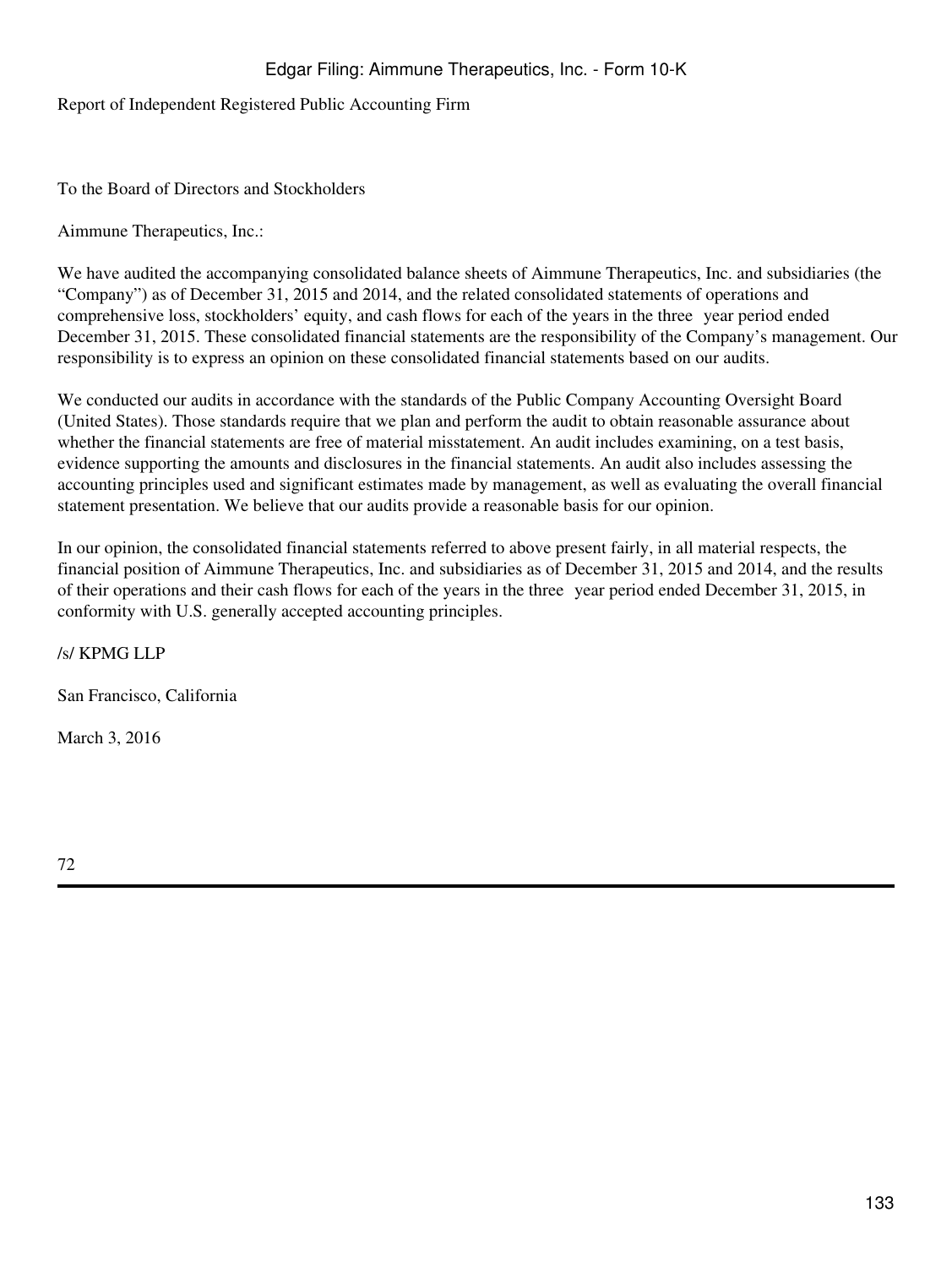# AIMMUNE THERAPEUTICS, INC.

# CONSOLIDATED BALANCE SHEETS

(In thousands, except share and per share amounts)

|                                                                                       | December 31, |         |
|---------------------------------------------------------------------------------------|--------------|---------|
|                                                                                       | 2015         | 2014    |
| Assets                                                                                |              |         |
| Current assets:                                                                       |              |         |
| Cash and cash equivalents                                                             | \$76,677     | \$2,269 |
| Short-term investments                                                                | 115,158      |         |
| Prepaid expenses and other current assets                                             | 5,622        | 106     |
| Total current assets                                                                  | 197,457      | 2,375   |
| Long-term investments                                                                 | 7,992        |         |
| Property and equipment, net                                                           | 2,702        | 87      |
| <b>Restricted cash</b>                                                                |              | 40      |
| Prepaid expenses and other assets                                                     | 4,210        | 29      |
| <b>Total assets</b>                                                                   | \$212,361    | \$2,531 |
| Liabilities and Stockholders' Equity                                                  |              |         |
| <b>Current liabilities:</b>                                                           |              |         |
| Accounts payable                                                                      | \$1,863      | \$478   |
| <b>Accrued liabilities</b>                                                            | 3,118        | 1,259   |
| Other current liabilities                                                             | 117          | 67      |
| <b>Total current liabilities</b>                                                      | 5,098        | 1,804   |
| Other liabilities                                                                     | 1,012        | 56      |
| <b>Total liabilities</b>                                                              | 6,110        | 1,860   |
| Commitments and contingencies (Note 5)                                                |              |         |
| Stockholders' equity:                                                                 |              |         |
| Series A convertible preferred stock, par value \$0.0001 per share—0 and 13,263,967   |              |         |
| shares authorized as of December 31, 2015 and 2014, respectively; 0 and               |              |         |
| 13,263,967 shares issued and outstanding as of December 31, 2015 and 2014,            |              |         |
| respectively; aggregate liquidation preference of \$0 and \$16,989 as of              |              |         |
| December 31, 2015 and 2014, respectively                                              |              | 16,928  |
| Series B convertible preferred stock, par value \$0.0001 per share—0 and 0 shares     |              |         |
| authorized as of December 31, 2015 and 2014, respectively; 0 and 0 shares issued      |              |         |
| and outstanding as of December 31, 2015 and 2014, respectively; aggregate             |              |         |
| liquidation preference of \$0 and \$0 as of December 31, 2015 and 2014, respectively. |              |         |
| Preferred stock, par value \$0.0001 per share-10,000,000 and 0 shares authorized      |              |         |

as of December 31, 2015 and 2014, respectively; 0 shares issued and outstanding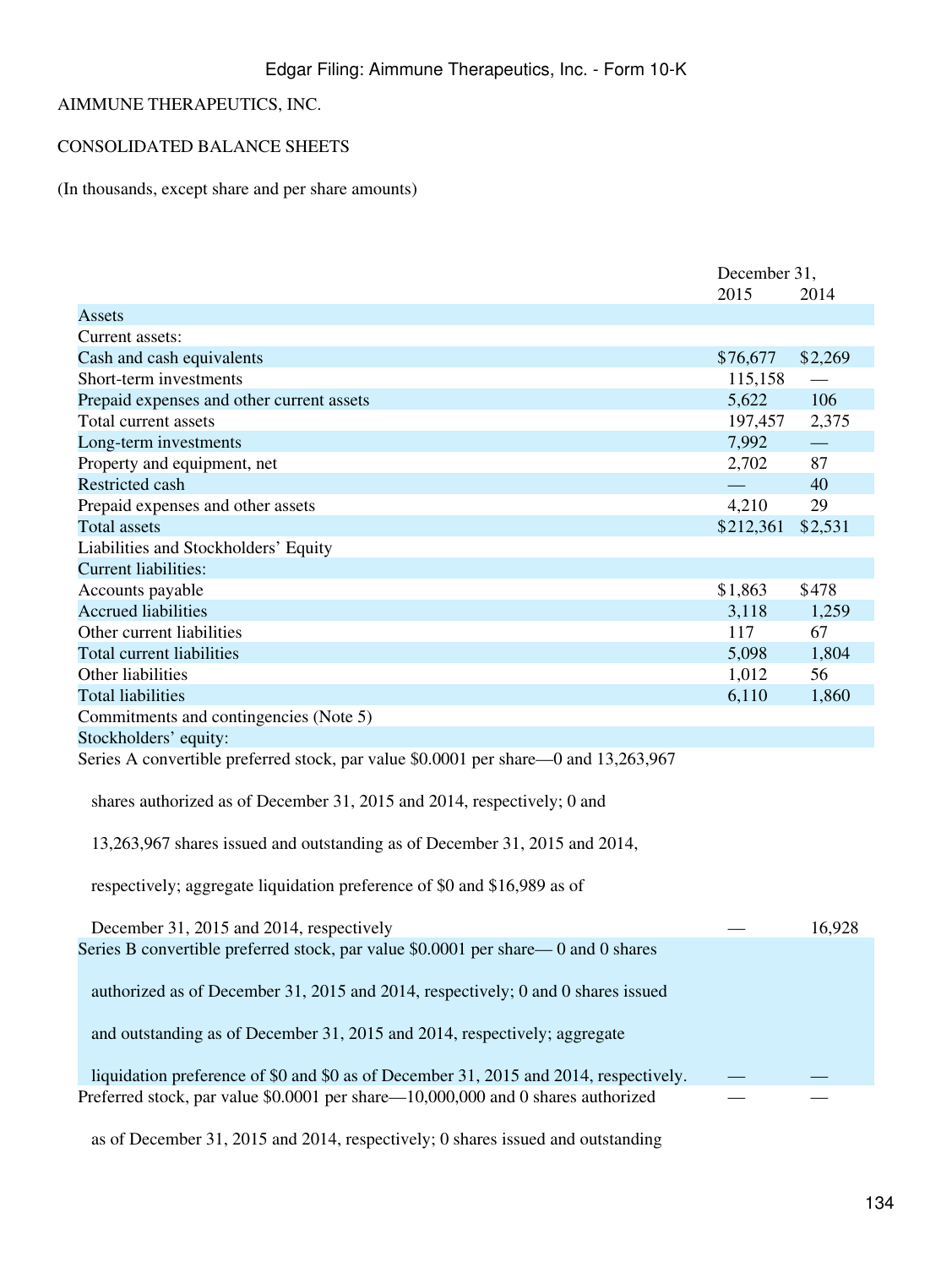# as of December 31, 2015 and 2014 Common stock, par value \$0.0001 per share—290,000,000 and 32,925,000 shares authorized as of December 31, 2015 and 2014, respectively; 42,238,900 and 4,252,248 shares issued and outstanding as of December 31, 2015 and 2014, respectively (including 599,242 and 788,873 shares subject to repurchase, legally issued and outstanding as of December 31, 2015 and Edgar Filing: Aimmune Therapeutics, Inc. - Form 10-K

| 259,668           | 1,260                 |
|-------------------|-----------------------|
| (88               |                       |
|                   | $(53,333)$ $(17,517)$ |
| 206,251           | 671                   |
| \$212,361 \$2,531 |                       |
|                   |                       |

See accompanying notes to consolidated financial statements.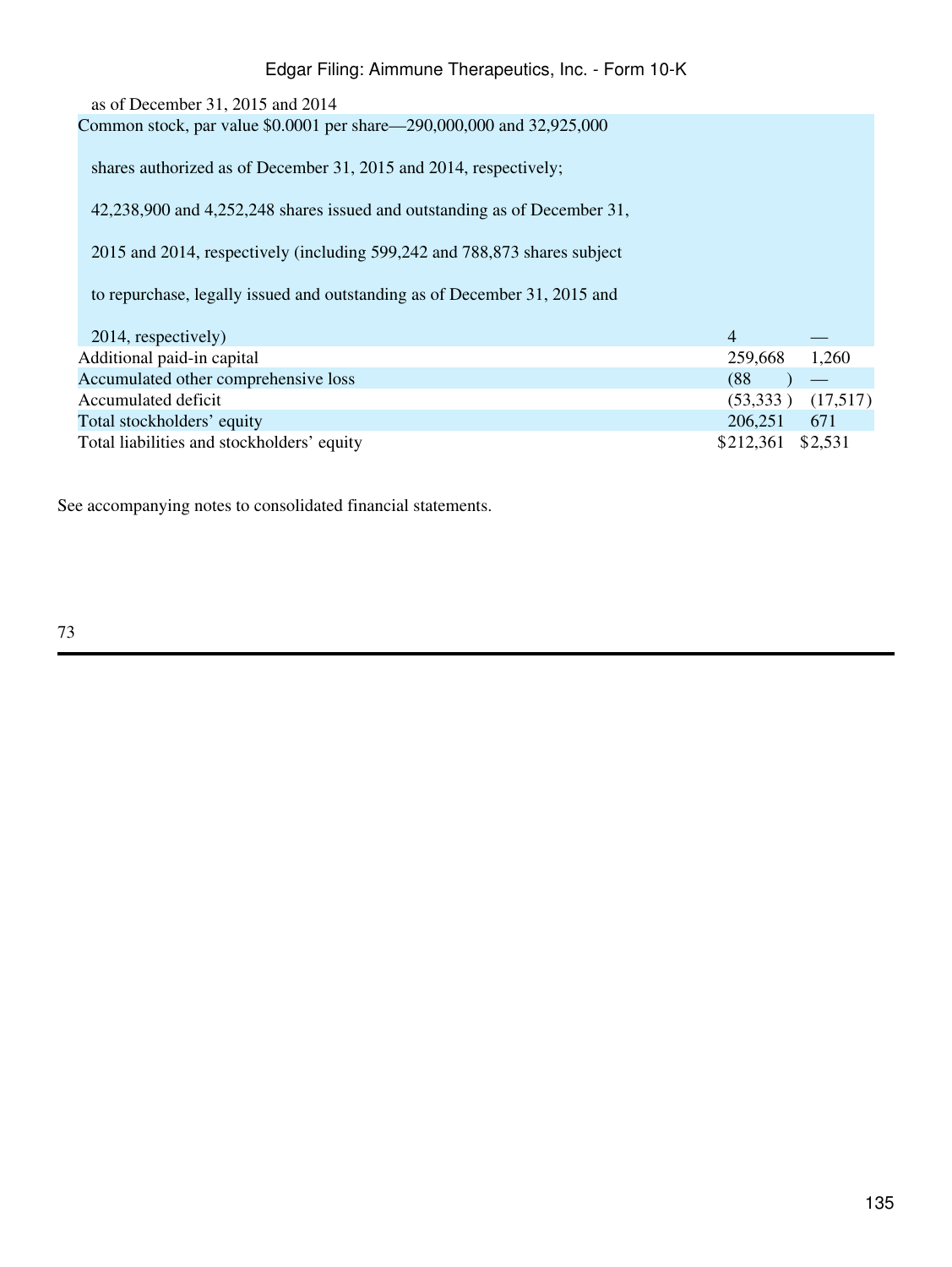# AIMMUNE THERAPEUTICS, INC.

# CONSOLIDATED STATEMENTS OF OPERATIONS AND COMPREHENSIVE LOSS

(In thousands, except share and per share amounts)

|                                                               | Year Ended December 31, |                        |               |  |  |
|---------------------------------------------------------------|-------------------------|------------------------|---------------|--|--|
|                                                               | 2015                    | 2014                   | 2013          |  |  |
| Operating expenses                                            |                         |                        |               |  |  |
| Research and development                                      | \$19,816                | \$8,181                | \$3,495       |  |  |
| General and administrative                                    | 16,181                  | 2,951                  | 1,263         |  |  |
| Total operating expenses                                      | 35,997                  | 11,132                 | 4,758         |  |  |
| Loss from operations                                          | (35,997)                | (11, 132)              | (4,758)       |  |  |
| Interest income                                               | 217                     | 12                     | 24            |  |  |
| Interest expense                                              | (36)                    |                        | (91)          |  |  |
| Loss before provision for income taxes                        | (35,816)                | (11, 120)              | (4,825)       |  |  |
| Provision for income taxes                                    |                         |                        |               |  |  |
| Net loss                                                      | $$$ (35,816)            | $\frac{\$(11,120)}{1}$ | 3(4,825)      |  |  |
| Other comprehensive loss, net of tax:                         |                         |                        |               |  |  |
| Unrealized losses on investments                              | (88)                    |                        |               |  |  |
| Comprehensive loss                                            | $$$ (35,904)            | $\frac{1}{2}(11,120)$  | $)$ \$(4,825) |  |  |
|                                                               |                         |                        |               |  |  |
| Net loss per common share, basic and diluted                  | \$(1.88)                | 3.80                   | $)$ \$(1.65)  |  |  |
| Weighted average shares used in computing net loss per share, |                         |                        |               |  |  |
| basic and diluted                                             | 19,041,124              | 2,928,896              | 2,926,665     |  |  |

See accompanying notes to consolidated financial statements.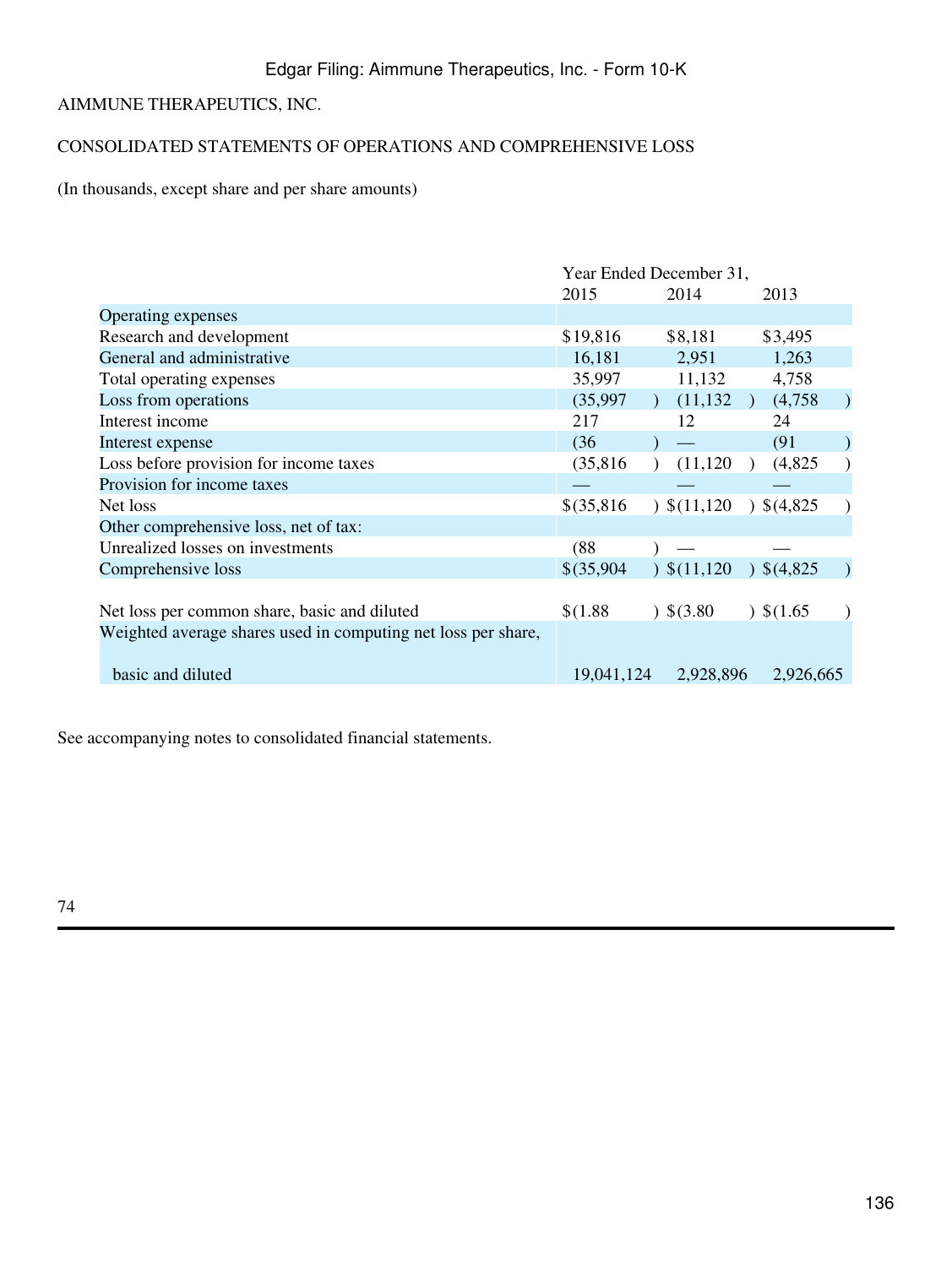# AIMMUNE THERAPEUTICS, INC.

# STATEMENTS OF STOCKHOLDERS' EQUITY

(In thousands, except share and per share amounts)

|                                                     | Series A<br>Convertible<br>Preferred Stock<br><b>Shares</b> | Amount                            | Series B<br>Convertible<br>Preferred Stock<br><b>Shares</b> | Amount                            | Common Stock<br><b>Shares</b> |                               | <b>Additional Other</b><br>Paid-In<br>AmoCapital |        | Accumulated<br>Comprehennivela&tockholders'<br>Loss deficit | Total<br>Equity    |  |
|-----------------------------------------------------|-------------------------------------------------------------|-----------------------------------|-------------------------------------------------------------|-----------------------------------|-------------------------------|-------------------------------|--------------------------------------------------|--------|-------------------------------------------------------------|--------------------|--|
| Balance as of                                       |                                                             |                                   |                                                             |                                   |                               |                               |                                                  |        |                                                             |                    |  |
| December 31,<br>2012                                |                                                             | $\frac{\mathcal{S}}{\mathcal{S}}$ |                                                             | $\frac{\mathcal{S}}{\mathcal{S}}$ | 2,926,665                     |                               | $\frac{$- $1,025}$                               | $\sim$ | \$(1,572) \$(547)                                           |                    |  |
| Issuance of<br>Series A<br>convertible<br>preferred |                                                             |                                   |                                                             |                                   |                               |                               |                                                  |        |                                                             |                    |  |
| stock for cash<br>at \$1.29 per                     |                                                             |                                   |                                                             |                                   |                               |                               |                                                  |        |                                                             |                    |  |
| share, net of                                       |                                                             |                                   |                                                             |                                   |                               |                               |                                                  |        |                                                             |                    |  |
| \$61 of issuance                                    |                                                             |                                   |                                                             |                                   |                               |                               |                                                  |        |                                                             |                    |  |
| costs                                               | 12,569,603                                                  | 16,164                            |                                                             |                                   |                               |                               |                                                  |        |                                                             | 16,164             |  |
| Conversion of                                       |                                                             |                                   |                                                             |                                   |                               |                               |                                                  |        |                                                             |                    |  |
| convertible                                         |                                                             |                                   |                                                             |                                   |                               |                               |                                                  |        |                                                             |                    |  |
| promissory                                          |                                                             |                                   |                                                             |                                   |                               |                               |                                                  |        |                                                             |                    |  |
| note at \$1.10                                      |                                                             |                                   |                                                             |                                   |                               |                               |                                                  |        |                                                             |                    |  |
| per share                                           |                                                             |                                   |                                                             |                                   |                               |                               |                                                  |        |                                                             |                    |  |
| of Series A                                         |                                                             |                                   |                                                             |                                   |                               |                               |                                                  |        |                                                             |                    |  |
| convertible                                         |                                                             |                                   |                                                             |                                   |                               |                               |                                                  |        |                                                             |                    |  |
| preferred stock                                     | 694,364                                                     | 764                               |                                                             |                                   |                               |                               |                                                  |        |                                                             | 764                |  |
| Stock-based                                         |                                                             |                                   |                                                             |                                   |                               |                               | 81                                               |        |                                                             | 81                 |  |
| compensation<br>Net loss                            |                                                             |                                   |                                                             |                                   |                               |                               |                                                  |        | (4,825)                                                     | (4,825)            |  |
| Balance as of                                       |                                                             |                                   |                                                             |                                   |                               |                               |                                                  |        |                                                             |                    |  |
| December 31,                                        |                                                             |                                   |                                                             |                                   |                               |                               |                                                  |        |                                                             |                    |  |
| 2013                                                | 13,263,967                                                  | \$16,928                          |                                                             | $\frac{\S}{\S}$                   | 2,926,665                     |                               | $- $1,106$                                       |        |                                                             | $(6,397)$ \$11,637 |  |
| Issuance of                                         |                                                             |                                   |                                                             |                                   |                               |                               |                                                  |        |                                                             |                    |  |
| common stock                                        |                                                             |                                   |                                                             |                                   |                               |                               |                                                  |        |                                                             |                    |  |
| upon exercise                                       |                                                             |                                   |                                                             |                                   |                               |                               |                                                  |        |                                                             |                    |  |
| of vested                                           |                                                             |                                   |                                                             |                                   |                               |                               |                                                  |        |                                                             |                    |  |
| options                                             |                                                             |                                   |                                                             |                                   | 1,325,583                     | $\overbrace{\phantom{aaaaa}}$ | 77                                               |        |                                                             | 77                 |  |
| Stock-based                                         |                                                             |                                   |                                                             |                                   |                               |                               |                                                  |        |                                                             |                    |  |
| compensation                                        |                                                             |                                   |                                                             |                                   |                               |                               | 77                                               |        |                                                             | $77\,$             |  |
| Net loss                                            |                                                             |                                   |                                                             |                                   |                               |                               |                                                  |        | (11, 120)                                                   | (11, 120)          |  |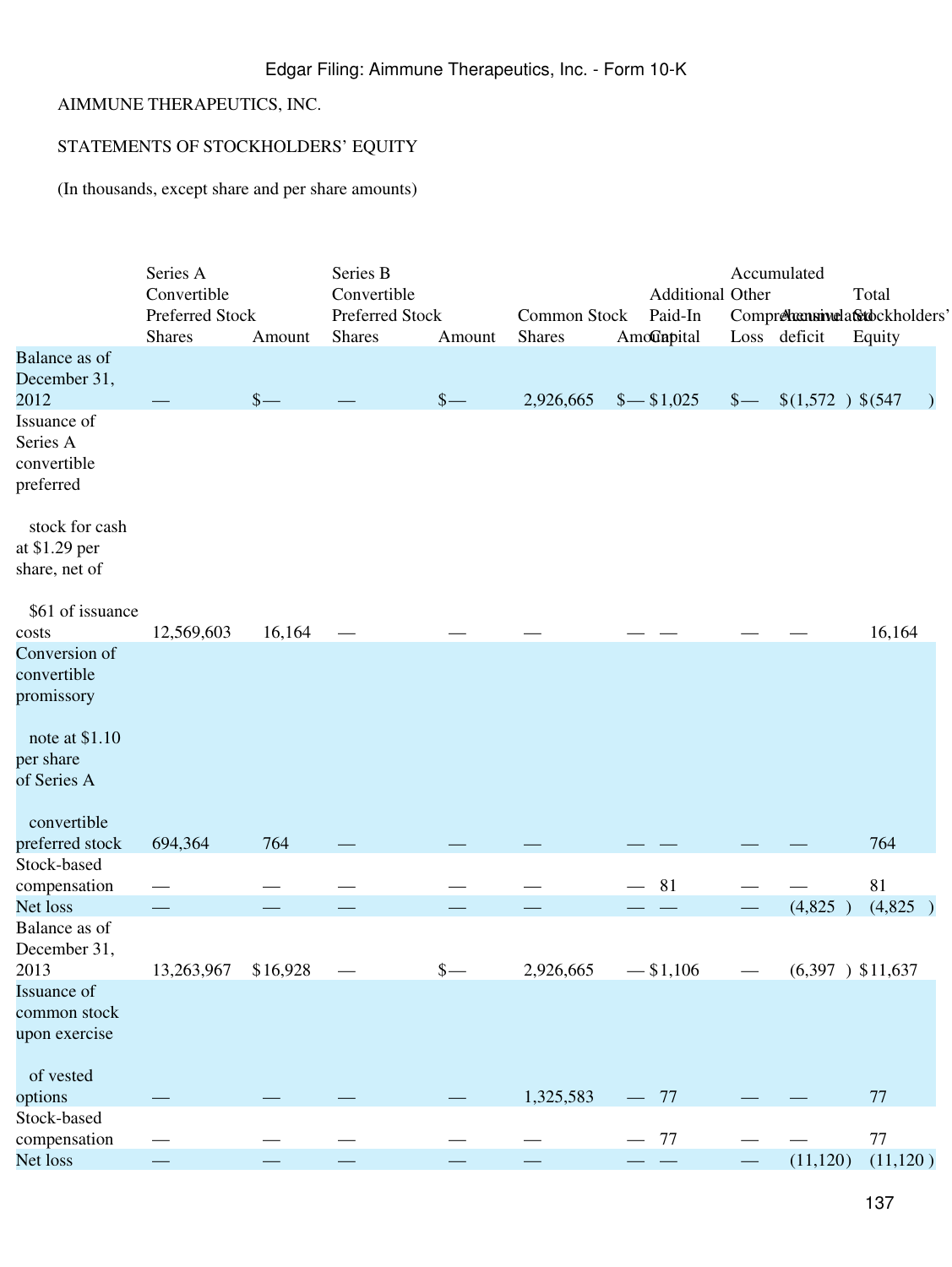| Balance as of<br>December 31,<br>2014                                                                   | 13,263,967 | \$16,928      |                                                                 | $\frac{1}{2}$ |            | $4,252,248$ \$ $-$ \$1,260                           | $\sim$ | $$(17,517)$ \$671 |                   |
|---------------------------------------------------------------------------------------------------------|------------|---------------|-----------------------------------------------------------------|---------------|------------|------------------------------------------------------|--------|-------------------|-------------------|
| Issuance of<br>Series B<br>convertible<br>preferred<br>stock for cash<br>at \$5.69 per<br>share, net of |            |               |                                                                 |               |            |                                                      |        |                   |                   |
| \$221 of issuance                                                                                       |            |               | 14,047,996                                                      | 79,779        |            |                                                      |        |                   | 79,779            |
| costs<br>Issuance of<br>common stock<br>upon exercise                                                   |            |               |                                                                 |               |            |                                                      |        |                   |                   |
| of vested<br>options                                                                                    |            |               |                                                                 |               | 1,435,396  | $-303$                                               |        |                   | 303               |
| Issuance of<br>common stock<br>upon initial                                                             |            |               |                                                                 |               |            |                                                      |        |                   |                   |
| public offering<br>Repurchase of<br>Series A<br>convertible                                             |            |               |                                                                 |               | 11,499,999 | 168,118<br>$\mathbf{1}$                              |        |                   | 168,119           |
| preferred stock $(2,260,706)$ $(12,874)$ —<br>Conversion of                                             |            |               |                                                                 |               |            |                                                      |        |                   | (12, 874)         |
| preferred stock to<br>common stock                                                                      |            |               | $(11,003,261)$ $(4,054)$ $(14,047,996)$ $(79,779)$ $25,051,257$ |               |            | $\mathfrak{Z}$<br>83,830                             |        |                   |                   |
| Stock-based<br>compensation                                                                             |            |               |                                                                 |               |            | 6,157                                                |        |                   | 6,157             |
| Accumulated<br>other<br>comprehensive                                                                   |            |               |                                                                 |               |            |                                                      |        |                   |                   |
| loss                                                                                                    |            |               |                                                                 |               |            |                                                      | (88)   |                   | (88)<br>$\lambda$ |
| Net loss                                                                                                |            |               |                                                                 |               |            |                                                      |        | (35, 816)         | (35,816)          |
| Balance as of<br>December 31,<br>2015                                                                   |            | $\frac{1}{2}$ |                                                                 | $\frac{1}{2}$ |            | 42,238,900 \$4 \$259,668 \$(88) \$(53,333) \$206,251 |        |                   |                   |
|                                                                                                         |            |               |                                                                 |               |            |                                                      |        |                   |                   |

See accompanying notes to consolidated financial statements.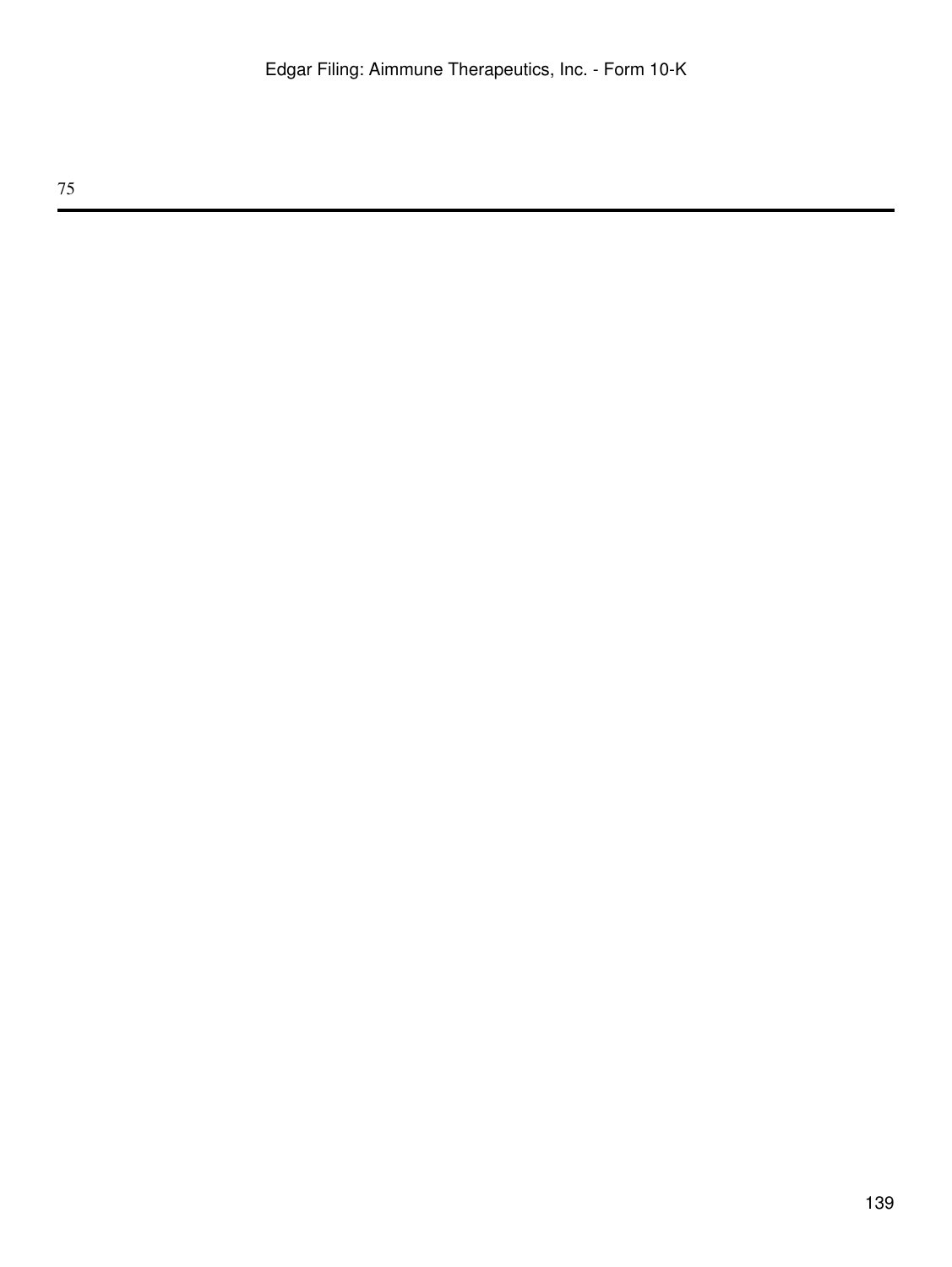# AIMMUNE THERAPEUTICS, INC.

# CONSOLIDATED STATEMENTS OF CASH FLOWS

(In thousands)

|                                                          | Year Ended December 31,  |         |                                    |  |  |
|----------------------------------------------------------|--------------------------|---------|------------------------------------|--|--|
|                                                          | 2015                     | 2014    | 2013                               |  |  |
| Cash flows from operating activities:                    |                          |         |                                    |  |  |
| Net loss                                                 |                          |         | \$(35,816) \$(11,120) \$(4,825)    |  |  |
| Adjustments to reconcile net loss to net cash used in    |                          |         |                                    |  |  |
|                                                          |                          |         |                                    |  |  |
| operating activities                                     |                          |         |                                    |  |  |
| Depreciation                                             | 115                      | 29      | 9                                  |  |  |
| Stock-based compensation                                 | 6,157                    | 77      | 81                                 |  |  |
| Non-cash interest expense on convertible note            |                          |         | 90                                 |  |  |
| Investment premium amortization, net                     | 324                      |         |                                    |  |  |
| Changes in operating assets and liabilities:             |                          |         |                                    |  |  |
| Prepaid expenses                                         | (8,829)<br>$\mathcal{L}$ | 14      | (117)                              |  |  |
| Other assets                                             | (869)<br>$\mathcal{L}$   | (4)     | (26)<br>$\mathcal{L}$<br>$\lambda$ |  |  |
| Accounts payable                                         | 1,072                    | 206     | 208                                |  |  |
| <b>Accrued liabilities</b>                               | 1,859                    | 1,021   | 208                                |  |  |
| Other liabilities                                        | 297                      |         | 10                                 |  |  |
| Net cash used in operating activities                    | (35,690)                 | (9,777) | (4,362)                            |  |  |
| Cash flows from investing activities:                    |                          |         |                                    |  |  |
| Purchase of property and equipment                       | (1,708)<br>$\rightarrow$ | (56)    | (69)<br>$\mathcal{L}$              |  |  |
| Purchase of investments                                  | (152, 811)               |         |                                    |  |  |
| Maturities of investments                                | 29,250                   |         |                                    |  |  |
| Change in restricted cash                                | 40                       | (40)    |                                    |  |  |
| Net cash used in investing activities                    | (125, 229)               | (96)    | (69)<br>$\mathcal{E}$<br>$\lambda$ |  |  |
| Cash flows from financing activities:                    |                          |         |                                    |  |  |
| Proceeds from issuance of common stock, net of           |                          |         |                                    |  |  |
|                                                          |                          |         |                                    |  |  |
| issuance costs                                           | 168,119                  |         |                                    |  |  |
| Proceeds from issuance of Series A convertible           |                          |         |                                    |  |  |
|                                                          |                          |         |                                    |  |  |
| preferred stock, net of issuance costs                   |                          |         | 16,164                             |  |  |
| Proceeds from issuance of Series B convertible           |                          |         |                                    |  |  |
|                                                          |                          |         |                                    |  |  |
| preferred stock, net of issuance costs                   | 79,779                   |         |                                    |  |  |
| Repurchase of Series A convertible preferred stock       | (12,874)                 |         |                                    |  |  |
| Net cash proceeds from exercise of stock options,        |                          |         |                                    |  |  |
|                                                          |                          |         |                                    |  |  |
| including early exercise                                 | 303                      | 191     |                                    |  |  |
| Net cash provided by financing activities                | 235,327                  | 191     | 16,164                             |  |  |
| Net increase (decrease) in cash and cash equivalents     | 74,408                   | (9,682) | 11,733                             |  |  |
| Cash and cash equivalents at the beginning of the period | 2,269                    | 11,951  | 218                                |  |  |
| Cash and cash equivalents at the end of the period       | \$76,677                 | \$2,269 | \$11,951                           |  |  |
| Supplemental schedule of non-cash investing and          |                          |         |                                    |  |  |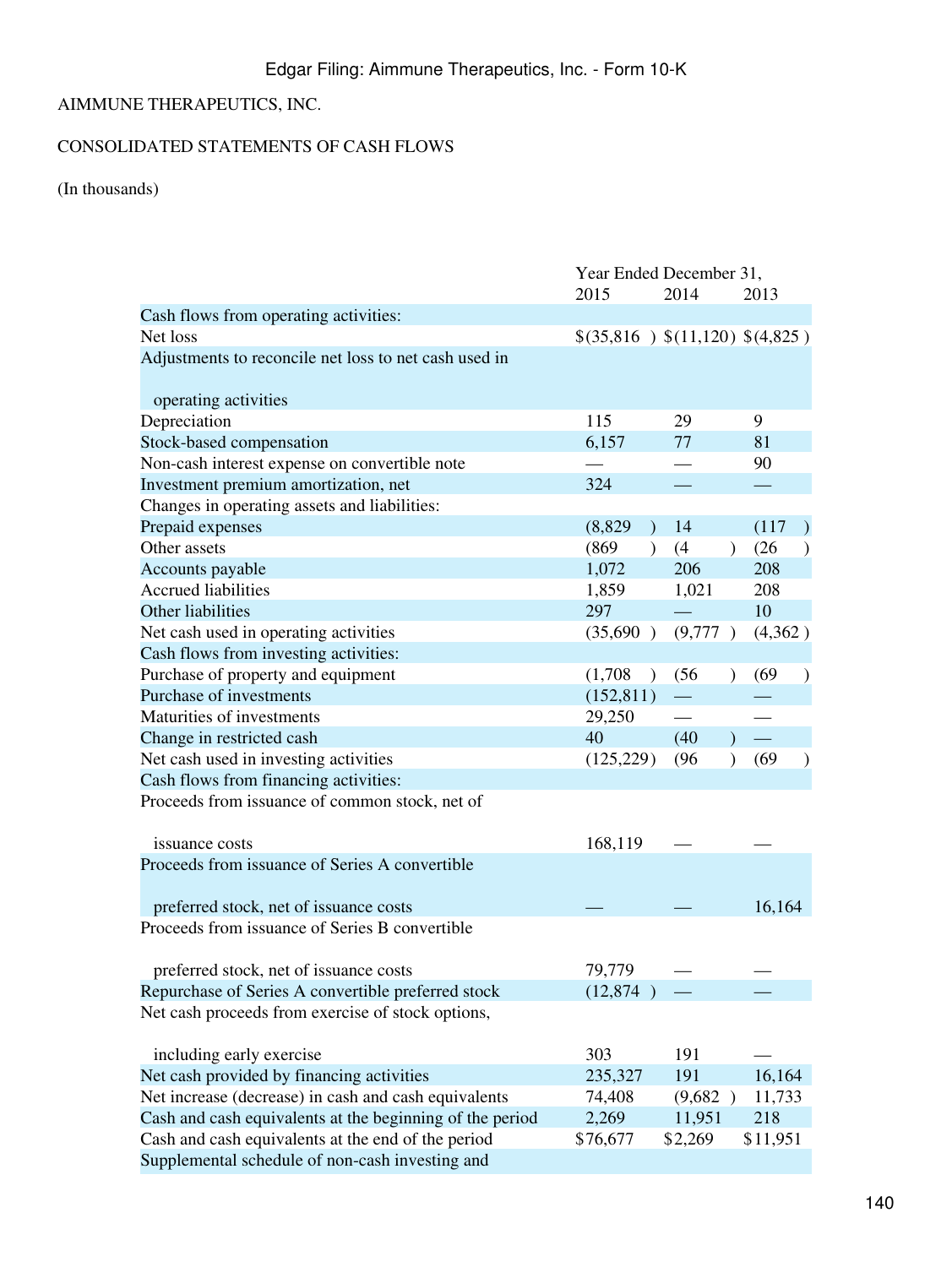| financing activities:                                          |          |       |
|----------------------------------------------------------------|----------|-------|
| Conversion of convertible promissory note and                  |          |       |
|                                                                |          |       |
| accrued interest into Series A convertible preferred stock \$— |          | \$764 |
| Conversion of convertible preferred stock                      |          |       |
|                                                                |          |       |
| to common stock at closing of initial public offering          | \$83,833 |       |
| Capital expenditures and interest funded through               |          |       |
|                                                                |          |       |
| long term lease obligation                                     | \$710    |       |
| Supplemental cash flow disclosures:                            |          |       |
| Cash paid for taxes                                            |          |       |
| Cash paid for interest                                         |          |       |
|                                                                |          |       |

See accompanying notes to consolidated financial statements.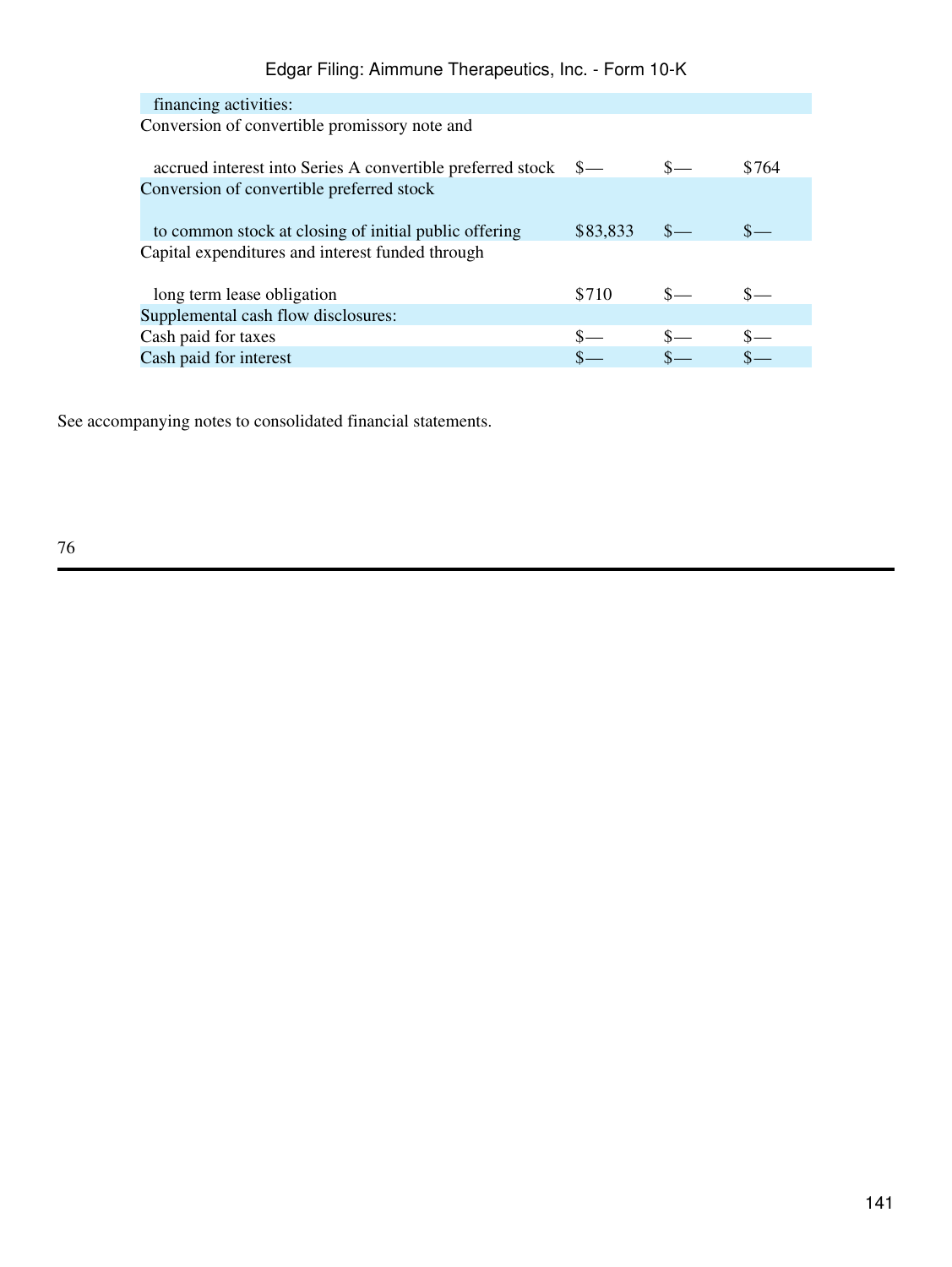# AIMMUNE THERAPEUTICS, INC.

## NOTES TO CONSOLIDATED FINANCIAL STATEMENTS

#### 1. Formation and Business of the Company

Aimmune Therapeutics, Inc., or the Company, formerly known as Allergen Research Corporation, is a clinical-stage biopharmaceutical company advancing a new therapeutic approach, including the development of proprietary product candidates, for the treatment of peanut and other food allergies. Our therapeutic approach, which we refer to as Characterized Oral Desensitization Immunotherapy, or CODITTM, is a system designed to desensitize patients to food allergens using rigorously characterized biologic products, defined treatment protocols and tailored support services. We are headquartered in Brisbane, California and were incorporated in the state of Delaware on June 24, 2011.

Since inception, we have incurred net losses and negative cash flows from operations. During the year ended December 31, 2015, we incurred a net loss of \$35.8 million and used \$35.7 million of cash in operations. As of December 31, 2015, we had an accumulated deficit of \$53.3 million and we do not expect to experience positive cash flows in the near future. We have financed our operations to date primarily through private placements of equity securities and our initial public offering, or IPO, of common stock in August 2015. Our ability to continue to meet our obligations and to achieve our business objectives is dependent upon a number of factors, which include raising additional capital, obtaining U.S. Food and Drug Administration, or FDA, and European Medicines Agency, or EMA, approval and commercializing in the United States and Europe, generating sufficient revenue and its ability to continue to control expenses, if necessary, to meet our obligations as they become due for the foreseeable future. Failure to obtain FDA and EMA approval, commercialize our lead product candidate, manage discretionary expenditures or raise additional financing, as required, may adversely impact our ability to achieve our intended business objectives.

#### Initial Public Offering

On August 5, 2015, our registration statement on Form S-1 (File No. 333-205501) relating to the IPO of our common stock became effective. The IPO closed on August 11, 2015 at which time we issued 11,499,999 shares of our common stock at a price of \$16.00 per share, which included 1,499,999 shares sold pursuant to the exercise in full of the underwriters' option to purchase additional shares. We received proceeds of approximately \$168.1 million, net of underwriting discounts and commissions, and offering expenses. In addition, upon our IPO, all outstanding shares of convertible preferred stock converted by their terms into approximately 25.1 million shares of common stock. As of December 31, 2015, we had 42,238,900 shares of common stock outstanding. See Note 7, "Stock-Based Awards," for further details.

#### Stock Split

On July 30, 2015, we effected a 1-for-1.317 stock split of our common stock and convertible preferred stock. The par value of the authorized stock was not adjusted as a result of the stock split. In addition, we increased the number of authorized shares of common stock to 55,051,264 and the number of authorized shares of preferred stock to 25,051,264. All issued and outstanding common stock, convertible preferred stock, stock options and per share amounts contained in the accompanying consolidated financial statements and accompanying notes have been retroactively adjusted to give effect to the stock split for all periods presented. In conjunction with the our IPO, we filed our amended and restated certificate of incorporation that authorized 290,000,000 shares of common stock, \$0.0001 par value per share, and 10,000,000 shares of preferred stock, \$0.0001 par value per share.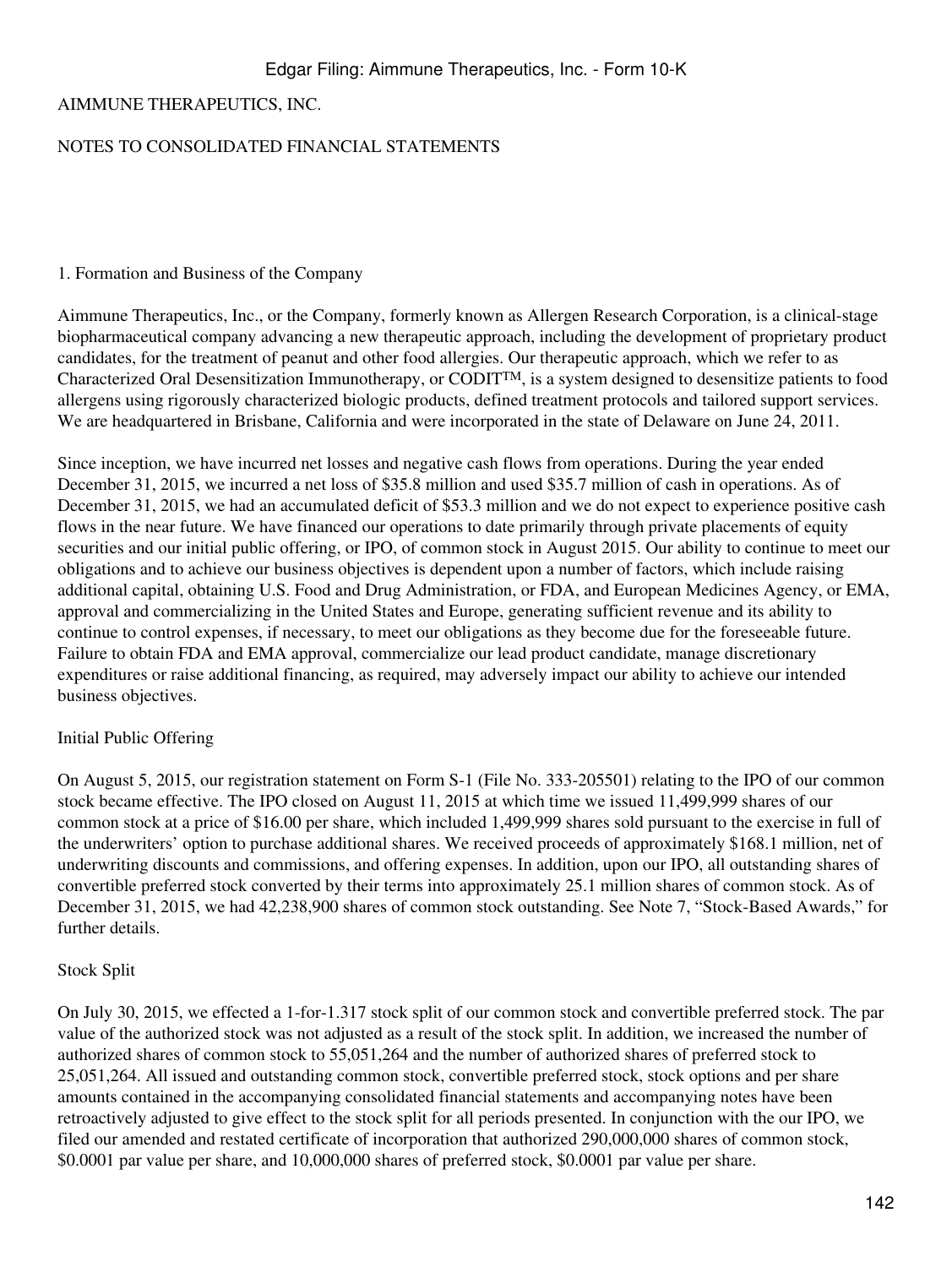# 2. Summary of Significant Accounting Policies

## Basis of Preparation

The accompanying consolidated financial statements have been prepared in accordance with accounting principles generally accepted in the United State of America, or U.S. GAAP, and include the accounts of our wholly-owned subsidiaries. All significant intercompany transactions have been eliminated. We operate in one reportable segment in the United States of America.

#### Foreign Currency Translation

The functional currency of the Company and all its subsidiaries is the United States dollar. Accordingly, monetary assets and liabilities in the non-functional currency of these subsidiaries are remeasured using exchange rates in effect at the end of the period. Costs in local currency are remeasured using average exchange rates for the period, except for costs related to those balance sheet items that are remeasured using historical exchange rates. The resulting remeasurement gains and losses are included in the consolidated statements of operations and comprehensive loss as incurred and have not been material for all periods presented.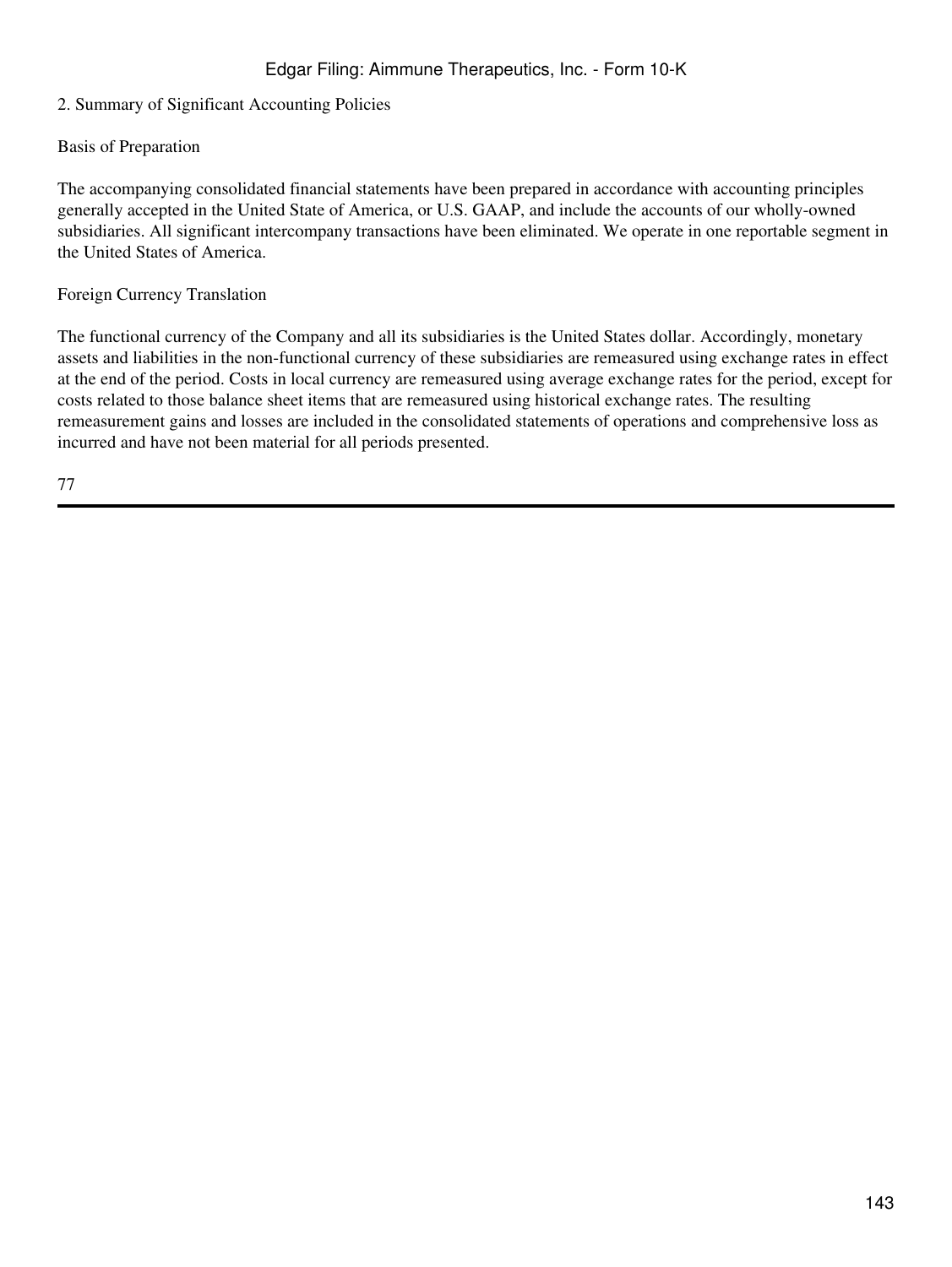## Use of Estimates

The preparation of the accompanying consolidated financial statements in accordance with U.S. GAAP requires us to make estimates and assumptions that affect the reported amounts of assets and liabilities, the disclosure of contingent assets and liabilities at the date of the consolidated financial statements, and the reported amounts of costs and expenses during the reporting period. We base our estimates and assumptions on historical experience when available and on various factors that we believe to be reasonable under the circumstances. We evaluate our estimates and assumptions on an ongoing basis. Our actual results could differ from these estimates under different assumptions or conditions.

## Cash and Cash Equivalents

We consider all highly liquid investments with original maturities of three months or less from the date of purchase to be cash equivalents. Cash equivalents, which are carried at estimated fair value, consist primarily of money market funds and certain available-for-sale investments with maturities of three months or less.

## Concentration of Credit Risk

Financial instruments that potentially subject us to a concentration of credit risk consist of cash and cash equivalents and certain investments in money market funds, agency securities, corporate securities, U.S. government securities and commercial paper. Bank deposits are primarily held by a single financial institution and these deposits may exceed insured limits. We are exposed to credit risk in the event of default by the financial institution holding its cash and cash equivalents and issuers of investments that are recorded on the consolidated balance sheets. We mitigate our risk by investing in high-grade instruments and limiting the concentration in any one issuer, which limits our exposure.

#### Investments

Our investments consist of available-for-sale securities and certificate of deposits. Investments with original maturities of greater than 90 days but less than one (1) year are classified as short-term on the consolidated balance sheets. Investments with original maturities greater than one (1) year are classified as long-term on the consolidated balance sheets.

Our investments in available-for-sale securities are reported at estimated fair value. Available-for-sale securities consist primarily of agency securities, corporate securities, U.S. government securities and commercial paper. Unrealized gains and losses related to changes in the fair value of securities are recognized in accumulated other comprehensive loss, net of tax, on our consolidated balance sheets. Changes in the fair value of available-for-sale securities impact the consolidated statements of operations and comprehensive loss only when such securities are sold or an other-than-temporary impairment is recognized. Realized gains and losses on the sale of securities are determined by specific identification of each security's cost basis. We regularly review our investment portfolio to determine if any security is other-than-temporarily impaired, which would require us to record an impairment charge in the period any such determination is made. We consider factors such as the duration, severity and the reason for the decline in value, the financial condition of the issuer and any changes thereto, the potential recovery period and our intent to sell. For debt securities, we also consider whether (i) it is more likely than not that we will be required to sell the debt securities before recovery of their amortized cost basis, and (ii) the amortized cost basis cannot be recovered as a result of credit losses. Our assessment on whether a security is other-than-temporarily impaired could change in the future due to new developments or changes in assumptions related to any particular security.

# Property and Equipment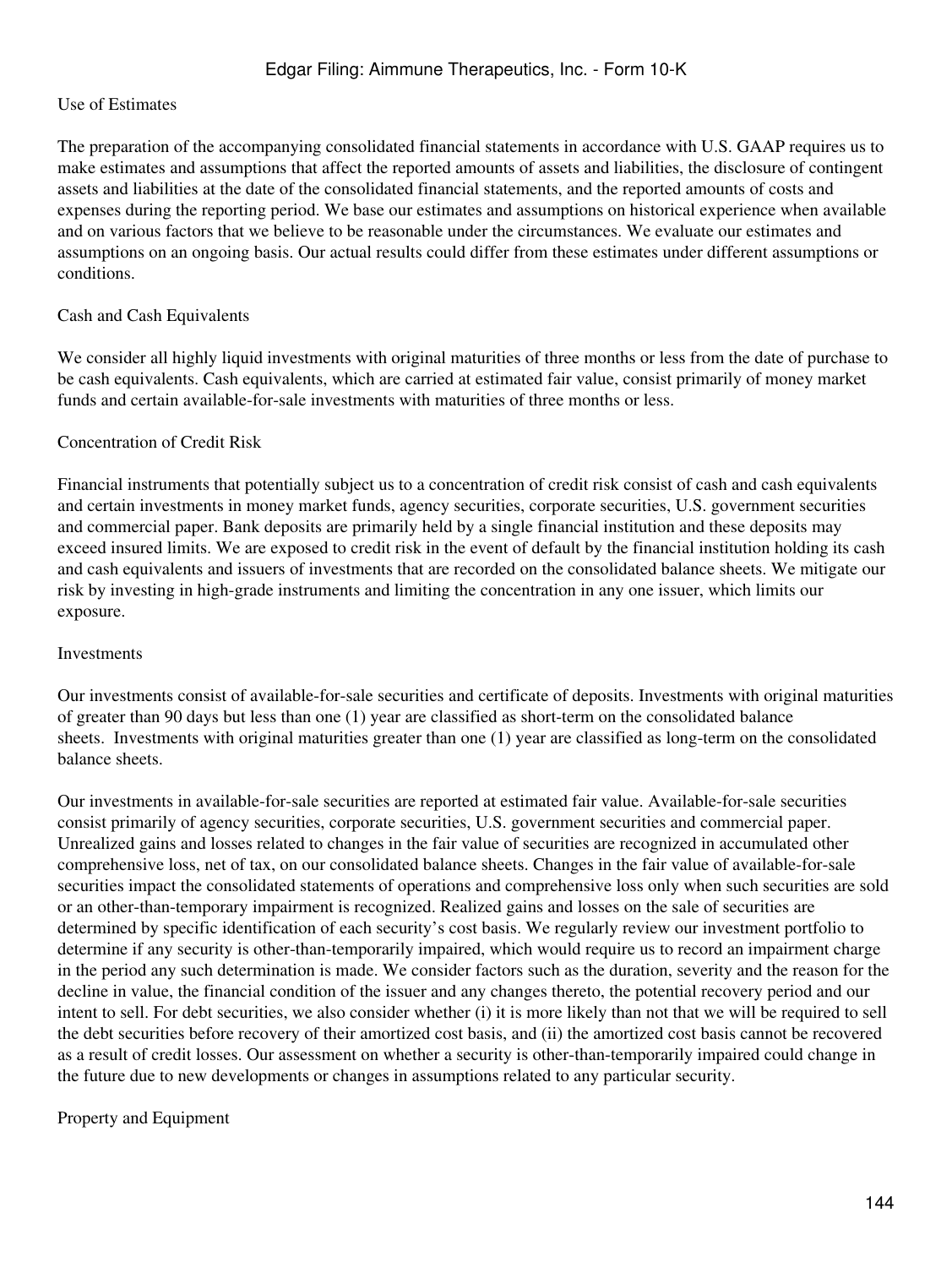Property and equipment are stated at cost, less accumulated depreciation. Depreciation is computed using the straight-line method over the estimated useful lives of the respective assets. Maintenance and repairs are charged to the consolidated statements of operations and comprehensive loss as incurred. Upon sale or retirement of assets, the cost and related accumulated depreciation are removed from the balance sheet and the resulting gain or loss, if any, is reflected in the consolidated statements of operations and comprehensive loss.

The useful lives of property and equipment are as follows:

| Furniture and office equipment 4 years |          |
|----------------------------------------|----------|
| Computer equipment                     | 3 years  |
| <b>Buildings</b>                       | 25 years |
| <b>Fixtures</b>                        | 10 years |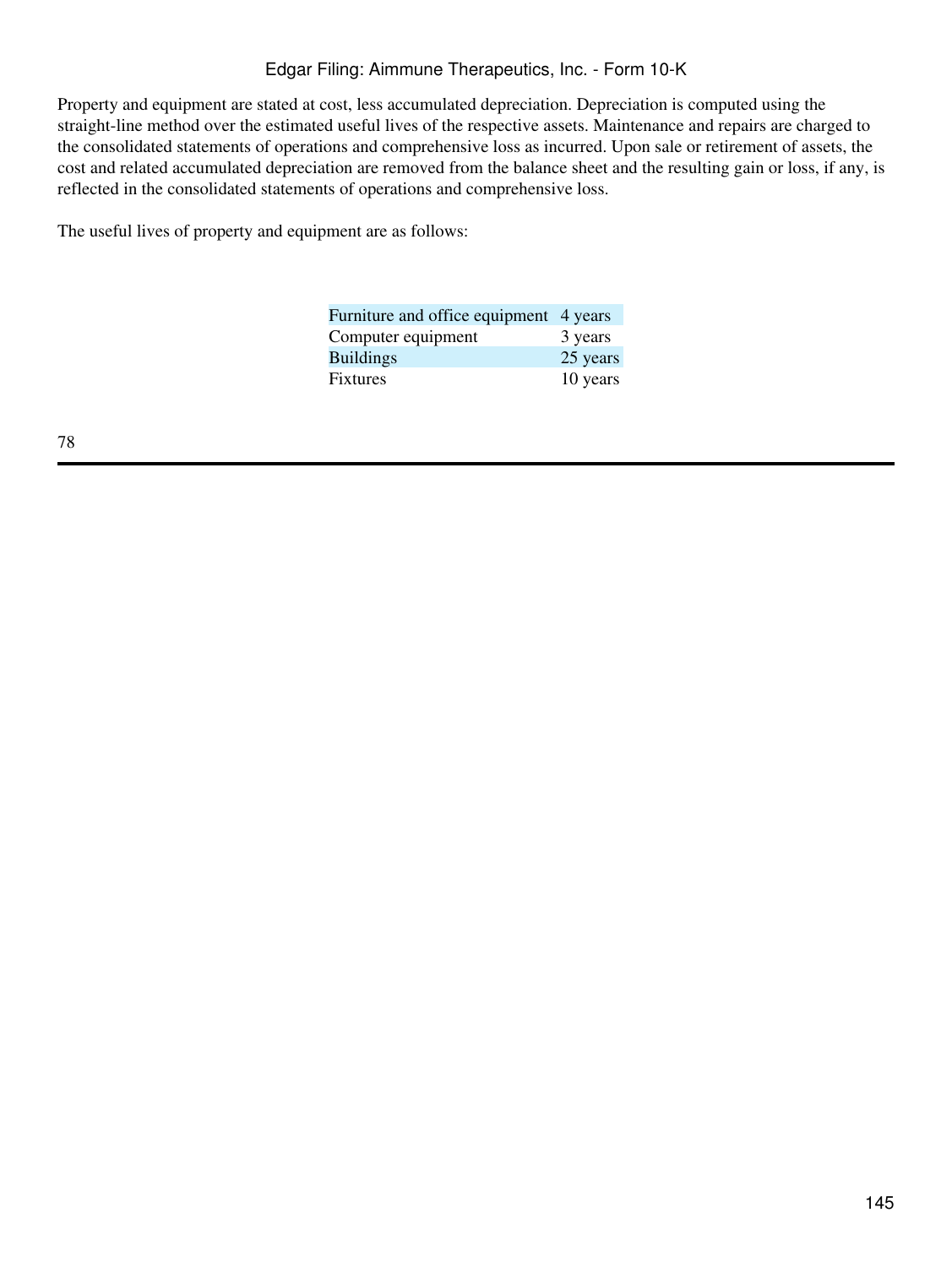#### Impairment of Long-Lived Assets

We evaluate our long-lived assets, including property and equipment, for impairment whenever events or changes in circumstances indicate that the carrying value of these assets may not be recoverable. Recoverability of these assets is measured by comparison of the carrying amount of each asset to the future undiscounted cash flows expected to result from the use of the asset and its eventual disposition. If the asset is considered to be impaired, the amount of any impairment is measured as the difference between the carrying value and the fair value of the impaired assets. We have not recorded impairment of any long-lived assets in the periods presented.

#### Leases

Leases related to our corporate headquarters are classified as operating leases. Rent expense is recognized on a straight-line basis over the terms of the leases and, accordingly, we record the difference between cash rent payments and the recognition of rent expense as a deferred rent liability. Incentives granted under facilities leases are deferred and recognized as adjustments to rental expense on a straight-line basis over the term of the lease.

In June 2015, we signed a lease for a manufacturing facility in Clearwater, Florida. We were considered the deemed owner for accounting purposes. See Note 5, "Commitments and Contingencies," for further details.

#### Research and Development

We expense research and development costs as incurred. We record accrued liabilities for estimated costs of research and development activities conducted by third-party service providers, which include the conduct of pre-clinical studies and clinical trials and contract manufacturing activities. These costs are a significant component of our research and development expenses. We accrue for these costs based on factors such as estimates of the work completed and in accordance with agreements established with our third-party service providers under the service agreements. We make significant judgments and estimates in determining the accrued liabilities balance in each reporting period. As actual costs become known, we adjust our accrued liabilities. We have not experienced any material differences between accrued costs and actual costs incurred. However, the status and timing of actual services performed, number of patients enrolled and the rate of patient enrollments may vary from our estimates, resulting in adjustments to expense in future periods. Changes in these estimates that result in material changes to our accruals could materially affect our results of operations.

#### Stock-Based Compensation

Stock-based awards issued to employees, including stock options, are measured at fair value on the grant date using the Black-Scholes option-pricing model and recognized as expense on a straight-line basis over the employee's requisite service period (generally the vesting period). Because noncash stock compensation expense is based on awards ultimately expected to vest, it is reduced by an estimate for future forfeitures. Forfeitures are estimated at the time of grant and revised, if necessary, in subsequent periods if actual forfeitures differ from estimates. There were 4,192,485 and 1,635,681 stock options granted during the years ended December 31, 2015 and 2014, respectively.

#### Income Taxes

We use the asset and liability method of accounting for income taxes. Under this method, deferred tax assets and liabilities are determined based on the differences between the financial reporting and the tax bases of reported assets and liabilities and are measured using the enacted tax rates and laws that will be in effect when the differences are expected to reverse. We must then assess the likelihood that the resulting deferred tax assets will be realized. A valuation allowance is provided when it is more likely than not that some portion or all of a deferred tax asset will not be realized. Due to our lack of earnings history, the net deferred tax assets have been fully offset by a valuation allowance. As of December 31, 2015 and 2014, we do not have any unrecognized tax benefits.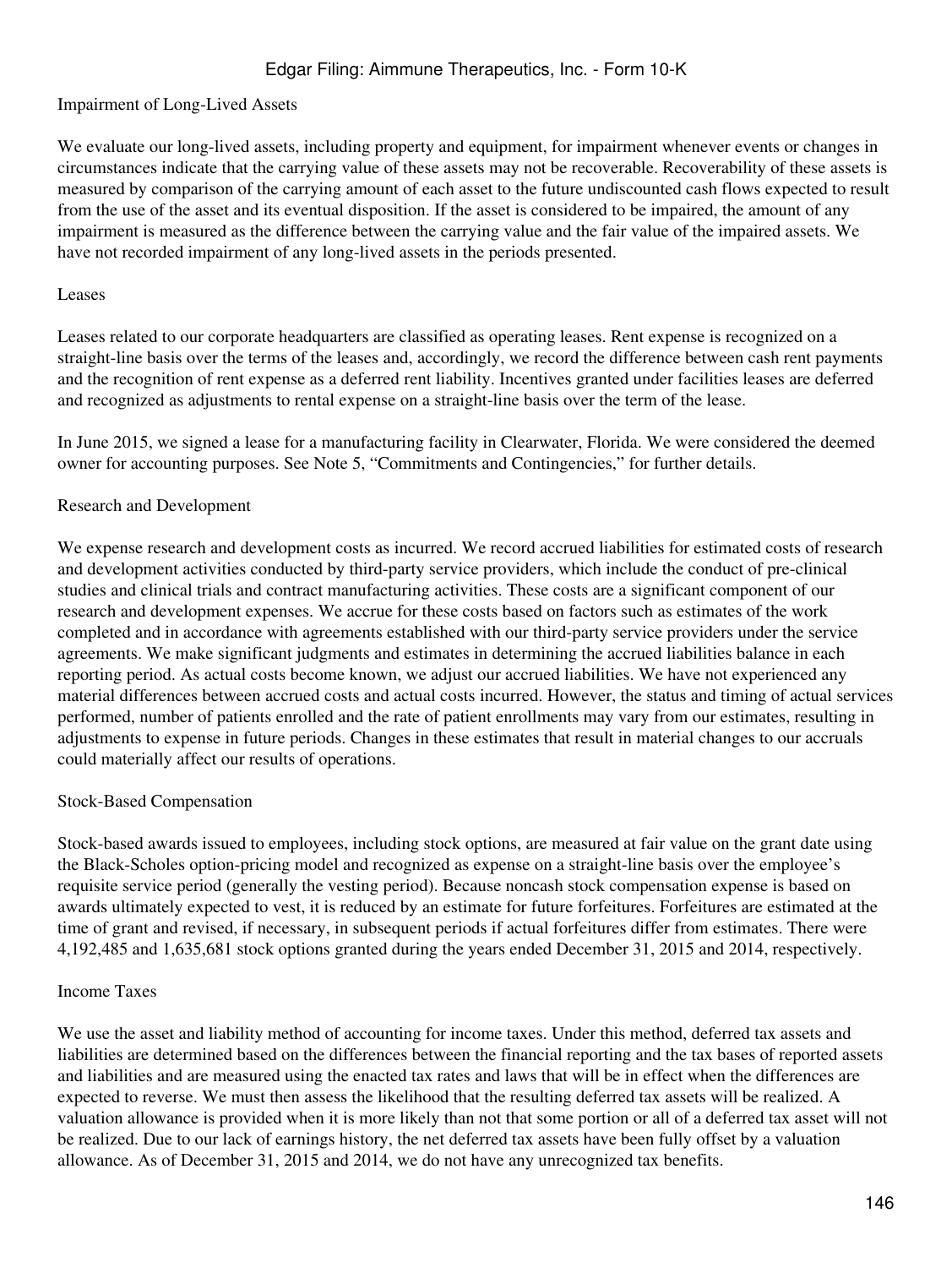Comprehensive Income or Loss

Comprehensive income or loss is defined as the change in equity during a period from transactions and other events, excluding changes resulting from investments from owners and distributions to owners. Other comprehensive loss includes net loss and unrealized gains and losses on available-for-sale investments.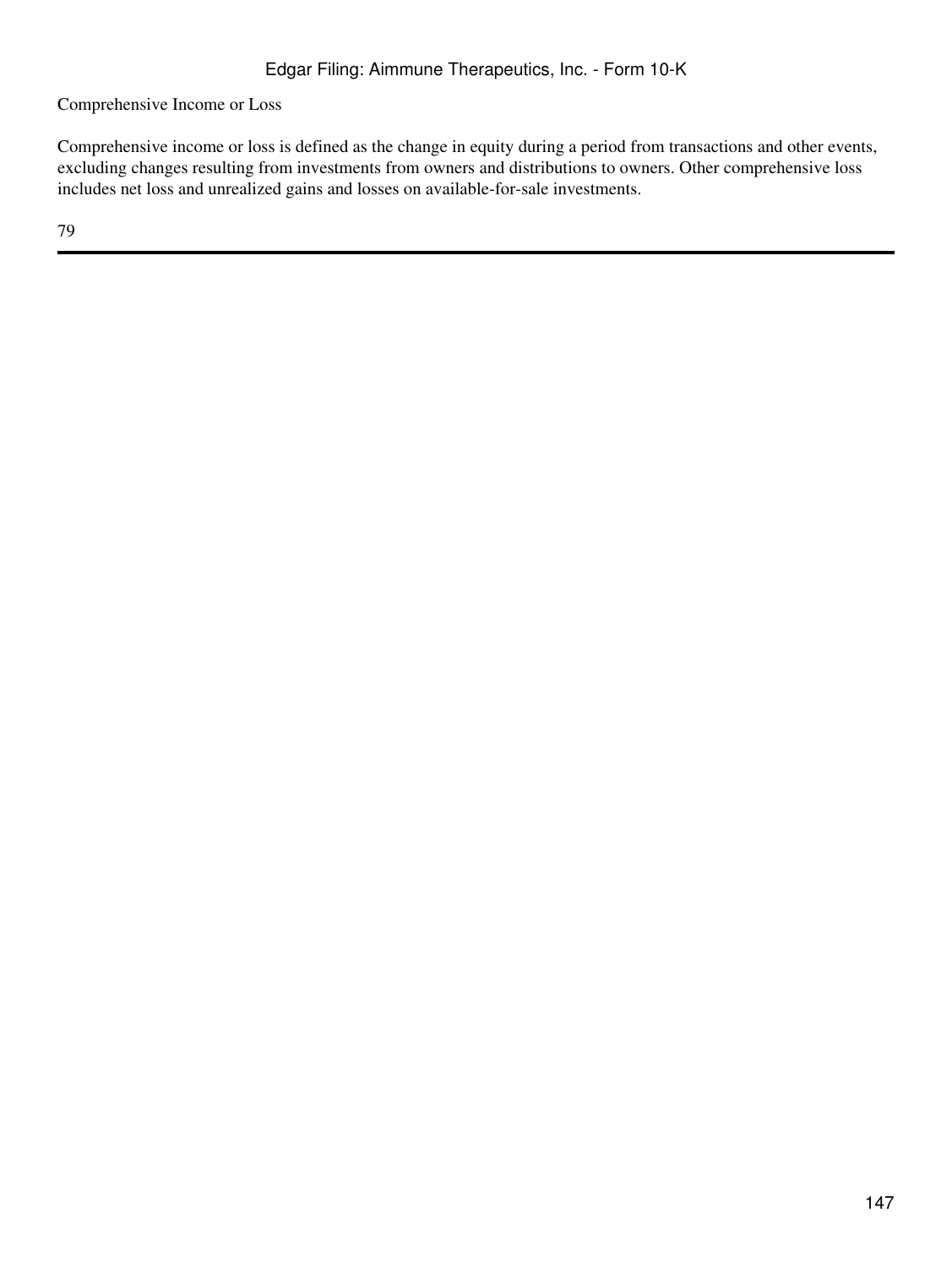#### Net Loss per Share

The following common stock equivalents were excluded from the computation of diluted net loss per share for the periods presented because their inclusion would have been antidilutive:

|                                               | Year Ended December 31, |                     |            |  |
|-----------------------------------------------|-------------------------|---------------------|------------|--|
|                                               | 2015                    | 2014                | 2013       |  |
| Series A convertible preferred stock $\qquad$ |                         | 13,263,967          | 10.769.030 |  |
| Stock options                                 |                         | 4,814,892 2,566,559 | 2.247.212  |  |

#### Offering Costs

Offering costs represent underwriting, legal, accounting and other direct costs related to our IPO. These costs were deferred until completion of the IPO, at which time they were reclassified to additional paid-in capital as a reduction of the proceeds.

#### Fair Value Measurements

We define fair value as the exchange price that would be received for an asset or paid to transfer a liability (an exit price) in the principal or most advantageous market for the asset or liability in an orderly transaction between market participants on the measurement date.

Our valuation techniques are based on observable and unobservable inputs. Observable inputs reflect readily obtainable data from independent sources, while unobservable inputs reflect our market assumptions. We classify these inputs into the following hierarchy:

Level 1—Inputs are unadjusted, quoted prices in active markets for identical assets or liabilities at the measurement date;

Level 2—Inputs are observable, unadjusted quoted prices in active markets for similar assets or liabilities, unadjusted quoted prices for identical or similar assets or liabilities in markets that are not active, or other inputs that are observable or can be corroborated by observable market data for substantially the full term of the related assets or liabilities; and

Level 3—Unobservable inputs that are significant to the measurement of the fair value of the assets or liabilities that are supported by little or no market data.

Financial instruments include cash equivalents, investments, accounts payable, and accrued liabilities. Our cash equivalents and investments are carried at estimated fair value and remeasured on a recurring basis. The carrying value of accounts payable and accrued liabilities approximate their estimated fair value due to the relatively short-term nature of these instruments. Our valuation techniques used to measure the fair value of money market funds were derived from quoted prices in active markets for identical assets. The valuation techniques used to measure the fair value of investments, all of which have counterparties with high credit ratings, were valued based on quoted market prices or model driven valuations using significant inputs derived from or corroborated by observable market data.

In accordance with fair value accounting requirements, companies may choose to measure eligible financial instruments and certain other items at fair value. We have not elected the fair value option for any eligible financial **instruments**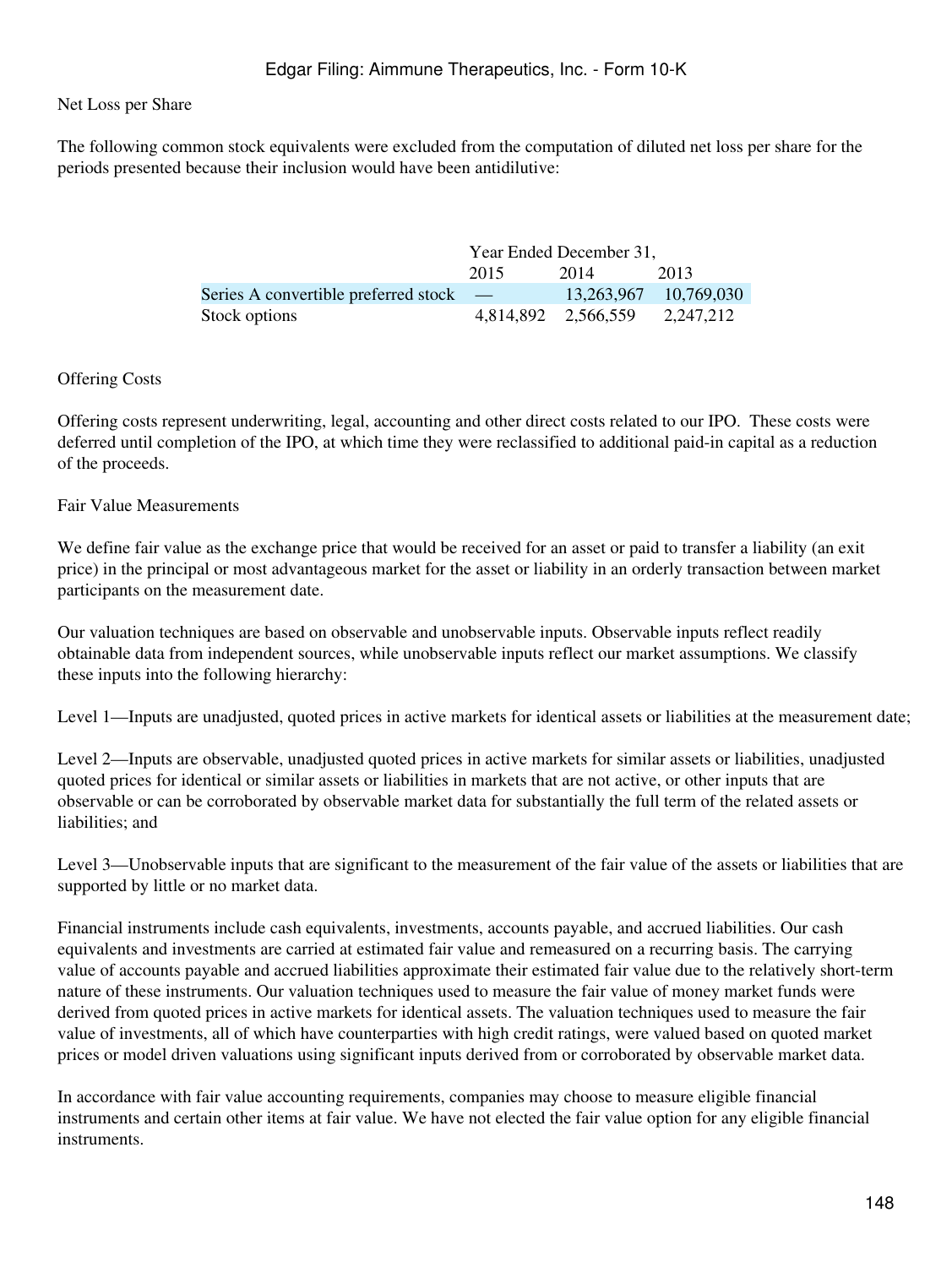Recently Issued Accounting Pronouncements Not Yet Adopted

In February 2016, the Financial Accounting Standards Board, or FASB, issued Accounting Standards Update, or ASU, No. 2016-02, Leases (Topic 842). The new standard requires lessees to apply a dual approach, classifying leases as either finance or operating leases based on the principle of whether or not the lease is effectively a financed purchase by the lessee. This classification will determine whether lease expense is recognized based on an effective interest method or on a straight-line basis over the term of the lease. A lessee is also required to record a right-of-use asset and a lease liability for all leases with a term of greater than 12 months regardless of their classification. Leases with a term of 12 months or less will be accounted for similar to existing guidance for operating leases. The standard is effective for interim and annual periods beginning after December 15, 2018, with early adoption permitted. The new standard is expected to impact our consolidated financial statements as we have certain operating lease arrangements for which we are the lessee. We are currently in the process of evaluating the impact the adoption of this new standard will have on our financial position or results of operations.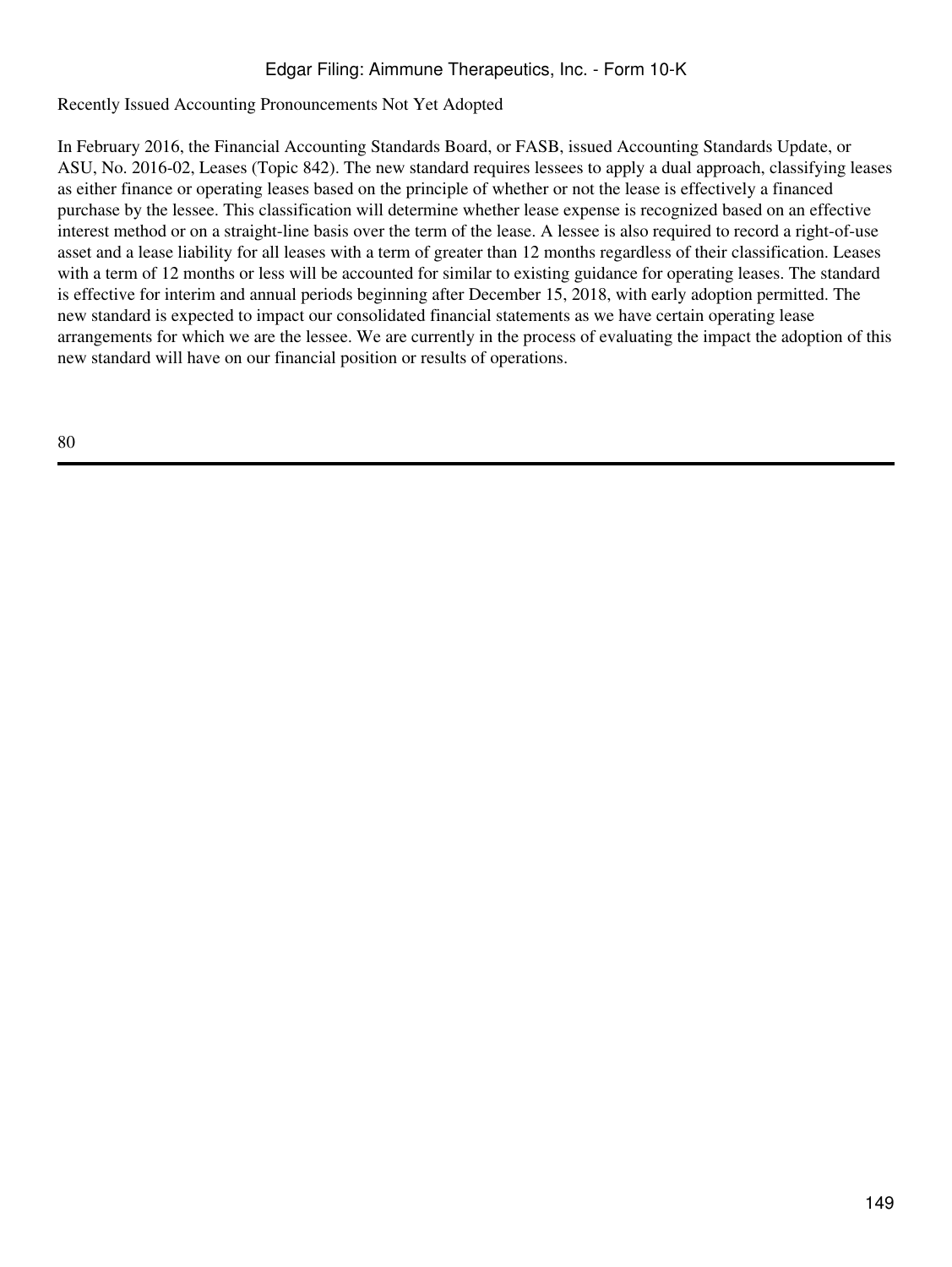#### 3. Available-for-Sale Securities and Fair Value Measurements

The following table sets forth our financial instruments that were measured at fair value on a recurring basis by level within the fair value hierarchy (in thousands):

|                                 | December 31, 2015 |           |    |                                    |
|---------------------------------|-------------------|-----------|----|------------------------------------|
|                                 |                   |           |    | Level                              |
|                                 | Level 1           | Level 2   | 3  | Total                              |
| Cash and cash equivalents:      |                   |           |    |                                    |
| Cash and money market funds     | $$61,477$ \$-     |           |    | $$ - $61,477$                      |
| Agency securities               |                   | 9,701     |    | 9,701<br>$\overline{\phantom{m}}$  |
| Corporate securities            |                   | 2,000     |    | 2,000<br>$\frac{1}{2}$             |
| Commercial paper                |                   | 3,499     |    | 3,499<br>$\overline{\phantom{m}}$  |
| Total cash and cash equivalents | \$61,477          | \$15,200  | \$ | \$76,677                           |
| Investments:                    |                   |           |    |                                    |
| Certificates of deposit         | \$100             | $S-$      | \$ | \$100<br>$\overline{\phantom{m}}$  |
| Agency securities               |                   | 43,325    |    | 43,325<br>$\equiv$ .               |
| Corporate securities            |                   | 49,596    |    | 49,596                             |
| Commercial paper                |                   | 17,843    |    | 17,843<br>$\overline{\phantom{0}}$ |
| US government securities        |                   | 12,286    |    | 12,286                             |
| Total investments               | \$100             | \$123,050 | \$ | \$123,150                          |

|                                 | December 31, 2014 |                                |               |                            |
|---------------------------------|-------------------|--------------------------------|---------------|----------------------------|
|                                 | Level             | Level Level                    |               |                            |
|                                 |                   | $2 \left( \frac{1}{2} \right)$ | 3             | Total                      |
| Cash and cash equivalents:      |                   |                                |               |                            |
| Cash and money market funds     |                   |                                |               | $$2,269$ \$ - \$ - \$2,269 |
| Agency securities               |                   |                                |               |                            |
| Corporate securities            |                   |                                |               |                            |
| Commercial paper                |                   |                                |               |                            |
| Total cash and cash equivalents | $$2,269$ \$ - \$  |                                |               | $-$ \$2,269                |
| Investments:                    |                   |                                |               |                            |
| Agency securities               |                   | $\mathbb{S}$                   | $-$ \$        |                            |
| Corporate securities            |                   |                                |               |                            |
| Commercial paper                |                   |                                |               |                            |
| US government securities        |                   |                                |               |                            |
| Total investments               |                   | \$                             | $\mathcal{S}$ |                            |

Available-for-sale investments are carried at fair value and are included in the tables above. The aggregate market value, cost basis, and gross unrealized gains and losses of available-for-sale investments by security type, classified in cash equivalents and investments, as of December 31, 2015 are as follows (in thousands):

Amortized Gross

Gross Total

Cost

fair value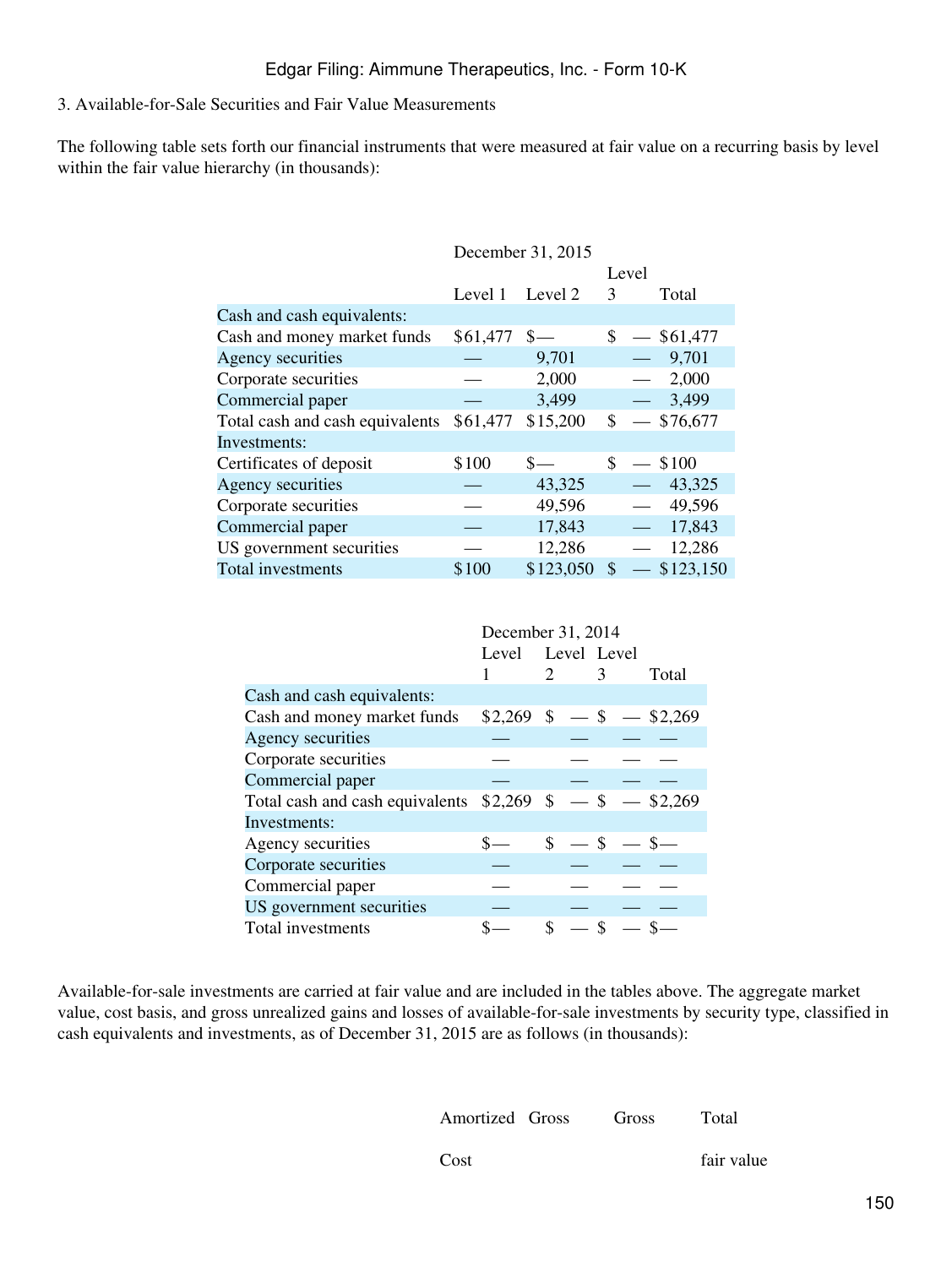|                                                |          | unrealized unrealized |         |           |
|------------------------------------------------|----------|-----------------------|---------|-----------|
|                                                |          | gains                 | losses  |           |
| Agency securities                              | \$53,062 | -2                    | \$ (38) | \$53,026  |
| Corporate securities                           | 51,626   | 28                    | (58     | 51,596    |
| Commercial paper                               | 21,342   |                       |         | 21,342    |
| US government securities                       | 12,308   |                       | (22)    | 12,286    |
| Total available-for-sale investments \$138,338 |          | 30                    | \$(118) | \$138,250 |

There were no gross realized gains or losses on sales of available-for-sale securities for the year ended December 31, 2015.

Expected maturities will differ from contractual maturities because the issuers of the securities may have the right to prepay obligations without prepayment penalties.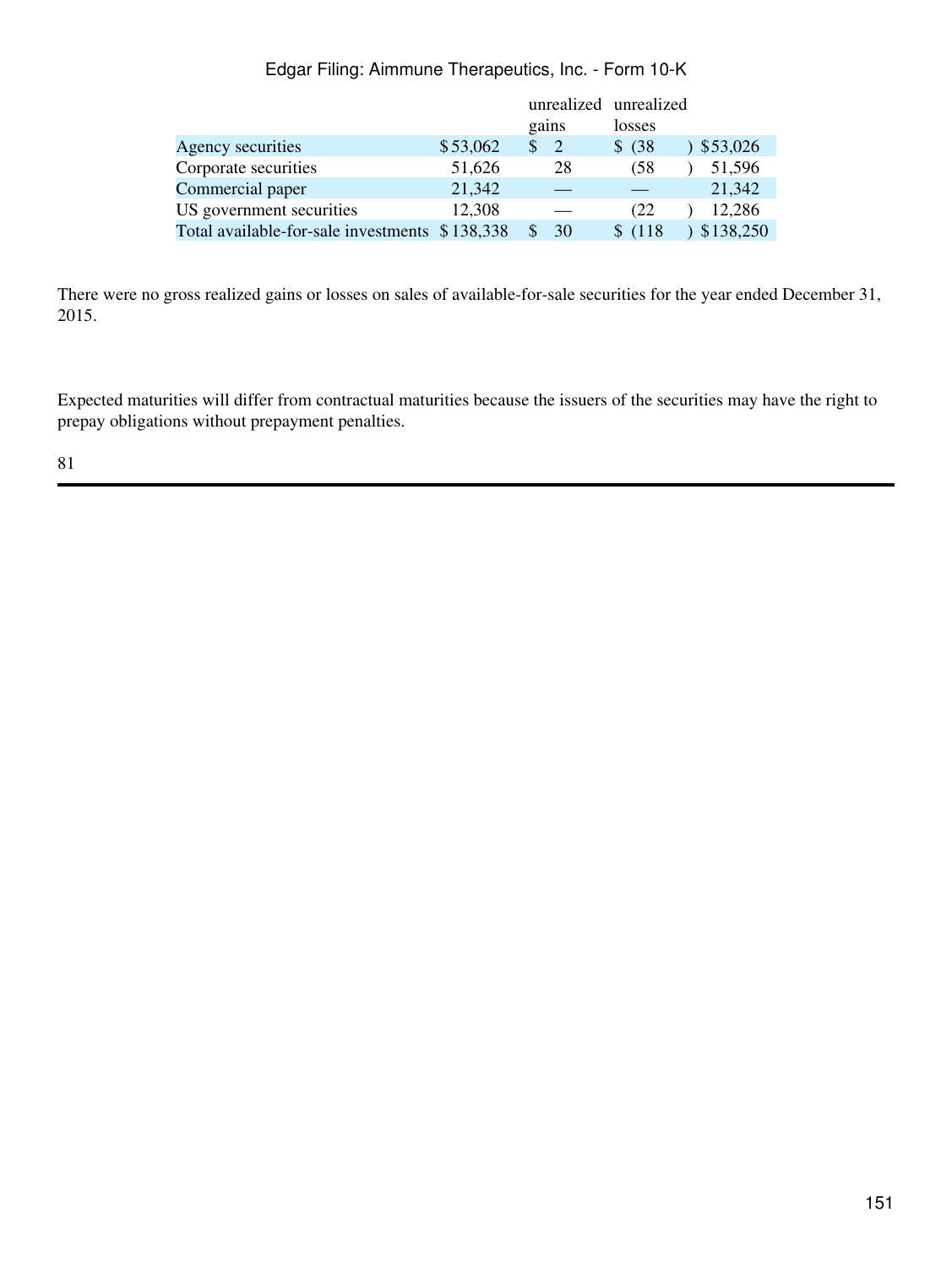We did not identify any other-than-temporary losses for the year ended December 31, 2015. We do not consider unrealized losses on our other debt securities to be credit-related. These unrealized losses relate to changes in interest rates and market spreads subsequent to purchase. A substantial portion of securities that have unrealized losses are US corporate securities that are highly-rated. We have not made a decision to sell securities with unrealized losses and believe it is more likely than not we would not be required to sell such securities before recovery of its amortized cost.

4. Balance Sheet Components

Property and Equipment, Net

Property and equipment, net consists of the following (in thousands):

|                                | Year Ended   |      |
|--------------------------------|--------------|------|
|                                | December 31, |      |
|                                | 2015         | 2014 |
| Furniture and equipment        | \$220        | \$58 |
| Computer equipment             | 324          | 67   |
| Manufacturing equipment        | 458          |      |
| Construction in progress       | 1,853        |      |
| Property and equipment, gross  | 2,855        | 125  |
| Less: accumulated depreciation | (153)        | (38) |
| Property and equipment, net    | \$2,702      | \$87 |

Depreciation expense for the years ended December 31, 2015, 2014 and 2013 was \$115,000, \$29,000 and \$9,000, respectively.

## Accrued Liabilities

Accrued liabilities consist of the following (in thousands):

|                             | Year Ended      |     |  |
|-----------------------------|-----------------|-----|--|
|                             | December 31,    |     |  |
|                             | 2014<br>2015    |     |  |
| Compensation and benefits   | $$1,645$ \$645  |     |  |
| Research and development    | 972             | 542 |  |
| Professional and consulting | 381             | 71  |  |
| Other                       | 120             |     |  |
| Total accrued liabilities   | \$3,118 \$1,259 |     |  |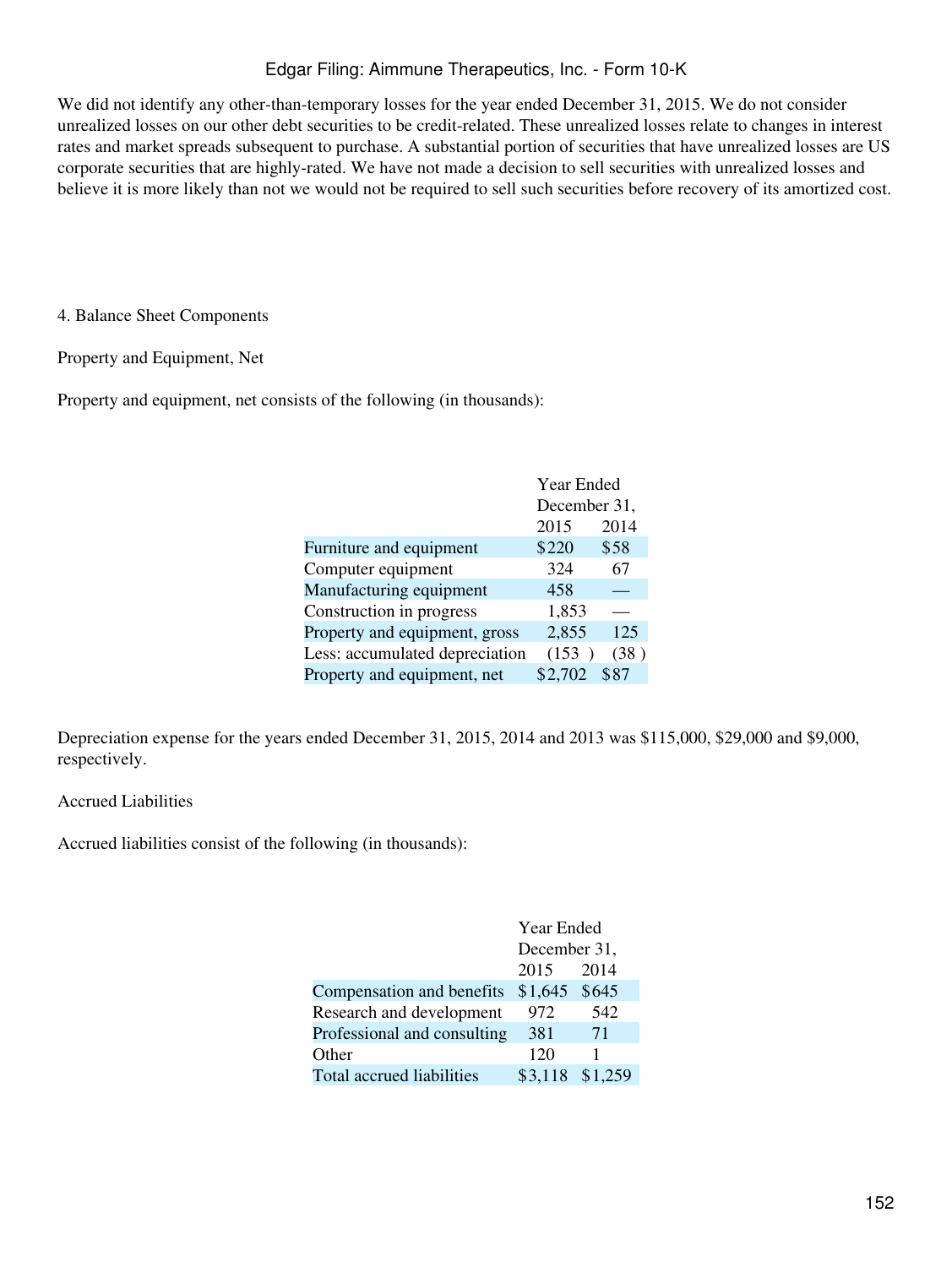## 5. Commitments and Contingencies

#### Facility Leases

In March 2015, we entered into a new lease for our corporate headquarters in Brisbane, California for 11,665 square feet of office space. Upon the commencement of the new lease in May 2015, we ceased use of our previous corporate headquarters. In August 2015, we entered into an amendment to the Brisbane, California facility lease. Pursuant to the amendment, we leased an additional 26,355 square feet of office space. The term for the new space is 72 months from the delivery of the premises to us, which took place December 2015. In addition, the term of the existing office space has been extended so that it is coterminous with the new space. The amendment required a total security deposit of approximately \$304,000. We are responsible for operating expenses over base operating expenses as defined in the headquarters lease agreement.

In June 2015, we signed a facility lease for a manufacturing facility for approximately 20,000 square feet of manufacturing space in Clearwater, Florida. The initial term of the lease is for 120 months. For accounting purposes, due to the nature and extent of our involvement with the construction of this manufacturing facility, we were considered to be the owner of the assets during the construction period through the lease commencement date, even though the lessor is responsible for funding and repairing components of the building shell and constructing a portion of the related building infrastructure. Construction to this building commenced in July 2015 and as of December 31, 2015, we have incurred approximately \$280,000 of construction and equipment costs related to the building, which is recorded in construction in progress. We also recorded \$687,500 to Construction in progress for costs incurred by the lessor and recognized a corresponding amount included within other liabilities within the consolidated balance sheet. The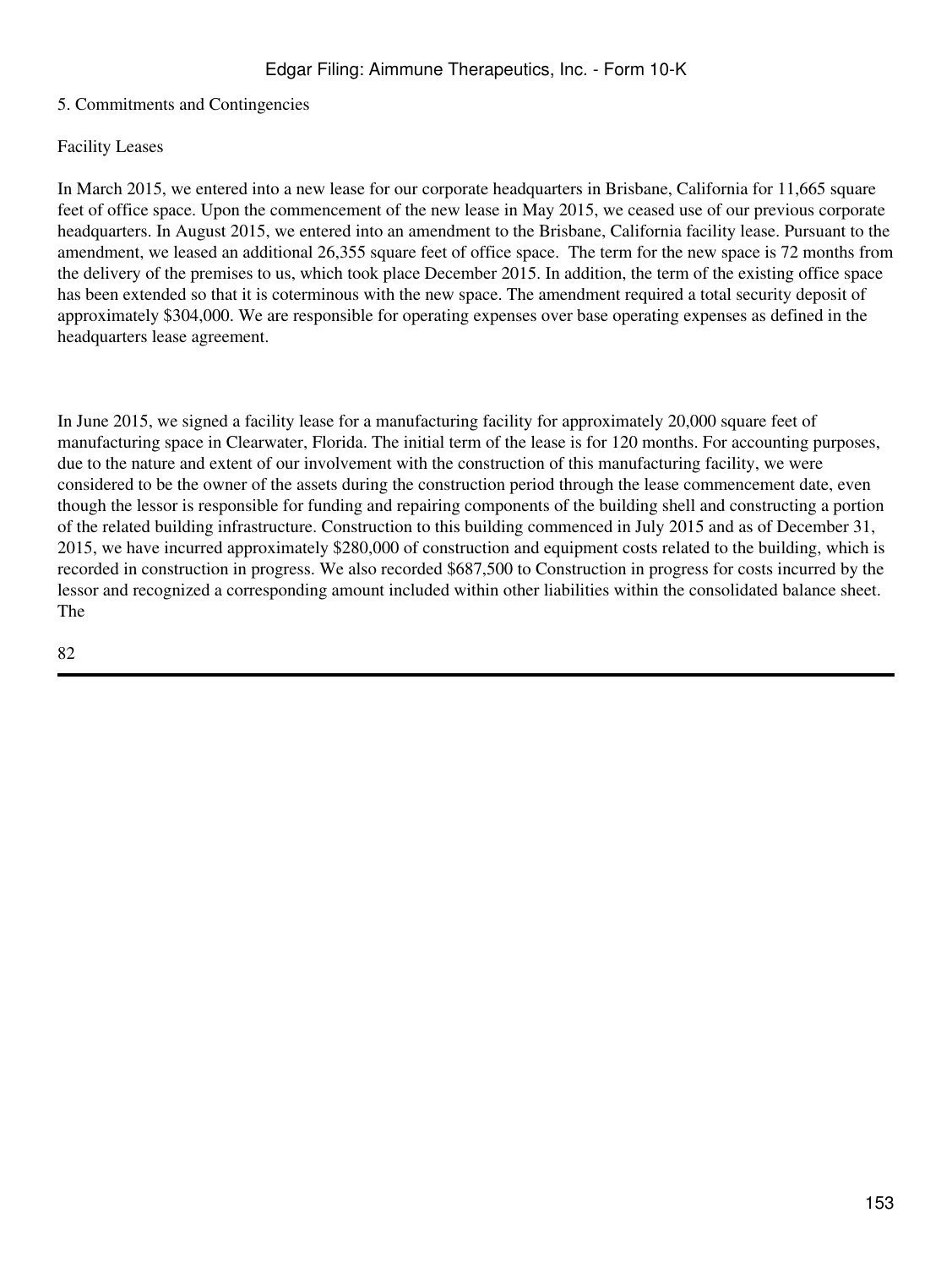agreement calls for a security deposit of \$35,000. We are responsible for operating expenses including real estate taxes as defined in the manufacturing facility lease agreement.

Total future aggregate minimum lease payments under our operating leases are as follows (in thousands):

| Year Ended   |          |
|--------------|----------|
| December 31, |          |
| 2016         | \$1,624  |
| 2017         | 2,184    |
| 2018         | 1,886    |
| 2019         | 1,871    |
| 2020         | 1,945    |
| and after    | 2,537    |
| Total        | \$12,047 |
|              |          |

Rent expense under operating leases for the years ended December 31, 2015, 2014 and 2013 was \$551,000, \$131,000 and \$42,000, respectively.

## Purchase Commitments

We purchase peanut flour, the source material for AR101, from the Golden Peanut Company pursuant to a long term exclusive commercial supply agreement. Pursuant to the agreement, our purchase obligation commences with the first delivery of peanut flour for commercial use, which we currently anticipate will not occur prior to 2018. Assuming that our first delivery for commercial use occurs in 2018, which is not assured, the aggregate purchase commitment under this agreement would be \$1.2 million over a term of five years.

## Indemnifications

We indemnify each of our officers and directors for certain events or occurrences, subject to certain limits, while the officer or director is or was serving at the Company's request in such capacity, as permitted under Delaware law and in accordance with its certificate of incorporation and bylaws. The term of the indemnification period lasts as long as an officer or a director may be subject to any proceeding arising out of acts or omissions of such officer or director in such capacity. The maximum amount of potential future indemnification is unlimited; however, we currently holds director and officer liability insurance. This insurance allows the transfer of risk associated with our exposure and may enable us to recover a portion of any future amounts paid. We believe that the fair value of these indemnification obligations is minimal. Accordingly, we have not recognized any liabilities relating to these obligations for any period.

#### Legal

During the normal course of business, we may be a party to legal claims that may not be covered by insurance. We do not believe that any such claims would have a material impact on our consolidated financial statements.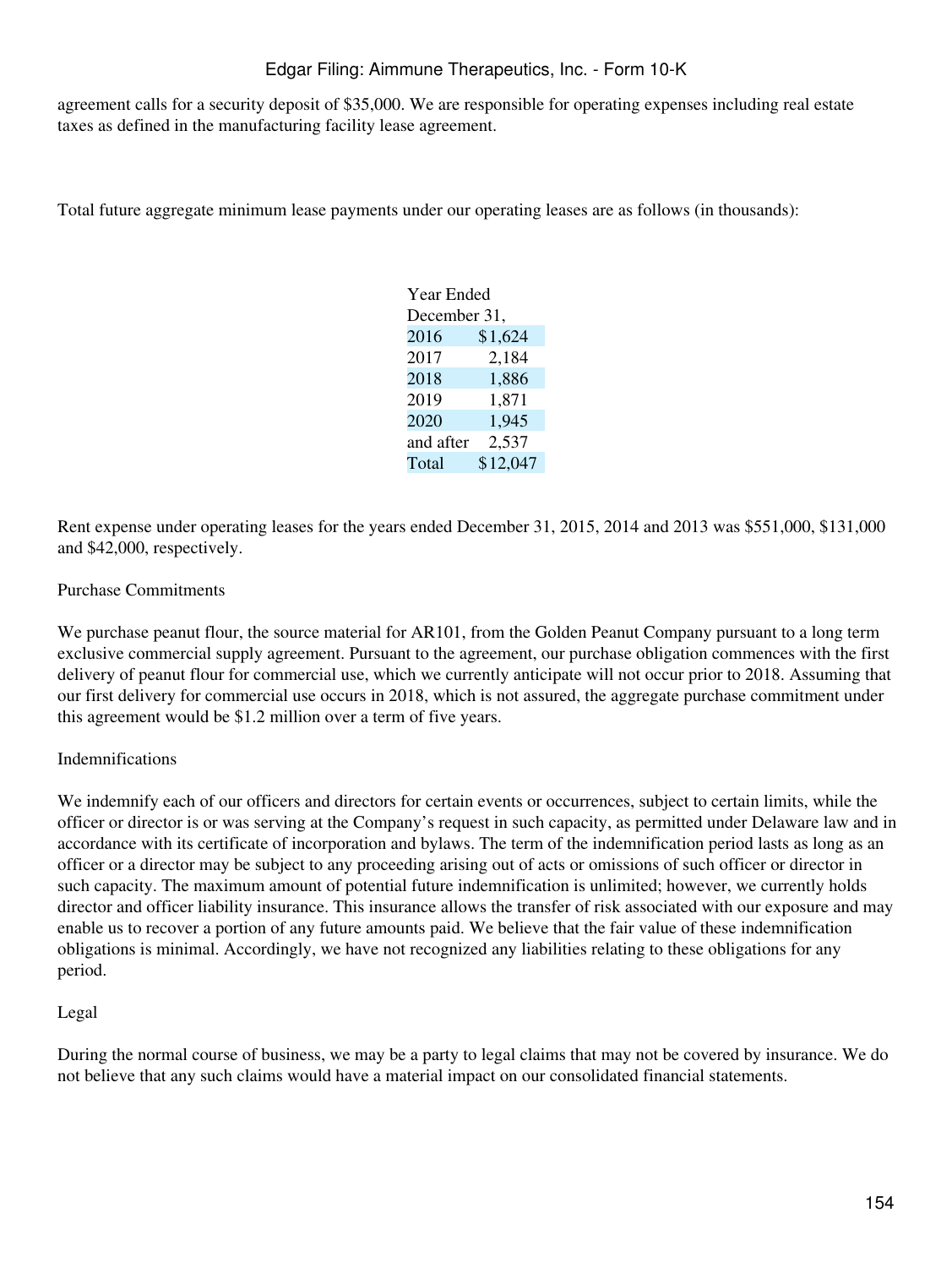#### 6. Convertible Preferred Stock

As of December 31, 2015 and December 31, 2014, we had authorized no shares of Series B convertible preferred stock, and no and 13,263,967 shares of Series A convertible preferred stock, respectively. In February 2013, we issued 7,046,953 shares of Series A convertible preferred stock, \$0.0001 par value, original issue price of \$1.29 in the case of cash proceeds and \$1.10 in the case of an outstanding note and accrued interest converted into the Series A convertible preferred stock. In April 2013, we issued an additional 6,217,014 shares of Series A convertible preferred stock, \$0.0001 par value, original issue price of \$1.29. In January and February 2015, we issued 14,047,996 shares of Series B convertible preferred stock, \$0.0001 par value, original issue price of \$5.69 per share, for gross cash proceeds of \$80.0 million and, in January 2015, we repurchased 2,260,706 shares of Series A convertible preferred stock from certain investors. The purchase price of the Series A convertible preferred stock was \$5.69 per share, the same as the issue price of the Series B convertible stock, and was at an aggregate cost of \$12.9 million. The offering costs for the issuance and sale of Series B convertible preferred stock was \$221,000. As of December 31, 2014, the convertible preferred stock consisted of the following (in thousands, except share amounts):

|                                                          |               |                                         | Proceeds |            |
|----------------------------------------------------------|---------------|-----------------------------------------|----------|------------|
|                                                          | <b>Shares</b> | <b>Shares</b>                           | Net of   | Aggregate  |
|                                                          |               | Issued and Issuance Liquidation         |          |            |
| Convertible preferred stock Authorized Outstanding Costs |               |                                         |          | Preference |
| Series A                                                 |               | 13,263,967 13,263,967 \$16,928 \$16,989 |          |            |
|                                                          |               |                                         |          |            |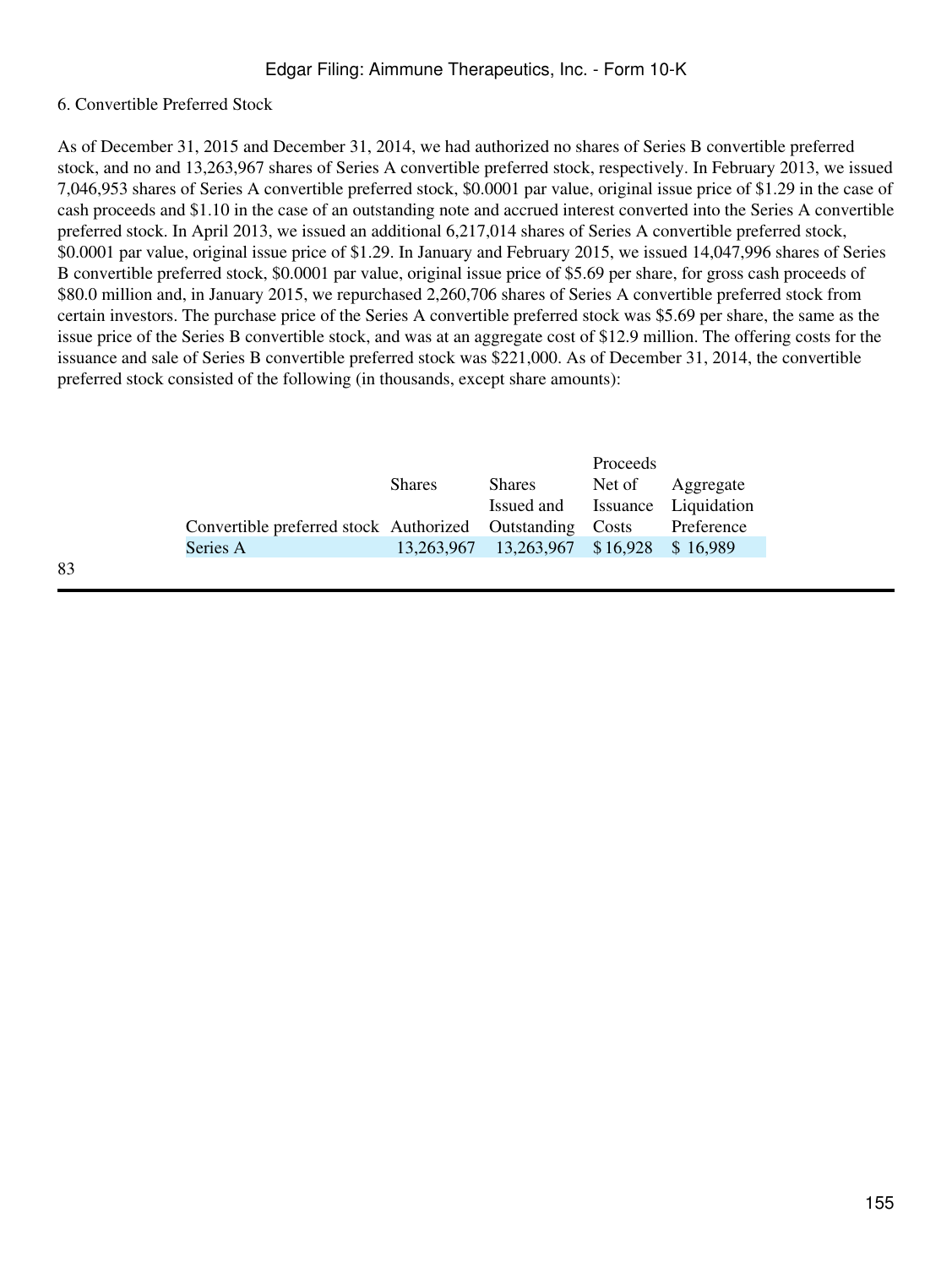As of December 31, 2015, there were no outstanding shares of convertible preferred stock. Upon our IPO, all outstanding shares of convertible preferred stock were converted by their terms into common stock.

Prior to their conversion of our convertible preferred stock upon our IPO, the significant provisions of each series of convertible preferred stock were as follows:

Dividends—Holders of convertible preferred stock, in preference to common stockholders, shall be entitled to receive when, as and if declared by the Board of Directors, non-cumulative cash dividends at the rate of 8% of the original issue price of such series of convertible preferred stock per annum on each outstanding share of convertible preferred stock. No convertible preferred stock dividends were declared or paid as of the conversion upon our IPO.

Liquidation—In the event of any liquidation, dissolution, or winding up of the Company, the holders of Series B convertible preferred stock shall be entitled to be paid out of the assets of the Company available for distribution to its stockholders, before any payment shall be made to holders of common stock, an amount equal to \$5.69 per share of Series B convertible preferred stock plus any declared but unpaid dividends. In the event of any liquidation, dissolution, or winding up of the Company, the holders of Series A convertible preferred stock shall be entitled to be paid out of the assets of the Company available for distribution to its stockholders, before any payment shall be made to holders of common stock, an amount equal to \$1.29 per share of Series A convertible preferred stock plus any declared but unpaid dividends. If upon such liquidation, dissolution, or winding up of the Company, the assets available for distribution to stockholders are insufficient to pay in full holders of the convertible preferred stock amounts to which they are entitled, the holders of convertible preferred stock shall share ratably in any assets available for distribution in proportion to the respective amounts which would otherwise be payable in respect to the shares held by them. Following payment in full to the holders of convertible preferred stock, the remaining assets and funds of the Company, if any, shall be divided among and paid ratably to the holders of Common Stock in proportion to the number of shares held by them.

A consolidation or merger of the Company with or into any other corporation or corporations, acquisition by any other corporation or corporations, or a sale of all or substantially all of the assets or voting control of the Company in which the prior stockholders of the Company do not own a majority of the outstanding shares of the surviving corporation is deemed to be a liquidation.

Conversion—Each share of convertible preferred stock is convertible into shares of common stock at the option of the holder at any time. Conversion is automatic upon either (a) the written consent of not less than (i) a majority of the holders of the Series A convertible preferred stock outstanding and (ii) a majority of the holders of the Series B convertible preferred stock outstanding or (b) the effective date of a firm commitment underwritten public offering that yields net proceeds to the Company of not less than \$40,000,000 at an equivalent price per share of common stock of not less than \$8.54. Each share of convertible preferred stock is convertible into the number of shares of which results from dividing the original issue price of the such series of convertible preferred stock by the conversion price for such series of convertible preferred stock that is in effect at the time of conversion. As of December 31, 2014, the conversion price of the Series A convertible preferred stock and Series B convertible preferred stock was \$1.29 and \$5.69, respectively. As such, all outstanding shares of convertible preferred stock had a conversion ratio of 1-to-1.

Voting—Each holder of share of convertible preferred stock shall be entitled to the number of votes equal to the number of shares of common stock into which such shares of convertible preferred stock could be converted and shall have voting rights and powers equal to the voting rights and powers of the holders of common stock. The holders of Series A convertible preferred stock shall be entitled to elect one director of the Company. The holders of Series B convertible preferred stock shall be entitled to elect two directors of the Company.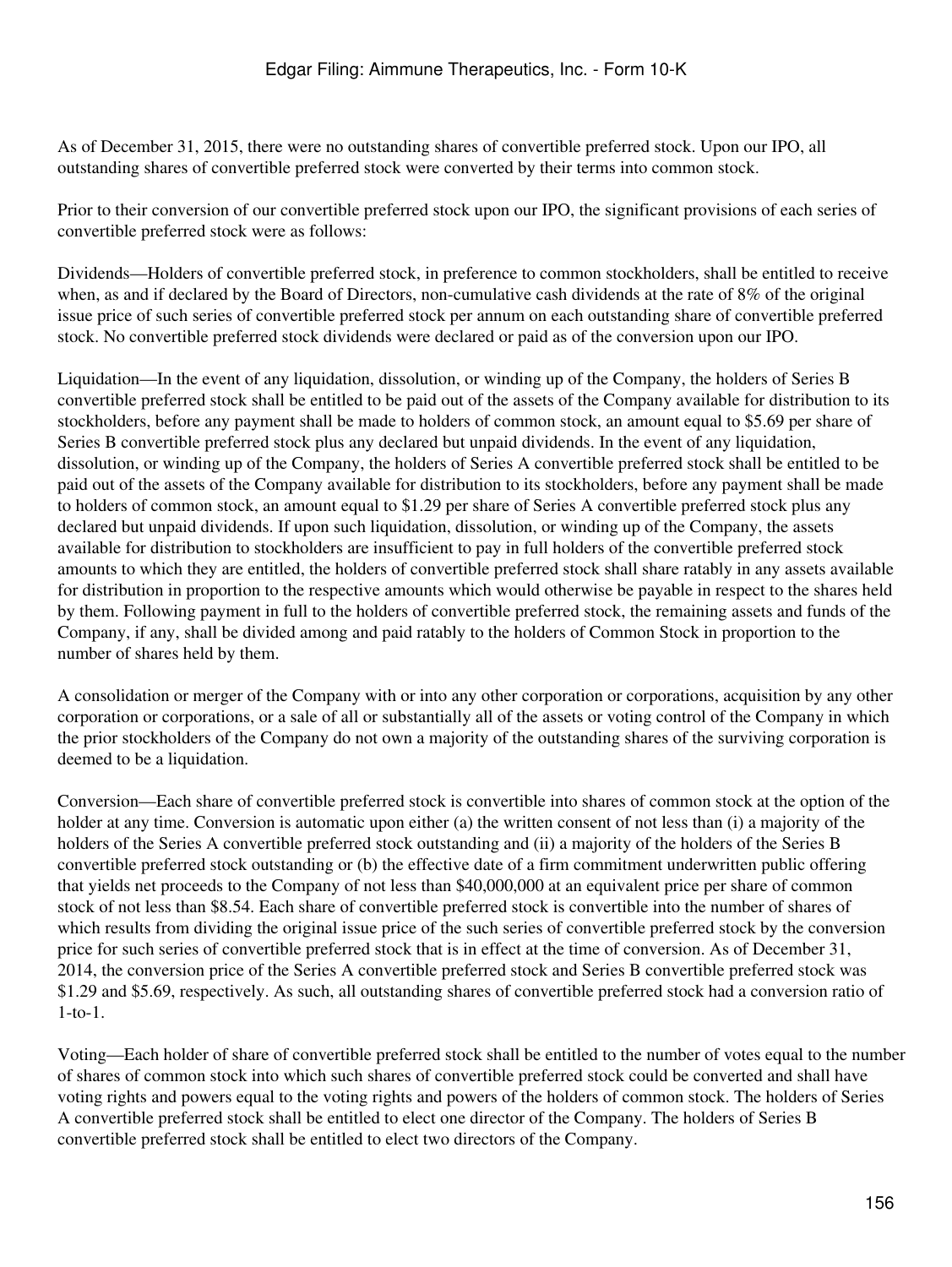Redemption—The convertible preferred stock is not redeemable at the option of the holders and there is no event in which the holders of convertible preferred stock can require liquidation in which the common shareholders would not participate in the liquidation proceeds in accordance with their relative liquidation rights as described above.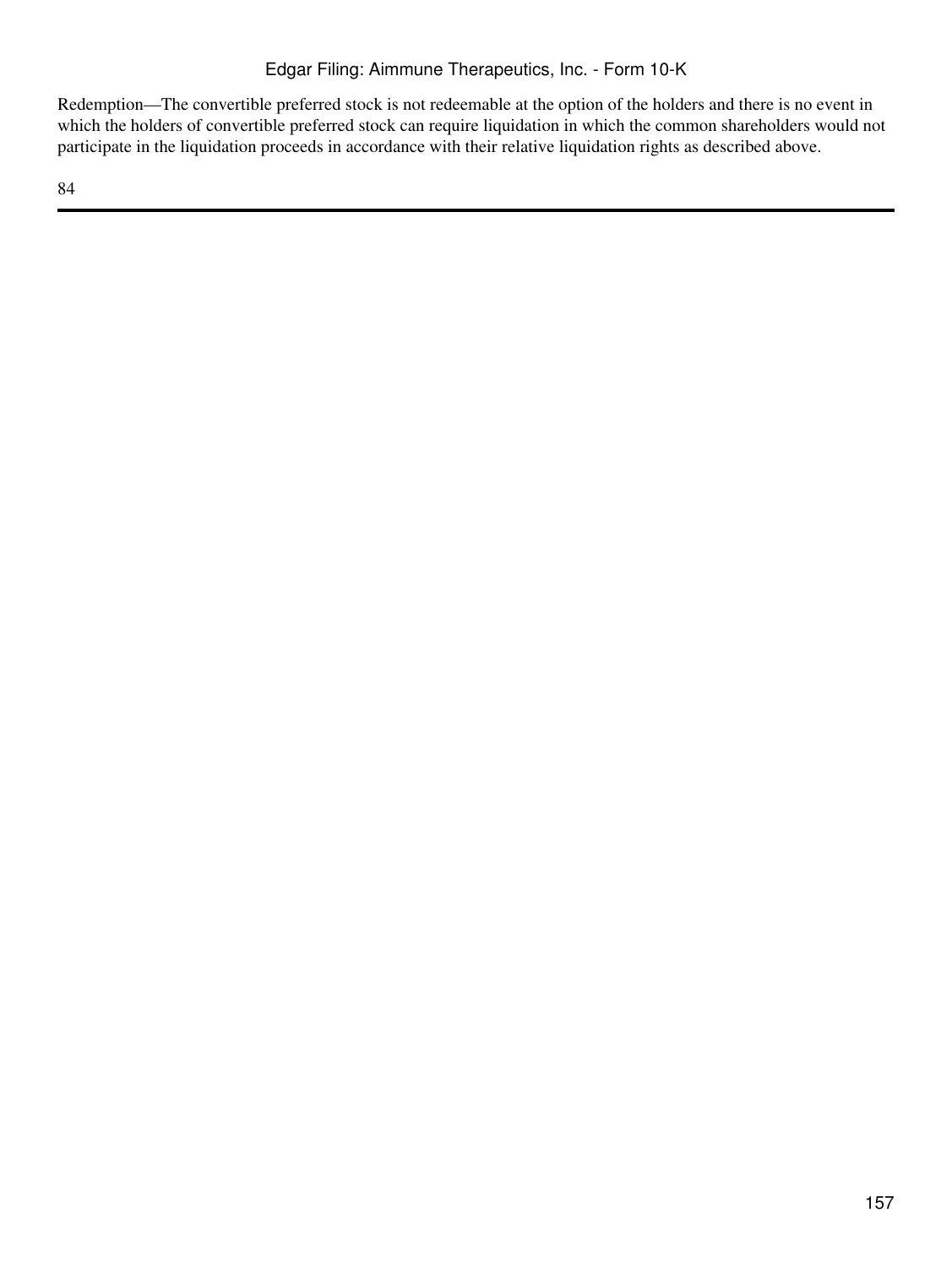## Conversion of Convertible Note Payable

In June 2012, we entered into an unsecured convertible promissory note in the amount of \$750,000 with an existing stockholder. The note provided for an annual interest rate of 3% and a due date of December 31, 2013, but could be extended by mutual agreement for an additional year. Under the terms of the note, under certain circumstances, the balance of the note, including any accrued interest, would convert into preferred stock upon the closing of a future preferred stock financing that met specified criteria. Such conversion would be at a 15% discount to the per share price of the preferred stock sold in the financing. In February 2013, as part of the issuance of Series A convertible preferred stock, the note, plus \$14,000 of accrued interest converted into 694,364 shares of Series A convertible preferred stock at a rate of \$1.10 per share in full payment for the note and accrued interest. The discount of \$112,000 was recorded at the time of issuance of the note as an offset to the note on the balance sheet and was amortized as additional interest expense over the original term of the note. At the conversion date, the remaining unamortized discount of \$88,000 was recorded as interest expense.

#### 7. Stock-Based Awards

#### Equity Plans

In January 2013, we adopted our Stock Plan, or the 2013 Plan, and in July 2015, we adopted a new Stock Plan, or the 2015 Plan. Under the 2015 Plan, 4,681,544 shares of our common stock were initially reserved for the issuance of stock options and restricted stock to employees, directors, and consultants under terms and provisions established by the Board of Directors, or the Board, and approved by our stockholders. Upon consummation of our IPO, the 2013 Plan was terminated and no further shares are reserved for issuance under the 2013 Plan. As of December 31, 2015 and December 31, 2014 there were 4,443,479 and 639,625 and shares available for future grant, respectively. Under the terms of the 2015 Plan, options may be granted at an exercise price not less than fair market value. For employees holding more than 10% of the voting rights of all classes of stock, the exercise prices for incentive stock options may not be less than 110% of fair market value, as determined by the Board. The terms of options granted under the Plan may not exceed ten years. All options issued to date have had a ten-year life. To date, options granted generally vest in three ways: 1) over four years at a rate of 25% upon the first anniversary of the issuance date and 1/48<sup>th</sup> per month thereafter, 2) over two years at a rate of  $1/24<sup>th</sup>$  per month, and 3) over four years at a rate of  $1/48<sup>th</sup>$  per month. The 2015 Plan contains certain change of control provisions and the employment offer letters of certain employees provide for varied acceleration of vesting in the event of a change of control and/or termination without cause. It also contains a net exercise provision and allows for cashless exercise upon the class of shares subject to the option becoming publicly traded in an established securities market.

The 2013 Plan allowed employees to exercise a stock option in exchange for cash before the requisite service is provided (e.g., before the award is vested under its original terms); however, such arrangements permit us to subsequently repurchase such shares at the exercise price if the vesting conditions are not satisfied. Such an exercise is not substantive for accounting purposes. Therefore, the payment received by us for the exercise price is recognized as an early exercise liability on the consolidated balance sheets and will be transferred to common stock and additional paid-in capital as such shares vest. As of December 31, 2015 and December 31, 2014, 599,242 and 788,873 unvested shares were legally issued and outstanding, respectively. In connection with these unvested shares, we have recorded an early exercise liability as of December 31, 2015 of \$221,000, of which \$144,000 is included in other current liabilities and \$77,000 is included in other liabilities in the consolidated balance sheets. These shares are excluded from basic and diluted net loss per share until our repurchase right lapses and the shares are no longer subject to the repurchase feature.

Activity under the 2015 Plan and 2013 Plan is set forth below: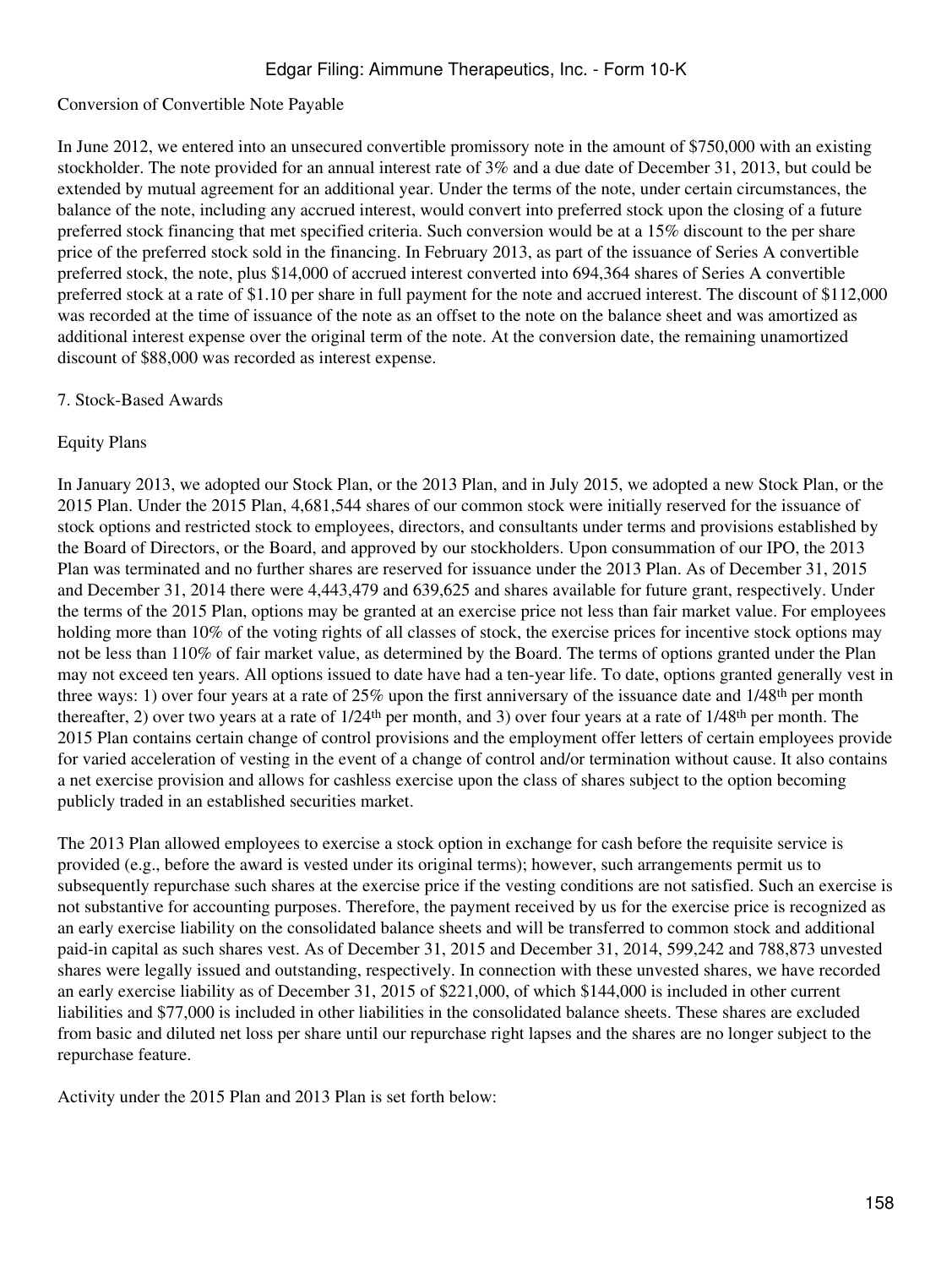|                                             |               |                         |        | <b>Options Outstanding</b>       |            |
|---------------------------------------------|---------------|-------------------------|--------|----------------------------------|------------|
|                                             |               | Number of               |        | Weighted                         | Aggregate  |
|                                             |               |                         |        | Weightendverage                  | Intrinsic  |
|                                             |               | Options                 |        |                                  |            |
|                                             | <b>Shares</b> |                         |        | Averag&emaining                  | Value      |
|                                             |               | and                     |        |                                  |            |
|                                             | Available     | Unvested                |        | Exercis <b>C</b> ontractual Life | (in        |
|                                             | for Grant     | <b>Shares</b>           | Price  | (in years)                       | thousands) |
| Balance, December 31, 2014                  | 639,625       | 2,566,559               | \$0.14 | 9.19                             |            |
| Additional shares authorized                | 7,908,194     |                         |        |                                  |            |
| Shares retired upon adoption of 2015 Plan   | (230, 978)    |                         |        |                                  |            |
| Options granted                             | (4,192,485)   | 4,192,485               | \$6.11 |                                  |            |
| Options exercised and shares vested         |               | $(1,625,029)$ \$0.17    |        |                                  |            |
| Options repurchased                         | 222,324       | (222, 324)<br>$\lambda$ | \$0.14 |                                  |            |
| Options cancelled                           | 96,799        | (96, 799)               | \$6.29 |                                  |            |
| Balances - December 31, 2015                | 4,443,479     | 4,814,892               | \$5.20 | 9.23                             | \$64,211   |
| Options vested and expected to vest as of   |               |                         |        |                                  |            |
| December 31, 2015                           |               | 4,366,507               | \$5.56 | 9.06                             | \$56,274   |
| Options exercisable as of December 31, 2015 |               | 4,469,492               | \$4.19 | 9.18                             | \$63,723   |
| 85                                          |               |                         |        |                                  |            |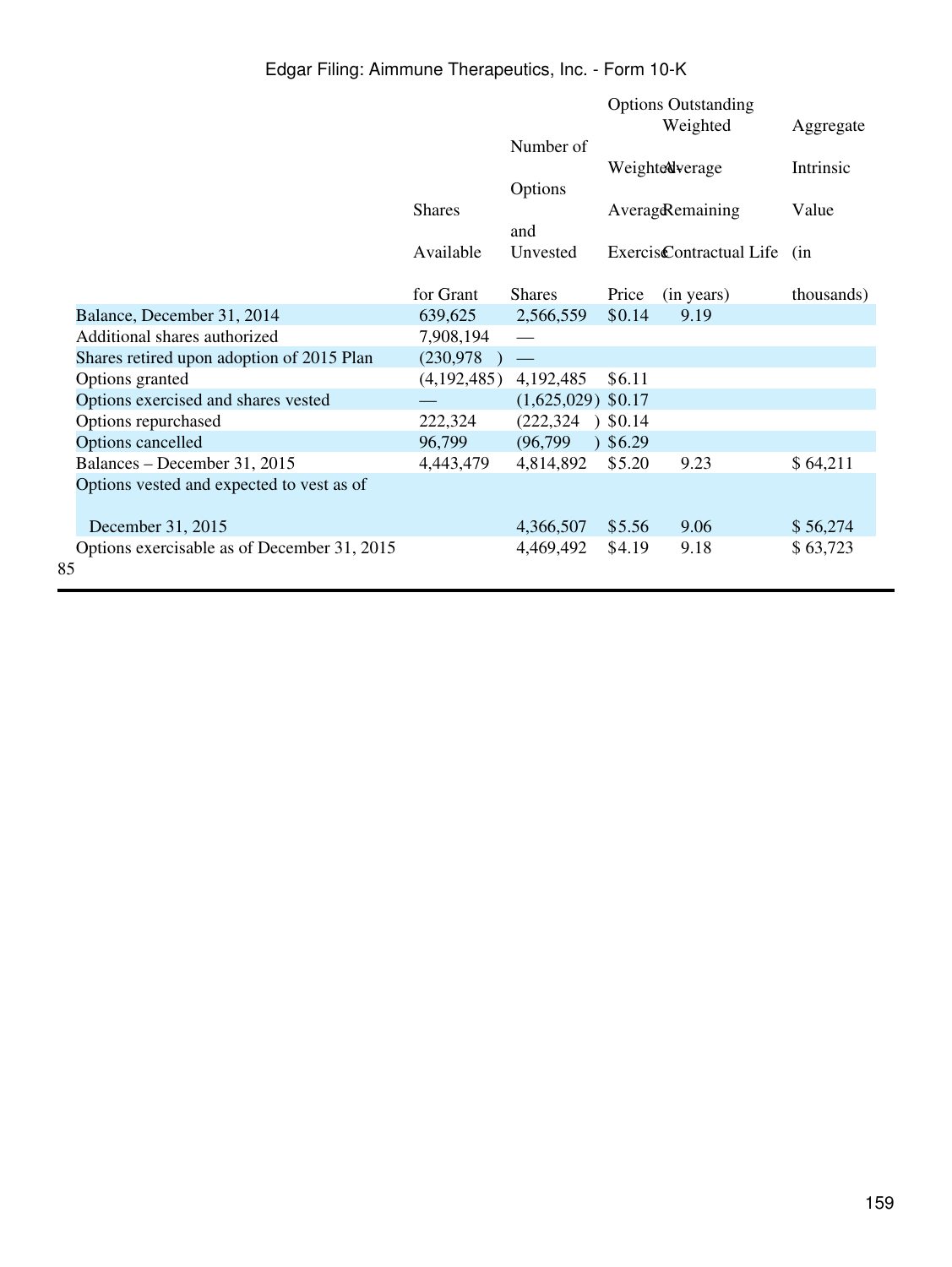The aggregate intrinsic values of options outstanding, exercisable, and vested and expected to vest were calculated as the difference between the exercise price of the options and the market price for shares of our common stock as of December 31, 2015. The 2013 Plan provided for early exercise, therefore, all the Company's outstanding stock options issued under that plan are exercisable. The total intrinsic value of options exercised during the year ended December 31, 2015 was \$0.4 million.

## Stock Options Granted

Stock options granted during the years ended December 31, 2015 and 2014 had a weighted-average grant-date fair value of \$6.11 and \$0.09, respectively. The fair value is being expensed over the vesting period of the options, which is either four years or two years on a straight-line basis as the services are being provided. No tax benefits were realized from options during the periods. We issued one grant totaling 213,354 options to a non-employee during the year ended December 31, 2015. The fair value of the non-employee options was measured using the Black-Scholes option-pricing model reflecting the same assumptions as applied to employee options, other than the expected life, which is assumed to be the remaining contractual life of the option.

As of December 31, 2015 and 2014 total unrecognized stock-based compensation expense was \$17.2 million and \$0.1 million, which is expected to be recognized over the weighted-average remaining vesting period of 3.23 years and 2.43 years, respectively.

## Determining Fair Value of Stock Options

Prior to our IPO, the fair value of our shares of common stock underlying the stock options was the responsibility of and determined by our Board. Because there was no public market for our common stock, the Board determined the fair value of common stock at the time of grant of the option by considering a number of objective and subjective factors, including independent third-party valuations of our common stock, sales of convertible preferred stock to unrelated third parties, operating and financial performance, the lack of liquidity of capital stock and general and industry specific economic outlook, amongst other factors. Following the IPO, the market traded price of the shares of common stock underlying the stock options is the fair value of our stock as reported on The NASDAQ Global Select Market on the grant date.

In determining the fair value of the stock-based awards used to calculate stock-based compensation expense, we use the Black-Scholes option-pricing model and assumptions discussed below. Each of these inputs is subjective and generally requires significant judgment to determine.

·Expected Term. The expected term of stock options represents the weighted average period the stock options are expected to be outstanding. We have opted to use the simplified method for estimating the expected term as provided by the Securities and Exchange Commission Staff Accounting Bulletin, SAB, 110 as our options grants are considered "plain vanilla". The simplified method calculates the expected term as the average time- to-vesting and the contractual life of the options. We plan to continue to use the simplified method under SAB 110 until we have sufficient exercise history as a publicly traded company.

·Expected Volatility. The expected stock price volatility assumption was determined by examining the historical volatilities of a group of industry peers, as we have limited trading history for our common stock. Industry peers consist of several public companies in the biopharmaceutical industry with comparable characteristics including enterprise value, risk profiles and position within the industry. We intend to continue to consistently apply this process using the same or similar public companies until a sufficient amount of historical information regarding the volatility of our own common stock share price becomes available, or unless circumstances change such that the identified companies are no longer similar to us, in which case, more suitable companies whose share prices are publicly available would be utilized in the calculation.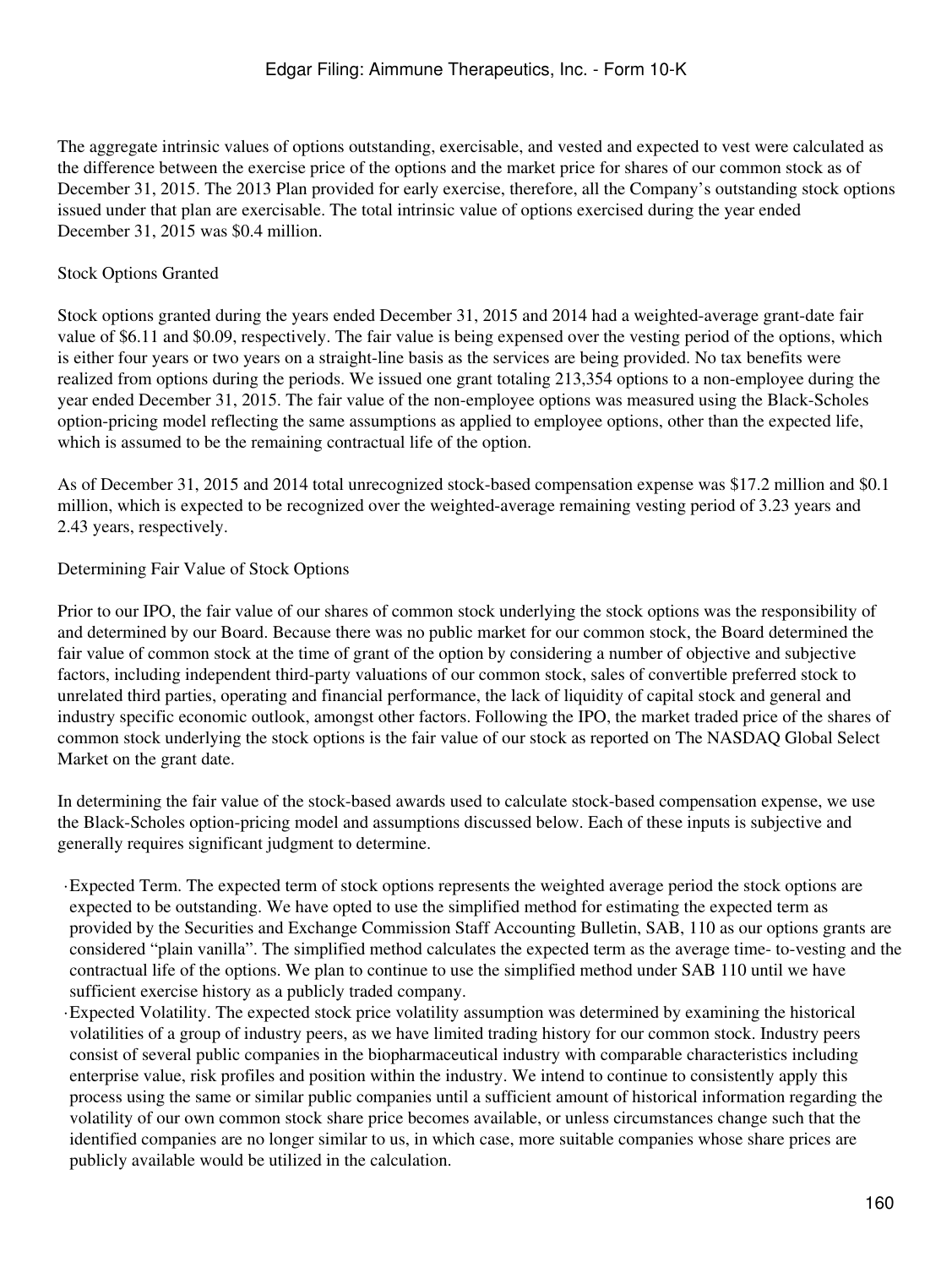·Risk-Free Interest Rate. The risk-free interest rate is based on the Black-Scholes valuation model on the implied yield available on U.S. Treasury zero-coupon issues in effect at the time of grant for periods corresponding with the expected term of the option.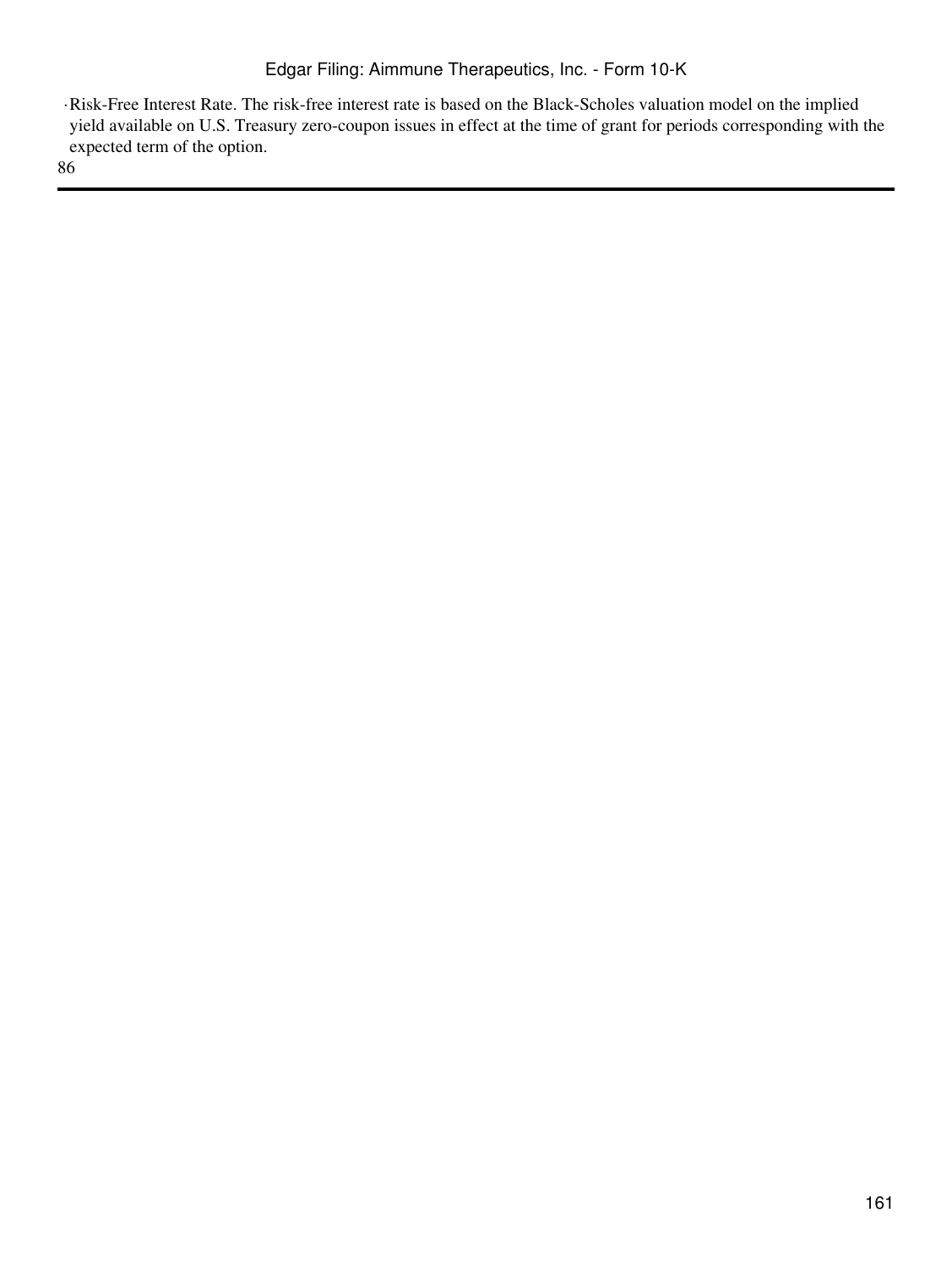Expected Dividend Yield. We have never paid dividends on our common stock and have no plans to pay dividends on our common stock. Therefore, we used an expected dividend yield of zero.

The following table presents the weighted-average assumptions used to estimate the fair value of options granted:

|                          | <b>Year Ended December</b> |                      |      |  |  |
|--------------------------|----------------------------|----------------------|------|--|--|
|                          | 31,                        |                      |      |  |  |
|                          | 2015                       | 2014                 | 2013 |  |  |
| Expected volatility      |                            | 74.14% 79.62% 85.52% |      |  |  |
| Risk-free interest rate  |                            | 1.73 % 1.51 % 1.56 % |      |  |  |
| Expected dividend yield  |                            |                      |      |  |  |
| Expected term (in years) | 5.99                       | 4.65                 | 4.76 |  |  |

Stock-based compensation expense, net of estimated forfeitures, is reflected in the statements of operations and comprehensive loss (in thousands):

|                                                          | Year Ended           |  |     |  |
|----------------------------------------------------------|----------------------|--|-----|--|
|                                                          | December 31,         |  |     |  |
|                                                          | 2015 2014 2013       |  |     |  |
| Research and development                                 | $$2,522$ $$23$ $$21$ |  |     |  |
| General and administrative                               | 3.635 54             |  | 6() |  |
| Total stock-based compensation expense \$6,157 \$77 \$81 |                      |  |     |  |

During the years ended December 31, 2015 and 2014, the Company recorded \$1.4 million and \$0 of stock compensation expense related to the acceleration of certain former executives' stock options, respectively.

#### 8. Income Taxes

We did not record a tax provision for the years ended December 31, 2015, 2014 and 2013 due to net operating losses incurred and the need for a full valuation allowance on deferred tax assets.

Income tax expense for the years ended December 31, 2015, 2014 and 2013 differed from the amount expected by applying the statutory federal tax rate to the loss before taxes as summarized below (in thousands):

|                                           | Year Ended December 31,       |                           |       |  |
|-------------------------------------------|-------------------------------|---------------------------|-------|--|
|                                           | 2015                          | 2014                      | 2013  |  |
| Federal tax benefit at statutory rate     | \$(5,946) \$(3,751) \$(1,640) |                           |       |  |
| State tax benefit, net of federal benefit |                               | $(1,083)$ $(698)$ $(313)$ |       |  |
| Change in valuation allowance             | 7.359                         | 4.549                     | 1.975 |  |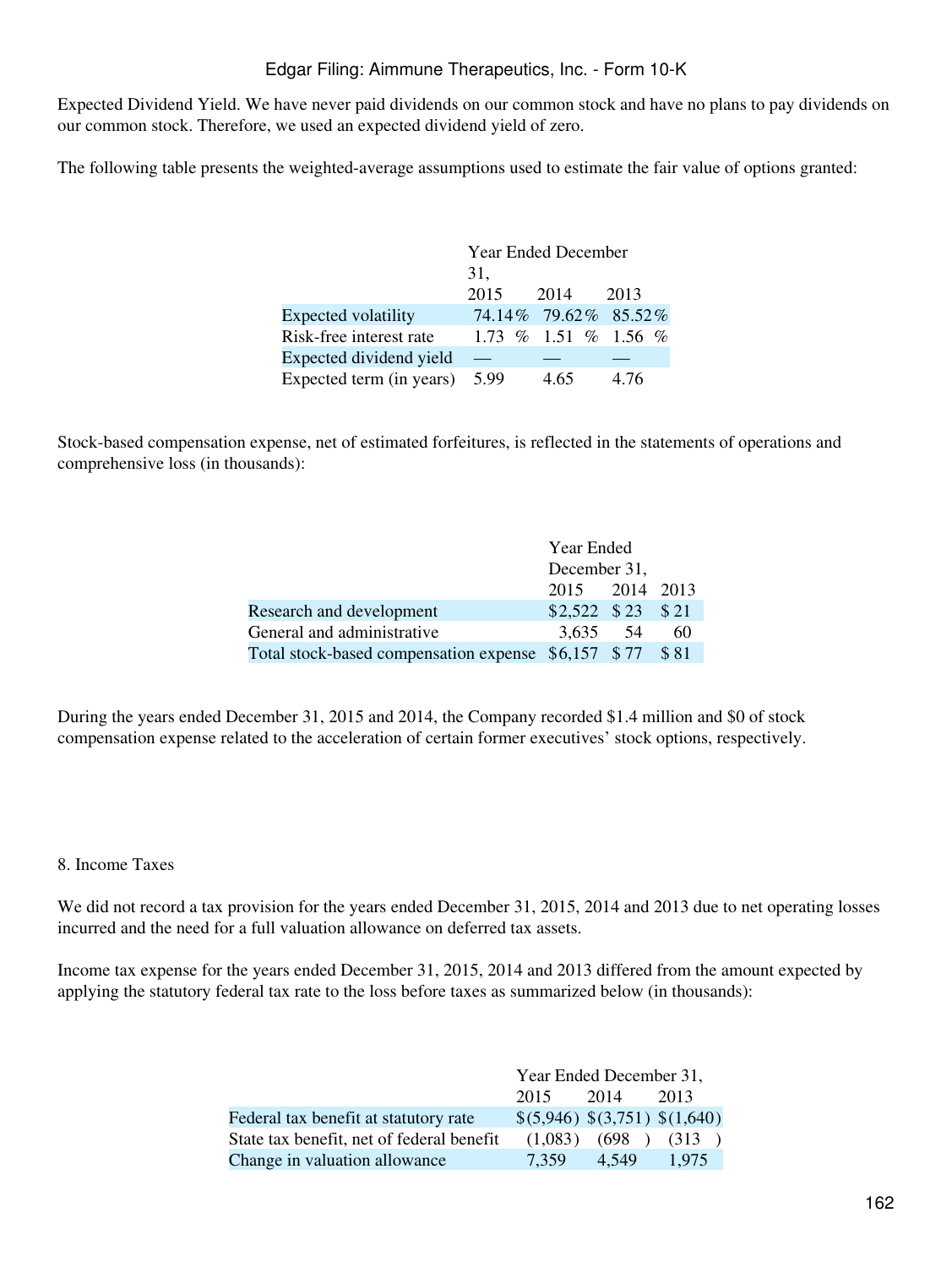Edgar Filing: Aimmune Therapeutics, Inc. - Form 10-K

| Research and development credits |        | $(904)$ $(119)$ $(53)$ |  |
|----------------------------------|--------|------------------------|--|
| Other                            | $-574$ | $-19$                  |  |
|                                  |        | $s =$ $s =$ $s =$      |  |

The significant components of our deferred taxes are as follows (in thousands):

|                                    | Year Ended   |         |  |
|------------------------------------|--------------|---------|--|
|                                    | December 31, |         |  |
|                                    | 2015         | 2014    |  |
| Deferred tax assets (liabilities): |              |         |  |
| Net operating loss carryforwards   | \$9,857      | \$4,723 |  |
| Start-up costs                     | 1,612        | 1,736   |  |
| Stock-based compensation           | 1,413        | 53      |  |
| Tax credit carryforwards           | 1,296        | 274     |  |
| Accruals                           | 195          | 227     |  |
| Other                              | (2)          | (1)     |  |
| Total deferred tax assets          | 14,371       | 7,012   |  |
| Less: valuation allowance          | (14,371)     | (7,012) |  |
| Net deferred income taxes          |              |         |  |

We recognize deferred income taxes for temporary differences between the basis of assets and liabilities for financial statement and income tax purposes. We periodically evaluate the positive and negative evidence bearing upon realizability of our deferred tax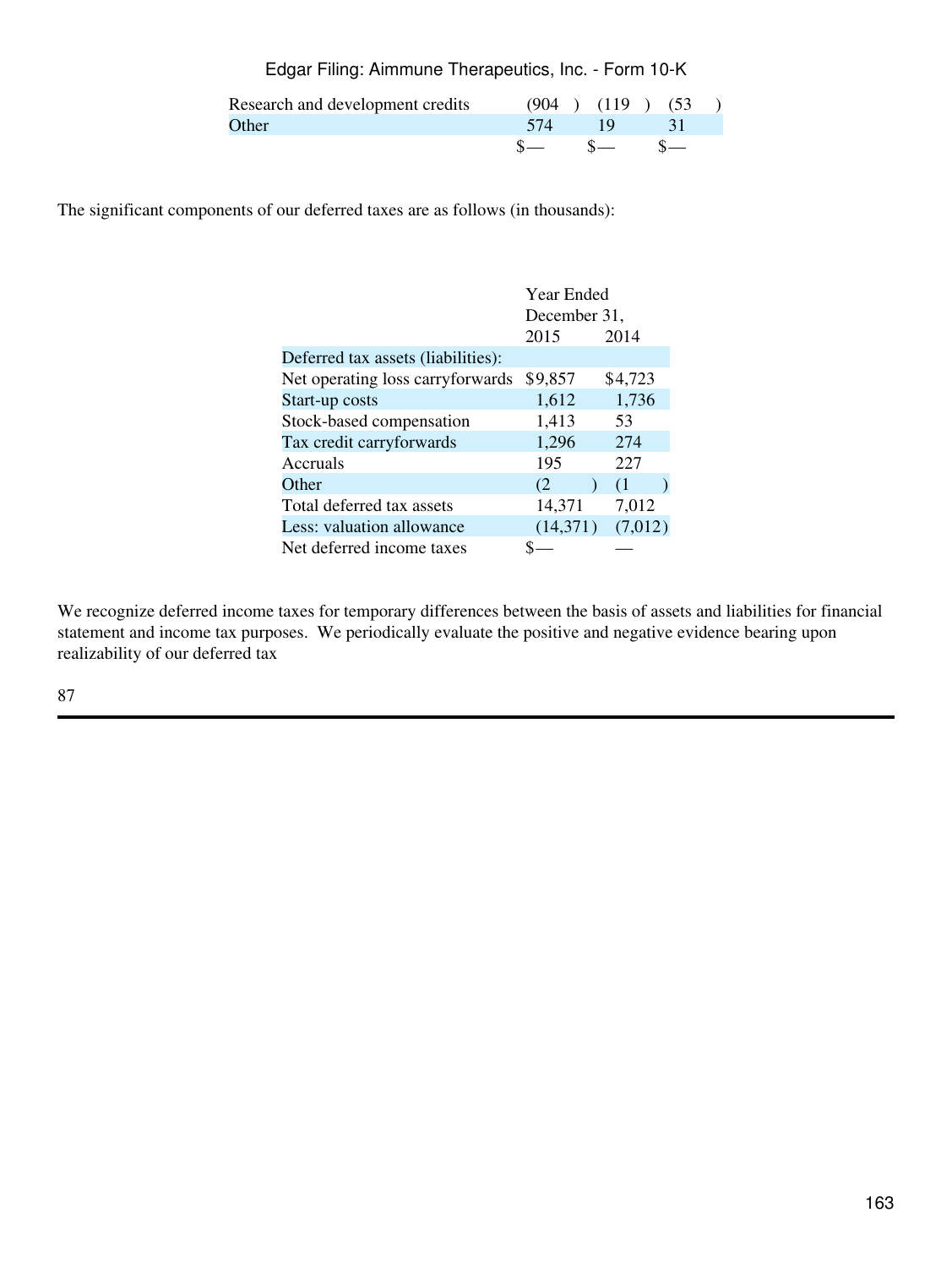assets. Based upon the weight of available evidence, which includes our historical operating performance, reported cumulative net losses since inception and difficulty in accurately forecasting our future results, we maintained a full valuation allowance on the net deferred tax assets as of December 31, 2015 and 2014. We intend to maintain a full valuation allowance on the federal and state deferred tax assets until sufficient positive evidence exists to support reversal of the valuation allowance.

As of December 31, 2015, we have generated net operating loss, or NOL, carryforwards for federal income tax purposes of \$24.7 million and for state income tax purposes of \$24.7 million. These federal and state NOL carryforwards will begin to expire in 2031, if not utilized. Our ability to utilize NOL carryforwards or other tax attributes, such as research tax credits, in any taxable year may be limited if we have experienced an ownership change under Section 382 of the Internal Revenue Code, or the Code, of 1986, as amended. Following the issuance of the Series B convertible preferred stock in January and February 2015, we performed a Section 382 analysis and believe that we have experienced multiple ownership changes under Section 382 of the Code and, as a result, the federal and state NOL carryforwards and tax credits are subject to limitation.

#### 9. Defined Contribution Plan

We sponsor a 401(k) Plan, or the 401(k) Plan, which stipulates that eligible employees may contribute to the  $401(k)$ Plan subject to certain limitations. We may match employee contributions in amounts to be determined at our sole discretion. To date, we have not made any matching contributions.

## 10. Quarterly Results of Operations (Unaudited)

The following table presents our unaudited quarterly financial data. Our quarterly results of operations for these periods are not necessarily indicative of our future results of operations.

|                                              | Three months ended |                               |          |                                |
|----------------------------------------------|--------------------|-------------------------------|----------|--------------------------------|
|                                              | March              |                               |          | September December             |
|                                              | 31                 | June $30$                     | 30       | 31                             |
| 2015                                         | (In thousands)     |                               |          |                                |
| Operating expenses:                          |                    |                               |          |                                |
| Research and development                     | \$2,069            | \$3,131                       | \$3,850  | \$10,766                       |
| General and administrative                   | 1,372              | 4,246                         | 5,174    | 5,389                          |
| Total operating expenses                     | 3,441              | 7,377                         | 9,024    | 16,155                         |
| Loss from operations                         | (3,441)            | (7,377)                       | (9,024)  | (16, 155)                      |
| Interest income                              |                    |                               | 33       | 183                            |
| Interest expense                             |                    |                               |          | (36)<br>$\rightarrow$          |
| Net loss                                     |                    | \$(3,441) \$(7,376) \$(8,991) |          | (16,008)                       |
| Net loss per common share, basic and diluted |                    | \$(0.81) \$(1.60) \$\$(0.36)  |          | $)$ \$ (0.39)<br>$\rightarrow$ |
|                                              |                    |                               |          |                                |
|                                              |                    | Three months ended            |          |                                |
|                                              | March              |                               |          | September December             |
|                                              | 31                 | June 30                       | 30       | 31                             |
| 2014                                         | (In thousands)     |                               |          |                                |
| Operating expenses:                          |                    |                               |          |                                |
| Research and development                     | \$1,199            | \$1,801                       | \$2,469  | \$2,712                        |
| General and administrative                   | 401                | 967                           | 660      | 923                            |
| Total operating expenses                     | 1,600              | 2,768                         | 3,129    | 3,635                          |
| Loss from operations                         | (1,600)            | (2,768)                       | (3, 129) | (3,635)                        |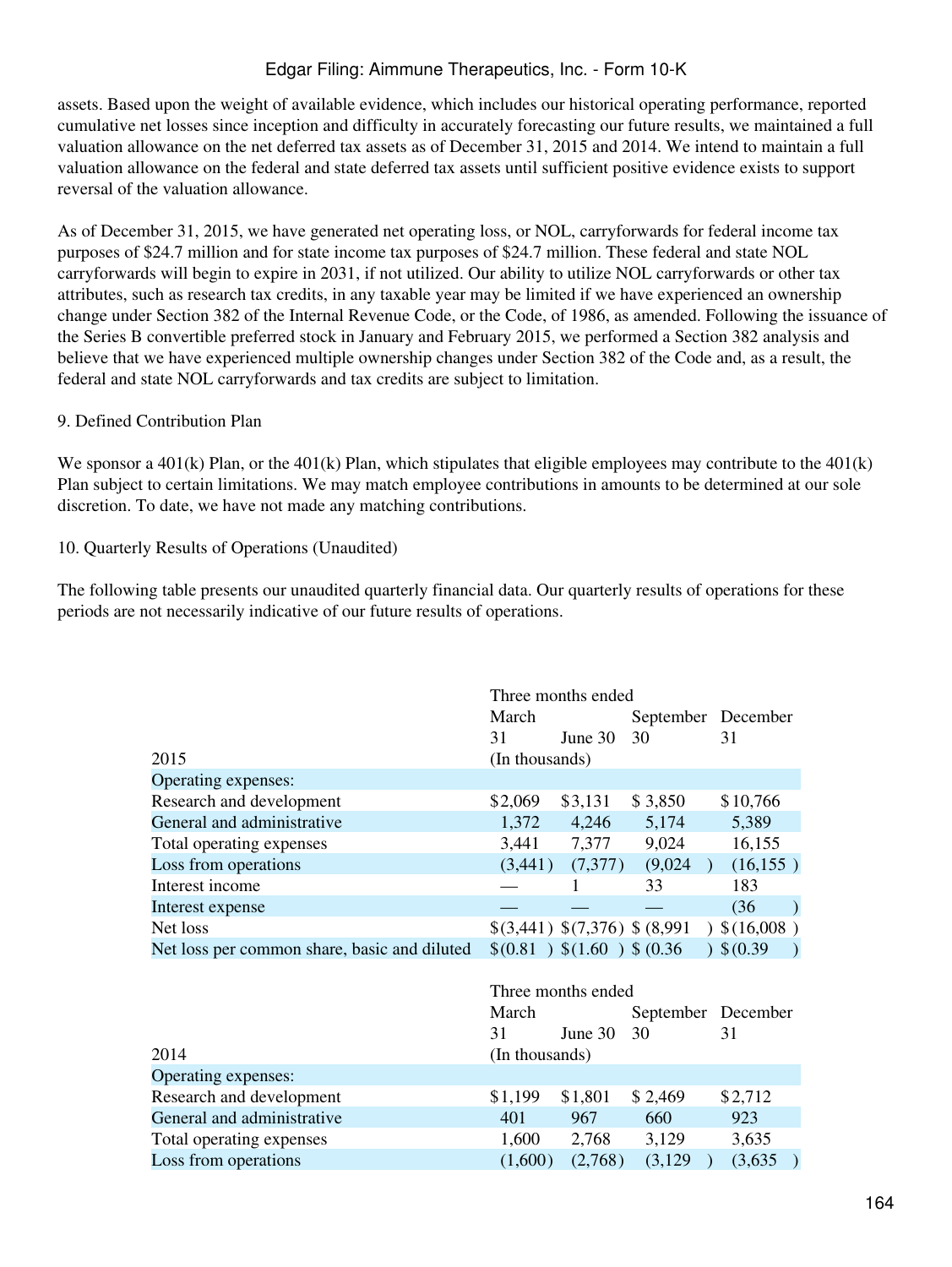| Interest income                                                                                    |  |                                           |  |
|----------------------------------------------------------------------------------------------------|--|-------------------------------------------|--|
| Net loss                                                                                           |  | $\{(1,593) \{(2,763) \}(3,129) \}(3,635)$ |  |
| Net loss per common share, basic and diluted $\quad (0.54 \ ) \ (0.94 \ ) \ (1.07 \ ) \ (1.24 \ )$ |  |                                           |  |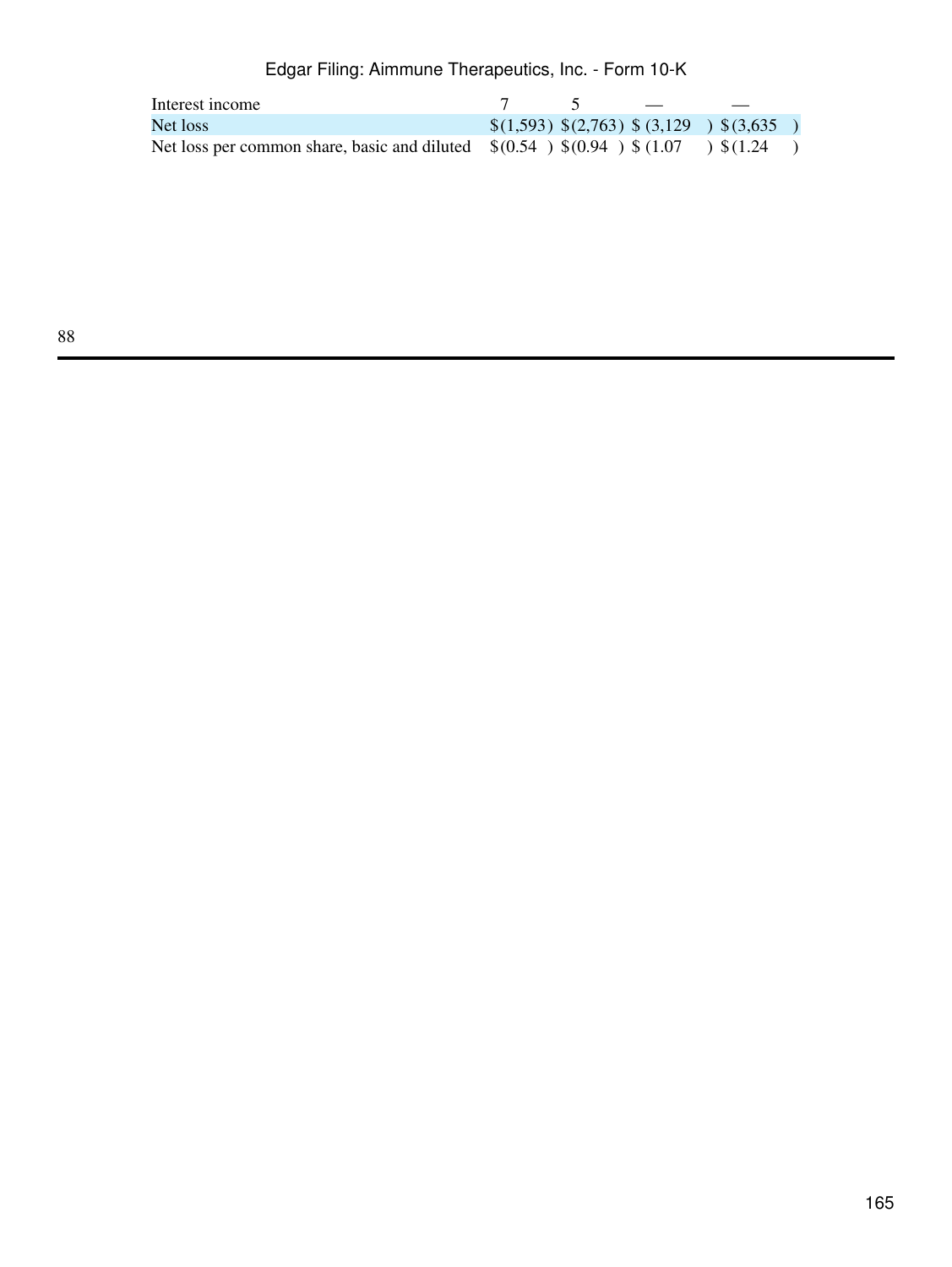Item 9. Changes in and Disagreements With Accountants on Accounting and Financial Disclosure.

None.

Item 9A. Controls and Procedures.

Evaluation of disclosure controls and procedures.

As required by Rule 13a-15(b) under the Securities Exchange Act of 1934, as amended, or the Exchange Act, our management, under the supervision and with the participation of our Chief Executive Officer and Chief Financial Officer, has evaluated the effectiveness of the design and operation of our disclosure controls and procedures (as defined in Rules 13a-15(e) and 15d-15(e) under the Exchange Act) as of December 31, 2015. Based on the evaluation of our disclosure controls and procedures, our Chief Executive Officer and Chief Financial Officer have concluded that, as of December 31, 2015, our disclosure controls and procedures were effective at the reasonable assurance level.

Management's Annual Report on Internal Control over Financial Reporting

This Annual Report on Form 10-K does not include a report of management's assessment regarding internal control over financial reporting due to a transition period established by rules of the SEC for newly public companies.

Attestation Report of the Registered Public Accounting Firm

This Annual Report on Form 10-K does not include an attestation report of our registered public accounting firm due to an exemption established by the JOBS Act for "emerging growth companies."

Changes in internal control over financial reporting.

There was no change in our internal control over financial reporting during the quarter ended December 31, 2015 identified in connection with the evaluation required by Rule 13a-15(d) and 15d-15(d) of the Exchange Act that have materially affected, or are reasonably likely to materially affect, our internal control over financial reporting, except as described below:

In connection with the audit of our financial statements for the years ended December 31, 2014 and 2013, we identified control deficiencies in the design and operation of our internal control over financial reporting that aggregated to a material weakness. A material weakness is a deficiency, or a combination of deficiencies, in internal control over financial reporting such that there is a reasonable possibility that a material misstatement of our financial statements will not be prevented or detected on a timely basis. The material weakness identified in our internal control over financial reporting related to our lack of written policies regarding our accounting function, lack of oversight of account reconciliations, lack of independent review of manual journal entries and inadequate segregation of duties for check writing and wire transfers. We previously concluded that this material weakness was due to the fact that we did not yet have the appropriate resources with the appropriate level of experience and technical expertise to oversee our closing and financial reporting processes. During 2015, we took a number of actions to remediate this material weakness, including:

·we have hired a full-time Chief Financial Officer;

·we have hired additional accounting and finance staff members to augment our staffing and to improve the effectiveness of our closing and financial reporting processes;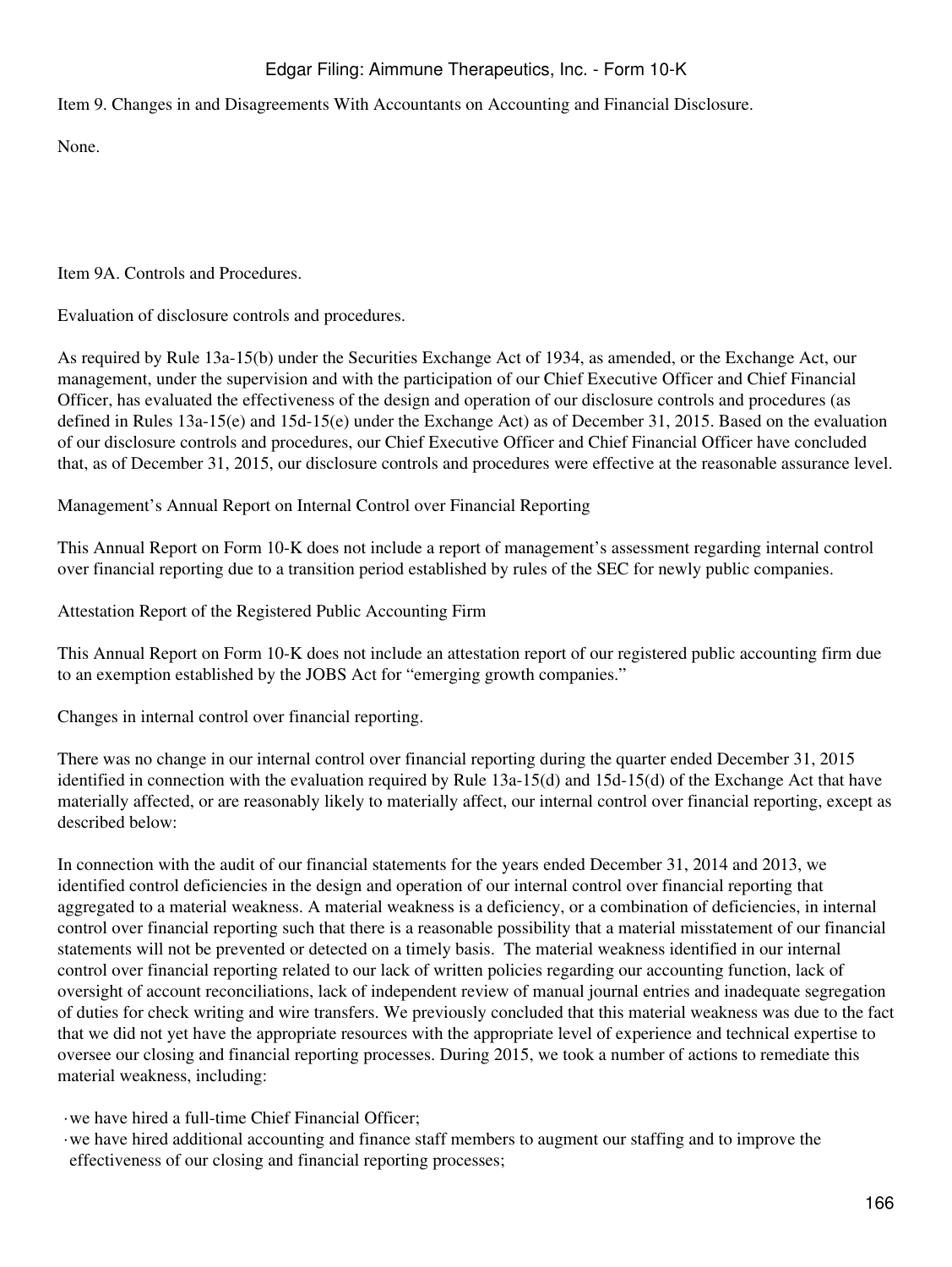- ·we have formalized and implemented our accounting policies and internal controls and the related documentation, including related to procedures for review of account reconciliations and manual journal entries, restriction of check writing and wire transfer authority and segregation of duties; and
- ·we have strengthened our financial statement review procedures and the supervisory reviews by our management that are performed during the financial close process and which support the accurate and timely preparation of consolidated financial statements that are fairly presented in accordance with US generally acceptable accounting principles.

We believe that the implementation of the remediation measures outlined above were sufficient to remediate the previously identified material weakness in internal control over financial reporting.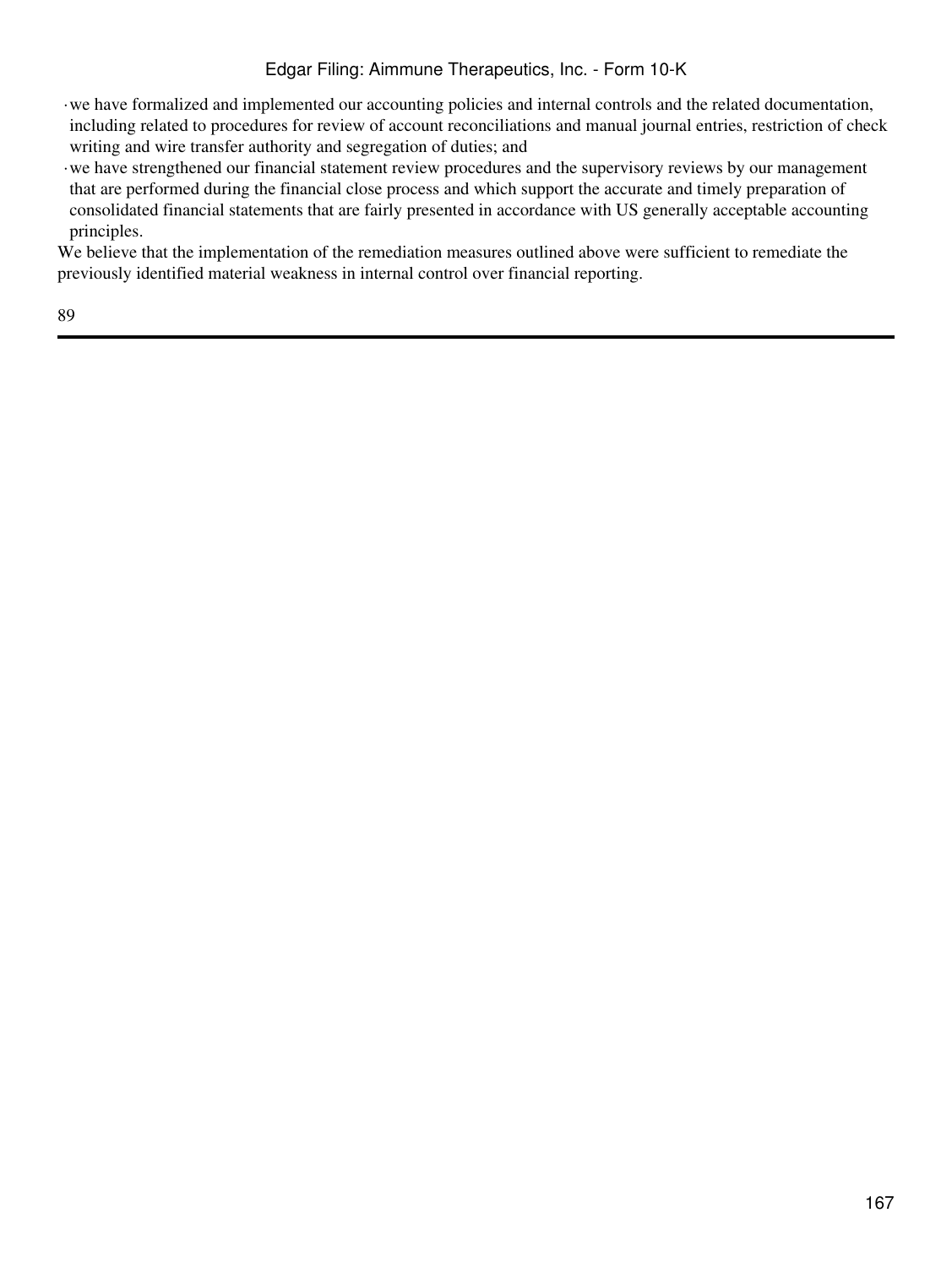Inherent Limitations on Effectiveness of Controls

Internal control over financial reporting may not prevent or detect all errors and all fraud. A control system, no matter how well conceived and operated, can provide only reasonable, not absolute, assurance that the objectives of the control system are met. Also, projections of any evaluation of effectiveness of internal control to future periods are subject to the risk that controls may become inadequate because of changes in conditions, or that the degree of compliance with the policies or procedures may deteriorate. Accordingly, our disclosure controls and procedures are designed to provide reasonable, not absolute, assurance that the objectives of our disclosure control system are met.

Item 9B. Other Information.

None.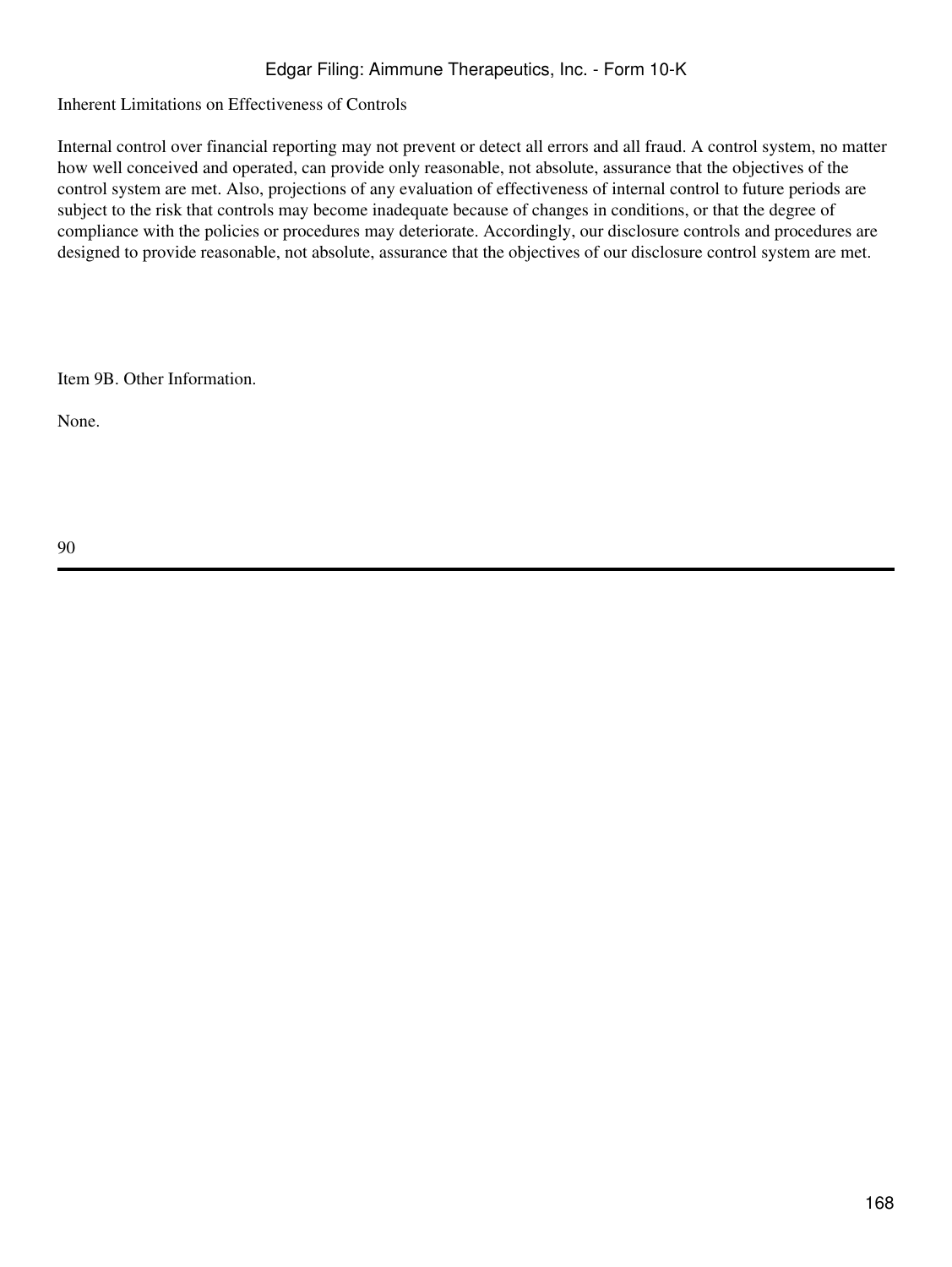Item 10. Directors, Executive Officers and Corporate Governance.

Information required by this Item is incorporated herein by reference to the sections titled "Executive Officers," "Election of Directors," "Corporate Governance" and "Section 16(a) Beneficial Ownership and Reporting Compliance" in our Definitive Proxy Statement with respect to our 2016 Annual Meeting of Stockholders to be filed with the SEC within 120 days after the end of the fiscal year covered by this Annual Report on Form 10-K.

Item 11. Executive Compensation.

Information required by this Item is incorporated herein by reference to the section titled "Executive Compensation," "Director Compensation" and "Corporate Governance" in our Definitive Proxy Statement with respect to our 2016 Annual Meeting of Stockholders to be filed with the SEC within 120 days after the end of the fiscal year covered by this Annual Report on Form 10-K.

Item 12. Security Ownership of Certain Beneficial Owners and Management and Related Stockholder Matters.

Information required by this Item is incorporated herein by reference to the section titled "Security Ownership of Certain Beneficial Owners and Management" and "Equity Compensation Plan Information" in our Definitive Proxy Statement with respect to our 2016 Annual Meeting of Stockholders to be filed with the SEC within 120 days after the end of the fiscal year covered by this Annual Report on Form 10-K.

Item 13. Certain Relationships and Related Transactions, and Director Independence.

Information required by this Item is incorporated herein by reference to the section titled "Certain Relationships and Related Party Transactions" and "Corporate Governance" in our Definitive Proxy Statement with respect to our 2016 Annual Meeting of Stockholders to be filed with the SEC within 120 days after the end of the fiscal year covered by this Annual Report on Form 10-K.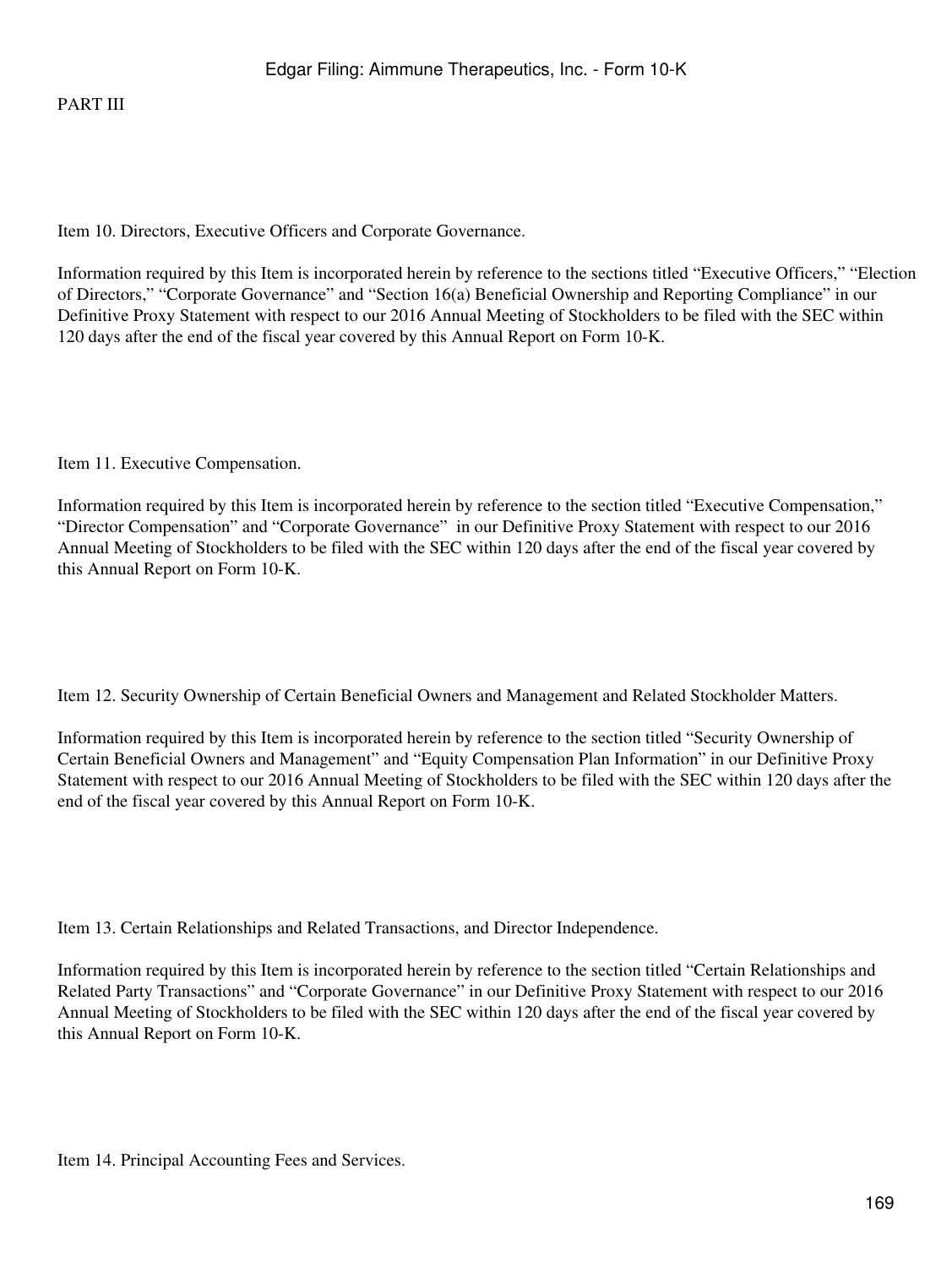Information required by this Item is incorporated herein by reference to the section titled "Ratification of Selection of Independent Registered Public Accounting Firm" in our Definitive Proxy Statement with respect to our 2016 Annual Meeting of Stockholders to be filed with the SEC within 120 days after the end of the fiscal year covered by this Annual Report on Form 10-K.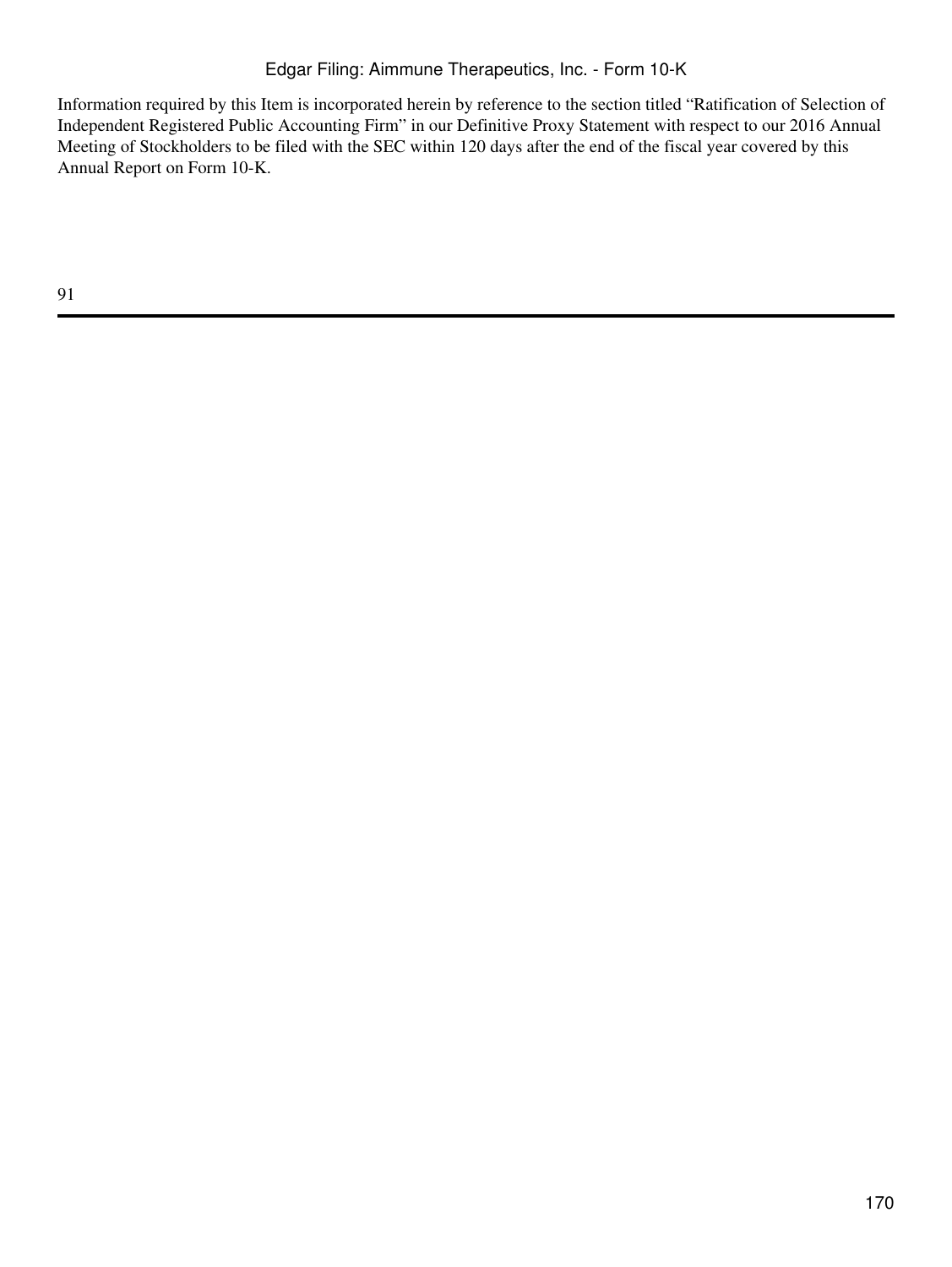### PART IV

Item 15. Exhibits, Financial Statement Schedules.

(a) The following documents are filed as part of this Annual Report on Form 10-K:

1.Financial Statements

See Index to Financial Statements at Item 8 herein.

2.Financial Statement Schedules

All schedules are omitted because they are not applicable or the required information is shown in the financial statements or notes thereto.

3.Exhibits

See the Exhibit Index immediately following the signature page of this Annual Report on Form 10-K.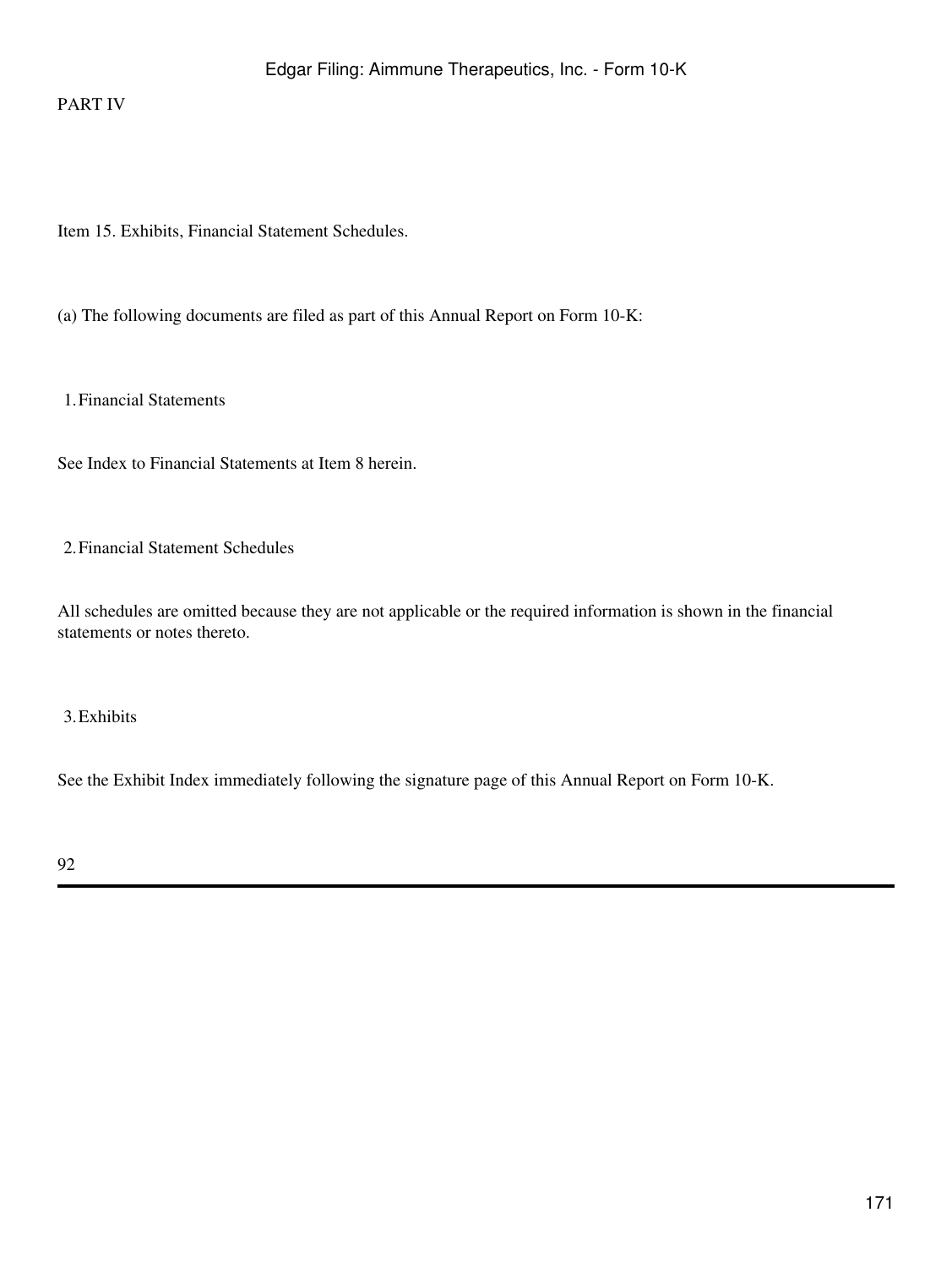#### SIGNATURES

Pursuant to the requirements of Section 13 or 15(d) of the Securities Exchange Act of 1934, as amended, the Registrant has duly caused this Annual Report on Form 10-K to be signed on its behalf by the undersigned, thereunto duly authorized.

Aimmune Therapeutics, Inc.

Date: March 3, 2016 By: /s/ Stephen G. Dilly Stephen G. Dilly, M.B.B.S., PhD. President, Chief Executive Officer and Director

POWER OF ATTORNEY

KNOW ALL PERSONS BY THESE PRESENTS, that each person whose signature appears below constitutes and appoints each of Stephen G. Dilly, M.B.B.S., PhD. and Warren L. DeSouza his or her true and lawful attorney-in-fact and agent, with full power of substitution, for him or her and in his or her name, place and stead, in any and all capacities, to sign any and all amendments to this Annual Report on Form 10-K, and to file the same, with all exhibits thereto, and other documents in connection therewith, with the Securities and Exchange Commission, granting unto said attorney-in-fact and agent, full power and authority to do and perform each and every act and thing requisite and necessary to be done in connection therewith, as fully to all intents and purposes as he might or could do in person, hereby ratifying and confirming all that said attorney-in-fact and agent, or his substitutes or substitute, may lawfully do or cause to be done by virtue hereof.

IN WITNESS WHEREOF, each of the undersigned has executed this Power of Attorney as of the date indicated opposite his/her name.

Pursuant to the requirements of the Securities Exchange Act of 1934, as amended, this Annual Report on Form 10-K has been signed below by the following persons on behalf of the Registrant in the capacities and on the dates indicated.

| Name                                     | Title                                                                                          | Date          |
|------------------------------------------|------------------------------------------------------------------------------------------------|---------------|
| /s/ Stephen G. Dilly<br>Stephen G. Dilly | President, Chief Executive Officer and Director March 3, 2016<br>(Principal Executive Officer) |               |
| Warren L. DeSouza                        | /s/ Warren L. DeSouza Chief Financial Officer<br>(Principal Financial and Accounting Officer)  | March 3, 2016 |
| /s/ Patrick G. Enright                   | Director                                                                                       | March 3, 2016 |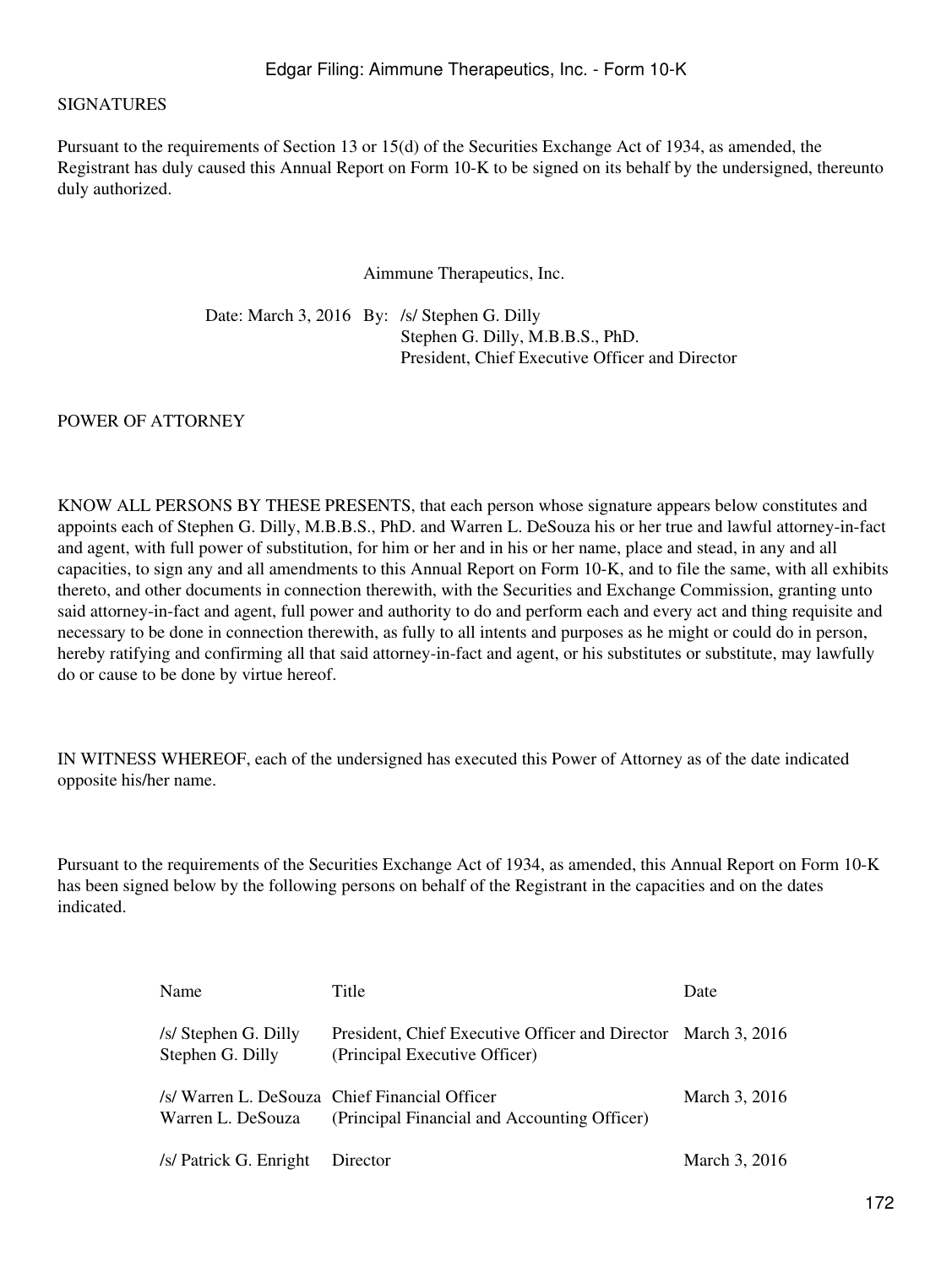## Patrick G. Enright

| /s/ Kathryn E. Falberg Director<br>Kathryn E. Falberg |          | March 3, 2016 |
|-------------------------------------------------------|----------|---------------|
| /s/ Mark T. Iwicki<br>Mark T. Iwicki                  | Director | March 3, 2016 |
| /s/ Mark D. McDade<br>Mark D. McDade                  | Director | March 3, 2016 |
| /s/ Stacey D. Seltzer<br>Stacey D. Seltzer            | Director | March 3, 2016 |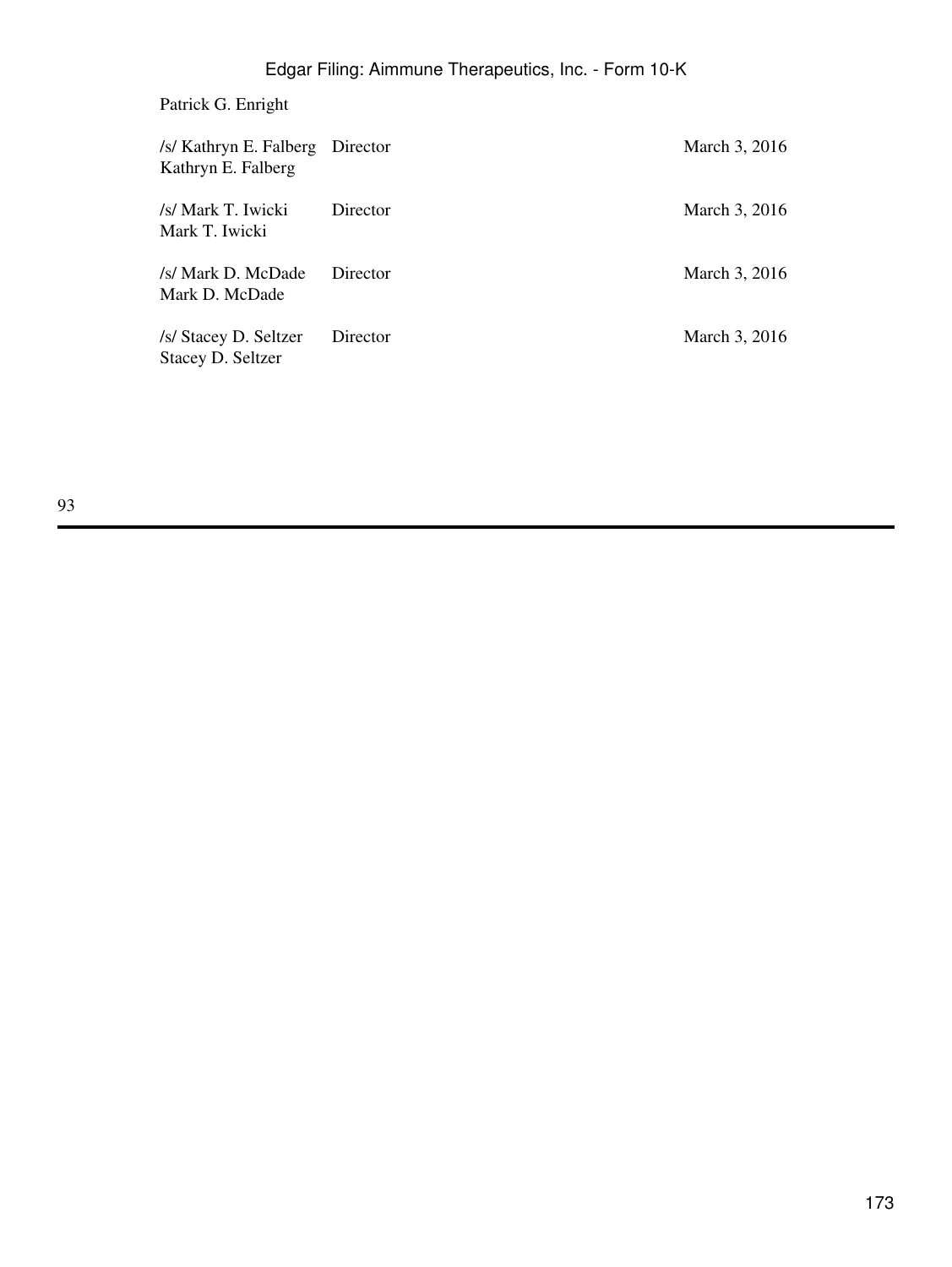## Exhibit Index

|               |                                                                                                                                                           |           | Incorporated by<br>Reference |         |                          |
|---------------|-----------------------------------------------------------------------------------------------------------------------------------------------------------|-----------|------------------------------|---------|--------------------------|
| Exhibit       | Number Exhibit Description                                                                                                                                | Form Date |                              |         | Filed<br>Number Herewith |
| 3.1           | Amended and Restated Certificate of Incorporation of Aimmune<br>Therapeutics, Inc.                                                                        | $8-K$     | 8/11/2015 3.1                |         |                          |
| 3.2           | Amended and Restated Bylaws of Aimmune Therapeutics, Inc.                                                                                                 | 8-K       | 8/11/2015 3.2                |         |                          |
| 4.1           | Reference is made to exhibits 3.1 through 3.2.                                                                                                            |           |                              |         |                          |
| 4.2           | Form of Common Stock Certificate.                                                                                                                         |           | S-1/A 7/27/2015 4.2          |         |                          |
| 10.1          | Amended and Restated Investors' Rights Agreement, dated January<br>20, 2015, by and among Aimmune Therapeutics, Inc. and the<br>investors listed therein. | $S-1$     | 7/6/2015                     | 10.1    |                          |
| $10.2\dagger$ | Supply Agreement, dated as of October 13, 2014, by and between the<br>Company and Golden Peanut Company, L.L.C.                                           | $S-1$     | 7/6/2015                     | 10.2    |                          |
| 10.3(a)       | Office Lease, dated February 23, 2015, by and between, the<br>Company, Diamond Marina LLC and Diamond Marina II LLC.                                      | $S-1$     | 7/6/2015                     | 10.3    |                          |
| 10.3(b)       | First Amendment to Office Lease, dated August 26, 2015, by and<br>between, the Company, Diamond Marina LLC and Diamond Marina<br>II LLC.                  |           | 10-Q 8/31/2015 10.2          |         |                          |
| $10.4\dagger$ | Manufacturing Facility Lease, dated June 8, 2015, by and between,<br>the Company and MIDA Group, LLC.                                                     | $S-1$     | 7/6/2015                     | 10.4    |                          |
|               | 10.5(a)# 2013 Stock Plan.                                                                                                                                 | $S-1$     | 7/6/2015                     | 10.5(a) |                          |
|               | 10.5(b)# Amendment to the 2013 Stock Plan, dated January 20, 2015.                                                                                        | $S-1$     | 7/6/2015                     | 10.5(b) |                          |
|               | 10.5(c)# Form of Stock Option Grant Notice and Stock Option Agreement<br>under the 2013 Stock Plan.                                                       | $S-1$     | 7/6/2015                     | 10.5(c) |                          |
|               | 10.5(d)# Form of Restricted Stock Purchase Grant Notice and Restricted Stock<br>Purchase Agreement under the 2013 Stock Plan.                             | $S-1$     | 7/6/2015                     | 10.5(d) |                          |
|               | 10.6(a)# 2015 Equity Incentive Annual Plan.                                                                                                               | $S-8$     | 8/1/2015                     | 99.2(a) |                          |
|               | 10.6(b)# Form of Stock Option Grant Notice and Stock Option Agreement<br>under the 2015 Equity Incentive Annual Plan.                                     |           | S-1/A 7/27/2015 10.6(b)      |         |                          |
| $10.6(c)$ #   |                                                                                                                                                           |           | S-1/A 7/27/2015 10.6(c)      |         |                          |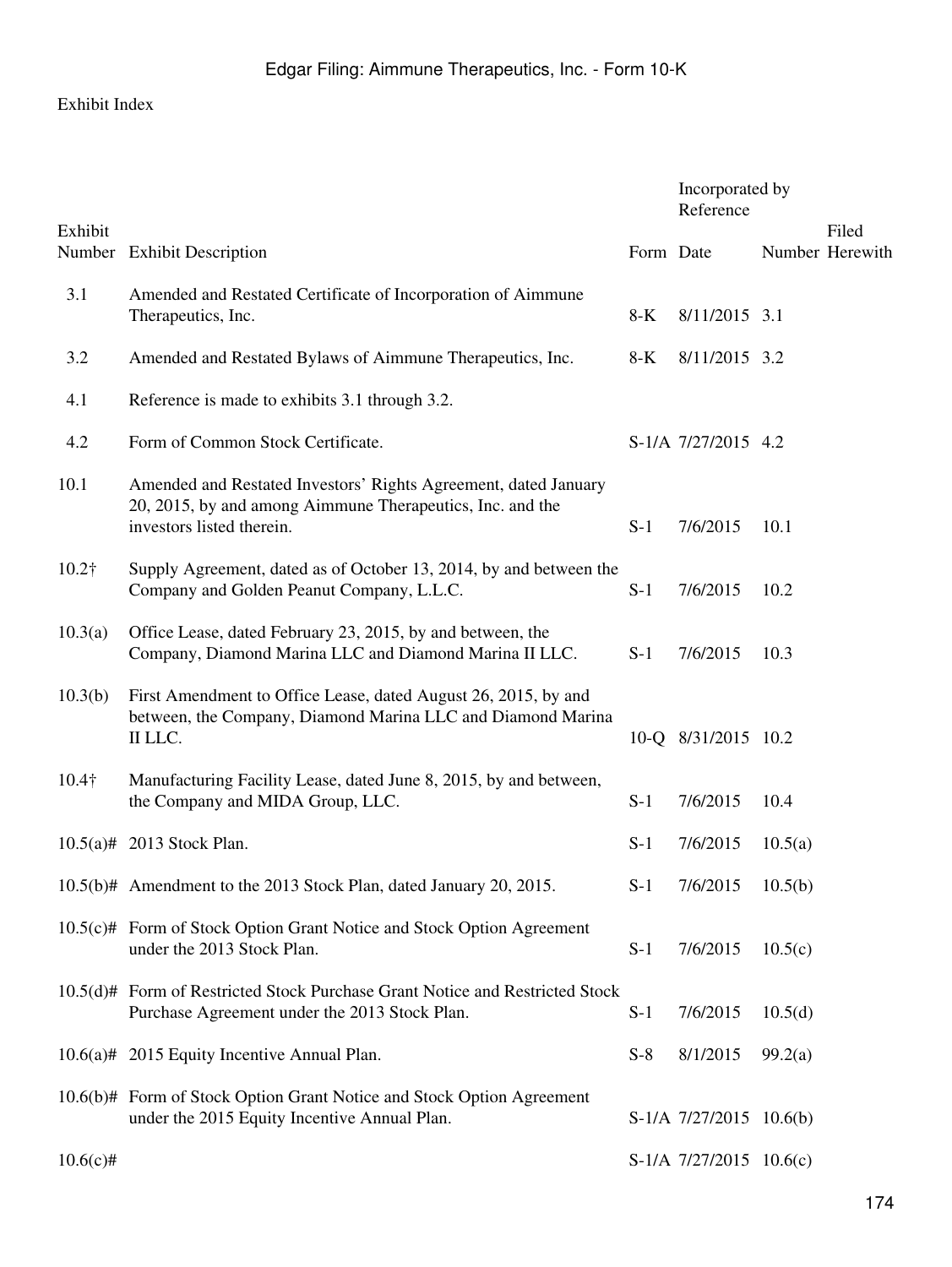Form of Restricted Stock Award Agreement and Restricted Stock Unit Award Grant Notice under the 2015 Equity Incentive Annual Plan.

| 10.7#  | Form of Indemnification Agreement for directors and officers.                                                 | S-1/A 7/27/2015 10.7  |  |
|--------|---------------------------------------------------------------------------------------------------------------|-----------------------|--|
| 10.8#  | Executive Employment Agreement, by and between the Company<br>and Stephen G. Dilly, M.B.B.S., Ph.D.           | S-1/A 7/27/2015 10.8  |  |
| 10.9#  | Executive Employment Agreement, by and between the Company<br>and Warren L. DeSouza.                          | S-1/A 7/27/2015 10.9  |  |
| 10.10# | Executive Employment Agreement, by and between the Company<br>and Howard V. Raff.                             | S-1/A 7/27/2015 10.10 |  |
| 10.11# | Transition and Separation Agreement by and between the Company<br>and Howard V. Raff, dated October 15, 2015. | 10-Q 11/4/2015 10.1   |  |
| 10.12# | Executive Employment Agreement, by and between the Company<br>and Robert M. Elfont.                           | S-1/A 7/27/2015 10.11 |  |
| 10.13# | Executive Employment Agreement, by and between the Company<br>and Mary M. Rozenman                            | S-1/A 7/27/2015 10.12 |  |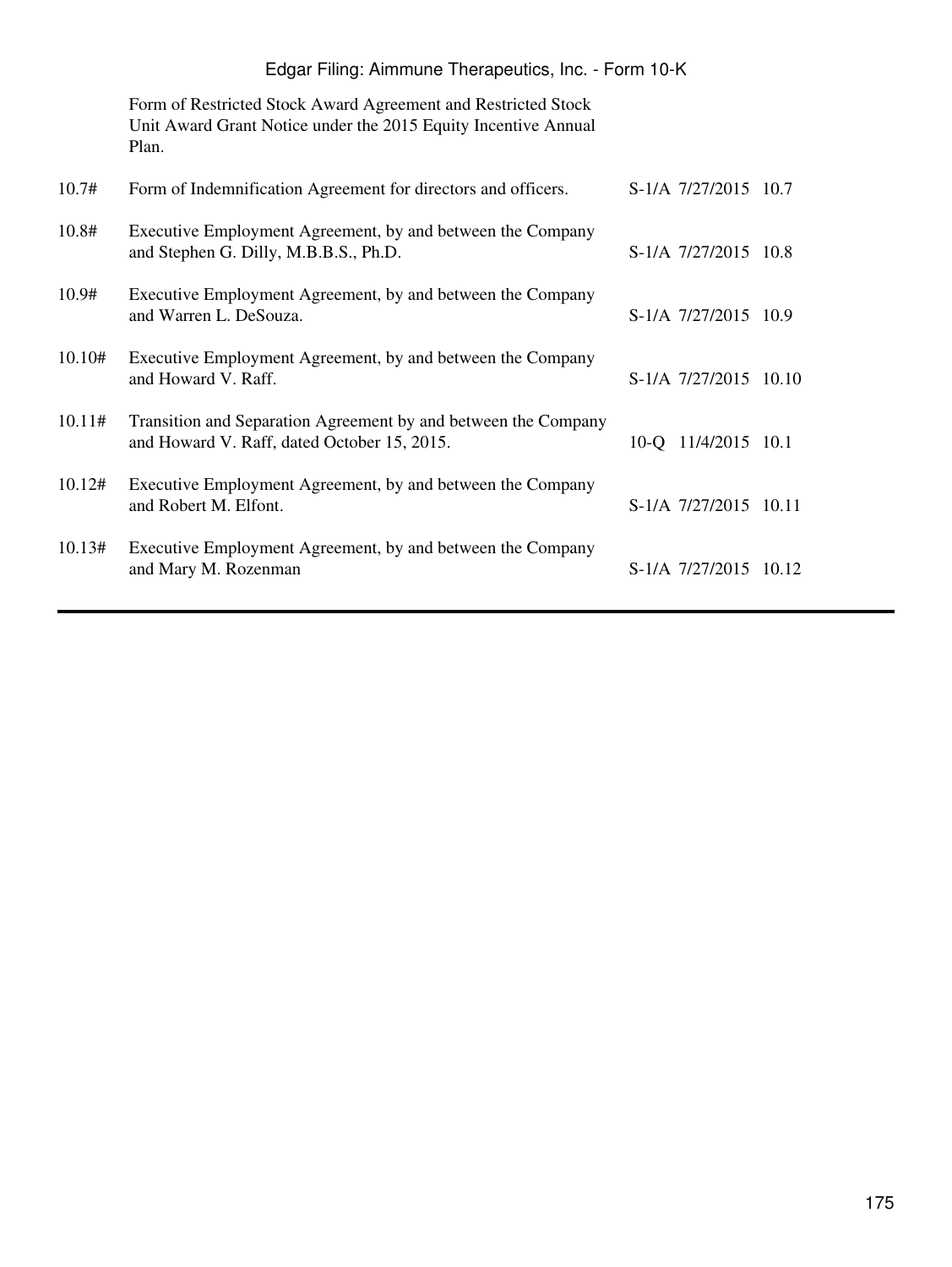|                                                                                                                                                                                                                  |                                                 | Reference |           | Filed                                                                                                                         |
|------------------------------------------------------------------------------------------------------------------------------------------------------------------------------------------------------------------|-------------------------------------------------|-----------|-----------|-------------------------------------------------------------------------------------------------------------------------------|
| <b>Exhibit Description</b>                                                                                                                                                                                       |                                                 |           |           | Number Herewith                                                                                                               |
| Aimmune Therapeutics UK Ltd. UK Employment Agreement For<br>Sue Barrowcliffe, dated February 19, 2016, by and between the<br>Company and Susan Barrowcliffe                                                      |                                                 |           |           | X                                                                                                                             |
| Offer Letter, dated November 20, 2015, by and between the<br>Company and Jeffrey Knapp                                                                                                                           |                                                 |           |           | $\mathbf X$                                                                                                                   |
| Amended and Restated Settlement Agreement, dated May 5, 2015,<br>by and between the Company and Bryan Walser.                                                                                                    |                                                 |           |           |                                                                                                                               |
| Consulting Agreement, dated February 9, 2015, by and between the<br>Company and Bryan Walser.                                                                                                                    | $S-1$                                           | 7/6/2015  | 10.13     |                                                                                                                               |
| Aimmune Therapeutics, Inc. Employee Stock Purchase Plan.                                                                                                                                                         | $S-8$                                           |           |           |                                                                                                                               |
| Non-Employee Director Compensation Program.                                                                                                                                                                      |                                                 |           |           |                                                                                                                               |
| Aimmune Therapeutics, Inc. Corporate Bonus Plan.                                                                                                                                                                 | $8-K$                                           |           |           |                                                                                                                               |
| List of subsidiaries                                                                                                                                                                                             |                                                 |           |           |                                                                                                                               |
| Consent of independent registered public accounting firm.                                                                                                                                                        |                                                 |           |           | X                                                                                                                             |
| Power of Attorney. Reference is made to the signature page to the<br>Registration Statement.                                                                                                                     |                                                 |           |           | X                                                                                                                             |
| Certification of Principal Executive Officer Pursuant to Rules<br>13a-14(a) and 15d-14(a) under the Securities Exchange Act of 1934,<br>as Adopted Pursuant to Section 302 of the Sarbanes-Oxley Act of<br>2002. |                                                 |           |           | $\mathbf X$                                                                                                                   |
| Certification of Principal Financial Officer Pursuant to Rules<br>13a-14(a) and 15d-14(a) under the Securities Exchange Act of 1934,<br>as Adopted Pursuant to Section 302 of the Sarbanes-Oxley Act of          |                                                 |           |           | X                                                                                                                             |
| Certification of Principal Executive Officer Pursuant to 18 U.S.C.<br>Section 1350, as Adopted Pursuant to Section 906 of the<br>Sarbanes-Oxley Act of 2002.                                                     |                                                 |           |           | X                                                                                                                             |
| Certification of Principal Financial Officer Pursuant to 18 U.S.C.<br>Section 1350, as Adopted Pursuant to Section 906 of the                                                                                    |                                                 |           |           | X                                                                                                                             |
| <b>XBRL Instance Document</b>                                                                                                                                                                                    |                                                 |           |           | X                                                                                                                             |
|                                                                                                                                                                                                                  | 2002.<br>Sarbanes-Oxley Act of 2002.<br>101.INS |           | Form Date | Incorporated by<br>S-1/A 7/27/2015 10.13<br>7/27/2015 99.3<br>S-1/A 7/27/2015 10.16<br>2/25/2016 10.1<br>S-1/A 7/27/2015 21.1 |